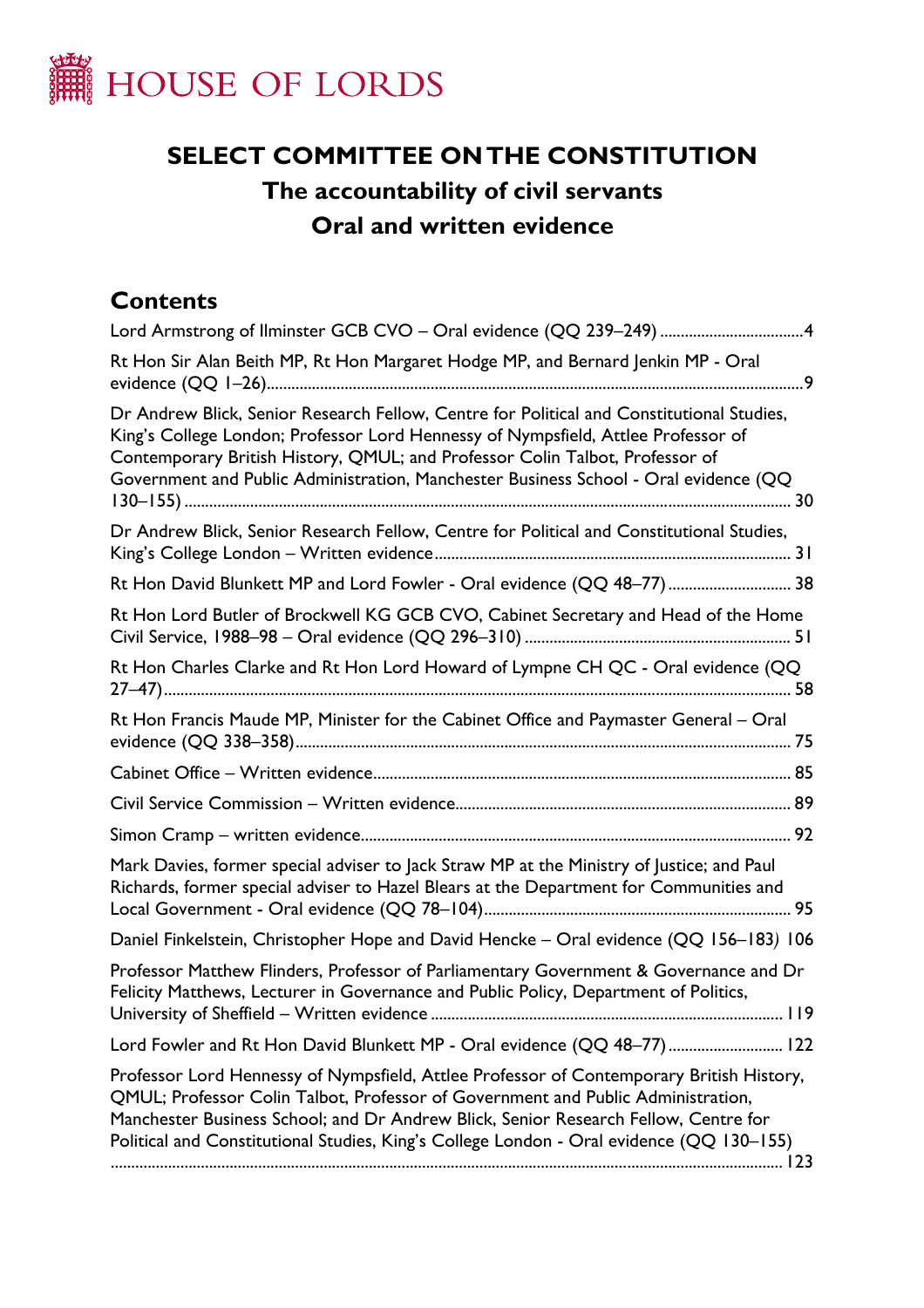| David Hencke, Daniel Finkelstein and Christopher Hope - Oral Evidence (QQ 156-211) 137                                                                                                                                                                                                                                                                          |
|-----------------------------------------------------------------------------------------------------------------------------------------------------------------------------------------------------------------------------------------------------------------------------------------------------------------------------------------------------------------|
| Sir Jeremy Heywood CB CVO, Cabinet Secretary, and Sir Bob Kerslake, Head of the Home                                                                                                                                                                                                                                                                            |
| HMRC; Office of Fair Trading; and Valuation Office Agency - Oral evidence (QQ 184-211)                                                                                                                                                                                                                                                                          |
| Rt Hon Margaret Hodge MP, Rt Hon Sir Alan Beith MP and Bernard Jenkin MP - Oral                                                                                                                                                                                                                                                                                 |
| Christopher Hope, Daniel Finkelstein and David Hencke - Oral Evidence (QQ 156-211) 162                                                                                                                                                                                                                                                                          |
| Rt Hon Lord Howard of Lympne CH QC and Rt Hon Charles Clarke - Oral evidence (QQ                                                                                                                                                                                                                                                                                |
| Institute for Government, Reform, Unlock Democracy - Oral evidence (QQ 105-129) 164                                                                                                                                                                                                                                                                             |
|                                                                                                                                                                                                                                                                                                                                                                 |
| Bernard Jenkin MP, Rt Hon Sir Alan Beith MP and Rt Hon Margaret Hodge MP - Oral                                                                                                                                                                                                                                                                                 |
| Sir Bob Kerslake, Head of the Home Civil Service, and Sir Jeremy Heywood CB CVO,                                                                                                                                                                                                                                                                                |
| Dr Felicity Matthews, Lecturer in Governance and Public Policy and Professor Matthew<br>Flinders, Professor of Parliamentary Government & Governance, Department of Politics,                                                                                                                                                                                   |
| Dame Julie Mellor DBE, UK Parliamentary Ombudsman and Health Service Ombudsman for                                                                                                                                                                                                                                                                              |
|                                                                                                                                                                                                                                                                                                                                                                 |
| Office of Fair Trading; HMRC; and Valuation Office Agency - Oral evidence (QQ 184-211)                                                                                                                                                                                                                                                                          |
| David Penman, General Secretary, First Division Association - Oral evidence (QQ 212-238)                                                                                                                                                                                                                                                                        |
| Reform, Institute for Government and Unlock Democracy - Oral evidence (QQ105-129)                                                                                                                                                                                                                                                                               |
| Paul Richards, former special adviser to Hazel Blears at the Department for Communities<br>and Local Government; and Mark Davies, former special adviser to Jack Straw MP at the                                                                                                                                                                                |
| Professor Colin Talbot, Professor of Government and Public Administration, Manchester<br>Business School; Dr Andrew Blick, Senior Research Fellow, Centre for Political and<br>Constitutional Studies, King's College London; and Professor Lord Hennessy of Nympsfield,<br>Attlee Professor of Contemporary British History, QMUL - Oral evidence (QQ 130-155) |
| Colin Talbot, Professor of Government and Public Administration, University of Manchester                                                                                                                                                                                                                                                                       |
|                                                                                                                                                                                                                                                                                                                                                                 |
|                                                                                                                                                                                                                                                                                                                                                                 |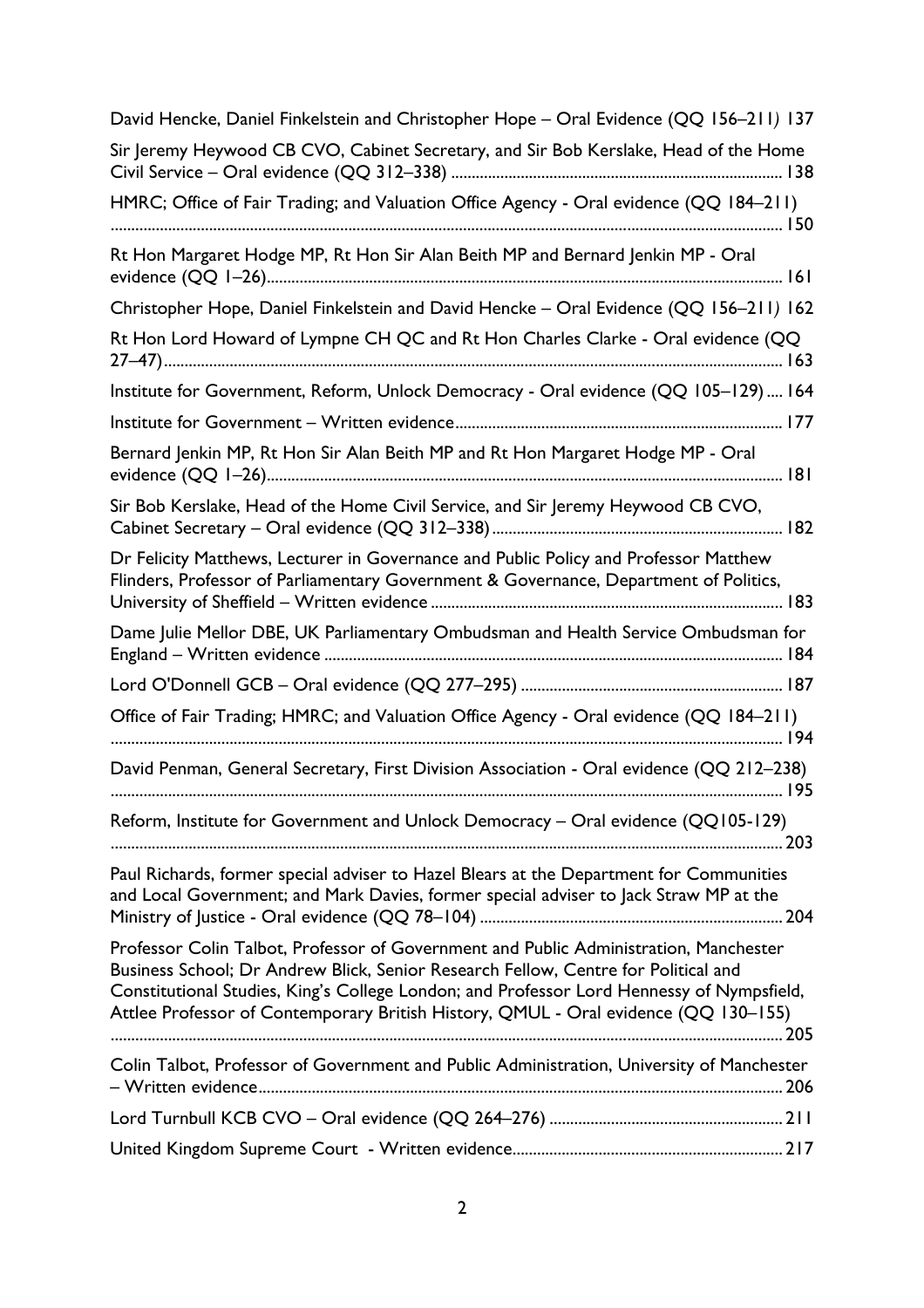| Unlock Democracy, Institute for Government and Reform - Oral evidence (QQ105-129)      |  |
|----------------------------------------------------------------------------------------|--|
|                                                                                        |  |
|                                                                                        |  |
| Valuation Office Agency; HMRC; and Office of Fair Trading - Oral evidence (QQ 184-211) |  |
|                                                                                        |  |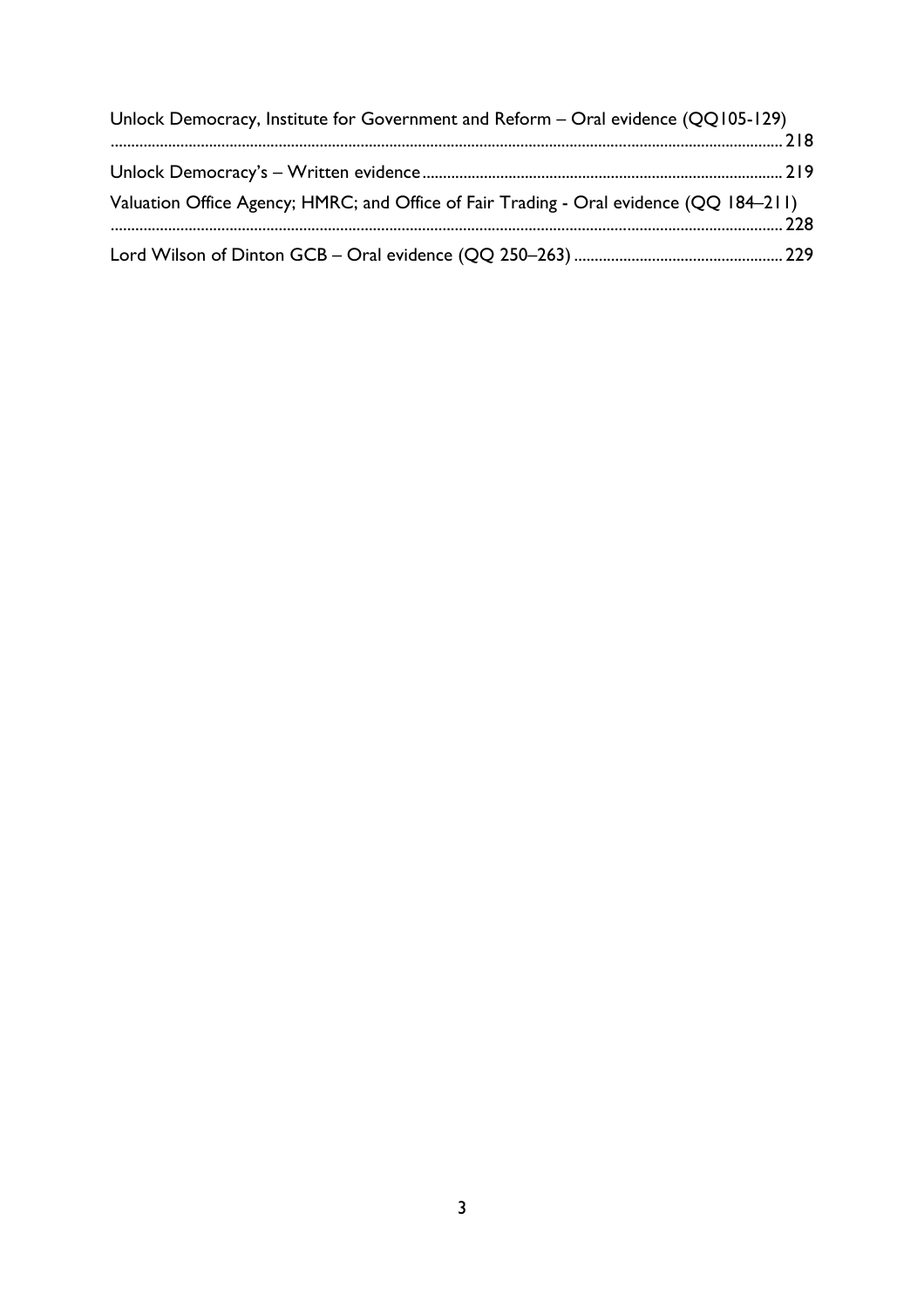# <span id="page-3-0"></span>**Lord Armstrong of Ilminster GCB CVO – Oral evidence (QQ 239– 249)**

*Evidence Session No.6 Heard in Public. Questions 239 - 249* 

# WEDNESDAY 11 JULY 2012

Members present

Baroness Jay of Paddington (Chairman) Lord Crickhowell Baroness Falkner of Margravine Lord Hart of Chilton Lord Irvine of Lairg Lord Lexden Lord Powell of Bayswater Lord Shaw of Northstead

#### **Examination of Witness**

### **Lord Armstrong of Ilminster GCB CVO**.

**Q239 The Chairman:** We move swiftly to Lord Armstrong, who has kindly been listening to the conversation. Thank you so much for coming.

*Lord Armstrong of Ilminster*: It is a pleasure to be here.

**The Chairman:** The normal broadcasting rules apply this morning, Lord Armstrong. We are broadcasting, so we would be very grateful if, when you speak, you could identify yourself for the benefit of the record. I would just like to explain very briefly that this is the penultimate session we have of oral evidence. We have heard a great deal of evidence from many sources, with people suggesting that the situation as it stands is not perhaps fulfilling some of the understandings of the normal conventions about executive accountability and the relationship of the civil service through Ministers to Parliament. We are now really looking to people like you, with enormous experience, to give us some guidance on some solutions, as well as your perspective on what is happening in the present situation. I would like to start with Lord Lexden.

**Q240 Lord Lexden:** I would just reformulate what the chairman has said as a question. It would be enormously useful if you could briefly look back at the conclusions on the question of the accountability of civil servants with which you are left as a result of your huge experience. Secondly, could you look ahead and tell us how, in your judgment, the changing features of the relationship between the executive and Parliament ought to, perhaps, or could, perhaps, alter the conventions as they applied in your time?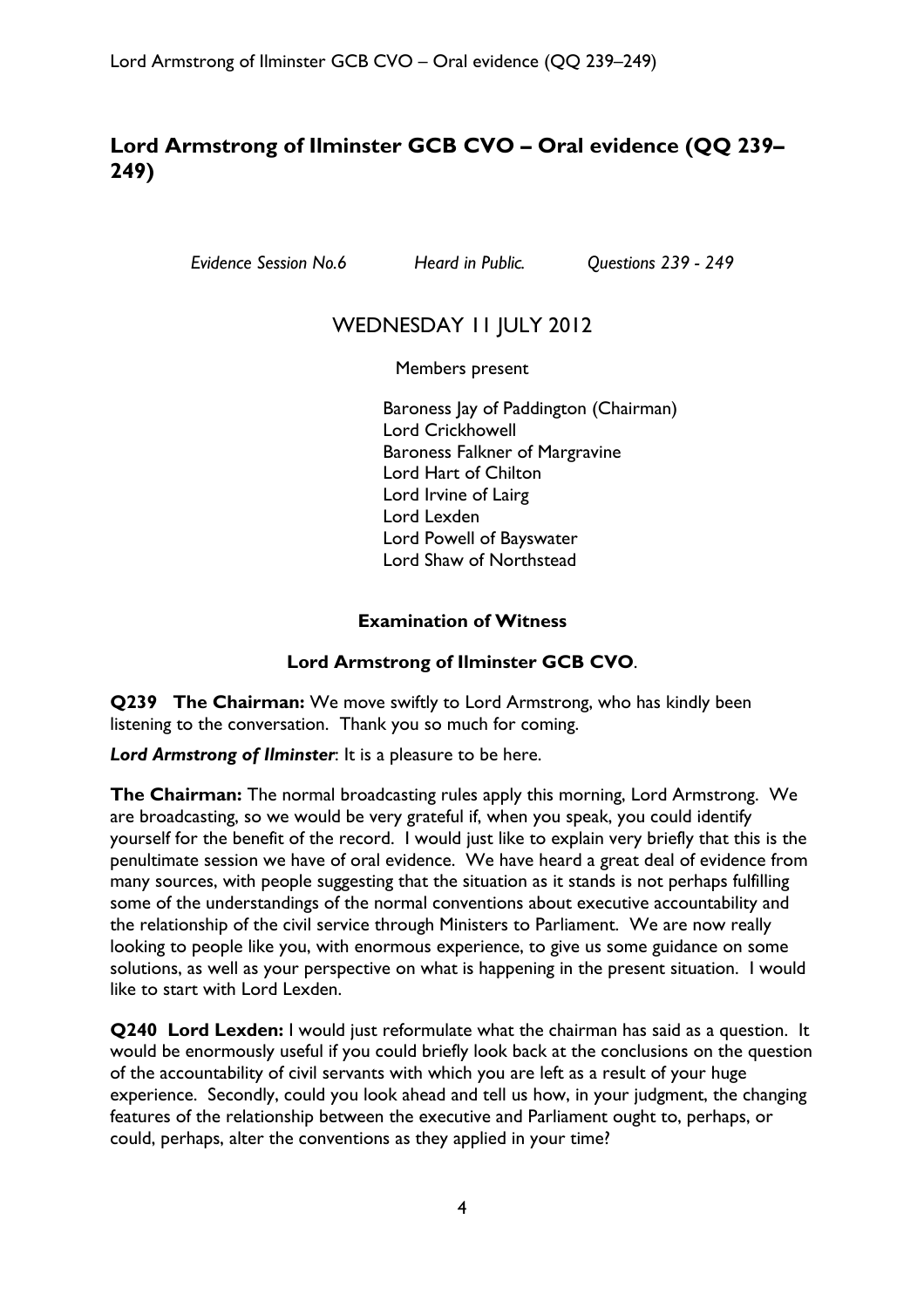*Lord Armstrong of Ilminster*: I am Lord Armstrong of Ilminster, formerly a career civil servant. In my last post in that career I was the Secretary of the Cabinet and Head of the Home Civil Service. All I would like to say by way of further introduction is that I retired at the end of 1987, so it is nearly 25 years since I was actively in government, and I would ask you to bear that in mind as you put your questions.

I will come now to the matter of accountability that Lord Lexden asked about. The position, as it was when I was in the civil service, was that civil servants were accountable to Ministers and Ministers were accountable to Parliament. I think that that is more than convention; it is a principle. It would be very difficult for civil servants to be accountable to two masters. No man can serve two masters, and if there were to be some kind of arrangement for permanent secretaries other than the accounting officer arrangement, it could create possibilities of severe division, with split responsibility and split accountability for civil servants. The principle remains valid, as far as I am concerned, that the civil servant is accountable to the Minister and the Minister is accountable to Parliament. We have to build the effects of change within that framework.

**Q241 Lord Lexden:** The simple proposition that you put before us is perhaps difficult to maintain in its entirety, in the absolute form you have explained, particularly in the light of the development of the select committee system, which occurred at the beginning of Mrs Thatcher's Government. It has been put to us rather strongly by one or two of our constitutional experts, Peter Hennessy and Peter Riddell in particular, that a chance was lost. Something that ought to have been done in 1979 or the years thereafter simply was not done, and that was to lay down adequate arrangements for the way in which select committees conduct their investigations and then report to Parliament. We heard this morning about the Osmotherly rules. There is a large feeling among our experts that they provide an inadequate basis for the investigatory work of select committees, which now loom so large in the work of Parliament. Given that is the case, how should matters be conducted? We have heard reference to the need for new rules of engagement, principally based on the select committee system. What is your view of that?

*Lord Armstrong of Ilminster*: My view would be that the practice should develop flexibly to take into account the changing situation but have respect to the basic principle. It remains my view that, while select committees are rightly inquiring more extensively and deeply into things, that basic principle remains. Ministers are chosen, they are in government, they are elected and they have that accountability and responsibility. They stand or fall by the success or otherwise of what happens—what is done by the government of the day and by them in their departments. Ministers are happy to take credit when things go well; clearly they are not so happy when things do not go well. It remains my view that the resolution of the kind of difficulty you describe is a matter of the practicality of operations rather than changes in the basic principle.

**Q242 Lord Lexden:** Do you think the word accountability ought to be considered more carefully than tends to be the case? It immediately gives rise to feelings of blame and censure. Going back to select committees, their work is born of the need for explanation why things have gone wrong—rather than the remedies that should be applied. Extending what we mean by accountability in those ways perhaps fits the circumstances we have today.

*Lord Armstrong of Ilminster*: I understand that. I still think the system could accommodate that within the basic principle. The concept of accountability is pretty clear and, in a sense, it differs from responsibility, because for somebody who is accountable there is somebody to whom they have to account. As I say, it is very difficult to account to two masters. The civil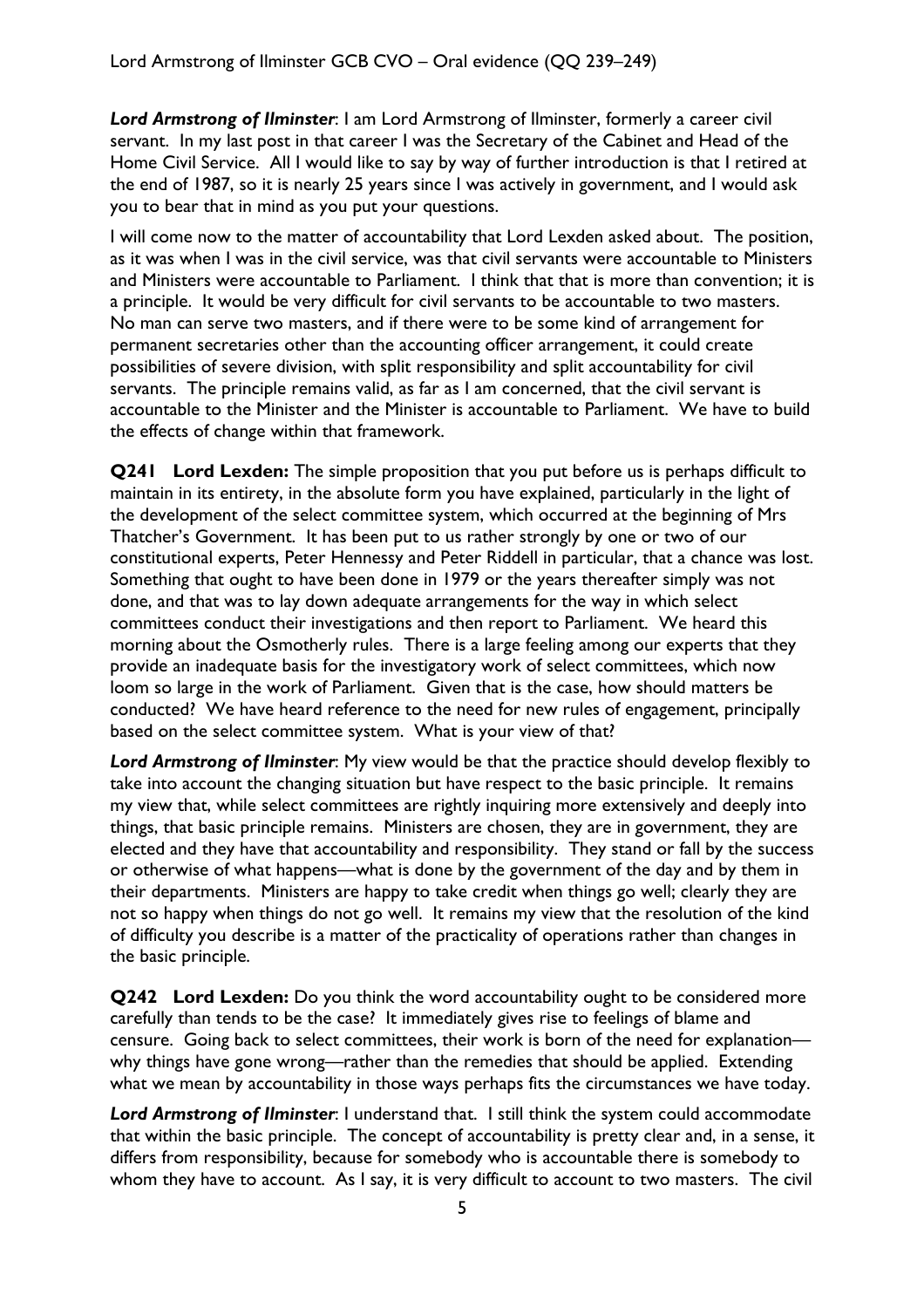servant is accountable to the Minister and the Minister is accountable to Parliament. Clearly the work of select committees requires a lot of explanation and transparency from civil servants. In that role the civil servant is the representative of his Minister, and if the Minister says, "If they ask you this question, you must not answer it", or, "You must answer it in a certain way", the civil servant is bound by that.

**Q243 Lord Crickhowell:** I left the Cabinet in 1987, so, like you, I am 25 years out of date. You have talked about accountability. Very few of our witnesses questioned the concept of ministerial accountability, but they repeatedly made the distinction between accountability and responsibility. So often in these cases, particularly with major, complex, long-term contracts, the decisions were originally taken by a different administration and the civil servants will have changed. Clearly the Minister cannot be responsible for the errors made perhaps years before. He can explain them and report on them, and he should do so, but it forces us back to how we deal with the question of responsibility. Increasingly, select committees are asking to question the civil servants involved. I have seen cases recently where very responsible procurement directors of major departments have sat alongside Ministers and answered questions. How do you deal with this particular problem of responsibility? We have the accounting officer, who is certainly responsible and answerable for the financial affairs of the department. Should not the civil servants who are basically implementing and responsible for implementation have similar accountability for that implementation? Is there not some way in which we can bridge the gap? As I pointed out to the last witness, select committees are not going to relax; they are going to demand answers on these questions, and we are going to have to finish up with an arrangement that covers this particular problem.

*Lord Armstrong of Ilminster*: I do not know the answer; I have not thought deeply about it. I am not sure that I can help with that. I agree with your view that there are an increasing number of long-term projects. I think that must be a problem. The Minister who comes into office inherits projects, which he probably has to stick to. We can all think of examples where that has happened and where change has proved to be difficult. Is it impossible for the practice of select committees to develop in a way that accommodates that but also accommodates the basic principle? I do not know, but I think it should be.

**Q244 Lord Irvine of Lairg:** Lord Armstrong, would you accept that a Minister cannot, in many cases, be effectively accountable to Parliament unless through civil servants giving evidence to select committees, as is the practice today? If you answer yes to that—that they cannot be effectively accountable other than through civil servants giving evidence—do you then think it would be reasonable for a select committee to allocate blame for a failure in the execution of policy?

*Lord Armstrong of Ilminster*: I am not sure that I do answer your first question with a "yes", so I would not want to go along with that. I think that a select committee can very well identify the failure of a project or policy but, reverting to the previous session, without pillorying particular individuals. It does not seem to me that a select committee is the ideal body to sit in judgment on the conduct of a civil servant, who may have no opportunity to defend himself or herself, but the select committee can well point to the failure of a project and the reasons why it has failed. If that leads the Minister or the department to take the view that there has been culpable failure by a civil servant, the ordinary procedures of disciplinary conduct are there to deal with that.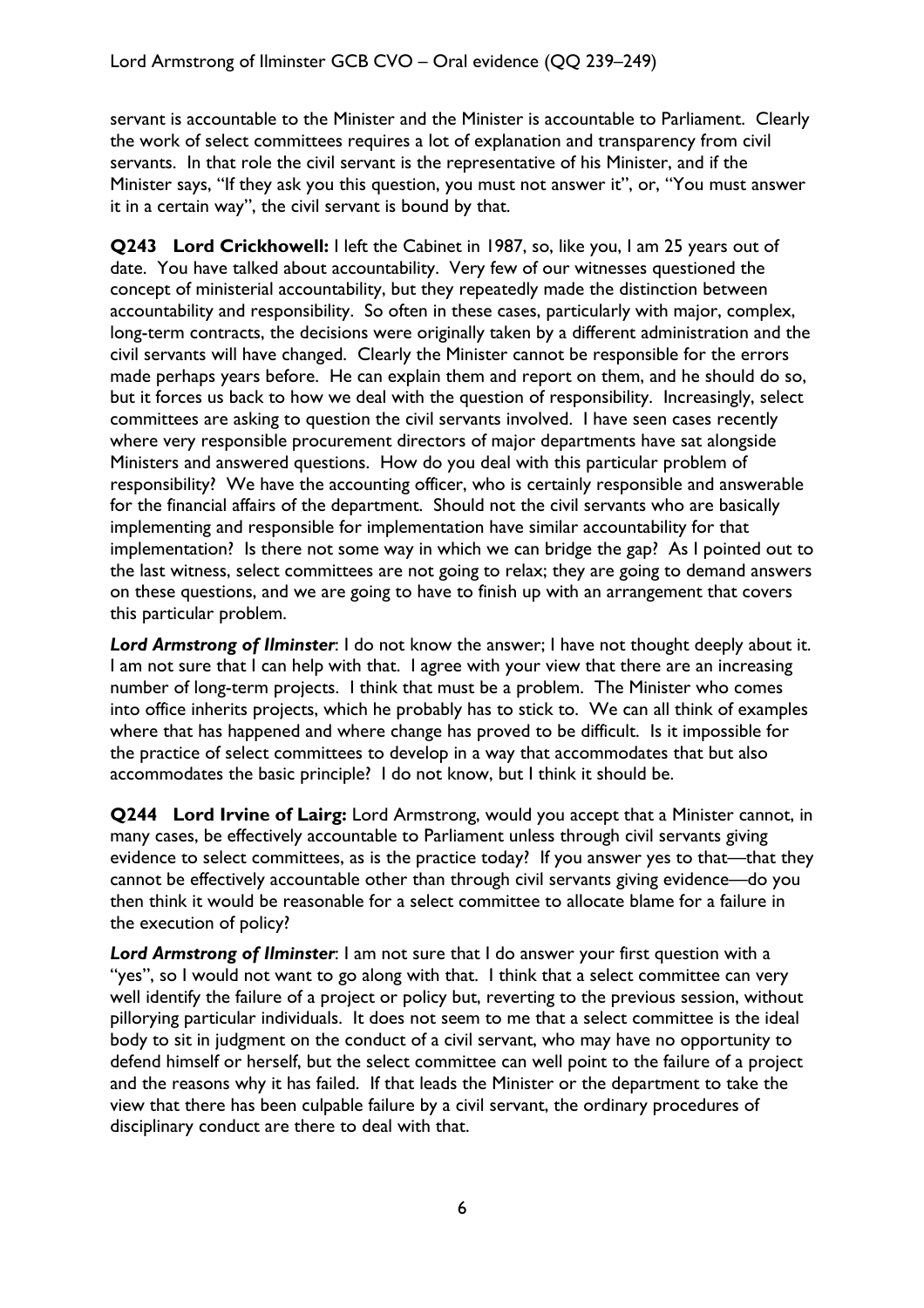**Q245 Lord Irvine of Lairg:** Are you therefore saying that, in your view, it would be improper for a select committee to name a civil servant whom the select committee, after due inquiry, from its standpoint feels merits blame?

*Lord Armstrong of Ilminster*: I think that would be very rare, if ever. The identification of a civil servant by name in that situation does not seem to accord with the principles of natural justice. It has not had the safeguards that go with what would be a legal proceeding in that respect. It seems to me that while select committees identifying the failure or mishandling of a project should be able to refer to it, they should be able to make their point without pillorying a particular individual.

**Q246 Lord Powell of Bayswater:** You heard the earlier evidence session with the FDA. Do you think there is a risk of being too protective of civil servants and reinforcing an impression of secrecy in government? It is not unprecedented for select committees to speak critically of civil servants. You and I remember the Westland affair, in which you nobly interposed your body between named civil servants in No. 10 and a select committee when they criticised the civil servants in No. 10, and the world did not come to an end. Do you recognise that things have moved on a bit and that criticism of civil servants is not something to be terrified of?

*Lord Armstrong of Ilminster*: I agree with that, but it is about how it is done and whether it is done with due regard to natural justice and the ability of the civil servant concerned to defend himself and be subject to the ordinary protections that any individual would have. There is something very public about being identified in a select committee report, which ought to be avoided in all but perhaps the most unusual circumstances.

**Q247 Lord Irvine of Lairg:** Are you saying that there is an inherent potential unfairness in the select committee process if a particular civil servant is being criticised? Would you not trust an experienced chairman of a select committee to ensure the civil servant, who is voluntarily giving evidence to the select committee, is protected from the standpoint of fairness and has every opportunity to make a case in his defence?

*Lord Armstrong of Ilminster*: I am not sure that every select committee can be relied upon to be as fair as that. We have had recent cases in which one can see that that has happened, although admittedly not in relation to civil servants. With the best will in the world, the select committee process can become highly politicised, and that is a danger.

**Q248** The Chairman: I am struggling a little to distinguish the private sector from the public sector in this. After all, one could question whether the elements of natural justice were applied to Mr Rupert Murdoch, or some other senior people in the private sector who have been subject to this kind of politicised, if you call it that, inquiry.

*Lord Armstrong of Ilminster*: I think Mr Rupert Murdoch was responsible in the sense that a Minister is responsible. He is not strictly accountable to Parliament but he is accountable. It is his organisation that is in the dock in that case, and therefore he comes to give evidence. I think there is a difference; that is a special situation. It does expose the risk that the process can become highly political.

**Q249 The Chairman:** Then we get back to the question I asked the previous witness, which was: does that suggest that one is looking to a broader definition or broader understanding of the accounting officer within the public sector? The point Lord Crickhowell made about very big projects managed by individual civil servants is also relevant.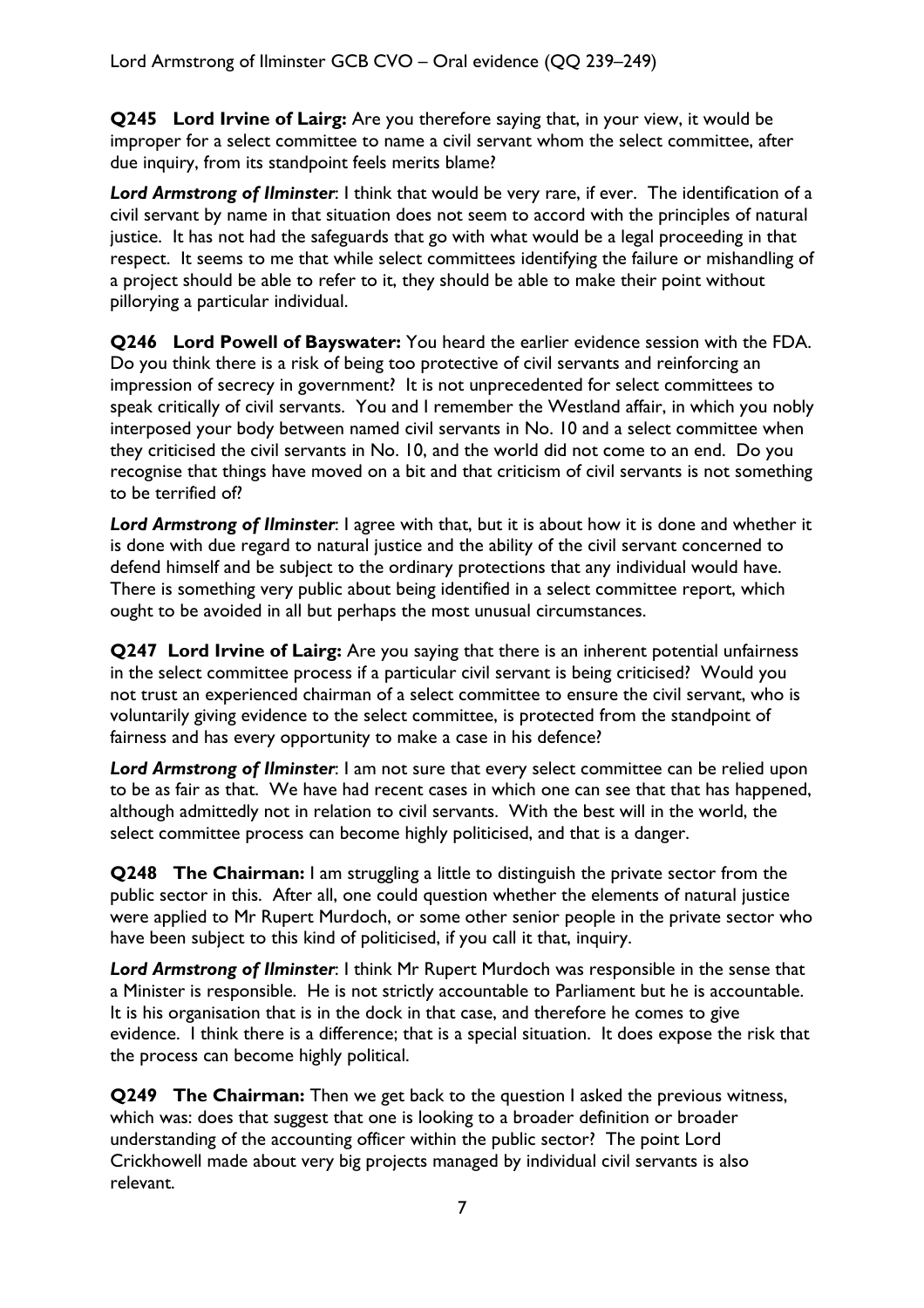*Lord Armstrong of Ilminster*: I am afraid I have not thought about the possibility of having some role like that of the accounting officer in relation to other aspects of departmental work, and I would want to think about that rather carefully.

**The Chairman:** Thank you very much, Lord Armstrong. You have done precisely as we invited you to do, which was to give us very clear and precise guidance. So thank you indeed for your time.

*Lord Armstrong of Ilminster*: Thank you for inviting me.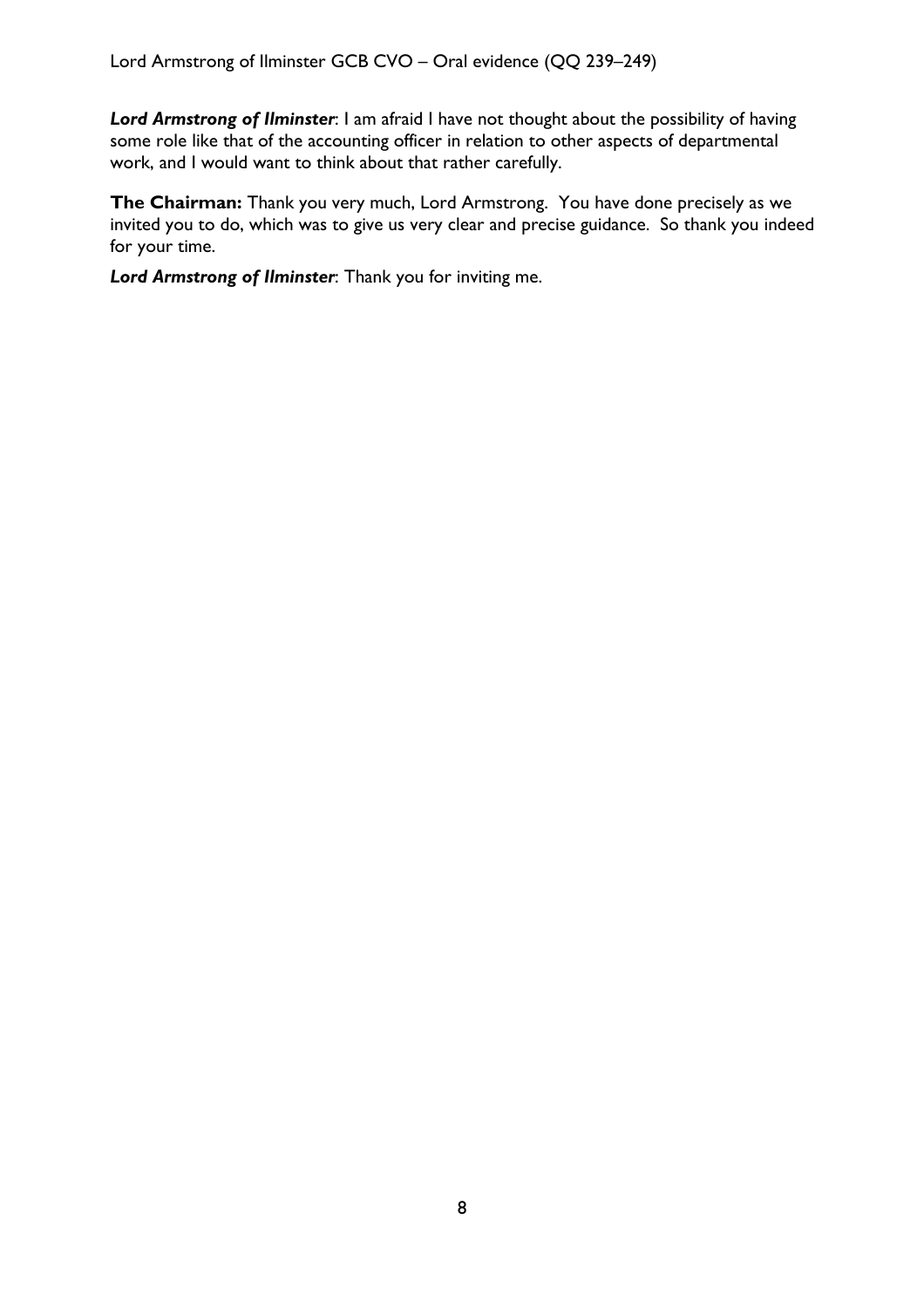# <span id="page-8-0"></span>**Rt Hon Sir Alan Beith MP, Rt Hon Margaret Hodge MP, and Bernard Jenkin MP - Oral evidence (QQ 1–26)**

*Evidence Session No. 1. Heard in Public. Questions 1 - 26* 

### WEDNESDAY 23 MAY 2012

Members present

Baroness Jay of Paddington (Chairman) Lord Crickhowell Lord Hart of Chilton Lord Irvine of Lairg Lord Lexden Lord Pannick Lord Powell of Bayswater Lord Renton of Mount Harry Lord Shaw of Northstead

#### **Examination of Witnesses**

 $\overline{\phantom{a}}$  , which is a set of the set of the set of the set of the set of the set of the set of the set of the set of the set of the set of the set of the set of the set of the set of the set of the set of the set of th

**Rt Hon Sir Alan Beith MP**, chair of the Justice select committee and of the Liaison Committee; **Rt Hon Margaret Hodge MP**, chair of the Public Accounts Committee; and **Bernard Jenkin MP**, chair of the Public Administration Select Committee.

**Q1 The Chairman:** Good morning. I thank all three of you for coming to the Committee. It is enormously helpful to us. We are starting very promptly because I am aware that you will want to be away down the corridor for Prime Minister's Questions promptly at around a quarter to 12. It is a great privilege for us to hear from such senior members of the House of Commons at this early stage of our inquiry, which from a look at the newspapers seems daily to become more relevant. However, I should emphasise at the beginning that, although the Committee is obviously interested in the organisation and role of the civil service, it is specifically looking at questions of accountability through Ministers and directly to Parliament. We are clear that the organisation of the civil service may be structured in a different way and that that may become more relevant to this inquiry, but at the start we cannot second-guess, as it were, what proposals may be made by the Cabinet Office or, indeed, by anyone else in the Government. Perhaps I may summarise what we hope you will be able to look at. Is there a problem with accountability in any of its forms? If so, how and why has it arisen, and what should be done about it? In simple terms, those are the matters which we are most anxious to look at.

I should explain, for the benefit of those taking part in the Committee, that Mr Jenkin has said specifically that, although he is chair of the Public Administration select committee in the House of Commons, this morning he will speak in personal terms. May I confirm that that is also the position for Sir Alan and Mrs Hodge?

#### *Sir Alan Beith MP*: Yes.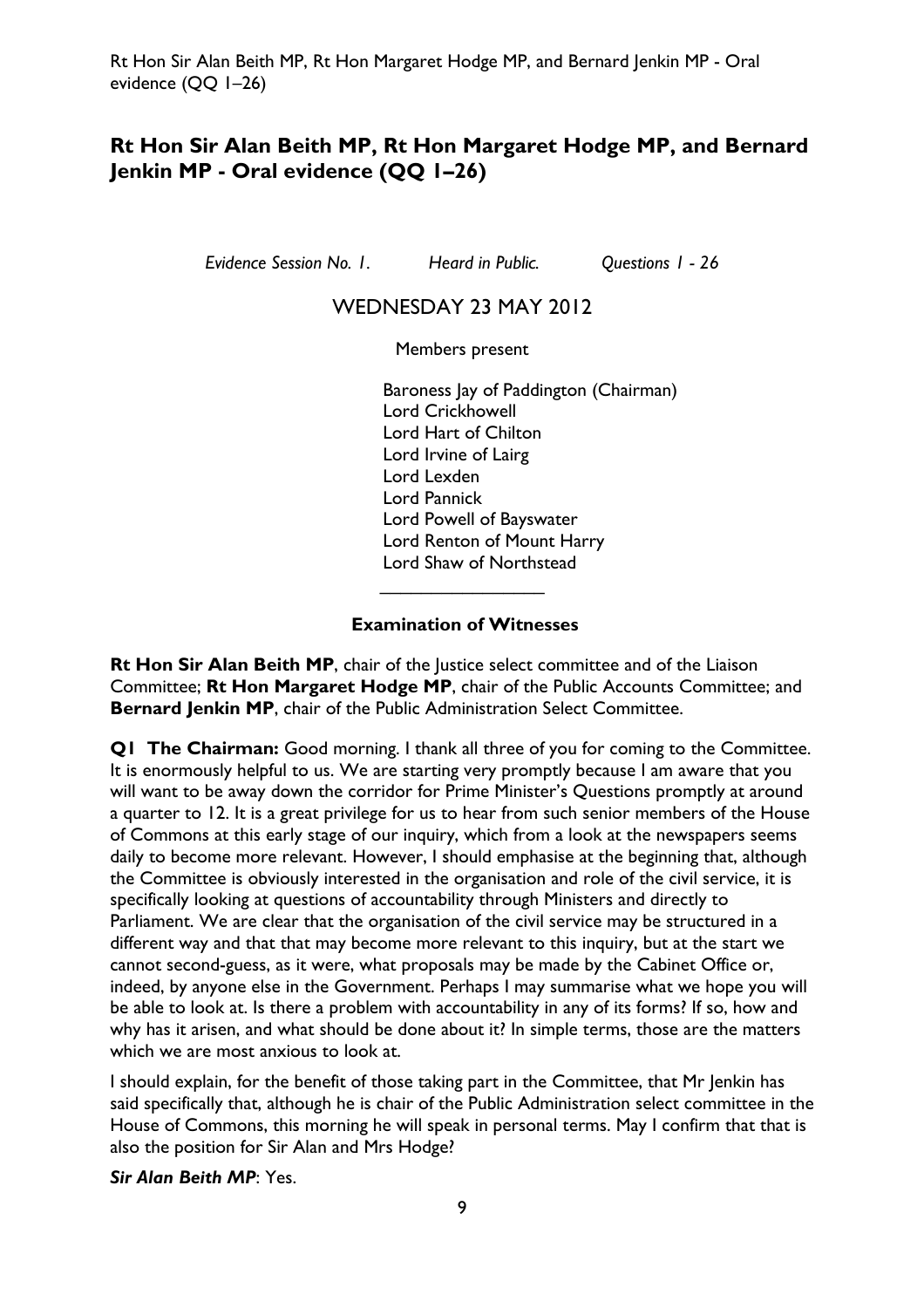#### *Margaret Hodge MP*: Yes.

**The Chairman:** Thank you. It is worth confirming that for the record. As this is the first evidence session on this inquiry, you may hear some declarations of interest from members of the Committee. That is part of the order we have to follow. Would one of you like to make an opening statement?

**Bernard Jenkin MP:** Thank you very much for this opportunity; it is a great privilege. In direct response to your point that you want to concentrate on accountability, the factors which are muddying the accountability waters are very broad and, as we have seen, are leading to tensions between the permanent civil service, Ministers and Parliament: 24-hour media, freedom of information, devolution, decentralisation, transparency and technology the sheer complexity of government, and not least the legal complexity overlaid by legislation from the European Union and the Human Rights Act 1998, which is referred to in every other meeting civil servants have with Ministers. There is also a mounting sense of frustration in that Ministers do not feel that the civil service is accountable to them and they find it hard to get things done. That ranges from Tony Blair's "scars on my back" to the complaints of the present Prime Minister about the "enemies of enterprise".

I have a strong sense that the machinery of Whitehall has lost some of its effectiveness. PASC reports so far in this Parliament have found: that Whitehall lacks strategic thinking capacity; that the centre of Government, which employs many more people than it did 20 years ago, is albeit less capable of getting departments to work together; that the civil service is woefully short of key capabilities, particularly in project management, IT procurement and procurement skills generally; and that it has lost specialist expertise at the very top. There was only one applicant for the post of Second Permanent Secretary at the Ministry of Defence. Worthy as she is, she was not brought up as an MoD official like, say, Michael Quinlan. That churn at the top has promoted generalists rather than specialists as departmental heads. Decision-making, as reported by many non-executives, has become slow and risk averse, paradoxically adding risk and cost to every decision. Worst of all, however bad the final decisions turn out to be, however many billions of pounds are wasted, no Minister or civil servant seems to be individually accountable or responsible for what has happened. There is also a sense that the senior civil service has lost its confidence to assert rigour and discipline in the conduct of their departments in the form of good order, good governance, good procedure and objectivity.

A study of the means of accountability is therefore very timely, but I suggest that your inquiry needs to be placed in a context by settling answers to some first-order questions. PASC hopes that these will be addressed in the forthcoming civil service reform plan, a PASC recommendation that was initially rejected by Ministers but subsequently accepted. The questions are: what is the fundamental reason that we have a permanent civil service? What should the permanent civil service uniquely provide for the nation? Does it provide that now, and if not, what needs to change in order that it should do so? How might that change be managed, and by when? Northcote–Trevelyan refers to the need for, "an efficient body of permanent officers … subordinate to ministers"—I emphasise the next part—"yet possessing sufficient independence, character, ability and experience to be able to advise, assist and, to some extent, influence those who, from time to time, are set over them". Haldane reported the need for, "the organised acquisition of fact and information, and for the systematic application of thought, as preliminary to settlement of policy and its subsequent administration" by people "whose duty is to study the future, and work out plans and advise those responsible for policy or engaged in actual administration".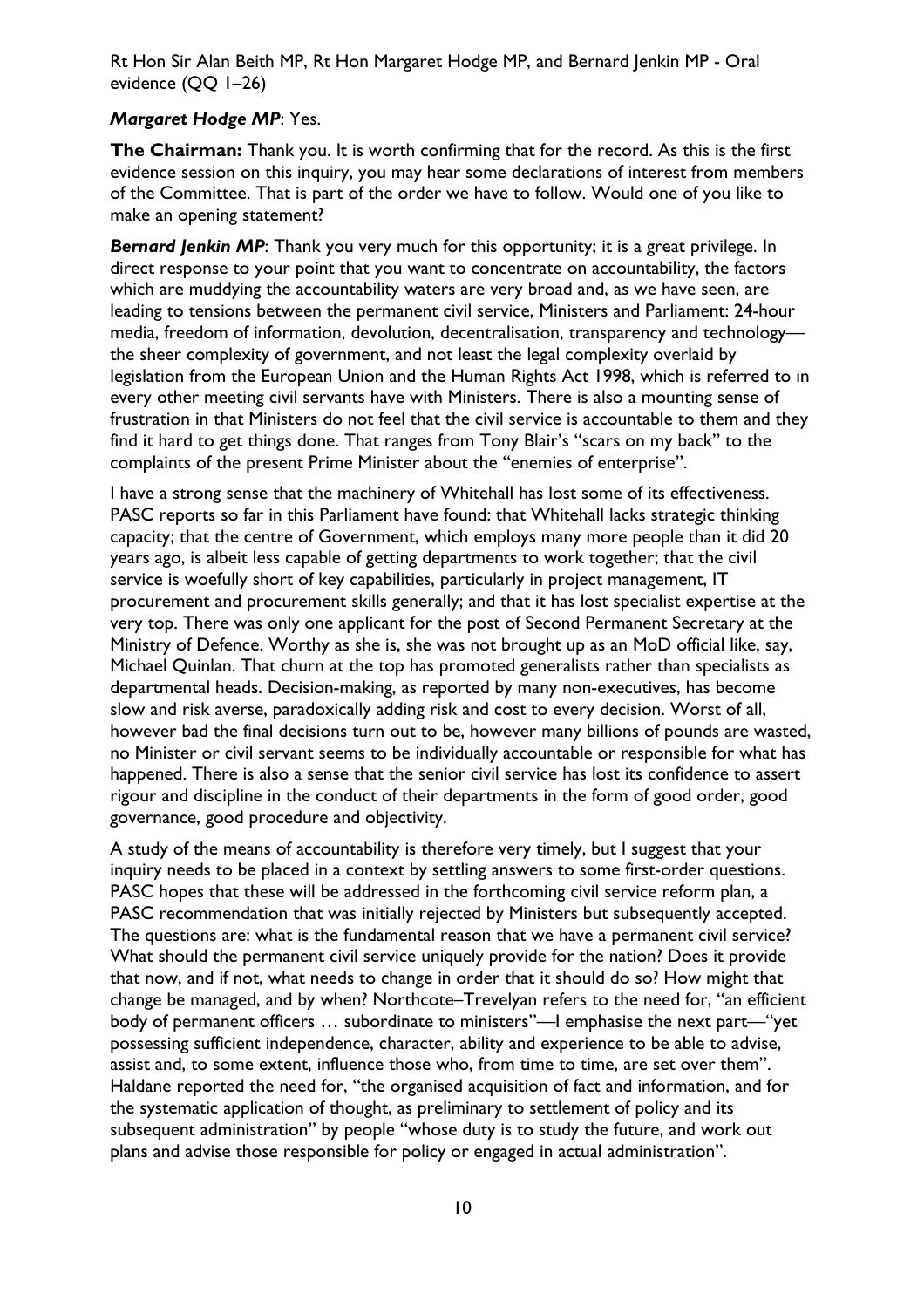But we expect something more than that. In his book, *The British Constitution*, Professor Anthony King concludes his chapter on "Mandarins as Managers" with the somewhat chilling words, "the traditional civil service was"—I emphasise the word "was"—"one of the few checks and balances in the old constitution". Has that gone? Should we get it back? Armstrong's memorandum implicitly refers to this when he says, "In the determination of policy, the civil servant has no constitutional responsibility or role distinct from that of the Minister", which implies that outside the role of policy he does. Armstrong later refers to the need to act on "a fundamental issue of conscience" or on a matter relating to the Civil Service Code, but is that enough? That is the question I shall end with.

**The Chairman:** Thank you very much. That was an enormously helpful way of putting the right context into our inquiry, and I can assure you that we are not going to ignore it either historically or in contemporary terms. In my introduction I was simply trying to focus on the area we felt we needed to deal with specifically with our three witnesses this morning. But again, that was very helpful.

**Sir Alan Beith MP**: Perhaps I should just add that Mr Jenkin in his role as chair of PASC obviously is charged to look at these questions and that his Committee is doing so. He is also charged by the Liaison Committee to prepare some work on committee powers, which raises questions that are very current in the media at the moment and on which the Liaison Committee will subsequently report.

The one comment I would make is that, while it is certainly true that the context of what the civil service is like and how it operates has changed, so has the context of the House of Commons as well. Parliament has not been content to sit back and see a system move in a direction in which ministerial personal accountability was assumed to be the basis of the relationship between Parliament and the civil service; it has not been content to rest on that alone. There has been a huge widening, particularly with the growing authority of select committees and the election of their chairs. There is a much greater recognition that we are entitled to the information that we seek and we are entitled to see those officials we want to see. Indeed, the 2005 revision of the Osmotherly rules specifically recognised that and committees have become ever more determined to get the information they want.

Let me give you an idea of the distance that we have moved from the old notion that essentially it was the Minister, with the permanent secretary going to the Public Accounts Committee, which represented the channel through which the executive related to Parliament. My Committee decided that it wanted to have a very clear view of what happened in the Ministry of Justice, and so we said we would like to visit every floor of the department and the only person we wanted with us was someone with keys to the doors. Otherwise, we would talk to whomever we wanted, wherever we wanted. After a brief discussion the Permanent Secretary agreed to that, and I think the department felt in the end that it proved to be a very satisfactory way of ensuring that the Committee had a better understanding of what was happening.

**Margaret Hodge MP:** I have been thinking about this issue a lot. The answer to your specific question of whether there is a current problem is yes, but the answer to what should be done about it is much more difficult. I come at it from the perspective of the Public Accounts Committee, which is charged with ensuring economy, efficiency and effectiveness with respect to public expenditure. This is hugely important in the current context of cuts. The depressing reality of all the inquiries done by our Committee is the continuous recurrence of waste that leads to a perpetuation of wastefulness; people never learn the lessons. We think that accountability is at the heart of the problem of trying to secure better value for money, so we come at this from that view.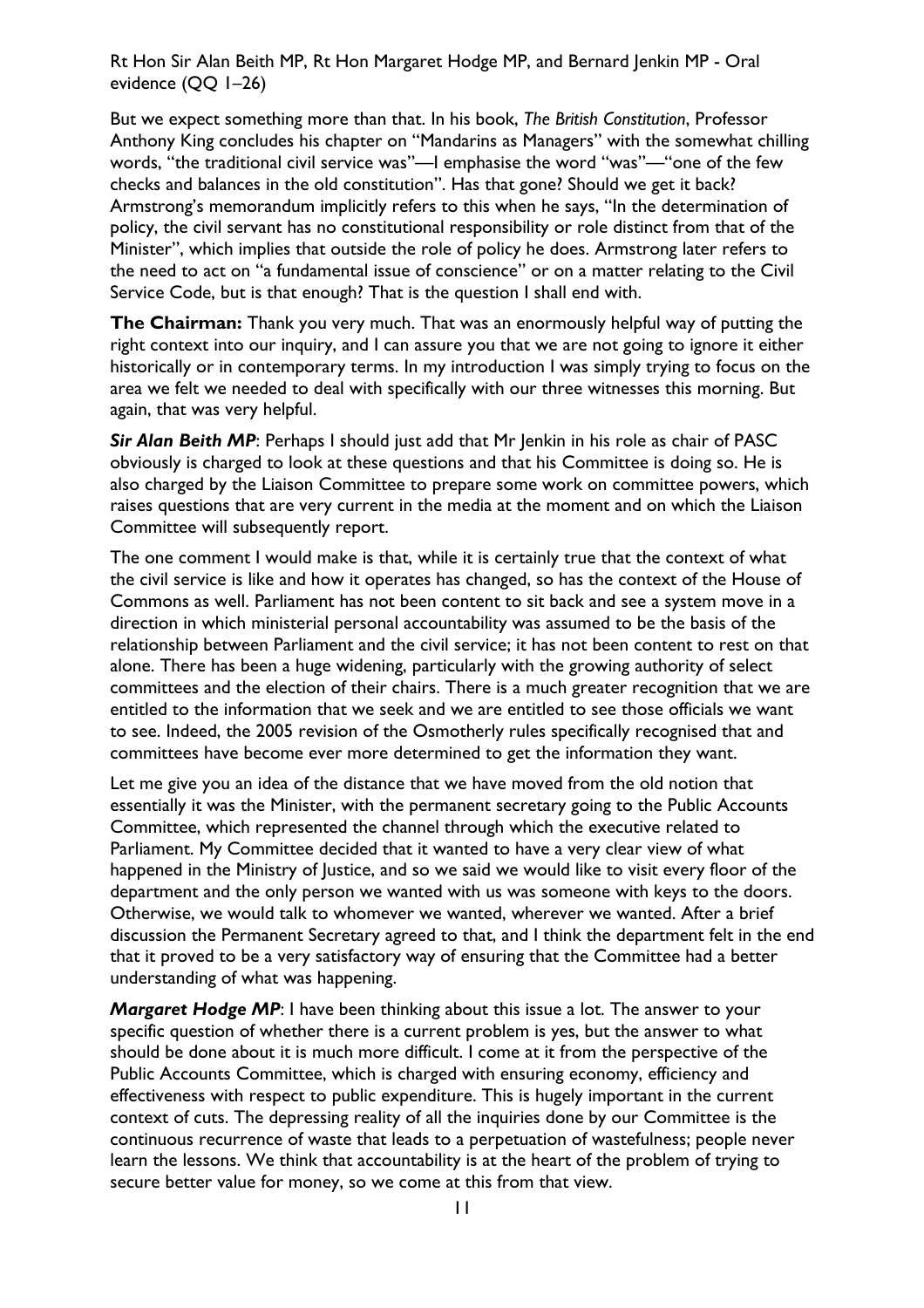Why have things changed and why has it become more difficult? First, the Government have got bigger. When Haldane established the constitutional convention that Ministers are accountable to Parliament and civil servants are accountable to Ministers, there were 28 civil servants in the Home Office. Now, despite the changes and the growth of the Ministry of Justice, there are 34,000. The idea that one Cabinet Minister can be accountable for the actions of some 34,000 people is, I think, mistaken. Secondly, government is more complex. There are cross-government issues. Recently we looked at apprenticeships, where accountability is held across two or three departments. We have regional growth funds, or universal credit where accountability between HMRC and the DWP is unclear. We have the new landscape of public services with much more fragmentation through the development of independent organisations, whether they be free schools, academies, foundation trusts or private providers providing public services funded through public money. We have to follow the taxpayer pound.

I think that there is an essential disconnect in the whole argument put forward by the senior civil service in trying to defend the old traditions. If Ministers were really accountable for everything their civil servants do, they ought to be able to hire and fire, and yet to maintain civil service independence they cannot do so. To me that feels like an uncomfortable set of principles. There are problems around non-ministerial departments. There was a lot in the press about our inquiry into HMRC and the way it handled disputes over the settlement of tax in big corporations. One of the problems is that there is no Minister in charge. Actually, there are similar issues around maybe even the armed services, which might explain some of the problems we have with MoD spending.

I think that the practice has changed. Let us look back to the UK Border Agency when there was a Labour Government. Beverly Hughes resigned, and I cannot even remember what it was she resigned over, but she did so as a result of actions taken by a civil servant. She took the ministerial rap for it. Compare that with Theresa May and the recent actions of Brodie Clark at the UK Border Agency, where she took a different view. Actually, I support Theresa May and her approach to where ministerial accountability stops and civil servant accountability starts, but it is a change in practice from the conventional orthodoxy of where accountability should lie.

We have a problem and we have to think about how to fix it. I have some ideas about that, but I shall stop there.

**Q2 The Chairman:** We may come on to those in greater detail. I think that what all three of you have said in different ways is that the present way of doing things is ineffective. Do you think that therefore the convention about ministerial accountability should be changed explicitly?

**Sir Alan Beith MP**: I would say no, in the sense that it is an essential overview. I would be very unhappy to see a situation in which Ministers did not have ultimate responsibility to Parliament. That responsibility might take the form of saying that the Minister should have set up a different structure in order to ensure that whatever disaster had happened would not have taken place, rather than that the Minister is held responsible for the particular sequence of events within, for example, an executive agency. However, that is only a small part—although at root an important part—of the accountability of the public sector to Parliament and it has to be supplemented in all sorts of other ways. That should not be allowed to be a barrier to, for example, committees of either House seeking evidence from a particular civil servant and getting the information that they require.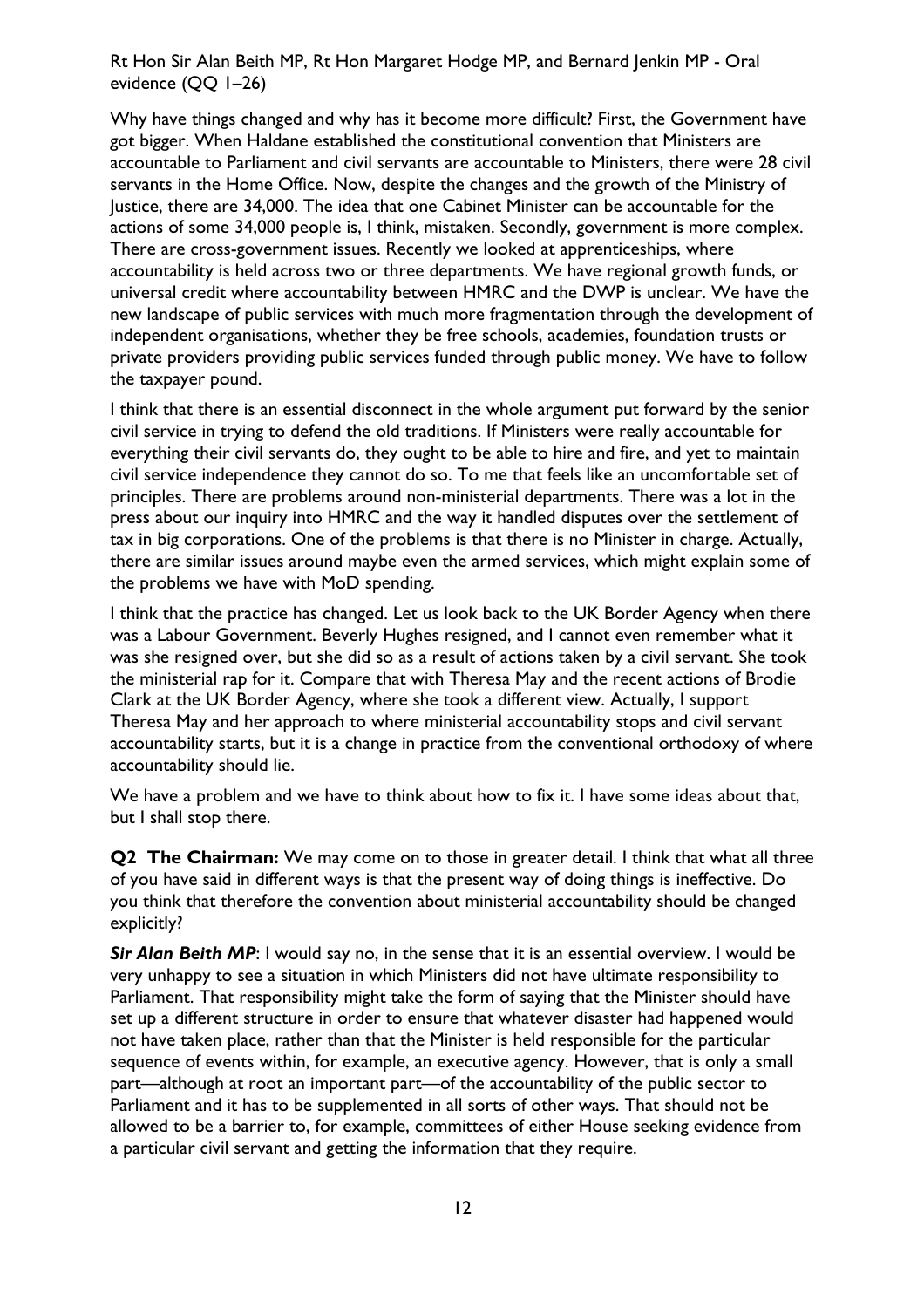*Margaret Hodge MP*: I disagree with that. I think that the situation has to change, but defining how you implement or take forward that change is hugely complicated. I think that you just have to accept the reality that Ministers cannot be accountable for much that happens. To take an example of a procurement decision, the NHS IT system was a complete shambles that cost £6 billion. Can you really say that Ministers were accountable for that? Big procurement decisions are one example. I think that we have to try to move to a definition where Ministers are responsible for policy formulation and there is greater accountability of the civil service for policy implementation. That is difficult and blurred, and there will no doubt be areas where disagreements will arise, but select committees are actually pretty adept at sorting out where responsibility and accountability lie. That is hugely important.

In addition, the fact that we have a much more fragmented public sector increasingly means that Ministers are not accepting accountability for what happens in, for example, an NHS trust or academy school. Indeed, yesterday we had an inquiry into the work programme and the performance and integrity of private providers such as A4E. Ministers are not accepting that accountability. If that is the way that they are going to go, we need to recognise that and change our conventions in that regard. From the PAC's point of view, we must follow the taxpayer's pound and we must have proper accountability. That is why I think that there have to be changes.

One final thing is that, under the current disposition, civil servants can issue letters of direction when they feel that Ministers are not acting in a way that ensures value for money and uses public money properly. That system just is not working. That is another indication of where the system is broke. Let me give two examples of that. The classic example is the aircraft carriers, for which the Labour Government decided to go ahead with entering into a contract when there was absolutely no money in the budget. Somebody should have stopped it at that point, but the Permanent Secretary did not request a letter of direction. We went ahead and, because the money was not there, we delayed the building of those aircraft carriers and probably incurred  $£2$  billion of extra cost. The system that is there at present is not working.

Another example is fire control centres. A policy decision was taken to establish regional fire control centres under the Department for Communities and Local Government. That was a perfectly sensible policy idea, which was part of the regional agenda, but it was also supposed to save money so that we did not have 999 calls going to 150-odd fire authorities. However, it was never going to work, for all sorts of terribly practical reasons. Somebody should have stopped it, but never was there a letter of direction. The Cabinet Minister at that time, John Prescott, says that he was never told that it was unworkable—goodness knows where the truth lies there—but nevertheless—

#### *Sir Alan Beith MP*: We all told him.

*Margaret Hodge MP*: A letter of direction should have been written before more than half a billion pounds of public money was wasted on a project that was never capable of implementation.

**The Chairman:** That is the implementation argument. However, in the previous session of Parliament, this Committee worked hard, and in the end successfully, to ensure that the Secretary of State's ultimate responsibility for the expenditure and organisation of the health service was reinserted into the Health and Social Care Bill. We felt that that was an important re-organisation of the same convention, which had been usefully adhered to since the NHS was begun.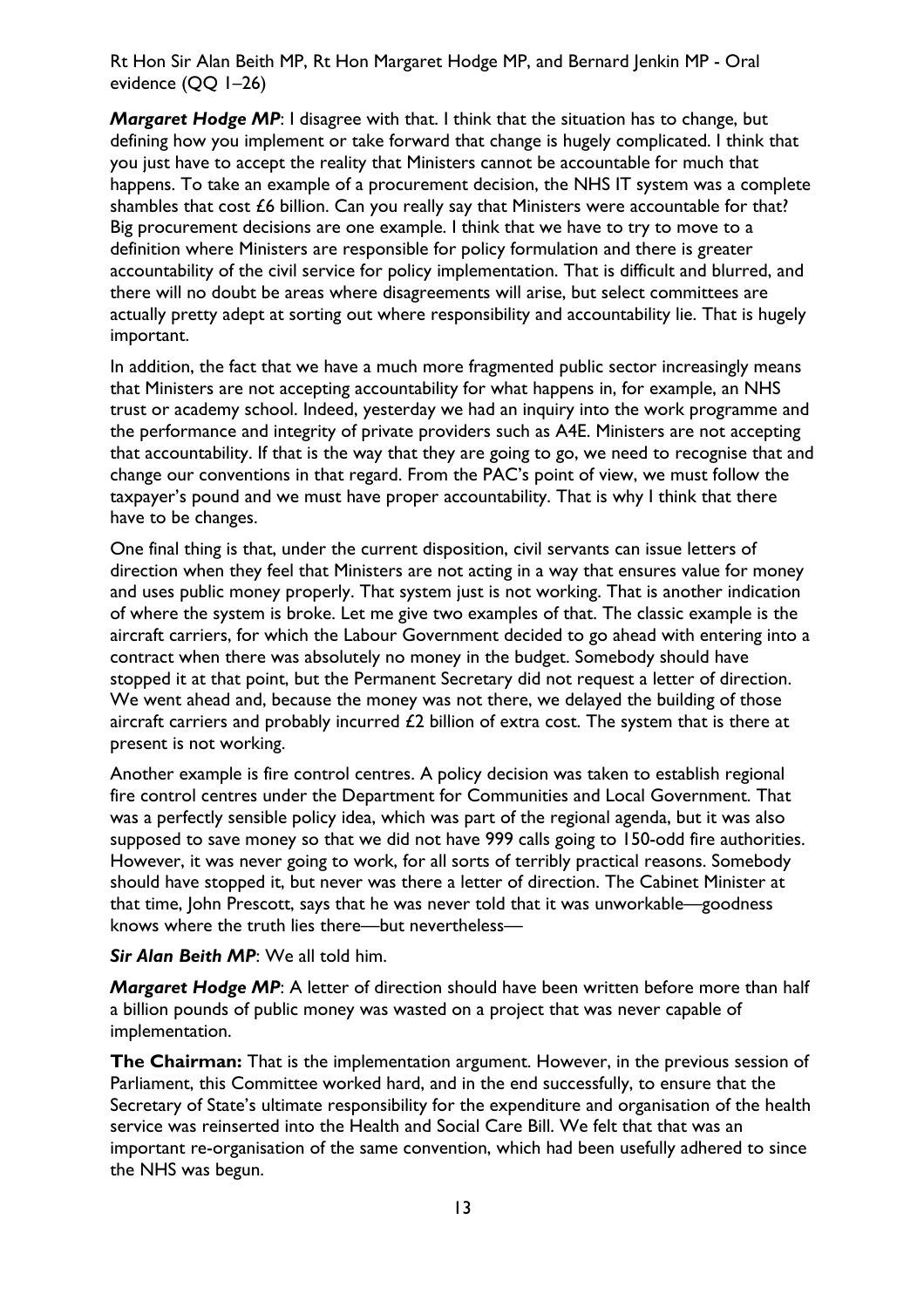**Q3 Lord Powell of Bayswater:** I should declare an interest as someone who a long time ago was a civil servant for 28 years. Trying to stick to this broad issue of accountability, what all of you have said about the increasing complexity of life in organisations is absolutely true; no one could deny that. But it is true in every walk of life, not just Parliament and government; it is true in business, in the military and everywhere.

The concept of organisations led by someone who shows leadership and takes responsibility is a very powerful one. It works very effectively in business. The chief executive is responsible for what happens in the business to the board and the shareholders. It would be quite a step to propose diluting that, and I would be quite surprised if Ministers themselves would want to dilute that. I wonder whether when Mrs Hodge was a Minister she was busy devolving accountability to the civil servants or whether, when in the executive, she looked at it from a rather different perspective and thought that that was a matter for her to answer for. I rather hope that she took that view at the time, because it seems to me very important to preserve that concept that somebody who is elected and given major ministerial responsibility is accountable. Surely the examples that have been given rather reinforce that, because they have been really big ones. I do not think that you could expect a civil servant to be accountable for a decision on the aircraft carriers. That is a massive decision. Only a secretary of state, or the Cabinet collectively, could have been accountable for a decision on that scale. Once we go down the street of undermining or diluting ministerial accountability, I just wonder where we stop.

*Bernard Jenkin MP*: The direct answer to your question and the Chairman's question earlier is: abolish ministerial accountability, no; but re-express it and redefine it, yes.

Following your business analogy, I suggest that here-today, gone-tomorrow Ministers should be treated like company directors. Company directors have to operate according to proper procedure, legality and all the rest of it. They cannot just gallop in and do what they want. Bluntly, they have to be stopped from being irresponsible, particularly when you are dealing with Ministers who come in with no experience of being a Minister before and who may never have run any organisation before, short of their own MP's office, before taking on responsibility for government departments. So the permanent civil service has a very strong role in being the executive authority in the department and running that department. It is very important, while we redefine the accountability question, that we make some important distinctions, which are made in the Armstrong memorandum, but perhaps not explicitly enough.

Ministers are accountable for policy and outcomes, but in matters of fact and matters of how something is going and how something is going to be implemented, realistically the Minister cannot be responsible for every detail. We want both a more effective and a more accountable civil service that is, in turn, going to make Ministers accountable for the decisions they make. It is a sort of triangular relationship between Parliament, Ministers and civil servants, to which I referred in my opening remarks, which is breaking down. It is not just a question of which civil servants are telling what to select committees; it is a far broader question than that.

It seems to me completely unreasonable that civil servants should be schooled in lines to take on matters of fact in front of a select committee. My experience on the Defence select committee was that we would have operational commanders in theatre giving us the line to take instead of telling us—although the good commanders would shut the civil servants out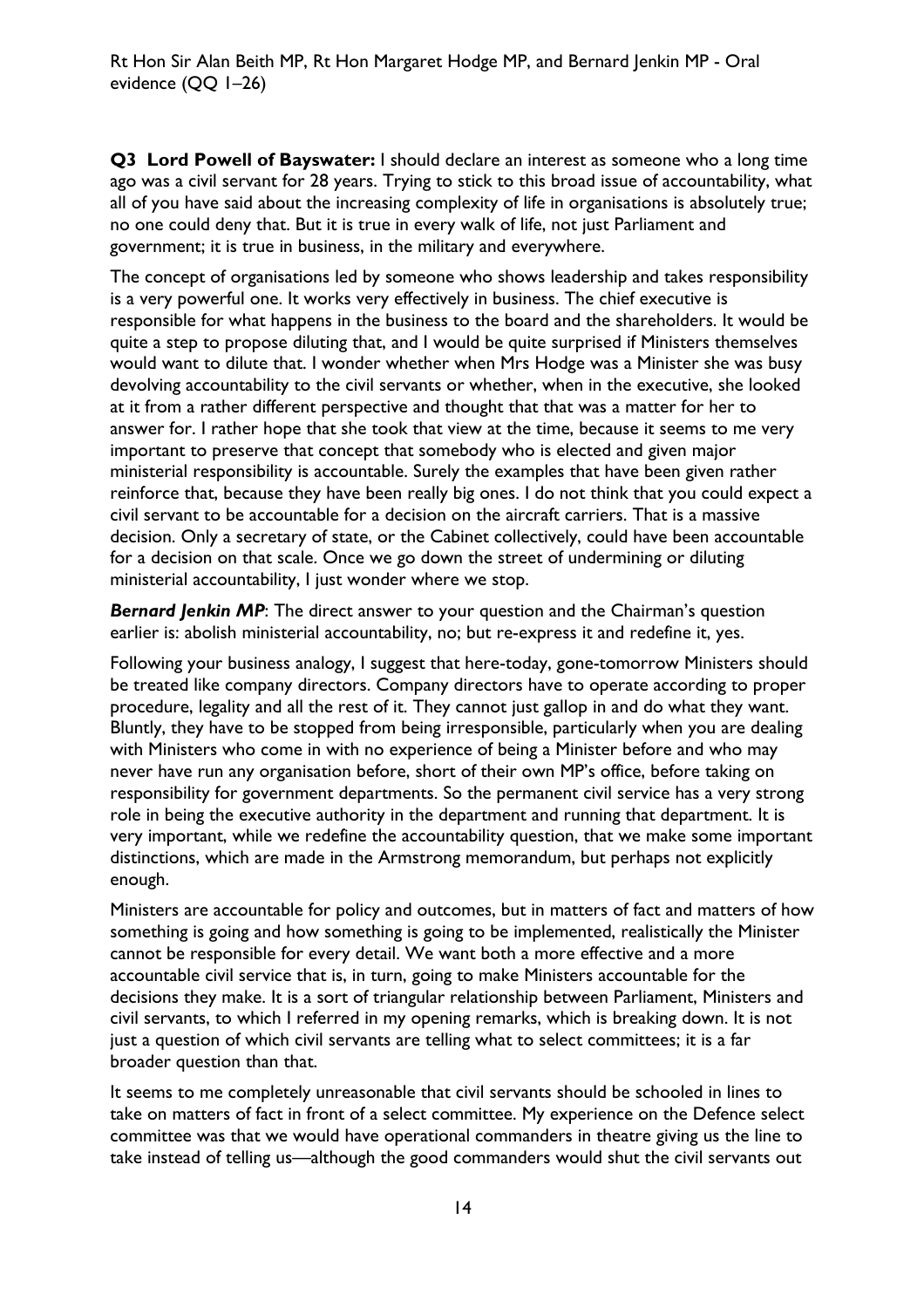of the room and tell us—the whole unvarnished truth. I think that that is what select committees are entitled to.

**Sir Alan Beith MP**: There is a further downside to the old-fashioned interpretation of ministerial responsibility for individual decisions, which is the crippling effect of an assumption being made, when every local decision is taken, that this will have to be referred upwards. That is crippling to initiative. You see it, for example, in the Prison Service, where the possibility that some event in prison might go wrong means that the governor has to be ready to deal with a parliamentary question file or a Minister's query because of media inquiries. If you carry that too far, initiative is crippled.

**Lord Powell of Bayswater:** There is of course the opposite danger that Ministers, in the sort of situation which Mr Jenkin was describing, would duck the decisions and say, "I do not want to take that decision, thank you very much, as it might make me unpopular".

*Bernard Jenkin MP*: Then they should not be Ministers.

**Q4 Lord Powell of Bayswater:** I would not like to go too far down that road, but civil servants would be left taking responsibility for unpopular decisions which Ministers have edged towards.

I think that the point that I am getting at, which we have not quite got to the core of yet, is that the present system of ministerial accountability is part of quite a delicate balance. I do not use the word "constitutional" as it is not constitutional but a matter of conventions but, none the less, it is a very delicate balance which has existed for a very long time. Changes around the edges? Perhaps so, but once you start to undermine the central core of that, you are in very difficult territory, which we will no doubt come on to, involving politicisation of civil servants.

**Sir Alan Beith MP:** I would argue that the changes have been quite profound. There are changes going on all the time in the working of that relationship, although I agree with Lord Powell that ministerial responsibility is a very important doctrine that we lose at our peril. Nevertheless, the practice has changed. I have been in Parliament for 39 years. In the perspective of history, that is not a very long time, but there has been enormous change in that time in the kind of things that Ministers would no longer feel that they had to take responsibility for, the kind of things that civil servants might happily be personally identified with, in a way that was anathema in earlier times.

*Margaret Hodge MP*: Nobody is arguing that we abolish ministerial responsibility; it is a question of redefinition. Perhaps one should start by saying that, as a Minister—you would probably say likewise as a civil servant—government works best where the two work in partnership effectively. Where you have a good relationship between your Ministers and your civil servants, you probably provide the most effective government on the part of the voters and the taxpayers.

However, I think that you have to accept that at present the traditional accountability structures simply no longer work. Otherwise, Theresa May would have fallen on her sword over the Brodie Clark incident. She did not. Maybe you think that she was wrong; I think that it was perfectly legitimate for her to argue that action was taken without authorisation. Where the Civil Service was in difficulty was that the current convention did not enable the civil servants to defend themselves. I think that the current conventions are as frustrating to both sides, to all parties, in this debate.

Let us take Jonathan Stevens and Jeremy Hunt, if one may take a current example, where he just happened to be appearing before us on the day after Jeremy Hunt said that he had the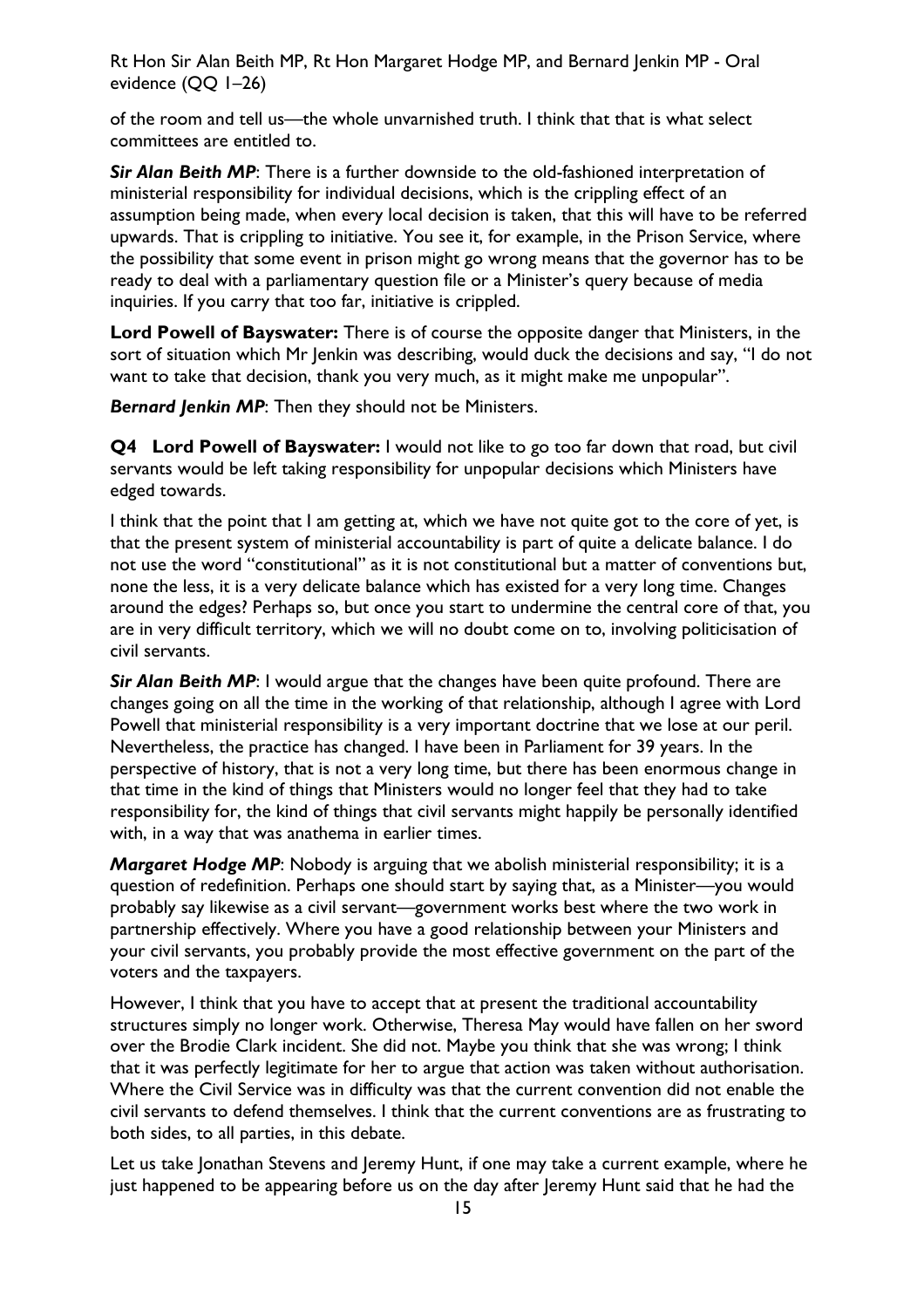authorisation of the Permanent Secretary for the role played by the special adviser. Jonathan Stevens clearly felt unable to answer the question directly, and was no doubt frustrated by that, although we can surmise what he actually said to Jeremy Hunt. Those are all instances of where the current balance no longer operates.

One final thing is that we are demanding transparency everywhere. I am about to have a session this afternoon on data transparency and the impact that has had on opening services to public account. Civil servants are probably the last vestige of where there is not proper transparency and where responsibility and accountability are not linked.

**Q5 Lord Crickhowell:** As a former Minister, I certainly share the basic principle mentioned by Lord Powell, but I pick up the point that Bernard Jenkin made about lack of specialist skills. He cited IT. That is a very good example of how you get into a situation where truth does not come out. At one time, I found myself, as the chairman of a public company, doing quite an important IT contract at the very heart of government. The very heart of government did not have any IT skills at all. They called in contractors who had, incidentally, presided over a series of previous disasters. The whole thing went bottom-up in a pretty disastrous way; it need not have done, but it did. What happened then was that it disappeared into a black hole. The Public Accounts Committee never heard anything about it because the civil service's interest, unless it had been identified outside, was to protect itself and to cover up. You do not necessarily get the truth in that situation.

That leads me to the question: how do you deal with the expert special adviser? On the Science and Technology Committee of this House, we completed a very important inquiry at the end of last year into nuclear research. We expected the Chief Scientific Adviser to give us his best professional advice and he did, but it was in total conflict with the advice being given by all the other civil servants, and indeed the Minister who appeared before us. One then asks: how do you reconcile the requirement that the expert gives the select committee the advice it is entitled to have and does not get jawed up, as he did in this case by the Permanent Secretary as soon as he got back to the department? That leads me to a session that I watched quite by chance on BBC Parliament last week of the Defence select committee examining the new, very able head of procurement, the service head and the Minister. What I found interesting was that they all appeared together before the select committee, and the evidence was deeply impressive. For once, I thought I was hearing how procurement really should be managed. The head of procurement made impressive comments about what is happening, and then the Minister felt able to make his comments. Is there a way forward that is somehow related to that kind of operation by select committees, where the experts are not entirely separated from the Ministers but are seen to be working together?

**Bernard Jenkin MP**: I absolutely agree with that, and I do not think that this needs to break with the Haldane settlement. The Haldane report foreshadows the advent of departmental select committees in its final paragraphs. The report says, "and for this purpose it would be requisite that Ministers, as well as the officers of Departments, should appear before them to explain and defend the acts for which they were responsible". So we are not trying to break the mould here; we are simply trying to bring some sense to it. What we have at the moment is civil servants covering their tracks by claiming that they are not allowed to say what they should say because of ministerial responsibility. At the same time, as Professor King writes in his book, "ministers are still accountable to Parliament, but they are now able to shift, in a way that they never were in the past, some of the responsibility for their action—and their mistakes—onto their officials". So we are in the worst of both worlds.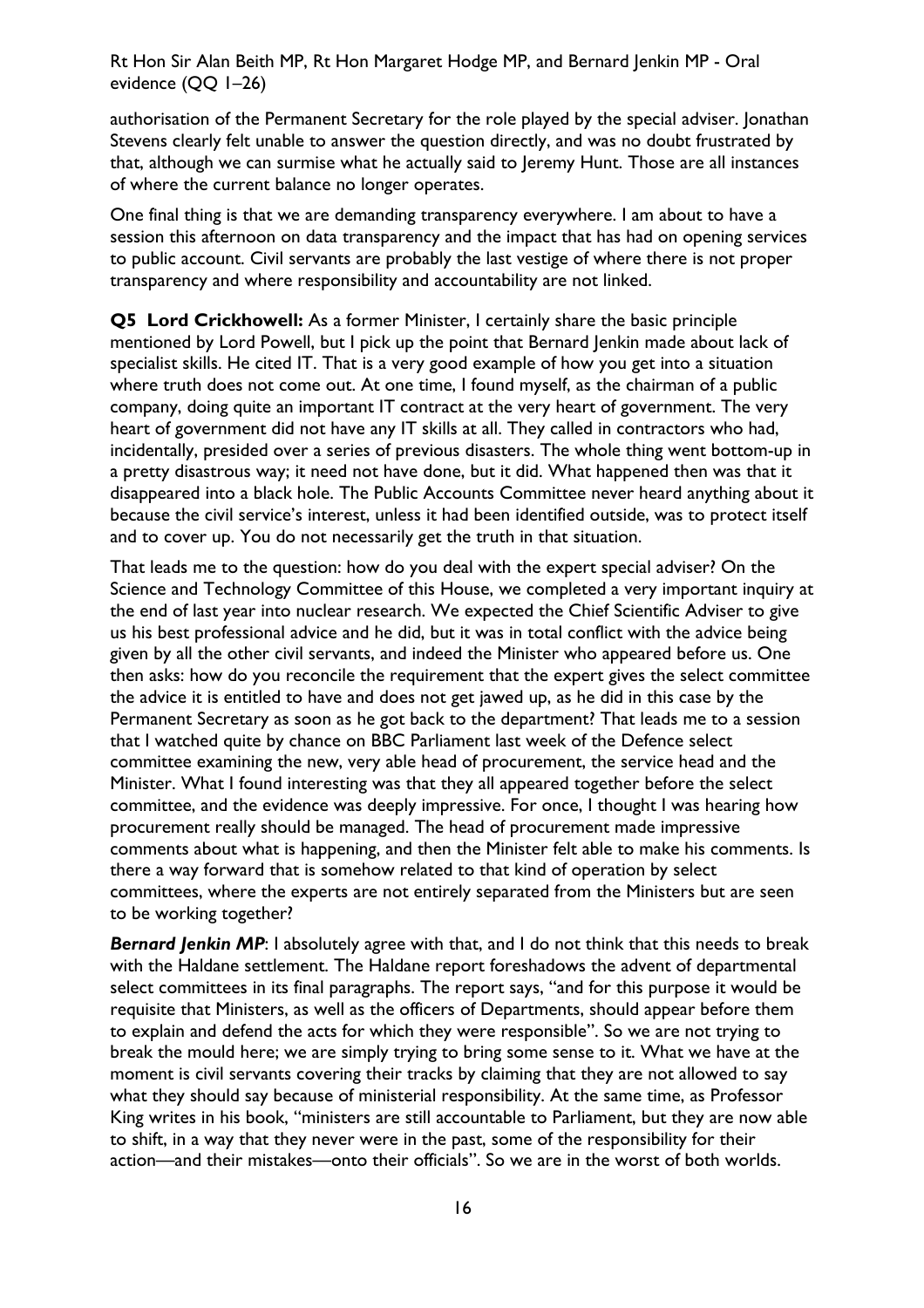**Q6 Lord Irvine of Lairg:** I declare an interest in that I was Lord Chancellor for six years. All of you seem to have drawn a distinction between policy and implementation; all of you seem to agree that Ministers are accountable certainly for policy and perhaps for the outcomes of its implementation. However, all of you seem to be saying that Ministers are not responsible for every detail of implementation. Is there a corollary for that in the powers that should now be recognised as being vested, as it were, in the modern select committee? I would like your help on a couple of specific questions. Do you think that select committees should be entitled, and recognised as being entitled, to question civil servants on the detail of implementation? One aspect of that is that they can in effect summon whom they want to hear from; the second aspect is that they must be entitled to question them without any kind of restriction. Should a convention be recognised whereby, for example, civil servants appearing before select committees and parroting lines-to-take is not acceptable, because lines-to-take in that context are essentially an engine for obfuscation?

*Sir Alan Beith MP*: Select committees have the power to call named civil servants. The revised Osmotherly rules, the Cabinet Office memorandum, make that clear with two qualifications. I direct you to paragraph 46, which states: "Ministers may, in such circumstances, wish to suggest either that he or she give evidence personally to the Committee or that a designated senior official do so on their behalf". However, the House is still free to insist on the civil servant's attendance, at which point you enter a fascinating area in which the Minister might attempt to instruct a civil servant not to carry out a summons from Parliament—I think that most Ministers would not want to get into that situation. However, the second part of your question raises the extent to which a Minister giving an instruction to a civil servant not to tell the truth to a committee would be in contempt of the House—we are currently discussing how we deal with contempt of the House. A requirement is therefore placed on civil servants, which the Osmotherly rules in various places reiterate, to tell the truth to committees.

One other point made by the memorandum by way of qualification is that select committees are not disciplinary inquiries or a mechanism for deciding whether to allocate personal blame to an individual civil servant. Indeed, if that was what we were doing, we would probably have to organise our proceedings differently. That might be a reason for a Minister saying: "Actually, I do take responsibility". The process envisaged there, at least in theory, asserts Ministers' responsibilities. Either the Minister lets the civil servant come to the committee and tell the truth, or the Minister comes along and says, "It's my fault; I directed that this should be done", or "It fell within the terms of the instructions that the civil servant had good reason to believe that he had got from me as Minister".

**Q7 Lord Irvine of Lairg:** Sir Alan, are you saying that, in relation to the generalities that we are trying to address, there is no need in your view for any recognised additional powers for select committees?

#### *Sir Alan Beith MP*: No.

**Q8 Lord Irvine of Lairg:** When you say no, do you mean that there is a need?

**Sir Alan Beith MP**: Let me put it this way. There are enough people who do not realise that committees have that power for us at least to question whether it should be expressed in different terms, whether the wording of the revised Osmotherly rules should be changed to make it much clearer and whether we should remove the ability of the Minister to say, "I will substitute myself for the named civil servant or the permanent secretary, because contrary to the committee's view, I insist that this is something for which we take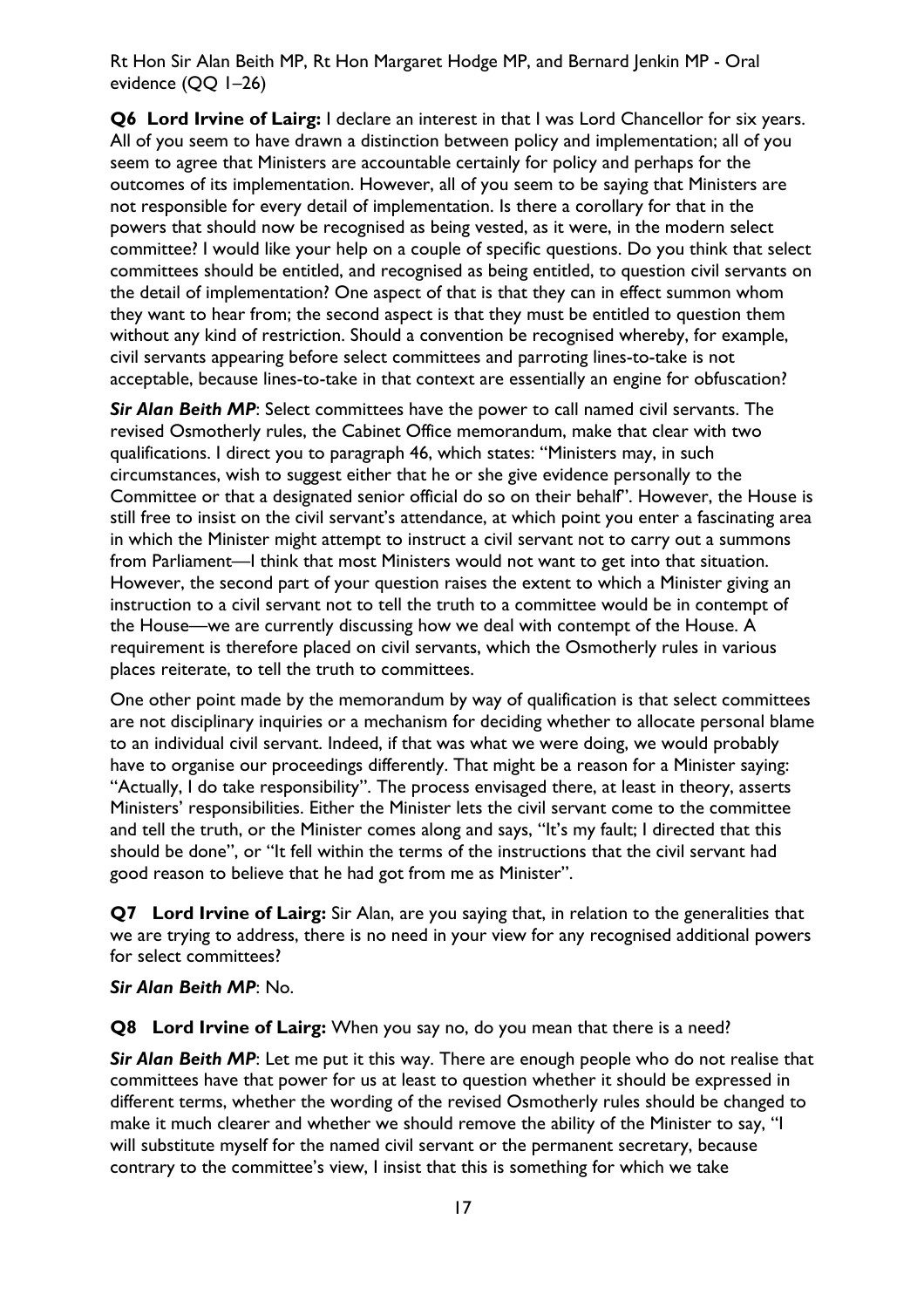responsibility; it was a centrally made decision." It is not sufficiently clear to some people at the moment.

**Q9 Lord Irvine of Lairg:** What is the direct answer to the question whether, in your view, select committees require additional powers?

*Sir Alan Beith MP*: The reason that I did not give a very direct answer is that, on the Liaison Committee and with Mr Jenkin's assistance, we are looking precisely at whether the powers need to be extended and expressed in different ways. I want to assert that more power already exists than people sometimes recognise.

*Bernard Jenkin MP*: My Lord, in theory, we have the absolute power to summon persons and papers. We should not upset the legal principle that the civil service has no legal personality and that civil servants' actions, by the Carltona principle, are entirely consonant with their Ministers' wishes. Ministers need to be individually and jointly accountable to Parliament for what happens in their departments. The question is one of practicalities. We live in a different world from that of 100 years ago.

**The Chairman:** Or even, if I may say so, of seven years ago.

**Bernard Jenkin MP**: The age of deference, where we respect the front that an institution presents to the public or to Parliament, has passed. We expect to understand the soap opera of what is going on within our institutions—it is all over the internet, the television and the newspapers. The idea that Parliament should abjure itself from that kind of scrutiny of our institutions would seem absurd and make us look irrelevant. We must change what we do, but Haldane says that we can do that without upsetting any of these legal principles. I used to get very steamed up about the Osmotherly rules. You should meet Sir Edward Osmotherly if you have not done so, my Lord; it is a very agreeable experience. He is a former clerk of the House of Commons who serendipitously gave his name to these rules which he drafted while on secondment to the Cabinet Office. They are only a fiction created by the executive to try to create excuses for not putting the right people in front of select committees. They have no legal standing whatever and, if Parliament wishes, it can ignore them, and it probably should.

**The Chairman:** But a case is being made that Parliament should have some role in an updated version.

**Bernard Jenkin MP:** I think that we should keep our distance. We should have nothing to do with them. We should maintain our absolute discretion to summon papers and persons of our own choosing. If the Government start making up rules for themselves, and they get in the way of our inquiries, we should disregard them.

*Margaret Hodge MP*: The difficulty that I have with the argument is that the practicalities lead you to challenging the principle.

*Sir Alan Beith MP*: I disagree.

*Margaret Hodge MP*: First, ministerial accountability to both Houses of Parliament is hugely important, but is it sufficient? Where are the boundaries? Do we need to reflect on whether we should create new accountabilities for the civil service? That is the difficulty. I do not want to repeat my examples, but there are plenty of them which challenge the overarching principle that Ministers are totally responsible.

Secondly, I do not know what telling the truth is. We see civil servants; we rarely see Ministers. The civil servants, in giving their evidence to us, are constrained by the traditional convention of ministerial responsibility and accountability. You do not get to the truth on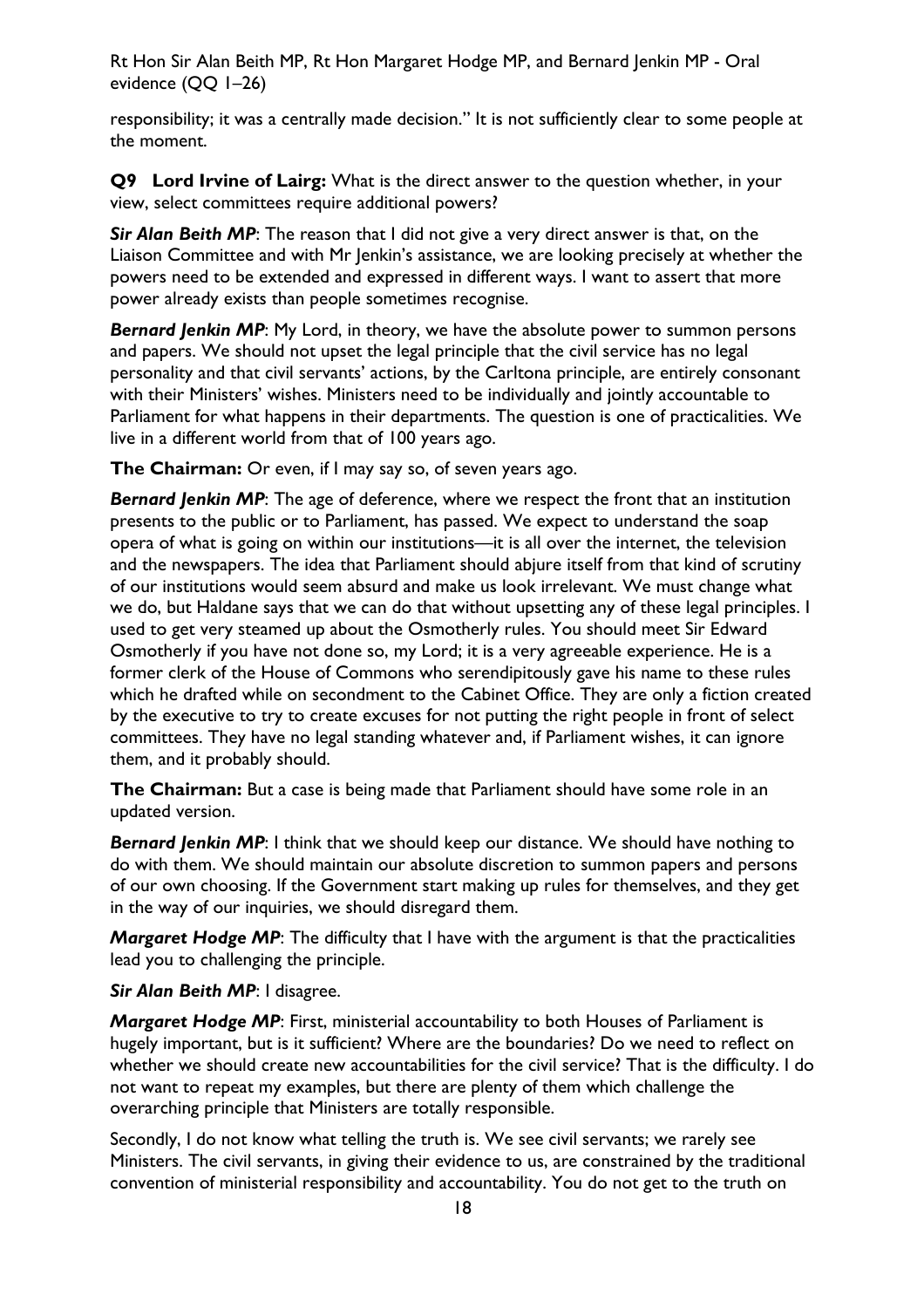some very complex government programmes, projects and procurements, which is all PAC work, with the current conventions. If we carry on pretending that it is all about ministerial accountability and do not recognise the changes in the world and therefore try to redefine and open up—Lord Irvine's suggestions in that regard are very helpful, but need underpinning—we will end up not serving properly the taxpayer's or the voter's interest.

The current convention on accountability for executive action is for the permanent secretary to appear. We are already challenging and changing that convention. Helen Ghosh was the Defra Permanent Secretary for five or six years. She oversaw the rural payments scheme, which has been a mess. She moved on to become Permanent Secretary at the Home Office. The convention said that we should call the new Permanent Secretary at Defra. We broke that convention and asked for her to come and give evidence, because she had been responsible and therefore, we felt, should be accountable. That is one change.

A second relates to the current accountability structure for a civil service department, which revolves entirely around permanent secretaries. It is the permanent secretary who has a duty to the Public Accounts Committee. I do not think that that is good enough. Our permanent secretaries today—it may not have been the case in your day—spend too much time handling their Ministers. If you talk to them, you find that that is what they do. They are not necessarily just the chief executive of the department. We should consider going down the chain, perhaps to director-general level. If we can draw the distinction, which I accept is difficult, between executive and policy, and therefore between accountabilities, we also come down the food chain a little from the permanent secretary to perhaps the directorgeneral, who is responsible and therefore accountable for the implementation of ministerially directed policy.

**Q10 Lord Irvine of Lairg:** Could you explain to me your intellectual difficulty with recognising complementary accountabilities—accountabilities that are not in conflict but are complementary: civil servants for implementation without prejudice to the Minister's accountability for policy and eventual outcomes. What is wrong with that?

**Bernard Jenkin MP:** May I just clarify something? I said that I disagree with my colleague. I disagree in that I do not think everything that she subsequently described necessarily upsets the fundamental principle of ministerial accountability. It is merely the means of holding the Minister ultimately accountable for the conduct of his department. As Haldane explains, we cannot be expected to hold Ministers accountable for their departments if the officials will not tell us the facts. The distinction you are making, my Lord, is the right one. It is often difficult, but it should be perfectly acceptable for a civil servant to appear before a select committee and say, "With the greatest of respect, Mr Chairman, I do feel that that is a matter of policy which should be addressed to the Minister and not to me". That should not be a matter of shame. Of course, it might be seen as passing a hot potato up the political chain, but that is the fact. It is wrong for the civil servant instead—this is what happens—to be briefed by the communications people in the department. This happens to armed forces officers as well, very senior ones. The chiefs of staff are briefed by the communications people, not even military people, about what they are going to say in front of the committee so that it is completely consonant with the messaging that Downing Street and the secretary of state want to put out about what is happening.

**Sir Alan Beith MP:** These two are not necessarily the same, by the way—Downing Street and the secretary of state.

**Bernard Jenkin MP:** Well, you can see the problem. That to me is an abuse of collective responsibility. That is not what collective responsibility should be about. We often wonder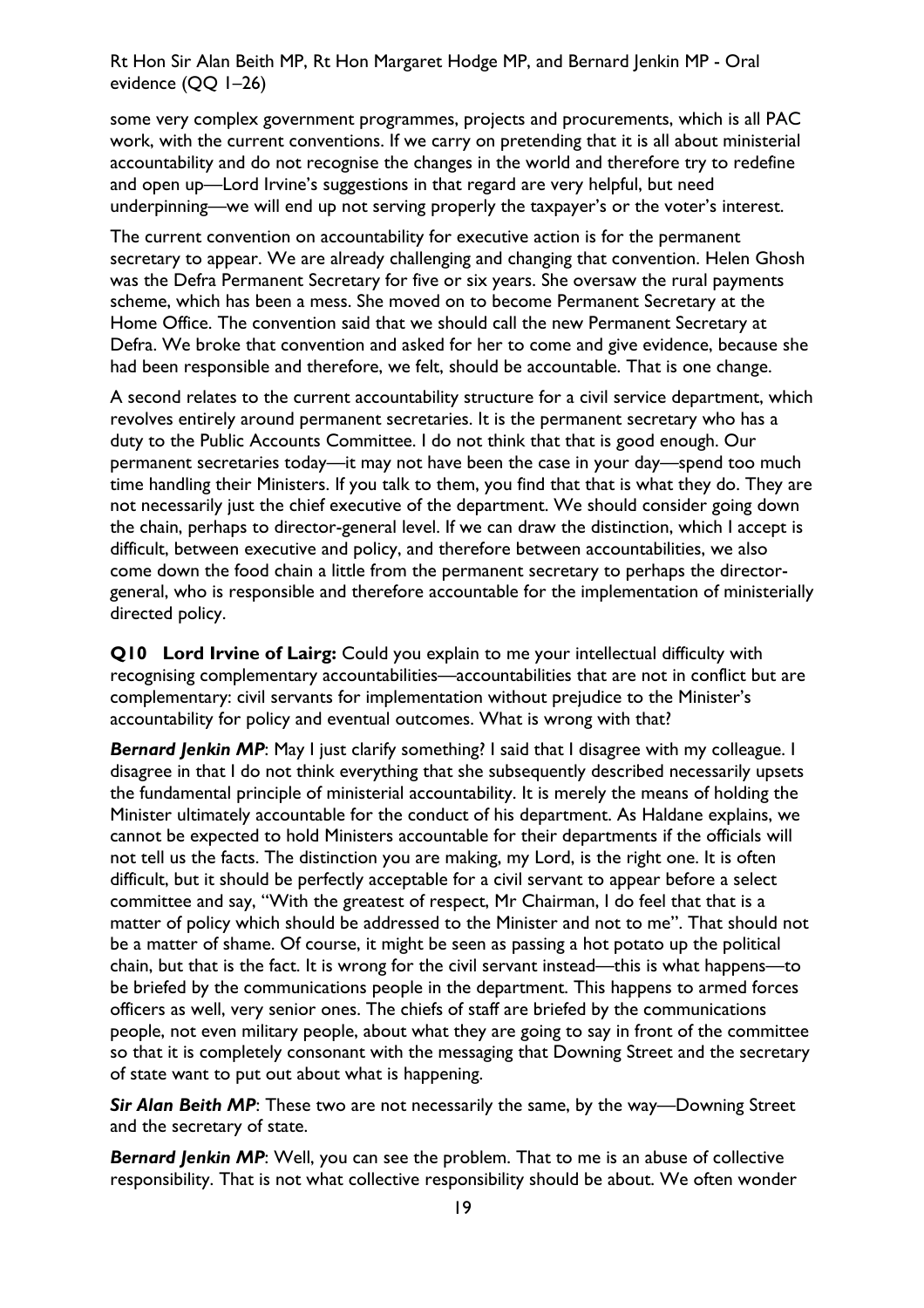whether we should be taking evidence on oath. The conclusion I have come to-I have not told the chair of the Liaison Committee yet—is that we should say, "We are not taking evidence formally on oath, but you are under an obligation to tell Parliament the truth and the whole truth, not just what is convenient." If an official appears and does not tell the whole truth, they should be regarded as in contempt of Parliament.

**Q11 Lord Renton of Mount Harry:** I find it tremendously interesting to listen to the three of you. Like Lord Crickhowell, I was a Minister some years ago and I was in three departments. I never remember having any of the trouble that we are talking about today.

I noticed that Mrs Hodge mentioned the academy schools and Ministers saying that they are not accountable for NHS trusts. That is fascinating. The whole point about academy schools was to remove the responsibility from the local authority and give it to a Minister instead, yet you are telling me that Ministers are already saying, "It is not our responsibility." NHS trusts are a huge matter. They will go on being very difficult, so one totally understands why Ministers want to say, "Well, it is not us."

What do we do about it? The problems that you mention have been growing, but is there not always a very basic fact that Ministers can be sacked and civil servants cannot and that is at the heart of it? Therefore we lead on to the thought: is it appropriate for civil servants now, because of the developments you describe, to be directly accountable to Parliament? If so, and if they get it wrong, do they get sacked? Is that what life is coming to? Both Alastair Campbell and Jonathan Powell, I understand, when they were in the Prime Minister's office, became civil servants.

**The Chairman:** All special advisers are civil servants. They had a particular responsibility for managing civil servants.

**Lord Renton of Mount Harry:** In a way, that was odd, but it also means that when the Prime Minister goes, those civil servants who are the special advisers go too.

I totally understand the complaints, the thoughts and the difficulties that you have, but I wonder whether we are moving on to the point that civil servants should be directly accountable to Parliament and that means that if they get it wrong, they can get sacked.

**Sir Alan Beith MP:** By whom? That is the interesting question. Does Parliament take executive responsibility for dismissing civil servants? That is one suggestion.

**The Chairman:** Whether Ministers should have a role in appointing civil servants is a relevant point which follows on from that.

*Sir Alan Beith MP*: The Home Office seems to be a graveyard for careers both of secretaries of state and of senior officials.

**Lord Renton of Mount Harry:** It always was.

**Sir Alan Beith MP:** But these days of senior officials. We all remember the director-general of the Prison Service and, lately, the director of the UK Border Agency.

**Lord Renton of Mount Harry:** Douglas Hurd was one of those who actually succeeded as Home Secretary, and I was one of his Ministers.

**Bernard Jenkin MP:** I would argue that Mrs May is certainly succeeding as Home Secretary.

I think that the reality is changing. We have come from an era where civil servants were relatively poorly paid but had a nice index-linked pension, were showered with honours, had anonymity and were out of the limelight. They are now much more public figures, they are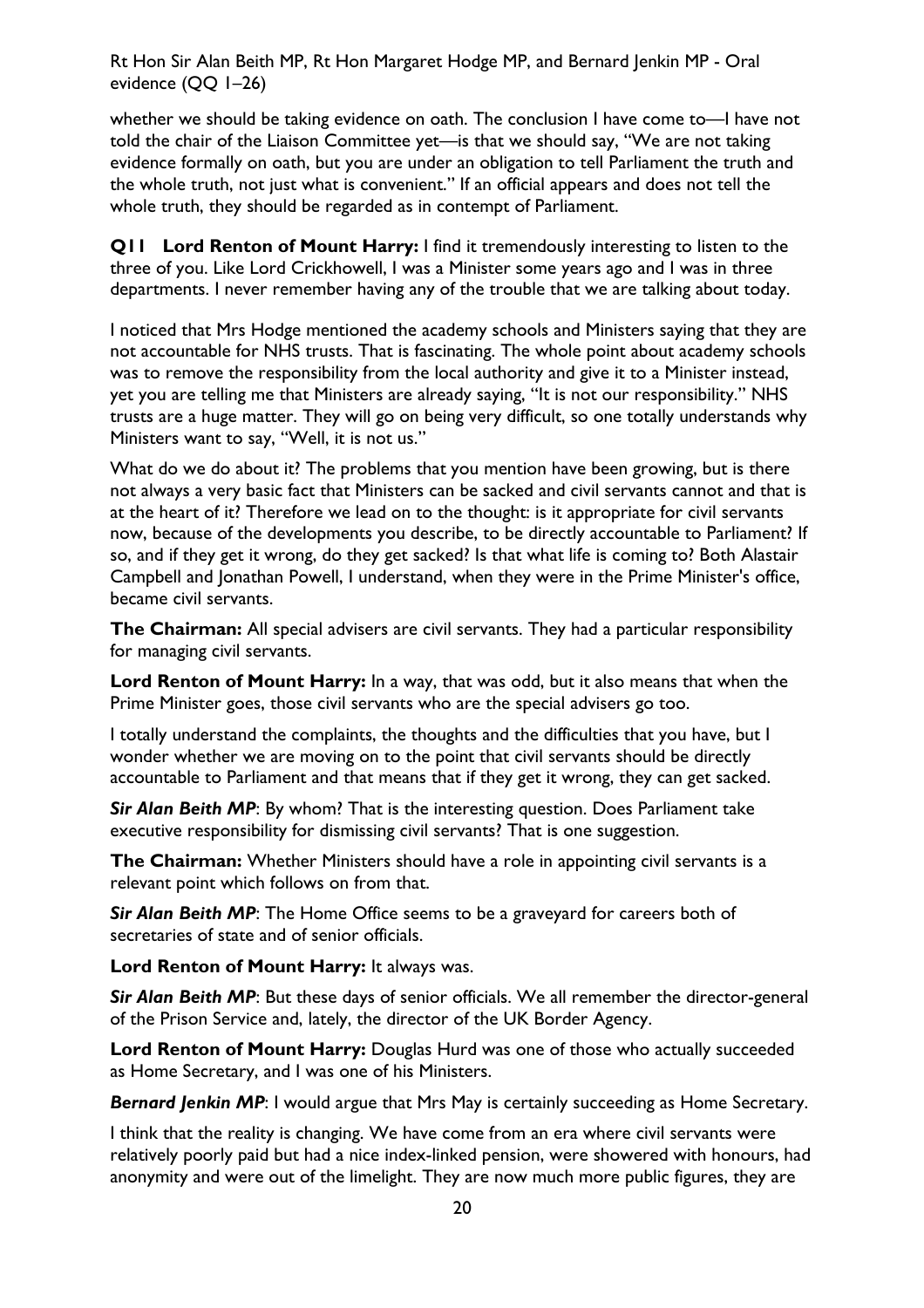better paid and their pensions are under attack, perhaps, but they are still pretty good. The idea that they are unfortunate, beleaguered public servants who cannot speak for themselves is of an era that has passed. They are being held, certainly by the public, to be more directly accountable and it would seem odd if Parliament did not do the same. I do think it is up to Ministers whether their civil servants stay or go, although it is up to the permanent secretary to make sure that the Minister is not victimising one of his civil servants.

**Lord Renton of Mount Harry:** The point that I make back to you is that it is very likely that the Minister will go before the civil servant does, because if he is in, for example, Defra, he will be trying to get out of that job as possible.

*Margaret Hodge MP*: I think that you have to strengthen accountability with responsibility. If someone is responsible, they have to be accountable: praised if they get it right and accept proper accountability if they get it wrong.

In response to Lord Irvine, let me say that what will happen if that system works effectively in practice is that there will be disagreement between evidence given by civil servants and evidence given by Ministers. I think that is a problem which we need to think through properly. I do not know what the answer to it is. I would rather have that openness and transparency, but if we had a system where select committees could question the detail of implementation with no restriction at all and a convention that says that you cannot have the lines-to-take and the sort of briefing that currently takes place, you will get a different interpretation of what is happening from civil servants and from Ministers. That is a fundamental change.

**Q12 Lord Irvine of Lairg:** Would that not advance transparency? You leave out of account in this respect the weight to be attached by the public and other interested parties to your report where you come to a view on those differences.

#### *Margaret Hodge MP*: Yes.

**Bernard Jenkin MP:** It might make civil servants keener to make sure that Ministers are aware of what might be dragged out of them by the select committee. One senses that, ever since the time of Margaret Thatcher, when she started to try to change the civil service, there is the sense that the civil service no longer has the confidence to tell the truth to power in the way that it did. This kind of accountability might reinforce the necessity for civil servants to tell truth to power.

**Sir Alan Beith MP:** Could I pick up on another point that Lord Renton made in relation to academy schools, which also applies to the National Health Service, which is that the Liaison Committee questioned the Prime Minister on this subject in March. I draw attention to his answer, whether you agree or disagree with it, which is that, "real accountability, to me, is making these organisations accountable to the user. I want schools to be accountable to the parents. The idea that the secretary of state, however brilliant he or she is, can really hold to account every school in the country is clearly nonsense. What I want is a situation where parents in every local area feel that there are schools competing with each other for the custom of that parent, and they are accountable to that parent because they are having to produce results". That is the context in which this discussion is taking place.

**The Chairman:** I would be interested in the reaction of the Public Accounts Committee.

*Margaret Hodge MP*: Our view is that Ofsted looks at quality, the department currently distributes money, parents care about what happens to their children and there is no accountability for value for money in that.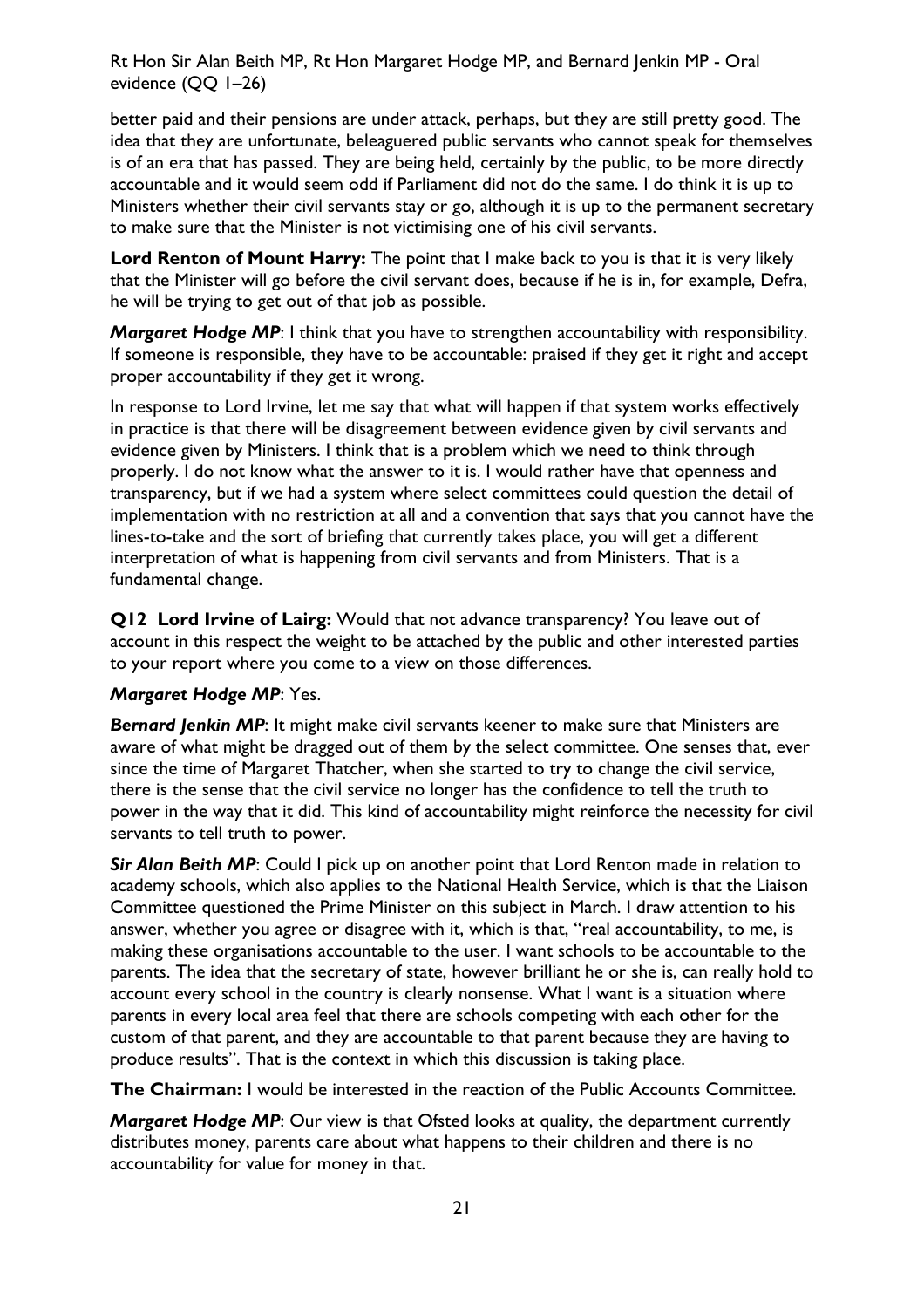**Bernard Jenkin MP:** I would retort by pointing out that head teachers of academies are becoming better paid and their jobs are much less secure. Academies fire head teachers much more readily than local authorities do.

*Margaret Hodge MP*: I do not know if that happens, but we had an instance recently of a school in Lincoln, which belonged to a federation of academies established under the previous Government and taken on under this one. It was called the Priory Federation. Perhaps it was a rogue head—I hope it was—but he was spending public money on sex games, trips for his daughter to Bali, paying himself a huge amount of money, employing his daughter to establish some web page for a lot of money and employing his son, who had a criminal record and therefore should not have been in that position. There was an appalling litany of things going wrong. The governors did not know about it, Bernard.

*Bernard Jenkin MP*: But it was their job to know about it.

*Margaret Hodge MP*: It came to me through a whistleblower. It left officials, as well as the Committee, thinking that you need some form of proper accountability in that system to ensure that these things are spotted early and dealt with appropriately.

**Q13 Lord Pannick:** From the principle that Ministers may not be accountable for the implementation of policy—sometimes they are and sometimes they are not, but there is a general principle that they are not—does it follow that, if they ask, select committees must be told by civil servants precisely what involvement the Minister actually had in the implementation of policy? That is vital to any assessment of accountability on the particular facts of the case. I am troubled by what I understand you to be suggesting, which is that civil servants sometimes feel that they should obfuscate on these issues. Surely it is absolutely fundamental that you know and we know precisely what involvement the Minister has had.

*Sir Alan Beith MP*: There is some degree of protection for the process of discussion. "He rang me on Tuesday and he was not very nice in the way he put it", is not the kind of exchange you would necessarily expect, but it goes with the soap opera that Mr Jenkin described earlier. However, generally it would be in the civil servant's interest, if it came to the point where it was a clear policy that caused him to act in a particular way, to say that it was the policy the Minister had set out and that he and his officials acted in accordance with it.

**Q14 Lord Pannick:** My point is that it may not be a matter of policy, but rather that the Minister had received in his or her box a description of how the implementation of an IT project was going and what the problems were. One can easily envisage, even in relation to the implementation of policy, that there will indeed be occasions when a Minister is culpable—not in any legal sense—but is responsible for and involved in what has gone wrong. But we will not know that and you will not know it unless there is an obligation on the civil servant, if asked, to answer questions not as to the confidential details of what the advice and the responses were, but on the fact that the Minister was involved. Am I right?

*Margaret Hodge MP*: You are right in saying that we do not do that at the moment because too often it is obfuscated.

**Q15 Lord Shaw of Northstead:** Surely under those circumstances it would be right for the Minister to be brought before the committee, otherwise he would have to reply to questions that would be put in the House itself. That would be very much less satisfactory than talking to the committee.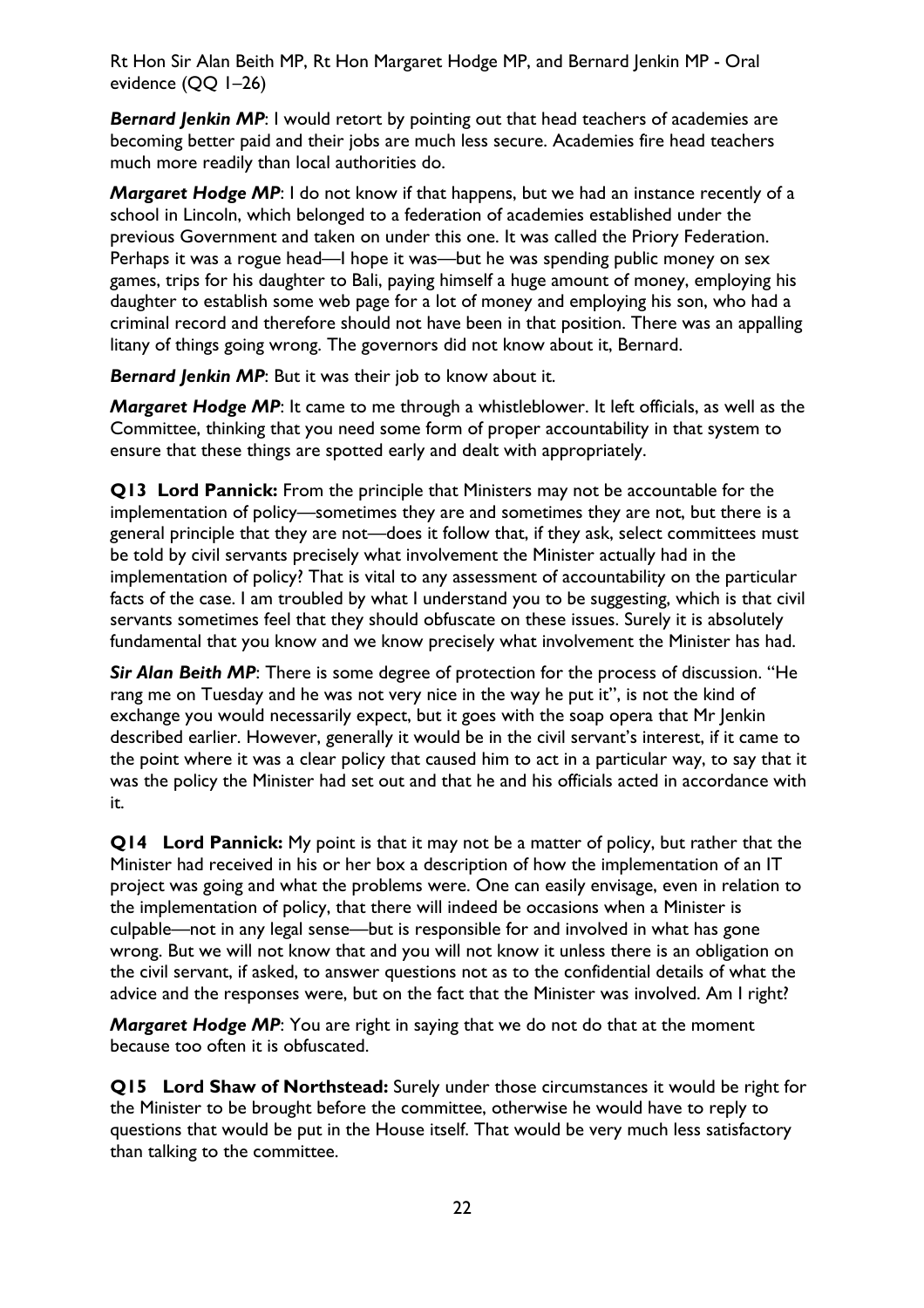**Sir Alan Beith MP:** It is the appropriate course for the committee to take. It should say to the Minister, "Were you told, when were you told, and what action did you take when you were given a warning that the programme was going badly?"

**The Chairman:** Lord Powell has had to leave, as he explained, to attend a meeting with President Clinton, which is a good excuse.

I shall linger on his point for a moment. There is a question of whether a clear-cut distinction between policy and implementation is possible, because as often as not, poor implementation is the result of dodgy policy.

**Sir Alan Beith MP:** That argument could be applied to the Rural Payments Agency, where you had both. The decision was made to implement a system that was more complicated than the bureaucracy was able to work with. That is one of the realities of life. Clear distinctions are not always made.

**Q16 Lord Crickhowell:** I have one final question on this and then I would like to ask another question. The examples of where people can be held responsible and possibly dismissed have almost all come from non-ministerial departments or offshoots of things like the health service or the education service. Very few, if any, examples have been given of the department itself being held responsible. That takes one back to obfuscation because, with the best will in the world, the permanent secretary will give the best answer he can for the conduct of his department. It means that he will not tell you everything that has happened; he will tell you about the good things. Therefore, I find it difficult to see how, under our present arrangements, you can pin down the actual responsibility of senior civil servants in a department in the same way that increasingly it can be done in the non-departmental public bodies. Is that right?

*Margaret Hodge MP*: I concur completely that accountability is much easier to define in an NDPB. Again, we do not see Ministers so I look at this through this prism of my experience, on the whole, of seeing permanent secretaries. Only rarely do we see Ministers. I am quite happy with an answer to our Committee along the lines of, "That was a ministerial decision". You then have a clear understanding of where the responsibility and accountability lie, which is all that you are trying to define.

**Q17 Lord Crickhowell:** It should not always be the permanent secretary in accounting matters. I used to bemoan the fact that for weeks on end I could not find my Permanent Secretary. I would then discover that he had a wet cloth around his head because he was being briefed about the awful interrogation he was going to have to face by the Public Accounts Committee. In my day, what were called the deputy secretaries were always being called to give evidence rather than directors-general because they were the people who actually dealt with the case.

*Margaret Hodge MP*: We always ask, particularly in relation to complex defence procurement contracts and so on, "Who is the senior officer responsible and can we see them?" Quite often, they are not brought before us, too often because they change jobs frequently. If you ask what has gone wrong with a lot of government projects, it is because the civil servants, in the way that career progression in the civil service is currently handled, change jobs every two years. In defence or IT procurement cases, which are probably the major disasters that we see all too often, if the civil servants change every two years, a new one comes in and changes the specifications. That makes it more complicated and no doubt more money goes down the drain behind those changes. So if we were to go down the ladder to the senior responsible officer, which I would like to do, we would also require a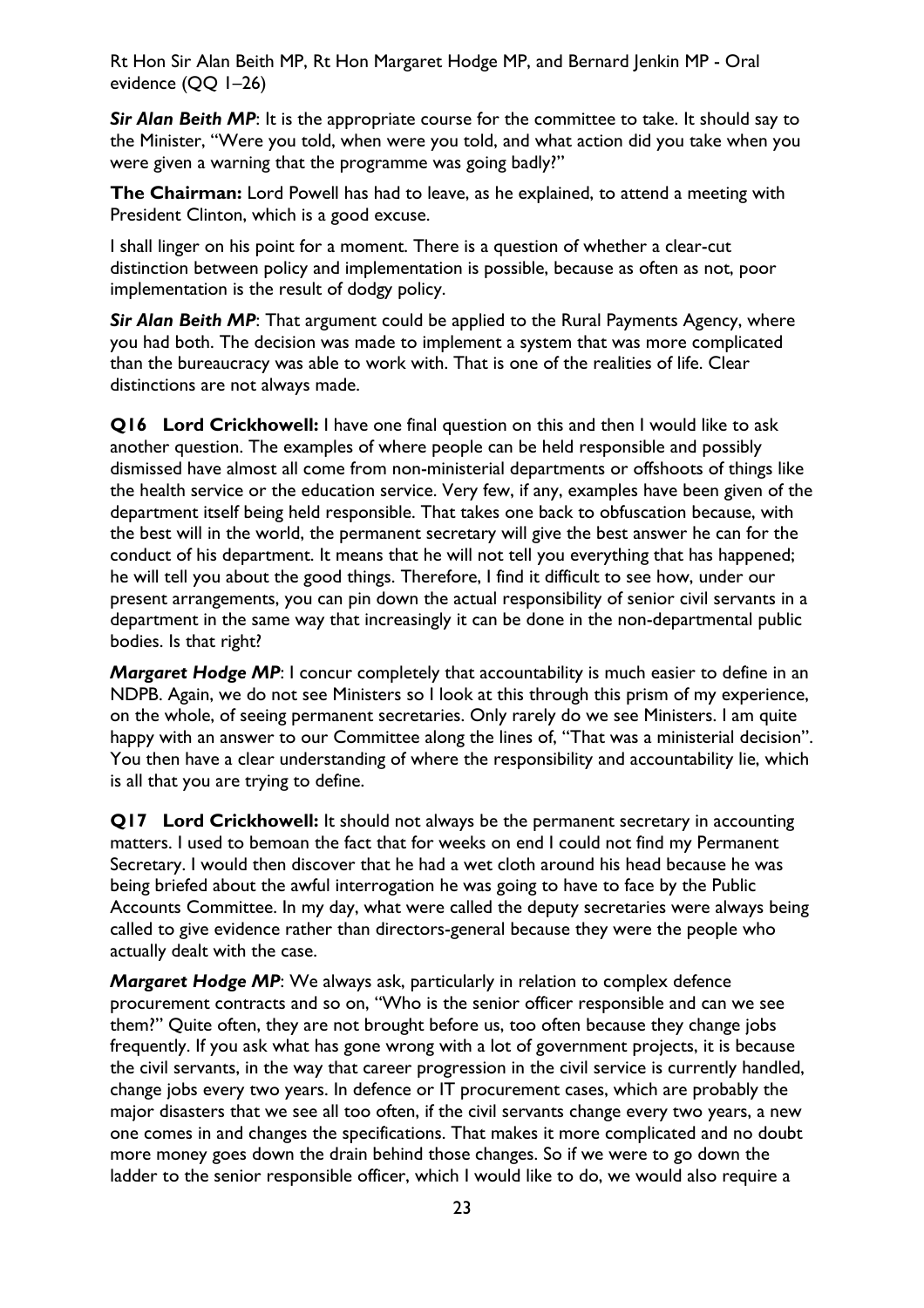change in the career structure for civil servants that would enable them to stay in the job. In defence procurement they probably cannot stay for the entire 20 years of buying something, but they could remain up to a sensible point at which a new civil servant could take over responsibility. Their reward for doing a job well should not only be a promotion to another job in the department.

**Bernard Jenkin MP:** I should like to support that point with an example. In the 10 or 11 years that I have been closely following defence, I have got to know some of the major defence contractors, and over that period they have remained the same people. But the civil servants and military officers involved in the procurement of helicopters and so on change every two or three years.

**The Chairman:** Let alone the Ministers.

**Bernard Jenkin MP:** Of course. It is no wonder that the industry runs rings around the department. However big the cost overruns, the companies never seem to make a loss on a big programme because they cocked it up—please excuse my language. It is quite obvious that there needs to be a change in the career structure, and I think it is something that the Government have taken on board.

**Sir Alan Beith MP:** Can I make a brief factual point? Unlike the Public Accounts Committee, most committees will regularly see directors. Indeed, permanent secretaries are often rather keen that it is the directors rather than the permanent secretaries themselves who answer questions on main policy areas.

**Q18 Lord Crickhowell:** Mr Jenkin said that the traditional civil service was one of the few checks and balances in the constitution. How far is the civil service a check and balance against irresponsible or worse ministerial action? There is a difference between a Minister being told, "Well, that is rather unwise; I think you shouldn't do that", and, "That really would be quite improper conduct". How far is that still a valid role for the civil service and is it done effectively? That is very much a question for this Committee's inquiry.

**Bernard Jenkin MP:** I would put it as strongly as this: if they are not doing that job, they are mere courtiers, just "yes people". They are obviously not, but I certainly have less confidence that senior civil servants are standing up to their secretaries of state on matters of procedure and good order. I have said this before—it is not news—but I think that it is extraordinary that Jonathan Stevens did not stop the special adviser talking to News International about a matter as sensitive as the News International bid for BSkyB, on such a quasi-judicial matter. I have spoken to previous special advisers in the DTI, who told me that they were never allowed in the room or to see papers relating to a potential referral for a bid. How did this happen? We will want to know in due course. It is also a little odd that Lord Butler of Brockwell can say that there has been a breach of the Ministerial Code, and the Prime Minister can then say that the Cabinet Minister has advised that there is no need to refer it to the adviser on ministerial interests. This raises questions about how objective civil servants feel able to be in the advice that they give to Ministers over these matters of propriety.

**The Chairman:** We have moved on to an issue that we felt we had to devote a sufficient amount of time to, which is the whole area of special advisers. Lord Crickhowell, do you feel that that was an adequate response to your previous constitutional point?

**Lord Crickhowell:** I think that we have started down the road, and we can return to it.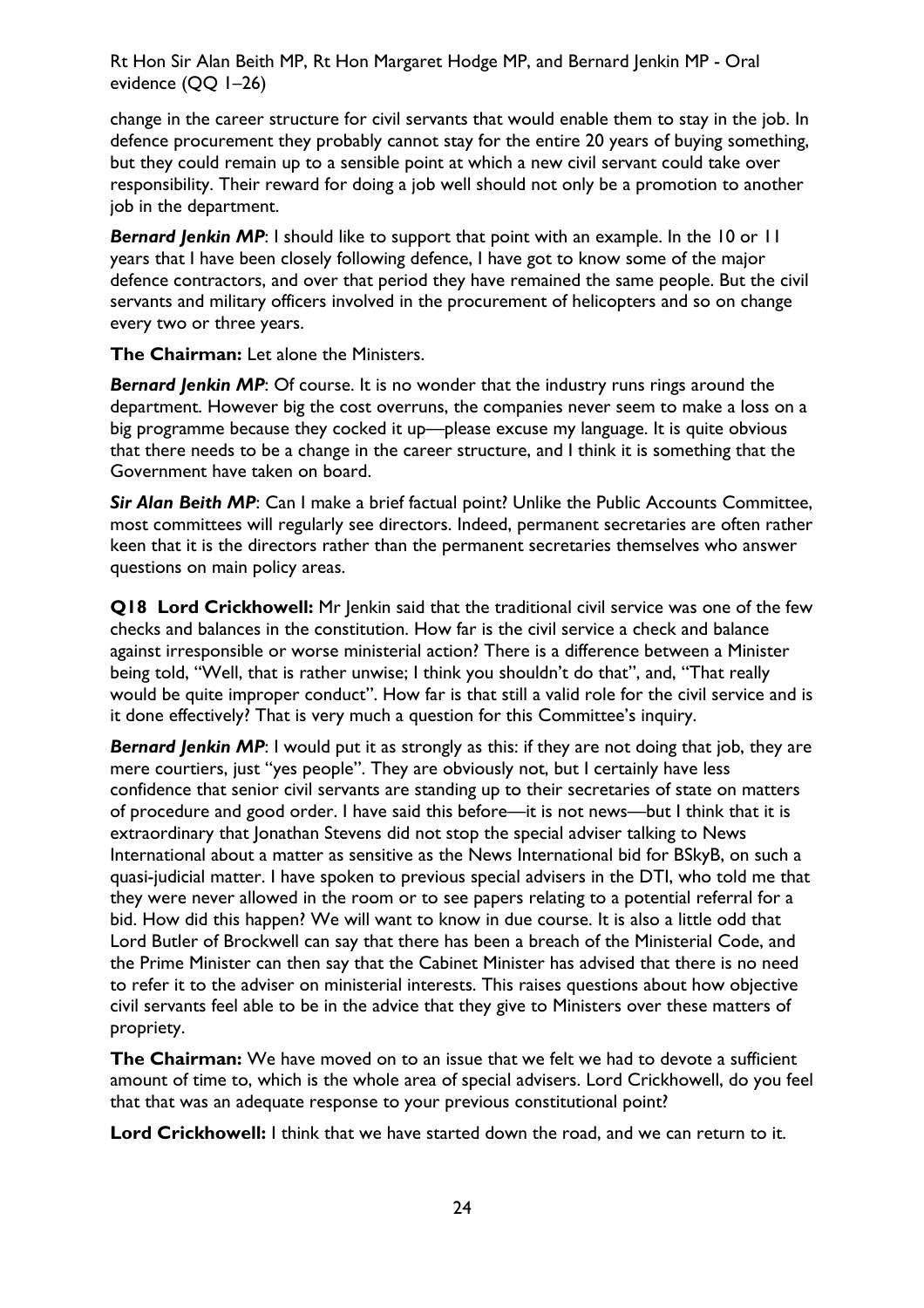**Q19 Lord Hart of Chilton:** For the record, I spent 10 happy years as a special adviser to two Lord Chancellors, so I had a close connection between permanent secretaries, civil servants, secretaries of state and an ever-increasing turnover of junior Ministers, none of whom really knew much about the subject, except that the two secretaries of state were of course experts in their own right. Some of the difficulties that you have been describing never really arose. I find it unbelievable that a special adviser could take it upon himself to take on the role of an intermediary in a quasi-judicial function. That just would not have occurred in my time, for anyone to have contemplated the audacity of being able to do such a thing. I find it almost unbelievable that that could be what actually happened, but we shall find out.

**Bernard Jenkin MP:** The Permanent Secretary was apparently aware and content.

**Lord Hart of Chilton:** Again, I find that astonishing.

*Margaret Hodge MP*: According to the Minister, it was authorised.

**Q20 Lord Hart of Chilton:** Before we move on to other subjects, I am sympathetic to the fact there seems to be a problem and we have to try and see if we can find a solution. In varying ways, all of you have said that there should not be any change to ministerial accountability. Indeed, you would hope that it would be even more responsible of a Minister to take responsibility for everything that went on in his own department. Can you just summarise these changes in rules that you would like to achieve, if you had a wish list? What is it, in summary, that you would hope to change from the system not being adequate for your purposes at the moment?

**Sir Alan Beith MP:** I do not think that any of us are saying that, in the traditional way, you can regard Ministers as directly responsible for every action in their department. Rather, there is an underlying necessity for that ultimate responsibility but, in practice, it tends to surround policy and major decisions. There have to be other ways of maintaining accountability for so much that the civil service does. The question of what new rules are required depends on how far you think existing rules can meet the need for select committees to be able to examine without fear or hindrance all the ways in which government is conducted. But there are a number of areas, and we have highlighted some of them, where it may be necessary to state the rules more firmly, or to deal—to take the specific point that Mrs Hodge made—with the question of former officials, who may often be extremely relevant to an inquiry. The present permanent secretary may be in no position to give you an understanding of what happened in his predecessor's time. That is a specific change in the rules that I would seek.

**Bernard Jenkin MP:** I am looking again at the Armstrong memorandum. The sort of A-level politics, Crichel Down version of ministerial responsibility is actually a simplification and distortion of the reality. It was not expressed in those terms by Haldane, and even the Armstrong memorandum says, "Civil servants often find themselves in situations where they are required or expected to give information to a parliamentary select committee". It says, "the civil servant's first duty is to his or her Minister". That is "first duty"; it is not the only duty. That is the emphasis that perhaps needs to be altered. I do not think that we need any change in the rules. I think that we should disregard the Osmotherly rules. It is a question of creating an expectation of what we are to be told, and striking a different balance on what it is reasonable to expect civil servants to divulge to select committees, and when it is reasonable for them to say, "I am really sorry; I think you have to ask the Minister that question". What will pop out in this process is Ministers, watching their civil servant on the television screen from their office, saying, "My God, I was never told that." That is where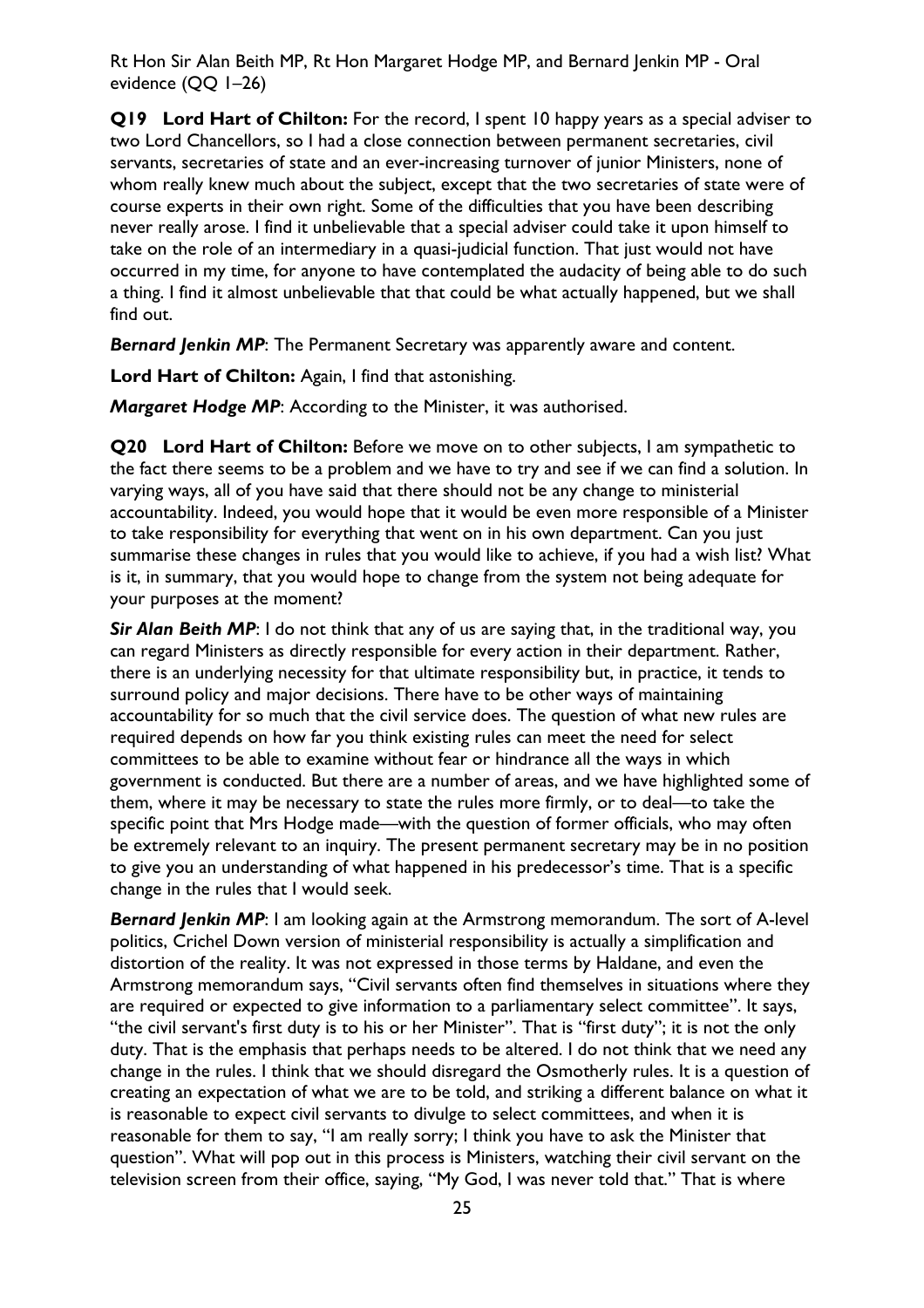the fur will fly. Unfortunately, we have a conspiracy between Ministers and the civil service: the Ministers quietly shuffling off blame for what they can and cannot do on their officials; and then officials hiding behind ministerial responsibility so that they are not accountable either. It cannot go on.

*Margaret Hodge MP*: We all agree, more than I thought that we probably would when we started giving evidence. It is just whether that needs definition. I feel that it probably does need closer definition. Can we reach a definition which talks about responsibility for executive decisions being held by civil servants, and at what level? That is the sort of question that I am asking myself. Maybe we can just manage by the way in which we take it forward. Because it is all built on convention, we just break the conventions and keep arguing it. Maybe that is the best way forward; I do not know.

The only other thing that I would put on the table as a question—I do not think that these are easy issues—is whether the appointment of top civil servants should remain entirely a matter in which Ministers have no role to play. Local government has moved further than we have, in all sorts of ways. These big project decisions could be assessed by Parliament before they are implemented, which is a big project in local government: assessment before the go-ahead is given. There is an involvement of the leader/mayor in major appointments. We ought to think about that. If we are changing accountabilities, that follows from it.

**Q21 The Chairman:** I was going to ask Sir Alan and Mr Jenkin whether they also thought, as Mrs Hodge mentioned, that there was a question to be raised about ministerial involvement in senior appointments.

**Sir Alan Beith MP:** Quite clearly, the Minister has an interest in, and is entitled to pursue, the question of whether his department has adequate leadership, particularly if he is embarking on a major programme of change in a particular policy area. A degree of involvement there seems to me to be not unreasonable. My present personal view is that I would not want to extend that very far, because I see merit in the maintenance of a system which is not subject to political pressure in the way in which appointments are made.

**Bernard Jenkin MP**: First, I would say that there is a case for pre-appointment hearings for permanent secretaries. If you are going to do it for some of the people that work for them in agencies, then it would seem sensible to have pre-appointment hearings for permanent secretaries as well. Secondly, there is a great danger of Ministers feeling that if only they could put in the man or woman that they really want, then everything would be all right. Look, there are 400,000 civil servants out there. Changing two or three people is most unlikely to substantially change the organisation, of itself. I am also very sceptical about this idea that a few more special advisers would enable the Government to steer the ship of state in a different direction. It seems improbable to me. Those 400,000 people are all they have got to run the country with. This is very much at the centre of our work and many of our recommendations: the Government, and Ministers themselves, need to spend much more time thinking about what sort of civil service we should have for it to be fit for purpose in the modern age. It is no good saying, "Oh, civil service reform is down the corridor on the left." We took evidence from one ex-Minister informally, who told us that she had been running her department for two years before she realised that there was, under Tony Blair, a programme for civil service reform. In a corporation you will not change its culture and practices unless the board are broadly united and focused on implementing the change right down the organisation, redefining people's roles, tasks and responsibilities. On this idea that Ministers should be able to appoint their permanent secretaries, of course they are consulted. But if we are going to have a permanent civil service, it should be a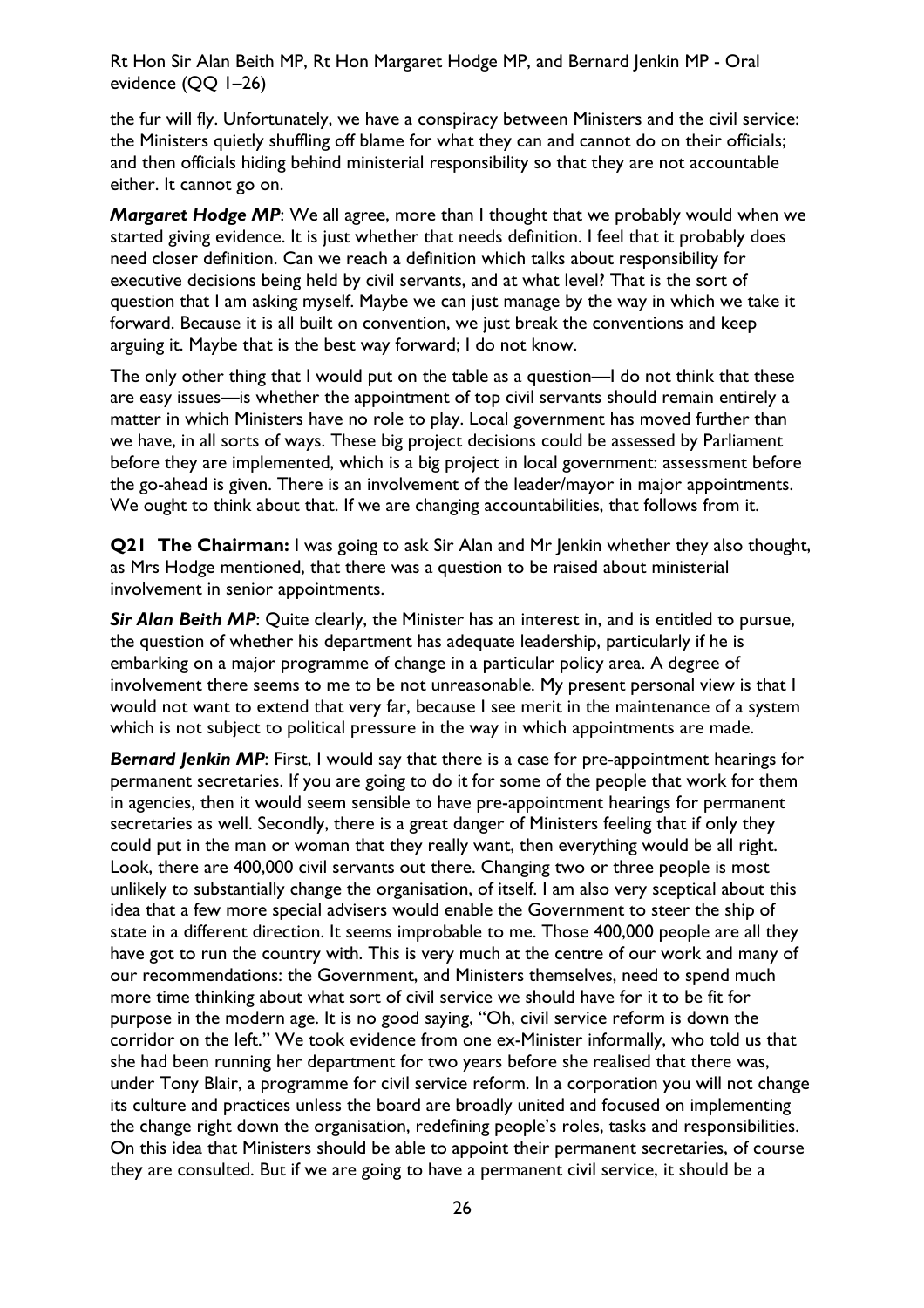consultation. Ministers, on the whole, should be running the civil service and, indeed, the civil service should be running itself so that the right sort of people finish up in the right sort of jobs. I accept that that may not be happening at the moment, but political control over top appointments is not the right answer.

**Q22 The Chairman:** But pre-appointment hearings should be part of the consultation, in your view?

**Bernard Jenkin MP:** Not part of the consultation, but pre-appointment hearings are a check. We are finding in other areas that, occasionally, somebody is suggested for a role which seems completely unsuitable. There have been some political rows, but there have been one or two cases where changes have been made which are universally accepted as very positive.

**Q23 Lord Lexden:** Could we focus a little more on the role of special advisers? I might have become one myself a long time ago, but Mrs Thatcher wisely blocked the appointment. I share Lord Hart's incredulity over the recent case. That must highlight the existence of a pretty considerable problem. Should special advisers become civil servants, should they be more accountable to Parliament and, if so, how would it be done?

**Bernard Jenkin MP:** My Committee has started an inquiry on the role of special advisers, and I will put these answers in the interrogative, if I may. I think there is a question about to whom they are ultimately accountable. We do not know quite how they are chosen—in fact, we have no idea at all, officially—but they should be the person that the secretary of state wants for political comfort, support and personal counsel. The code says that the secretary of state or Minister is responsible for their conduct, but it is quite obvious that the permanent secretary is responsible for the good order and conduct of his department, and the reporting line goes to the permanent secretary—or should do. But there is another factor in here: that, de facto, in the majority of cases, under this Government, special advisers seem to report to No. 10 through the special adviser network. They are spies in the camp of the secretary of state.

**The Chairman:** I do not think that has changed very much.

**Bernard Jenkin MP:** Maybe, but they are told not to allow their secretary of state to have lunches with journalists unless they go as well and they get told off if the secretary of state goes off to have lunch with a journalist without the special adviser present so that he can report back to No. 10 on what was said. The Prime Minister signs off the appointment of special advisers and—I put this in the interrogative—to whom should they be accountable? I just add that we are going to ask whether pre-appointment hearings might avoid some of the accidents we have seen.

**Sir Alan Beith MP:** I had better record that I do not think that these particular arrangements apply to special advisers to Liberal Democrat Ministers in the Government.

**The Chairman:** Mrs Hodge, what is your remembrance of this in your experience?

*Margaret Hodge MP*: I think that Bernard Jenkin is the expert on this from his Committee. This is a very personal view, but my experience of special advisers in all my years of ministerial office is that they were not so much spies as people who ensured that the secretaries of state in the departments in which I worked got a coherent and consistent policy direction. They caused me hassle every now and then if I wanted to do something that my secretary of state might not have wanted, but they played a useful role in keeping us as a team in a department, all facing in the same direction on policy.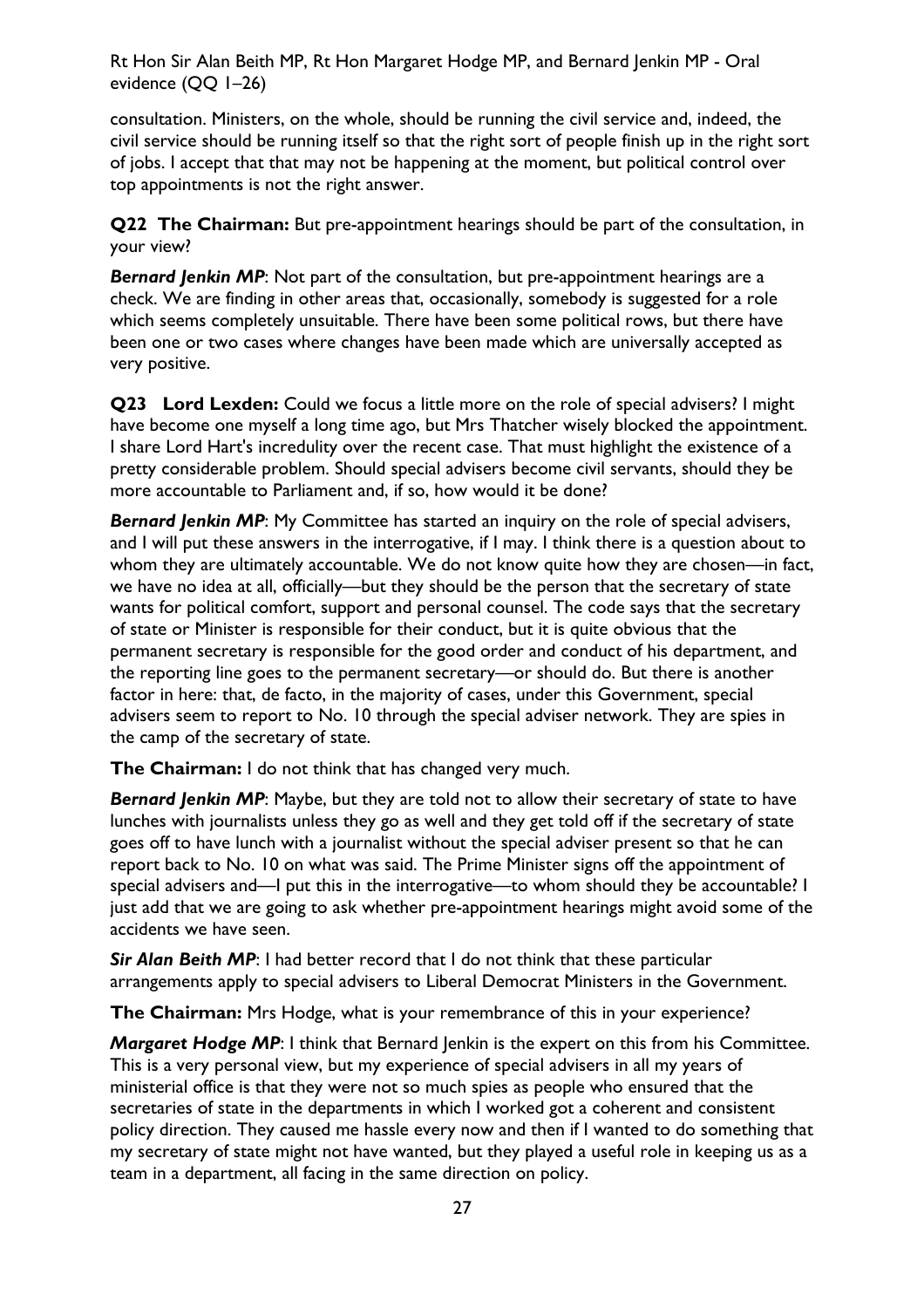They were also useful because the relationship between Ministers and civil servants is a complex one, and when you are trying to develop new policy, on occasions where you had resistance from civil servants on particular policies, they could be incredibly helpful in trying to find your way through the civil service to get to your policy objectives. On the whole, I thought that they were a force for good. I did not think that they were spies for No. 10 in our day, but they tried to stop us going off and blabbing to journalists in the same way—that is true.

**Q24 Lord Hart of Chilton:** Can I just say that my appointment was no secret because it was the subject of a Court of Appeal judgment, because two people complained about my appointment and it went through the courts as to whether Lord Irvine had properly appointed me. Eventually, of course, I was sustained.

My experience of being a special adviser for 10 years was not that you were a spy. I only once went to No. 10 because everyone was about 20 years younger than I was and they were all career politicians in the making, and I had no ambitions in that direction. I found my role, if it was being eyes and ears, it was being eyes and ears on behalf of the secretary of state—to alert him to pitfalls that might come his way on particular issues and to liaise with civil servants and, sometimes, with the permanent secretary, to ease the way through difficulties that had arisen.

That may have been a fairly unusual experience for a special adviser, but I never had any problem. Lord Irvine never wanted to see a journalist, let alone have me accompany him to the lunch; Lord Falconer of Thoroton would have given an interview to a lamp-post if he had the opportunity. I was never required to go anywhere in that direction. Nevertheless, the liaison role in the department between all the different functions of policy evolution was, I think, one of the most important parts of the job, and never to cause conflict but always to seek to iron out any problems that there were.

**The Chairman:** And I think that it is right to say that, historically, your appointment was in the wake of a pitfall.

#### **Lord Hart of Chilton:** Yes.

**The Chairman:** So that, in a sense, is an illustration.

**Q25 Lord Lexden:** If all special advisers were like Lord Hart, serving a long time and knowing a great deal about the subject, that would be tremendously helpful, but, having seen quite a lot of them over the years, I think that there is a real problem about quality. Many of them serve a short time, they do not know a great deal about the subject and some of them are not much good at the politics either. There is a real problem about ensuring quality among special advisers now.

*Margaret Hodge MP*: Just to counter that, in my experience the Secretary of State appoints more than one special adviser. In every department I worked in, we always had a specialist and then more of a political figure—who was young, that is true, and I agree probably had political ambitions himself or herself. I think that the specialist role was hugely important because very often as a Minister you have not got the specialism either. It is very helpful to have that political support from a specialist as you develop policy.

**Bernard Jenkin MP**: But there is a distinction to be drawn between special advisers and specialist advisers; they are two different species.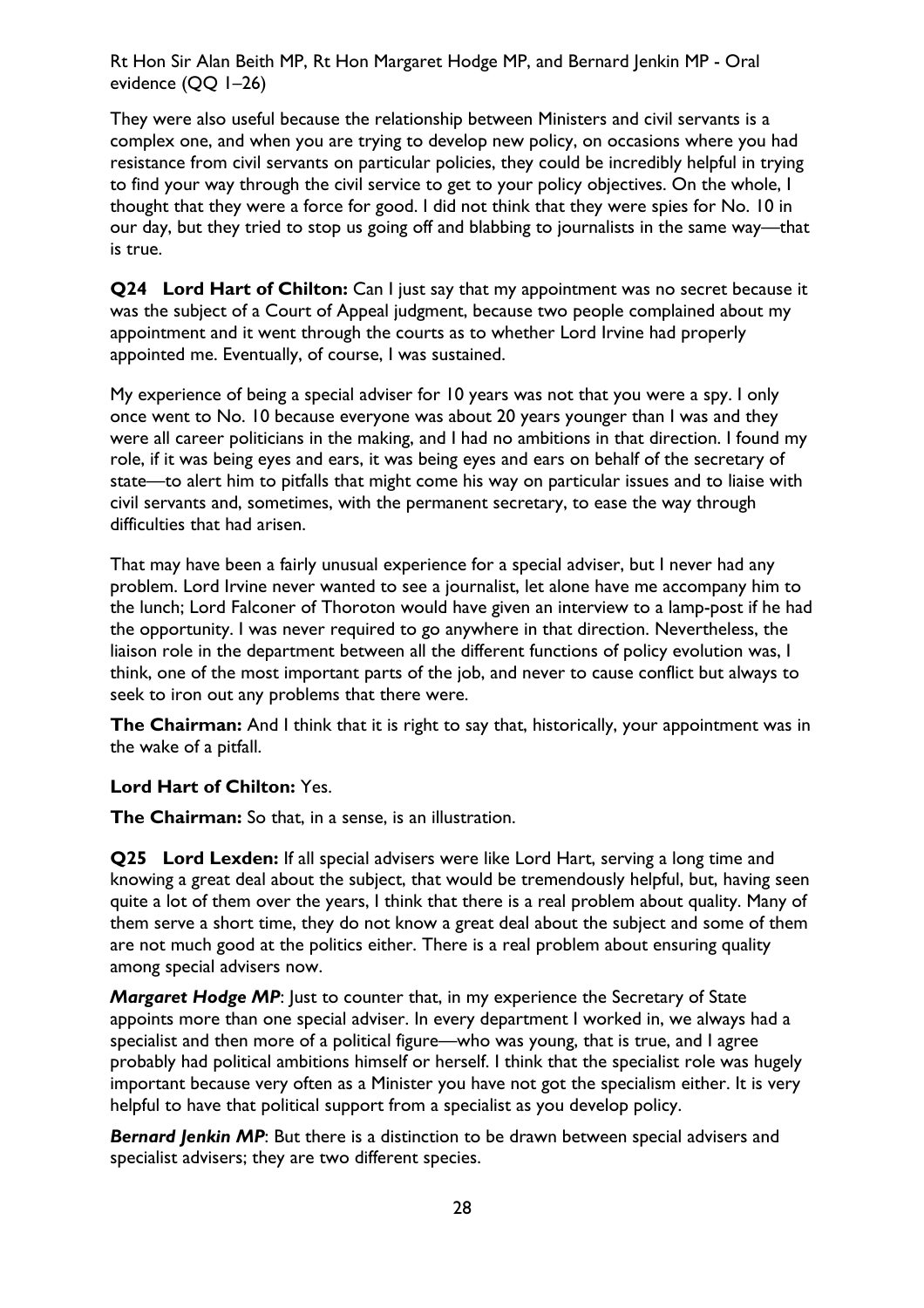**The Chairman:** But they are all combined in the same pigeon hole as far as the Government are concerned.

**Bernard Jenkin MP:** The specialist advisers are ordinary civil servants and are not political appointments.

**The Chairman:** In an area like defence.

*Bernard Jenkin MP*: Yes.

**Q26 Lord Renton of Mount Harry:** Clearly, you are much involved in this. You have all had thoughts which you have explained to us. What would you most like to see happening that would improve matters? Is there a particular foothold ahead that would give you more knowledge as everything gets more detailed?

*Bernard Jenkin MP*: I would say a policy of openness and transparency with select committees. The Government say that they are in favour of openness and transparency.

**Lord Renton of Mount Harry:** To a degree that is not present at the moment.

**Bernard Jenkin MP:** It should be understood that, if you ask a question of fact of a civil servant or a serving military officer, unless there is good reason, you will be given the facts. To be fair, in private, they very often do give the facts. Maybe select committees should do more in private, because we often get a much better understanding in private sessions. But a lot of colleagues feel that that is not what we are there for; that we are there to bring facts into the open, not to furnish ourselves privately with the facts.

**Sir Alan Beith MP:** Practice has varied. Consistency of practice around the principle that it is in the interests of good government that information should not be withheld from select committees needs to be firmly established.

*Margaret Hodge MP*: I agree that the issue is transparency. I give one example where we really fell into conflict with the senior civil service, which was on the Goldman Sachs issue. We had had a whistleblower, and there was an allegation as to whether, in settling with Goldman Sachs, internal HMRC procedures had been adhered to in the negotiation. We had a minute of a meeting that had been held within HMRC under the chief lawyer, and we really wanted the lawyer to confirm that minute. He felt unable to do so before the select committee, which created great difficulty for us and frustration among the members. All that we wanted to establish was whether the minute of that meeting, which talked about the involvement of the Permanent Secretary for tax in a negotiation and whether or the outcome of that negotiation was "conscionable", was a true minute. He refused to confirm that.

**The Chairman:** I am looking sadly at the clock. I must draw this to a close, because I know that everybody will wish to go to Prime Minister's Questions. Thank you very much indeed. You have been generous both with your time and with your enormous experience. As was just said by Lord Renton, you have all obviously given a great deal of thought to this already, which is very beneficial to this Committee because we are starting our inquiry into this matter. This is our first evidence session, but we felt it was important to begin our evidence sessions with members of the House of Commons, with all the experience that you have and your seniority on select committees—although I realise, of course, that today you are speaking personally. I offer you our warm thanks. Thank you for your transparency, among everything else. We look forward to keeping in touch as this develops.

There will of course be a full transcript of this, which you are welcome to see, and which you may wish to correct if it is not accurate.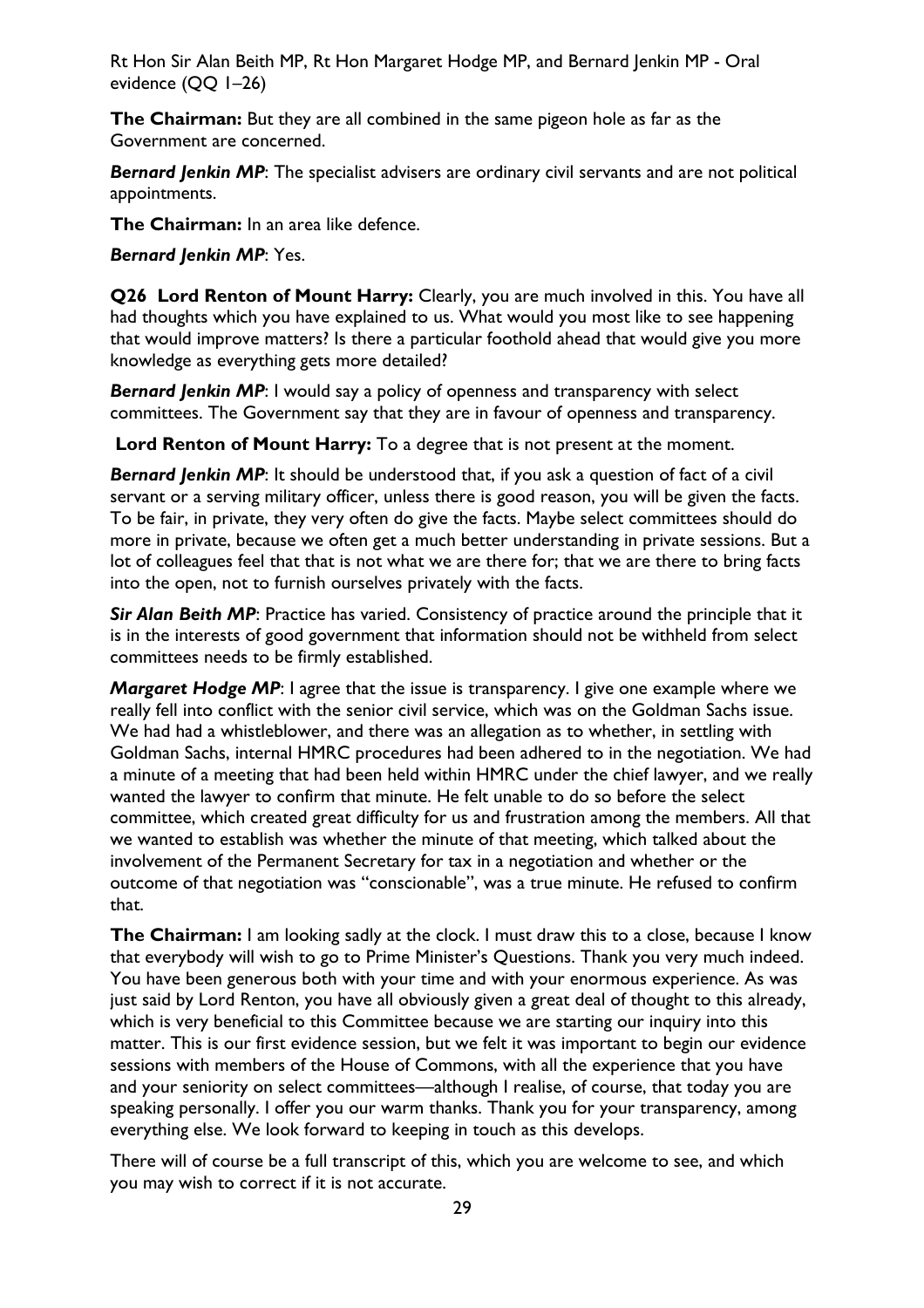<span id="page-29-0"></span>Dr Andrew Blick, Senior Research Fellow, Centre for Political and Constitutional Studies, King's College London; Professor Lord Hennessy of Nympsfield, Attlee Professor of Contemporary British History, QMUL; and Professor Colin Talbot, Professor of Governm

**Dr Andrew Blick, Senior Research Fellow, Centre for Political and Constitutional Studies, King's College London; Professor Lord Hennessy of Nympsfield, Attlee Professor of Contemporary British History, QMUL; and Professor Colin Talbot, Professor of Government and Public Administration, Manchester Business School - Oral evidence (QQ 130–155)** 

[Transcript to be found under Professor Lord Hennessy of Nympsfield, Attlee Professor of](#page-122-0)  [Contemporary British History, QMUL](#page-122-0)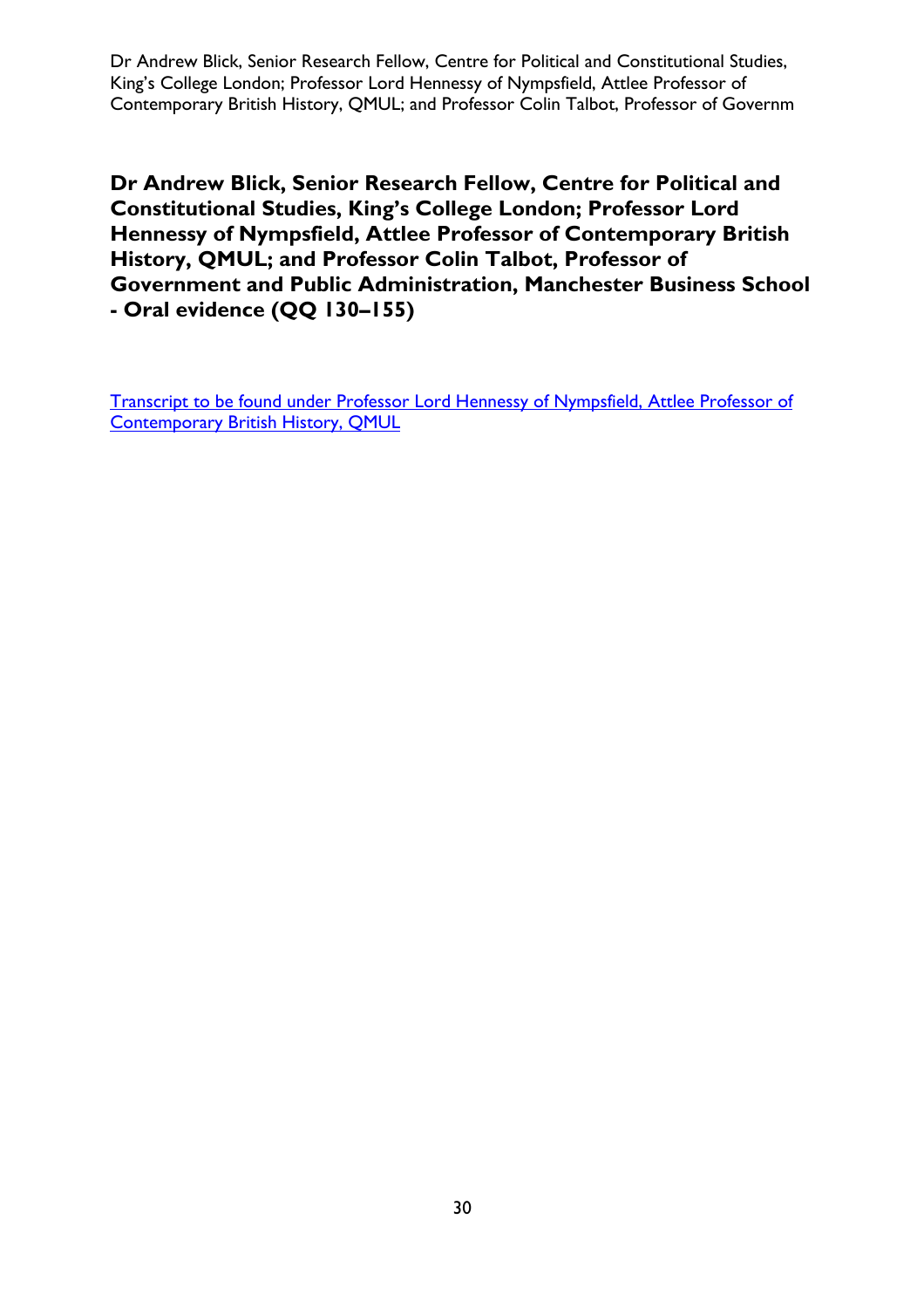# <span id="page-30-0"></span>**Dr Andrew Blick, Senior Research Fellow, Centre for Political and Constitutional Studies, King's College London – Written evidence**

#### **Summary**

The passing of the Constitutional Reform and Governance Act 2010 (CRAG) creates potential for changing the role of Parliament in the oversight of the Civil Service. Amongst other measures, CRAG places on a statutory basis the Civil Service Commission, the power to manage the Civil Service, the publication of Civil Service, Diplomatic Service and special adviser codes, Civil Service appointments and the definition of a special adviser. Since Parliament, rather than – as previously – the Royal Prerogative, is now the source of the legal basis for the Civil Service, there is an implied role for Parliament in overseeing the exercise of the powers that it created through CRAG. This function should cover the general operation of the system established by CRAG, more than a focus on individual civil servants and their activities, though such issues may arise. To enable Parliament to develop and perform this new role, it might be appropriate for Parliament to establish a Civil Service committee, possibly a joint committee of both Houses.

Special advisers, through personal closeness to their appointing ministers, can achieve an importance greater than their formal roles might suggest. The special adviser code of conduct should not create the impression that special advisers are required in no way to be impartial or objective in the course of their duties. The special adviser code of conduct both includes – as it is required to by CRAG – a prohibition on special advisers performing management functions, but also expressly permits activities on their part which could easily take on a management character. This possible contradiction should be addressed in a future text of the code. The introduction of pre-appointment hearings by parliamentary committees for special advisers should be considered, as a means of discouraging abuse of the patronage system and misconduct in office.

It is neither practical nor appropriate to regard civil servants as a constitutional check on ministers. However, consideration might be given to the idea of extending the accounting officer principle into areas beyond public accounting.

Individual ministerial responsibility is a key component of the UK constitution. A major movement away from individual ministerial responsibility would entail a substantial reconfiguration of the UK constitution. While there may be a case for such a change, it could only be exercised as part of a major constitution-building exercise, which is wider than the immediate scope of the present Committee inquiry.

#### **Overview**

#### **1. Does the convention of individual ministerial responsibility remain the most appropriate and effective means of holding the government to account?**

- 1.Individual ministerial responsibility is a key component of the UK constitution, combining with collective Cabinet responsibility for the overall policy of government to comprise the doctrine of ministerial responsibility.
- 1.Individual ministerial responsibility involves ministers being held responsible by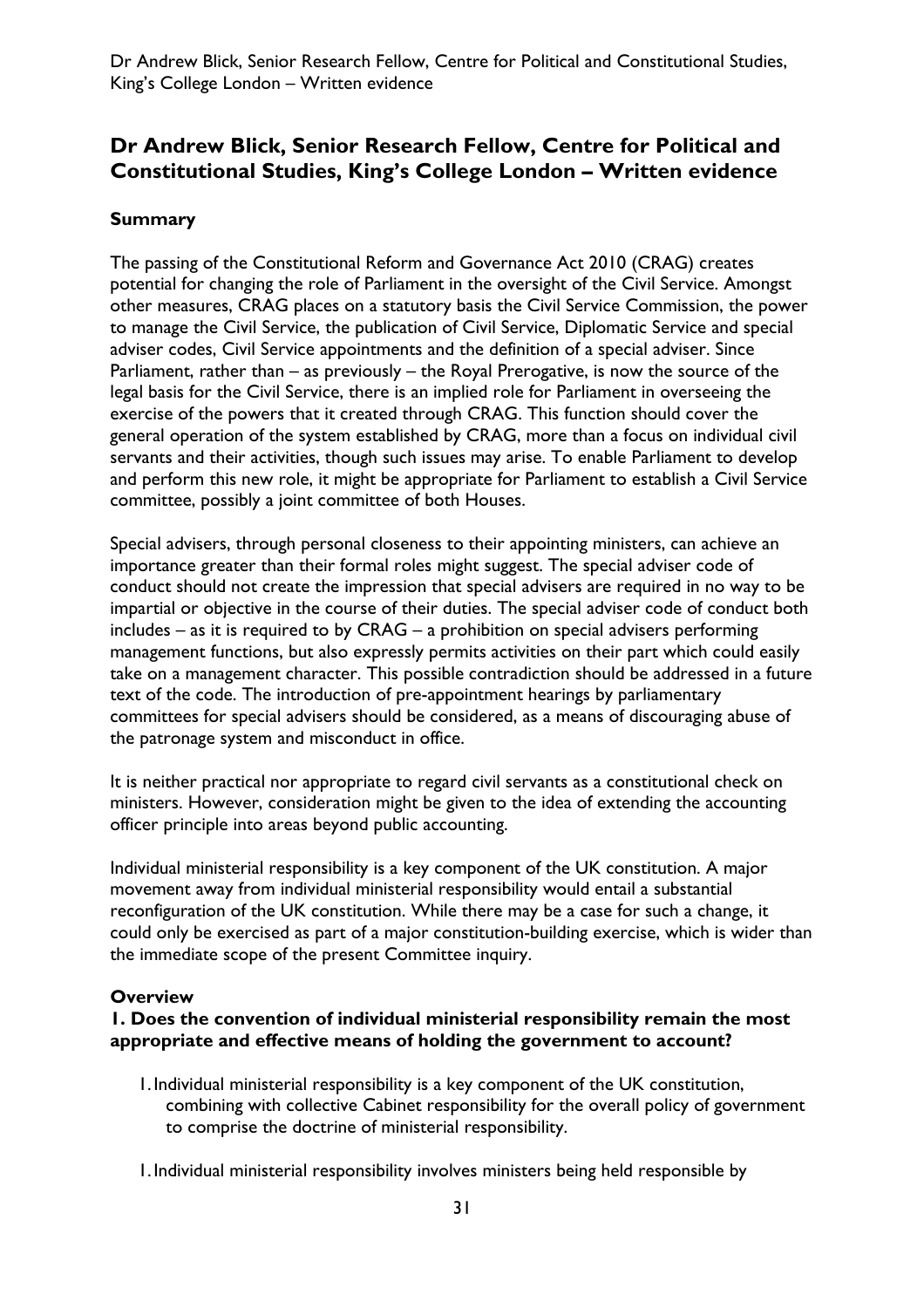Parliament for particular actions, such as the exercise of statutory powers vested in them, and the conduct of officials within their departments. Within this model, civil servants answer to the minister in charge of their department and through them to Parliament, but not directly to Parliament.

- 2.The main argument that this doctrine has been and continues to be appropriate is that, since ministers are by constitutional convention drawn from Parliament, it offers a means of ensuring that the activities of central government are held to account by a representative institution, one component of which, the House of Commons, is directly elected.
- 3.A major movement away from individual ministerial responsibility would entail a substantial reconfiguration of the UK constitution. While there may be a case for such a change, it could only be exercised as part of a major constitution-building exercise, which is wider than the immediate scope of the present Committee inquiry. Such a change should not be recommended lightly or regarded as a self-sealing exercise without broad consequences beyond the present issue of Civil Service accountability. For instance, it would raise issues about whether functions for which ministers were no longer held individually responsible to Parliament would need to derive a different kind of democratic mandate, for instance through directly elected post-holders. While the present inquiry probably cannot fully address these issues, the Committee could recommend or itself go on to conduct an inquiry along these lines in future.
- 4.A key limitation on the effectiveness of individual ministerial responsibility is that it is clearly unrealistic to hold secretaries of state responsible for everything that takes place within their departments. One of the sources of this problem is the overcentralisation of UK – and particularly English – government, when placed in international perspective. Again, altering this characteristic of the UK constitution is beyond the terms of reference of the present inquiry.
- 5.While it is generally accepted that there are limits on how far individual ministerial responsibility should be expected to extend, there is no precise consensus and how it should apply in each particular case is unclear. As a consequence processes for ensuring the accountability of central government can suffer from a lack of clarity.
- 6.Another way in which individual ministerial responsibility is not absolute involves the accounting officer principle, whereby the accounting officer in a department can answer individually to the Public Accounts Committee in the Commons. Accounting officers are able to require ministers to issue them with written instructions regarding a use of public funds about which they are not content.

#### **2. If the current model of individual ministerial responsibility is no longer appropriate, what should replace it?**

7.While, as suggested above, replacing individual ministerial responsibility altogether is an issue which cannot be considered purely as part of an inquiry into Civil Service accountability, there is scope for changing the role of Parliament within the existing model.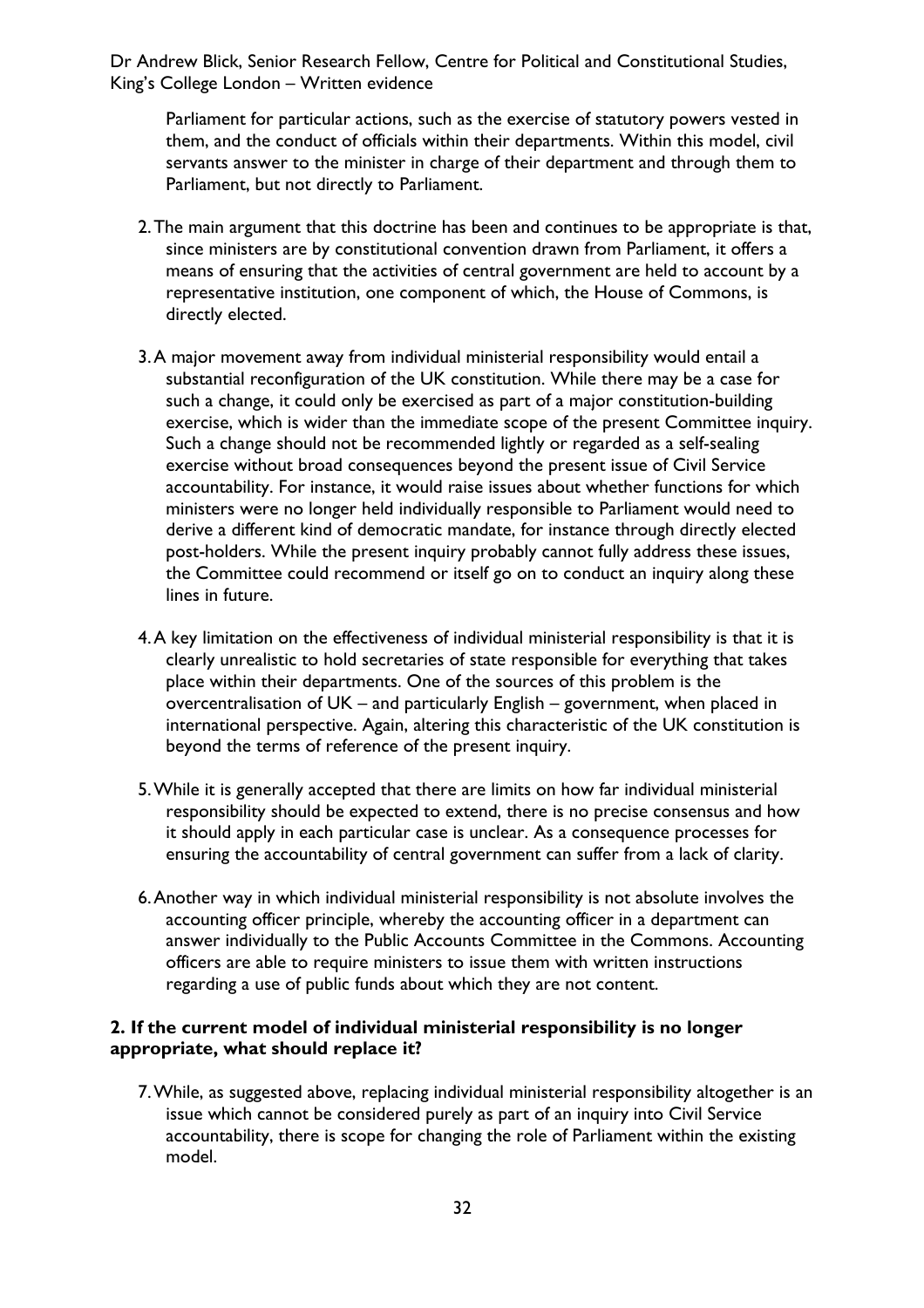- 8.Potential for development in this regard has been created through the passing of the Constitutional Reform and Governance Act 2010 (CRAG).
- 9.Amongst other measures, CRAG places on a statutory basis the Civil Service Commission, the power to manage the Civil Service, the publication of Civil Service, Diplomatic Service and special adviser codes, Civil Service appointments and the definition of a special adviser.
- 10. The introduction of a statutory basis for the Civil Service in 2010 was an event of historic and legal significance. It entailed the enactment of a measure proposed as long ago as 1854 by the so-called 'Northcote-Trevelyan' report; and it meant that for the first time the Civil Service was founded in authority created by Parliament rather than the Royal Prerogative.
- 11. However, the practical impact of CRAG has, so far, failed to match its historic and legal significance. Yet the Act contains within it a latent significance which Parliament could choose to exploit.
- 12. Since Parliament is now the source of the legal basis for the Civil Service, there is an implied role for Parliament in overseeing the exercise of the powers that it created through CRAG. This function should cover the general operation of the system established by CRAG, more than a focus on individual civil servants and their activities, though such issues may arise.
- 13. To enable Parliament to develop and perform this new role, it might be appropriate for Parliament to establish a Civil Service committee, possibly a joint committee of both Houses. While other committees such as the Commons Public Administration Select Committee consider the Civil Service as part of their work – and could continue to do so – a Civil Service Committee could engage continuously and specifically in oversight of the powers and functions dealt with by CRAG.
- 14. This new role could take on a number of forms, which would require to varying degrees cooperation from the executive, for instance:
- a) post-legislative scrutiny of CRAG, including its Civil Service components, at a suitable time, perhaps conducted on a regular basis;
- b) detailed scrutiny of Civil Service, Diplomatic Service and special adviser codes issued under CRAG, perhaps in draft form;
- c) general consideration of the operation and effectiveness of these codes;
- d) general oversight of the system of Civil Service appointments and adherence to the principles underpinning it;
- e) a defined role for Parliament in the drafting of future editions of the Osmotherly Rules;
- f) Parliament could go further than simply involving itself in the drafting of editions of the Osmotherly rules and produce a single statement of its understanding of the constitutional relationship between the Civil Service and ministers. CRAG (in section 3 [6]) rightly requires the Prime Minister (in the guise of Minister for the Civil Service) to 'have regard to the need to ensure that civil servants who advise Ministers are aware of the constitutional significance of Parliament and of the conventions governing the relationship between Parliament and Her Majesty's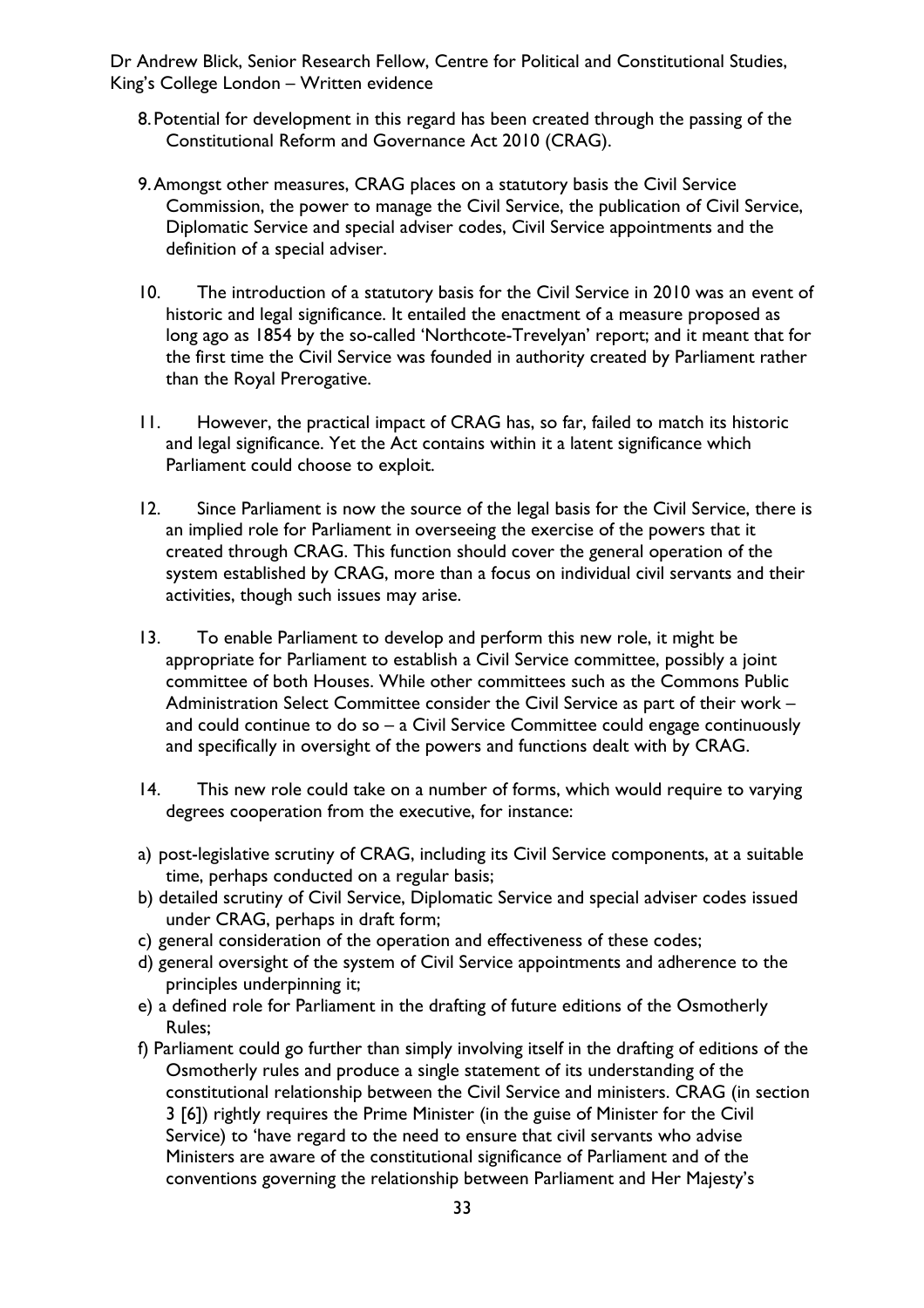Government'. However, the statute does not (and could not) define what those conventions are. Parliament might attempt to fill this gap;

- g) a clearer role for Parliament in the drafting and enforcement of portions of the *Ministerial Code* dealing with the Civil Service;
- h) an expansion of the practice of pre-appointment hearings by Commons select committees for favoured candidates for major public roles. One category of appointment to which pre-appointment hearings might be extended is that of special advisers to ministers (including the Prime Minister); and
- i) Consideration could be given to areas in which the accounting officer principle might be extended to cover normative standards beyond those of public accounting. A particular official in a department could answer to a parliamentary committee for these forms of activity and in particular circumstances require a written direction from the minister.
- 15. By these means, Parliament could take on certain responsibilities for the Civil Service, without altering the basic general principle of responsibility via ministers to Parliament, until such time as a decision might be taken deliberately and seriously to alter this principle.

#### **3. Do the civil servants' and special advisers' codes of conduct require amendment?**

- 16. Two features of the special adviser code of conduct merit attention.
- 17. First, the special adviser code of conduct states that they are (paragraph 4) 'exempt from the general requirement that civil servants should…behave with impartiality and objectivity so that they may retain the confidence of future governments of a different political complexion'.
- 18. While special advisers, who are a useful component of government, are rightly governed by a different set of rules to career civil servants, the code should not create the impression that they are required in no way to be impartial or objective. It is surely possible that such outlooks can be reconciled with party political commitment and attachment to a particular minister, and the code of conduct should be redrafted accordingly.
- 19. Second, CRAG requires the Prime Minister (as 'Minister for the Civil Service') to publish a special adviser code of conduct (section 8). The Act goes on to stipulate that the code should, amongst other things, prohibit special advisers from exercising (section 8 [5] [b])'any power in relation to the management of any part of the civil service of the State'.
- 20. The current special adviser code of conduct contains this prohibition (paragraph 7 [vii]). However it also states that (paragraph 7):

*Special advisers may, on behalf of their Ministers:* 

- *i. convey to officials Ministers views and work priorities, including on issues of presentation…*
- *ii. request officials to prepare and provide information and data, including internal analyses*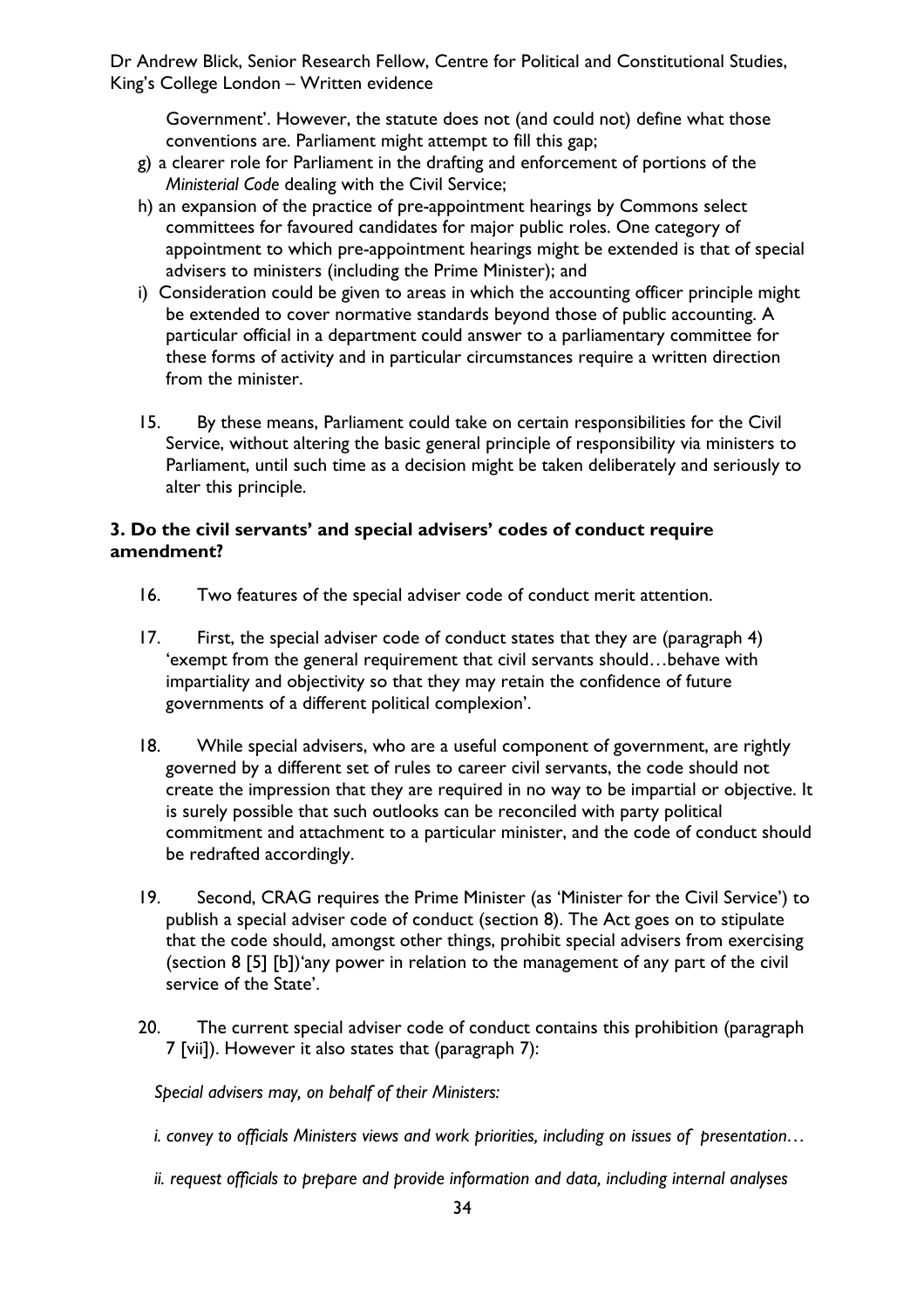*and papers;* 

*iii. hold meetings with officials to discuss the advice being put to Ministers.* 

- 21. The exercise of these functions could easily come to resemble what would reasonably defined as 'management'. It seems, then, that the special adviser code of conduct is drafted in such a way as to both include its statutory minimum content prohibiting management but at the same time undermine this obligatory statement.
- 22. Special advisers have long performed functions of the sort set out in paragraph 7 of the code of conduct. In this sense the code is merely reflecting reality. Amendment to CRAG so soon after its introduction would not be desirable. Consequently, it might be useful for a future edition of the code of conduct to define more precisely in a single paragraph what was meant by 'management' and emphasise the importance that special advisers perform tasks of the kind described in paragraph 7 with a degree of caution.

### **The accountability of civil servants to ministers**

#### **5. To what extent has the expansion of government activity, and the increasingly fractured nature of the state, weakened the ability of ministers to account for their civil servants?**

23. See 1. above for the issue of the centralisation nature of UK government and the difficulties it creates for individual ministerial responsibility.

7. To what extent does the home civil service act as a constitutional check on the actions of ministers? How does this check operate? Is a constitutional check on ministers by civil servants appropriate?

- 24. The underlying constitutional principle is that civil servants work for ministers and in this sense they are not a constitutional check upon them.
- 25. Accounting officers operate to some extent as a formal check on ministers. They cannot overrule their ministers, but they can in effect bring them to the attention of the Comptroller and Auditor General.
- 26. Beyond accounting officers, the *Ministerial Code* states that ministers must take the views of civil servants into account in making decisions (paragraph 5.2); and the *Civil Service* code requires civil servants to provide honest advice to ministers (paragraph 11). However, ultimately, civil servants are required by the *Civil Service Code* loyally to implement the wishes of ministers (within the law), even if they do not agree with them (paragraph 11). Given this arrangement, it is misleading to describe the Civil Service as a 'constitutional check on the actions of ministers'. A civil servant who sought overtly to act as such would be violating the *Civil Service Code* (though it should not be discounted that in practice civil servants sometimes do so).
- 27. In most countries, a codified constitution would create some kind of constitutional check on the executive. The lack of such an entity in the UK perhaps encourages some observers to look to the Civil Service to perform this role, even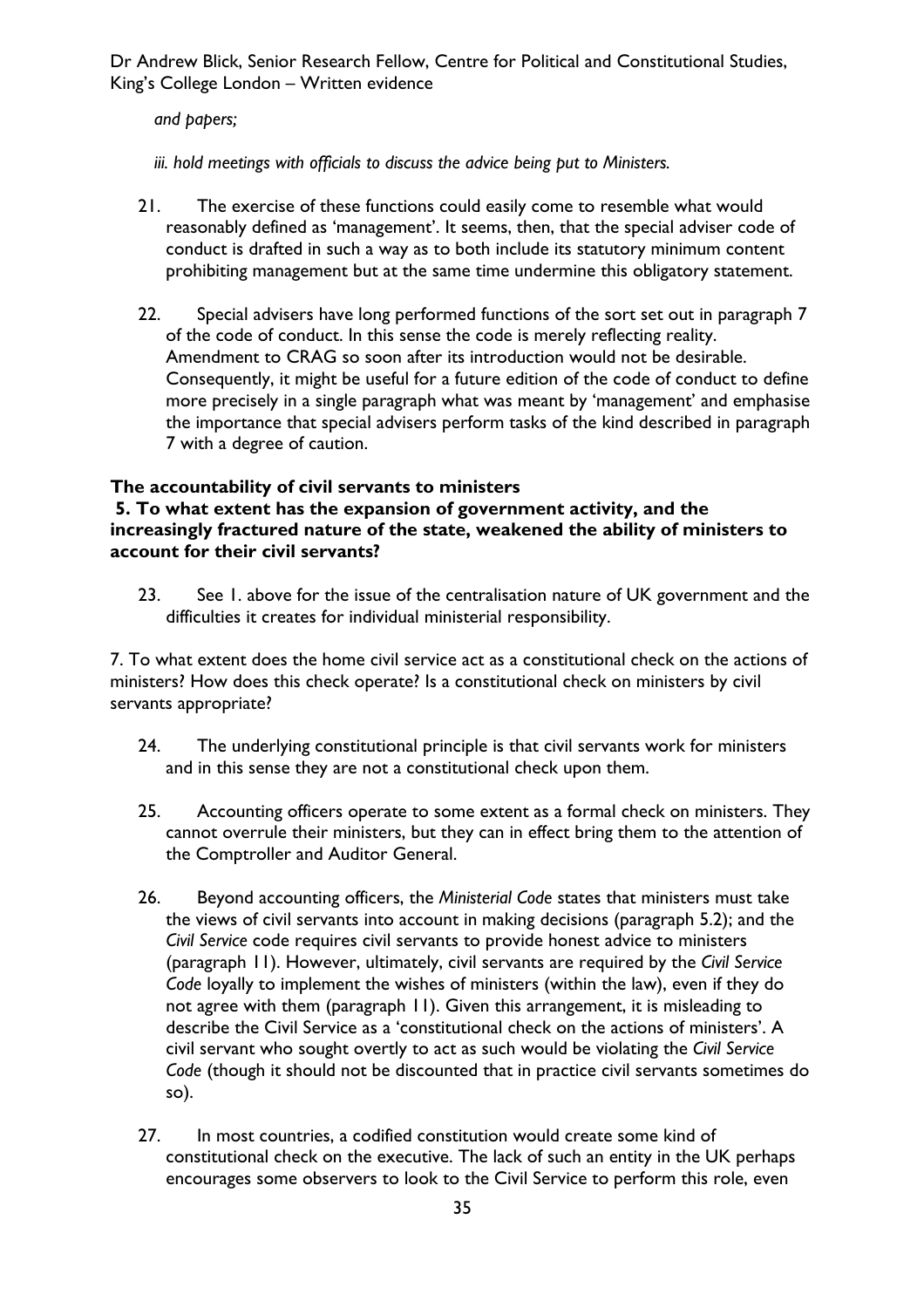though formally they are not permitted to do so and are themselves a part of the executive.

#### **The accountability of civil servants to Parliament 9. In what circumstances, if any, is it appropriate for civil servants to be held directly accountable to Parliament?**

28. As discussed in 1 and 2 above, at present accounting officers can answer directly to the Public Accounts Committee. There is scope for considering some kind of extension of this principle.

#### **12. Where civil servants should be held directly accountable to Parliament, is there a case for (enhanced) parliamentary involvement in their appointment?**

29. Consideration could be given to extending the practice of pre-appointment hearings by Commons select committees, including for special advisers (see 2 above).

#### **The accountability of special advisers**

#### **17. What is the level of influence exercised by special advisers, both in theory and in real terms?**

- 30. The underlying source of the authority of a special adviser is their relationship with the appointing minister. While there is a strong bond between the two, it is possible for special advisers to exercise a significant degree of influence, outstripping what might be suggested by more formal descriptions of their role.
- 31. Through this personal proximity to the minister, while it is retained, special advisers can have an impact on the exercise of powers, for instance over the expenditure of public funds, which they are not allowed formally to wield on their own accounts.
- 32. Moreover, as discussed in 3, special advisers are permitted by their code of conduct to exercise a set of potentially quasi-management functions, even though such activities are, as required by CRAG, also prohibited by the same code of conduct.

#### **18. What are the current accountability mechanisms for special advisers, and are these appropriate to the level of influence they possess?**

- 33. The current accountability mechanism for special advisers is that, as set out in paragraph 4 of the special adviser code of conduct, the appointing minister is responsible for 'the management and conduct of special advisers, including discipline'. At the same time the approval of the Prime Minister is required for the appointment of special advisers, and the Prime Minister can also remove them from their posts.
- 34. There is arguably a slight confusion of responsibility between the minister and the Prime Minister here (except in the case of prime-ministerial special advisers).
- 35. Moreover, it is not clear what this responsibility means in practice. Ultimately decisions, including when there have been allegations of impropriety, are made by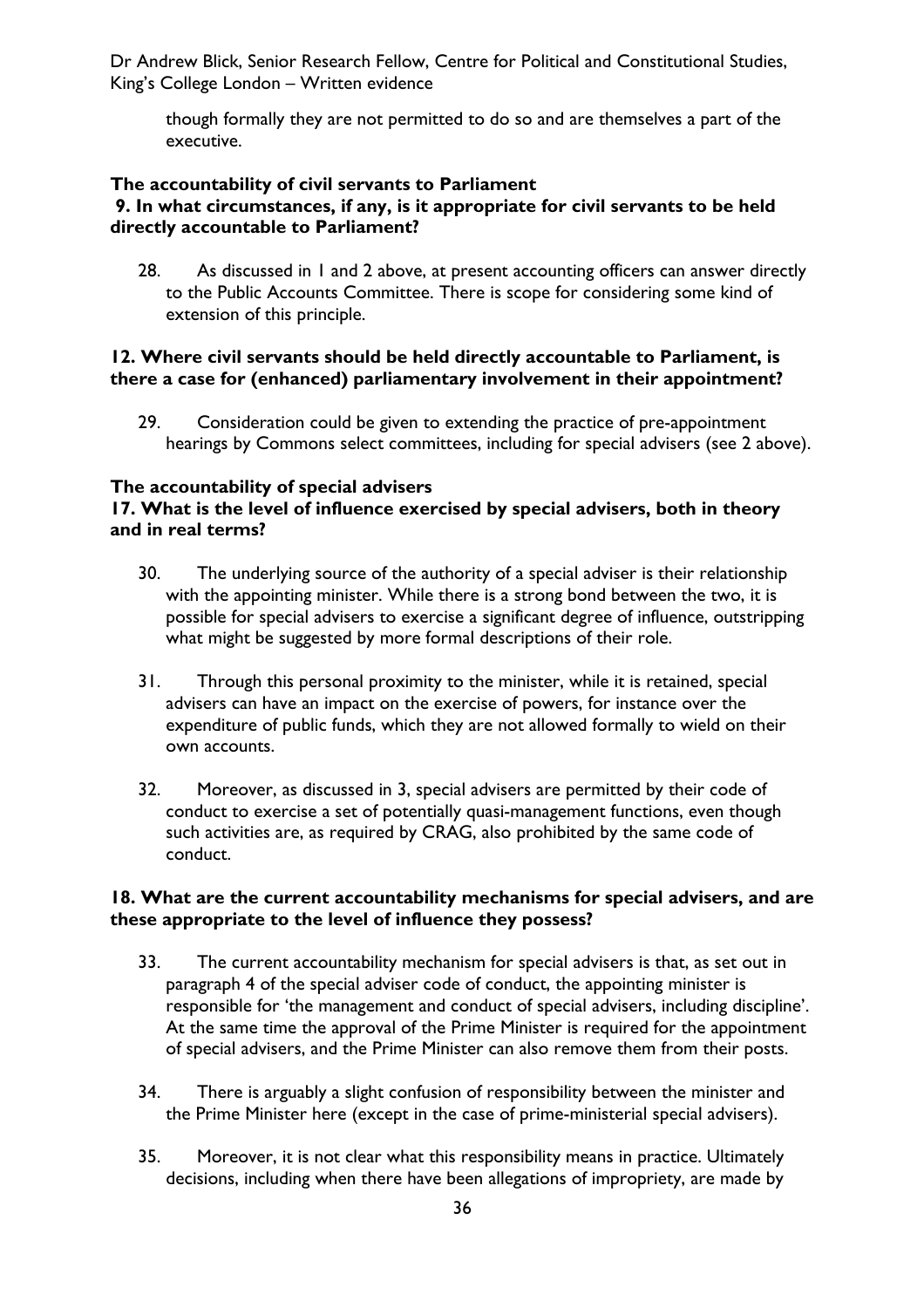Dr Andrew Blick, Senior Research Fellow, Centre for Political and Constitutional Studies, King's College London – Written evidence

ministers and the Prime Minister on a political basis.

### **19. Is there a case for increasing the accountability of special advisers to Parliament? How should any such accountability mechanism operate in practice?**

- 36. As proposed above (2), pre-appointment hearings for special advisers should be considered. Under such a system committees would not possess the formal power to block an appointment. Consequently the existing basis for recruiting special advisers – by the minister alone, subject to prime-ministerial approval – would be retained. At the same time, pre-appointment hearings could be used to question proposed appointments about their qualifications, work history, and likely role if employed. Ministers might be asked to produce a statement about their reasons for wishing to employ the individual concerned and the tasks they envisaged them carrying out. By this means, abuse of the patronage form of employment and inappropriate behaviour by special advisers might be discouraged. The personal responsibility of ministers for special advisers could thereby be strengthened.
- 37. As also suggested above, following the enactment of CRAG, Parliament might wish to take on a role in enforcing codes such as the special adviser code of conduct and the *Ministerial Code*. By this means a counterbalance might be introduced to the discretion presently available to ministers and the Prime Minister in interpreting and upholding these documents.

**11 June 2012**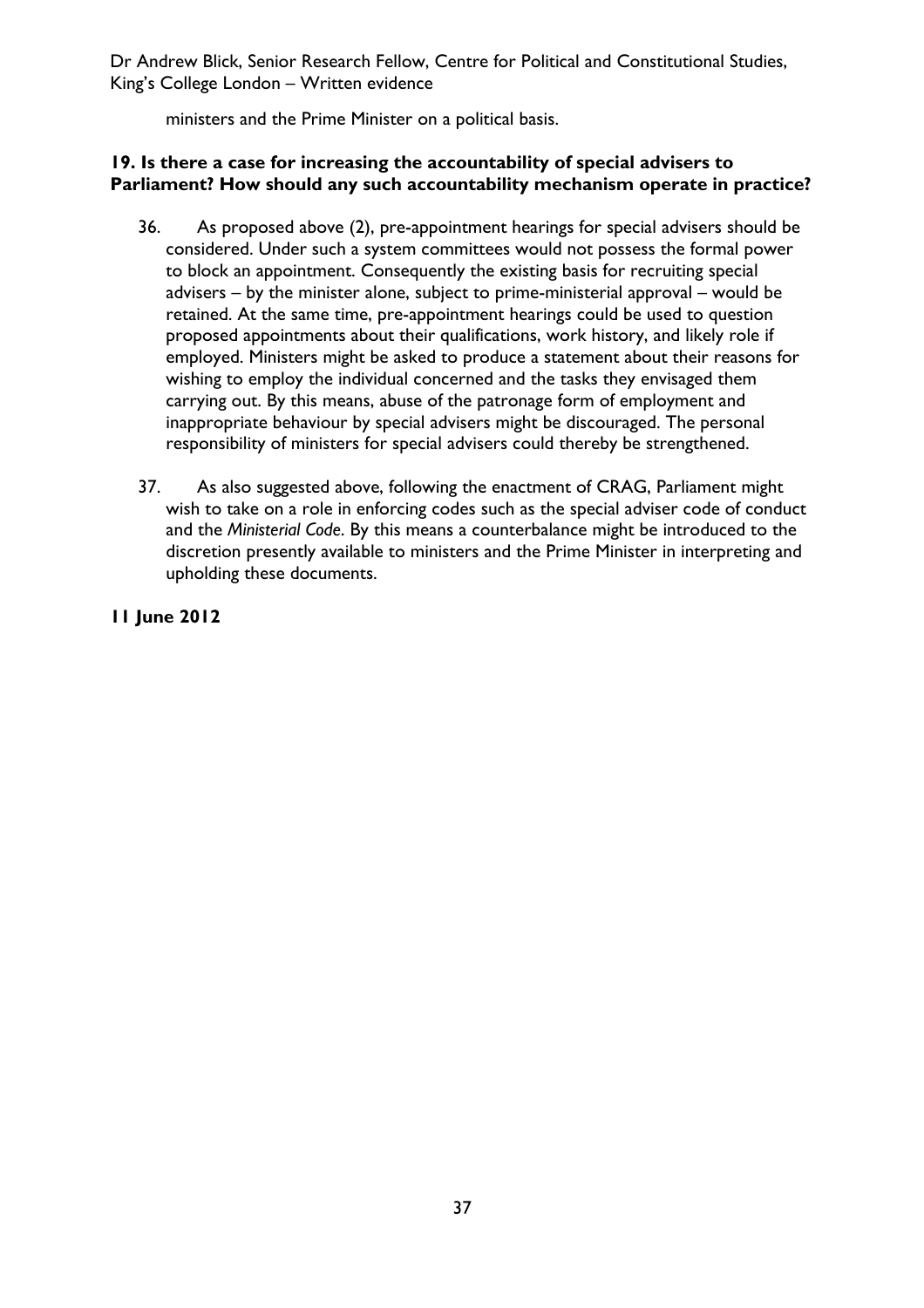# **Rt Hon David Blunkett MP and Lord Fowler - Oral evidence (QQ 48– 77)**

*Evidence Session No. 3. Heard in Public. Questions 48 - 77* 

# WEDNESDAY 20 JUNE 2012

Members present

Baroness Jay of Paddington (Chairman) Lord Crickhowell Baroness Falkner of Margravine Lord Irvine of Lairg Lord Lang of Monkton Lord Lexden Lord Macdonald of River Glaven Lord Pannick Lord Powell of Bayswater Lord Shaw of Northstead

### **Examination of Witnesses**

 $\overline{\phantom{a}}$  , which is a set of the set of the set of the set of the set of the set of the set of the set of the set of the set of the set of the set of the set of the set of the set of the set of the set of the set of th

#### **Rt Hon David Blunkett MP** and **Lord Fowler**.

**Q48 The Chairman:** Good morning and thank you both very much for coming. You will realise that the nature of the Constitution Committee is to look at specific issues and we are looking not broadly at the civil service—in the context of the Government's statement yesterday—but in a way that is focused on the question of the accountability of civil servants and their relationship with Ministers and Parliament. We are most grateful to you both for coming.

I have established that both Mr Blunkett and Lord Fowler are aware of and have looked at the report that the Government issued yesterday and the statement that was given in both Houses. In so far as we want to address those points that were raised, as they are relevant to our inquiry, I think that we will find that both Mr Blunkett and Lord Fowler have a view as I am sure they have on everything that we are talking about.

Perhaps I could begin with Lord Fowler, although I am sure that Mr Blunkett will want to join in as this is a general question. You have both been Secretaries of State in very large and complex departments, and one of our areas of interest is whether, given the complexity of modern government and the size of modern departments of state, the concept of individual ministerial responsibility as we have understood it in the past can really survive. If not, how do we replace it?

*Lord Fowler*: I am not sure whether the complexity of government has actually increased. When I became Secretary of State for Transport, we were in charge of British Rail, the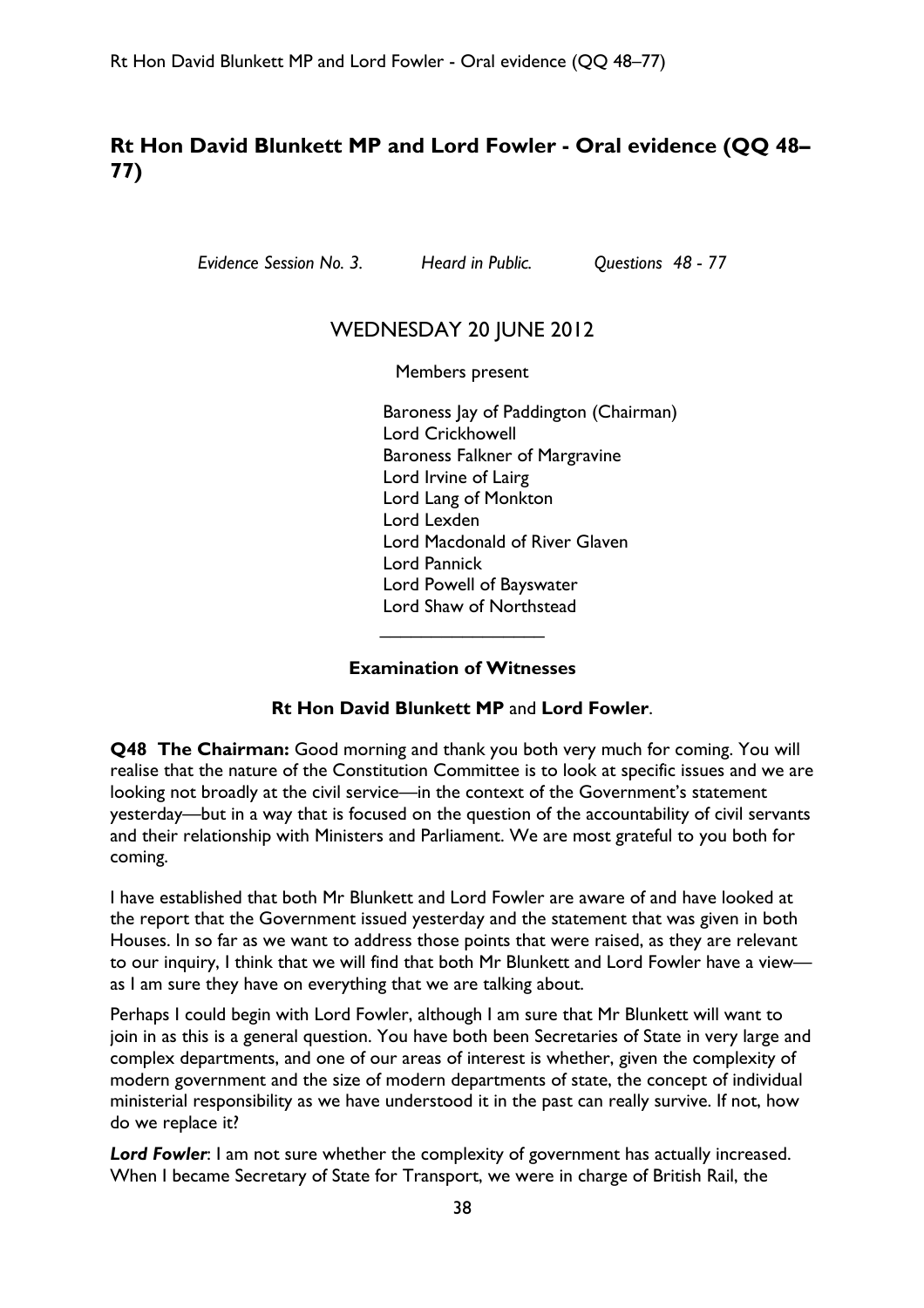National Freight Corporation, bus companies and even the motorway service areas. I was responsible for, and was answering questions on, the quality of the baked beans on the motorway. An awful lot of that has been taken away, so I am not sure that it is much more complex.

A straight answer to your question is that I think that a Minister is certainly responsible for policy development and is directly accountable as far as that is concerned. If Treasury policy goes wrong and you have devaluation or you come out of the Exchange Rate Mechanism, then obviously your credibility as a Minister has been challenged. However, I think that the issue is much more difficult when it comes to running the management of the department. When I was running—or in charge of, at least—the financing of the National Health Service, I remember that there was a food-poisoning case in which almost 20 people died and I was not regarded as accountable for that. However, one then had to clear up the mess afterwards, and that is why we have general managers. So, there is that division, although it is not a very precise one. Of course, agencies of government have changed the situation, and the outlook, a great deal. With agencies of government, you have almost by definition got to a position where the Government are saying that they want to give independence to these agencies of government. I do not think that you can have it both ways and ask the Minister to be directly accountable for those as well.

**David Blunkett MP:** Like Lord Fowler, I think that the issue is not the complexity of government but the confusion that exists, and has existed for some time, about exactly where accountability should lie. What the academics in the very unhelpful phrase "the hollowing out of the state" describe is the state seeking to set up next-steps agencies, which became NDPBs and all the rest of it, which then led to decentralisation. In Norman Fowler's day, in the health service, which in policy terms he was in charge of, it was very clear who carried the can—it was Ministers. While there may have been an over-centralised administration, people were clear where decisions were being taken. In a decentralised service—and this is even more true now in education, with academies and free schools—it is not at all clear where decisions are being taken. They are still theoretically being taken by the Secretary of State and Ministers, who are answerable to Parliament at the dispatch box, but in practice decisions are being taken way outside Westminster and Whitehall. If we could have a much clearer understanding of where decisions are being taken, we could hold the right people to account. The same applies, as we will come to later in the discussion, between Ministers and civil servants at national level. If we actually knew who was taking the decisions, it would help.

**Q49 The Chairman:** There is often a distinction drawn, perhaps artificially, between policy and implementation, and questions then arise about responsibility for implementation. I suppose that some of the examples that both of you have given could fall into the second category, which is where the question of extended official—as opposed to political accountability arises.

*Lord Fowler*: There are a lot of blurred lines. It would be nice to be able to talk about it exactly, but you can see a position where a Secretary of State should hold responsibility and accountability for implementation of a policy if he has ignored every warning that has been made that things will go wrong. What is much more difficult is implementation. The real problem with implementation comes from the fact that Ministers change position so often that it is very difficult to hold one Secretary of State accountable as far as a policy and its implementation are concerned because by that time he is trying to implement the policy of his predecessor. I think it is that position after the Minister has left and after the Act has gone through that we should be concerned about.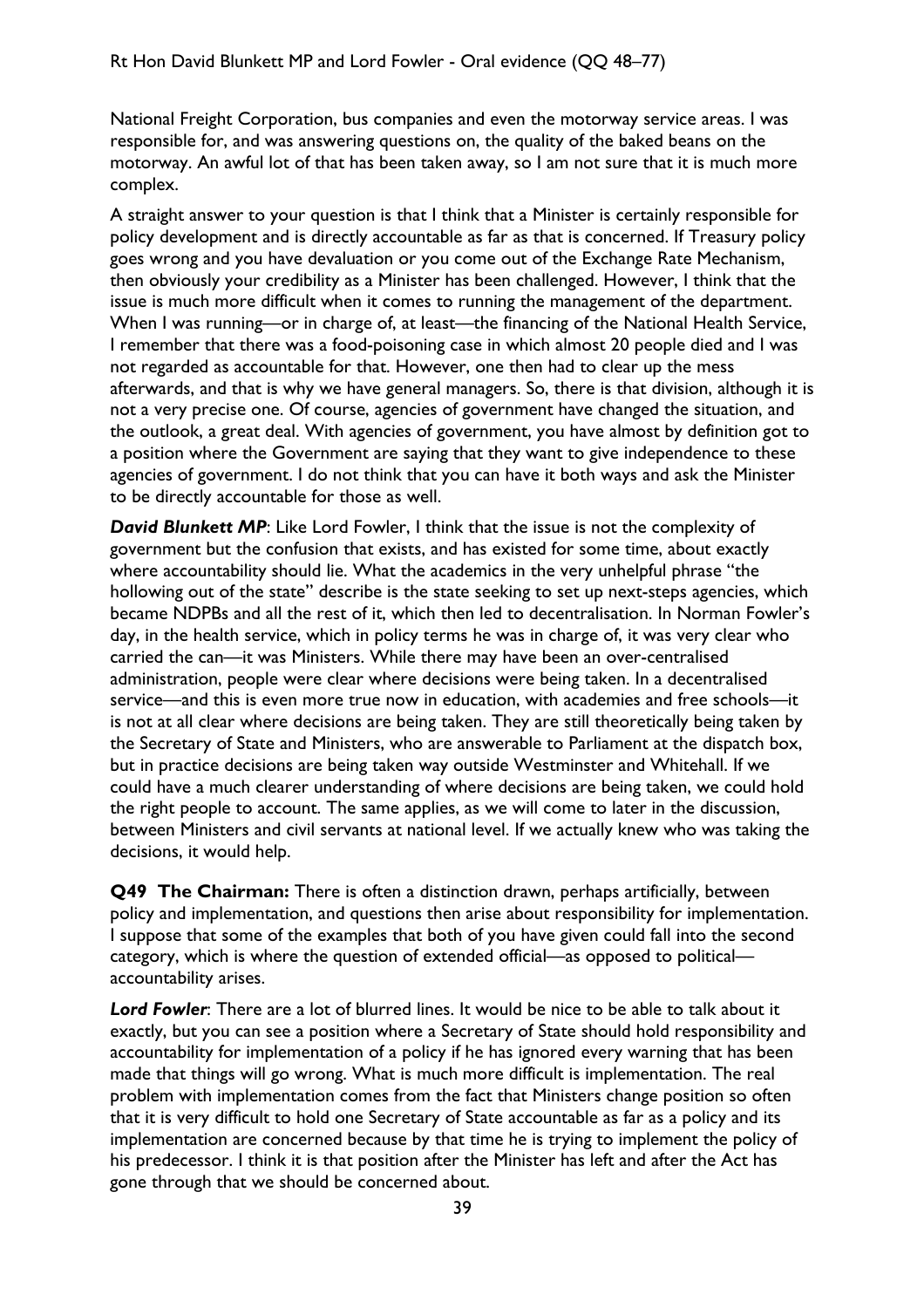**David Blunkett MP:** I agree with that entirely. I was very fortunate in that I had four years in one job and three and a half in another, which allowed me not only to understand and therefore to be able to develop policy but to carry the can for things that I had decided in policy terms. I was also very fortunate because, in the Department for Education and Employment, there was an understanding between myself, the Permanent Secretary and the leadership team that helped us not only to develop and enunciate policy but to understand the implications for delivery. For instance, the ability to bring in Professor—now Sir— Michael Barber to head the standards and effectiveness unit back in 1997 was a seminal moment, both in terms of a change of direction for the way in which the civil service would welcome people from outside and in terms of direct hands-on delivery.

In her book *Shephard's Watch*, Gillian Shephard—now Baroness Shephard of Northwold says that the problem that she experienced when she came into the department was that she had no levers to pull. There is no point in pretending that you are in charge or that you have policy direction if you have no levers to pull to make it happen. That not only leads to disillusionment among Ministers and civil servants but, more importantly, leads to mistrust and disillusionment among the electorate.

**Q50 Lord Powell of Bayswater:** Is there perhaps not a danger of a bit of a cop-out here? Ministers want to be in charge, but when it comes to taking responsibility when things go wrong, they are rather less keen to be seen in charge. That seems to be the implication that one could draw from this. If you look at other walks of life, in the military the commanding officer takes responsibility if an operation goes wrong—he will not necessarily have known what happened at the platoon level, but he was the man in charge and he was the leader. The same applies in business, where the chief executive is responsible not just for the policy but for the implementation. Why should Ministers be so different?

*Lord Fowler*: It depends on the position. If a Minister has just come in—Ministers and Secretaries of State can change so rapidly that you can have one Secretary of State who is picking up the policy of his predecessor—is he responsible in that respect as far as implementation is concerned? I think that you are right that the government machine, however you try to define it, does not do enough about implementation. What happens in crude political terms is that, when a new Secretary of State comes in, he knows perfectly well that he is not going to get brownie points for simply implementing the policies of his predecessor—that is just ABC stuff as far as politics is concerned—so it goes on the back burner. The question then becomes whether the civil servants and Ministers concerned should be held to account later on. However, I think that the civil servants also tend to take their eye off the ball because they are into the new agenda, whereas implementation is the old agenda. You also have to tackle that. I am certainly not remotely defensive about ministerial responsibility and accountability: I think that Ministers are responsible and accountable and, if there is any doubt about it, it should be that they are accountable rather than not.

**David Blunkett MP:** I agree. It is a very poor Minister who immediately goes out and blames the civil service for things over which the Minister not only has theoretical responsibility but has actually made the decisions. The question is: who made the decisions, did they know the implications and are they prepared to stand by the decision?

The difficulty arises where you have made decisions internally that affect the structure and performance of the department, but at senior level those decisions are not being carried out. The theory is that you could go to the Prime Minister and the Head of the Civil Service and say, "I want to sack my permanent secretary". The evidence from over the years of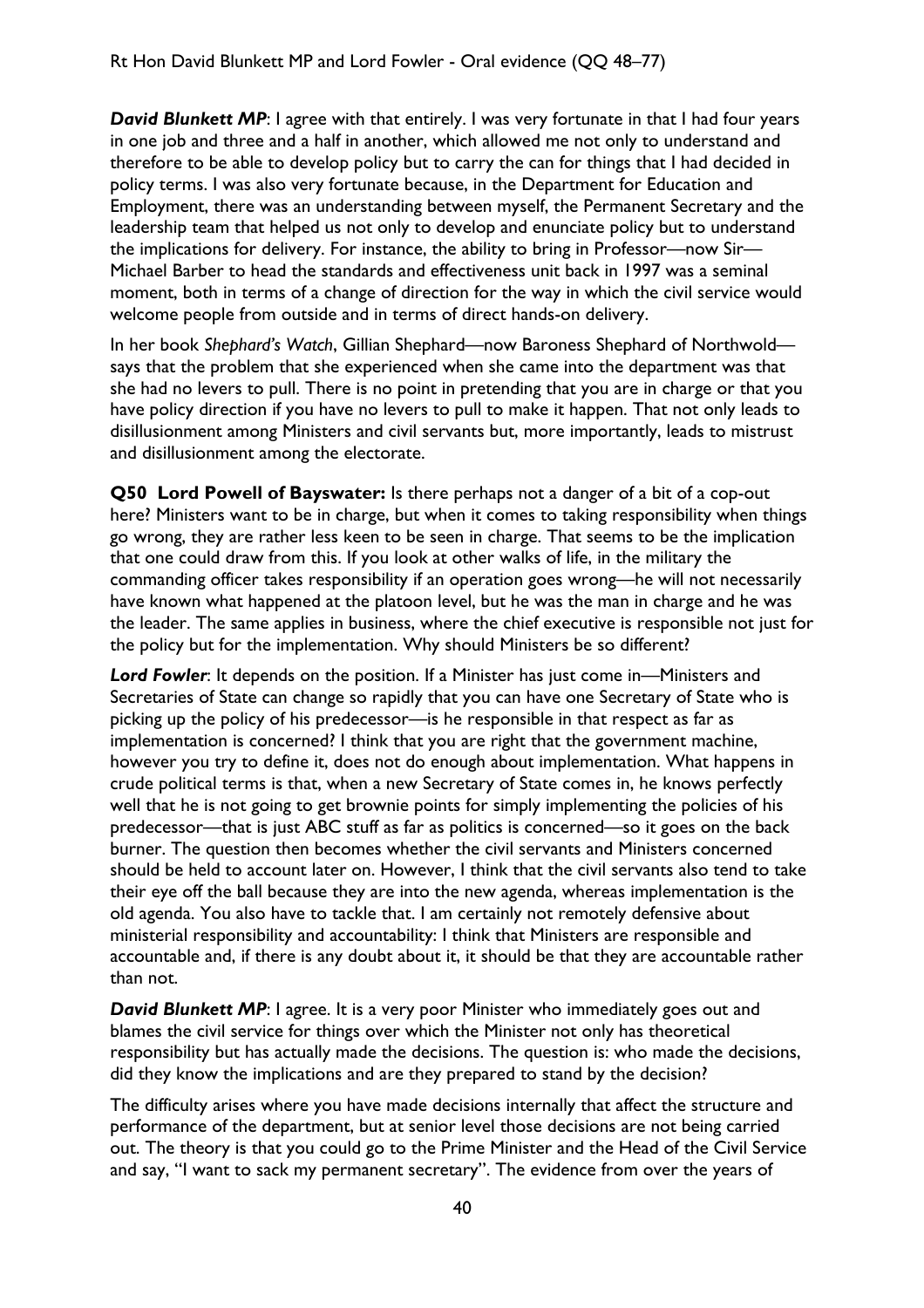people wanting to move or sack their permanent secretary is not healthy for Ministers. The reason why we traditionally called the head of the department the "permanent secretary" is because they were permanent and the Secretary of State was temporary. Regarding the reporting system back to Downing Street, I did not have any of this trouble—I had a very good relationship with Tony Blair, who backed me on every occasion—but I saw other colleagues who got into real difficulties. While I am a great supporter of the independence of the civil service, they do not half know how to bite back and I think that Francis Maude might have experienced this.

*Lord Fowler*: Perhaps I could bring in a degree of disagreement with what David Blunkett has said. I was a member, as were Lord Crickhowell and Lord Lang of Monkton, of what is regarded as the most radical Government since Attlee's—the Thatcher Government. We carried out in the departments in which I worked the first privatisations in transport and health, social security reform and abolition of the dock labour scheme. I never at any stage found any problem with the civil service in developing, implementing and putting forward those policies. Obviously there were discussions and battles—"battles" is putting it too high, although perhaps on one or two occasions there were. In the main, it was a Rolls-Royce machine and I think we would be mad to turn our back on it. Because it has been so good and served so well, we need to be very cautious about changing it.

*David Blunkett MP*: We may be disagreeing about something that we do not disagree about. I am not talking about the formulation and delivery of the macro-policy, about which I had no difficulty and, as far as I am aware, neither did colleagues. I did not take the Bennite view—Tony Benn, as opposed to Hilary—on the way in which the Civil Service would block your policy. I am talking about competence. In a business, the non-executive chairman would of course rely on the management to manage, but they would expect to hold those senior managers directly to account for the competence of delivery and not just the overall direction. It is very difficult for politicians in their relationship with the senior civil service to do that. Let me give you a practical example. In the Home Office, it was clear to me within six months that there was no proper accounting system. The way in which finance was dealt with was amateurish. Very few of those who were dealing with finance had any accountancy knowledge or skills. Regrettably, I was proved right because, year after year, the accounts were not signed off, but it took a long time to get the leadership team in the department to accept that there had to be quite radical change.

**Q51 Lord Powell of Bayswater:** That is surely an issue of internal accountability, Mr Blunkett, where the thing should be sorted out within the department, rather than an issue of the Minister's accountability to Parliament. Is not the answer to the problems of accountability to have better and more experienced Ministers who stay longer in office rather than to start fiddling around with accountability?

**David Blunkett MP:** It is, so long as the Minister knows what they are about and has some interest in it. Accountability to Parliament by the accounting officer for the incompetent use of public resources—not just to the Public Accounts Committee but much more broadly—is crucial in the relationship of Ministers to Parliament. It is not merely an internal matter if a department is mishandling or does not have a grip on very large sums—billions of pounds.

*Lord Fowler*: I agree entirely with what Lord Powell has just said. The real problem in running a department was not getting the right team of civil servants but getting the right team of Ministers. I was quite fortunate by the end, because I managed to get people such as Ken Clarke, Tony Newton and John Major—I do not know what happened to any of those.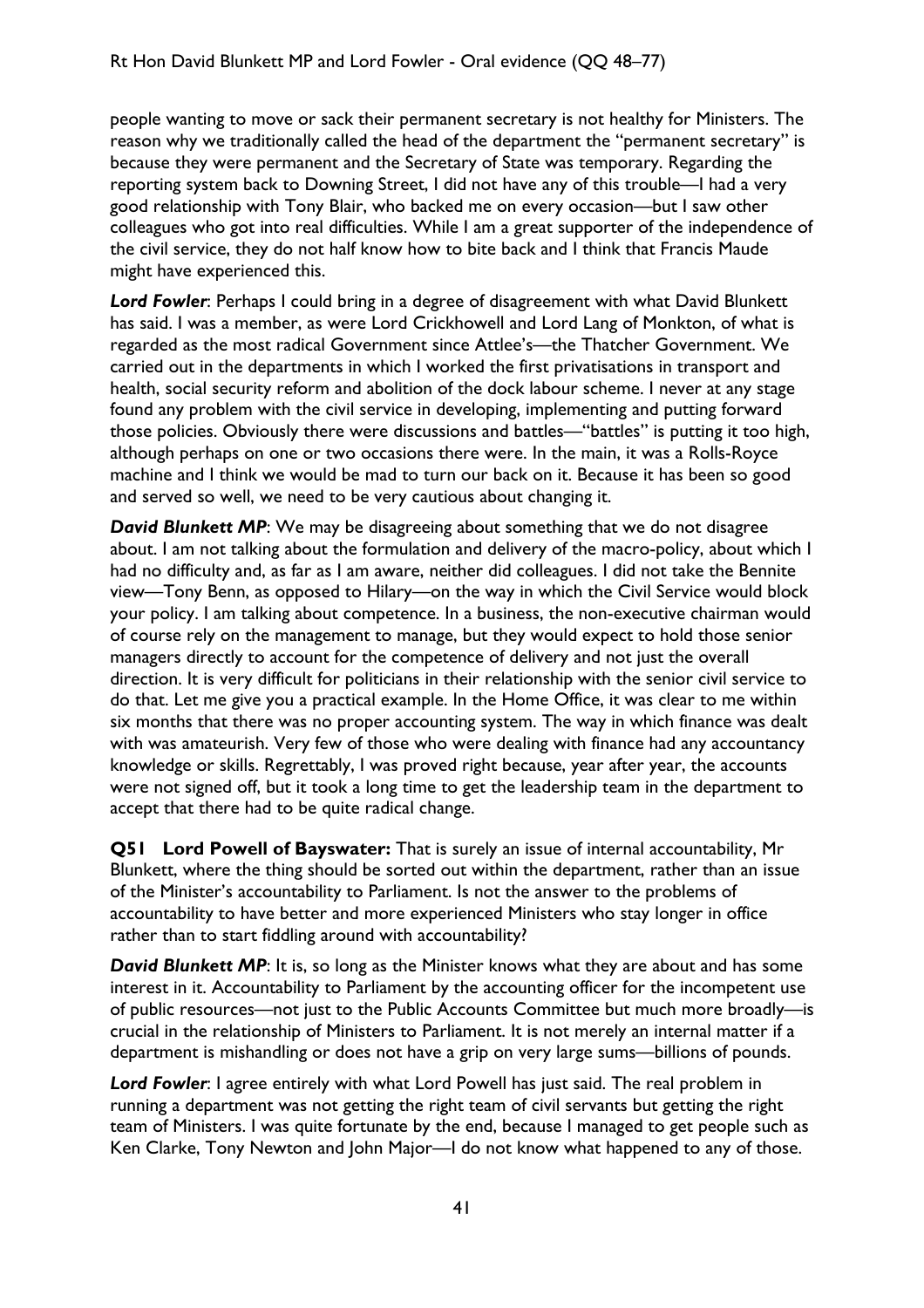They were a very good team. To put such a good team together, you had to get rid of some others. In my experience, that team was much more important than the civil service team.

**David Blunkett MP**: I err on the side of Lord Heseltine rather than Lord Fowler on these matters.

*Lord Fowler*: That is a grave mistake.

**David Blunkett MP**: Thank you very much. I have to put on record that, out of all the ministerial teams in the Blair Government, I was very proud to lead some of the best people.

**Q52 Lord Shaw of Northstead:** It seems to me that civil servants are apt to appear in public in one way or another, particularly before committees and so on, to express views and be cross-questioned. How far can they express their own views and how far have they to stick with the views of the department and their Minister?

**David Blunkett MP**: The first thing to say is that it is absolutely crucial that civil servants are encouraged and supported in expressing views to Ministers inside the department and on, as we had, the joint management board. It is vital to be able to do that. If there is a culture of fear about doing that, that will be disastrous both for good governance and for policy-making, as well as, in my view, for the well-being of the Minister. Once a decision has been reached, it is beholden on the civil service—because this is what we have with a neutral civil service—to do its utmost to sustain that policy in both delivery and answerability. That is where we come to what the Minister should be answering for in select committees or the PAC and what the civil service should rightly answer for, which is operational delivery but not the policy itself.

*Lord Fowler*: I agree with that. Inside government, if you are trying to build up teams to do various reforms and make various changes, it is useless if they do not express their true views. You will have clashes on that. I have always taken the view that if you cannot get your policies past your own civil service, there is not much chance of your getting them past the House of Commons and Parliament. As far as the appearance of civil servants outside is concerned, again I agree with David. I do not think that, once government policy is decided, you can get civil servants saying, "Well, I didn't believe a word of it." That is ridiculous. However, I think there is a problem where a select committee is looking at past events and trying to learn lessons from those past events. Then it is in the public interest that where a policy or an area has gone particularly wrong historically—perhaps only two, three or four years ago—civil servants should be able to say what actually happened at that time, because unless they do one tends to go round in circles, with Ministers simply playing a straight bat and no one else saying anything.

**Q53 Lord Shaw of Northstead:** But in committees these days, there is pretty fierce cross-questioning of civil servants from time to time. If, for example, the committee says, "Yes, that was the policy but did you have any advice against what was done?", are civil servants entitled to say they did not get it or did not know or whether they agreed with it? These are very difficult matters.

*Lord Fowler*: Yes, to an extent it depends on when the questioning comes up. If it is just before the second reading of a bill, it is not exactly helpful to the Government's case if someone says he has had no background and has no knowledge whatever of what is taking place.

**Q54 The Chairman:** I think it is the retrospective accountability that you mentioned and which is mentioned in the Government's plan.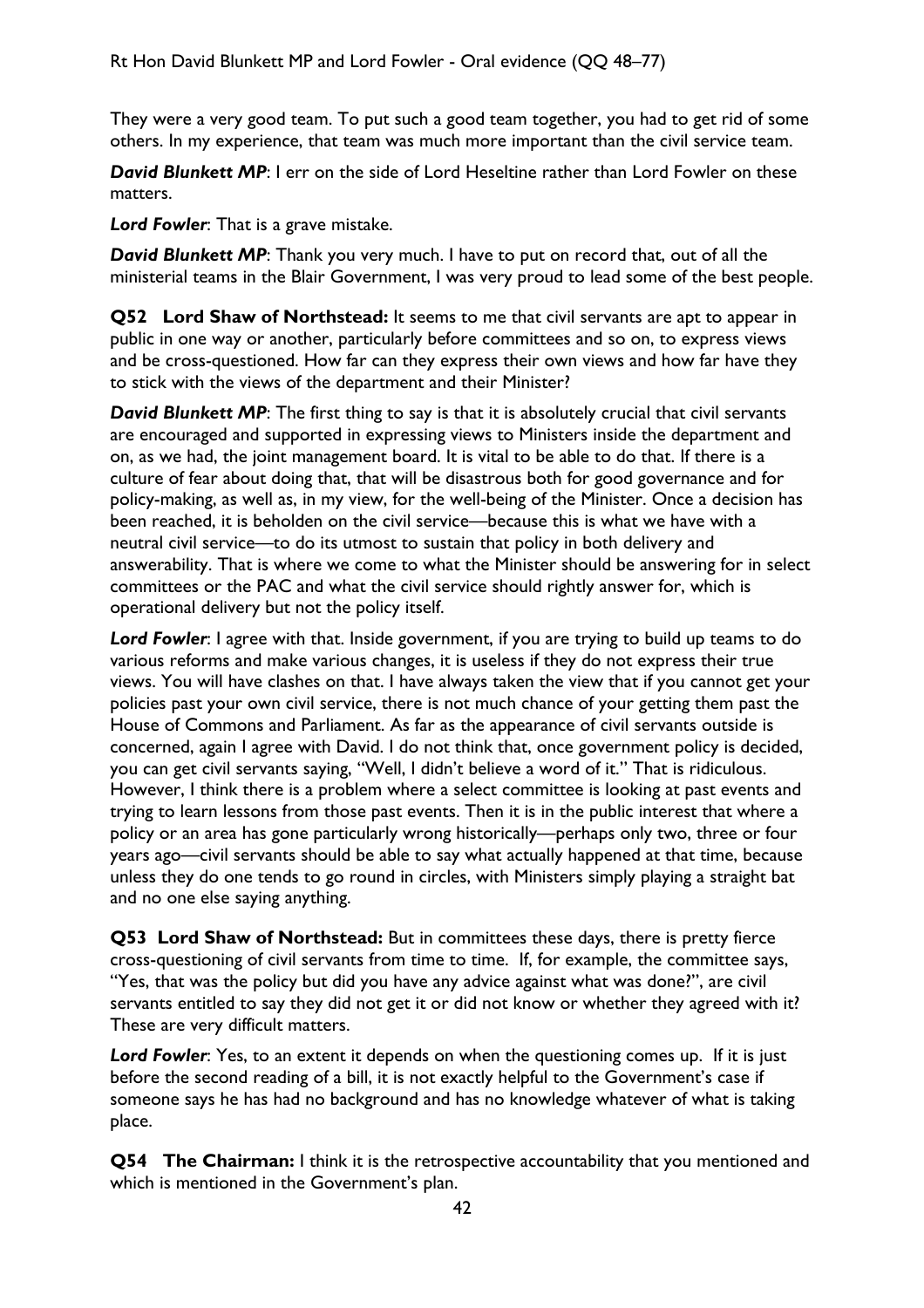*Lord Fowler*: I think retrospective accountability is another matter. It is for the good of the public and everybody else that they understand what has happened.

**David Blunkett MP:** I do not think that we should fear that. Did Ministers follow fiduciary duty? Did they take proper advice? Was that advice broad enough, which is partly what the Government's plan is dealing with, and, above all, having weighed the advice, did they carry out the decision that was reported to Parliament? My disagreement about judicial review was never that people should not have the opportunity for it if Ministers were outside the power that had been granted to them. My objection was when Parliament had made a decision and it and the policy were being challenged, as opposed to stepping outside the remit.

**Q55 Lord Macdonald of River Glaven:** I was very interested in what you said, Mr Blunkett, about the relationship between Ministers and senior civil servants. I think you were rather deprecating the idea that a Minister would come in and want his own permanent secretary. There has been that. Mr Clarke gave some evidence about this last week. I want to broaden out slightly whether you think Ministers should have influence and, if so, to what degree over the selection of senior civil servants, permanent secretaries and so on. What should be the ministerial input to selection?

**David Blunkett MP:** The suggestion in the Government's plan that there should be more than one name presented to a Secretary of State is fairly straightforward and unanswerable. The difficulty is where you come in fresh. Lord Fowler has referred to this. Even with fiveyear fixed-term Parliaments, which help in this regard, it is not going to be easy to come in and say, "I want to start afresh. I want to review who is in place at this time". I was fortunate; Lord Bichard was the Permanent Secretary, and he and I got on extremely well and I had absolutely no questions. When I took over at the Home Office, I inherited an extremely able and experienced Permanent Secretary. He had been appointed six weeks before, which from his point of view as well as mine was unfortunate. There was no way I was going to ask the Head of the Civil Service or Tony Blair to have another review and to have a contest for that Permanent Secretary's post. There is a great deal of practicality, not just theory, that needs to be dealt with.

**Q56 Lord Macdonald of River Glaven:** There must be occasions when the relationship simply does not work for one reason or another or you do not have confidence in the permanent secretary.

**David Blunkett MP:** You will have had evidence from other people about that. The civil service is very good at finding slots for people who are theoretically the square peg. That has happened. In human terms, people will fail to get on, and in those circumstances we need to find sophisticated, sensible ways of resolving it. For two people to be at loggerheads with each other is a recipe for disaster for the governance of the country.

**Q57 Lord Macdonald of River Glaven:** So you regard a system in which the Minister is offered three names as granting him sufficient influence over the appointment?

**David Blunkett MP:** I would, so long as the Minister is able to express a view about the job description. We do not go far enough back into this system of Ministers describing what they expect from the head of the team that is reporting directly to them. We do not prepare Ministers for that, either. Even with the Institute for Government's efforts, we do not prepare people for that level of office. Some people have had experience. I was very fortunate that I had had experience as leader of a major local authority. Many people come into office without business or local government experience, which is a difficulty for them.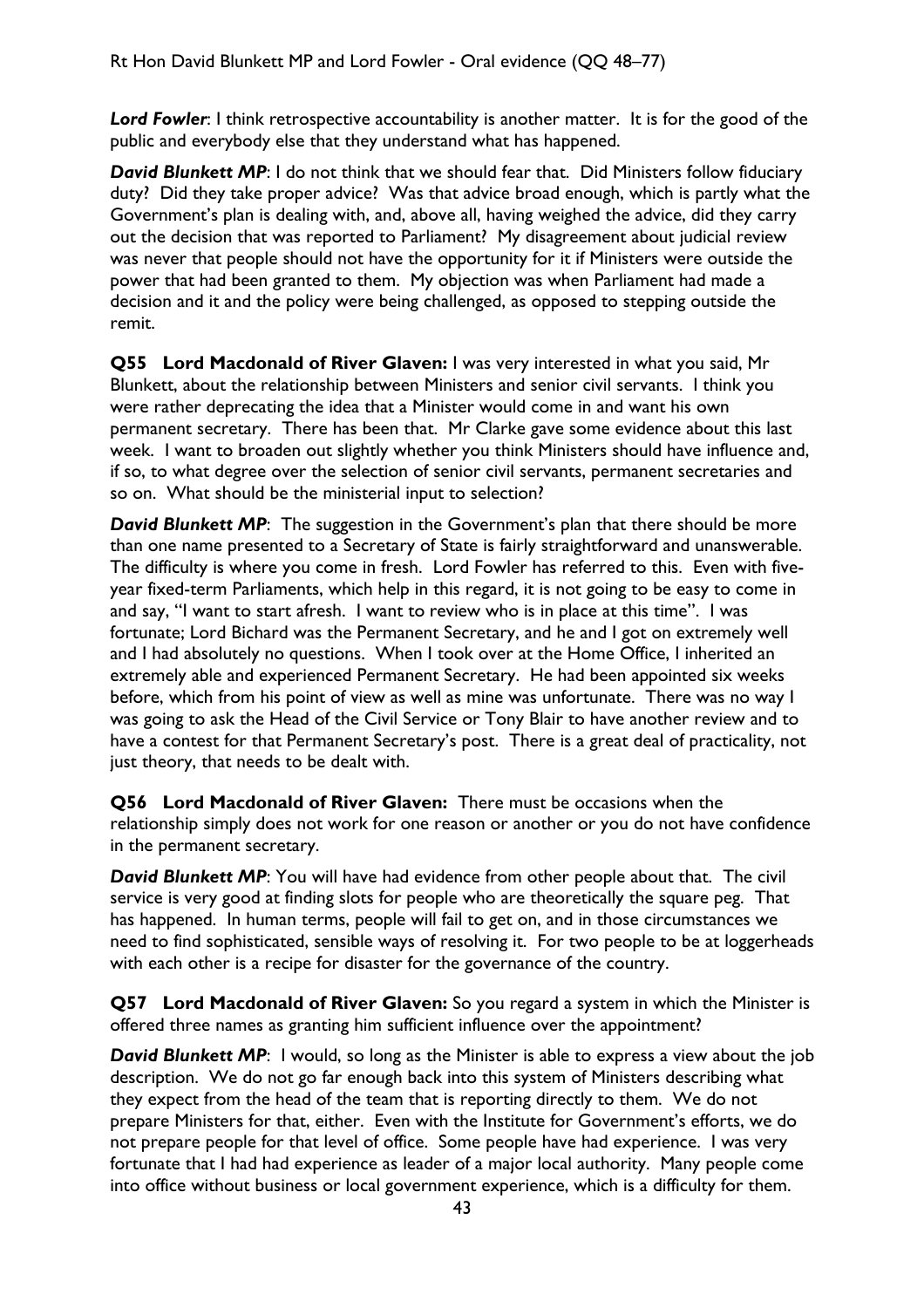*Lord Fowler*: I was in government for 11 years and I inherited two permanent secretaries. One was Peter Baldwin, who was excellent, and the other was Ken Stowe, who was quite exceptional and was with me for six years. The only time I was consulted was when I did employment. Michael Quinlan went to defence, and then I was presented with the list of three, heavily marked, I think from memory, with who was the preferred choice. Actually, it was a pretty obvious choice to make. I cannot quite see how someone coming into a new department can suddenly decide that the permanent secretary is going to be someone entirely different. There can come a time, if the relationship breaks down, but that is up to Ministers to sort out.

**David Blunkett MP:** We usually gave our principal private secretaries a few months to settle us in before we changed them, did we not?

*Lord Fowler*: I did not change too many. How many did you change?

*David Blunkett MP*: When they knew I was coming, they wanted to get out.

**Q58 Lord Crickhowell:** This morning, we have pursued rather well the distinction between ministerial responsibility and accountability, which Lord Howard of Lympne emphasised last week. I have a question for both witnesses about whether there were any specific criticisms and suggestions made in our earlier evidence, particularly from the chairs of the Commons committees, with which they agreed or disagreed. We now have this set of proposals in yesterday's paper. Taking up the point that David Blunkett made about the lack of accountability skills, there is a serious proposal that, in the main delivery departments, permanent secretaries will have experience of commercial and operational roles. We also have the proposal which meets Margaret Hodge's point about select committees being able to call past permanent secretaries and so on to give evidence. Do our witnesses have any further comments on the Government's proposals?

*Lord Fowler*: I confess I have not been through all the proposals from beginning to end. There are two areas that I am a little sceptical about. I am not sure whether this has come into the Government's plan, but it is certainly one of the pieces that came out in evidence. I find myself uncomfortable with parliamentary questioning and approval of top civil service jobs. I am not quite sure what the experience would be of those people doing the questioning on the job to be done or the experience that they have had coming up to that position. I am sceptical. I am extremely sceptical about the proposal that politicians should play any part in the discipline of the civil service. Frankly, I think that would begin to politicise it in an extremely difficult way. On the question of bad civil servants, I had one who I felt had been rather overstating his position, and when he turned up at a meeting he proved to be sloshed out of his mind. He had just come back from a sadly unsuccessful drying-out session. The civil service took care of that position. It did not need me to do it.

**David Blunkett MP:** I am not sure from their paper whether the Government have really bitten the bullet. I am not disagreeing in relation to the scrutiny by committees, although I think there is a contradiction between people who are supposedly Crown appointments and those who are not. In the case of the two major departments that I spent a lot of time in— Education and Employment and then the Home Office—we had inspectorates, and the heads of the inspectorates were in essence appointed by the Nolan process, with the Secretary of State having considerable influence. But in theory they were not responsible to the Minister if they were Crown appointments. They were nominally scrutinised by select committees. Because of the way in which the whole structure of government has changed, there are many bodies now reporting back to departments that are devolved outwards, which fall into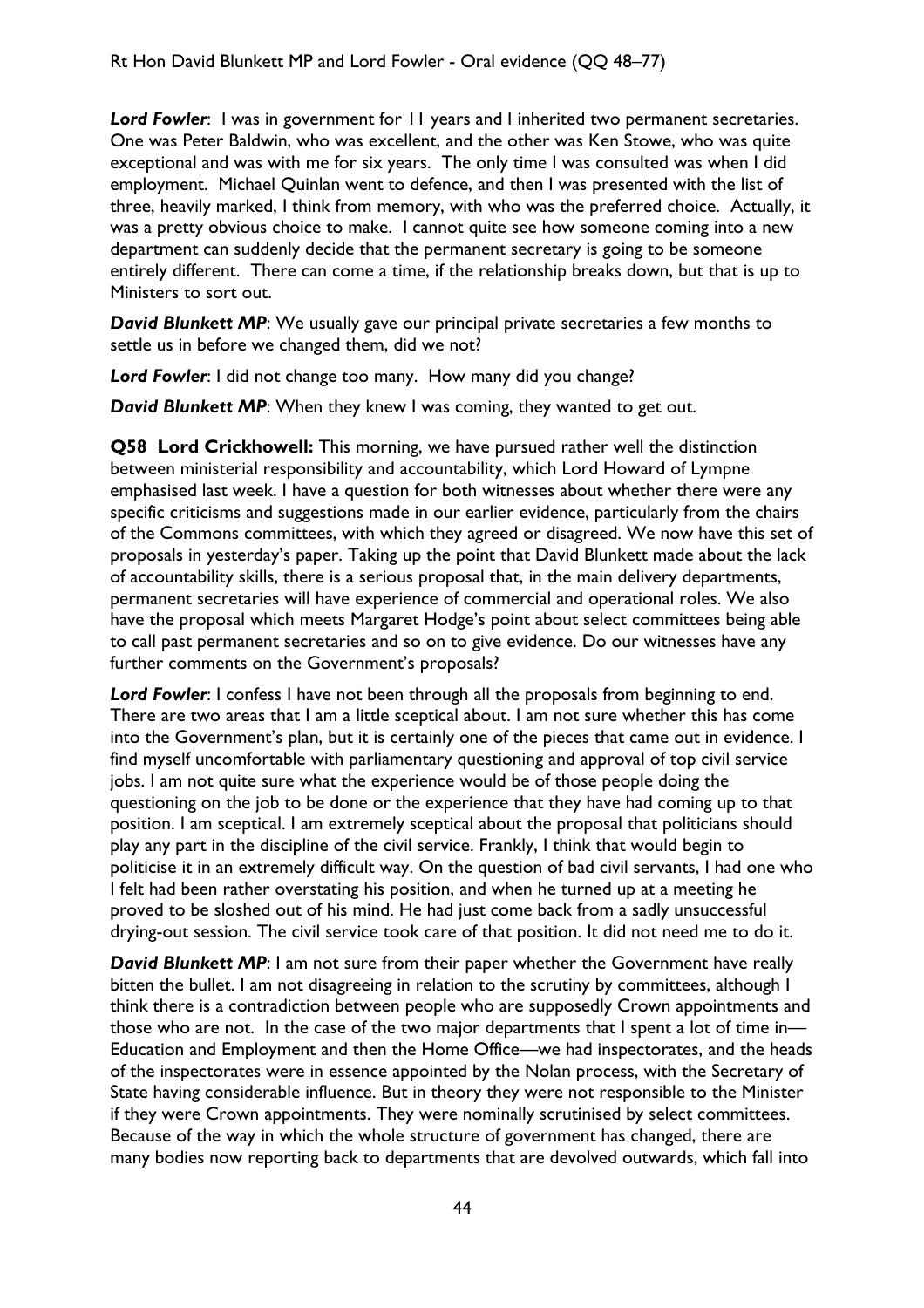exactly the same category, except they are not called Crown appointments. There is an area to explore there.

**Q59 Baroness Falkner of Margravine:** Lord Fowler, you have been unequivocal in your view that Ministers should not be involved in disciplinary procedures or the dismissal of civil servants. Do you still hold that view in light of the growth of non-departmental public bodies and the minimal accountability, if not responsibility, of the senior staff of those bodies?

**Q60** *Lord Fowler*: I think it is extremely difficult to see how Ministers with months of experience can get involved in disciplinary hearings and decisions when they are supposed to be judging a man who has been there for 10 or 20 years. I just do not think that that is part of the Minister's job. I do not think that the Minister, in the main, has the knowledge of the individual to be able to do that.

**Q61 Baroness Falkner of Margravine:** But you would not demur from the idea that civil servants should have to be accountabile at least to select committees?

*Lord Fowler*: No. I do not know about the individuals concerned, but in that respect if I am saying that Ministers should have no part in that, it is very much the permanent secretary who is accountable in the same way that he is accountable to the Public Accounts Committee. He is accountable for the running of his department in that respect.

**Q62 Baroness Falkner of Margravine:** I do not think that that was the case in the current Home Secretary's instructions and the implementation of a policy on the UK Border Agency, was it?

**Lord Fowler:** I do not know enough about the intricacies of that, but David, having been an ex-Home Secretary, would know it absolutely.

**Q63 Baroness Falkner of Margravine:** Mr Blunkett, would you like to comment?

*David Blunkett MP*: Generally there should be very clear and open disciplinary procedures, and that should not, other than the permanent secretary and the principal private secretary, involve the Secretary of State or a Minister. However, in practice, if you thought that someone was useless, they usually got moved. I do not want to repeat the caricature of being promoted, although I know of at least one example of that happening. The relationship between the Secretary of State and Ministers and their senior civil servants has to be on the basis of trust. You have to be able to say, "I do not think we can carry on as we are carrying on", and to understand that that will happen. It is more than a codified system of structures. It is more about that personal relationship. As far as Theresa May is concerned, every past Home Secretary has to have sympathy with the present one, whatever their party differences. It would appear to me that instructions given were not carried through, but the implications of decisions were not understood either. I will not go into it, but I think there was a mess. Undoubtedly, the Home Secretary has a grievance if she or the Minister of State lays down a policy and it is flagrantly breached. The responsibility is to report back on why and what the difficulties are and then to force Ministers to make choices—difficult choices.

**Q64 Lord Pannick:** I am interested in the extent to which civil servants have the role of acting as a constitutional check on the Minister. Suppose the civil service believes that the Home Secretary is acting in breach of a court order. What should the civil servant do? Obviously, they give advice, but what other steps should they take if they think there is some breach of a constitutional norm?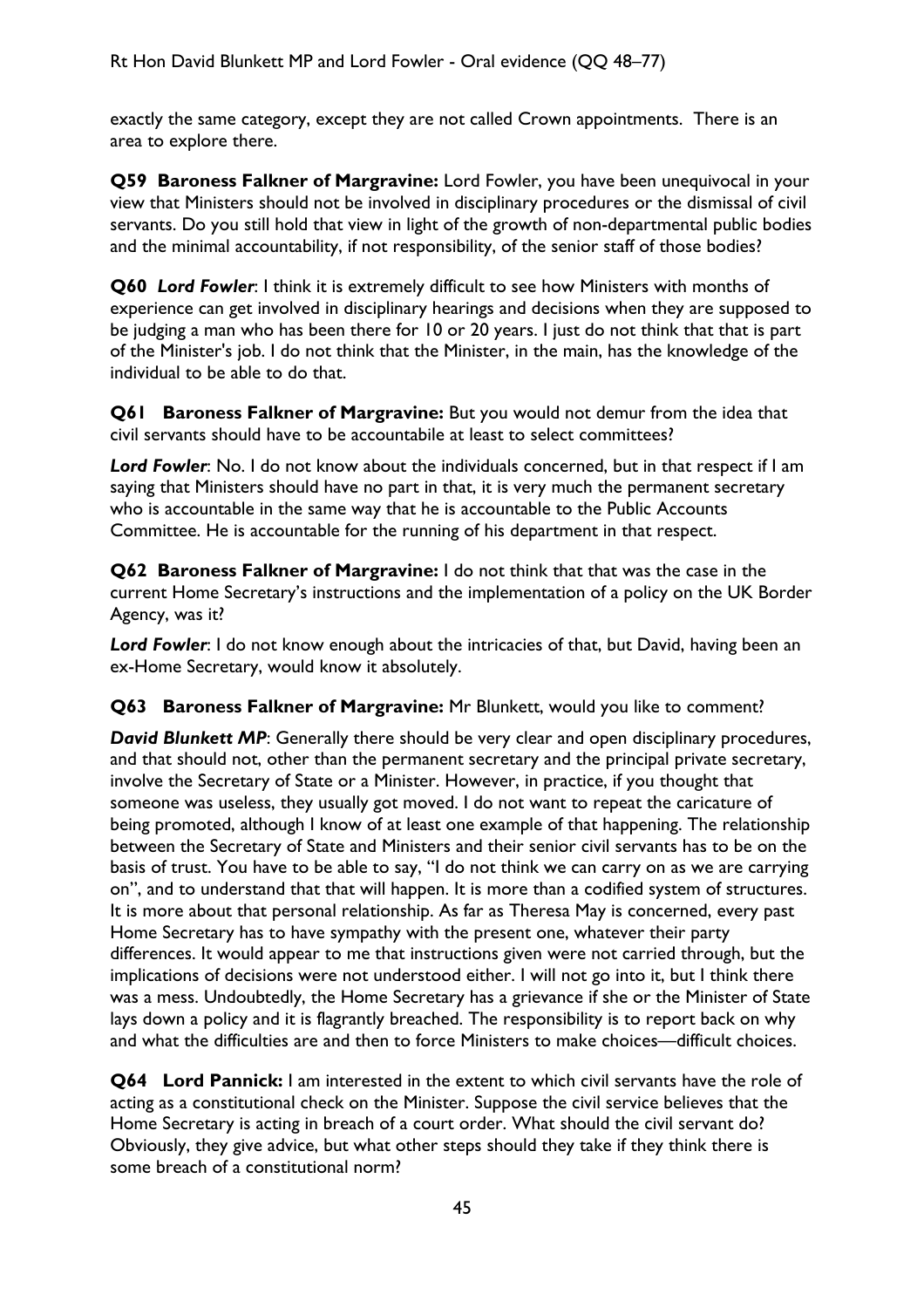**David Blunkett MP:** We had a very straightforward system, which was that the accounting officer would indicate that if the Secretary of State, in my case, was to override a recommendation, I had to put it in writing. That decision would be mine. Therefore it would be on the record and I would have to stand by it. In very difficult circumstances, where there was a balance—we had it with the sale of the student loans portfolio, at one stage—there had to be a decision between me and the then Chancellor to make that happen. In a legal case, if there is a breach of a legal requirement, the Secretary of State is in the dock. If that requirement is to be overridden, the only way that that can happen is to come back to Parliament.

*Lord Fowler*: David was Home Secretary, but rarely did this situation arise in any of the three departments that I worked in. It did not arise very much.

**Lord Pannick:** But in rare cases, and one would hope that they would be rare cases, where it would need to be formally minuted that the Minister was overriding the advice on constitutional grounds, should that be reported to a committee of Parliament or should it just remain on the record so that it can be raised in the future if necessary?

**David Blunkett MP:** I think it is the job of the opposition to ask questions of that sort and when doing so to expect that they will receive honest answers.

*Lord Fowler*: In terms of openness of government, it is right that that should actually be made clear. I am not sure that we can rely entirely upon any opposition to winkle out that sort of information. We are talking about an exceptional circumstance, and if it is an exceptional circumstance and as we are trying to make up an open and transparent as possible, it would be sensible to make that clear.

**Q65 The Chairman:** We had one specific question that we wanted to raise, about the relationship between civil servants and select committees. You have touched on that, but there are the so-called Osmotherly rules.

**Q66 Lord Lexden:** I will ask for your views on the Osmotherly rules, which determine the manner in which civil servants appear before select committees. They seem to have been criticised ever since their introduction in the 1980s. Bernard Jenkin expressed a robust view in our first session when he described these rules as only a fiction created by the executive to try to create excuses for not putting the right people in front of select committees. Do you think that significant change is needed to these rules, and if there is to be a revision should they be subject to parliamentary approval?

**David Blunkett MP:** My reading of the Government's plan is that the Government do not intend formally to change the rules, although they have changed over time in practice, with civil servants with operational responsibility reporting to select committees, not just to the Public Accounts Committee. I do not want to comment on the nature and robustness of the PAC's questioning, but there is no doubt in my mind that it is right that the Public Accounts Committee should be able to ask questions of, and expect answers from, those running Her Majesty's Revenue and Customs, for instance. This would have been the case with the Treasury in the implementation of the policies on tax credits, which ran into great difficulties. It was a case of questioning the civil service not on the policy but on the way it was carried out. Other select committees have moved the goalposts gradually over the past 30 years in that way. Reflecting that in reality by redrafting the rules seems to be common sense.

*Lord Fowler*: I agree. It should be made clear that select committees have the right to call named civil servants, but I would hope that that power is used cautiously and selectively.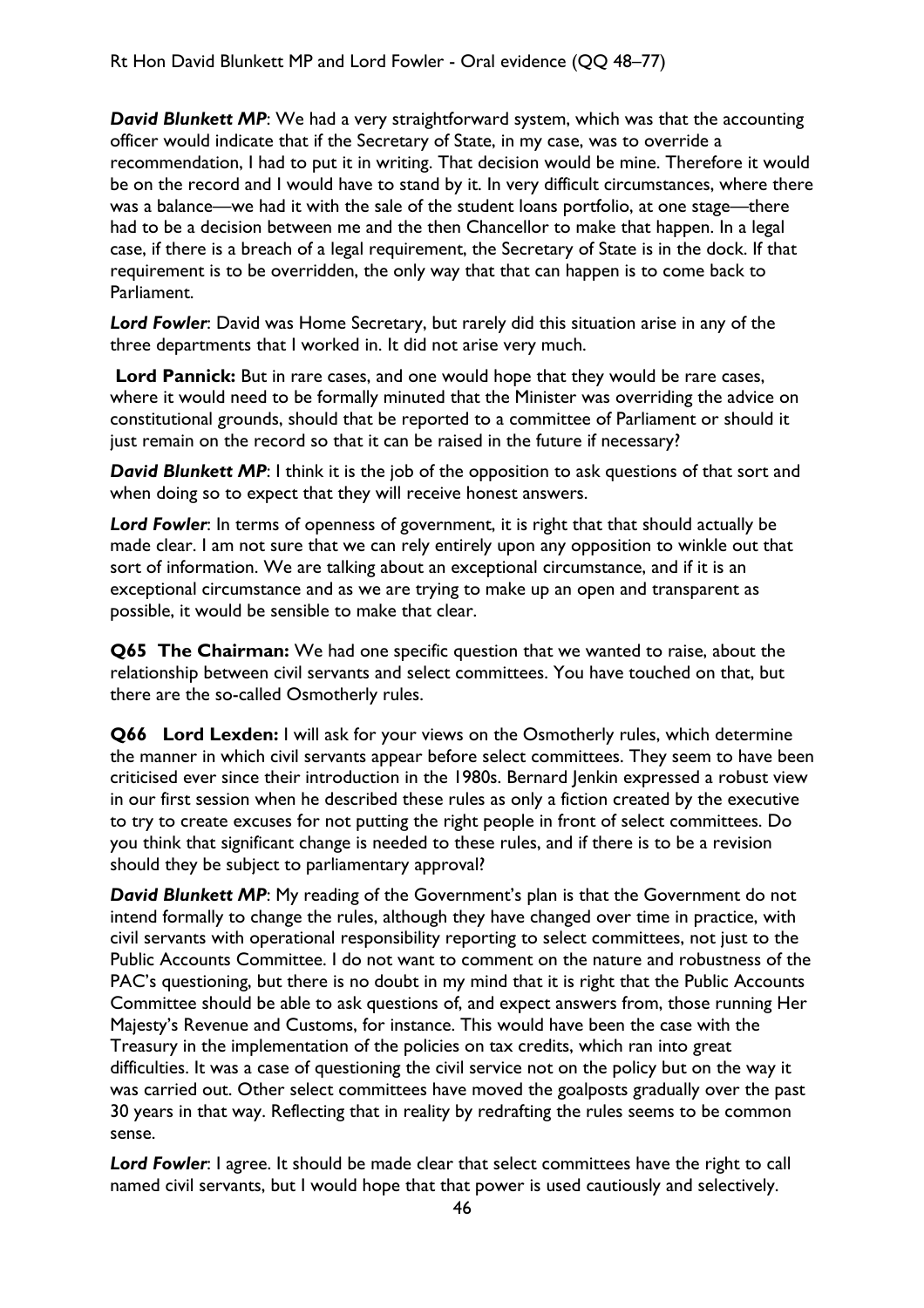One does not want named civil servants to be called to each and every select committee. However, I do not see any way in which you can draft the instruction other than by giving that power. We ask other people to appear before select committees, although not always successfully. I was very influenced by the fact that when I was chairman of the Select Committee on Communications, I asked a newspaper proprietor to give evidence to the committee—not Mr Murdoch, he was rather good—and he refused three or four times. Therefore, I am a bit prejudiced in the sense that I am for more powers in this area rather than less.

**Q67 Lord Lexden:** Sir Alan Beith drew our attention to the case that arises from time to time whereby a Minister may wish to substitute himself for a named civil servant or the permanent secretary, contrary to the committee's view, and say, "I insist that this is something for which we take responsibility". Is that an area where these rules could be tightened up?

*Lord Fowler*: It would be very unusual for Ministers to do that. I do not think that too many Ministers volunteer to appear before select committees, but perhaps things have changed. One should just put a red line through such a request. I do not think that that is acceptable. You are very dependent on the good sense of the members of the select committee, particularly the chairman, but if the committee has good reason for wanting the named civil servant to appear before it, that is perfectly fair.

**David Blunkett MP:** I liked appearing jointly. I had no difficulty agreeing with the permanent secretary or senior officials what I would field and what they would field.

**Q68 Lord Crickhowell:** On that specific point, I happened to turn on BBC Parliament recently and watched a select committee examining witnesses on procurement policy in the Ministry of Defence. The Minister and his senior civil servants sat alongside each other. It was a very impressive and convincing piece of evidence. The Minister occasionally came in if he had something to add, and the highly qualified senior civil servant dealt with most of it. It seemed an admirable example of the way things should be done, and could be done more often.

**Q69 The Chairman:** I think you wanted to pursue something along those lines, didn't you, Lord Irvine?

**Q70 Lord Irvine of Lairg:** You must be familiar with the much-used expression in government—systemic failure. It means that what went wrong cannot be blamed on any individual but was simply a system failure for which no individual or individuals were directly responsible. Do you think that this idea of systemic failure is a euphemism to excuse the authors of reports from determining where the blame or responsibility actually lies? Do you think that leads to the proposition that there should be very vigorous investigations by select committees to remedy this deficiency?

*Lord Fowler*: To begin with, I would be highly sceptical of that defence, and I think that one should be highly critical of it. The fact is that something may be regarded as schematic failure, but sometimes Secretaries of State and Ministers have to take responsibility and be accountable for things that at the margin are probably beyond their control. However, the select committee system gives us every opportunity to go into that and should be used to its fullest extent.

**David Blunkett MP:** My answer is yes, I think it is a cop-out. I also think that it is quite dangerous. The only disagreement I had with the report on the killing of Stephen Lawrence,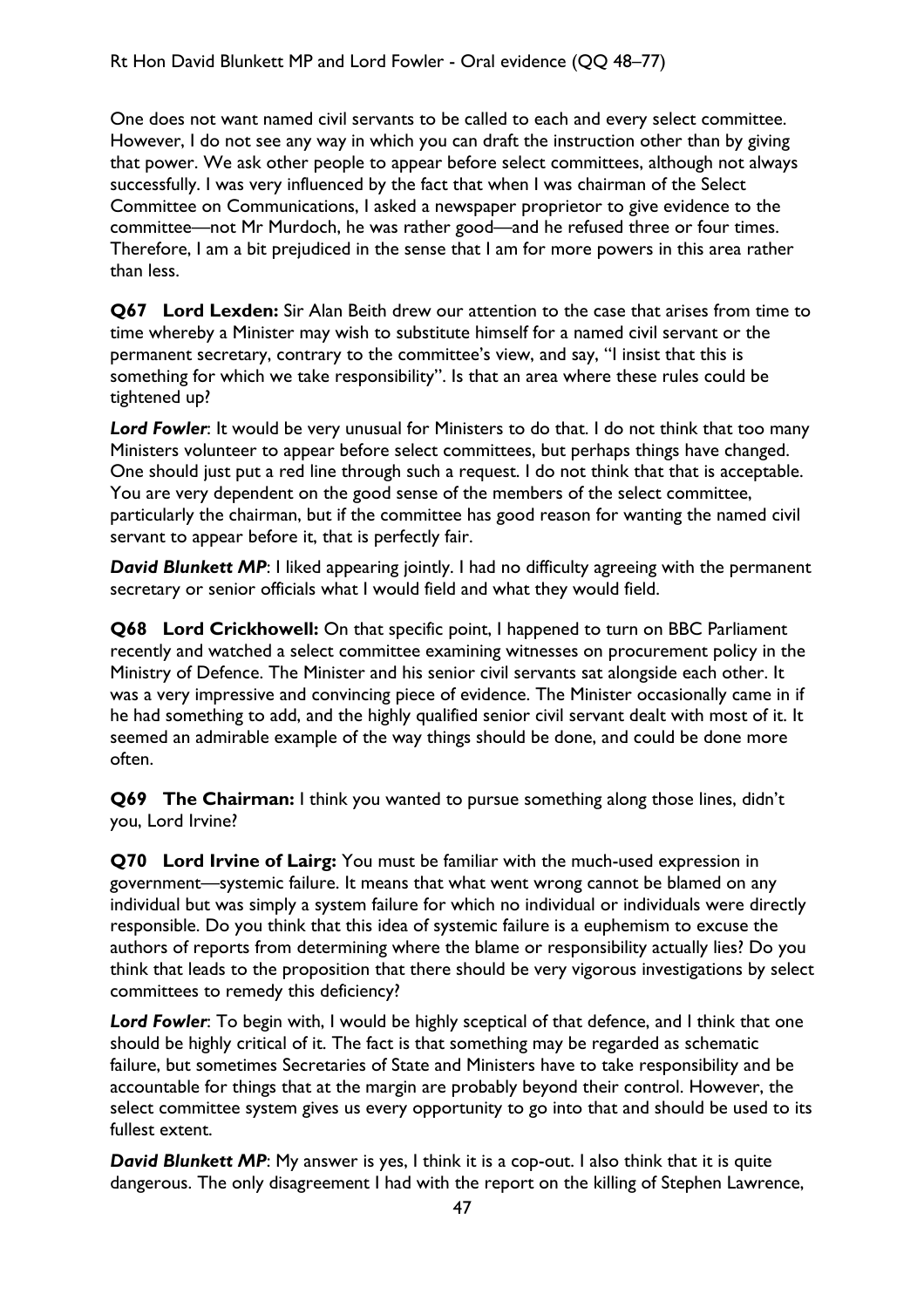and the subsequent handling of the investigation, was the idea that you could dub the whole of the Metropolitan Police in a way that let individuals off the hook for the actions and decisions they had taken. That got me into a bit of difficulty from time to time. I believe that the same is true of departments as well in that this mechanism is an easy way of avoiding rooting into who took decisions, why they did so, when they did so and what their competence was for doing so.

**Q71 Lord Irvine of Lairg:** Does it follow that you would support the proposition that, if particular civil servants are found by a select committee to have been at fault in the implementation of a policy, it should be well within the rights of the select committee to say so?

*Lord Fowler*: Yes, certainly. There is no question about that. You then come to the question of what you do next. I do not think that that is a decision for the select committee, but being able to name someone who is responsible must follow from what you are saying.

*David Blunkett MP*: That takes us back into disciplinary procedures. The person who has been named in that way must have legal and moral fairness rights. Chairs of committees have to understand that as well. They are not acting in a quasi-judicial role, and it is very important that people's rights are not taken away from them in that way.

**Q72 The Chairman:** You have been very generous with your time and we have covered a huge amount of ground. If you have a few more minutes, one area that we have not touched on but that is clearly relevant is the position of special advisers.

**David Blunkett MP:** We might disagree on this. I am a great enthusiast for special advisers. They help to keep the civil service independent and neutral.

*Lord Fowler*: We disagree.

**David Blunkett MP:** I would have a larger cabinet. I think it gets over the Michael Gove/Theresa May disagreements in Cabinet. Special advisers would be responsible to the Secretary of State and have clearly laid out terms and conditions. Their relationship to the civil service, while codified sensibly to protect the civil service politically, would depend as well on good relationships. Where they work, they work very well in ensuring that the politicians do not ask the civil service to do things that are inherently party political. I say "party political" because I discovered that the civil service sometimes thought that it was outwith anything to do with politics and therefore did not have to understand how Parliament worked or what was happening in the public arena. Therefore, to protect advisers from party politics there should be a clear distinction of roles, but they are there to do a specific job—to reflect the views of the Secretary of State, to be their eyes and ears, and to follow that through.

Separately, Secretaries of State should have a monitoring unit to monitor what the department is doing to implement past and present policy. I am not sure whether these should be made up of advisers or taken from the permanent civil service. When I went into the Home Office I discovered several pieces of legislation for which the regulations had not been laid for 18 months to two years. That was not a bad example; some were much worse. I have heard of regulations not being laid after six or seven years. Therefore, it would be quite useful for the Secretary of State to know what is going on.

*Lord Fowler*: I firmly disagree with most of what David has just said. The power and influence of special advisers has become much more obvious over the years. In a sense it began in the Thatcher years, at the end of which quite a lot of Cabinet committee decisions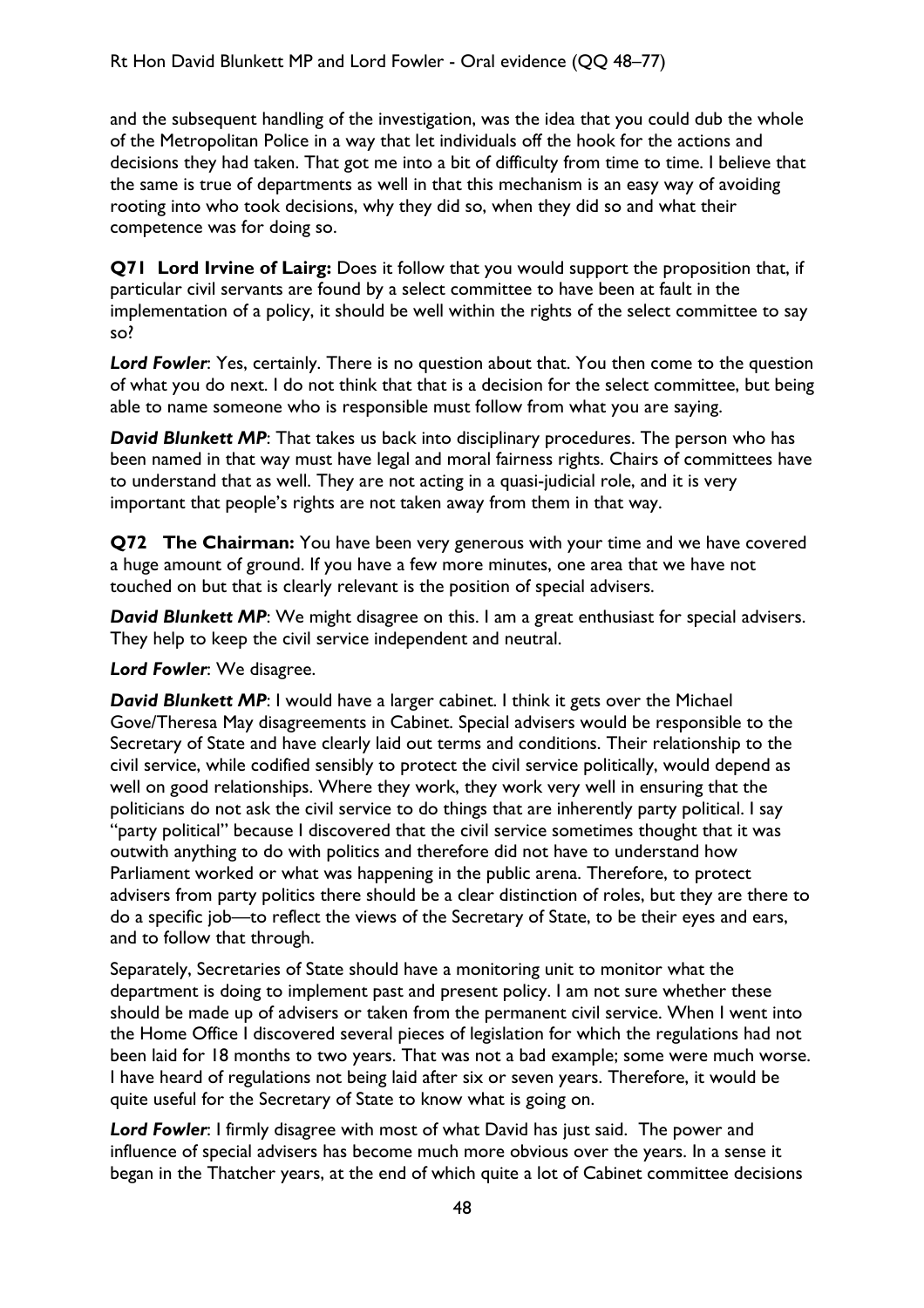were pre-empted by discussion with the special advisers beforehand. I remember putting one proposition to a Cabinet committee and being told by the Prime Minister, Margaret Thatcher, at the beginning that, "We have looked at this and we are very concerned." She was not using the royal "we"; she was saying, "We have had this meeting and you may be the Cabinet committee, but by golly we don't think too much of it." Of course, once you mark the card in that way, propositions do not go through.

It was slightly better than the example of Ken Baker. I remember being on a Cabinet committee when Margaret said, "Does anyone agree with this recommendation apart from the Secretary of State?", which was another way of marking the card. In all seriousness, one of the reasons why Margaret Thatcher lost contact, got out of kilter and ultimately fell was that she became isolated. That was at No. 10 level, so people should be very cautious.

My basic view is that there are too many special advisers and they are doing too much. I suspect that many of them today do not know what their function is. I was on a phone-in the other day when an ex-special adviser rang and said, "We need one special adviser for policy and another for the media." He had been advising a Minister of State. I do not think that Ministers of State, or even Secretaries of State, need special media advisers. We have whacking great press departments all over the place and do not need anyone else. If people are talking about cutting back, this is one area where we could do so to great public acclaim.

*David Blunkett MP*: So there you are—two different views.

### *Lord Fowler*: Slightly.

**Q73 Lord Lang of Monkton:** I think the committee is fairly clear on your robust views on special advisers. Correct me if am wrong, but when special advisers came in they were joined at the hip to their political masters. They were political animals, planted almost as a virus within the department. There was deep distrust. Now they are part of the civil service but with a code of their own and subject to slightly different arrangements. Has that helped to clarify their position and role, or has it clouded it? Do you think that accountability has kept pace with the change in their status?

Lord Fowler: It is all extremely uncertain, frankly. One does not necessarily want to go into individual cases, but the present position of special advisers in the Department for Culture, Media and Sport has not been exactly fantastic. I had one special adviser throughout my time, and that was very sensible. You know him—it was Lord True, who did an extremely able job, and it was very good to have an assistant of that kind. However, to have media special advisers and roles of that kind takes the whole thing much too far. That whole area needs to be examined with real care.

**David Blunkett MP:** I cannot advise the committee on what evidence to take, even in writing, but I strongly urge that Conor Ryan or Huw Evans, who both worked for me, should be allowed to present evidence. They were superb, worked extremely well with the civil service and were an essential feature of the job that I was able to do. Whatever happened to me, I do not think anybody in the Department for Education and Employment or the Home Office could dispute that we were good at communicating. We certainly would not have been if we had relied on a department in which, when we first came in, none of the people had any experience in the media outside the civil service.

**Q74 The Chairman:** Thank you, that is very helpful. We have noted both those names. I think the committee has also noted the formulation of "not exactly fantastic" in Lord Fowler's view of the operation of contemporary special advisers.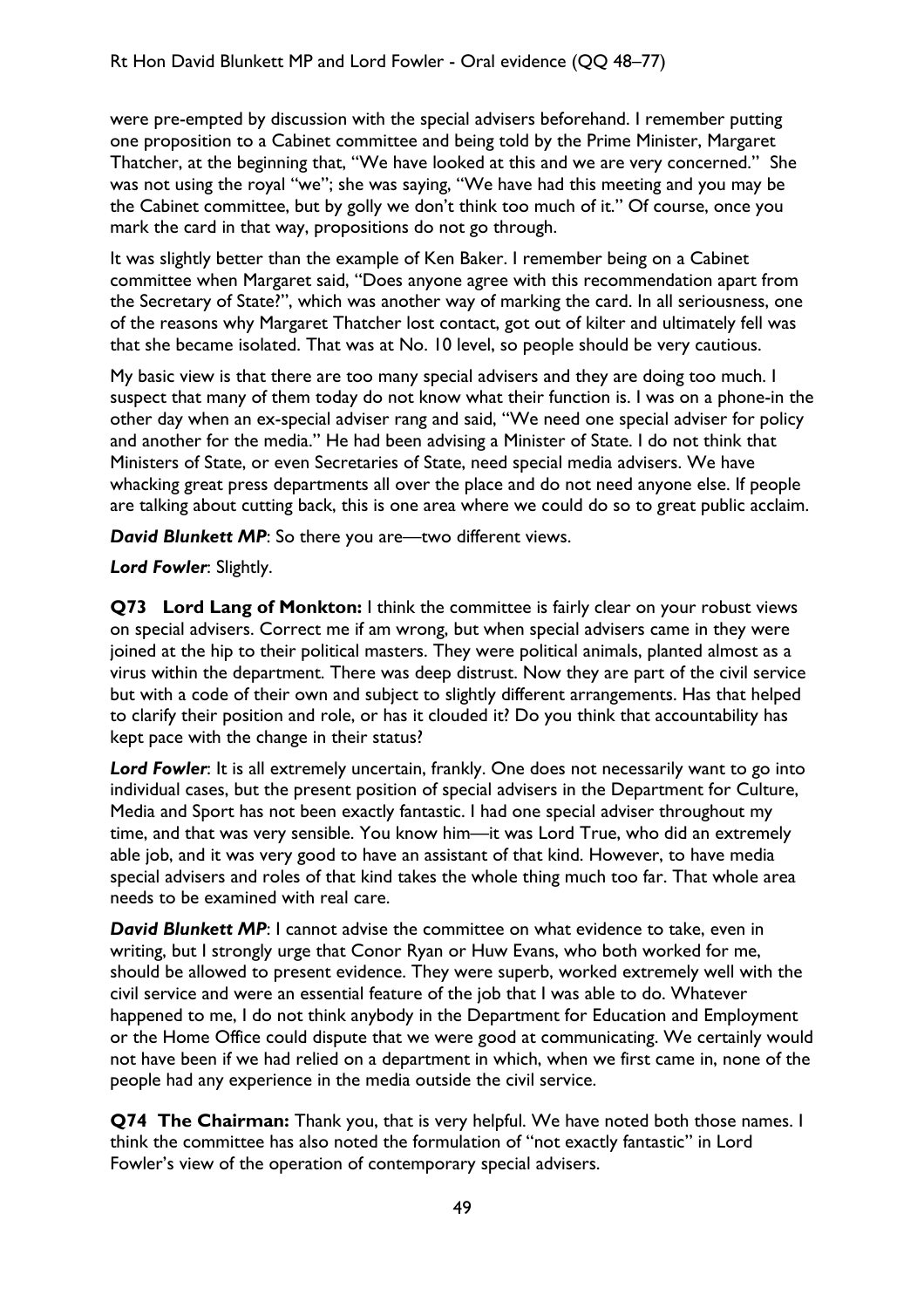**Q75 Lord Crickhowell:** There is one area that I am confused about, which is the exact relationship between special advisers and the rest of the civil service. There have been cases in previous governments where special advisers have told civil servants what to do. Surely there should be a clarification; the civil servants have one job to do and the special adviser is there to advise the Secretary of State. Surely the special adviser should not be ordering civil servants around. Do we not need clarification on that relationship?

**David Blunkett MP:** We may have agreement on this. I agree that it is not the job of a special adviser to order a civil servant around.

*Lord Fowler*: I think you need clarification on that. I entirely agree with what Lord Crickhowell is saying. One of the problems here is that particularly with a new Government you get new Ministers coming in who, as we know to our cost, have to find their own way around. It is a new world and you have not been a Minister before. Then it is thought that you must have special advisers as well. I suspect that that is pushed down and that there is on-the-job training but no one really formalises it. I repeat that it is an area of concern, and their power and influence has gone too far. I do not think, frankly, that it is to the benefit of the Government.

**Q76 The Chairman:** We are going to talk to two special advisers immediately after this session, so if we can we may hold some of our questions to put to them. You have given some very good answers, and I thank both of you for giving us an enormously interesting variety of things to discuss and think about. Are there any points that you would have wanted to raise that no one around the table has mentioned?

*David Blunkett MP*: Only to say that if you manage to sort this whole business out, you will have done better than anyone else in the last few years.

**Q77 The Chairman:** That is always our ambition.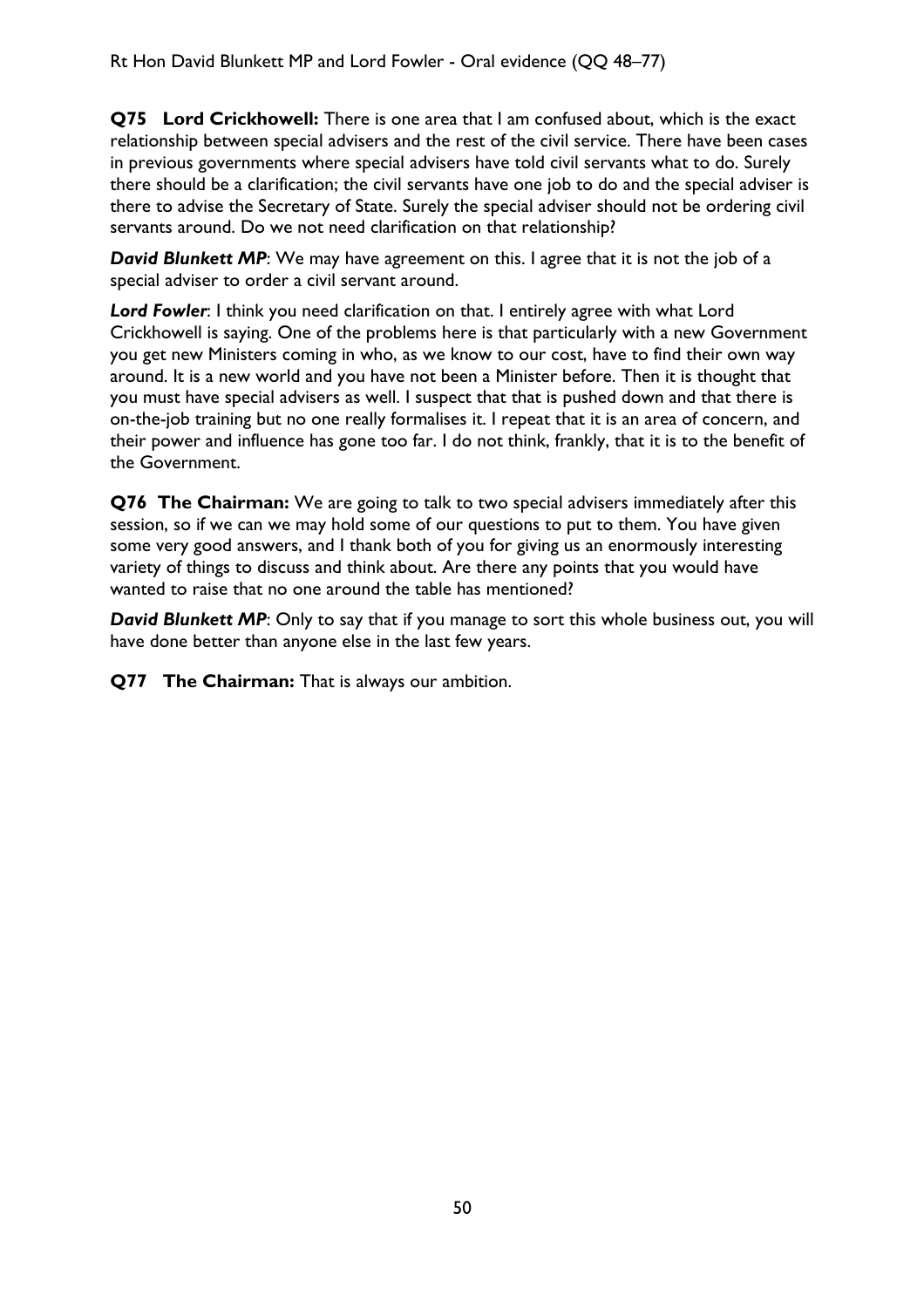## **Rt Hon Lord Butler of Brockwell KG GCB CVO, Cabinet Secretary and Head of the Home Civil Service, 1988–98 – Oral evidence (QQ 296–310)**

*Evidence Session No. 7 Heard in Public. Questions 296 - 310* 

### WEDNESDAY 18 JULY 2012

Members present

Baroness Jay of Paddington (Chairman) Lord Crickhowell Baroness Falkner of Margravine Lord Lexden Lord Pannick Lord Powell of Bayswater Lord Shaw of Northstead  $\overline{\phantom{a}}$  , which is a set of the set of the set of the set of the set of the set of the set of the set of the set of the set of the set of the set of the set of the set of the set of the set of the set of the set of th

#### **Examination of Witness**

**Rt Hon Lord Butler of Brockwell KG GCB CVO**, Cabinet Secretary and Head of the Home Civil Service, 1988–98.

**Q296 The Chairman:** Lord Butler, thank you very much for coming. It is most helpful of you to have agreed to come to this, I am afraid, slightly short session this afternoon. This session is being televised so, if you would be kind enough, in your opening statement, to introduce yourself that would be very useful. I understand you have got a short opening statement you would like to make so, when you are ready, why not make it?

*Lord Butler of Brockwell*: Thank you, chairman. I am Lord Butler of Brockwell. I was Secretary of the Cabinet and Head of the Home Civil Service from 1988 to 1998. It is because you are short of time that I thought it might help if I just say in two minutes where I approach this issue from. I regard ministerial accountability as being both a constitutional and a statutory principle. Parliament confers powers on Secretaries of State; it does not confer them on departments. Civil servants exercise those powers on behalf of Ministers. I have no difficulty at all about civil servants being held personally accountable for those tasks that are clearly delegated to them. My experience was that, although it is always an ordeal to appear before a select committee of Parliament, civil servants did not have any difficult about that concept either.

During my time as Head of the Civil Service, I argued for the distinction between accountability, on the one hand, which Ministers were always subject to, and responsibility where they could not clearly be responsible for everything that happened in their departments. I led the Next Steps initiative, which involved setting up accountable chief executives—civil servants in charge of agencies with executive functions. There needs to be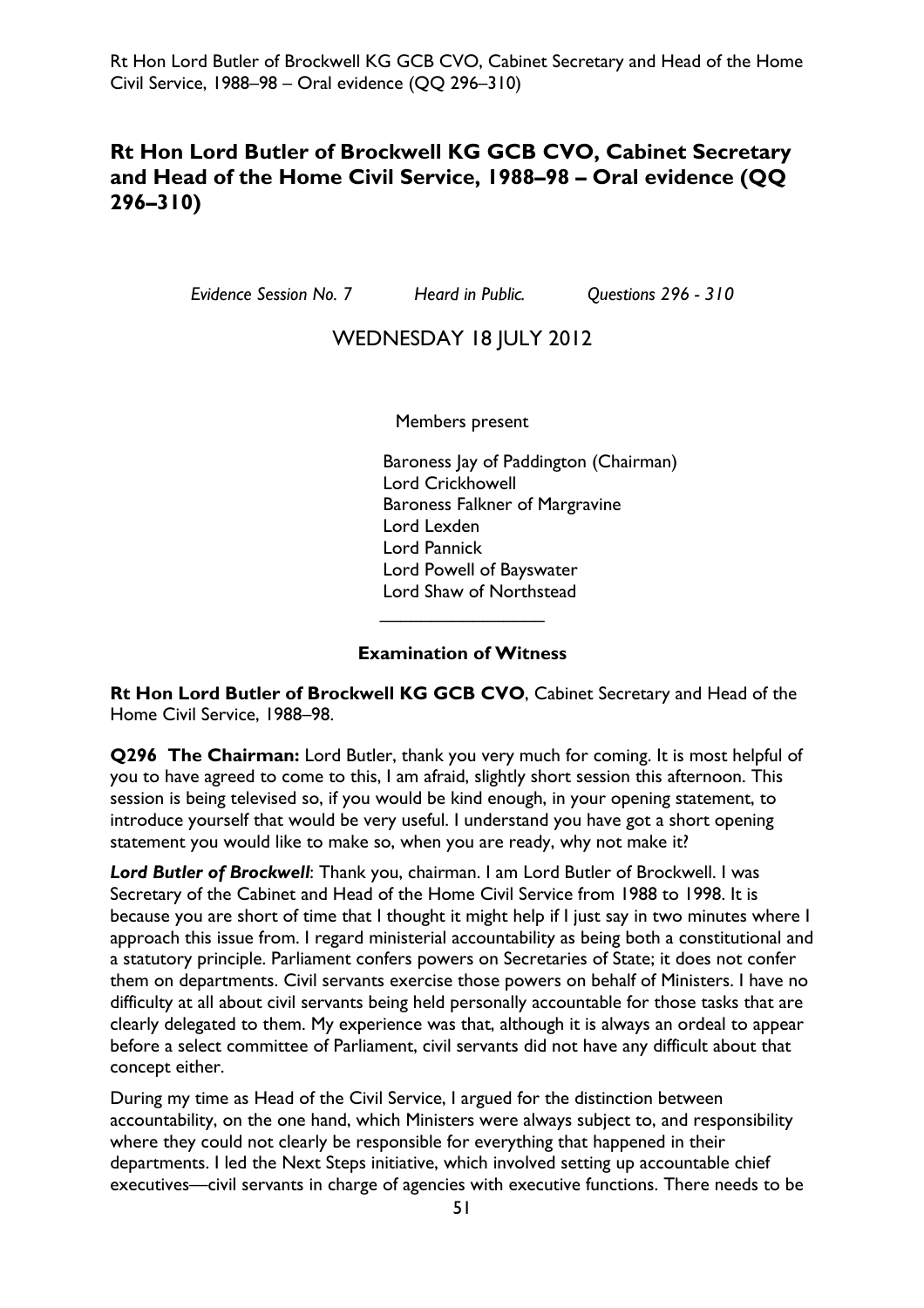a clear definition of what is delegated. Lord O'Donnell, in his evidence to you, quoted from a 1991 document, when I was Head of the Civil Service, saying just that. The limits of responsibility can often not be defined with complete clarity, but the effort to define them is still worthwhile, in my submission.

I also have no difficulty about civil servants being criticised by name by select committees, provided that the committees go through a sufficiently rigorous process to ensure that that criticism is fair. I would have no difficulty with a select committee recommending that a named civil servant should be subject to disciplinary procedures, but those disciplinary procedures must be conducted through the employer of the civil servant. Finally, civil servants' accountability, in my view, cannot override their responsibilities to their Minister. When the limit of what the civil servant can say to Parliament has been reached, then the Parliament's proper recourse should be to the Minister. I have, if there is time, something to say about the appointment of senior civil servants and about the Government's proposals.

**The Chairman:** Both of those would be very helpful. Lord Powell, you wanted to follow that.

**Q297 Lord Powell of Bayswater:** I was only going to ask Lord Butler, in the light of these clearly formulated views, what he feels about the Government's recent proposals and whether they, in any way, change anything very much.

*Lord Butler of Brockwell*: I think in some respects they are useful. I am all for defining, as the Government propose to do, what permanent secretaries are to be held accountable for. That goes with my statement. I think that, if you are going to hold people accountable, you have to define what it is that they are accountable for, and that is the first proposal that the Government have. I am also content with what would be a change in procedure, with former accounting officers being called back to select committees to account for what happened in their time. Indeed, there was one example of that where it happened, which I took part in, which was the famous Public Accounts Committee inquiry into the efforts of the then Chancellor of the Exchequer, Mr Lamont, to get a tenant out of his house. Sir Peter Middleton, who had been accounting officer at the time, joined Sir Terence Burns and me in giving evidence to the Public Accounts Committee.

The role of Ministers in appointments I think is more complicated. I would like to say something separately about that, but let me go through the other things. On the proposal that permanent secretaries should appoint short-term contracts for executive or management roles, again, I see no difficulty about that. I rather wryly make the point that, if these were appointments that the permanent secretary was instructed to make by the Minister then, in a sense, they would be political appointments and you would have political appointees giving instructions to civil servants—a matter I initiated and was much criticised for when Mr Blair came in, and Mr Brown continued. The idea of having figures that allow comparisons to be made between departments is excellent. I see no objection to that, nor do I see any objection to looking at other models of accountability. Indeed, I went to Australia and New Zealand when I was Cabinet Secretary and looked at that. We adopted some of the innovations that the New Zealand government in particular had made.

**Q298 The Chairman:** New Zealand seems to have become a slight nirvana, but of course it is much smaller and much less complex than the United Kingdom. I am not sure that we are all necessarily attracted to the vision of excellence.

*Lord Butler of Brockwell*: No, absolutely it is. We did follow them and there are things that were introduced that have disappeared. We had contracts for senior civil servants; I do not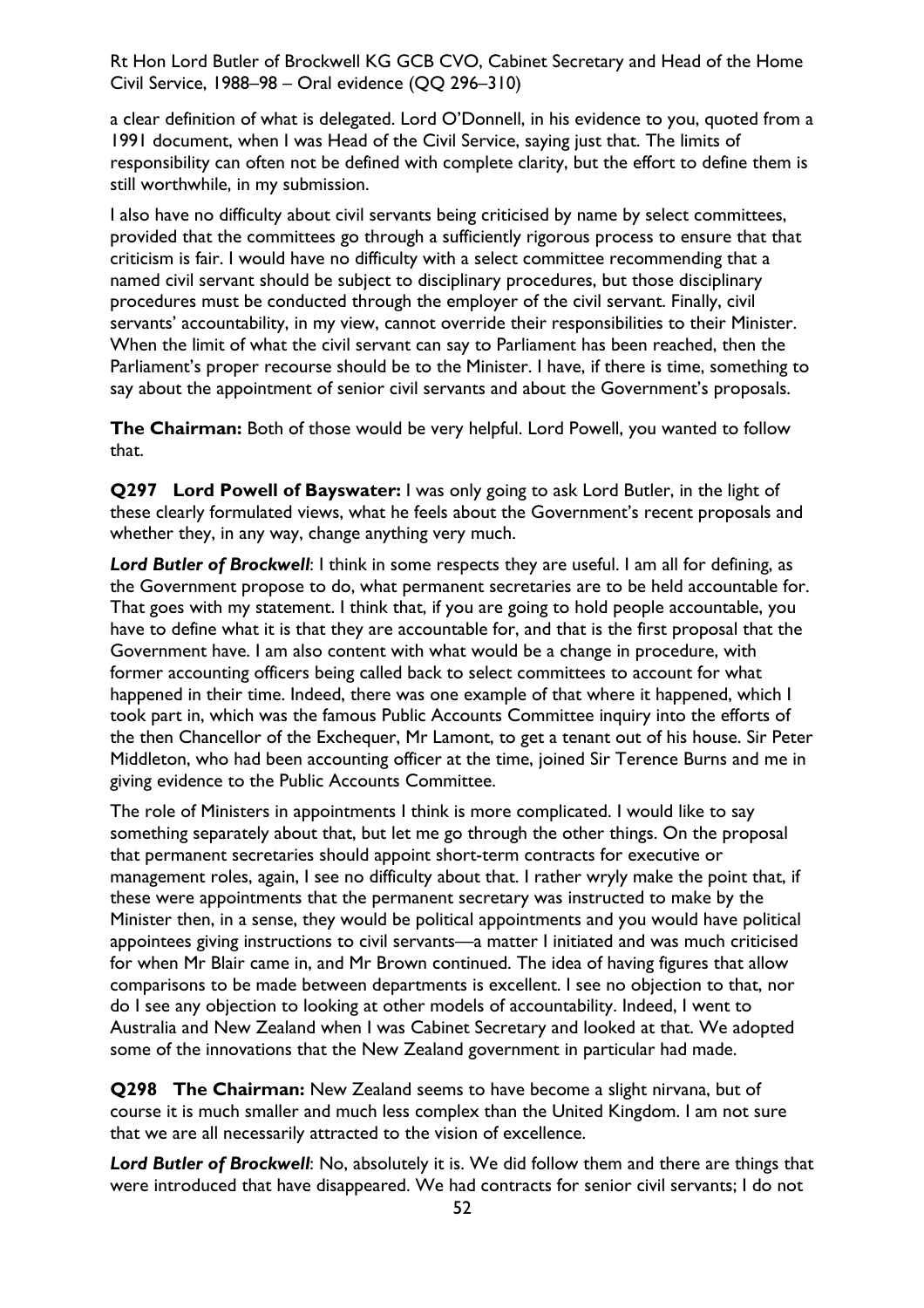think they have contracts anymore, but these were an effort to define what they were responsible for.

**Q299 Lord Pannick:** Can I ask you about the confidentiality of advice given to Ministers? If a parliamentary committee is seeking to get to the bottom of what occurred and why, in relation to some controversial project, would you agree that the parliamentary committee may need to know what the Minister was advised as to the content? If that is right, should the civil servant be able to respond to the parliamentary committee by giving the details accurately?

*Lord Butler of Brockwell*: In my view, the answer to the second part of your question is "no". If somebody is going to give that information, it should be the Minister. It is a perfectly proper question to ask the Minister, I think, but it is an area that the Minister should answer for, rather than the civil servant.

**Q300 Lord Crickhowell:** I know you have read the transcripts of the sessions we had last week, where some of your predecessors and successors put up a remarkably solid defence of the status quo and the almost divine sanctity of the Osmotherly rules as they stand. Indeed, Lord O'Donnell then, neatly, in a wonderful *Yes Minister* episode, almost reversed our inquiry as being one not about the civil service but about select committees. I think you have been rather more open about the way in which select committee activity might take place and rather more willing to see former accounting officers and so on give evidence to them. The overwhelming evidence we have had from outside—from people like Peter Riddell, Lord Hennessy of Nympsfield and so on—is that the trouble with the Osmotherly rules is that they were drawn up by the civil service a long time ago; we have had the whole select committee system set up in 1979, developing and finding its way forward.

The Government indicate in their written evidence to us about this inquiry that they want to look again at this. There is a general view outside among those who have given evidence that there has to be a revision of the arrangements and the Osmotherly rules, but there cannot, surely, be simply a revision carried out by the civil service. They have to involve Parliament; Parliament has got to be involved because this is about the relationship between Government, the civil service and Parliament. Have you any views about how that exercise might be conducted and what is the way forward, so that we change things to take account of life as it is today, rather than life as it may have been in 1979 when I was still a Minister?

*Lord Butler of Brockwell*: The version of the Osmotherly rules that I read, which was the guidance to officials appearing before select committees, was dated 2005, so I think it has been revised and brought up to date and I think that such rules, as is quite right, continue to be reviewed and revised to take account of changing circumstances. I think that the principles remain the same. On the participation of Parliament, I remember very clearly that, when the Osmotherly rules were first devised, Parliament saw them, quite rightly.

### **Q301 The Chairman:** How did they see them?

*Lord Butler of Brockwell*: They were published.

**Q302 The Chairman:** But there was no formal scrutiny process.

*Lord Butler of Brockwell*: There was no formal scrutiny process but, in a sense, that is the interesting point because Parliament refused to endorse them, because it wanted to have room for manoeuvre. I completely understand that. These are rules prepared by the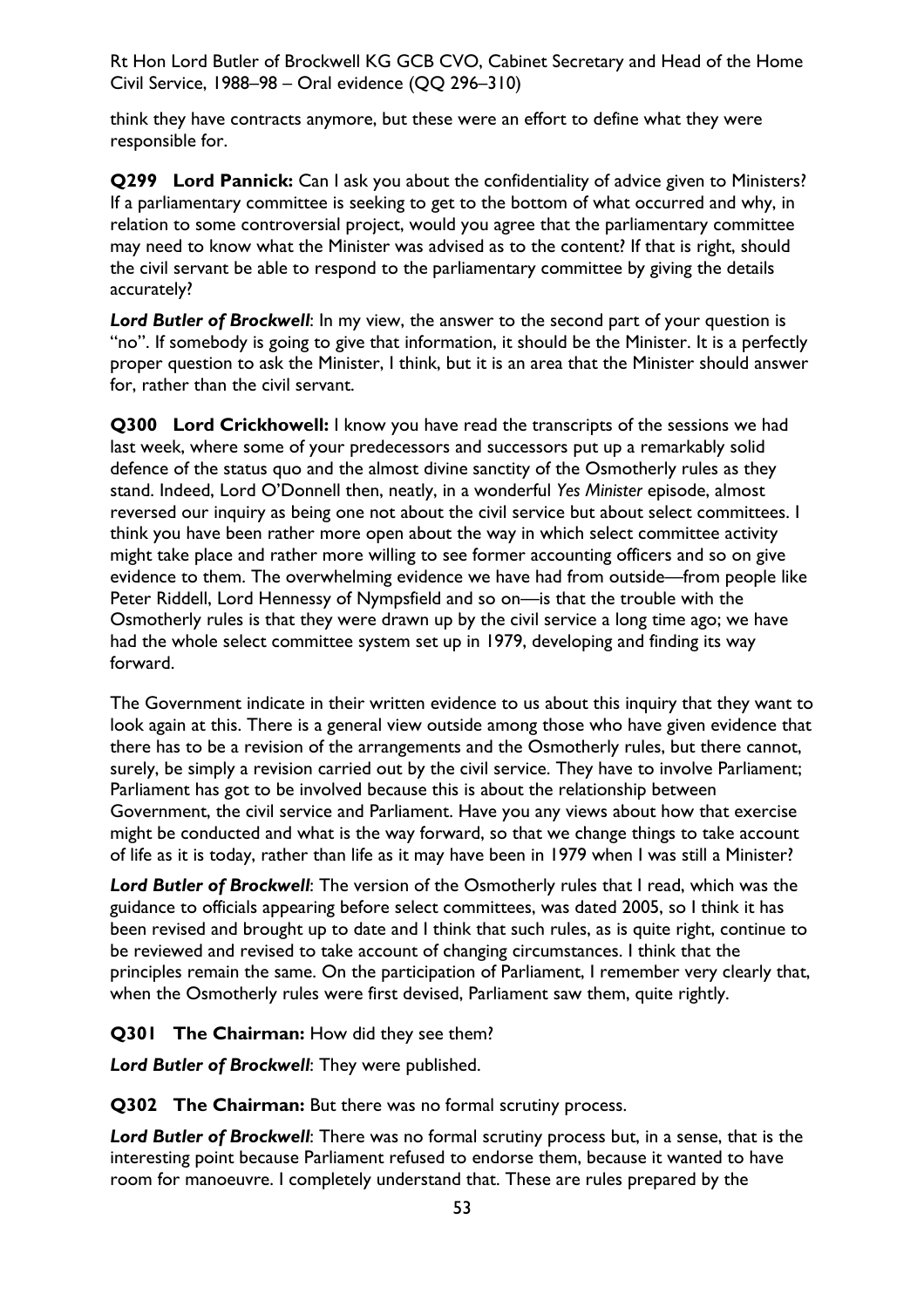executive that Parliament should be free to comment on but, in the end, I think Parliament would be wise to say that these are rules that the executive makes for itself and we do not feel bound by them.

**Q303 Lord Crickhowell:** You have already touched on, in a previous answer, the way in which individuals can be held responsible but the actual disciplinary activities should take place within the department. That raises the question about how far select committees can go in trying to identify exactly what happened and who they can call—not necessarily just accounting officers but senior civil servants and perhaps consultants involved in the project. Many of these projects last a long time and involve a great many people. We surely want to get away from the kind of slanging match almost that took place between Margaret Hodge and Lord O'Donnell about the way in which the Public Accounts Committee acted in a particular case. Therefore, if we can get a revision that gets broad consensus, perhaps aided by the recommendations of this Committee, surely we would be in a world that everyone would be happier with.

*Lord Butler of Brockwell*: I was bold enough to say to the chair of the Public Accounts Committee, Margaret Hodge, that I thought that the Public Accounts Committee was, in a sense, the committee that had least modernised its proposals. Select committees can and do see civil servants at all levels. I do not know why the Public Accounts Committee confines itself only to permanent secretaries, nor do I know why the Public Accounts Committee never summons Ministers, because the defence for a permanent secretary is that they get a direction from their Minister. The Minister, therefore, in my view, ought to be accountable for that direction. I said to Margaret Hodge that, in my time, such ministerial directions were very rare; for a permanent secretary to ask for it was almost like the nuclear weapon. In the three months before the last election, I am told, there were nine occasions on which permanent secretaries asked for directions. Has the Public Accounts Committee looked into any of those? I believe not.

**Q304 Lord Crickhowell:** You would welcome, for example, the practice of the Defence Committee, where the permanent secretary and very senior civil servants, involved say in procurement, and the Minister often appear together.

Lord Butler of Brockwell: I think that is a very good thing because, for the reasons we said earlier, you cannot always draw an absolutely clear line between what the civil servants are responsible for and what the Minister is responsible for. If they are both there together, they can join in answering the questions.

**Q305 Lord Lexden:** Going back to the famous Osmotherly rules, much criticised by the constitutional experts who gave evidence to us—Peter Hennessy and Peter Riddell in particular—Peter Riddell said quite explicitly that they are no longer "a sufficient guide" and the Government are now to review them. What would you think should be the chief features of a reviewed or possibly replaced set of rules? Would they have implications for the Civil Service Code? Would there need to be revision there too?

*Lord Butler of Brockwell*: I am afraid I do not agree with Peter Riddell and Peter Hennessy about that. In preparing for this appearance, I read through the 2005 document. I thought it was admirable, to be honest. It preserves ministerial accountability. It is quite clear, in my view, that while civil servant witnesses must help Parliament as much as they possibly can, they cannot override their responsibility to their Minister; they cannot go beyond what the Minister has instructed them to do. Then there is the recourse, which is that the civil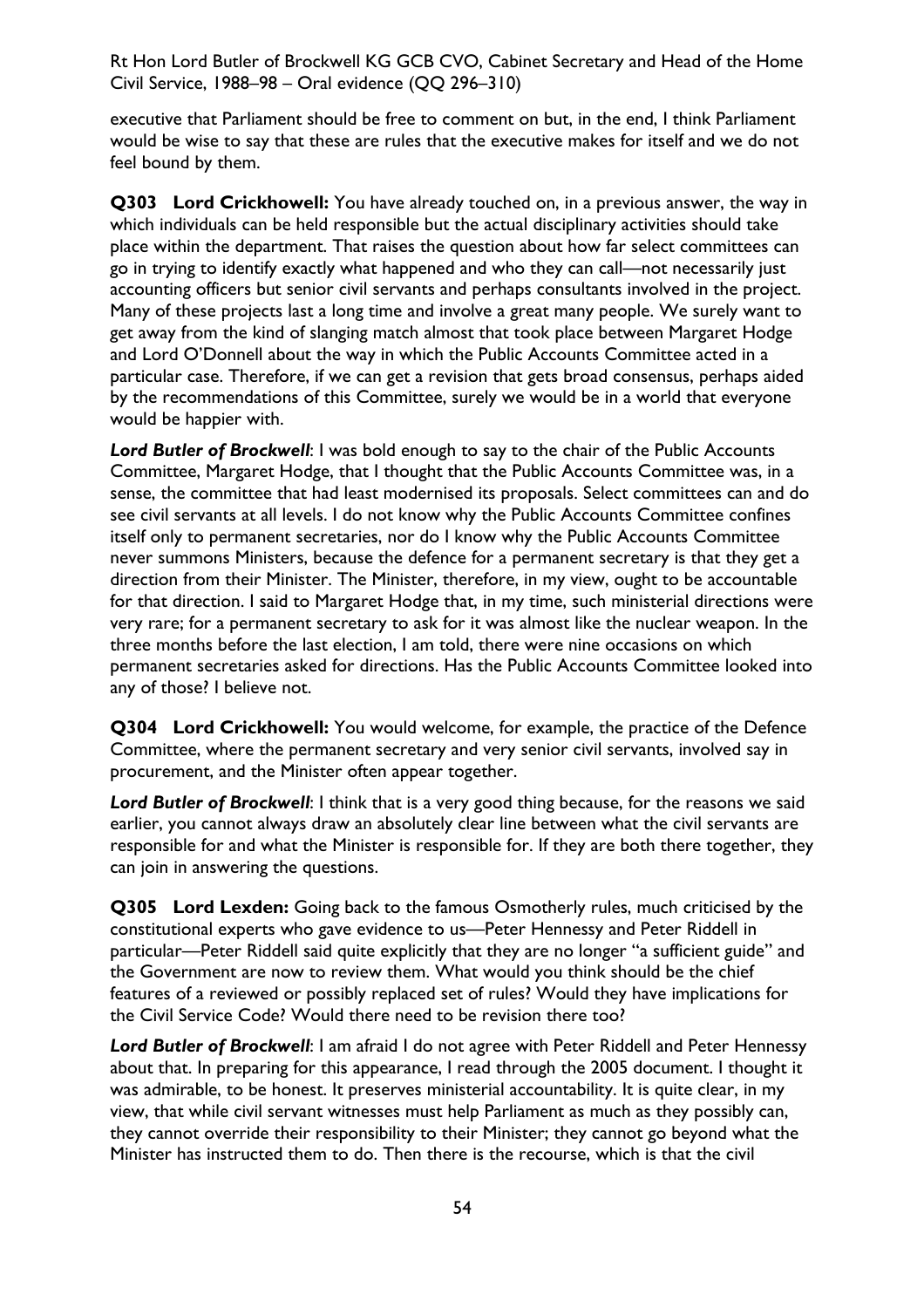servant should say, "I am afraid you have to ask the Minister that question." Then the recourse of the select committee is to the Minister.

**Q306 Lord Lexden:** You said in your opening statement that you would favour pretty considerable explanations from the civil service to select committees about the causes of problems and when things go wrong. Would not existing conventions need to be adapted? They are or can be read as being restrictive at the moment. Would not the existing conventions need to be adapted to permit the fuller explanations that you were suggesting?

**Lord Butler of Brockwell:** I certainly did not read any restrictions in the Osmotherly rules of that sort. I think one of the difficulties, which is a difficulty not of accountability but of our arrangements, is that where there are big projects, the civil servant who is in charge really ought to be accountable for whether it is carried out. We move our civil servants around much too often. We move our Ministers around much too often. There is a difficulty there in Parliament finding the people to hold properly to account. That is an issue of policy rather than accountability.

**Q307 Baroness Falkner of Margravine:** Lord Butler, would you like to share with us your views on ministerial involvement in the appointment of senior civil servants?

*Lord Butler of Brockwell*: Yes, I would like to very much. I think that the appointments process needs to fulfil three requirements. First, it must produce somebody who is well fitted to do the job. Second, it must produce somebody who has the confidence of the Secretary of State. Third, it must produce someone who can be expected to command the confidence of future Secretaries of State, including Secretaries of State who may be from a different party. Now, the present situation, the present procedure, is rather rigid and I understand why Ministers find some difficulty with that.

If I may describe the bad old days, when I was involved in this we had a much more flexible arrangement. We had something called the Senior Appointments Selection Committee, SASC, which was a committee that the Head of the Civil Service chaired with some senior civil servants. They produced a shortlist of people who were appointable to the job, taking into account both the suitability of the person but also the civil service's plans for future appointments. Then I would, as Head of the Civil Service, discuss these with the Minister, and I would get the Minister's view on them, and then I would put them to the Prime Minister, very often in the form of a shortlist. If we were close to an election in particular, or if the appointment looked as if it might be controversial, I would go and see the Leader of the Opposition and say, "Would your party have any difficulty with this appointment?" Out of that procedure, an appointment would come. I should say that sometimes I disagreed with the Secretary of State about who should be appointed, and we would argue it out in front of the Prime Minister. Sometimes I would win and sometimes he would win. Usually the reason why I opposed the Secretary of State was the Secretary of State would say, "Well, I like the permanent secretary I have got here. I would like to take him to my new department." I would say I did not think that was a good idea, because he was less suited to the new department and he ought to help the incoming Minister. That sort of thing was what we argued about, but this was a flexible procedure and, on the whole, I think we managed to make appointments that were both good and gave everybody satisfaction.

Why has it changed? I think that the reason it has changed is transparency. We have got a much more transparent and open process. A lot of these appointments are open to the public and people apply. Understandably when that happens, there has to be a more formal process than these bad old days. There has to be a competition. The Secretary of State can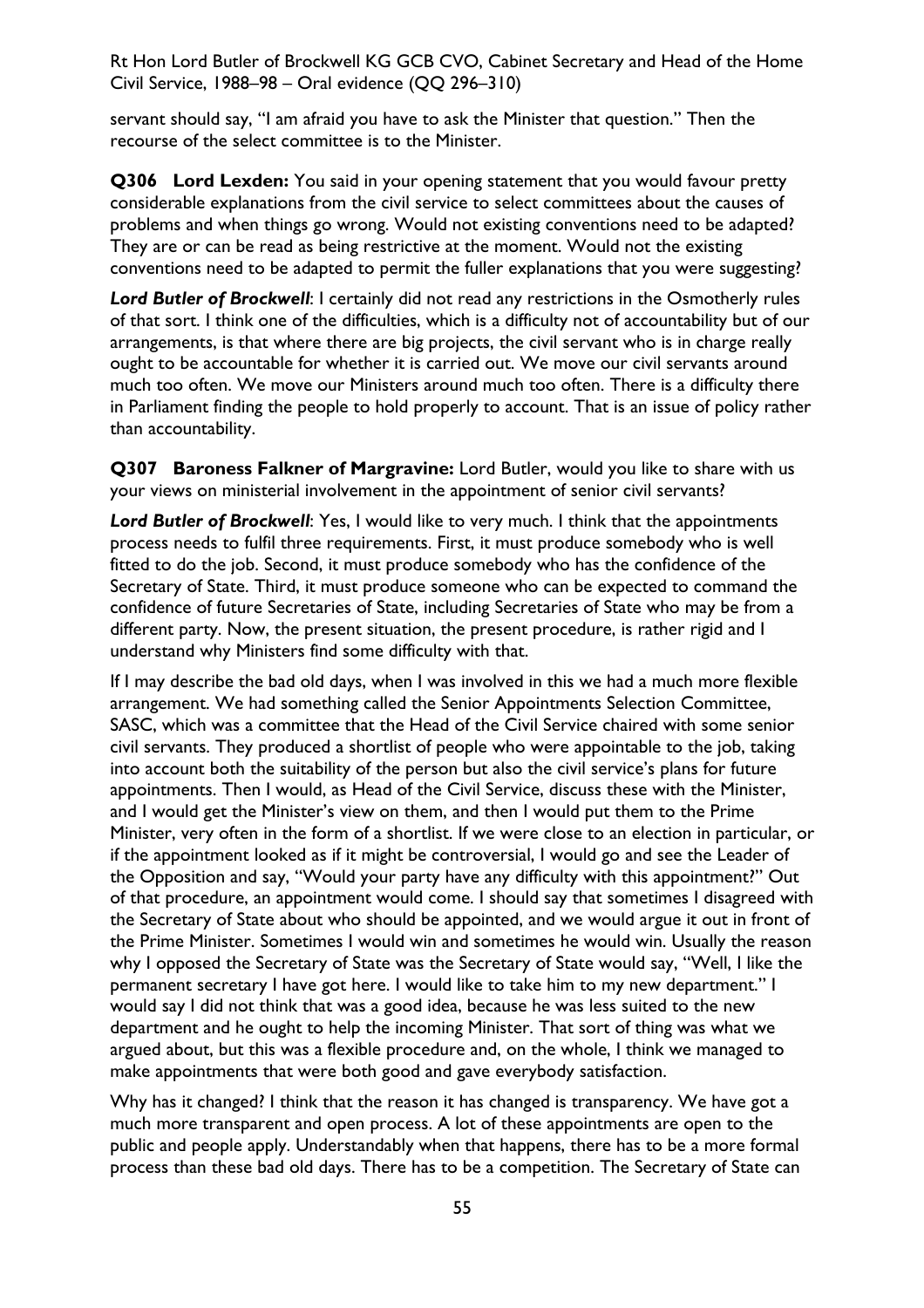have his input at various stages but, when the competition is held, a competition is a competition. There is a winner. Then, the Secretary of State only has the choice of accepting the winner or asking for the whole thing to be done again, which they are understandably reluctant to do. I think this is a little inflexible, this arrangement, but that is the reason for it. I do not think it should be seen as a rigid arrangement that the civil service has introduced to protect its own interests.

**Q308 Baroness Falkner of Margravine:** To clarify, you think the reform proposals, whereby a shortlist of two or three names would go to the Secretary of State, would perhaps introduce more flexibility into the system.

*Lord Butler of Brockwell*: I think there was flexibility. No, I cannot go that far, I am afraid. I think that when you have this transparent open competition with outside applicants coming in, there has to be a process and that process has to be transparent. That is the reason that you have a winner. The Secretary of State, at that point, really has to accept the winner. Whether some more flexibility can be introduced into that, I do not know, but I certainly see the difficulties with introducing more flexibility into it.

**The Chairman:** I am very aware of the time, Lady Falkner. I am so sorry, but I think we need, in a minute, to bring this part of the proceedings to a conclusion. Did you want to follow up on that?

**Baroness Falkner of Margravine:** No. I think we are left none the wiser in terms of the Cabinet Office proposals.

**The Chairman:** Maybe we can ask the next witnesses, but I know Lord Powell also wanted to ask another follow-up.

**Lord Powell of Bayswater:** I want to follow up Lord Lexden's question if I could.

**The Chairman:** Please do.

**Q309 Lord Powell of Bayswater:** Listening to Lord Butler, and indeed to the former Cabinet Secretaries, one gets the impression there is no pressure from the civil service to have much change in the existing rules, customs, traditions and so on, and yet there is a debate underway about the need for some change in accountability. Do you think this is Ministers wimping out? Would it be unkind to suggest that they do not like the degree of accountability they have and want to dump it more on civil servants?

**Lord Butler of Brockwell:** I think that the basic principle from which we started—that ministerial accountability is a constitutional and statutory principle—is at the root of it, and that cannot be changed. Civil servants are responsible to Ministers for that. The system has developed enormously in getting permanent secretaries to appear more before select committees and to be held accountable. I think there can be changes in that and I mentioned some that I thought the Public Accounts Committee could undertake. At the root of it, I think, is that if civil servants are going to be held accountable, you have got to define what it is that the Minister has delegated to them in the interests of good management and fairness. That is not easy to do and, in some respects, it may go back to the Minister.

If one thinks of the case of Derek Lewis, the Prison Service and the prisoners escaping from Dartmoor, was Derek Lewis responsible because he ran the Prison Service or was ultimately the Minister responsible because Derek Lewis could say he had not been given the necessary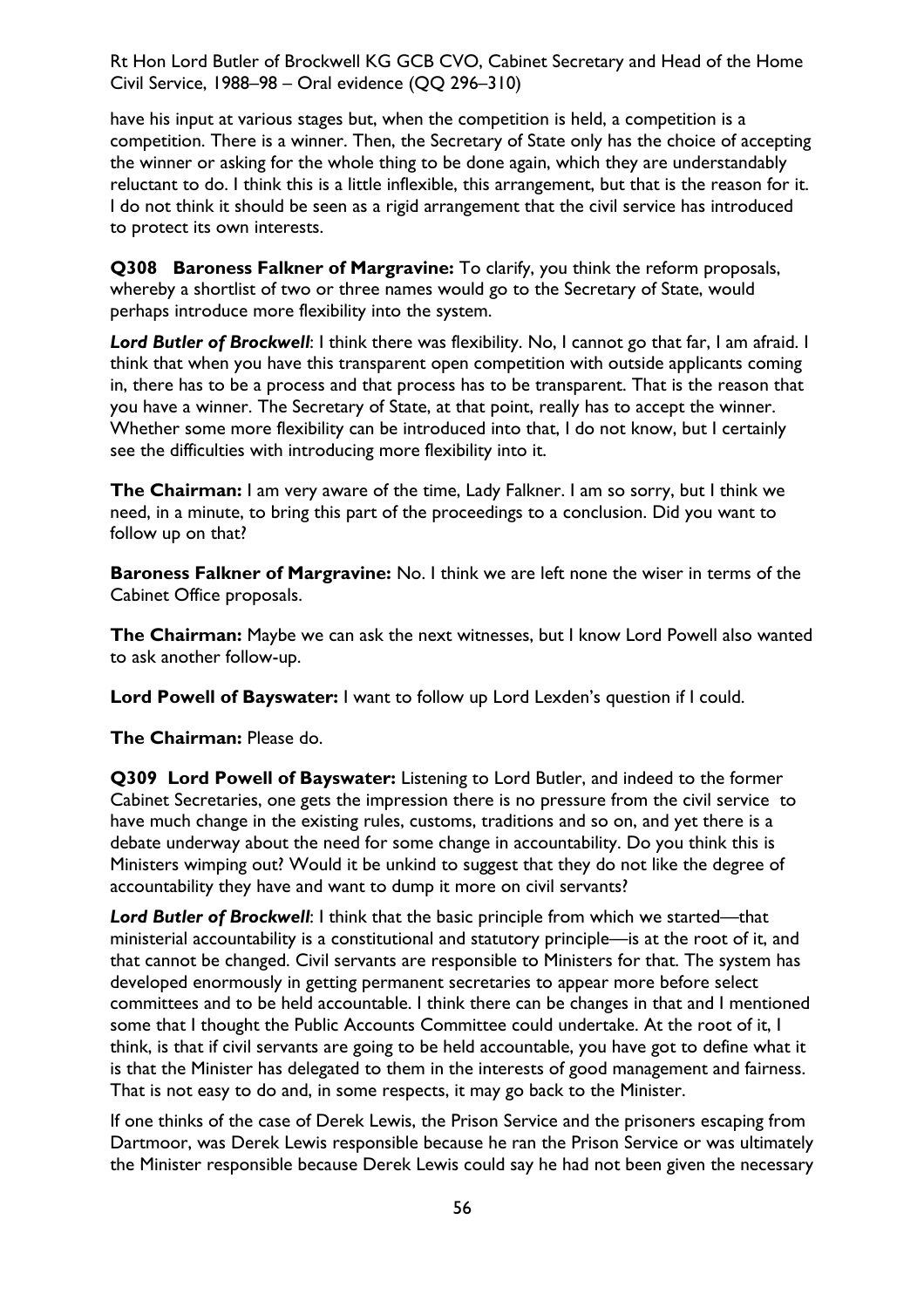resources? These things are not cut and dried, and I think that, in pursuing them, it is reasonable for Parliament to expect civil servants to be accountable for what they have been clearly delegated.

**Q310 The Chairman:** Lord Butler, thank you very much. I am sorry that this has been a rather constrained timetable, but you have been very kind to come this afternoon, at some inconvenience, I know, to yourself. You said very clearly at the beginning that there were points you wanted to make. Do you feel you have made them or is there anything that is outstanding that you will feel frustrated if we do not ask you to respond to?

*Lord Butler of Brockwell*: You have been very kind in letting me make all the points I wanted to make.

**The Chairman:** Good. Thank you very much for coming.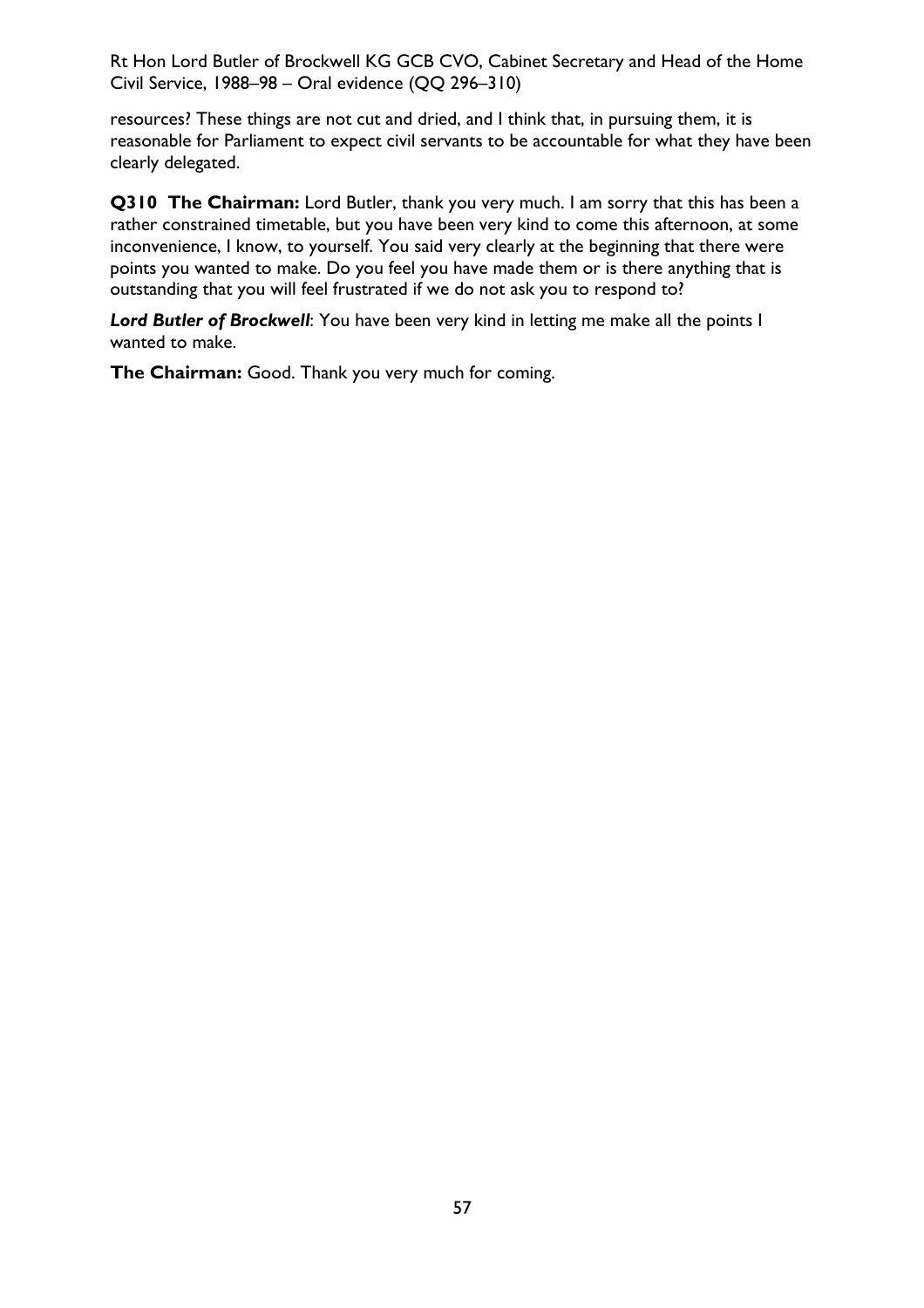# **Rt Hon Charles Clarke and Rt Hon Lord Howard of Lympne CH QC - Oral evidence (QQ 27–47)**

*Evidence Session No. 2. Heard in Public. Questions 27 - 47* 

# WEDNESDAY 13 JUNE 2012

Members present

Baroness Jay of Paddington (Chairman) Lord Crickhowell Baroness Falkner of Margravine Lord Hart of Chilton Lord Irvine of Lairg Lord Lexden Lord Macdonald of River Glaven Lord Pannick Lord Shaw of Northstead  $\overline{\phantom{a}}$  , which is a set of the set of the set of the set of the set of the set of the set of the set of the set of the set of the set of the set of the set of the set of the set of the set of the set of the set of th

### **Examination of Witnesses**

### **Rt Hon Charles Clarke** and **Rt Hon Lord Howard of Lympne CH QC**

**Q27 The Chairman:** Thank you both very much for coming. As I am sure you realise, this session is being broadcast—I point that out for the benefit of all those taking part. We have got about an hour for this question-and-answer session, which I am sure will develop more into a discussion, and we are most grateful to both of you for taking part. This is the second evidence session in our inquiry into the accountability of civil servants. In the first one, which was just before the Jubilee recess, we talked to some chairs of select committees in the House of Commons. We want now to turn the focus to experienced Secretaries of State, particularly those who have had responsibility for very large departments. It would be very helpful for the purposes of the broadcasting and the report if you would just identify yourselves when you first speak.

If I may, I will plunge straight in with something that has come up in all our discussions. Do you think that the conventions, as everyone has understood them, of ministerial responsibility can continue to be relevant in the most modern forms of government? In particular, does the expansion of government activity—and particularly, in both your cases, with a department such as the Home Office, which has very broad responsibilities, and responsibilities for bodies that are quasi-government organisations—make the understanding of ministerial responsibility, in the individual sense, to Parliament something that we can continue to exercise? If we cannot, what should replace it? Perhaps Lord Howard would start.

*Lord Howard of Lympne*: I am Lord Howard of Lympne. My answer to your question is, broadly speaking, yes. There are a couple of caveats and qualifications. I think that it would be helpful, and I suggest this somewhat diffidently, if one thought a little about what you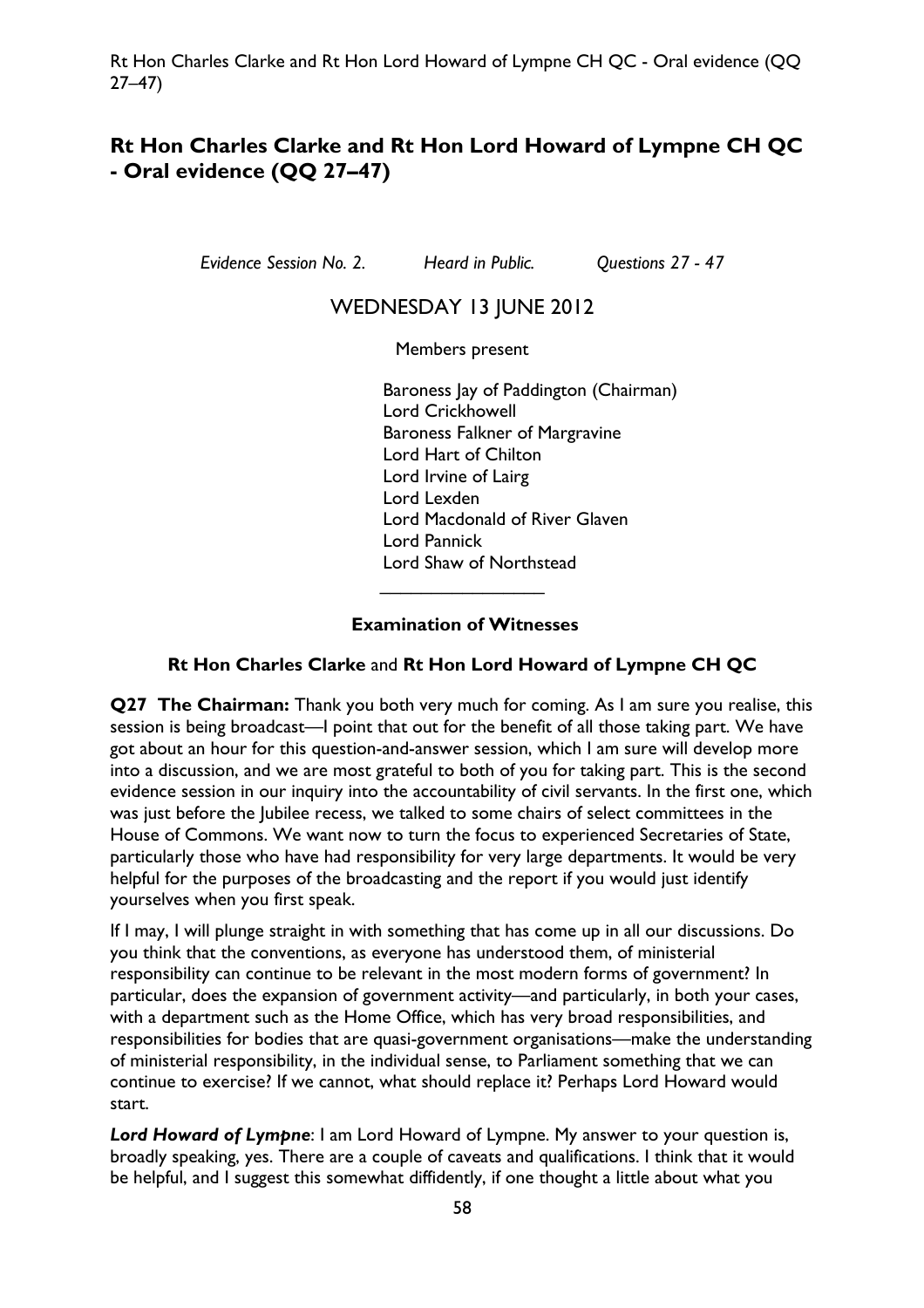actually mean by the phrase "ministerial responsibility". I was struck reading the transcript of your proceedings on 23 May by the extent to which the word "accountability" and the word "responsibility" were used pretty well interchangeably, as though they meant the same thing. I do not think that they mean the same thing. I think that Ministers should be accountable to Parliament—and Parliament's select committees, obviously—for everything that is within the remit of their department. However, there will be some things within the remit of their department for which they are not responsible—accountable to Parliament, yes, but not responsible. For example, there will be things that have been devolved to independent bodies. They come within the broad remit of the department, so Ministers should still be accountable to Parliament for those things, but they are not responsible for them.

Another example, which you discussed on 23 May, and which I am sure was in everyone's mind as leading to complications when it comes to accountability, is the kind of project that extends over a significant period of time, started when there was a different Minister in charge of the department, when there was a different permanent secretary, and implemented—or not implemented—under a second Secretary of State and second permanent secretary, yet the person who is properly accountable to Parliament for that project is the Minister who happens to be in charge of the department at the point of inquiry. I think that it is perfectly proper that he should be accountable, but he is not in any meaningful way responsible for the way in which the project was designed or drawn up at its outset, or for any critical mistakes that may have been made under a predecessor Secretary of State and a predecessor permanent secretary. I think that if one were a bit clearer about the difference between accountability and responsibility, it would help the clarity of thinking on these issues.

**Q28 The Chairman:** That is extremely interesting, but, if I may ask you, Lord Howard—I will come to you in a minute, Mr Clarke—if you talk about the collective responsibility of the Cabinet, for example, that is also collectively responsible to Parliament, isn't it?

**Lord Howard of Lympne:** Yes, collective responsibility means something slightly different. Collective responsibility means that you accept responsibility for the decisions and actions of your colleagues and you do not take a different line in public.

**The Chairman:** But if we emphasise the responsibility as opposed to the collective, we talk about responsibility as well as accountability in that context.

*Lord Howard of Lympne*: As I say, I think that that is a slightly different concept and collective responsibility sums that up fairly accurately.

#### **Q29 The Chairman:** Mr Clarke?

*Charles Clarke*: My name is Charles Clarke. I agree with most of what Michael Howard just had to say. I have two preliminary remarks. One, I am broadly conservative about the existing structures; I am not in favour of dramatic change to them. That is perhaps fitting for the son of a former permanent secretary—I am not in favour of much of the discussion that is going on about tearing up the current system. Secondly, in the set of questions that you have established, there is an element that you do not reflect—perhaps understandably, you cannot—which is the politics of the time in relation to all these issues when they arise in practice.

Trying to codify what you have called "the convention of individual ministerial responsibility" is an interesting task, which I think the Committee will find quite elusive. I am not sure what "the convention of individual ministerial responsibility" is.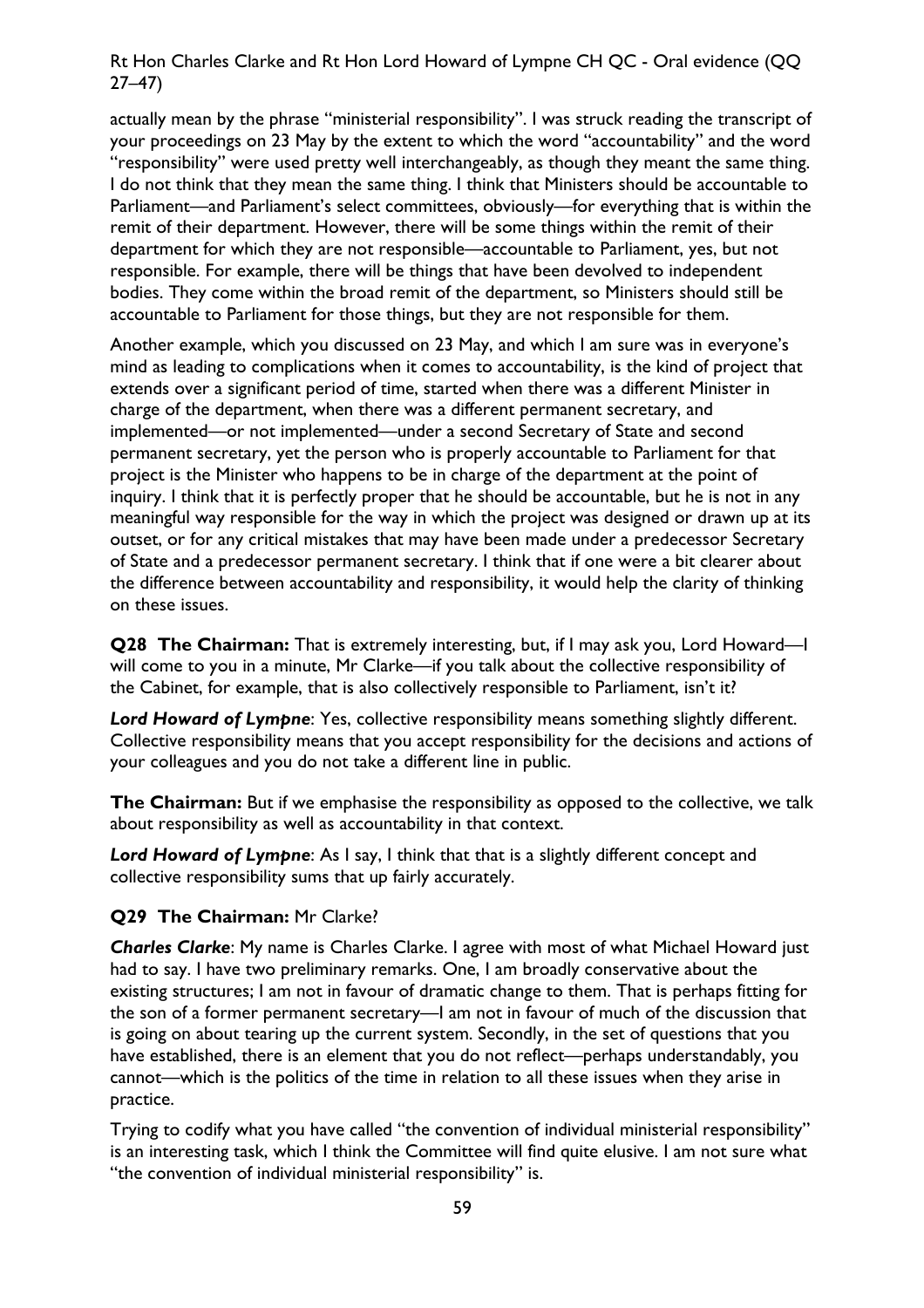Michael's discourse on the relationship between responsibility and accountability is helpful and true. Where I probably disagree with what he said is that I think that the Queen's Government has to keep going perpetually and that is why the system of accountability has to be perpetual. Though you have changes of personnel, whether Minister, permanent secretary, or whatever, the accountable system has to be that the Government is accountable to Parliament and to the country. You can argue about how that process works and how well it works at each stage, but to start saying that there is a moment—a change of Government, of Cabinet member, or of permanent secretary—at which there is a discontinuity in that accountability leads to potentially quite dangerous situations, in which people start saying, "It's their fault, not mine".

Going back to the political point, on many of these issues a blame culture or chase-thevictim process starts, which I think is profoundly unhelpful. The principle of ministerial responsibility for what the Government do is absolutely correct and very important. As I said, I am broadly conservative on this. I think that keeping the existing conventions is the right way to go and that codifying them is quite difficult—I think that you will find that elusive. However, it is very difficult to ignore the political pressures of the moment in relation to any particular case, when anybody is looking to see what happened when, who left office and who did not, or whatever, in any given circumstance.

The final point is that the accounting officer is the permanent secretary, who is accountable to the Public Accounts Committee. That is a very important principle and is a distinction when you talk about the relationship between accountability and responsibility, which Michael described, between the Minister and the permanent secretary. I have always said that the core relationship for a Secretary of State is with the permanent secretary in that department; to get the relationships right. When that goes wrong—we can give lots of examples—the whole structure of government tends to fall down. When it is right, then you can conduct government in the proper way. Getting that relationship right is terribly important and relates to your later question about the accountability of permanent secretaries and the change of permanent secretaries and so on. That is a very difficult question.

**The Chairman:** It also leads to the question of ministerial involvement in appointments.

**Q30 Lord Macdonald of River Glaven:** Yes, I wonder whether you think that Ministers should be able to exercise any influence over Civil Service appointments, and whether you think that there are any particular posts that such a process might be more desirable in relation to.

*Charles Clarke*: Well, self-evidently they do. The Prime Minister, through the Cabinet Secretary, directly influences the appointment of permanent secretaries across government—I think correctly so. Obviously, most importantly, that applies to the Cabinet Secretary directly or the Head of the Civil Service, where they are different posts. Then when key permanent secretaries are appointed, the Prime Minister is consulted. I used to be of the view that individual Cabinet members should not be involved in that process. That really is the view but I am being hypocritical in saying so, since, in my own case, I lost confidence in John Gieve, who was the Permanent Secretary at the Home Office when I became Home Secretary, and I felt—and said to the then Secretary to the Cabinet and to the Prime Minister—that I thought he should move. I also had views about who would be the best person to replace him, so I did put those views, but I put them to the Prime Minister and to the Secretary of the Cabinet. However, I do not think that a Minister should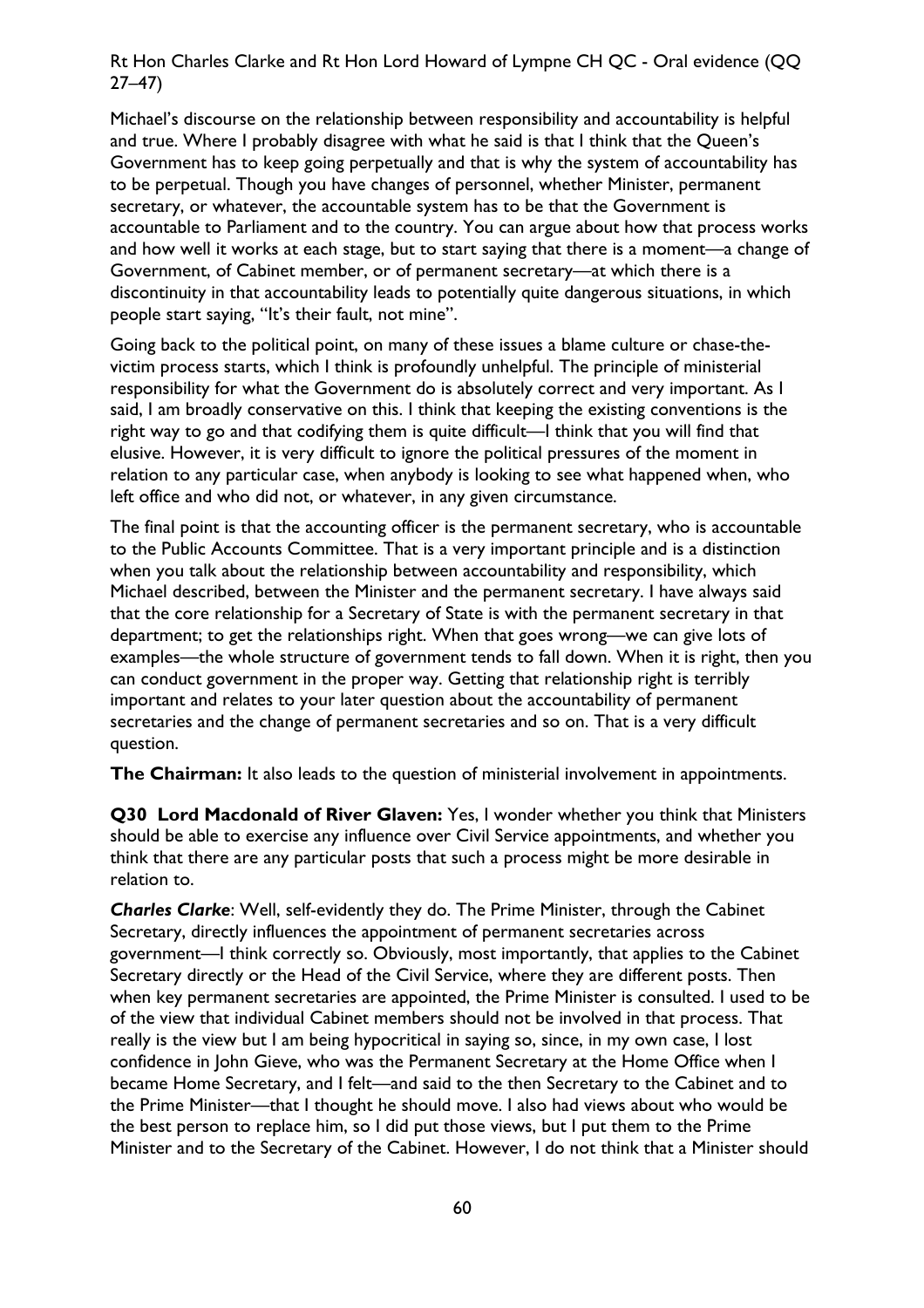directly appoint their permanent secretary, but I do think that there should be more accountability of the permanent secretaries than there often is at the moment.

**Q31 Lord Macdonald of River Glaven:** Is that not a slightly cosmetic distinction? I am not arguing against it, but there is no point in a Minister having foisted on him a permanent secretary whom he or she cannot work with—and we all know that that has happened from time to time. So the Minister's input to the Prime Minister's view is going to be highly significant, is it not?

*Charles Clarke*: Not in my case; it did not affect things for a very long time—unfortunately, from my point of view. But there we are; that is life. It is a cosmetic distinction—I take your point—but it is certainly not the case that the Prime Minister will automatically do whatever their Cabinet member thinks—still less that the Secretary to the Cabinet will automatically want to do even what the Prime Minister wants, let alone what an individual Cabinet member would want. Nor do I really believe that you can be in a situation where, when a Secretary of State comes into office, they then appoint their permanent secretary. I think that that would be a very dangerous course of action, and I am not in favour of that. I am slightly aware of my own hypocrisy in the way that I am describing this, because my own relationships did not work out as I would have wished them to.

Lord Macdonald of River Glaven: Do you think that that particular post might require more direct ministerial involvement?

*Charles Clarke*: No, not really. The classic ones would be the great departments of state the Treasury, the Foreign and Commonwealth Office and the Home Office. However, I do not think that they are in principle so different from the other great departments of state.

**Q32 Lord Macdonald of River Glaven:** Can I just grasp the nettle and ask whether you think that different rules ought to apply to the appointment of the Director of Public Prosecutions, which is a permanent secretary appointment?

*Charles Clarke*: I am ready to answer that question but not with a great deal of familiarity. I have never been involved in the appointment of a DPP, and I do not know enough about how it operates. This relationship between politics and the law has become clarified over recent years with the Supreme Court and so on, but I am not at all sure that you should say that the DPP's role is completely independent of the political process. I am inclined to think that the DPP should be appointed under the supervision of the political process, through the prime ministerial and permanent secretary structure. I say that with some hesitation, since I have not thought about that particular question.

**Lord Macdonald of River Glaven:** We have this distinction that the Attorney General is a superintending Minister over the DPP, rather than a directing Minister, which is clearly a significant difference.

*Charles Clarke*: It is a significant difference. Michael, with respect, could probably answer your question better than I can, but the idea that you could have a separate legal appointment approach that is nothing to do with the political process does not really work.

**Q33 The Chairman:** Lord Howard, do you want to comment?

*Lord Howard of Lympne*: Yes. I am not in favour of any move towards anything remotely resembling the American system, whereby an incoming administration changes large swathes of what we would regard as civil service positions. That is a very unhelpful process. I do not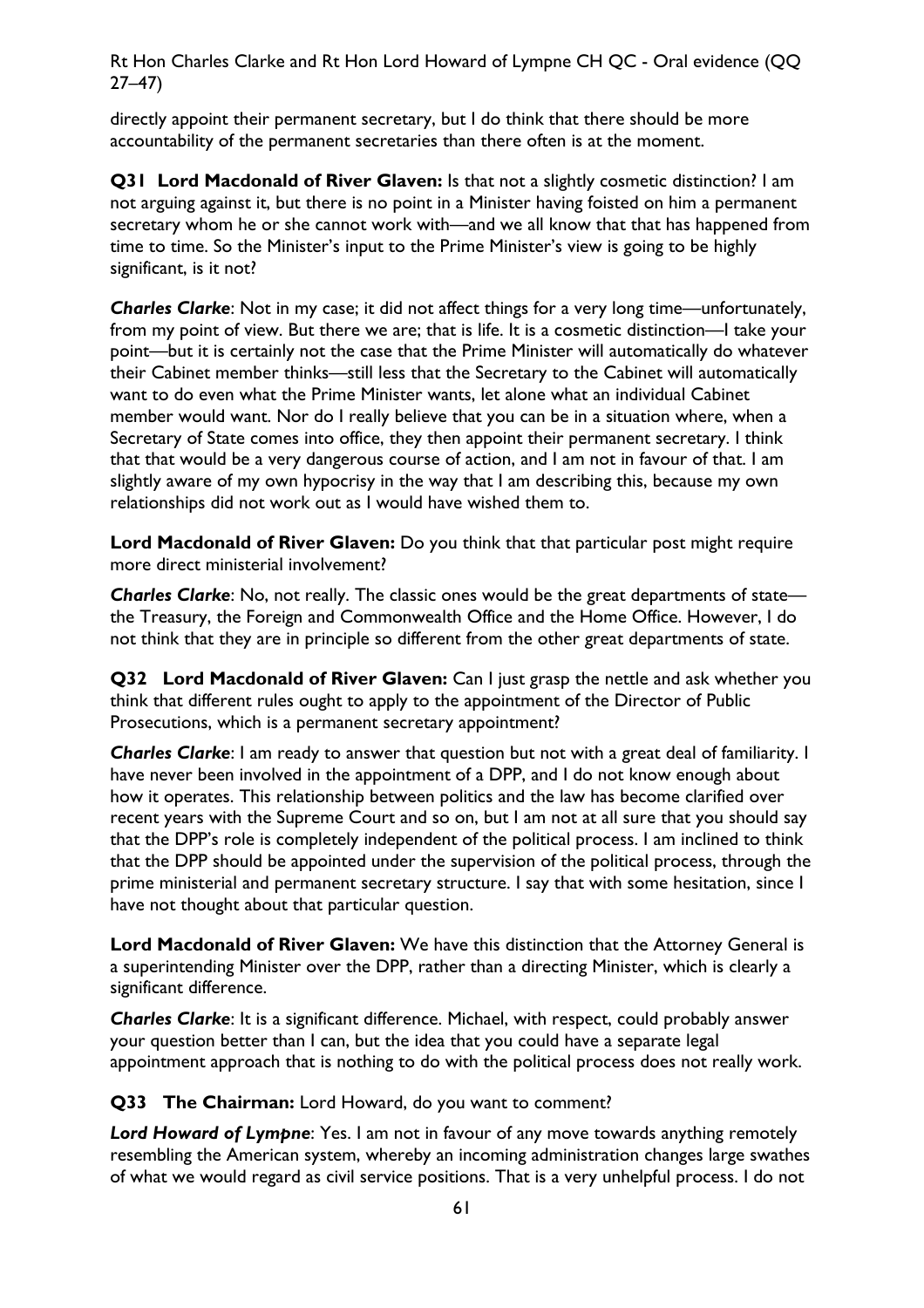know what the current situation is, or what it was under the last Government. When I was last in government, the position was that a Minister had pretty wide discretion over the appointment of people in his private office. You saw several candidates and you made the choice as to who was to be your Principal Private Secretary and so on. In my time, I had a kind of unofficial right of veto over the appointment of a new permanent secretary, which I exercised. You did not have the right to choose your permanent secretary, although in the end I did get the person I wanted. I did not say, "I insist on having X". What I said was, "I am trying to completely change the culture of the Home Office, so I do not want a new permanent secretary who has, at any point in his career, served in the Home Office." The candidate that officialdom had lined up had spent a large part of his career in the Home Office. I had nothing at all against him personally, but I said, "I'm afraid I want someone different." That led to quite a prolonged argument—I suppose that is one word for it involving the Cabinet Secretary and ultimately the Prime Minister, who resolved it in my favour.

*Charles Clarke*: I think the unofficial veto that Michael mentioned is a good description of what the situation was. In my case, in the process of appointments in the Home Office below the level of permanent secretary, I was directly engaged at the Senior Deputy Secretary level, including appointments that were very difficult—running the border service, for example, was a massively difficult appointment, where we could not find anyone in the whole civil service whom we could appoint to that job. Finally, we appointed someone who was a local authority chief executive. It was a very difficult process, but the Secretary of State was directly involved. I do not know how proper that was, although, as far as I know, it was proper. There was direct involvement. I very much agree with Michael's point that if you suddenly become Home Secretary or head of a department, you are concerned about the whole culture of the organisation, the way it works and the way it operates. Whether you have an arbitrary rule such as not appointing anyone who has been in the department before, as Michael described, or a more ad hominem rule, about whether you think the people are ready to make these changes, is a very important issue.

**The Chairman:** Lord Hart, did you want to come in on that?

**Lord Hart of Chilton:** No, it was just that the description that we have just heard is still the position—that is to say, there is not a right of selection but a right of veto.

*Charles Clarke*: I would not say that it is a right of veto. The phrase that Michael used was the right one.

**Q34 The Chairman:** Of course at the other end, apart from appointment, what about disciplinary proceedings, vis-à-vis the civil service.

*Lord Howard of Lympne*: No. It is immensely frustrating but I do not think that Ministers should have a role in that. I do not want to take up too much of the Committee's time, but perhaps I may give you an example of just how frustrating it can be.

#### **The Chairman:** Please do.

*Lord Howard of Lympne*: Quite early in my tenure as Home Secretary, a rather sensitive document was leaked. A leak inquiry was instituted.

*Charles Clarke*: And famously successful.

*Lord Howard of Lympne*: Let me tell you what happened. The person in charge of the leak inquiry concluded as follows: "I have made inquiries of everyone who had access to this document. I have established that only two officials had access to it at the relevant time. One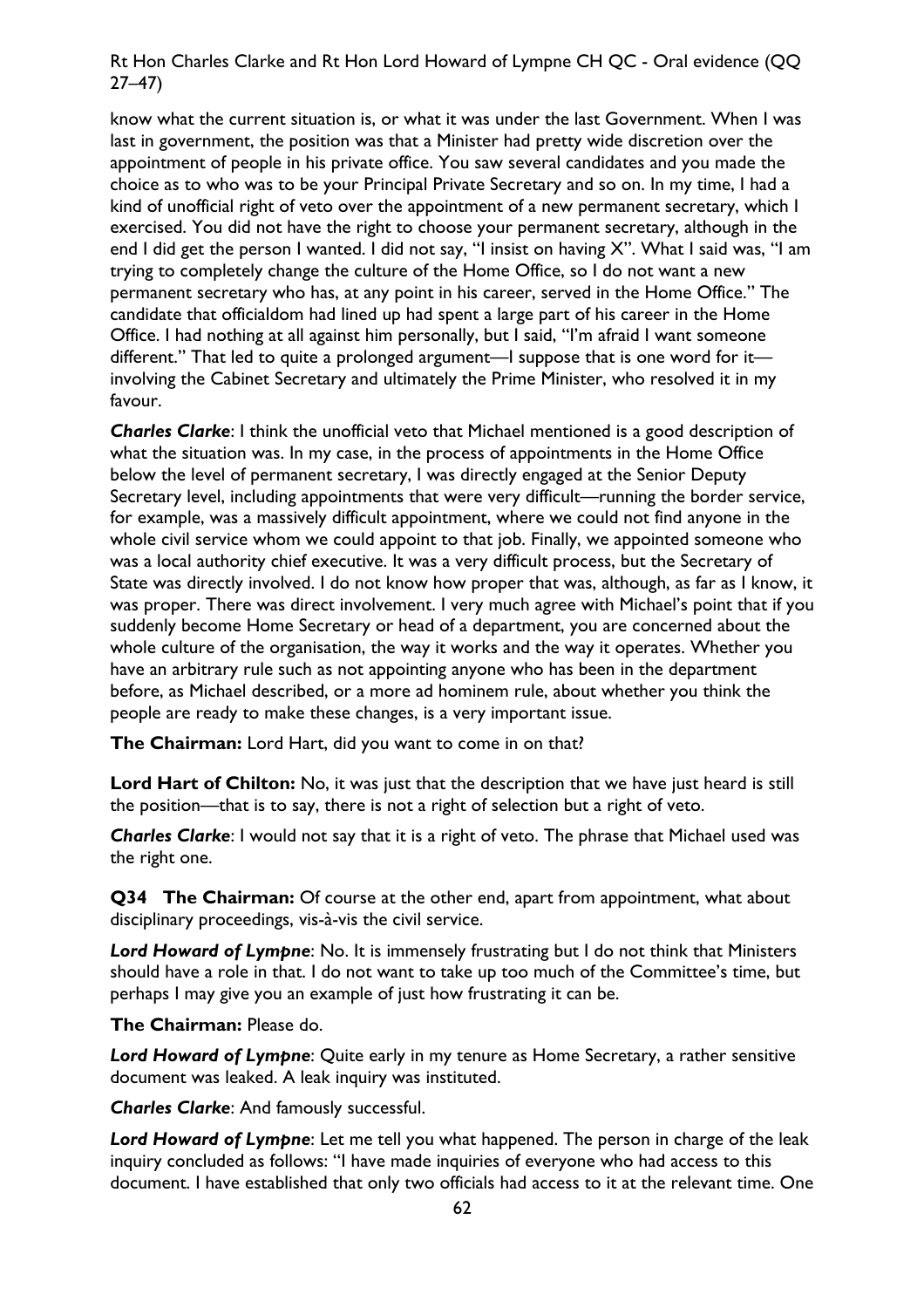gave me a totally convincing account of the way in which he had handled the document and I therefore did not question him further. The other admitted that he had had the document at the relevant time, admitted that he had spoken to the journalist who had written the article at the relevant time, but denied categorically that he had told the journalist about the contents of the document. I am therefore unable to come to a conclusion about who was responsible for the leak." That is an example of just how frustrating it can be, but, nevertheless, I do not think that Ministers should have a role in dismissal or disciplinary proceedings.

**Q35 Lord Pannick:** I am very puzzled about that. Why is it inappropriate for the Minister in that type of situation to make representations to, say, the permanent secretary, as to whether consideration should be given to disciplinary proceedings?

*Charles Clarke*: That is quite different from actually disciplining in the first place.

*Lord Howard of Lympne*: Yes, that is different.

**Lord Pannick:** But you would accept that it would be permissible for the Minister have taken that step.

*Lord Howard of Lympne*: Yes. Ministers can make representations to their permanent secretaries and do so all the time about all sorts of things. The question is: who is to have responsibility for making the decision?

**The Chairman:** It is a good distinction as compared with having a formal veto on appointments.

*Charles Clarke*: Lord Chairman, can I make just one other point following on from what Michael said? I think that there is an important triumvirate in the department, which is the Secretary of State, the permanent secretary and the Principal Private Secretary. That triumvirate is very important. In fact, in both cases when I became Secretary of State I inherited a Principal Private Secretary with whom I was very happy, but when a new appointment came along, some considerable time after I became Secretary of State, I was then directly involved in the appointment of the new person in the way that Michael describes. That person has an absolutely massive responsibility in ensuring that the relationship between the Secretary of State and the permanent secretary is harmonious in all these respects.

*Lord Howard of Lympne*: And the rest of the department.

*Charles Clarke*: I agree. What Lord Pannick was talking about need not necessarily be done by direct representation from the Secretary of State to the permanent secretary. A Principal Private Secretary worth his or her salt would know the problem that was in the mind of the Secretary of State and would be talking to the permanent secretary about it to try to resolve it in a successful way. It might well not come to a meeting at which a representation is made. However, that triumvirate is very important. The Principal Private Secretary has to have the confidence of both the Secretary of State and the permanent secretary.

**The Chairman:** Can we turn perhaps from the civil servants' relationship with their Secretaries of State, in terms of the Secretary of State's responsibility for them, to their impact on Ministers?

**Q36 Lord Shaw of Northstead:** Clearly, civil servants come into contact with the public or Parliament much more than they did—that is my opinion. To what extent does the whole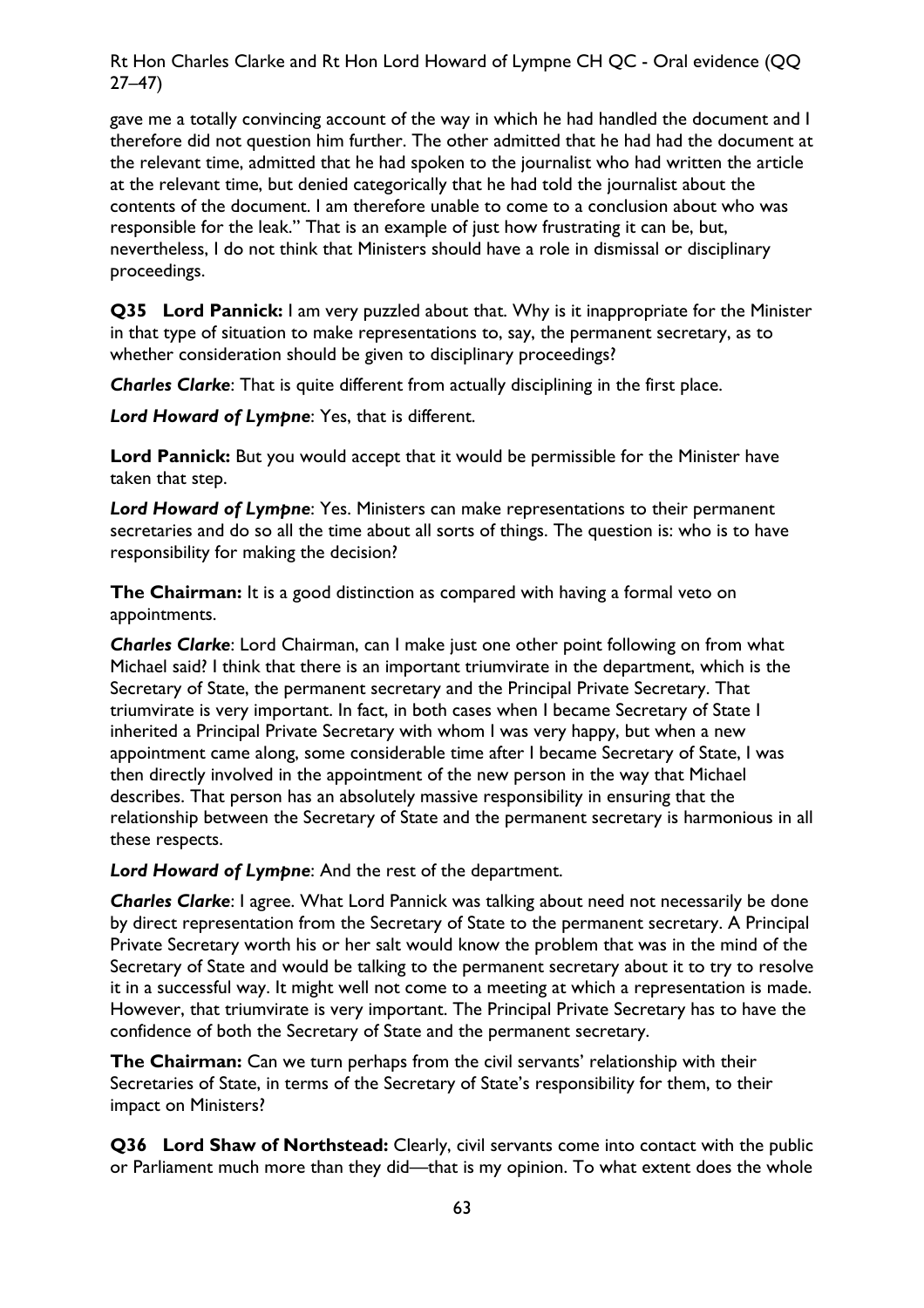civil service act as a constitutional check on the actions of Ministers? For example, should any public statement that has to be made or is asked for from a civil servant only be in accordance with his Minister's view? What is the position if a Minister has yet to give a view on something? When questioned, is a civil servant barred from giving his own personal view? What freedom is there in the case of civil servants?

Lord Howard of Lympne: In terms of checks, certainly there can be and should be a check to some extent. I can only speak of the position as it was when I was in government but, for example, if there was any question of a press release from the department going out that was considered to step over the mark into the political arena, I would be told that the officials did not think that it was proper. Invariably, the press release was amended. I think that things probably changed somewhat after 1997 in that respect. Certainly, that was the case before then and they exercised a proper role in ensuring that conventions of that kind were properly adhered to. In terms of what they say in public or to a select committee or whatever, I think that if they are giving evidence on behalf of their Minister—that is normally the position—then they have to reflect the views of that Minister. It is the Minister who is there to decide policy and make those decisions. The civil servants are there to implement those decisions.

*Charles Clarke*: I do not think that things changed after 1997, and certainly not in the departments that I was associated with. In answer to your question, the home civil service absolutely does and should act as a constitutional check on the actions of Ministers. That is precisely what they ought to do. However, everything depends on the relationship between the permanent secretary and the Secretary of State, as I said at the outset. The permanent secretary has to be strong enough to say to a possibly very strong Minister, "You cannot do this, Secretary of State". To be honest, I do not think that all permanent secretaries are strong enough to do that. There are occasions when Ministers will try to override their permanent secretaries, and that is a serious criticism of a permanent secretary.

Secondly, I used to encourage—and still do in various courses when I am asked about what it is to be Cabinet member—all civil servants, even as many as would be round a table of this size, to give me their opinion about what I was proposing. I would say that the sanctionable offence would be not to tell me that I was about to do something mad before I found out by another route. It was then my job to take the decisions. If somebody said, "You are mad to do this for the following reasons", I might say, "Well actually I am still going to go ahead and be mad", and that was a matter for me. It was my decision. It was the duty—I emphasise the duty—of officials to say to me, "You have to operate in this way and understand these circumstances." I understand that there are other Ministers who do not operate in that way. They essentially do not want their civil servants to give their views and do not want to be contradicted. I am sure that Michael, having his personality, would have been similar in his approach in wanting people to be quite candid. I did not mind if officials said that I was doing completely the wrong thing, because I was confident enough to deal with the arguments that they put forward and come to a view about how to proceed.

Having said that, you have a series of difficult issues if the civil servants are not strong, and if in particular the permanent secretary is not, in relation to the Secretary of State. That leads to a very difficult set of issues. You used in your question the phrase "constitutional check". That becomes a very critical question when you talk about quasi-judicial roles played by Ministers, or proprieties, for example in relation to allocation of moneys including to your own constituencies and issues of that kind, where the civil service has to be absolutely a stickler for the position—and should be. That is one of the reasons why I find the current position in relation to the Secretary of State for Culture, Media and Sport completely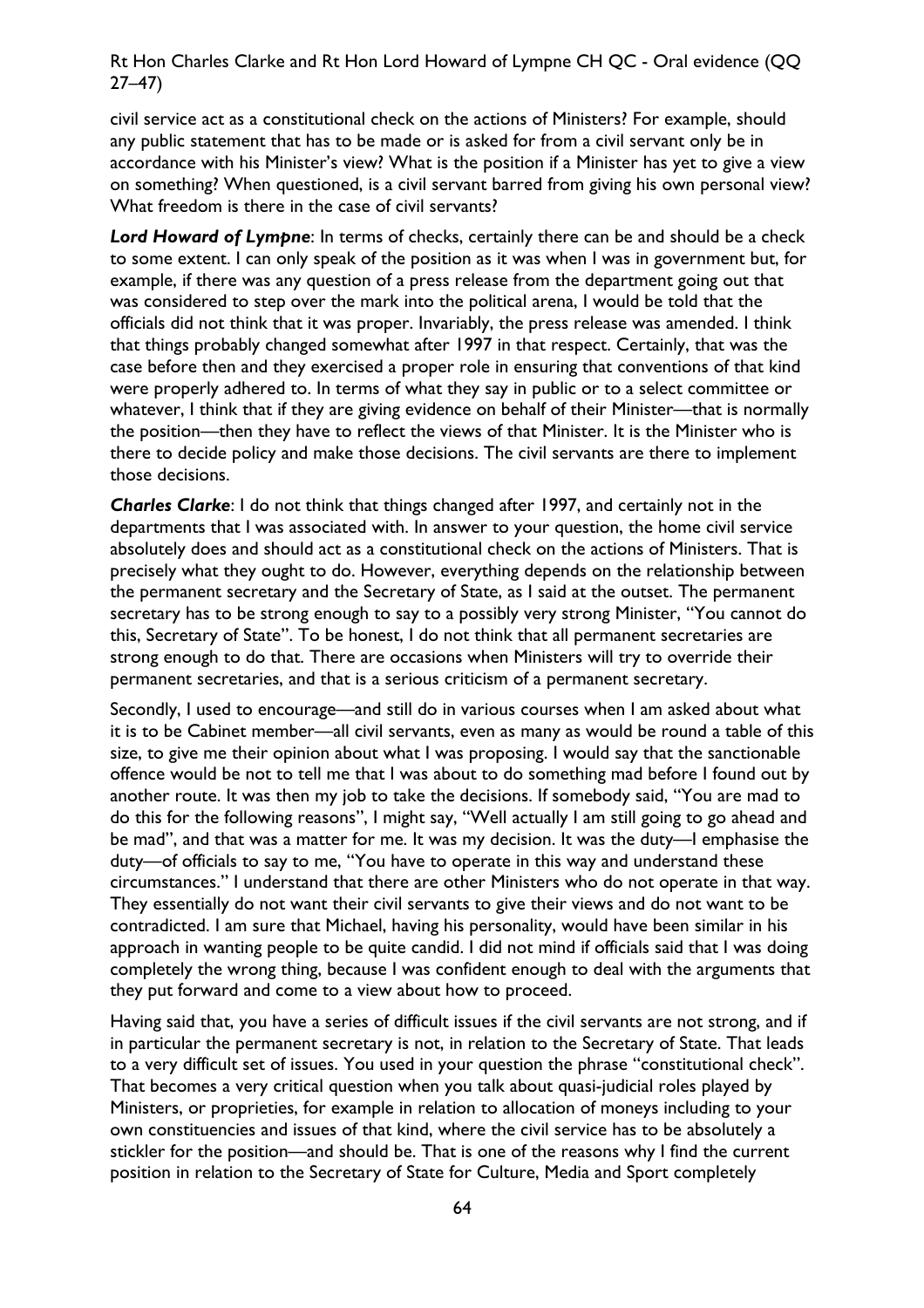inexplicable. In the current circumstances, it does not appear that the permanent secretary acted as he should have done. It is a constitutional check. It should be a key culture of the civil service to be that constitutional check. Now, some politicians do not like that. We see it in the papers all the time at the moment that certain politicians argue that you do not want civil servants who are a constitutional check. I take exactly the opposite view: it is critical that they are a constitutional check as long as, at the end of the day, the right of the Minister to take the decision is acknowledged and recognised. I think that in practice that is the case. All civil servants I know accept that if the Secretary of State wants to take a decision, then that is what they should do.

*Lord Howard of Lympne*: Yes, but there is a very important distinction to be made between questions of propriety and questions of policy. When it comes to propriety, Ministers ought to listen to civil servants, who ought to tell them that what they are contemplating doing is improper. If that is not said to the Minister, that is a failure on the part of the civil servant and it is serious. When it comes to policy, as it happens I took the same attitude as Charles and liked to have different views expressed. I thought that that helped me come to better decisions. Not infrequently, I was persuaded that what I was contemplating doing was not the right thing to do. Other Ministers take a different approach and do not like that sort of thing happening. That is really a matter of the different temperaments of different Ministers and there is not much that you can do about it. It is just the way that life is. But that is in a completely different box from questions of propriety.

*Charles Clarke*: I agree with that but there were examples, certainly in the Labour Government, of senior Ministers who took key policy decisions closeted with their special advisers and some friends and who were not ready to allow civil servants to comment on them. I agree with Michael that that is their right and there is nothing wrong about that, but I think that it is extremely unwise. Some current Ministers also do that—I also think that is unwise.

**Q37 Lord Crickhowell:** I am going to ask a different question, but I cannot resist saying, in response to the reference about quasi-judicial roles, that those of us who served on the Select Committee on the Constitutional Reform Bill pressed an amendment very hard against the combined front benches of the then Labour Government and the Conservative Opposition that this role should not be given to a Minister because they were bound to have a political view. It was an absurd situation. What a pity that it was defeated. I suspect that we will have to move to a situation where Ministers are not put in a position of having to take quasi-judicial roles on such issues. But that is a diversion. We were defeated by a very narrow majority. It was a pity.

I was going to ask—and I am aware that neither of you has served in a coalition government—about press reports that indicate that the civil servants, particularly the Cabinet Secretary, are having to play quite a significant role in bringing together the coalition and deciding where things are part of coalition policy and how they should be handled. Some of us saw a report in the *Times* that a Cabinet committee had been chaired by the Cabinet Secretary, which would have been inconceivable in the time when I served in the Cabinet. I wonder if you have any comment to make about the relationship between the civil service and a coalition Government.

*Charles Clarke*: As you say, I have never served in a coalition Government, but there are two separate points. First, I know that it is a truism but it is true that all governments are, in a sense, coalitions. All governments, including single-party governments, have caucuses and groups within them that work in particular ways, and in a way that is not entirely dissimilar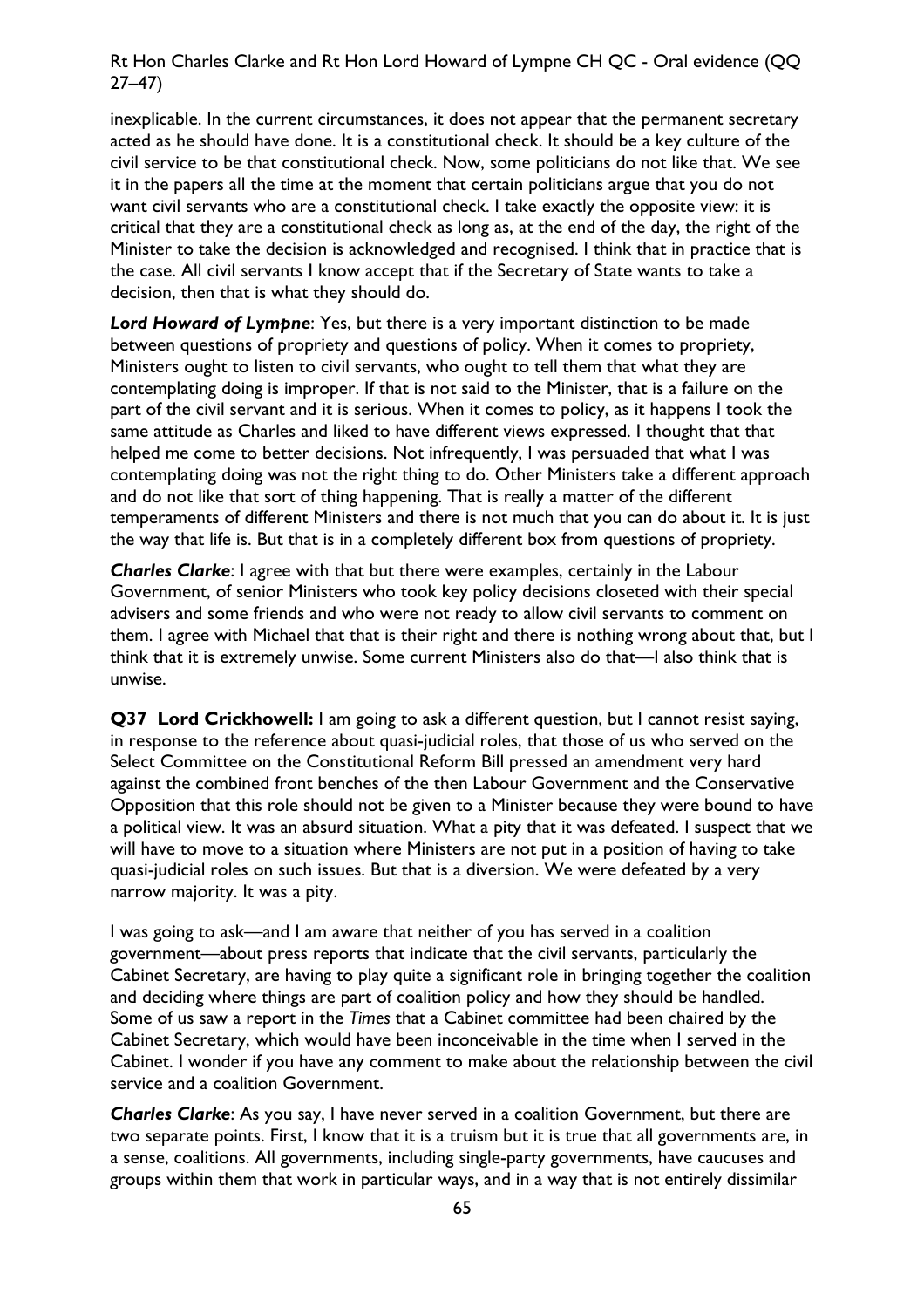to having two separate political parties in operation. There are groups who have their own Members of Parliament who will vote in parliamentary votes in accordance with what is happening and so on. In a sense, the operation of this coalition Government is different to an extent from what has happened in previous one-party governments, but is not on a completely different planet.

The second difference is much more significant. There is no manifesto. The manifesto has been replaced by the coalition agreement. I understand why and I do not criticise anyone for replacing it with the coalition agreement, because there was no alternative in 2010 but to do that. But the coalition agreement has been given a kind of authority almost equivalent to a manifesto commitment. That is not a trivial point when it comes to your Lordships' House, in terms of the way in which you can behave in relation to various issues that come along. The constitutional propriety of that is a more difficult and complicated question. I was not aware of the report about the role of the Cabinet Secretary in chairing Cabinet committees, but I agree that in the Government I was a member of it would have been extraordinary. I do not think that it happened at all. I may be wrong about that, but I do not think so. I find it extraordinary because, at the end of the day, the political working of the coalition has to be for the political leaders of the coalition—namely the Prime Minister and the Deputy Prime Minister—to sort out.

*Lord Howard of Lympne*: I think that Lord Crickhowell would agree that in the administration in which he served the whole concept of coalition government would have been inconceivable. We have little experience of coalitions and therefore, inevitably to some extent, people are having to make things up as they go along. Of course Charles is right when he says that there are coalitions within parties. But the difference between that and the present situation is that the differences are formalised. You have two separate political parties. Therefore it does not strike me as astonishing that in some fora you may benefit from an independent voice chairing the particular discussion that is taking place. I am not sure whether the fact that that forum is an informal one or whether it becomes a Cabinet committee matters all that much. We are in uncharted waters. We have not had a peacetime coalition for 90 years, and even that was a continuation of a wartime coalition. So we are in completely uncharted waters. People are having, to some extent, to make things up as they go along. It certainly would have struck me, too, as inconceivable, in a single-party Government, that a civil servant, even the Cabinet Secretary, should have chaired a Cabinet committee, but times have changed.

**Q38 Baroness Falkner of Margravine:** On a more mundane level, and returning to what you were saying about welcoming challenge from civil servants in terms of the constitutional checks and so on—and particularly in terms of policy ideas—in a coalition, where you would perhaps have the senior Minister from one party and the Minister responsible for that particular policy area from another party, how would you foresee that challenge from civil servants operating through essentially what we would like to think of an impartial and neutral civil service?

*Lord Howard of Lympne*: I think that in the current discussions we would have officials around the table putting different views on an issue that has to be decided on. You have the Secretary of State and the relevant Minister of State sitting side by side listening to the arguments. They listen to the arguments and then they have a discussion between them and resolve it. That is how I imagine it would happen.

**Baroness Falkner of Margravine:** So that final discussion would be bilateral.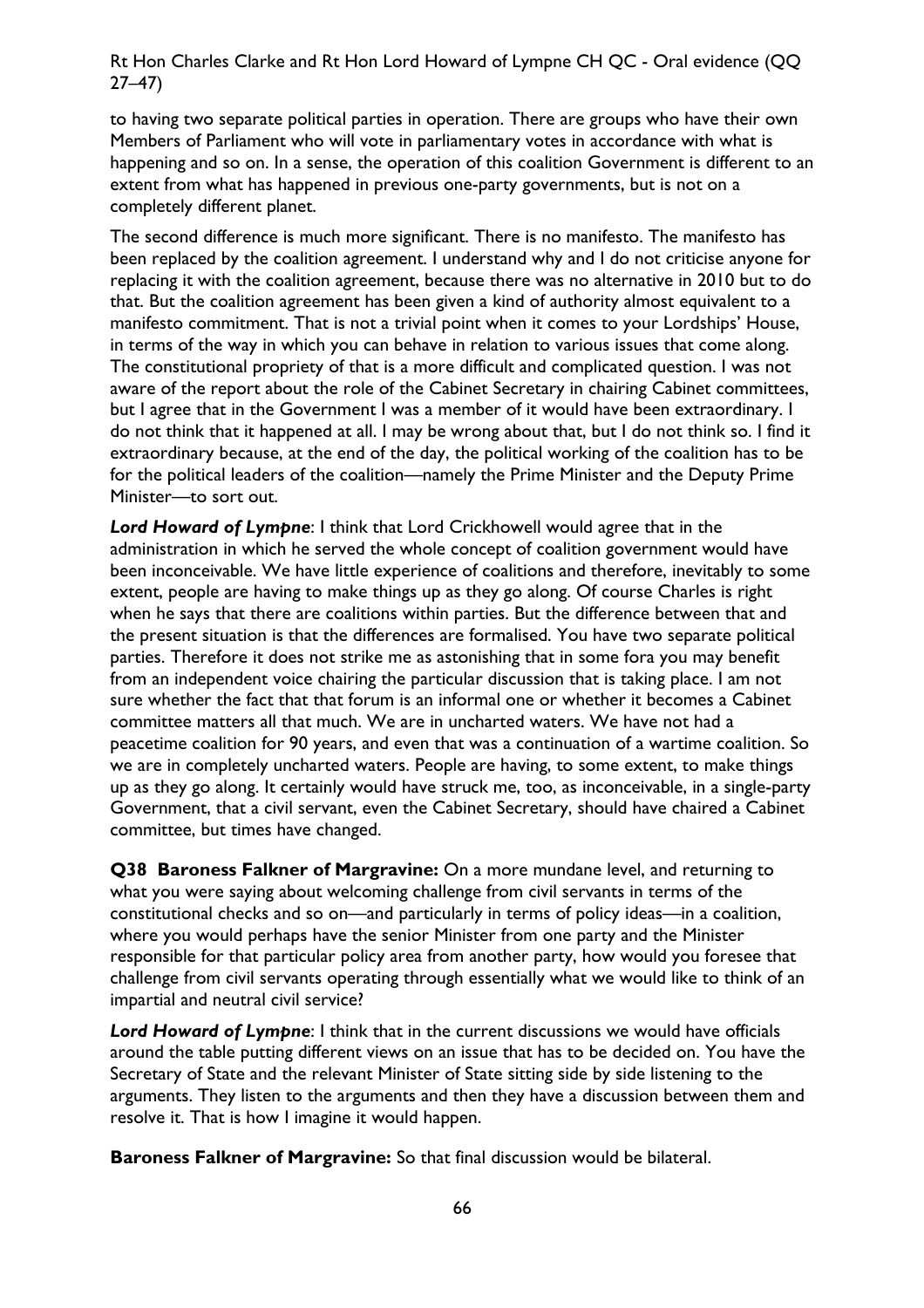*Lord Howard of Lympne*: That is a good example of what Charles was talking about, because that is how I did it in my time. Having listened to the arguments from the officials, you would not always get the same view as the Secretary of State and the Minister of State. But you would discuss it between you, come to a conclusion and that would be the policy.

*Charles Clarke*: I very much agree with what Michael has just said, but I should add that what the civil servants ought to bring to the conversation is an analysis of the facts around the policy decision being taken and of the varying positions that come from various areas, and so on. I very often found that, when you had a discussion about a particular policy, what you might have thought in a saloon bar that you might do was different from what you actually did once you had considered the arguments when they were put in a clear way. It is why even today I resist saying, "What do you think about X?", because I will often not have considered the fullness of the arguments that you are bound to consider when you are a responsible Secretary of State. That process of discussion with the independent civil service brought out the whole set of considerations. You might decide, "Actually, my saloon bar view still remains the right one", but you might say, "Blimey, I had not thought of that and I had better look at it in a different way". I would say that that is very true in the coalition context as well. I do not want to make any anti-Liberal Democrat remarks, but I sometimes feel that their policies in some areas are more dependent on the saloon bar than the main parties' policies are—although, no doubt, that will now change.

**Q39 Lord Pannick:** You both emphasised, understandably, how important it is for civil servants to give clear advice to Ministers on impropriety and unconstitutional action. Supposing the Minister does not accept that advice and the civil service thinks that the Minister is simply wrong—not on a question of policy but on a question of impropriety or unconstitutional action. Does the civil service just accept that or is there some action that it can take?

*Charles Clarke*: There is then a formal minute. I cannot remember the name of the process—it happens very rarely—but the permanent secretary will formally minute that he does not accept that decision and thinks that an impropriety has taken place. That would go to the Cabinet Secretary as well as to the Secretary of State and it would be a big issue.

**Lord Pannick:** Should it go to Parliament?

*Charles Clarke*: You could argue that it should.

**Lord Pannick:** What is your view?

*Charles Clarke*: I would not object to it going to Parliament. Where it happens, it is a very big question. It should not particularly be confidential. If it is to such an extent that the permanent secretary thinks an impropriety has taken place, I can see a good case for a committee such as this one examining it. It happens very rarely in my experience but it is the right—and I would say the duty—of the permanent secretary to set out formally if he or she thinks that the Secretary of State is behaving incorrectly. Of course, if there is then something more serious on the propriety side—for example, a breach of the Ministerial Code—that is something that would absolutely need to be brought to the attention of the Prime Minister of the day and to the Secretary of the Cabinet.

I found that one of the most difficult areas was relationships with private contractors. I have come this morning from a breakfast on educational technology. When I first became a junior Minister in this area in 1998, I thought it was very important to try to understand what companies such as Microsoft or Apple were doing in the educational field but I was advised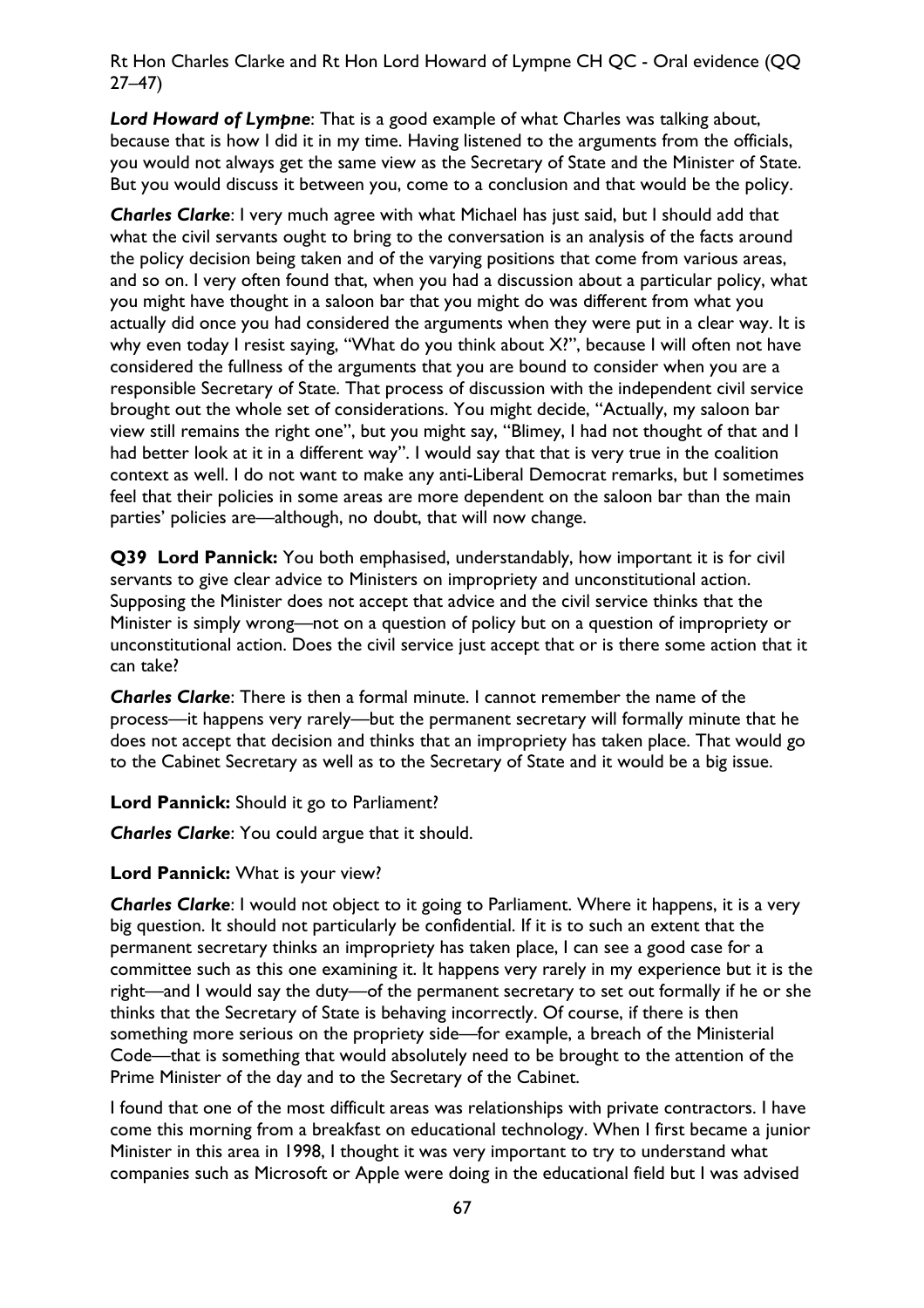that I could not meet them because there might be a circumstance in which a tender was coming round the corner and the meeting might be thought to have prejudiced a decision on the allocation of the contract. It was a very long and difficult process and meant that there was a lack of dialogue in areas which I thought were important. I still think that this is quite a difficult problem. There is a kind of purity—that is perhaps a funny word to use—or isolation of the political and civil servant class from what is going on in the rest of the world, which I think is a problem. You end up with ridiculous and dangerous situations where the meetings that take place do so at think-tank dinners, functions or private meetings. Those meetings are not about allocating money from the Government—that would obviously be improper—but about trying to understand what is going on in these different areas. I think that it is important to get a better level of dialogue between government in general and the wider world than we currently have. Some of the current conventions make that quite difficult to achieve.

**The Chairman:** We should move on. I know that Lord Crickhowell wants to take this up. He might have another point from before, when Mr Clarke and Lord Pannick mentioned the relationship between civil servants at a senior level and Parliament, if the permanent secretary were to alert Parliament. Lord Crickhowell, I know that you wanted to pursue that, but did you have another point on this?

**Q40 Lord Crickhowell:** I just wanted to take up the point that Mr Clarke interestingly raised. It takes us back to the point made earlier by Michael Howard about the difference between accountability and responsibility. I was a chairman of an IT service company attempting a very important contract for the Cabinet Office at the heart of government, the management of which had largely been subcontracted out. I doubt that the Minister had any real knowledge of what was going on. It was in the hands of the second permanent secretary. When things started to go wrong, I as chairman of the company suggested a meeting with the second permanent secretary, which is what would have happened in the private sector because it takes two to tango. He refused to have that meeting until everything was lost. Then, mysteriously, the whole thing disappeared and we never heard anything more about it. I do not think that it ever got looked at by the Public Accounts Committee. The permanent secretary reports to the Public Accounts Committee about accounting matters, but the civil service is always going to be defensive of reporting the civil service position when something has gone wrong of an administrative kind, like the management of an IT contract. How do we get round that? The Minister cannot be responsible for this. I do not even see how he can be accountable for it. Are we adequately looking at how we deal with this sort of situation?

*Charles Clarke*: I think that this was a massive issue, Lord Crickhowell. Baroness Jay will correct me: I am not sure that this Committee is looking into this matter but it is an absolutely enormous question. One of the biggest contracts that I saw was as the Minister of State at the Home Office when Jack Straw was Home Secretary. It was for the communications system to the police, which was a contract with BT. It was a very difficult question, finally solved by the Permanent Secretary, Sir David Omand, and the Home Secretary, Jack Straw, with my involvement, on Christmas Eve one year. There had been an enormous negotiation in ways that people found very difficult to understand. Actually, the Government were a very bad partner for the private sector in their negotiation of those issues. Hundreds of millions of pounds have been lost by bad decisions in these areas precisely because there is not a sufficient level of dialogue between the contractors and Government because it is thought to be improper. Obviously, one has to be frightened of impropriety in this area because there could always be corruption. I do not think that that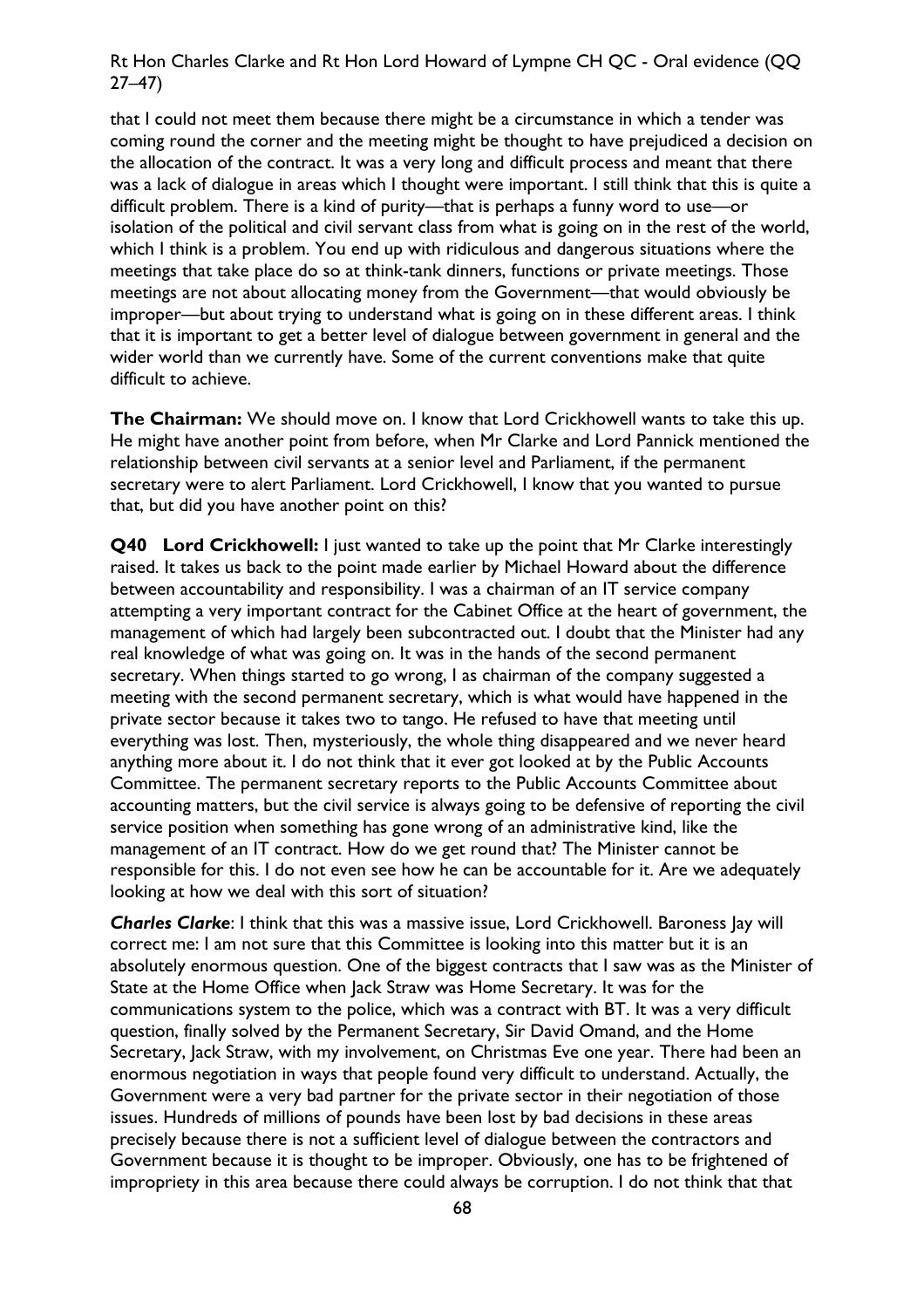has been the case in these areas, but it is potentially there. But you have to have a better system of dialogue between the Government and the people they are contracting with.

**The Chairman:** Having been a Minister in the Department of Health at the time of trying to establish an NHS IT system, I am very familiar with this. Perhaps we may move on, Lord Crickhowell, to the broader question of the civil service and its relationship with Parliament per se. I think that you wanted to pursue that.

**Q41 Lord Crickhowell:** No, it was really on this, except that the point I referred to was Michael Howard's reference. I find it very hard to see how the responsibility and answerability to Parliament would work in practice in just this kind of situation.

*Lord Howard of Lympne*: This is where I think we really need change. Change is beginning to happen. You were given an example of it in your previous hearing, with a permanent secretary being asked to account for something that happened in a department where she had previously served. I think that that is not easy but it is the best answer to the kind of difficulty that Lord Crickhowell raised. It is essentially a matter for the Public Accounts Committee. The Public Accounts Committee is moving in this direction and is now refusing to accept what had previously been regarded as a kind of blanket convention. If it was a Home Office project, you had the permanent secretary in the Home Office and if that was a new permanent secretary and all the decisions had been taken by somebody else, well that was tough; this was the permanent secretary that you had in front of you and it was the permanent secretary that you had to be content with. That attitude is changing and I think that that is an extremely healthy change. The way to stop things falling in the hole that Lord Crickhowell described, which has so often been the case in the past and which is the real enemy of accountability, is for bodies—principally the Public Accounts Committee—to be able to question the people who were in charge of making the relevant decisions at the relevant time. Even if they have moved on or indeed retired, they should be accountable—in the real sense of that word—for the decisions that they took.

*Charles Clarke*: I strongly agree with Lord Howard.

**Q42 Lord Macdonald of River Glaven:** As you said, that happened in one well-known case. Why do we not move to a more direct accountability model for civil servants? Of course permanent secretaries, sometimes to their distaste, appear in front of the Public Accounts Committee, but they increasingly appear in front of other committees. I myself have appeared in front of many parliamentary committees, not just the PAC but the Home Affairs, Justice and Constitutional Affairs committees. It seems to me that in the case of policy implementation, as opposed to policy development, surely there cannot be any real objection to Parliament wanting to scrutinise directly those individuals who have made decisions, particularly if the decisions have gone wrong—not just in financial terms but in terms of the Government's objectives. What is the problem with a broader and deeper form of direct accountability to Parliament by senior civil servants?

*Lord Howard of Lympne*: I think again that there is a distinction to be drawn between policy matters for which Ministers must be responsible and accountable, and implementation.

**Lord Macdonald of River Glaven:** I agree.

*Lord Howard of Lympne*: That is their bag. Ministers now have a responsibility for making sure that implementation takes place. No effective Minister would simply say, "This is the policy. Get on with it and I am not going to ask you any more about it for another year."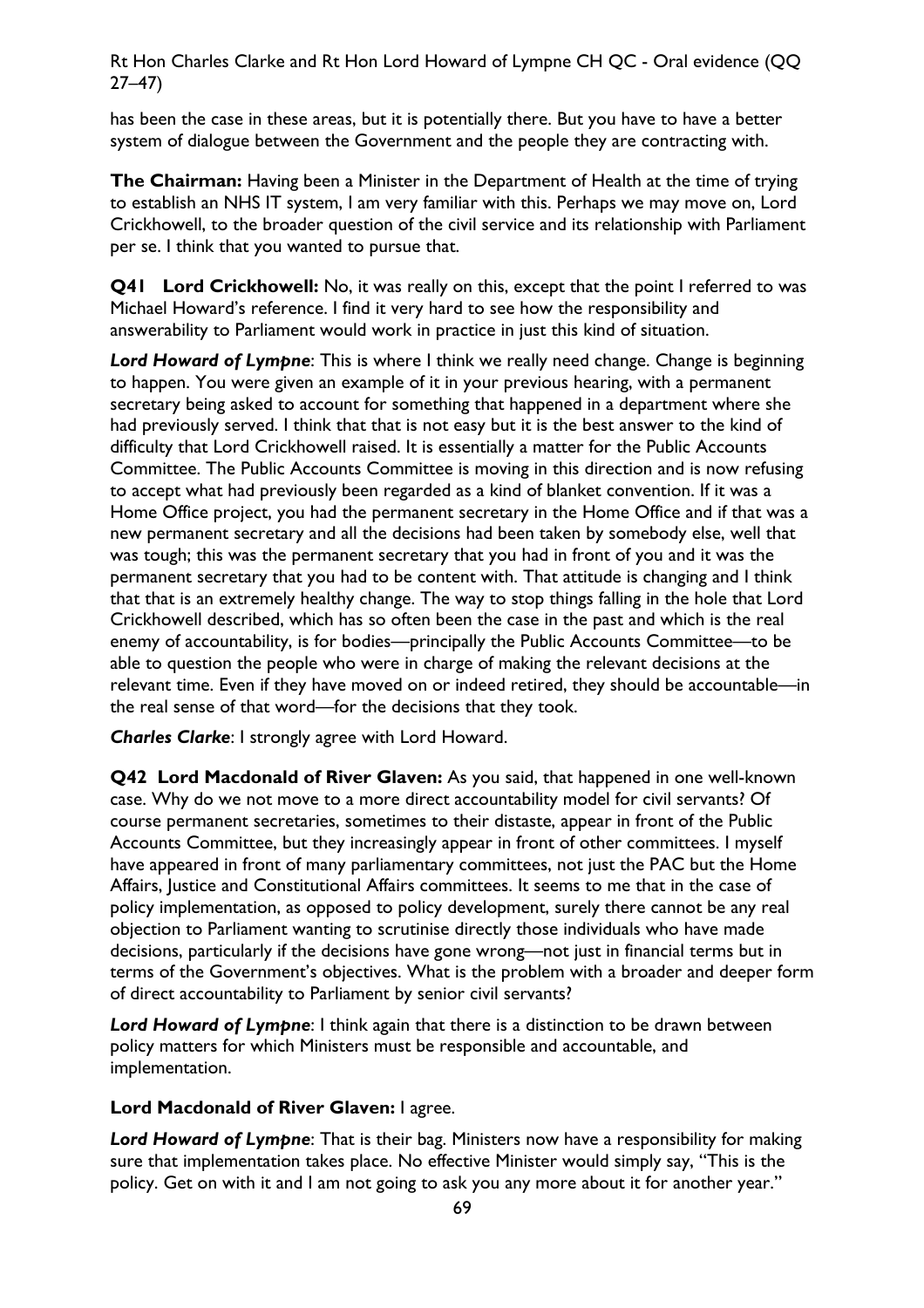That is not the way that effective government is conducted. Ministers have a role in implementation as well. However, where you have a project of the kind that we were just discussing—an IT project or something of that kind, or a regional fire service project such as you were discussing at your previous hearing—I do not see any difficulty in select committees, apart from the Public Accounts Committee, which has a primary role, asking to see the people who were responsible for the decisions that were made.

**Q43 Lord Macdonald of River Glaven:** Indeed they increasingly do. The objection that is usually made to this process is that it somehow politicises the civil service. Do you have any sympathy with that view, Mr Clarke?

*Charles Clarke*: I do not. I am not sure that there is an obstacle to what you are suggesting in any case. I argued for a much more rigorous approach. When I was a member of the Treasury Committee in 1997–98, I proposed—and it was agreed—that we have a programme for a Parliament for a four-year period. That will now be easier with a fixedterm Parliament. We would have a formal inquiry into each of the organisations for which the Treasury was responsible, including the Treasury itself, the Bank of England and so on. I think that all select committees ought to have a programme where there is routinely a process of scrutinising each of the agencies in that area. It takes a lot of work and involves a lot of people, but that kind of level of scrutiny every three or four years is important for every public body and there should be a process of going through it. It would mean staffing up the select committees a bit more for them to be able to do the work involved. It would certainly involve what you are suggesting—the ability to take evidence from civil servants and people who are not even civil servants but who are responsible for the operation of the various agencies in different ways. I absolutely think that that should be possible. I do not think that that is politicisation in any way. If they are asked a difficult question in the policy field, the civil servant would simply say, "That was a matter of policy and Ministers decided to go in that way." That is the answer that the select committee would get—and fair enough. But to give that answer would not, of itself, be a problem.

**Q44 Lord Irvine of Lairg:** This is a question that I am putting to you both in no particular order. Does it follow from what has just been said that both of you think that select committees should be entitled and recognised as being entitled, perhaps by a new convention, to question civil servants on the detail of the implementation of policy, particularly if that implementation cuts across changes of administration?

*Charles Clarke*: Personally, I would welcome that. It would be an appropriate strengthening of the select committee process. My only caution is that the amount of time involved in these hearings is substantial. Getting the agreement of select committee members to allocate the amount of time involved in what would then be a heavy set of inquiries could be difficult. But for me it is a classic appropriate role for a Member of Parliament—and an honourable role that should be fulfilled. As I said, it would require more staffing forselect committees. I am not talking about going to the level of support for the Public Accounts Committee, but the main select committees would need a bit more research support to help them.

**Lord Irvine of Lairg:** It would be hard work but they would need more support.

*Charles Clarke*: Precisely.

*Lord Howard of Lympne*: I agree, but with one qualification. Lord Irvine's question related to decisions taken by a previous administration.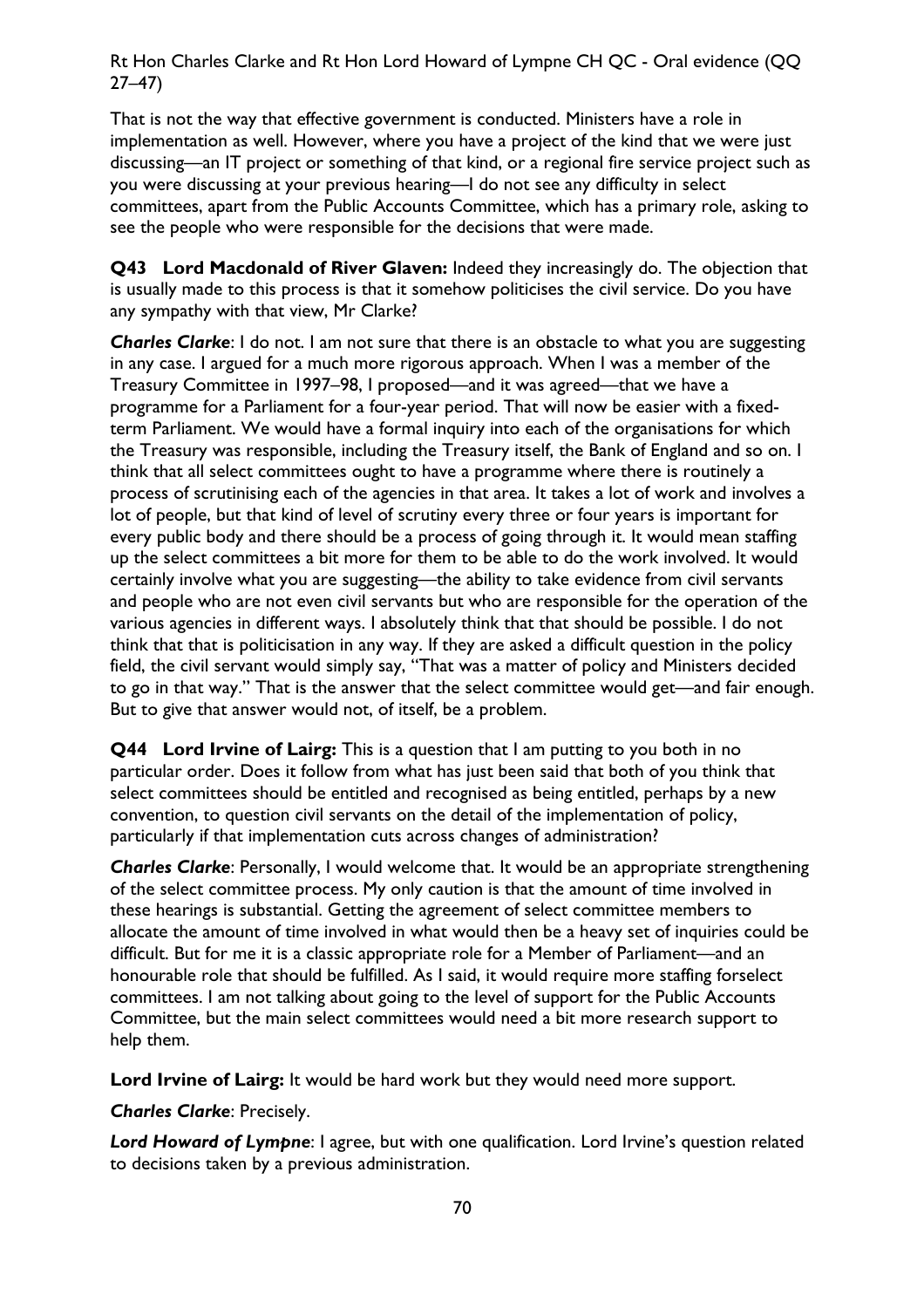Lord Irvine of Lairg: It was that the new convention would entitle members of select committees to ask questions about the implementation policy set out or determined by a previous administration when continued by a subsequent administration.

*Lord Howard of Lympne*: There are sensitivities about the extent to which new Ministers have access to the papers of Ministers of previous administrations. In general I am entirely in favour of the principle, but it would have to be handled with special sensitivity when there has been a change of administration, as opposed to a simple change of personnel within the same administration.

**Lord Irvine of Lairg:** That was why I was careful to qualify my question that it would be a continuation of policy from one administration to another, in circumstances where the select committee was addressing the success throughout of implementation.

*Lord Howard of Lympne*: In principle, yes.

**Q45 Lord Macdonald of River Glaven:** I wonder if this can be taken a stage further. Bernard Jenkin has suggested that prospective permanent secretaries should be subject to some form of pre-appointment hearings by Commons select committees. This is already happening for some posts—not permanent secretary posts but other public posts—and seems to be working reasonably well. Do either of you think that that is desirable, or would it be a step too far?

*Charles Clarke*: I would oppose that for permanent secretaries, because they are the servants of the whole Government and should be appointed in the way that operates at present. I strongly supported the confirmation hearings for a number of agencies. In fact, the Treasury Select Committee voted in favour of confirmation hearings for the Governor of the Bank of England and we ended up in the rather embarrassing position that the then Government, when Gordon Brown was Chancellor, was not in favour of doing that in 1998. Therefore, Giles Radice and I had to abstain against our own Government when our recommendation was taken up by the Opposition. I am in favour of extending those confirmation hearings in a key number of posts, such as the head of Ofsted and so on, but I would not favour such hearings for permanent secretaries.

**Lord Macdonald of River Glaven:** I do not quite follow the distinction between those posts and the permanent secretary post.

*Charles Clarke*: They are qualitatively different posts. I think that you have a professional civil service, of which the permanent secretary is the peak. In general, the appointments to the permanent secretary role are made by the civil service on the basis of the competence of the candidate, not by direct political intervention in any kind of way. When you appoint a Governor of the Bank of England, chairman of the BBC or whatever, it is a different type of process. Personally, I would go further than just holding confirmation hearings. I think that there should be a formal confirmation, as in America.

I would qualify your question to some extent. I think that there are some serious constitutional issues lying under the surface at the moment about the role of select committees in some of those appointments, as decisions are taken and then Secretaries of States overrule them. There was a recent case with the head of the Office for Fair Access where there was controversy. I think that there needs to be more clarity than there is now about the rights of the select committee in those circumstances. Is it simply to advise the Secretary of State or is it formally to confirm an appointment? I broadly favour formally confirming an appointment but I raise that in the way I do, Lord Macdonald, because I do not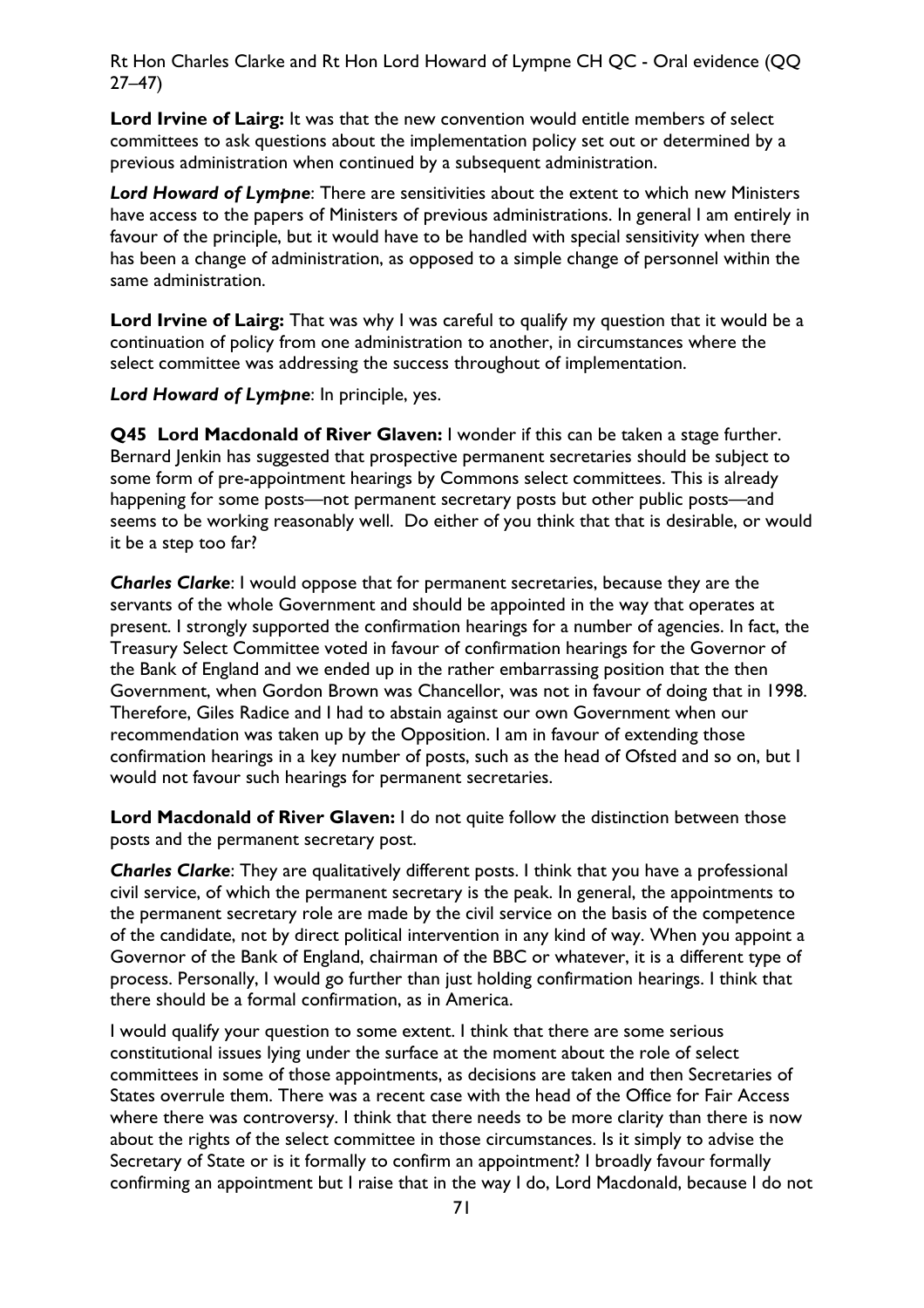think that you can say that the current system is working reasonably well. A number of issues under the surface will come out at some point where the responsibilities are not quite clear.

*Lord Howard of Lympne*: Except that I would favour a continuation of what I think is an advisory role rather than formal confirmation, I agree with everything that Charles said.

**Charles Clarke:** I should say, Lady Jay, that there are issues here. I gave evidence to the Treasury and Civil Service Select Committee in 1992 about the involvement of the Leader of the Opposition in key appointments. At that time I was working for Neil Kinnock as Leader of the Opposition. There was an interesting issue immediately before the 1992 election about consultation on the appointments of both the Lord Chief Justice with the Leader of the Opposition and the Permanent Secretary to the Treasury with John Smith, who was then the shadow Chancellor of the Exchequer. There was an uncodified issue about the extent to which the Opposition—as opposed to Parliament—should be involved in key appointments of that kind. My evidence to the Treasury Select Committee in about 1992, which I can let this Committee have if it is of interest, was that I thought that that needed to be codified. There is a serious issue about to the extent to which, in relation to certain appointments, the Opposition should be involved in the process.

**The Chairman:** I cannot let this session end without turning to the question of special advisers and their role in the civil service and in relation to Parliament. Lord Hart is a distinguished ex-member of this group.

*Charles Clarke*: The national union of special advisers.

**Q46 Lord Hart of Chilton:** In the limited time that we have, can you deal with three questions? First, in your view, has the role and influence of special advisers changed over the past 20 years? Secondly, in the light of recent actions in relation to the Department of Culture, Media and Sport, do you think that Ministers and permanent secretaries are able adequately to control and be held accountable for the actions of special advisers? Thirdly, do you think that there is scope for increasing the accountability of special advisers to Parliament?

*Charles Clarke*: My answer is that the role of special advisers has changed over time. They vary immensely in terms of the type of person they are. Some are glorified press officers while others are serious political advisers. They are different types of people who play different types of role. I believe that there are too many special advisers. Some of the issues under our Government were not correctly handled at the centre. I do not think that the issue about giving certain special advisers line management responsibility over civil servants was correctly dealt with in 1997. We should not have done that.

Defining how the level of influence has changed would be difficult, but I certainly think that is has. Are Ministers adequately able to control and be held accountable for their special advisers? I would say yes. The special adviser is the servant of, almost the slave of, the Minister and Secretary of State. I find it incomprehensible in the case that you mentioned of the current Secretary of State for Culture, Media and Sport that he could be thought of as different from his special adviser. Any communication by the special adviser is a communication by the Secretary of State and needs to be treated as such. The suggestion of some difference between them is absurd. I think that it is wrong that the Prime Minister has not acted accordingly in that particular area. The idea that the special adviser can operate independently of the Secretary of State is quite wrong. If they were operating independently,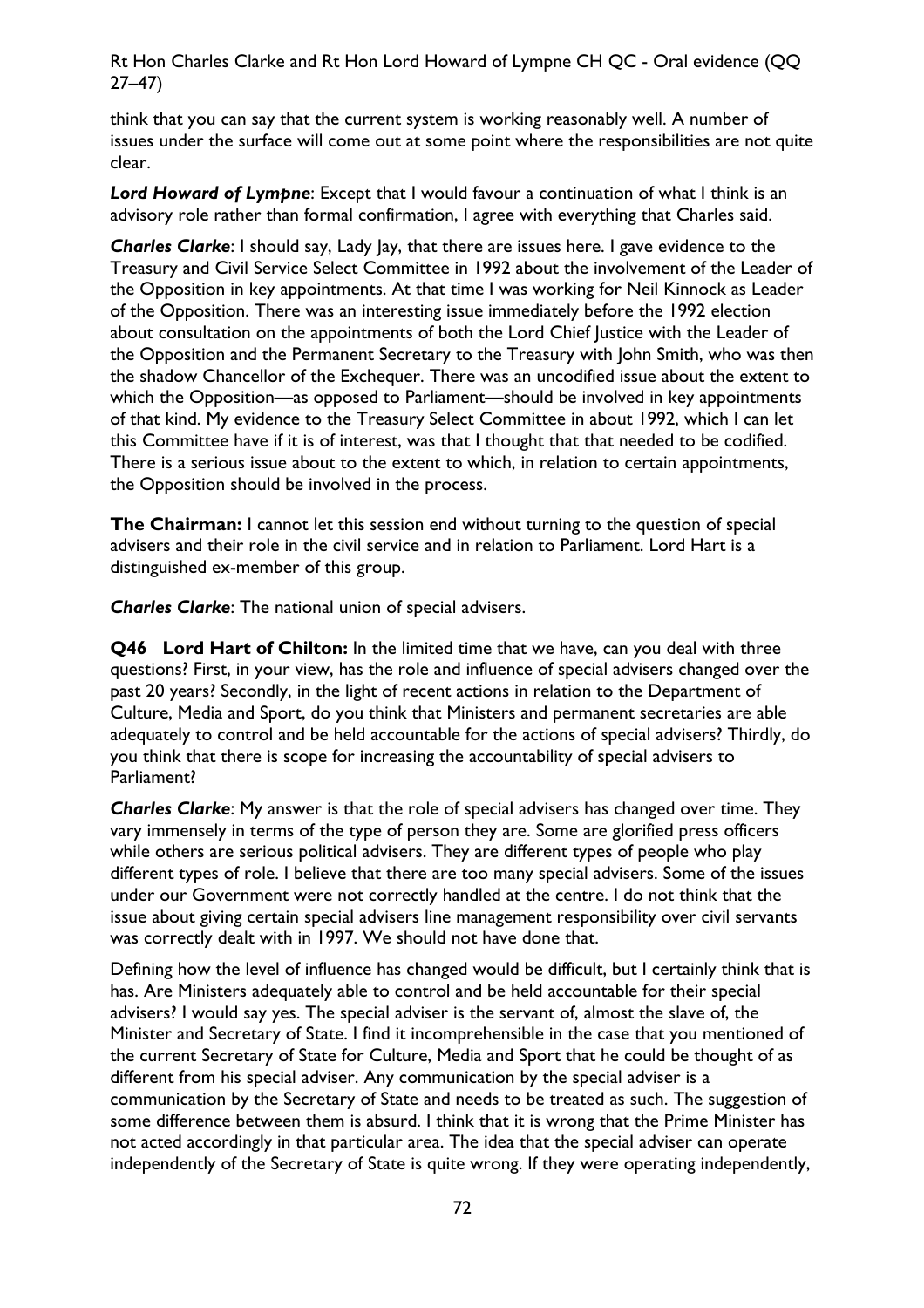Rt Hon Charles Clarke and Rt Hon Lord Howard of Lympne CH QC - Oral evidence (QQ 27–47)

they should have been sacked on the spot at the time. Mistakes can be made and they can then be corrected.

I extend that to the point you asked about accountability to Parliament. I do not think that special advisers should have any accountability to Parliament. They do not exist other than as the voice of their principal. I did this role for many years for the Leader of the Opposition, Neil Kinnock. I was acutely aware that everybody treated me as though I spoke on behalf of the Leader of the Labour Party and the Opposition. That was the case. When I became a Cabinet member, I expected my special advisers to be seen to be speaking on my behalf. If they said something that did not reflect my position, that was a matter to be sorted out between me and the special adviser. There was never any problem or difficulty in doing that. I think that they are able adequately to control their special advisers. If they are not, they should not be in the job. The Minister should be held accountable for what their special advisers do. I am sure that when you were a special adviser, Lord Hart, you operated in precisely that way in respect of your principal.

**The Chairman:** I think that the last word goes to Michael Howard.

*Lord Howard of Lympne*: I agree with Charles that what was done in 1997 in making civil servants accountable to people who were in effect special advisers was a great mistake. It had a knock-on effect on the role played by special advisers within departments. It was a mistake that was rectified by Gordon Brown and I hope that the mistake is never repeated. Special advisers have an important role. Charles said he thought that there were too many special advisers. That is a common refrain.

Let me give you an example of one area of a Cabinet member's responsibility that it is very difficult for him or her to undertake and where they could be significantly helped by the presence of an additional special adviser, quite apart from someone who gives advice on the policy of their own department. I found it very difficult when I was in government to make an effective contribution to decisions made by other departments. There were some in which I took a particular interest and I devoted quite a lot of time to them, but I simply did not have time to do that across the board. In retrospect, if I think back to things that I would like to have done differently when I was in government, I would have liked a special adviser looking not at what I was doing in my department but at what other departments were doing so that I could have made a much greater input, for better or worse, into those decisions for which I would have to bear collective responsibility. Now, that would lead to an increase in special advisers and that is one reason why I do not go along with what has been suggested. I do not think that special advisers should be answerable to Parliament for the reasons that Charles gave.

*Charles Clarke*: I agree with that point. My point was not about too many special advisers for individual Cabinet members. I think that one, two or even three might be acceptable in that area. But if you look at all the lists of special advisers, there are some big agglomerations around the Treasury, around Number 10 and so on. That should be a rather smaller number.

**Q47 The Chairman:** You have both been enormously generous with your time and with your extremely helpful comments. Are there any points that either of you feel that we have not touched on that you particularly want to bring to the attention of the Committee?

*Lord Howard of Lympne*: No, thank you very much.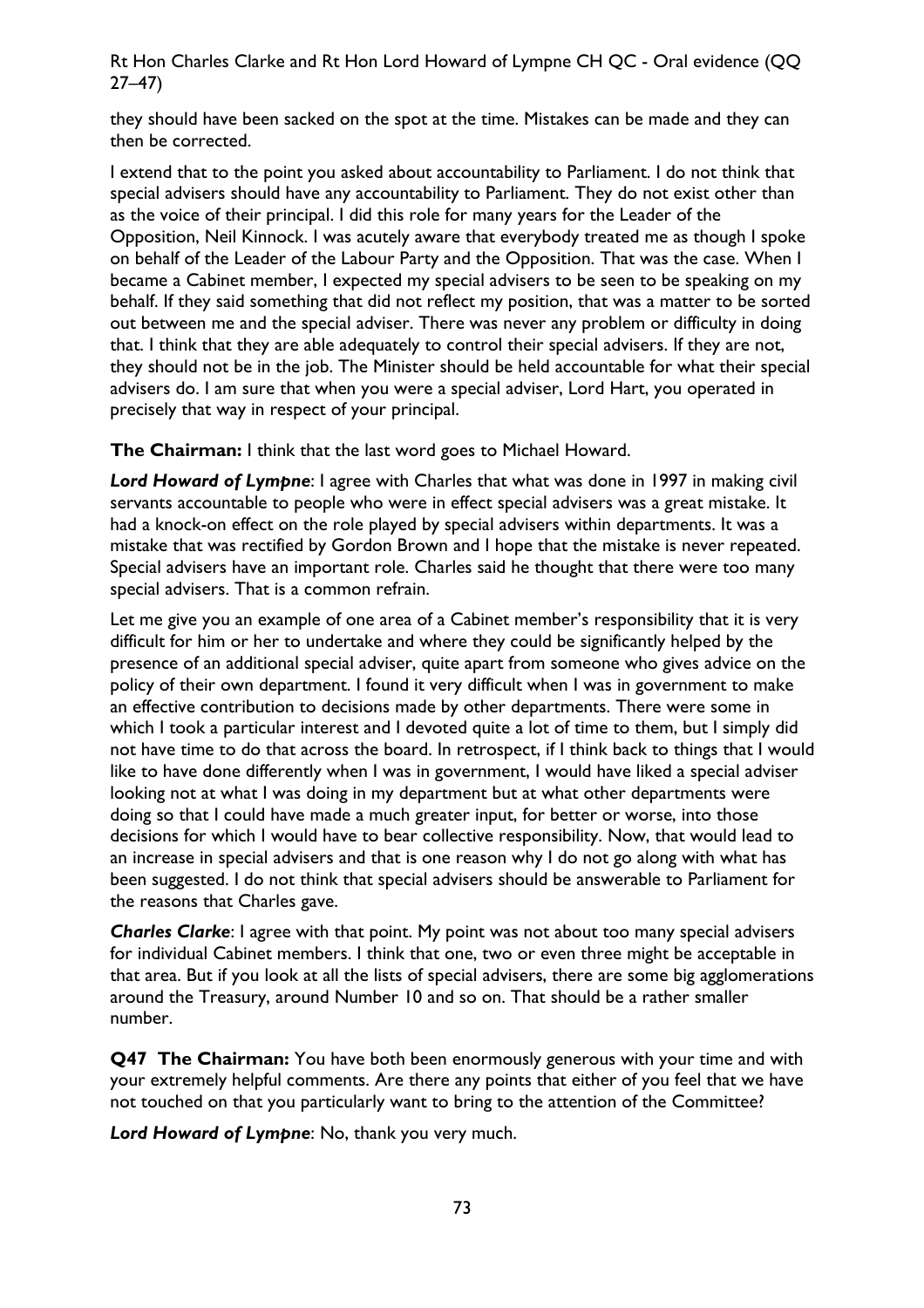Rt Hon Charles Clarke and Rt Hon Lord Howard of Lympne CH QC - Oral evidence (QQ 27–47)

**The Chairman:** Thank you very much indeed. It has been enormously valuable. We are very grateful to you both.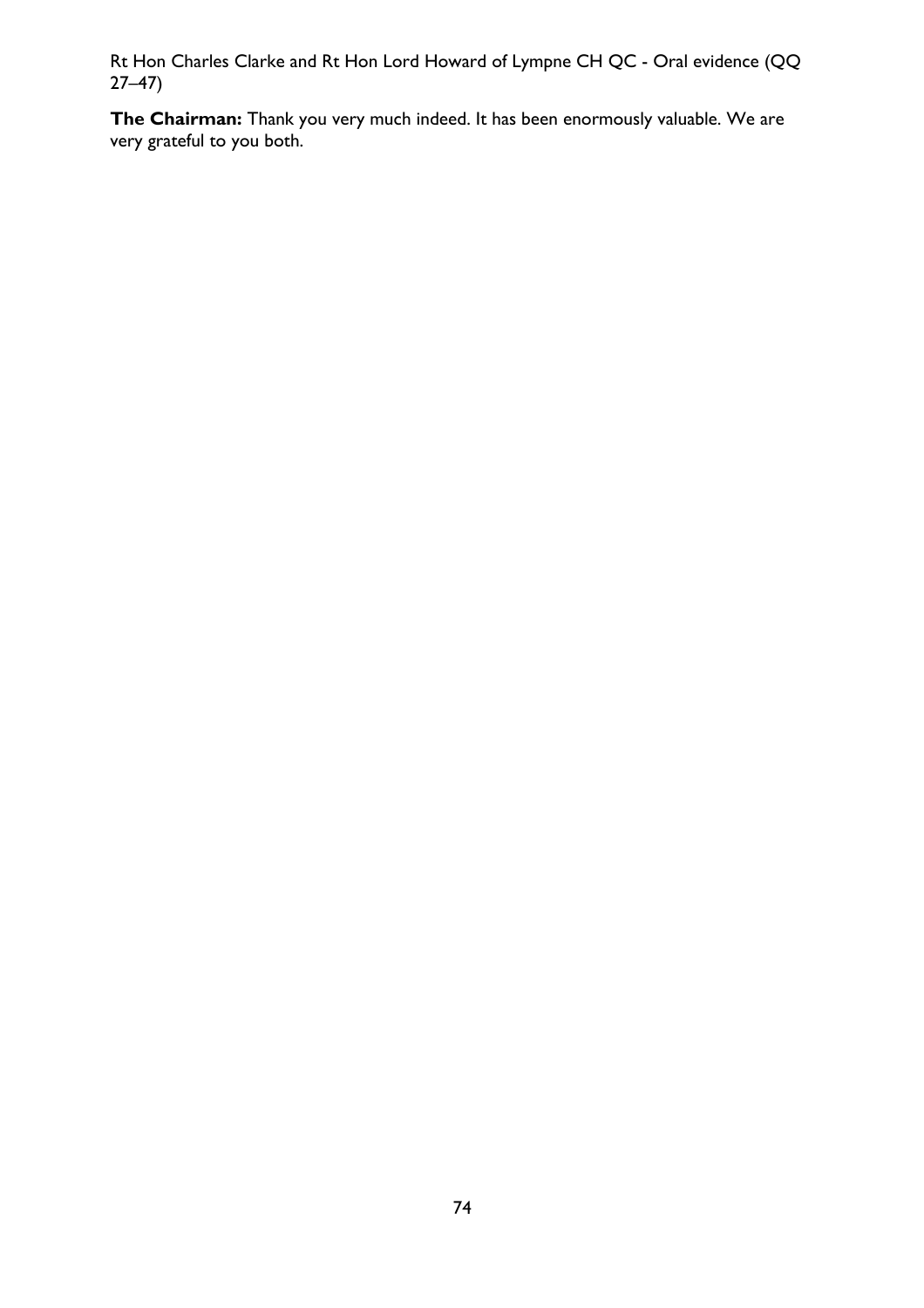*Evidence Session No. 7 Heard in Public. Questions 338 - 358* 

# WEDNESDAY 18 JULY 2012

Members present

Baroness Jay of Paddington (Chairman) Lord Crickhowell Baroness Falkner of Margravine Lord Lexden Lord Pannick Lord Powell of Bayswater Lord Shaw of Northstead

### **Examination of Witness**

**Rt Hon Francis Maude MP**, Minister for the Cabinet Office and Paymaster General.

**Q338 The Chairman:** Thank you very much for coming this afternoon. This meeting is still being televised and broadcast so, if when you first speak you would kindly identify yourself for the purposes of the record, that would be very helpful. Thank you again for your written evidence, which I think we have all had the opportunity to read in the last 24 hours. Given that this is the last day of oral evidence that this Committee is taking on this matter, it would be most helpful if we could ask you briefly to start with what you see as the most important proposals that you are making in the paper to change some of the broad matters that we have been talking about, in relation to accountability.

*Mr Francis Maude MP*: Thank you very much. I am Francis Maude. I am Minister for the Cabinet Office with overall ministerial responsibility for civil service matters. The primary issue, it seems to me, is that within the current system of Ministers being accountable to Parliament for the conduct of their departments for what is done, which is something that has not been seriously challenged on a fundamental basis—there have been changes around the edges of that—there is a question around the ability of Ministers to decide on the shape of the department and the personnel in the department. We have made some proposals in *The Civil Service Reform Plan*, within strict guidelines on avoiding politicisation, which is a legitimate concern, around increasing the ability of the Ministers to influence the choice, particularly of permanent secretaries; and also to expand, in a very mild way, the accountability of civil servants to parliamentary committees, particularly with the proposal that is becoming custom and practice already, that accounting officers should be able to come back before the PAC. It is not always the current accounting officer who is held accountable for mistakes made in the past.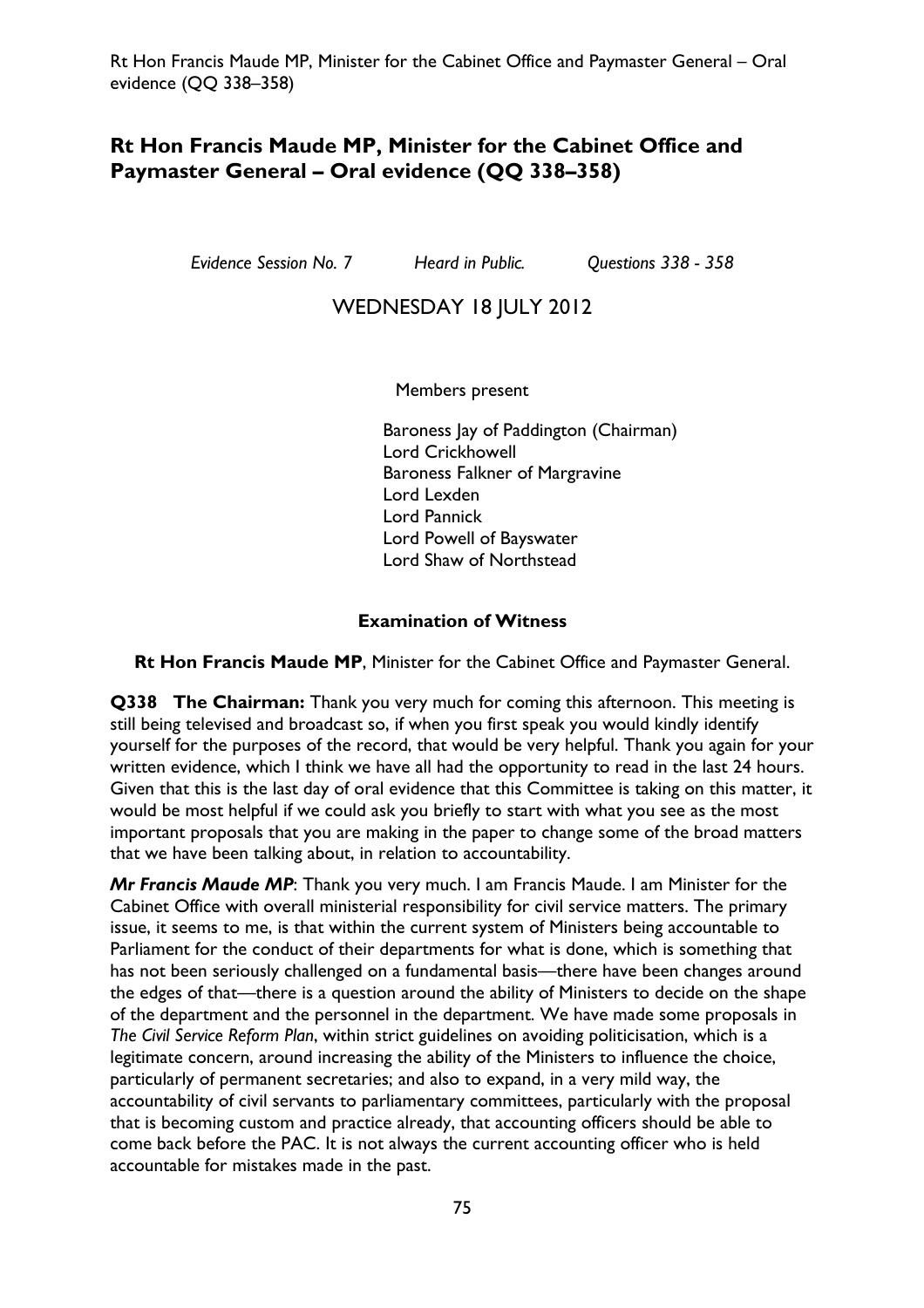The other side of the coin of Ministers being accountable to Parliament for the conduct of the department should surely be a greater ability to decide on the people who are responsible in the department for the delivery and the performance of the department. That is why we have made these modest suggestions and why we are proposing, as we said in *The Civil Service Reform Plan*, to commission from outside some policy work on looking at alternative models, particularly those in Australia and New Zealand, but others as well.

**The Chairman:** We are quite interested in the political context for all this. As we discuss it in this very objective way, it is almost as though we were talking about the syllabus of a paper on modern British government, whereas I think we all understand, if we work in the Houses of Parliament, that this has political roots.

**Q339 Lord Powell of Bayswater:** We have heard a lot of evidence in the last two sessions from civil servants. The word "tweak", that wonderful civil service word, has been used a great deal. Are the Government's proposals just a tweak?

*Mr Francis Maude MP*: I do not think anything in our civil service reform plan is revolutionary, for sure. A lot of the things that we are proposing are themselves not huge, if you take them on their own. If you add them together and implement them, which is an absolutely crucial part of it, they will amount to real change. Insofar as appointments are concerned, I think you are right; it does not amount to more than a tweak. The proposal that a Secretary of State should have a choice of candidates for permanent secretary barely seems like a tweak even. Jack Straw, when I made my statement in the Commons, recounted how he had been, as a Secretary of State, responsible for appointing three permanent secretaries. On each, he chose from a choice of candidates. In one case, he chaired the panel, which is probably not at all *comme il faut*.

**Q340 Lord Powell of Bayswater:** Is that not how it really happens? My recollection, which is now rather dated, is that alongside the processes there were parallel processes of what actually happened. These consisted of people consulting privately in dark corners, on car journeys and so on. I rather agree with you that on the appointment side nothing much is going to change, so this should be no problem.

Looking for a moment at the wider picture, this is really about Parliament wanting more power, this debate on accountability, as far as I can see. The select committee mechanism is a way they see to get it, by being able to question not just civil servants but all sorts of people. We saw the Deputy Governor of the Bank of England being beaten up yesterday and, week in, week out, someone is given a thorough thrashing by a parliamentary committee. Is the best way to deal with this just to block it, which seems to be the tendency at the moment, or should some quite original thought be given to how you could change it to make parliamentary committees feel that they were getting more insight into the way government actually works? You do not think, just possibly, the Government's proposals are too timid?

**The Chairman:** As Lord Powell was speaking I looked again at your paper. You say very broadly that the system "may need to be adapted to allow the Government to improve quality and responsiveness for users and value for the taxpayer". We are talking about accountability for the taxpayer. I think that is behind the broader aims that we are seeking to establish.

*Mr Francis Maude MP*: I am always open to invitations to be more radical. We have committed to be and look forward to the Committee's recommendations. On your first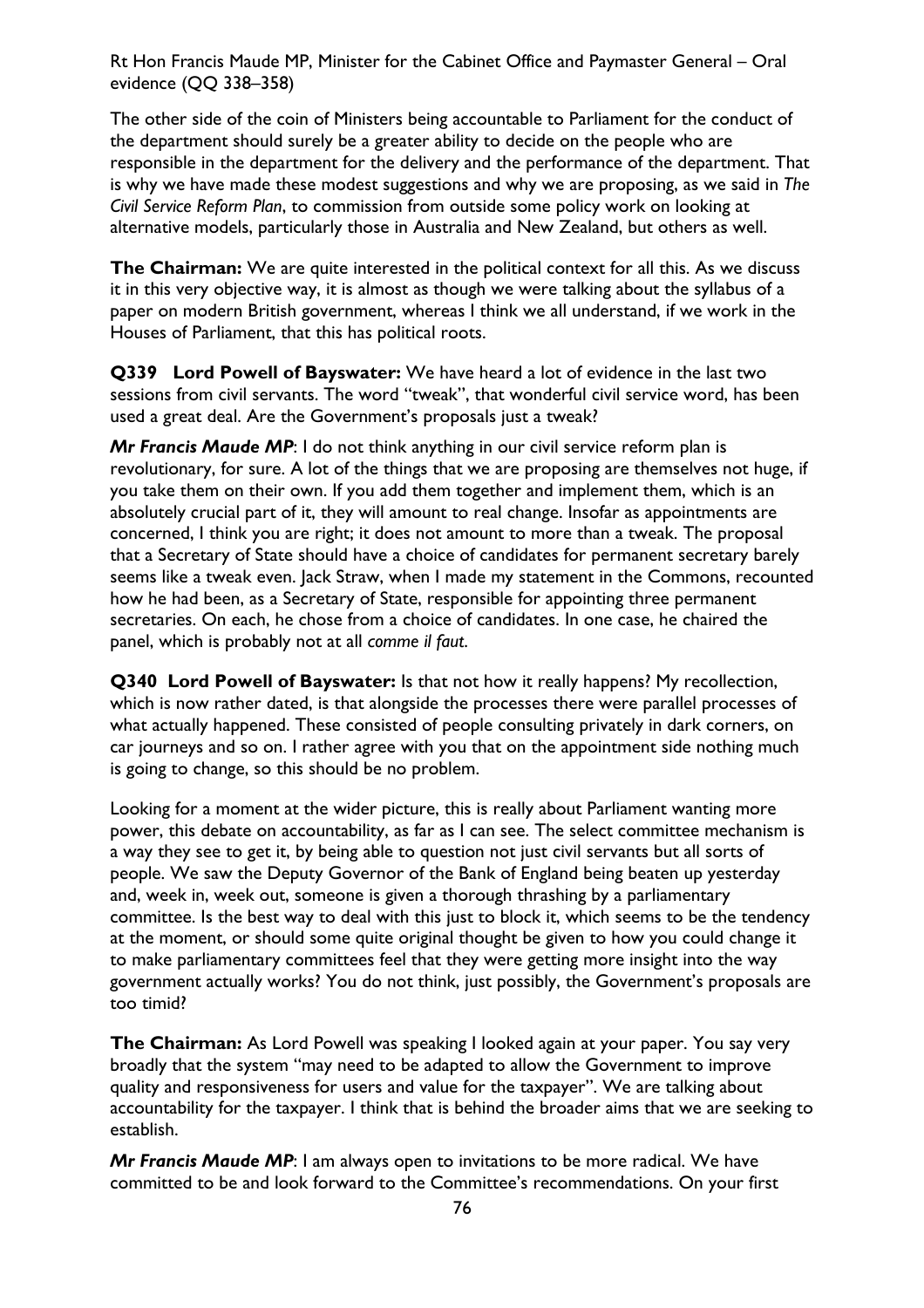point about the parallel processes, I am sure you are right but, actually, I am rather in favour of having a single open process, where we do not have to have huddled conversations in dark corners, where we do it honestly and openly and say the process should be that a panel, properly constituted and invigilated by the Civil Service Commission, should put forward a choice of candidates, both of whom, or all of whom if it is more than two, are totally validated as not being political, not capable of being a political choice; both are meritorious after fair and open competition.

I know of nothing that says that, as a matter of law, a choice on merit cannot take place if there is a politician involved in the choice. How could that be the case? If it were the case that merit is only capable of being shown if politicians are rigorously excluded from taking part in the choice, then Secretaries of State should be debarred from exercising a veto, which it is widely accepted they should have. It is a matter of ordinary common sense. You cannot impose on a ministerial head of department a permanent secretary who is unacceptable. I think there is a lack of openness and of clear logic here, which I think it would be valuable for your Committee to explore.

Insofar as your broader point of whether we should look at ways of giving committees more sense that they have an ability to question, we have very deliberately, in our paper, held back on that, because we acknowledge that your Committee is doing this rather important inquiry. There are two ways you can go. One is you can preserve, in all its purity, the model of Ministers being accountable to Parliament for their department; but it seems to me you cannot do that and, at the same time, deny Ministers, to the extent that the system currently endeavours to maintain, the ability to have any serious choice over the people who are responsible for delivering the performance of the department.

**Q341 Lord Pannick:** Minister, could I ask for your comments on a specific proposal that has been put to us for increasing the accountability of civil servants to select committees? That is that, if a select committee wants to understand what has happened and why in relation to some controversial project, it should be entitled to ask for and receive the advice that Ministers received. Indeed, it may be the civil servant is the best person to answer in relation to that, because the civil servant may have been in the department for far longer than the Minister who is currently in post. Are you receptive to such a proposal or do you, like some of the civil servant witnesses we have heard, think that that would fundamentally undermine relationships?

*Mr Francis Maude MP*: I think you will find total solidarity on this. I think the advice that civil servants give to Ministers should be very private, because it needs to be completely candid. Where I would favour us being much more open than we are at the moment is in releasing the data and the evidence on which decisions are based, which is different. I think there has been too much tendency in the past for policy to be based on assumption and assertion, rather than hard evidence. We should be more rigorous with ourselves and prepared to submit the evidence on which we base decisions to more public scrutiny than has been the case in the past. If we are going to keep this notion that Ministers are accountable, then we have to build on the accountability that civil servants have to Ministers. That is not as strong as it should be, and we have a number of proposals in our reform plan to strengthen the accountability.

One of the proposals that we did not put in the paper, but which we will enact, because it frankly had not occurred to us that it would be necessary at the time, is that, when the appraisals are done of civil servants—those civil servants whose work Ministers see and the civil servants who are running the projects and programmes for which Ministers are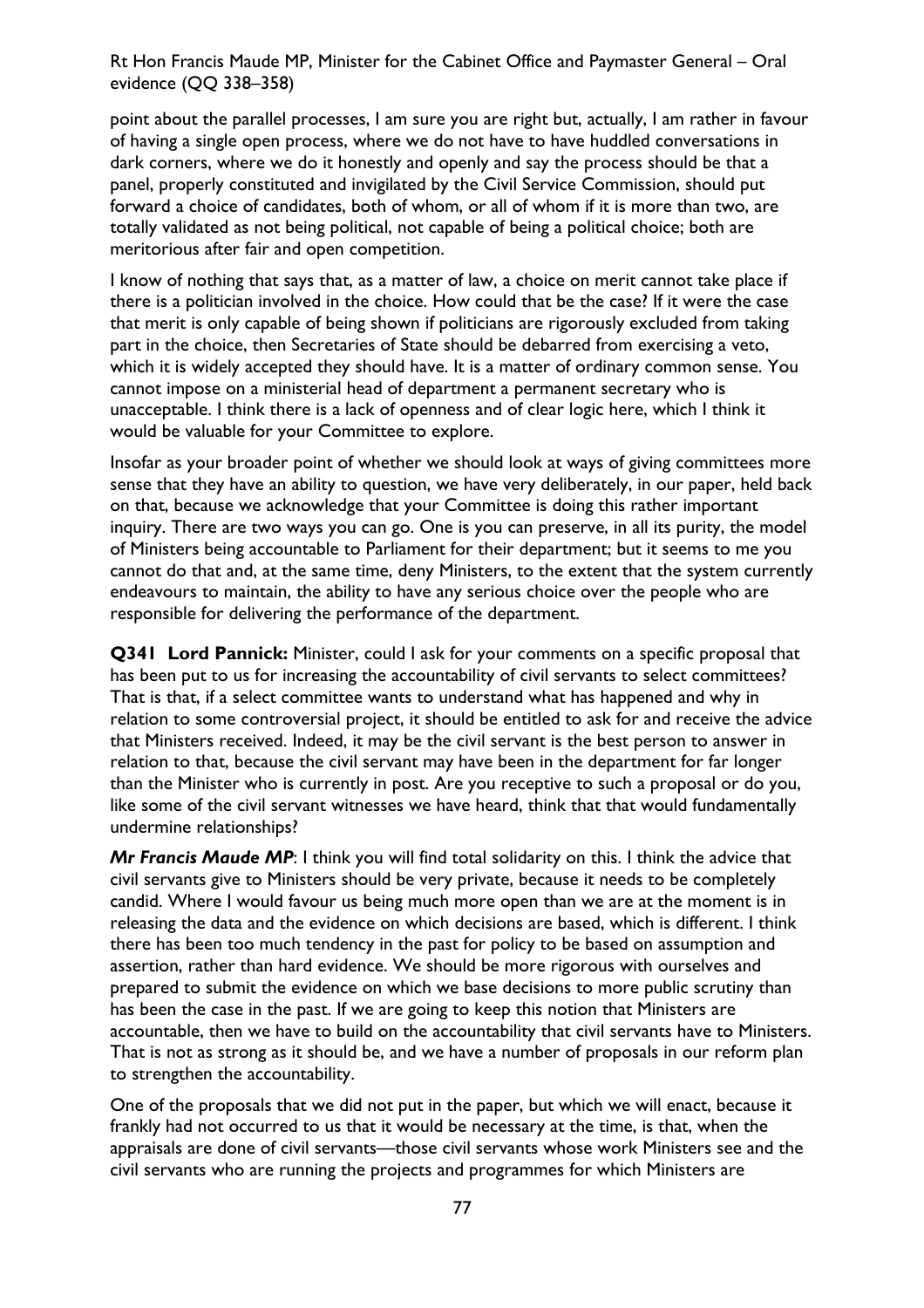accountable—the input of Ministers should formally be sought and taken in the appraisal of those civil servants. People feel accountable to the people whose views make a difference to their future careers. If the views of Ministers are not being sought and, in my own department for example, this year they were not, then there is a very clear sense of where the accountability of civil servants seems to lie. That is a change that in many cases does happen, but without any formal backing. We will make that a formal requirement in the future, which I think will play a modest part in strengthening the accountability of civil servants to Ministers, which is essential if Ministers are to be accountable to Parliament.

**Q342 Lord Pannick:** Do you accept that, if you do maintain this confidentiality—and I am not sure whether it is an absolute confidentiality or it can be outweighed by exceptional circumstances—you are going to make it more difficult for select committees to perform their job?

*Mr Francis Maude MP*: I do not see why, because what select committees are looking at is the policy, how it is implemented and what the effects are. It is completely proper to want to see what the evidence is on which the decision has been based, and that will be a salutary discipline for the policymaking process and all of those involved in it, whether officials or Ministers. I want to be in a world where officials are encouraged to give very candid advice to Ministers, and where Ministers are obliged, as they are under the Ministerial Code, to seek advice and listen to it. They are not obliged to take it. At the end of the day, it must be open to Ministers to say, "I have listened to your advice carefully. I have considered it and I am going to do something else." The candid advice will not be given if it is open to being examined in public randomly, at a later stage.

**Q343 Baroness Falkner of Margravine:** I have two points. The first is prompted by what you have just said about the fact that select committees should be entitled to see the evidence on the basis of which policy was determined. We had this example earlier this year about the NHS risk register, where the Government made a very clear defence of the reason why they would not publish, and indeed was supported by those former Cabinet Secretaries who are in Parliament now. There was evidence and yet the Government did not want to release the evidence. Would you exclude items of policy such as risk registers, in light of the fact that you want civil servants to be candid to you, but not necessarily to a select committee?

*Mr Francis Maude MP*: A risk register is advice; it is a matter of judgment. It is not evidence.

**Baroness Falkner of Margravine:** But it is advice based on evidence, presumably, hopefully.

*Mr Francis Maude MP*: Yes, and so that falls squarely within what I have said. When you draw up an assessment of risk, you are exercising judgment. Risks are not generally based upon a pure factual basis. The facts will be quite clear, but the judgment is, "This is the likelihood, we believe. We advise you, Minister, the likelihood of the risk and the impact of the risk." That is how you draw up a risk register.

**Q344 Baroness Falkner of Margravine:** I wanted to clarify that. I was with you on that one, but it was interesting to see where the line is drawn. It is going to be in a different place, depending on where we are. I want to go back to your earlier evidence on the selection of permanent secretaries. I think you posed a rhetorical question almost when you said you could not see why a politician could not be involved, given the lengthy process that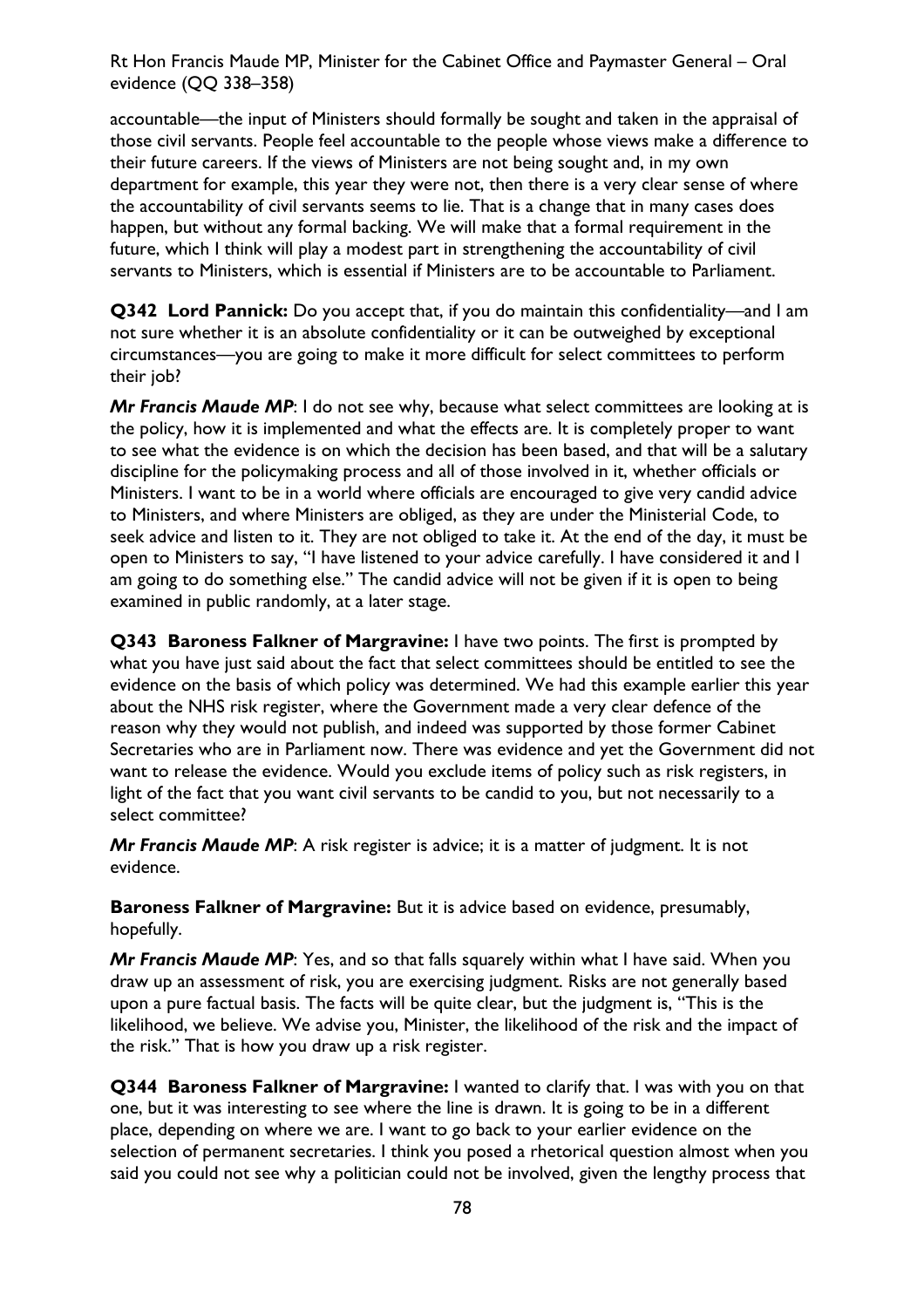What would be your response to that objection? Therefore, we were told, because the permanent secretary has to work under potentially several different Ministers, it would not be a good idea for one single Minister, at that point of appointment, to be involved in that very clear manner of choosing one person from the list.

*Mr Francis Maude MP*: There are two separate things. The first is the issue of politicisation. Most decisions that Ministers make, whether they are about personnel or anything else, are not political decisions, in the sense of being party-political decisions. They are simply not. Most of what Ministers do in their daily lives is not about party politics. It is about driving a programme through. It may have a political origin. You would be insane, frankly, to seek a mediocre permanent secretary who you thought might be politically congenial over a first-class deliverer, a first-class permanent secretary about whose politics you are unclear.

Frankly, I have been a Minister two years in this Government and for seven years in the 1980s and early 1990s. I have never known what civil servants who work for me have voted. I have sometimes had a suspicion. Actually, some of the best who have worked for me I have suspected did not vote Conservative, and yet I have had no hesitation about their commitment and dedication to implement what I wanted.

The thing for me that is fundamental in civil servants is that they should feel wholly uninhibited in challenging, advising and pushing back, and then, when a decision is made, should be really clear about implementing it. For me, the sin against the Holy Ghost is not to push back and then not to do it. That is what absolutely enrages Ministers. Certainly in talking to Ministers in the last government as well as to colleagues in the current coalition Government, that is the frustration. It is by no means universal, but it is far more widespread than is desirable.

To deal with your point about a permanent secretary needing to serve other Ministers as well as the current incumbent: I completely accept that, but the reality is that, as Lord Powell has said, it has ever been the case that Secretaries of State, one way or another, have the final say in whom the permanent secretary is. It is just done in a rather hole-in-the-corner way. It has ever been the case that, if a new Secretary of State comes in and finds that they cannot work with the incumbent, a change ought to be made and will be made. While the permanent secretary is there not just for the current incumbent and does not have a term coterminous with the Secretary of State, there is no sense and never has been a sense of complete and immovable permanence.

**Q345 Lord Crickhowell:** I have in front of me the evidence given by Lord Hennessy, who reminded us that, when Norman St John-Stevas brought in the select committees, he said it was "a change in the relationship between Parliament and the executive". I must say, listening to a great deal of the evidence that we have had recently, particularly from former Cabinet Secretaries and Heads of the Civil Service, you would have thought the entire argument was about the relationship between select committees and the civil service. We have been told by a good many of them that the 2005 version of the Osmotherly rules are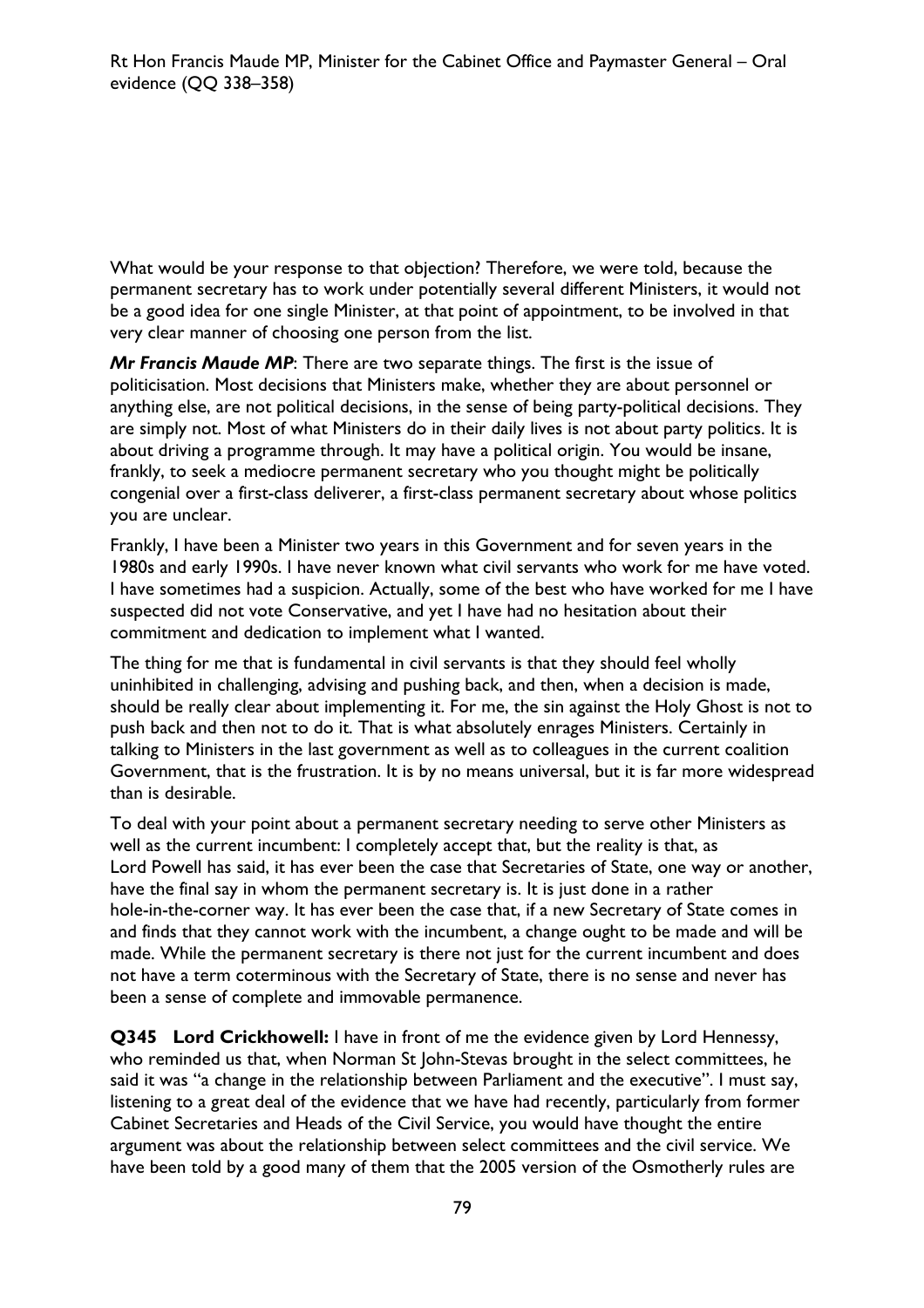A great deal of our inquiry was about how we set about any change in the rules and the relationship between those rules and the select committees. It suddenly struck me perhaps we have been spending too much time on this only in the sense of the relationship with the civil service. I would be very interested in your views about this whole change and, perhaps, the need to codify the way we are going and exchanges between Parliament and select committees as they affect the executive, not just the civil service, or perhaps both. I would be very interested in your comments on this whole relationship, which is going to be, I fear, a central part of our report.

*Mr Francis Maude MP*: I think you put your finger on it unerringly. The executive is not just the civil service. It is Ministers who lead the executive. We all know the separation of the powers—as Montesquieu quaintly described it—does not exist in this country, with its extreme manifestation of the lack of separation in the former Lord Chancellor's role as head of the judiciary, member of the executive and Speaker of one of the Houses of the legislature. There is more separation than there was, but we have a curious system here which is relatively unusual. Ministers are leading the executive and that is sometimes not always apparent in the way in which the civil service is viewed.

I think, as I was saying earlier, though it is not for me to tell your Committee what you should dwell on, an important and unresolved area is the balance between Ministers being accountable to Parliament for their department and the extent to which they have an ability to choose the people who actually manage the performance of the department for which they are accountable. There is a sense that you cannot have it both ways: only the Minister is accountable but yet you cannot choose who does the work. That feels wrong.

**Q346 Lord Crickhowell:** We have been discussing that in terms of permanent secretaries, but I suppose the thing we have been looking at the most is, when Parliament comes to look at this, the ability to call in not just the permanent secretary but others involved in what may be a very large, long-term project, such as other senior civil servants, perhaps their consultants and advisers, former accounting officers and, indeed, former project managers—though we would probably call them something different nowadays—so that the whole picture can be looked at. I think we would be interested in your views about that general direction.

*Mr Francis Maude MP*: I do not have rigid views about it, to be honest. I do not have a rigid view that more civil servants should not be able to give evidence. I think one needs to tread carefully in these areas. As you were saying, in terms of the British constitution, the introduction of select committees at all is a relatively recent phenomenon and their role has been developing. It is developing all the time. They hand out, as Lord Powell says, thrashings periodically and, as a recipient of those thrashings, one would obviously wish for them to be fairly equally distributed.

I genuinely do not have a very strong view about it. Just as I believe that former permanent secretaries, former accounting officers, should be able to be brought back in front of the Public Accounts Committee to talk about projects they have overseen in the past, I would be equally relaxed about former Ministers doing the same. I think we should continue to be accountable for what we do even after we have moved on.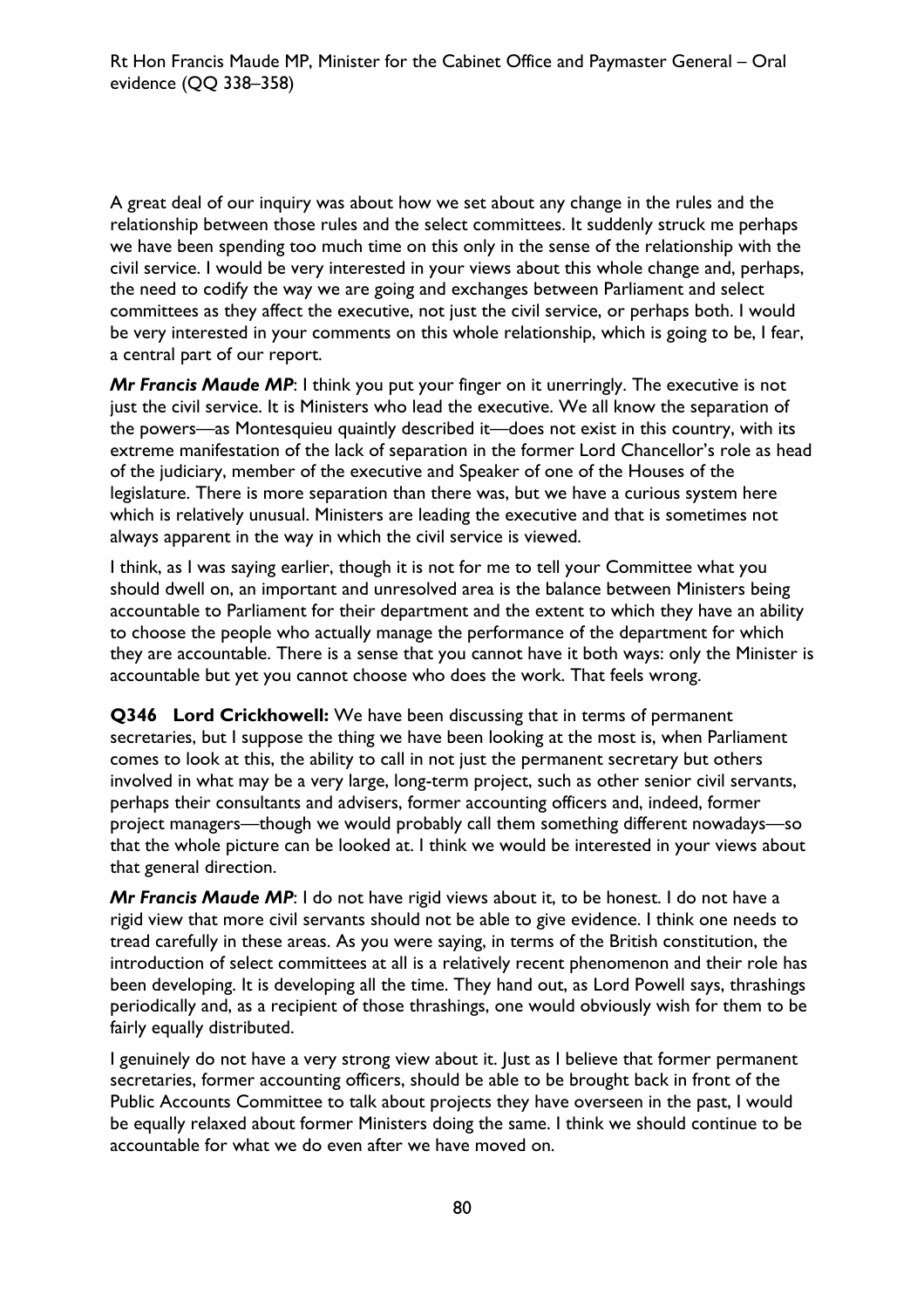**Q347 Lord Crickhowell:** Therefore you presumably approve of the practice that is growing, not just in the Public Accounts Committee but, as I have observed, in the Defence Committee, of having Ministers sitting with their civil servants so that they can answer if they feel that the questions being asked are ones they should address rather than the civil servants and vice versa.

*Mr Francis Maude MP*: I think that has been the case for quite a long time. I remember when I was a Minister the first time around—periodically giving evidence with a senior official beside me. If one is at a loss, it is always useful to have someone to turn to.

**Q348 Lord Lexden:** First, one tiny thing: you know how I tend to fuss and fret about plain English. Regarding paragraph 14, bullet point 1, "Major Gateway Reviews", I just wonder if, in passing, you could explain what a major gateway review is. My serious and substantive question is: does the civil service reform plan have, in your view, implications for the accountability of civil servants to Parliament and, if it does have such implications, what are they?

*Mr Francis Maude MP*: Major gateways reviews have been a feature of project reviews for quite some time. There are particular points at which the major project review group will look at a project and make a judgment on its progress and so on. We now look at the Government's major projects in a much more holistic way. We have a Major Projects Authority led by a formidable Australian called David Pitchford. We rate those projects and manage them on a much more whole-of-government basis so that we do not anymore, I hope, have a position where a small department can have a massive project and be learning on the job. It probably does not meet your plain English test, but that is the best I can do, I am afraid, on that.

The only specific thing on accountability of civil servants to Parliament—which is really the growing custom and practice anyway—is former accounting officers being able to come back to the Public Accounts Committee. As I say, we rather deliberately left the field open for your Committee to guide us for the future.

**Q349 The Chairman:** You mentioned in that reply the formidable Australian in a pivotal position, and you have also talked in your paper about commissioning a research project on other experiences.The countries that keep being mentioned are New Zealand and Australia. What attracts you about those systems that you think would be useful?

*Mr Francis Maude MP*: I do not know enough about them yet, which is why we are going to do a proper study. What I believe to be the case is that there is a different kind of relationship, an almost contractual relationship between the Minister in charge of the department and the chief executive, where I believe the principle of ministerial accountability to Parliament is preserved and entrenched but there is a stronger sense of accountability of the official head of the department to the Minister. It seems to me, for all the reasons I have been talking about, to be worth exploring.

**Q350 The Chairman:** You also mentioned the United States where, of course, what we would call the politicisation of officials is built into the system. That is presumably not a system you are looking to for lessons on parliamentary accountability.

*Mr Francis Maude MP*: As we said in *The Civil Service Reform Plan*, there is a huge advantage in our system, which is that you can have very fast transitions. A new government can come in; there is a working machine there. The theory is that you step into the vehicle and just need to take control of the steering wheel. The difficulty often is finding the steering wheel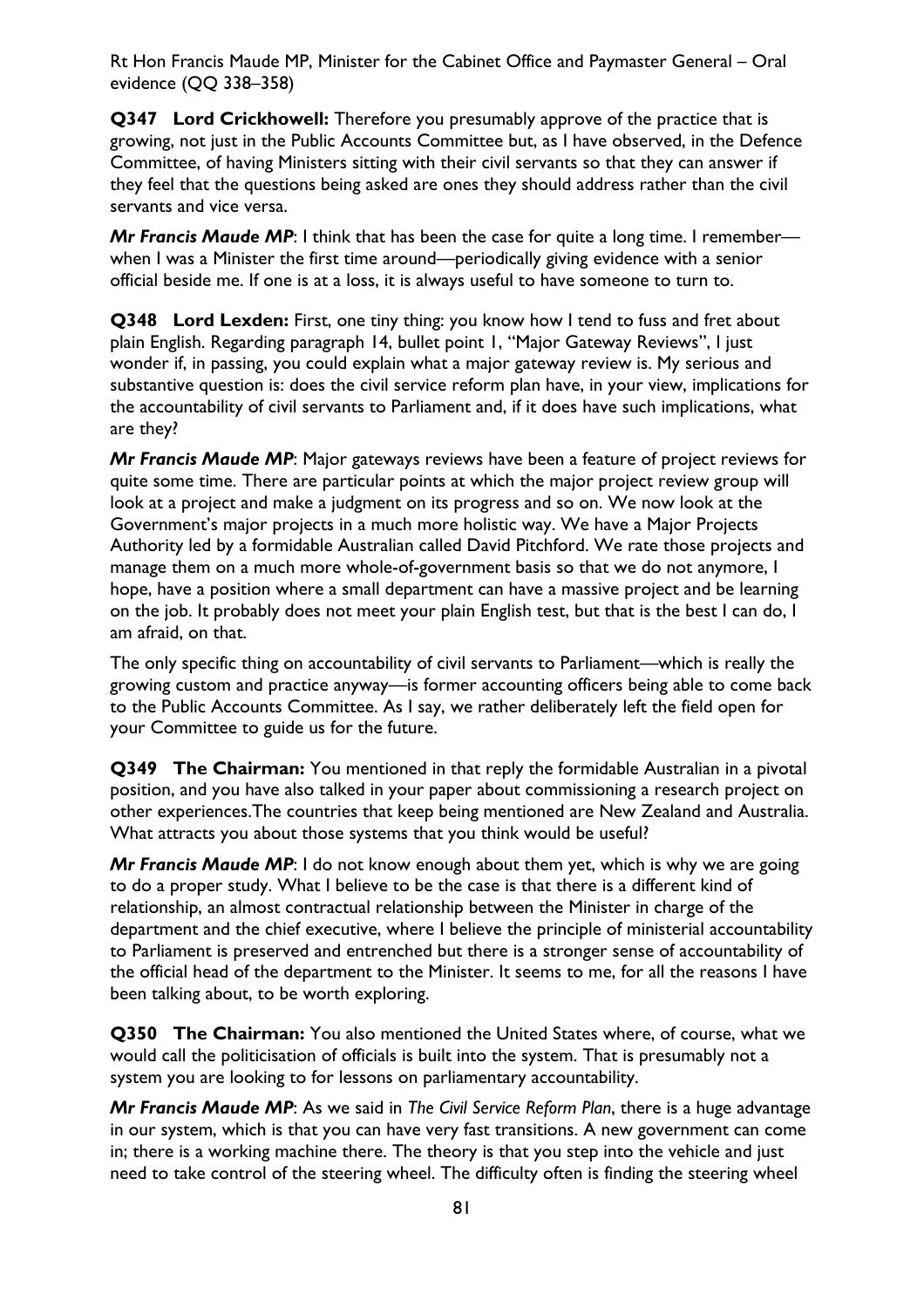and then, in particular, finding the accelerator. There are huge advantages in that which you lose in the American system.

The American system is not always about politicising it, actually: most of the senior appointments that an incoming administration makes in the United States are not political appointments. It may be the same people being reappointed. I think our very strong prejudice is in favour of the way in which our system works. We have made proposals in the civil service reform plan for how it can be made to work better and it needs to be made to work better. It does not work perfectly at the moment and, as I say, there is a sense of frustration among Ministers of both the last government and this one that it is not always easy to get traction and things you think you have decided implemented. That needs to change because being defensible and defended and being sustainable are core parts of the current system.

**Q351 Lord Lexden:** I will return, if I may, to our cherished friends the Osmotherly rules, which Lord Crickhowell brought up. Paragraph 9 of your written evidence refers to a forthcoming review of the guidance that the rules contain. Could you tell us about the character and nature of this review? Will the view of Parliament be sought in the course of it?

*Mr Francis Maude MP*: No and yes, I think, are the correct answers to your questions. I think we will not start to do this review until your Committee has opined. That would not make sense. And yes, we will not suddenly issue this ex cathedra. We will wish what emerges to be scrutinised by Parliament.

**Q352 The Chairman:** There seems to be—in a more general context, not just in relation to our old friends the Osmotherly rules—a question about the nature of the accountability of this very important part of the executive to Parliament and the way in which they are, in a sense, interdependent. Does there need to be some formal process? If there is going to be a review of the civil service, and of the accounting aspects of that in particular,, should that more formally involve Parliament and, if so, how?

*Mr Francis Maude MP*: I would be very open to suggestions. It would be a rich irony if revisions to the rules on accountability to Parliament were to exclude Parliament from their consideration.

**Q353 The Chairman:** This, I think, is something that emerges quite strongly. On the other hand, we have not yet had any proposals for the way in which, in the system as we understand it, this could be usefully taken forward. Who has the dialogue, in other words?

*Mr Francis Maude MP*: That is a very good question to which I do not have an immediate answer, but I will provide one.

**Q354 The Chairman:** We would be grateful for your thoughts on that and it is certainly a question we will raise when we come to think about what we are going to say about this whole area because, clearly, the theme of all of the discussions we have had—excepting the senior ex-Cabinet Secretaries—has been that there is room for improvement. You have said that yourself this afternoon. This should somehow be achieved, but the fact is that Parliament and Ministers are asking for improvement and yet there is no precise way in which that kind of dialogue should be carried forward.

For example, Sir Bob Kerslake talked this afternoon about having discussions with you, I imagine, about the way in which the suggestions you have made about permanent secretary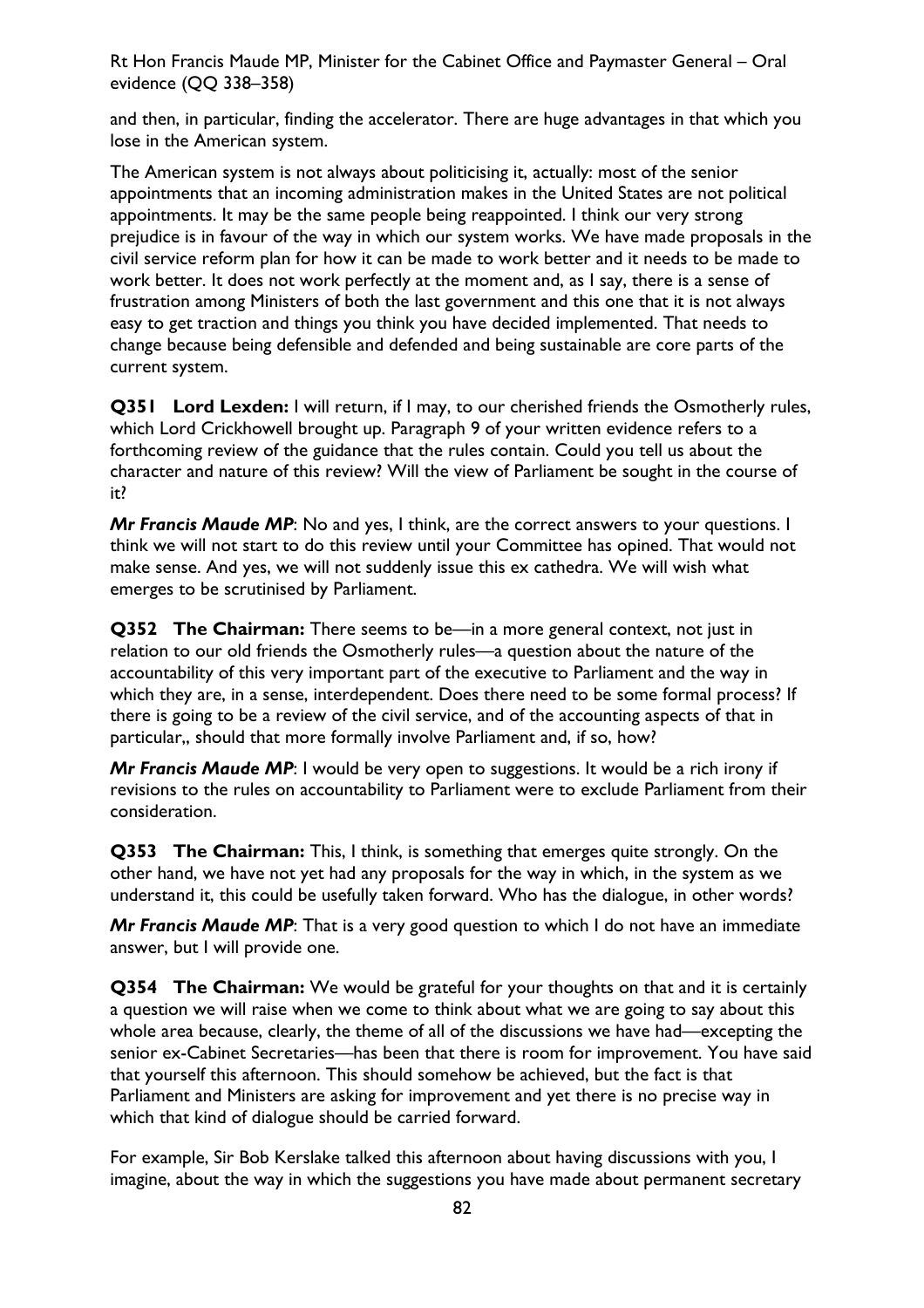appointments should be had, but that would be you in your role as a Minister in the Cabinet Office and not as a parliamentarian, presumably. I know the hats are difficult to distinguish but I think formal parliamentary involvement in this is something that is emerging as a live issue.

*Mr Francis Maude MP*: I hear that.

**Q355 Lord Lexden:** Although it is not a major theme of our inquiry, I think it would be useful to us to hear your views on the role and position of the code as it relates to special advisers. It would be terribly useful to have your views on that.

*Mr Francis Maude MP*: Do you mean any particular aspect of it?

**Q356 Lord Lexden:** Do you believe the current code and arrangements are sufficient or do you believe, particularly where Parliament is concerned, that there should be amendment to the manner in which the work of a special adviser is overseen?

*Mr Francis Maude MP*: I do not particularly think so, actually, not wishing to sound particularly complacent about it. The code was revised when the coalition Government came in; it was strengthened. We are much more open than any government has been before about the number and pay of special advisers. So, no, but I am always willing to listen to suggestions as to how things could be improved. However, I think the code is pretty robust.

**Q357 Lord Crickhowell:** Rather than the code, there have been some quite strong comments made about special advisers. Lord Fowler suggested that we should have fewer of them, but we discovered, on getting evidence, that there are an awful lot of people who are what you might call glorified press officers as special advisers of pretty junior rank. They are simply there to feed the ever-burgeoning 24-hour press. The strongly held view was that there is a need for skilled professional advisers in the area that the Minister is dealing with and may not have great experience of, and that really the balance ought to be changed so that we have more special advisers who can provide some real input to the work of Ministers independently of the civil service, rather than the large numbers of people who are there simply to give the current political view to Twitter and the press.

*Mr Francis Maude MP*: Special advisers come in all shapes and sizes and all combinations of skills. In my experience, most of them are not in the category of predominantly media people. There is a role for that and it is quite an important ability for someone close to the Minister to be able to impart a party-political view, which it would be wrong to ask civil servants to do. Certainly, in my experience and that of most of my colleagues, that is a very small part of what special advisers do.

I do not think that the best use for a special adviser is to provide subject expertise. A department ought to be able to provide that and if they do not have it they should get it. It should not be necessary for a Minister to hire in, as it were, subject expertise. If that is needed in the department then the department should provide it. It is the obligation of the permanent secretary to provide the necessary resource. The principal benefit of special advisers, certainly for me and for other Ministers I think, is to have highly intelligent people there about whom there can never be any suggestion of divided loyalties—that is really important—and who are there to scrutinise the work of mainstream civil servants, not just to provide political input into it, although that is important, but to ensure the work that comes to Ministers actually reflects what Ministers want, to help spot things that are wrong, which is a crucial function, and then, going back to what I was talking about earlier in terms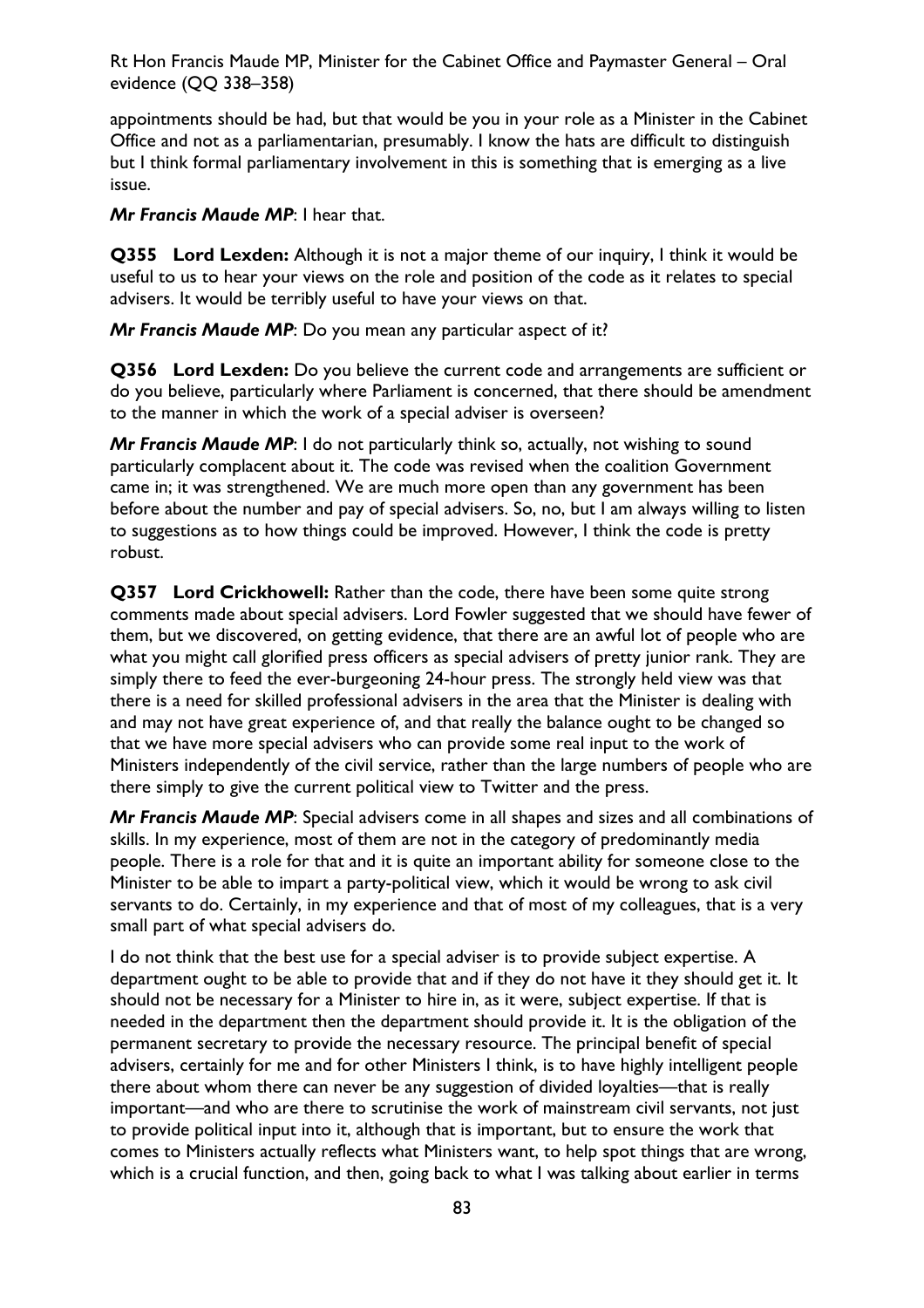of whether decisions get implemented, to be very actively on the case in helping to ensure that the decisions that have been taken are actually implemented in the way that was intended. I think it is a very wide-ranging role, and it is much wider than being just party political.

**Lord Crickhowell:** By the way you have described them, the Minister must be responsible for them.

*Mr Francis Maude MP*: Absolutely.

**Q358 The Chairman:** Thank you very much. We have covered such an enormous amount of ground. Thank you very much, Mr Francis Maude MP. It has been extremely helpful. We will hope to provide some answers. They may not necessarily be the ones that everybody agrees but I think we shall try to be at least a little didactic.

*Mr Francis Maude MP*: Very good; thank you very much indeed.

**The Chairman:** Thank you very much indeed for your time and for the written evidence. Please continue to feed into us any thoughts that you have. You mentioned the decision you have taken about appraisals and so on; we shall be writing our report over the summer so anything fresh or new which comes up we would be delighted to hear about. Thank you very much indeed.

*Mr Francis Maude MP*: Thank you.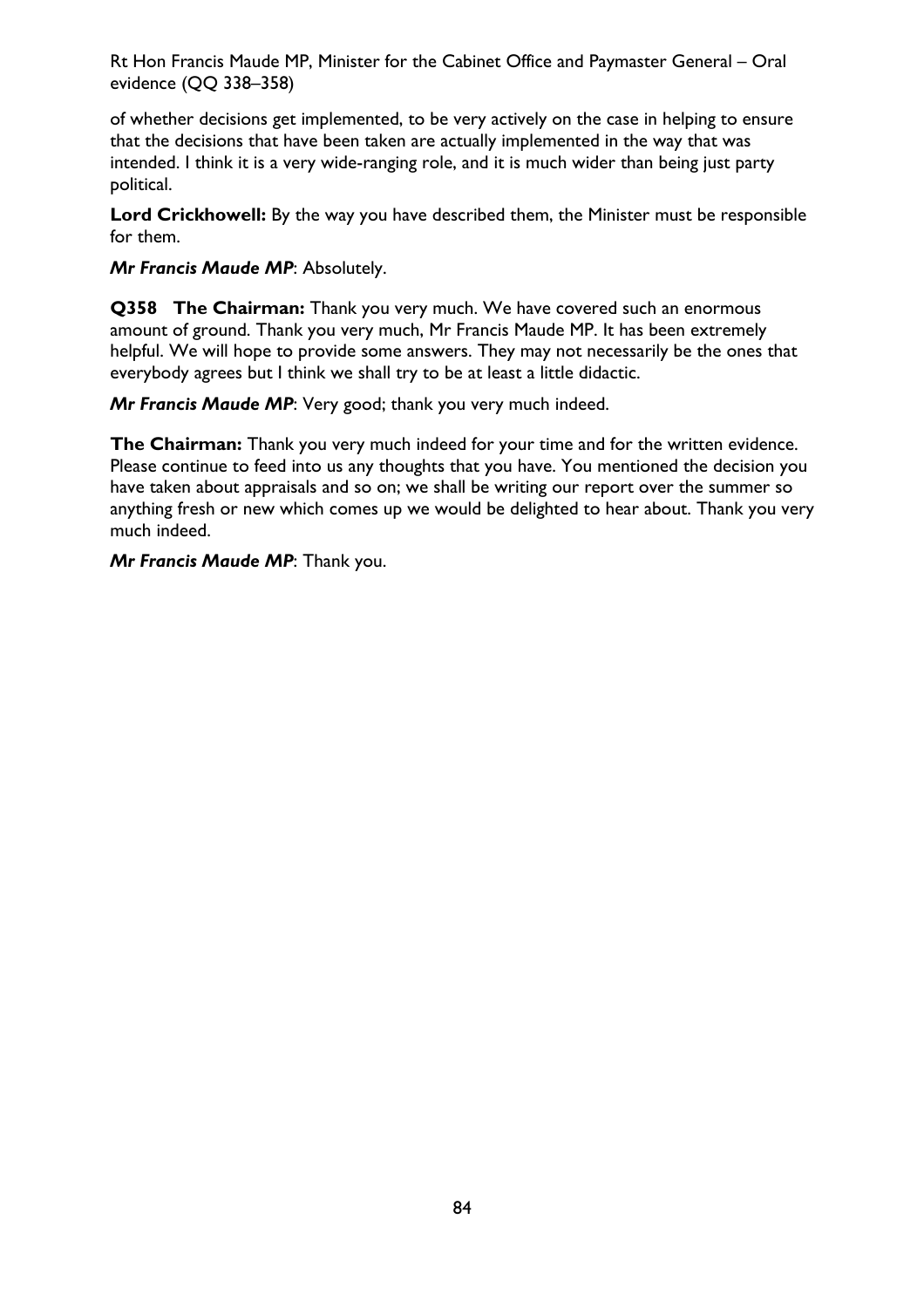# **Cabinet Office – Written evidence**

## HOUSE OF LORDS SELECT COMMITTEE ON THE CONSTITUTION

## INQUIRY INTO THE ACCOUNTABILITY OF CIVIL SERVANTS

1. The Government welcomes the Committee's inquiry into the accountability of civil servants and looks forward to giving this issue further consideration following the Committee's final report.

2. The existing model of Civil Service accountability, whereby civil servants are accountable to Ministers who are in turn accountable to Parliament, is well established and should underpin the effective workings of Government.

3. The Government believes, however, that it is timely to debate these issues, and has set out some initial thoughts to make the Civil Service more flexible and innovative and more accountable in the recently published Civil Service Reform Plan. More detail is provided at the end of this memorandum on the Government's plans, building on the Civil Service's existing strengths and addressing the areas where change is needed.

### **Overview of existing accountability arrangements**

4. As the Committee will know, the Civil Service provisions of the Constitutional Reform and Governance (CRaG) Act 2010 came into force in November 2010. The legislation placed the management of the Civil Service on a statutory basis, including putting the core values of the Civil Service – integrity, honesty, objectivity and impartiality – on a statutory basis, and requiring the publication of codes of conduct.

5. The Civil Service serves the government of the day in developing and implementing its policies, and in delivering public services. The Civil Service Code (current version published in November 2010 reflecting the requirements of CRaG) sets out the core values and standards of behaviour expected of civil servants and makes clear their line of accountability 'Civil servants are accountable to Ministers, who in turn are accountable to Parliament' (Civil Service Code paragraph 2).

### **Accounting Officers and Permanent Secretaries**

6. The most senior official in a department or other central government body is designated as Accounting Officer. The Accounting Officer (AO) of a department is normally its Permanent Secretary. Accounting Officers are personally responsible for the regularity, propriety, value for money and feasibility of the resources used by their department or their central government body. Chapter 3 of Managing Public Money (http://www.hmtreasury.gov.uk/d/mpm\_whole.pdf) sets out the personal responsibilities and duties of Accounting Officers. Chapter 3 will be adjusted to take account of the changes set out in the Civil Service Reform Plan – see paragraph 14 below. The changes will take place when Managing Public Money is refreshed and reissued in the autumn.

7. It is fundamental to each Accounting Officer's responsibilities to manage and control the resources used in his or her organisation. A new requirement, the Governance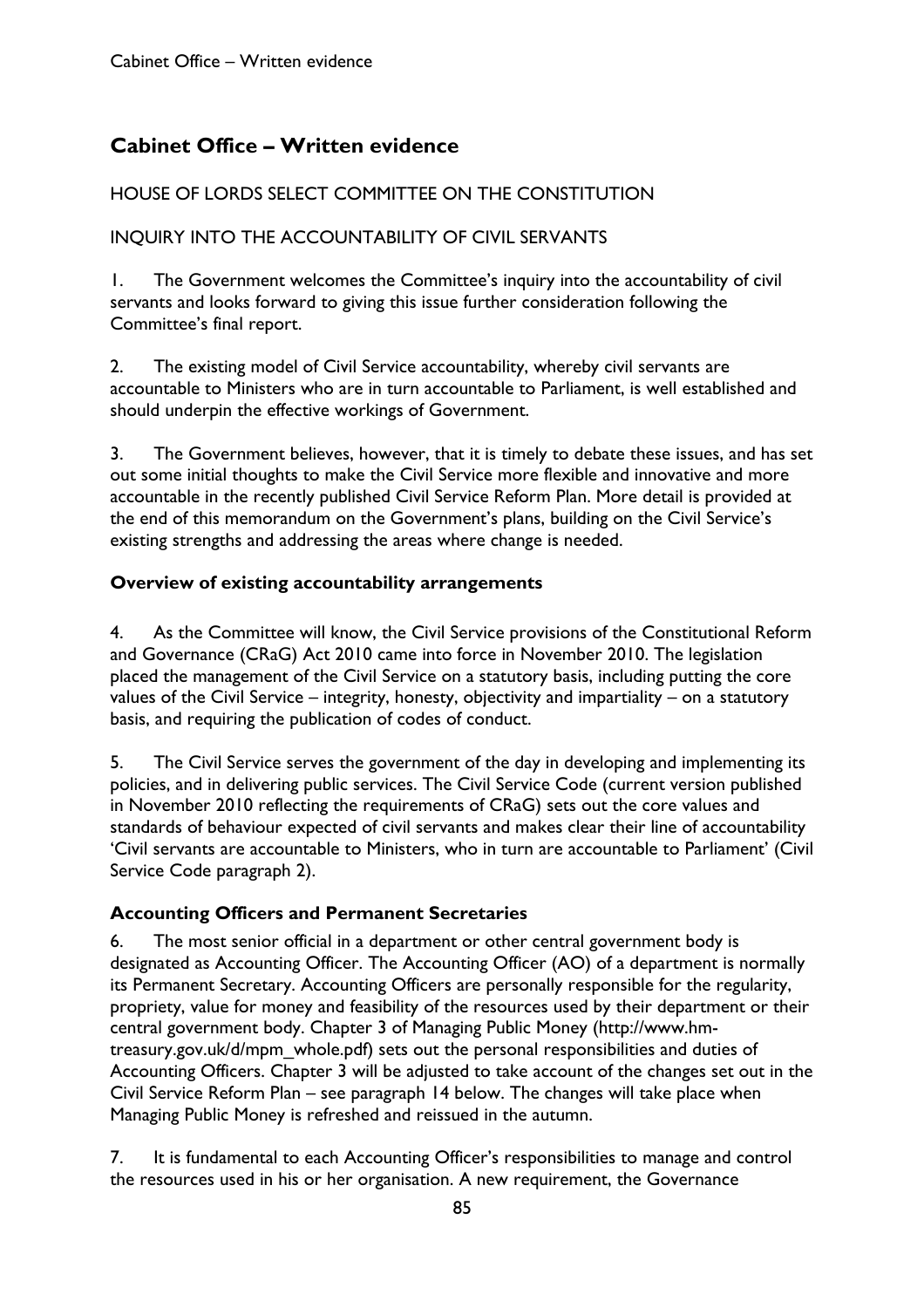Statement, is now a key feature of each organisation's annual report and accounts, and manifests how these duties have been carried out in the course of the year. It encompasses discussion of corporate governance and risk management and, in some cases, oversight of certain local responsibilities. More detail can be found in annex 3.1 of Managing Public Money (http://www.hm-treasury.gov.uk/d/mpm\_annex3.1.pdf).

8. Accounting Officers are required to give evidence as witnesses before the Committee of Public Accounts (PAC). This may follow the audit of the body's accounts, though in most cases it is in response to value for money studies carried out by the Comptroller and Auditor General. In this way, Accounting Officers are personally held to account by Parliament for the way they use public money. Ministers are not normally called to give evidence before the PAC because the Committee does not consider the formulation or merits of Government policy.

## **Civil Servants and Parliament**

9. As set out above, the Civil Service Code is clear that civil servants are accountable to Ministers, who in turn are accountable to Parliament. The Cabinet Office guidance 'Departmental evidence and response to Select Committees' (Cabinet Office, 2005, http://www.cabinetoffice.gov.uk/sites/default/files/resources/guide-deptal-evidence-andresponse-to-select-committees.pdf) (often known as the 'Osmotherly Rules' after the civil servant who originally drafted them), sets out the long-established conventions that are observed where civil servants give evidence to Select Committees (with the exception of Accounting Officers giving evidence to the Committee of Public Accounts of the House of Commons). The Cabinet Office will shortly begin a review of this guidance. The current guidance states in paragraph 40 onwards that:

*40. Civil servants who give evidence to Select Committees do so on behalf of their Ministers and under their directions.* 

*41. This is in accordance with the principle that it is Ministers who are accountable to Parliament for the policies and actions of their Departments. Civil servants are accountable to Ministers and are subject to their instruction; but they are not directly accountable to Parliament in the same way. It is for this reason that when civil servants appear before Select Committees they do so, on behalf of their Ministers and under their directions because it is the Minister, not the civil servant, who is accountable to Parliament for the evidence given to the Committee. This does not mean, of course, that officials may not be called upon to give a full account of Government policies, or indeed of their own actions or recollections of particular events, but their purpose in doing so is to contribute to the central process of Ministerial accountability, not to offer personal views or judgements on matters of political controversy (see paragraphs 55-56), or to become involved in what would amount to disciplinary*  investigations which are for Departments to undertake (see paragraphs 73 -78).

*43. The line of ministerial accountability means that it is for Ministers to decide which official or officials should represent them.* 

10. The Ministerial Code also states that 'Ministers should similarly require civil servants who give evidence before Parliamentary Committees on their behalf and under their direction to be as helpful as possible in providing accurate, truthful and full information in accordance with the duties and responsibilities of civil servants as set out in the Civil Service Code.'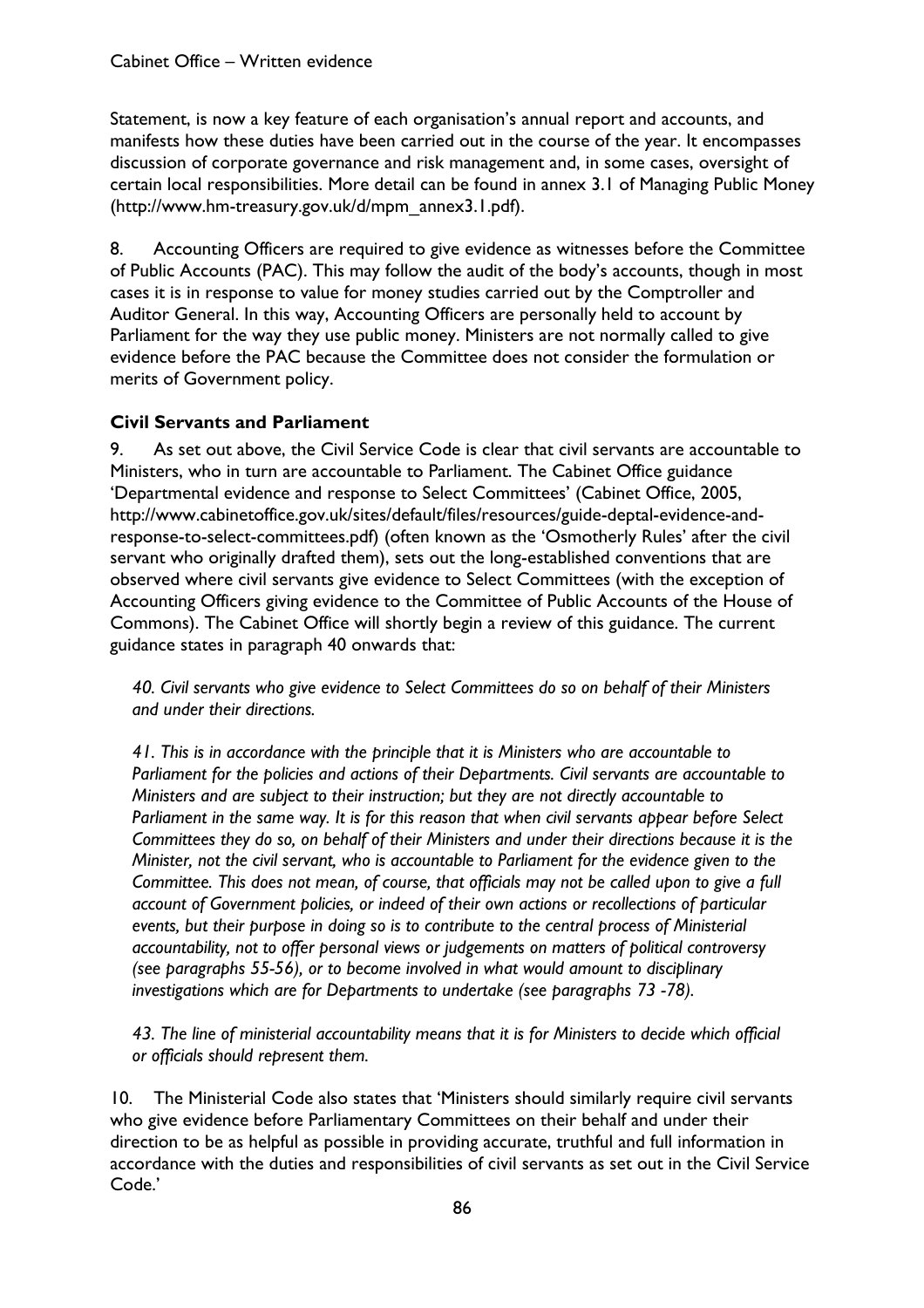11. The relationship between civil servants and Select Committees has also been set out recently in the Government's Parliamentary Privilege Green Paper (April 2012) paragraph 281):

The Government would also want to ensure that any legislation did not undermine the constitutional relationship between Ministers and civil servants. There is a long standing convention, as set out in the Osmotherly rules, that civil servants are accountable to Ministers who in turn are accountable to Parliament for the decisions and actions of their Department… If civil servants could be prosecuted for any select committee-related criminal offences this would alter and undermine the constitutional position, and risk creating an unmanageable conflict of interests for civil servants, in relation to their statutory duties under the Civil Service Code. The Government, therefore, believes that if legislation were taken forward it should include an exemption for civil servants.

### **Non-Ministerial departments**

12. Although non-ministerial departments (NMDs) do not have their own Minister, they are accountable to Parliament through the Minister of the sponsoring department. This system is supplemented by robust governance and reporting arrangements, with NMDs usually being headed up by a corporate board (led by a Chairman) and a permanent senior official. For example, Her Majesty's Revenue and Customs is led by a Chairman and Board which is responsible for setting strategic direction and ensuring effective governance, and a Chief Executive (supported by an Executive Committee) who is responsible for the organisation's delivery and expenditure. Often such organisations are statutory and required to report annually to Parliament on performance. Chairs and Chief Executives of such organisations can be called to give evidence before Select Committees. Many of the Chairs of non-ministerial departments are also subject to pre-appointment scrutiny by the relevant Parliamentary select committee, e.g. the appointment of the Chair of the Food Standards Agency is scrutinised by the Health Committee.

## **Civil Service Reform and accountability**

13. The Government recognises that there are a number of issues, including changes in the size and functions of government, the drive to increase transparency, and the development of innovative ways of delivering public services, which mean that it is important to explore whether aspects of the system needs to be adapted to allow the Government to improve quality and responsiveness for users and value for the taxpayer.

14. The Civil Service Reform Plan, published on 19 June 2012, sets out a series of specific, practical actions. In terms of accountability, this includes immediate steps to sharpen and make more transparent the responsibility of Accounting Officers and make clearer their responsibilities for delivering major projects and programmes:

• requiring explicit Accounting Officer sign off of implementation plans, major gateway reviews and, in some cases, Cabinet Committee papers;

expecting former Accounting Officers to return to give evidence to select committees where there is a clear rationale to do so and within a reasonable time period;

strengthening the role of Ministers in the recruitment process of Permanent Secretaries where the Government is discussing with the Civil Service Commission the possibility of Ministerial choice in these appointments;

where expertise does not exist in the Department, and it not practicable to run a full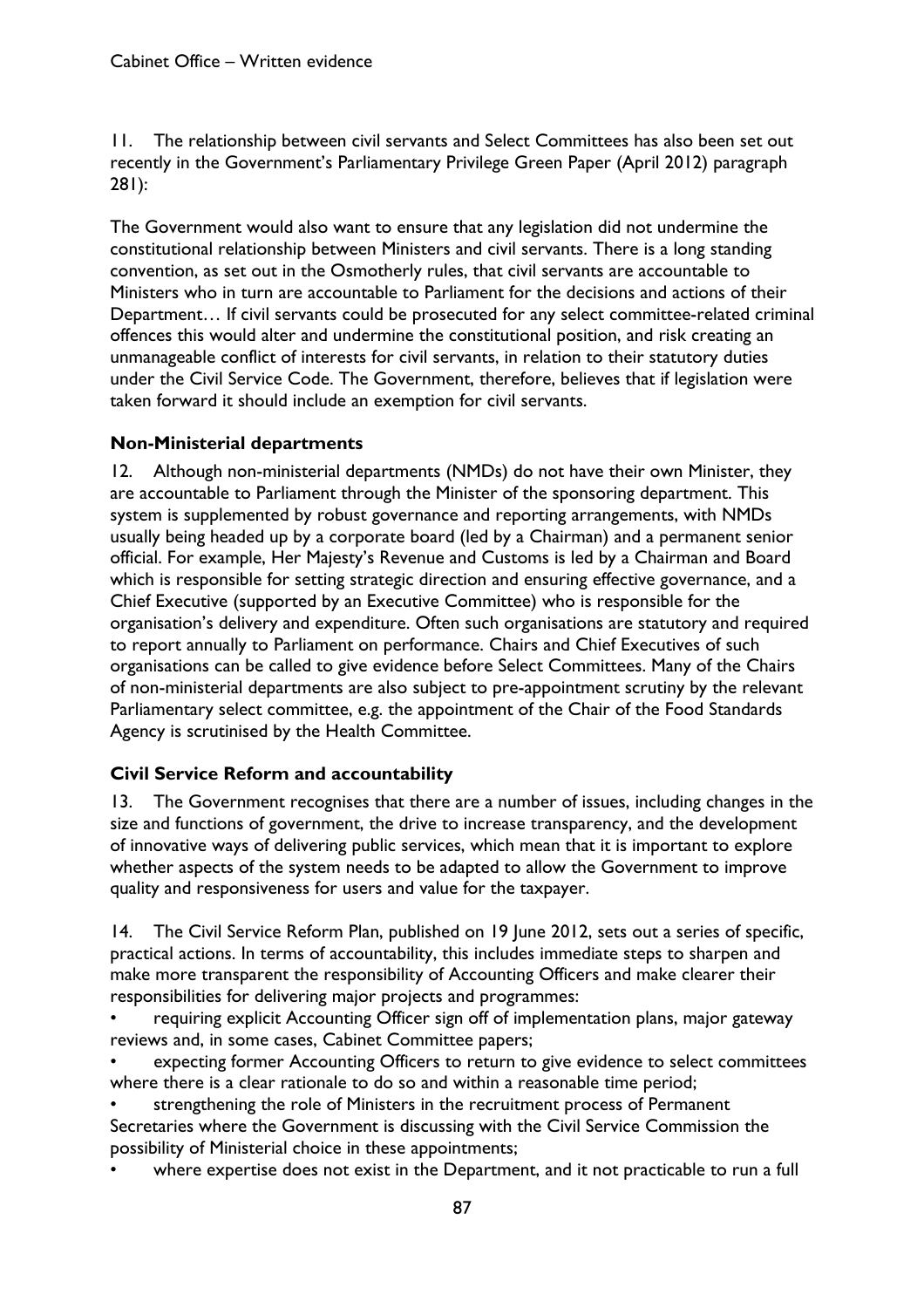open competition, Ministers should be able to ask their Permanent Secretaries to appoint a very limited number of senior officials, for specified and time-limited executive/management roles

• putting in place consistent and comparable cross-government Management Information to ensure that all departments are reporting on a consistent basis which will enable comparisons of operational performance across Government so that departments and individuals can be held to account; and

• commissioning a research project considering other international models of accountability, including the New Zealand model. The project will include a proper comparison of how the UK Government machine performs relative to other nations. The project will also cover other models which exist, such as in Australia, Singapore, Sweden and the USA.

15. The Government will also publish the performance objectives of Permanent Secretaries and ensure Ministers feed directly into the performance appraisals of those civil servants with whom they work and those responsible for key projects and programmes. There will be a formal process to ensure their views are taken into account and acted upon.

16. The Government would be very interested to hear the Committee's views on these proposals and on any other changes that the Committee feels would strengthen accountability.

July 2012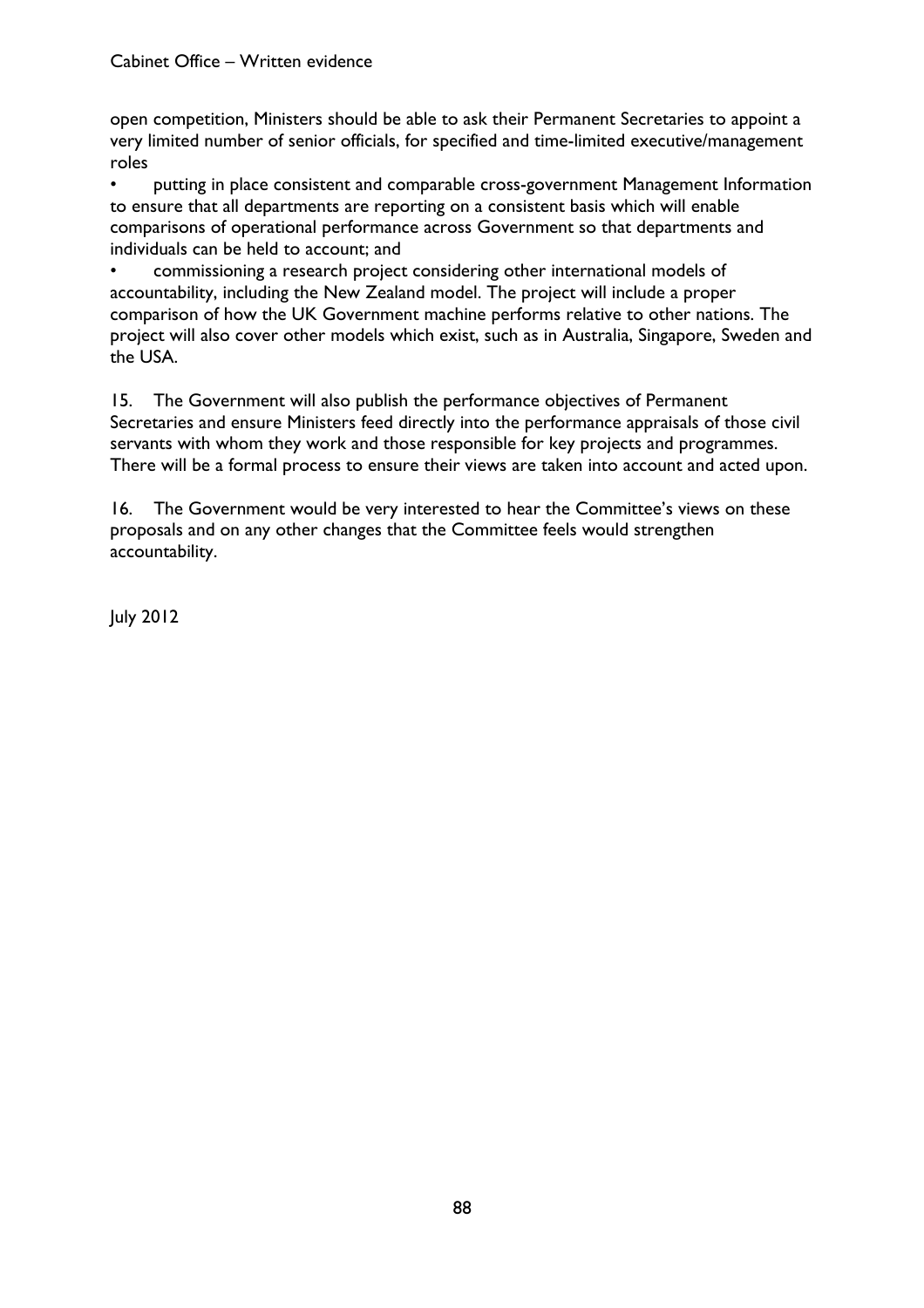## **Civil Service Commission – Written evidence**

- 1. The Civil Service Commission's interest in the accountability of civil servants stems from our statutory responsibilities for ensuring that civil servants are selected on merit on the basis of fair and open competition, and for upholding the Civil Service Code values of integrity, honesty, objectivity and impartiality in the way civil servants carry out their duties.
- 2. The Constitutional Reform and Governance Act 2010, of which the Commission was a strong proponent, put these principles and the role of the Commission into primary legislation for the first time, over 150 years after this was first proposed in the Northcote-Trevelyan Report of 1854. It therefore provided legislative underpinning for the Civil Service as we know it today: recruited on merit and committed to implementing the policies of the elected Government, whatever its political colour.
- 3. The Act also drew on important distinctions between civil servants and special advisers. It established in statute two distinct classes of people who would be appointed to support the Government:
	- i. civil servants, selected on merit on the basis of fair and open competition under rules laid down by the Civil Service Commission and bound by the principles in the Civil Service Code; and
	- ii. special advisers, selected by Ministers personally, appointed for the period of the Minister's term of office, subject to their own Code as well as the Civil Service Code but specifically exempted from the Civil Service Code requirements of objectivity and impartiality.
- 4. In the Commission's view this clear legal distinction in role and function is important and reflects the nearest we get in the UK to a constitutional settlement on the role of the Civil Service. It protects the long held principle of an impartial Civil Service, while recognising that Governments also need support from personal appointees who share their political objectives and philosophy. Part of the Commission's role in regulating Civil Service appointments and in hearing complaints under the Civil Service Code, is to ensure that this distinction is maintained.
- 5. We address below those aspects of the Committee's inquiry on which the Commission has a view relating to the Civil Service Code and the question of whether Ministers should be able to influence Civil Service appointments. Before that, however, we want to make three general points:
	- a. first, we believe that the 2010 Act was of great importance in putting the Civil Service on a statutory footing and codifying the long-standing principles that underpin it. In our experience that legislation is working well and there is no evidence of the need for early revision or change;
	- b. secondly, the Act places on the Civil Service Commission the responsibility for publishing Recruitment Principles which interpret the requirement that selection for appointment to the Civil Service must be on merit after fair and open competition. This gives us the flexibility to enable the selection processes to evolve and improve to meet the changing needs of a modern,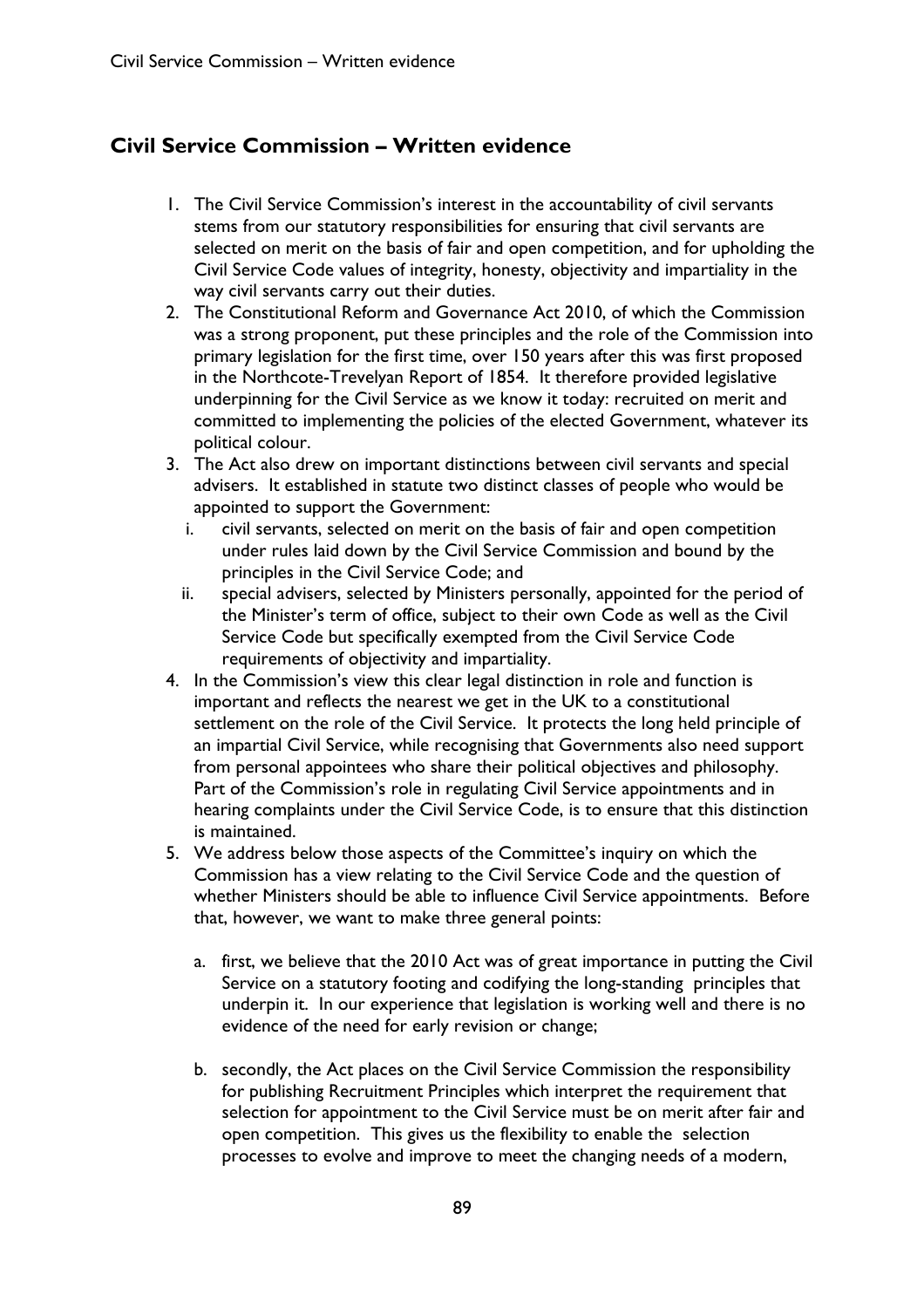- c. thirdly, as the number of open competitions for senior posts has increased over the last 15 years, the Commission has encouraged more professional recruitment practices and accepted that Ministers have a legitimate role in the selection of the senior civil servants with whom they will be working closely. But that has always stopped short of allowing Ministers to make the choice of candidates themselves. In the Commission's view that could undermine the principle of merit-based appointments and be a step towards the politicisation of the Civil Service.
- 6. We now turn to the Committee's specific questions.

#### 7. Question Three: **Do the civil servants' and special advisers' codes of conduct require amendment?**

A. The Commission has a statutory role in hearing complaints from Civil Servants under the Civil Service Code; and by agreement we assist departments to uphold the Code, which in the last few years has included auditing their policies and practices in promoting and upholding the Code. The Commission does not have any role in relation to the special advisers' code of conduct.

We have seen an encouraging growth in civil servants' knowledge of the Civil Service Code and understanding of the right to complain to the Civil Service Commission over the past three years. We see no evidence of the need for significant change to the Code. But we think it is important that Government Departments continue to promote it actively and ensure that civil servants are not discouraged or penalised for raising concerns that its provisions are being breached.

- 8. Question Four**: To what extent should the content of the civil servants' and special advisers' codes of conduct be set down in statute? If so, how might CRAG be amended to achieve this?**
- A. We believe the Constitutional Reform and Governance Act 2010 gets the balance right. Under the Act the Civil Service Code must require civil servants to carry out their duties for the assistance of the current administration whatever its political complexion, with integrity, honesty, objectivity and impartiality; but it need not require special advisers to carry out their duties with objectivity and impartiality. The Act also includes the right to complain under the Code and to take a complaint to the Civil Service Commission.

We believe these to be the core requirements. It would be onerous and inflexible to include greater detail in the primary legislation. We have so far seen no evidence that this is needed.

- 9. Question Six: **What, if any, influence should ministers be able to exercise over home civil service appointments? What are the constitutional benefits and risks of allowing such influence? Are there any particular civil service posts to which special considerations might apply?**
- A. The Constitutional Reform and Governance Act 2010 requires civil servants to be selected on merit on the basis of fair and open competition. It places the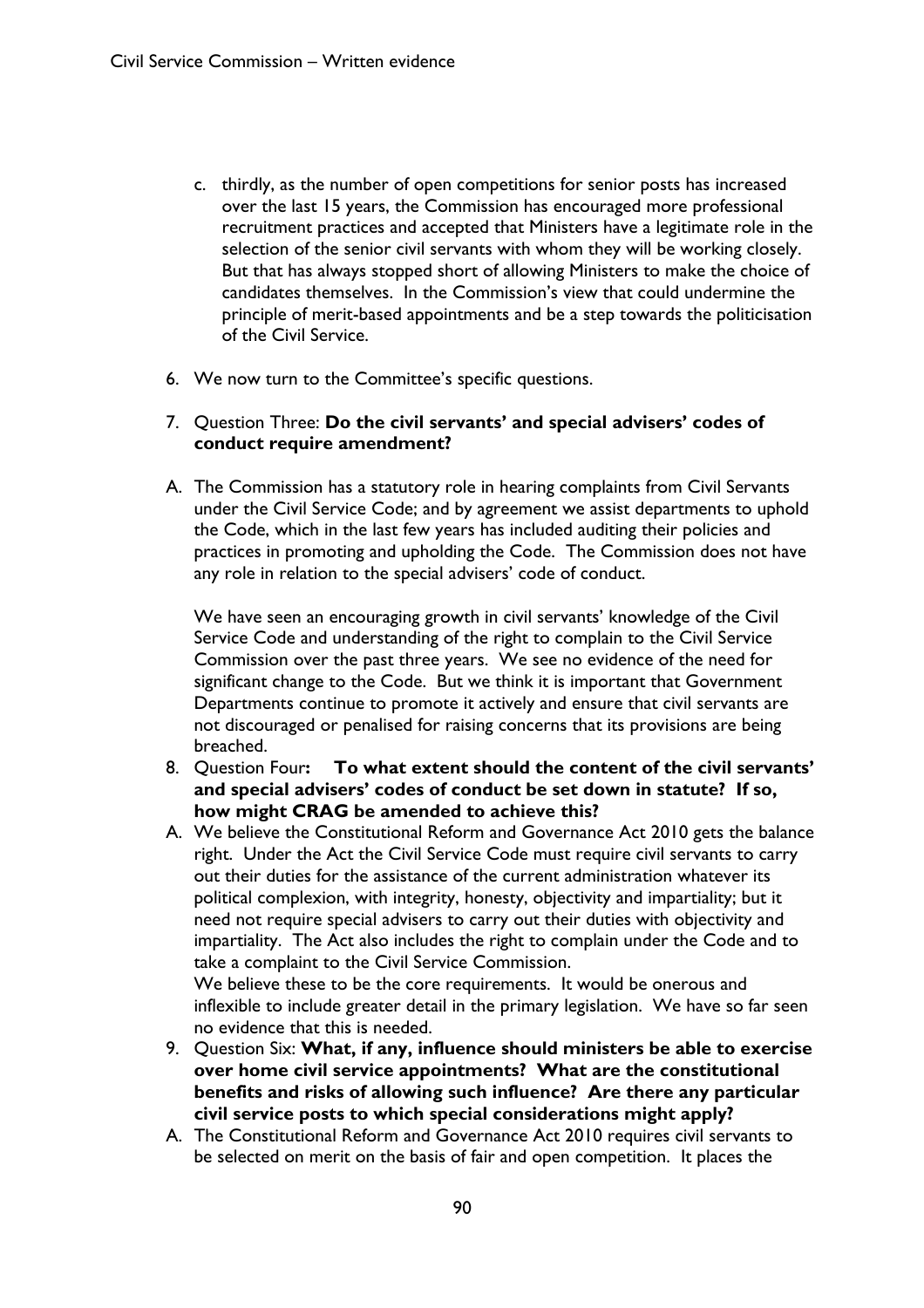responsibility on the Civil Service Commission to interpret this legal requirement in its Recruitment Principles.

From its inception in the  $19<sup>th</sup>$  century, the merit principle was founded on the belief that the Civil Service will only be effective and efficient if the best person is selected for the job. That remains as relevant today as it ever was. The Commission's principal task is to encourage and enable recruitment practices in Government Departments which get the best candidate for any given job. This is best achieved through an open and fair process where candidates are objectively assessed against the requirements of the job.

These practices must also evolve as the needs of the Civil Service change. In the last 15 years there has been a significant increase in the number of external appointments to senior Civil Service roles. The Commission has encouraged and supported this and helped Departments to develop new ways of assessing the suitability of external candidates.

The Commission's approach to Ministerial involvement in senior Civil Service appointments has also evolved. We accept that, since the Secretary of State (or the Prime Minister) must ultimately agree the appointment (and therefore has the power of veto), it is important that the Secretary of State is involved in appointments in which he or she is particularly interested. In the case of Permanent Secretary appointments it has become normal practice for the Commissioner actively to encourage the involvement, given the close working relationship which is necessary at the top of a Department. In practice this means the Secretary of State agreeing the job description, the key skills required, the terms of the advertisement and the composition of the selection panel. He/she will be updated at each stage and encouraged to meet the short-list and feedback to the panel any concerns about the skills and experience of the candidates, which the panel can then explore at interview.

This degree of involvement in the process, coupled with the ultimate power of veto, is, we believe, a proper reflection of the Secretary of State's interest in the appointment and the accountability he/she ultimately carries for the Department's performance. However, in order to protect the impartiality of the Civil Service, it stops short of giving Ministers a choice of candidates. That decision remains with the panel, based on all the evidence it has collected and assessed through the process.

We do not see the case for changing this position. Handing over the final choice to one individual, whether a Minister or a civil servant, is unlikely to further the merit principle and may lead to favouritism. Where the choice is put in the hands of a Minister, there may be the perception – and sometimes the reality – of politicisation which could eventually undermine the ability of the civil service to serve successive administrations.

June 2012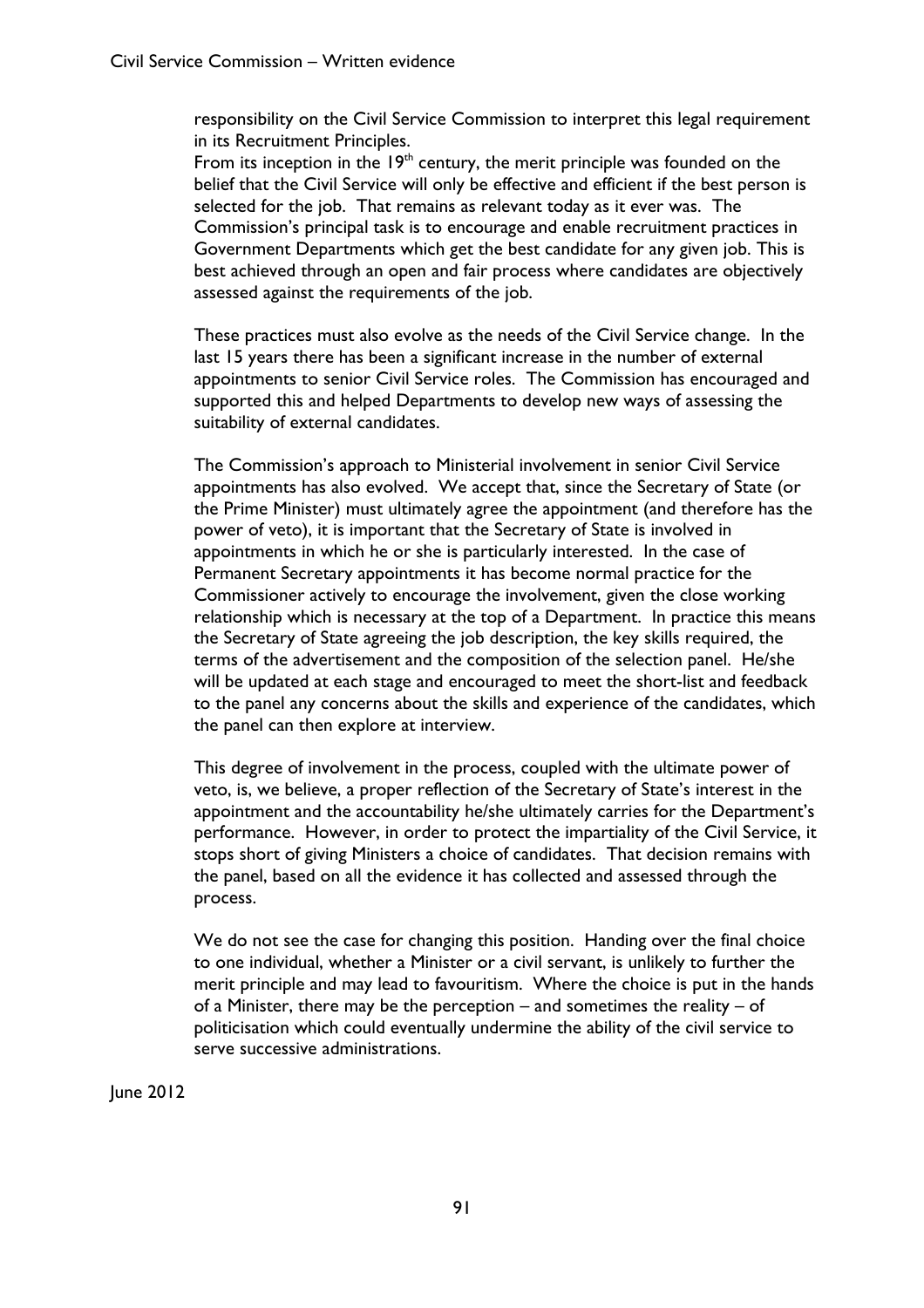## **Simon Cramp – written evidence**

- 1. I'd like to formally submit evidence to your committee on the accountability of civil servants.
- 2. I'd like to set out some background about me.
- 3. I am someone who is interested in politics and more recently I have been interested in the relationship between special advisers (i.e. political civil servants) to ministers of the Crown. I have submitted evidence to a number of committees of the of Commons and Lords and to joint committees where appropriate, especially issues to do with civil servants and their political masters and also lobbying and more recently evidence to the Leveson Inquiry and other evidence to a range of other committees in inquiries.
- 4. Although I have in the past as I mentioned earlier given that evidence to select committees I have also given oral evidence to a joint committee of both Houses.
- 5. I am currently unemployed but have worked in the public sector and the voluntary sector over the last 20 years, up to October 2011 when I was made redundant. I worked in the voluntary/not-for-profit sector originally as a learning disability sector adviser for an organisation called dimensions, but this submission is in a private capacity. In the public sector I also worked at Ofcom as advisor between 2004 and 2011 on the older and disabled people advisory committee, giving Ofcom advice on communication issues to do with older and disabled people.
- 6. Finally as part of my introduction to this submission I put on record that I have dealt with politicians and parliamentarians and, within my freelance work during the last 12 years, with arm's-lengths bodies that are funded by government but have an independent voice. I have sat round the table with junior ministers and civil servants debating policy changes within the framework of government bills before either the House of Commons or the House of Lords as they start or continue their parliamentary passage to become law.
- 7. I turn to the questions you have laid out for witnesses to comment onto help you get feedback and engagement with members of the public or industry experts and to help you look at this area and use the findings to help make recommendations for your report to Parliament.
- 8. I will repeat the comments I made to the Public Administration Committee of the House of Commons who are running a similar inquiry. I would like you to take my comments into consideration in a general context.
- 9. I'm not sure at the moment whether special advisers actually make a difference to the political system in relation to the relationship between a minister and his special adviser. The reason I say that is because of the current inquiry being conducted by Lord Justice Leveson on press ethics. I say this only in passing but it's important to me because as I write this some current and former politicians—even former prime ministers—had press secretaries as special advisers that could gave orders to (non-political) civil servants.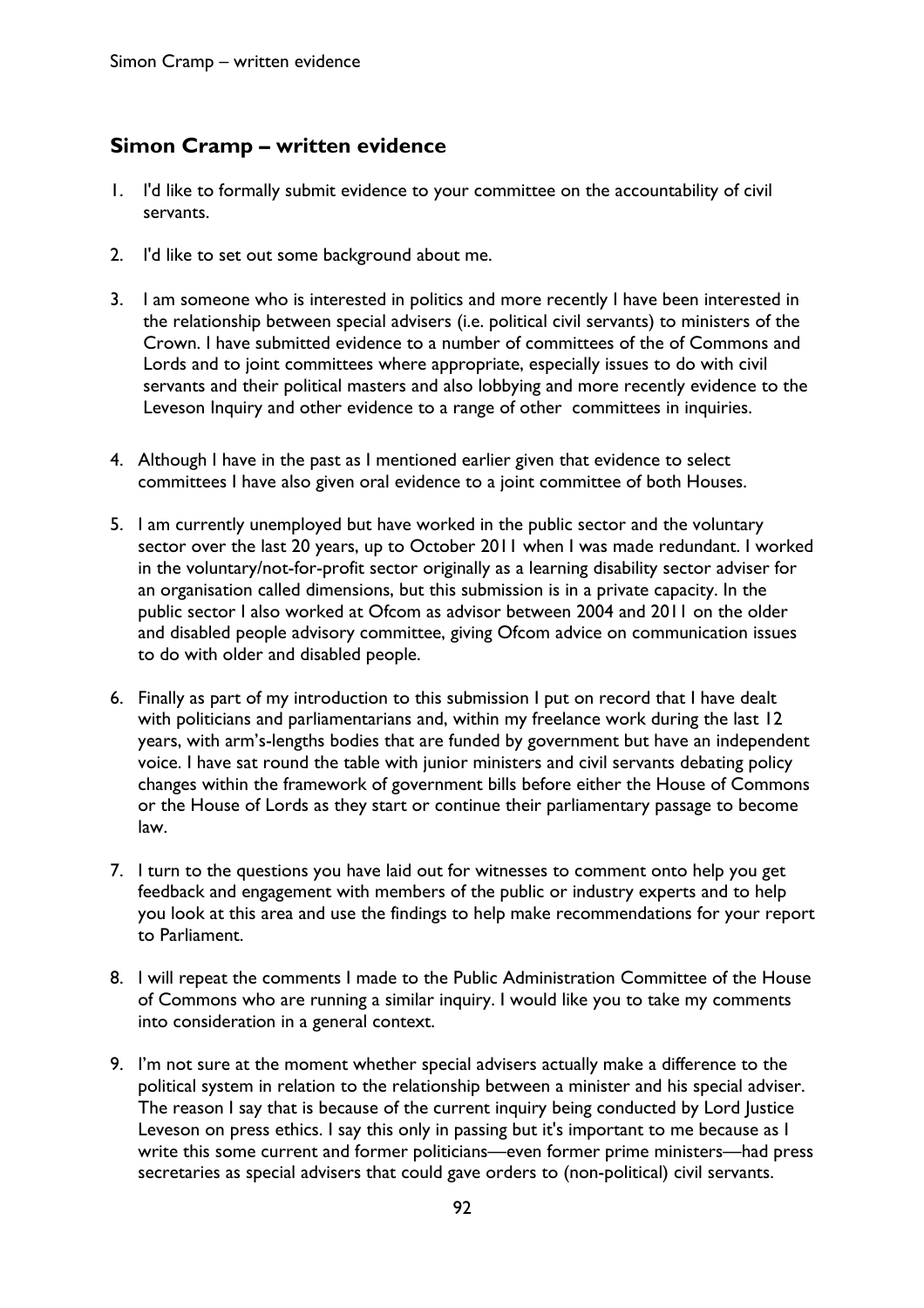Where does this blur the boundaries between civil servants and special advisers? Because under successive governments of all political colours what do special advisers bring to the table apart from being political and a hindrance, not the effectiveness that question implies.

- 10. The only other point I would make is that the number of special advisers has rocketed in the last two governments.
- 11. In answer to your question on what does or should change under a coalition government, I'm not sure, for the reason that I'm 40 years old. I was born in 1971 and since I got the vote when I was eligible in 1988 the 2010 general election was the first time I have lived and witnessed a post-war peace-time coalition government. I'm not sure it makes much difference in that Labour and Conservative, as I said earlier, created different special advisers in the form of senior civil servants with the power within government to give instructions to say the press office at Number 10 and others. Politicians have had to resign or special advisers have had to resign for example for sneaking out bad news on a quiet day. The only thing I would add to this part of my submission is that it is not clear if special advisers are paid by the state or whether their political masters within their political party pay their salary. The reason I say this is that I was not clear if the former communications director of the current prime minister had previously worked for the Tory party; then the Tory party was the largest party but couldn't form a government and had to ask the Liberals to join them in coalition to have any effective government to implement the programme that both parties had agreed with give-and-take from their party manifestoes. When the communications director for the Tories was appointed by the current prime minister was he civil servants or was he a special adviser? Who paid his wages? I don't know so it is difficult to be precise as a layperson to work that one out. I'm not convinced what special advisers actually give the Minister. In terms of the old phrase in "Yes Minister", you have a room down the other end of the building but gave the impression that you were far from the Minister; in other words the perception was you were a problem that made the Minister happy but the civil service wanted still control. Apart from political speeches what do special advisers bring to the table? I simply don't know.
- 12. I may have answered these questions in the wrong way round but I'm not sure what special advisers bring to the civil service. The recent scandal was made a big media story—namely the BSkyB bid that is still being investigated in a different context, but with the media and a current ongoing public inquiry and a special adviser resigning because it was deemed inappropriate or given the impression it was not called a communication between different parties. I think that's a blunt view and a difficult one because not all civil servants (i.e. special advisers) will have contact with different parties as part of a bid in terms of competition takeover that a government department has to adjudicate on or refer to an appropriate authority.
- 13. Yes civil servants should be directly accountable to Parliament, but also if they resign they should be required to go in front of the select committee for the department they worked for if it is deemed necessary—i.e. if they have potentially played a part in a scandal or some other wrongdoing. This may with the Cabinet Secretary's approval be held in private and members of Parliament will deal with this under parliamentary privilege and make recommendations to the Cabinet Secretary, where sensitive information is required not to be published in full but by redacting where necessary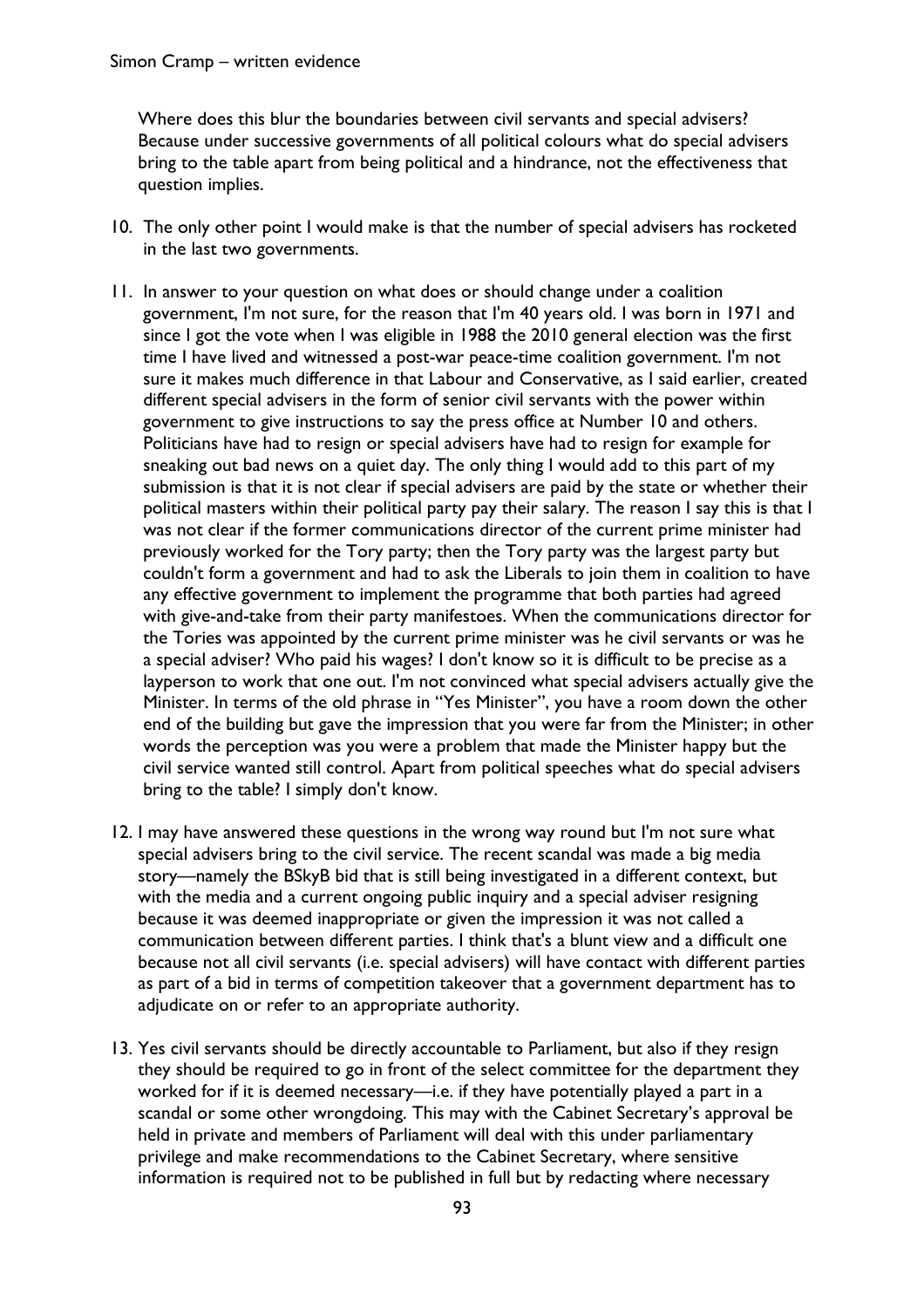sensitive information. The communications director or press spokesman at number 10 on behalf of the Prime Minister should as a matter of course be expected to attend a pre-appointments hearing.

- 14. The Prime Minister of the day will always find a way for arguing a limit on the number of special advisers was not sufficient or make promises in opposition that he or she doesn't fulfil in government.
- 15. Hopefully I have outlined my opinions on areas that you have asked about. I hope that it helps you. The Ministerial Code or a code or model contract for special advisers is a waste of time because the person that decides it is the person that makes a decision about the Ministerial Code, code of conduct or a model contract for special advisers. The Prime Minister and the Number 10 can say he or she is not going to be sacked or referred to the Cabinet Secretary.
- 16. Finally, I hope you find this submission useful. I have tried to answer all the questions you have asked and tried to make logical points and arguments to help facilitate discussion within your committee to help you make recommendations to Parliament that ultimately to government.
- 17. I hope you have found this useful. It is a very interesting subject area. I hope I have given you food for thought and I look forward to seeing your report when it published in due course.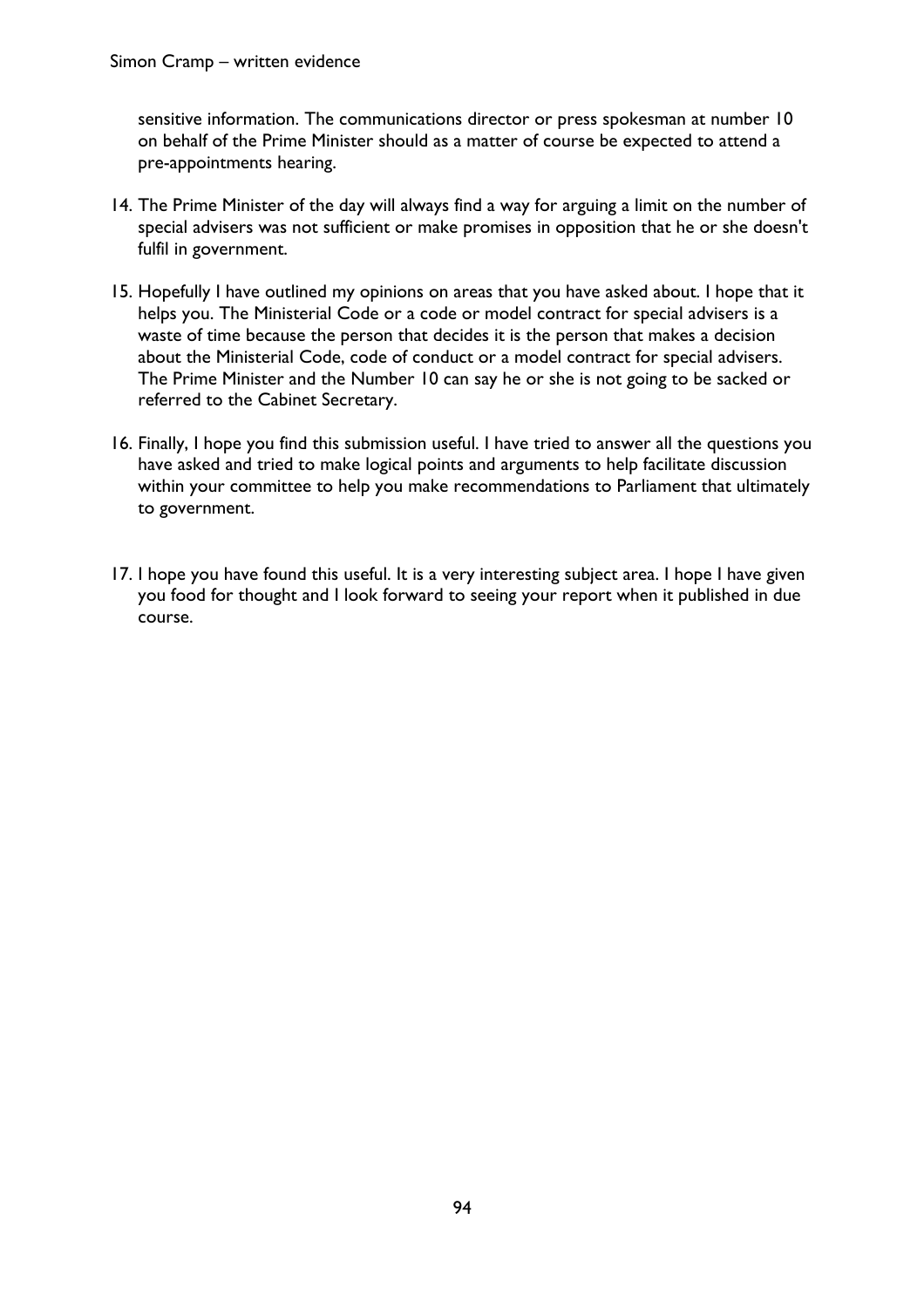## **Mark Davies, former special adviser to Jack Straw MP at the Ministry of Justice; and Paul Richards, former special adviser to Hazel Blears at the Department for Communities and Local Government - Oral evidence (QQ 78–104)**

*Evidence Session No. 3. Heard in Public. Questions 78 - 104* 

#### WEDNESDAY 20 JUNE 2012

Members present

Baroness Jay of Paddington (Chairman) Lord Crickhowell Baroness Falkner of Margravine Lord Irvine of Lairg Lord Lang of Monkton Lord Lexden Lord Macdonald of River Glaven Lord Pannick Lord Powell of Bayswater Lord Shaw of Northstead

#### **Examination of Witnesses**

**Mark Davies**, former special adviser to Jack Straw MP at the Ministry of Justice; and **Paul Richards**, former special adviser to Hazel Blears at the Department for Communities and Local Government.

**Q78 The Chairman:** Good morning, and thank you both very much for coming. I am delighted that you were able to sit in on part of the previous session, because that will have given you some context and, I imagine, stimulus, for the discussion that we are going to have.

Mr Davies and Mr Richards were both special advisers to Secretaries of State in the previous Government. We obviously would expect you to have long political and other experience, and know that you did, both inside and outside Parliament, so it is valuable to have your views this morning. We will start where we left off with the two ex-Secretaries of State with the question of the relationship between special advisers and the permanent civil service and whether that needs to be clarified. Obviously we recognise that there is now the Special Advisers Code, but does that all need to be set out more clearly, particularly in relation to the internal position of special advisers with their Ministers, and to Parliament?

**Paul Richards:** I think the idea that a special adviser would tell a civil servant what to do is nonsense. I never experienced that with myself or anyone else. The role is about influencing and being present in meetings where things are being discussed, but you cannot order civil servants about. It works best when that is completely understood on both sides. Different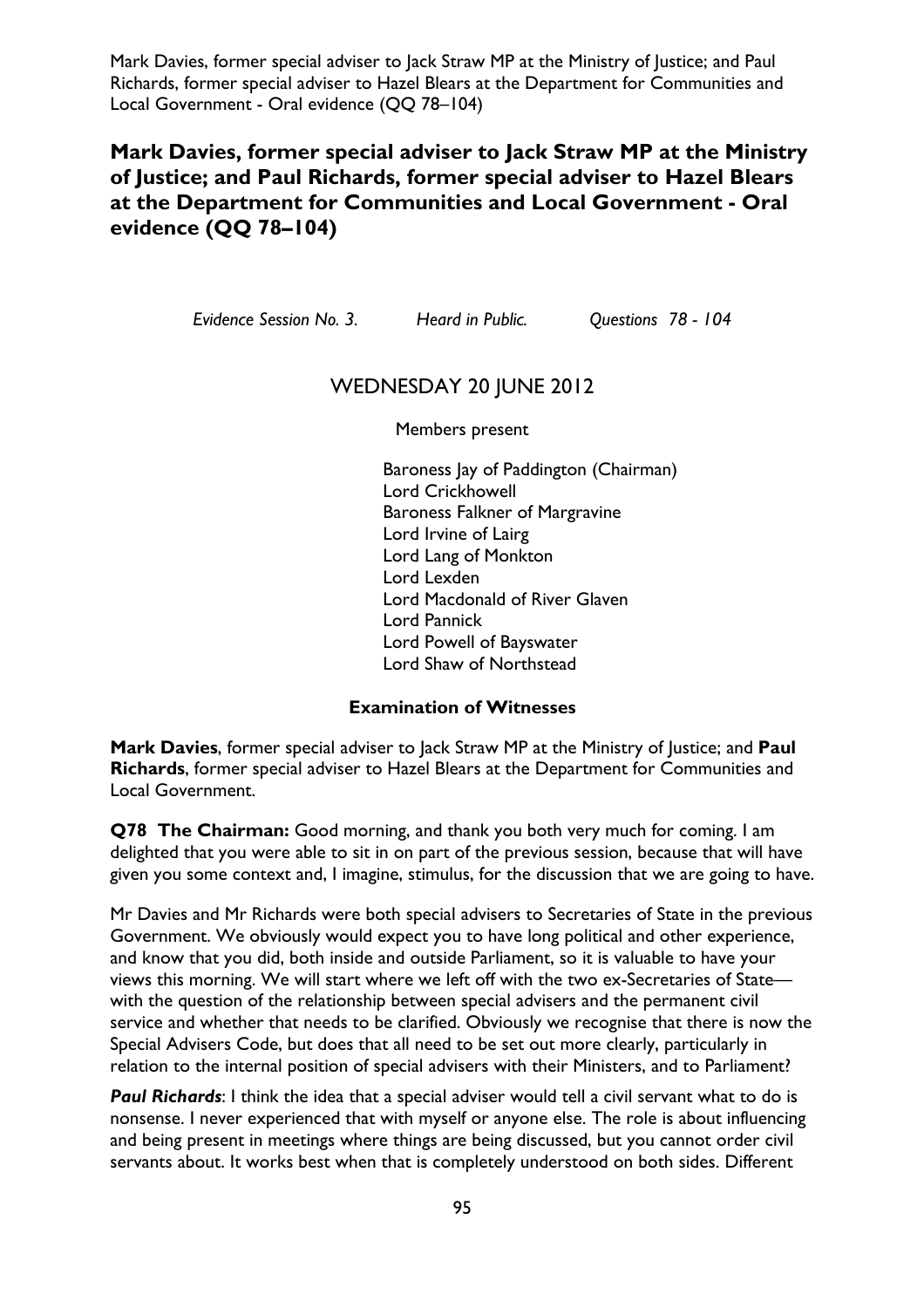roles and cultures come together for the good of governments, but they are different, so I would say that there is no need for greater clarification.

**Q79 The Chairman:** I think there was a particular example under Mr Blair's Government of specific individuals in No. 10 who were given some kind of executive authority beyond special adviser role, but I think that was a particular instance.

**Paul Richards:** I think it was a one-off or a blip, if you will. It was good that when Gordon Brown came in he revoked those Orders in Council, because that is not the right way. They should not be part of a management structure either in a department or in No. 10.

*Mark Davies*: I endorse what Paul has said. When I began working as a special adviser in 2004, I saw my role very much as seeking to add value to what my permanent civil service colleagues were doing in the various departments that I worked in. I worked very closely with them and could bring a particular perspective to the work that they were doing, and I had more freedom to do and say things that they could not. There is also a really important point about how special advisers can to some extent provide a kind of firewall for the civil service. There are issues that the civil service faces that can be politically difficult, with political logjams across government or elsewhere, on which special advisers are really helpful in being able to tread where civil servants cannot and can seek to unblock those things. I know that many civil servants I worked with really appreciated the role that we could play with those issues. I remember when I began as a special adviser. Another special adviser told me that with the civil service you had to get your tackles in early. I remember thinking that it was useful advice because I would take exactly the opposite view and do the opposite. I worked for Baroness Amos first and then for Jack Straw for five years, and it stood me in good stead. The other thing is that it is really important that Ministers set the leadership example as to what they expect from special advisers who work for them. I was always very clear what Mr Straw and Baroness Amos wanted and did not want me to do, and it was also very clear that if I overstepped the mark by ordering people around, or whatever, there would be pretty swift repercussions. That was very clear.

**Q80 Lord Lexden:** We shall have some points to put to you arising from what you heard from David Blunkett and Norman Fowler, and I might add that Charles Clarke, who saw us last week, agreed with Norman Fowler that there were too many special advisers. Before coming to that, could I ask you about one important section of the code? It is the second article of the code, which states that special advisers are "appointed to serve the Government as a whole and not just their appointing Minister". Could you explain how that dual responsibility works—to the Government as a whole and to the individual Minister?

*Mark Davies*: That is a really important point. I think that I am right in saying—apologies if I am wrong—that that element was added by the current Prime Minister shortly after he came into office. I welcome it; it is a really important step because when I was doing the job they were times when I felt that, while the vast majority of special advisers I worked with were doing a really good job responsibly on behalf of their Minister and the wider Government, some of them did not. Some of them were too closely attached to their particular Minister and, as a result, probably overstepped the mark in some of the things that happened. I should stress that that was in a minority of cases; it did not happen often. Providing that greater clarity is important. This is a role that encompasses the whole of government, and you have a duty to the whole of government as temporary civil servants and public servants seeking to put in place the policy programme of the Government elected by the people. The issue with the code is not so much where it sits but how it is translated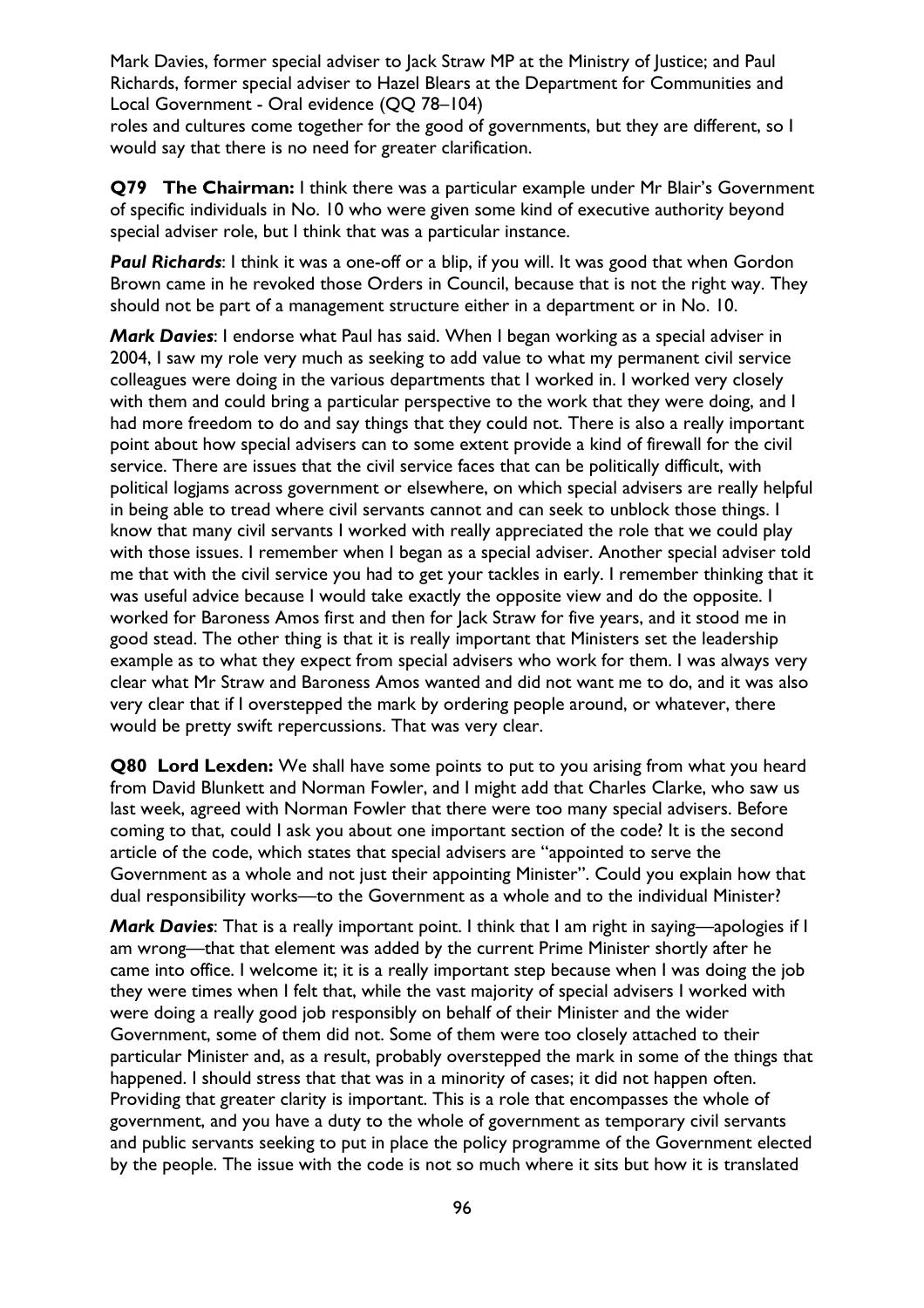for new special advisers. There is an issue when people become special advisers; it is a bewildering experience, as Paul would agree. Special advisers need an induction process with training, support and mentoring. There is probably some scope for that which would help to make the important point that you are there clearly with a loyalty and duty to the Minister for whom you are working but to the wider Government as well.

**Q81 Lord Lexden:** How does it work in practice? Does that mean that the special advisers are in touch with the Policy Unit at No. 10 or advisers at No. 10, so that is how they contribute to the work of government as a whole? Is not the danger that that wider responsibility might conceivably conflict with work for the Minister?

*Mark Davies*: There is a danger of it conflicting. I think that it probably did conflict at times during the period when I was there, although not through anything that I did. There is probably something around how the collective special adviser group, led by No. 10, brings everyone together from different departments to provide a collective sense of purpose. We tried to do that and had regular meetings with other special advisers from other departments, when we talked about the general programme. Most special advisers when I was working were not completely working for their Minister and no one else; they were very much working for the Government as a whole. But we could probably have done more, and we should all take responsibility. We should have done more to bring a greater sense of the collective.

**Paul Richards:** I think that it reflects the duality of the Minister's place, which is that they are out for themselves and their own departments but they are also serving the wider good of the Government. The role of special adviser is as an adjunct to their political boss. They have no independence, so it is a reflection of that. I echo Mark's points about being thrown in at the deep end. You arrive with probably nothing more than "Yes, Minister" as your training manual and get no training at all. There is a strong argument for a mentoring or a buddy system or even a half-day training course where new special advisers are taken through the code and advised about what Ministers can and cannot do et cetera.

**Q82 The Chairman:** Are you saying that there is no specific guidance, for example on the code?

**Paul Richards**: You receive a copy of it. It would be useful if all new special advisers were sat down with a senior civil servant, talked through it and given practical examples of its implementation. When you arrive, you have a lot to read, as does the Minister, and I am afraid that the code of conduct may not be top of the list.

*Mark Davies*: That is absolutely right. You feel in at the deep end. Part of the issue is that there are myths about what special advisers do and there is a slightly sinister view of these people who operate in the shadows, so the civil service is nervous about offering mentoring support to special advisers. This inquiry is welcome because we need to lift some of the myths around special advisers and be a bit more upfront about accepting that politics has an part to play in the business of government. We should probably celebrate that people get involved in politics in general. There is probably something to be said about how we approach special advisers in that sense.

**Q83 Lord Macdonald of River Glaven:** I wonder whether we are getting a slightly vanilla impression of special advisers, if you do not mind me saying. My experience goes back a bit to between 2003 and 2008. The special advisers I had contact with over those years showed every sign that their loyalty was to their Minister. There was a powerful, sometimes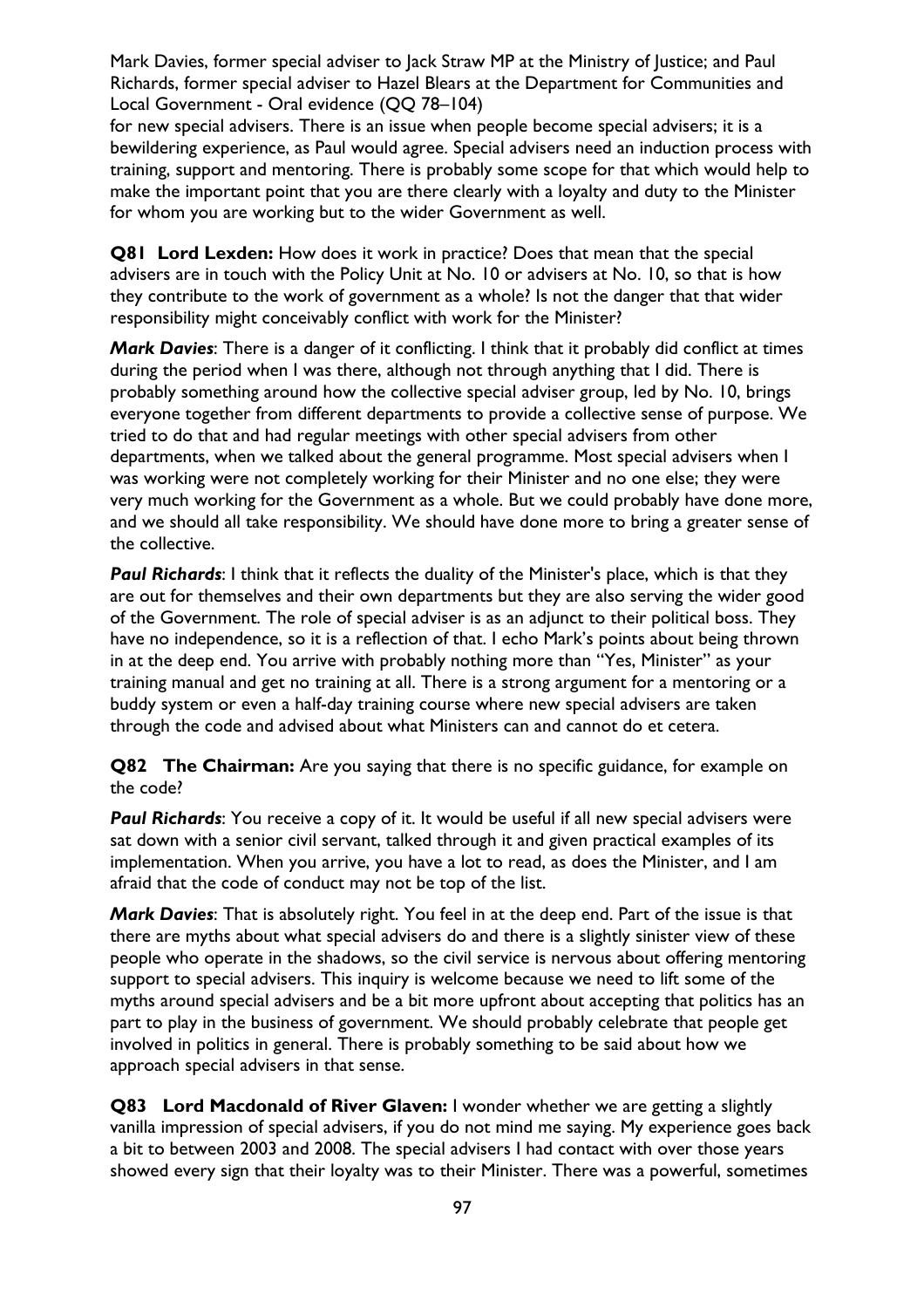almost tribal, sense of loyalty. Some of them could be powerful and influential figures in their own right. They had significant contacts with the media, which they were not afraid to use. They would place stories regularly in the media, which would perhaps be helpful to their Minister but not to other people who had come into contact with the Minister. None of what I experienced seems to be apparent from the evidence you are giving. First, do you recognise the picture that I am portraying, even if you may say that it is slightly out of date? Secondly, do you think that, in order to prevent abuses of the sort that that picture might represent, we need greater accountability for special advisers, for example to Parliament as well as to their Ministers?

*Paul Richards*: That is an entirely fair representation of a period of history.

**Q84 Lord Macdonald of River Glaven:** I thought you might say that.

**Paul Richards**: I do not think that it is across the piece. It does not reflect departmental life. Maybe at the higher levels of governance between the Treasury and No. 10, let us say, that sort of thing went on, but I do not think that in the departments that we were in any of that went on. I recall briefing a journalist and a line appeared that was critical of another Secretary of State. I assure you that I got into a lot of difficulty for that. I was held to account by my Secretary of State and had to apologise to the other Secretary of State. It was a mistake and it was stamped on very hard. The kind of thing that you are alluding to with the briefings and so on were not acceptable, condoned or encouraged at all in departments in my experience.

*Mark Davies*: I echo that. I would hate to give a rose-tinted view of things, so we should acknowledge that those things happened. We know that they happened and it would be wrong to suggest that they did not. But Paul is right that, on the whole, for the 70 or 80 special advisers during the period that when I was doing the job, the record was pretty good. You are right to raise the issue and we should not ignore it. I always felt that there was a clear line of accountability through the Secretary of State and from him to Parliament. It was very clear to me that I owed him a responsibility to act in a way that was befitting of the position, because ultimately he was accountable to Parliament. Should special advisers be more open and transparent? Probably, yes. Lots of steps have been taken to improve transparency about the position and what we do. There have been lots of parliamentary answers and statements about it. Should special advisers give evidence to select committees? Civil servants sometimes do alongside their Minister. Perhaps in the case of policy specialist advisers there might be a case for that where a special adviser is playing a significant role in the development of a policy. I do not really see why not as long as they sit alongside the Secretary of State and it is clear that the Secretary of State is ultimately responsible for the policy.

*Paul Richards*: To offer a counterview, the danger would be that they would become a bigger public figure in their own right, and we do not want that. They should be in the dark to some extent. They are supposed to be in the back room.

**Q85 Lord Macdonald of River Glaven:** The danger is that they are exercising power in the Government.

*Paul Richards*: Exactly. You said power and influence. My argument is that they offer only influence; there is no power. They have no management responsibilities, budget or staff—all the things that you normally associate with the ability to do things. They can offer only influence inside a department in government. That is as it should be.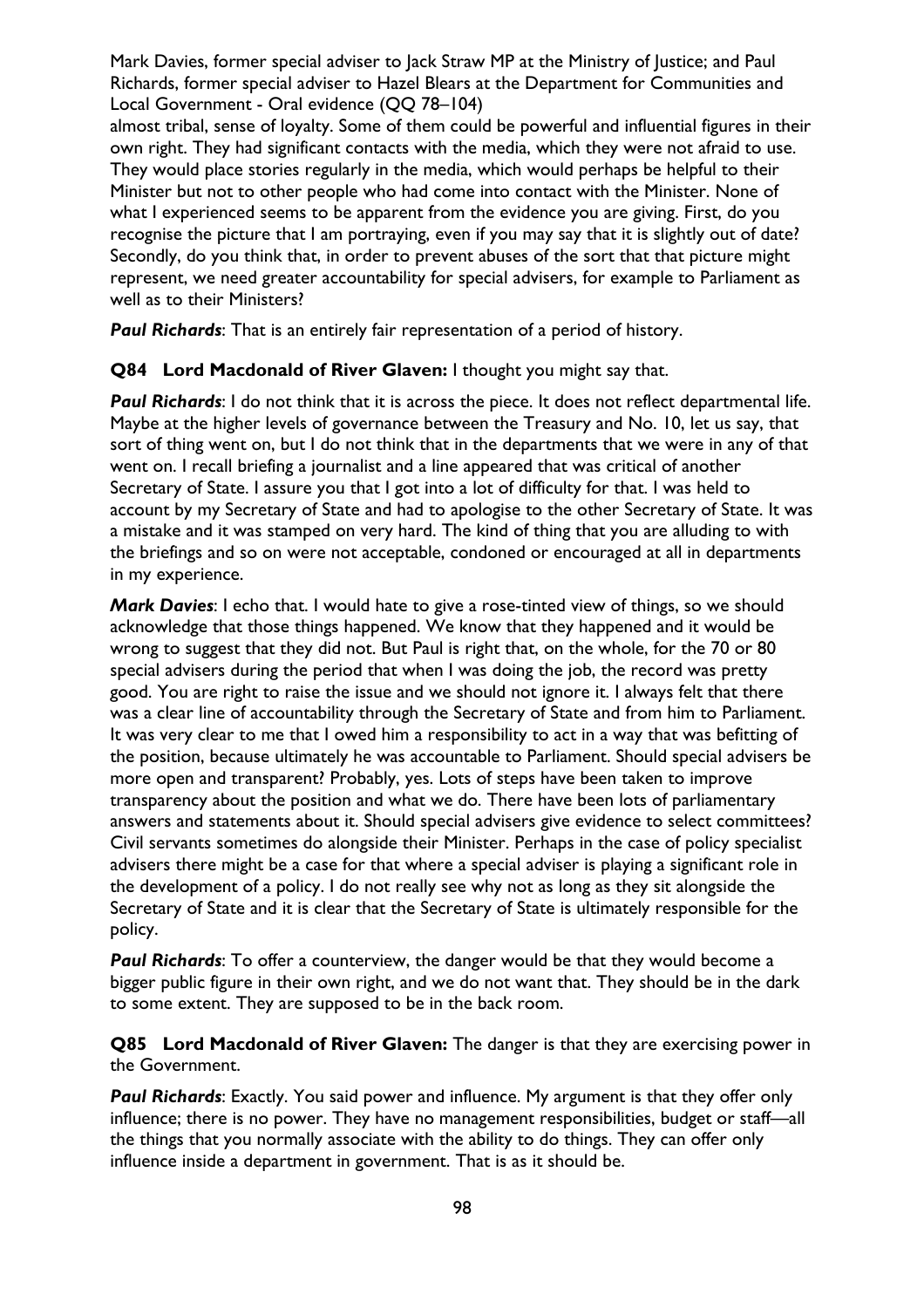**Q86 Lord Macdonald of River Glaven:** I am not sure whether, in terms of policy, that distinction between influence and power has any reality. Obviously, special advisers do not have the power to hire and fire, but is not their influence over policy a significant form of power?

**Paul Richards:** Plurality of advice is a healthy thing, but ultimately advisers advise and Ministers decide, and that is quite right. They are accountable to the country and to Parliament. You can have a semantic argument about whether that is powerful or not. A good special adviser should be able to add to the advice and a good Minister should be able to take lots of different advice, not just from the officials or the political advisers but from other sources, and then take a balanced view based on it.

*Mark Davies*: That is right. I was often a voice around the table expressing a view but alongside a number of other voices, and sometimes the Secretary of State would say, "You are right, we'll go with that", and sometimes he would say, "No, sorry, that is not the right way forward." It was right that there was a space for that view to be expressed alongside other views. We have not looked at the Government's plan that was published yesterday in great detail, but I think there was talk about how Ministers should be able to get more external advice, and that is something to be welcomed. The reality is that Ministers currently get advice from a whole range of different areas.

**Q87 Lord Macdonald of River Glaven:** You were in a very civilised ministry, Mr Davies.

#### *Mark Davies*: Very civilised.

**Q88 Lord Crickhowell:** I heard Lord Fowler say that there were too many special advisers dealing with the media. It would be very helpful to me to know what you thought your role as special advisers was. Mr Davies, you went from the Foreign and Commonwealth Office to the Ministry of Justice, which are two extremely different departments. What was your role as a special adviser? What was your particular contribution? In what area did you contribute? You have been talking about the generality of special advisers and I would understand much more of what you were saying if I knew what your role was.

*Mark Davies*: Most Ministers, in my experience, have two special advisers: one would be a policy expert in a particular area; and one would probably be what would be regarded as a media special adviser—someone with expertise in communications and the media. I was a former journalist at the BBC, at CNN and elsewhere when I came to work for Baroness Amos in this House. That was the particular advice and expertise that I provided for her and for Mr Straw in the Foreign and Commonwealth Office, the Ministry of Justice and the House of Commons. I advised Mr Straw on the media and the development of policy within the ministry and the Foreign Office, and I could speak to the media in areas where there was a political slant to the issue that we were facing. In the Ministry of Justice, there were a lot of issues on which journalists would come to the ministry with queries that were political. The civil service was not able, rightly, to get involved with those, whereas I was. That was an extremely political ministry—the Foreign Office less so. That is where I performed a role. I did much more than that; I was a link between Mr Straw and other parts of government, other special advisers, and people in No 10, the Treasury and elsewhere. I was able to represent him in his dealings with them and with journalists. Also, I was able to sit around the table during policy discussions to give input from a political perspective, which civil servants were unable to do. So it was a role that encompassed a huge range of different things. It is quite difficult. Sometimes I would tell my colleagues in the Ministry of Justice that it would be nice to know what some of the other guys were doing in other departments,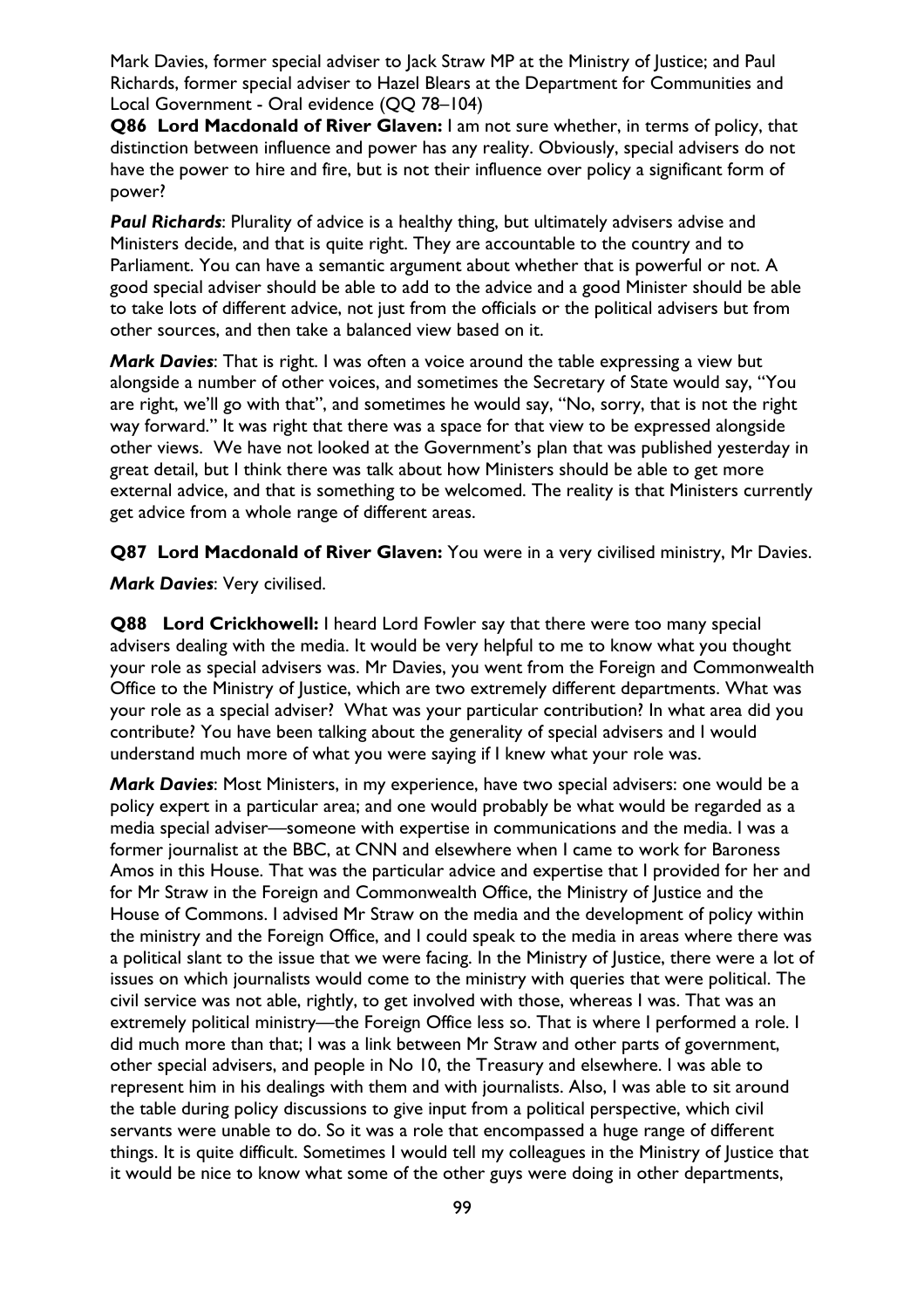because it was not really that clear. You work for your Minister, you have a set of tasks that are set by him, and you seek to perform them to the best of your ability. That is probably different from what Paul was asked to do by his Minister. It is difficult to explain, but I would say that it brought great value to the work of the civil service. I saw myself as adding value to that.

#### **Q89 The Chairman:** Paul, do you have the same perspective?

**Paul Richards:** In answer to the question, "What do you do all day?", I would say that a lot of work goes on that civil servants should simply be nowhere near. I echo what David Blunkett said, which is that our role reinforces the impartiality of the civil service. Special advisers doing the political work that inevitably needs to be done allows civil servants to be civil servants. That might be adding political content to a speech or briefing a member of the lobby—for example, a journalist wanting to know about the politics of a piece of legislation—or devising a policy to go through the party political structures. These are things that civil servants should be nowhere near, yet someone has to do that work and obviously Ministers do not have time. Special advisers also represent the views of their Minister to internal and external audiences. There are more people who want to see a Secretary of State than there are hours in the day. Acting as a cypher and channelling your boss's views to those groups allows more people more access to their thinking. It also helps civil servants if they can have a chat upstream from developing a policy or a white or green paper just to set the parameters. It allows the wheels to be oiled and therefore things to happen faster if civil servants do not waste time on things that the Secretary of State will ultimately say they do not want to do. It is a good relationship if it works well, and in my experience it does. I disagree with the idea that you should have fewer special advisers; I think you need more. The model is the Treasury, with its council of economic advisers. That was an interesting cabinet-style model that brought in people with all kinds of specialisms to help the then Chancellor to devise policy across a range of issues. That should be available to every department and not just the Treasury.

Lord Lang of Monkton: From listening to what you have said, my concern is the creeping institutionalisation of special advisers. It is a long way from the old buccaneering spirit where one individual was an all-rounder, completely politically based, defending his Minister and doing his work for him, finding intelligence, writing speeches, feeding in the political input and handling the press, almost in opposition to the civil service but trying to work with it and gradually building up its confidence, which is what happened in the days when I had a special adviser. We now have a cadre of subject-related special advisers at No. 10, so there is less personal loyalty to the individual, although it is there for the Prime Minister, and I sense that they are themselves becoming a source of power, possibly of executive power, with their collective accumulated knowledge and detailed experience. The reference to the obligation of civil servants to be responsible for matters of conduct across the Government as a whole tends to move towards that. I can see merit in that but I can also see the institutionalisation going further. I wonder how much further this might go and how the Minister can remain responsible and accountable for the actions of his special adviser or advisers, given the way in which it is creeping more and more into becoming an institutionalised part of the civil service.

**Paul Richards:** It is a reflection of coalition Government, I think. The need for two parties to work together inside the Government means you need more people doing the politics, because there are more politics to do. The fact that you have this stronger centre is a direct reaction to that new reality. Whether it would then continue should there be a majority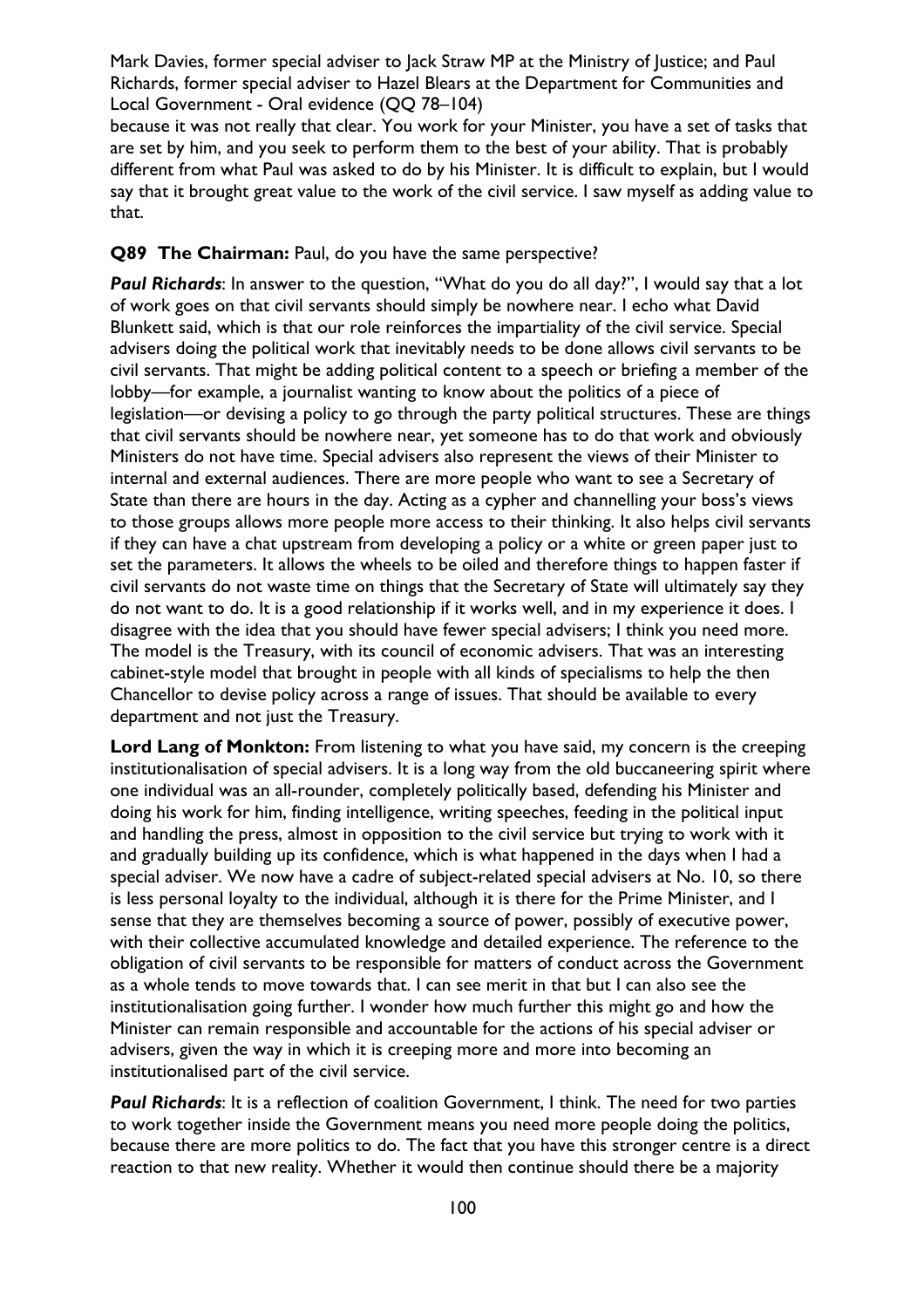government of one party in future, I do not know. I argue that we need a strong centre as well as strong advice in the departments, because governments need to drive their policies forward.

*Mark Davies*: I agree. It also reflects the nature of the 24/7 world in which we live. The demands on Ministers and on No. 10 are to some extent reflected by the increasing number of special advisers in No. 10, and that probably is in part a response to being in a coalition Government, although possibly it would have increased under a Labour Government as well. I agree with Paul; there should be more. With that increased number of special advisers, we would then need to build the necessary safeguards around the sort things that we have talked about.

**Q90 Lord Lang of Monkton:** You do not think that you are then doing some of the things that should be done by the civil service and displacing it?

*Mark Davies*: It has to be complementary. This comes back to Paul's point about a plurality of views. There is space for both, and some of the ideas in the plan yesterday probably help to make that space. I do not agree with Lord Fowler that there are too many. I agree with Paul that there should be more. If you look at other governments around the world, there are significantly more—I think there are 19 per Minister in Canada, although I could be wrong about that. That is possibly over the top, but it is more reflective of where things should be. To some extent it goes back to the point about not being too afraid of political advice, and advice not being a bad thing so long as it is within the safeguards we have talked about.

*Paul Richards*: And the change from the 1980s to now is that the 24-hour media are much more voracious. As a media special adviser, your calls start at 6 am and finish at 1 am. They happen on Sundays particularly for Monday. They happen on Christmas Day. They happen on Easter Sunday. They never stop. You have one person doing that political work all the time because the media are ever-growing and ever-demanding. They come to you because you are the person who can provide a political interpretation of events in a way that the vast numbers of civil service press officers simply cannot.

*Mark Davies*: And also provide authenticity. The Secretary of State allowed me to speak on his behalf, so I was able to provide journalists with the authentic voice of what he was thinking or feeling about an issue.

**Q91 The Chairman:** On numbers, I think it is right that at the beginning of the coalition Government there were fewer special advisers, but the number has grown, presumably in reaction to some of the points that you have raised about the coalition.

**Q92 Baroness Falkner of Margravine:** You are putting forward a view of an almost impartial, policy-focused role, working for the Government as a whole. In section 3 of the code of conduct, out of 12 possible roles that you could do—it gives practical examples only two do not have the words "political party position" or "party line". Looking at the code of conduct, it seems that this is far more of a party liaison role than the role you are presenting to us. In the light of that, I want to move a little bit away and suggest that if that were the correct interpretation of the role, I would expect a lot of what you are saying to be done by the PPS to the Minister. How did you find that overlap working between the PPS and you?

The second part of my question is to do with coalition Government and the role of special advisers now. In the light of what you have just said about the media role, Mr Richards, is it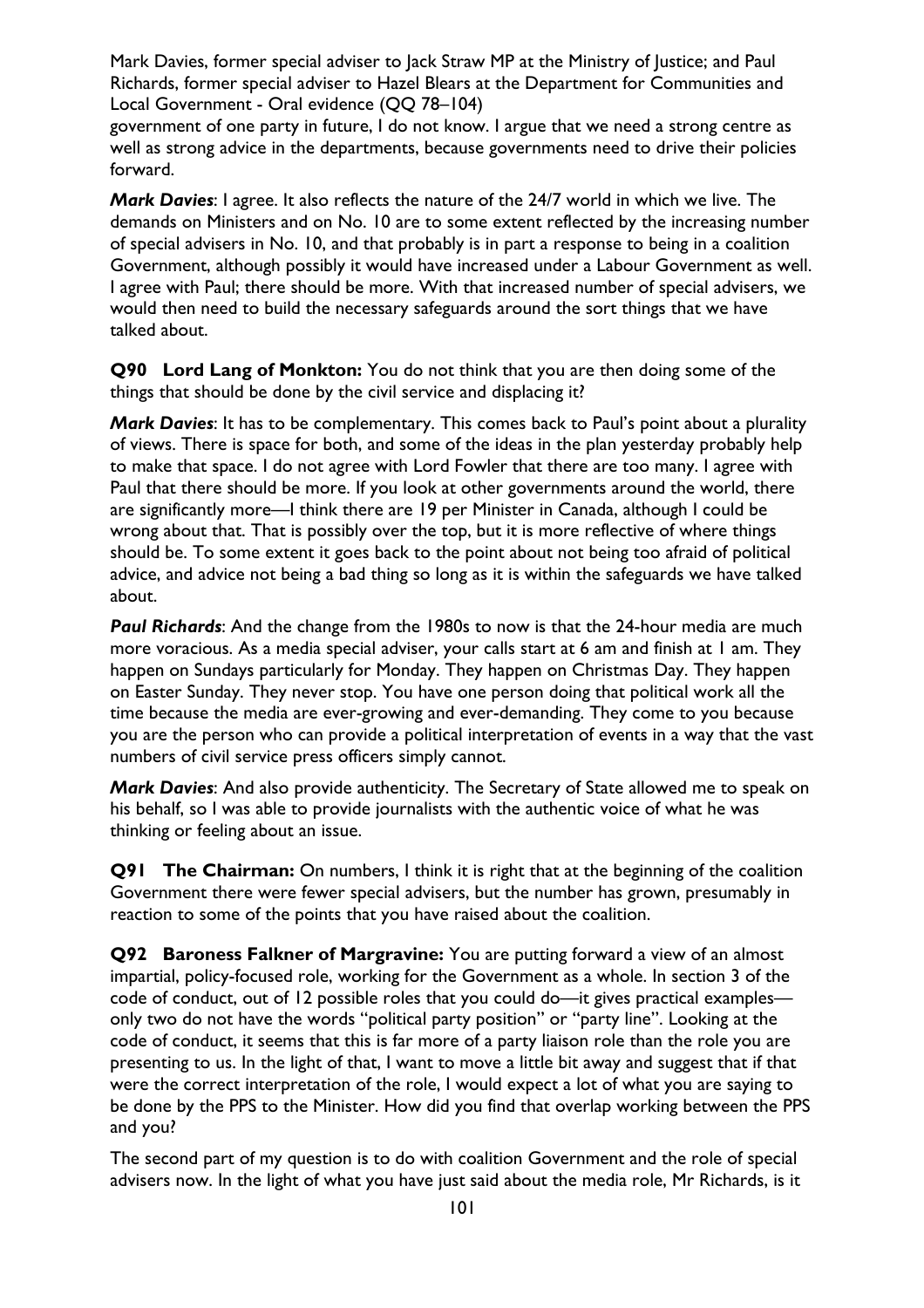not impossible to play that role under a coalition if you have two different media advisers speaking on the same thing and to do it for the benefit of the Government as a whole? In that sense, if you are a Conservative special media adviser you will clearly speak with that voice, and if you are Lib Dem one you will speak with another.

**Paul Richards:** Yes. I mentioned earlier that the growth in numbers is a reflection of there being a coalition of two parties in government, and some of the culture that you describe is also a product of that. That is a reality of there being a coalition Government. In opposition, we have watched with great glee stories appearing in the press that have clearly been placed there by special advisers very much in a partisan way against other members of the Government from a different party.

**Q93 Baroness Falkner of Margravine:** How could one make that more accountable and make it work better in the coalition?

**Paul Richards:** If I were advising the Government, which I am not, partly it should be about joining together these special advisers from whichever party into a single unit. We used to have a Friday session where all the special advisers were trooped into No. 10, talked through the week ahead, and asked for anything coming up that might cause trouble—

**Baroness Falkner of Margravine:** The formal institutional structure.

**Paul Richards:** Yes. It was joined up, although I have to say that often the Treasury special advisers did not attend that. We had our own coalition of sorts, didn't we? Unless you put a three-line whip on them, those sessions might not work, but you need the sense that the advisers are serving the Government as well as their own bosses. It has been fun to watch, but it is not good government to see some of the activities that you allude to.

*Mark Davies*: It is not good government and it is a great shame, for the sake of better government, that the coalition did not spend more time looking at and perhaps learning from some of the things that special advisers to the previous Government could have told them about better government. I am not talking about getting involved in policy, but there are plenty of things that we could have told them. Some of the issues that they have had have to some extent been the result of some of the assumptions that they have made about what it is to be a special adviser, but that is probably an area that I do not want to get into.

On your point about the code of conduct, much of it could be performed by parliamentary private secretaries. You need to be inserted into the department. Parliamentary private secretaries play an important role in liaising with the party in Parliament, to be sure, but in order to be able to provide the political advice to make a difference in the department, one needs to be in the department sitting around the table with the officials working on a particular policy, or in the private office with the principal private secretary.

**Paul Richards:** And, crucially, full time. The parliamentary private secretary disappears on Thursday with all the other MPs. They have lots of their own work to do for their constituents, whereas the special adviser is more than full-time.

**Q94 Baroness Falkner of Margravine:** Mr Davies, would you agree that perhaps a formal institutional structure—a unit containing all special advisers, irrespective of which party they belonged to—

*Mark Davies*: Yes, there is definitely a case for looking at—and the civil service has a huge part to play in this—how to create some kind of institutional unit to oversee the broad range of work that all special advisers are doing and to get that greater sense of the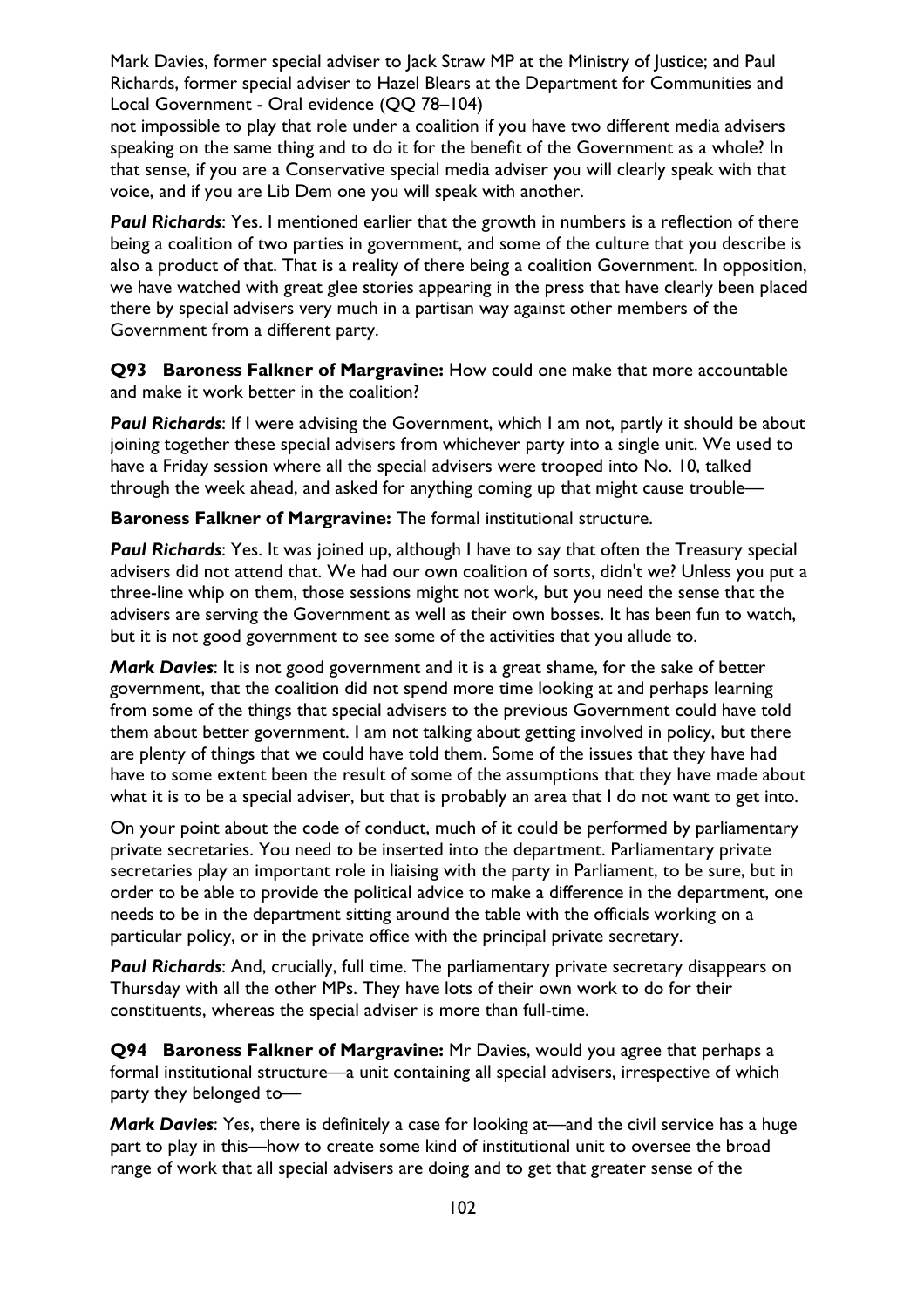collective. That would be a step forward, and I think that it could be done without compromising civil service impartiality. I remember that when we were special advisers there was a suggestion that there should be a training course for a couple of days for us to go off and spend a bit of time. We all put our arms up in horror at the idea of a political summer camp; we thought it would be horrendous. But there is a case for the civil service to get involved in those sorts of things and to look at how to help special advisers understand how Government, and Parliament, works.

**Q95 The Chairman:** You argued earlier that some sort of induction or mentoring would be useful.

*Mark Davies*: It would be hugely helpful, yes.

*Paul Richards*: It is very hit or miss, isn't it? Sometimes the Secretary of State will take on someone with vast experience—maybe a former Member of Parliament or a professor of politics—but sometimes it will be someone in their twenties who has worked at head office. There is a big difference in skill and experience there, so some kind of generic training to get everyone up to the same level as far as possible would be useful.

**Q96 Lord Powell of Bayswater:** I will put four brief questions to you. First, does the multiplication of special advisers—not just special advisers, but special units, strategy units, and all these things—risk demotivating the civil service because the feeling is that the interesting work is being devolved more to special advisers and taken away from civil servants? My second question is: is there perhaps a problem that we have too many special advisers and not enough specialist advisers? I think you were making that point, Mr Richards. Special advisers very often seem to be a way station between university and getting a seat at the age of 29, with no obvious experience beyond PR. I think that departmental civil servants welcome specialist advisers—the people who bring in real, substantial knowledge which they can draw on and then understand policy better. Perhaps the balance ought to be restored between special and specialist.

**Paul Richards:** I am a supporter of the idea of specialist advisers. The danger with them is that they are in effect just special advisers under the radar. That is a misuse of the opportunity, but where it is used properly and brings in actual policy specialists, they are a very useful addition. I would wholeheartedly support a cabinet-style group of 10 or 12 experts in different fields.

**Q97 Lord Powell of Bayswater:** That was my third point. Is the proliferation of special advisers leading to the establishment of a cabinet system of the sort that you have in the EU, Brussels and perhaps other governments, whereby everything is discussed and settled at that level before it gets to Ministers and therefore cuts out large parts of the machine? Lastly, is there any risk that the special adviser system might ultimately be a way of evading the Northcote–Trevelyan principles of appointment by merit on the basis of a competitive examination, and come to assume an ever-greater role at the expense of civil servants because Ministers like to have people who think the same way they do, who belong to the same party and are more comfortable to work with?

**Paul Richards:** On that specific point, the value of the special adviser is not just to think the same way as the Minister; it is actually to challenge and offer a differing view, and to tell them when they are wrong in a way that you do not get—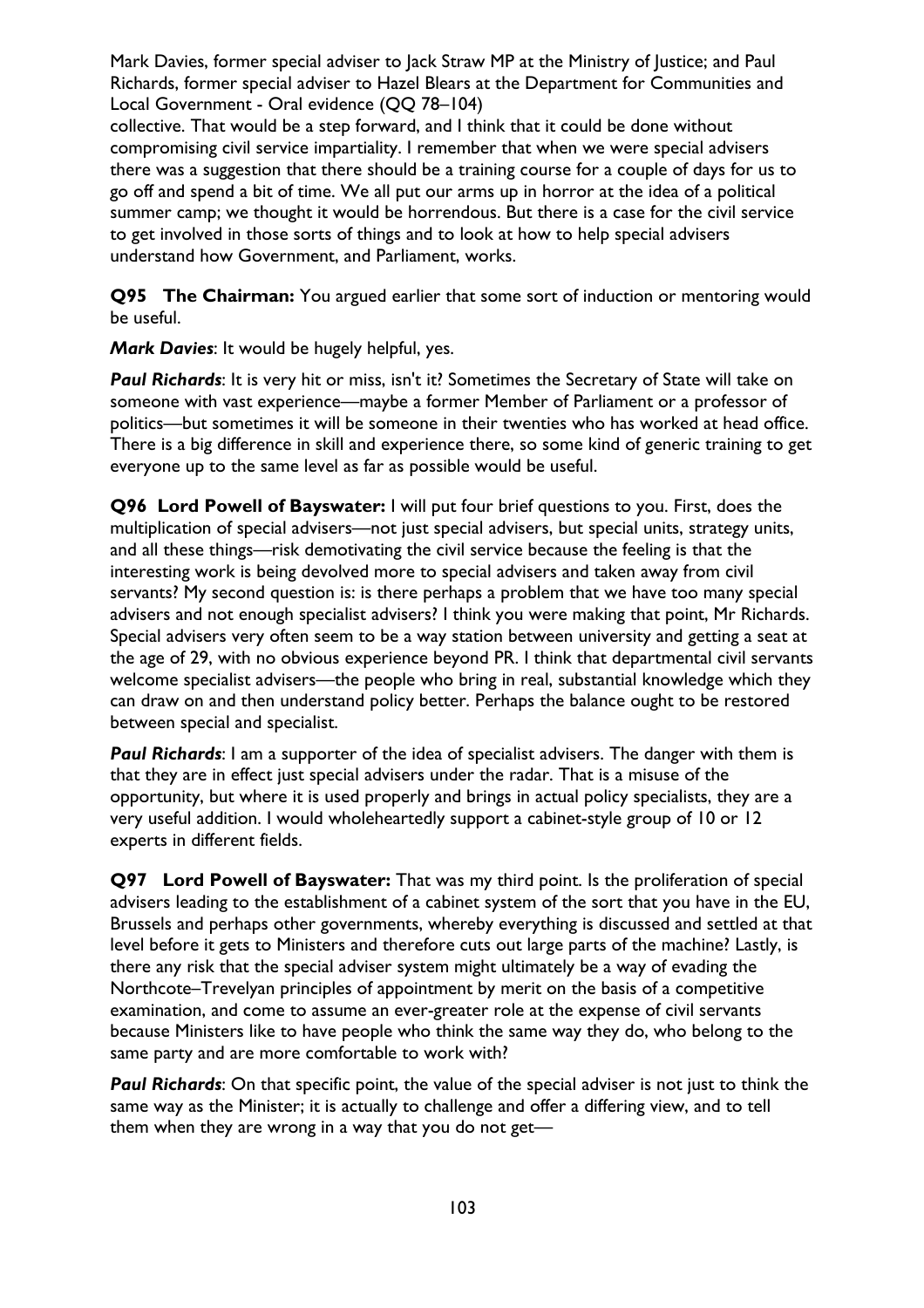**Q98 Lord Powell of Bayswater:** The civil service could do that as well. A Minister chooses special advisers because they come from the same party.

*Paul Richards*: But with some grit in the oyster, normally, to give them a challenge if they are clever appointments. I do not think that we are anywhere near a cabinet system; there is no danger of that. On the point about demoralisation of the civil service, in my experience the civil service loves getting a clear direction. It relishes a clearly set out strategy. If somebody can drive that forward and work with civil servants, they will put in the hours and enthusiasm. They like being given leadership. It is the absence of that which demoralises them, I would say.

**Q99 Lord Powell of Bayswater:** I think that they welcome leadership from their Ministers. I am not sure that they always welcome leadership from special advisers. One has heard of examples of certain Cabinet Ministers in the past having demanded that all major policy proposals are presented first to their special adviser before they will be prepared to look at them. If people are putting out complicated proposals on nuclear arms control, or something, to advisers who frankly know little or nothing of that, it is very demoralising. It is a perversion of government.

*Paul Richards*: The special adviser reads everything that goes into the red box, though, remember. They have the prerogative to write a covering note on top of everything. Usually you work with the principal private secretary to pick out anything that is particularly hot or political, because you cannot spend your time reading everything that goes into the red box. But it is only one voice among many, one piece of advice among many. The Minister ultimately has to make their mind up.

**Q100 Lord Powell of Bayswater:** We all know that the last voice is the one that counts the most.

*Mark Davies*: I have heard of cases of Ministers who have said that their special adviser must see every single dot and comma that comes through from officials before it arrives with them. I think that that is a ridiculous way to run a private office. It is not manageable. I would be the first to admit that I would not be qualified to look at half the things, or to be able to offer a really detailed view on a lot of the things that came to the Secretary of State. It is a recipe for logjam and poor government. Certainly, the Ministers I worked for were very much of the view that that was not the role that I was there to do. The role is, as Paul said, to assess what is going on and to provide some political advice where necessary.

You are right that the civil service can often tell Secretaries of State that they are wrong, but special advisers sometimes need to tell Secretaries of State that they are wrong from a political position as well, which is something that civil servants cannot do. That happened on occasion.

**Q101 Lord Powell of Bayswater:** It used to be that Ministers themselves would decide whether they were politically right or wrong.

*Mark Davies*: Generally speaking they are right, but sometimes you might want to offer a view and they might consider it.

**Q102 The Chairman:** There is the question about being out of touch.

**Q103 Lord Powell of Bayswater:** Yes, it was interesting, that point, because there were no special advisers in No. 10 at the time.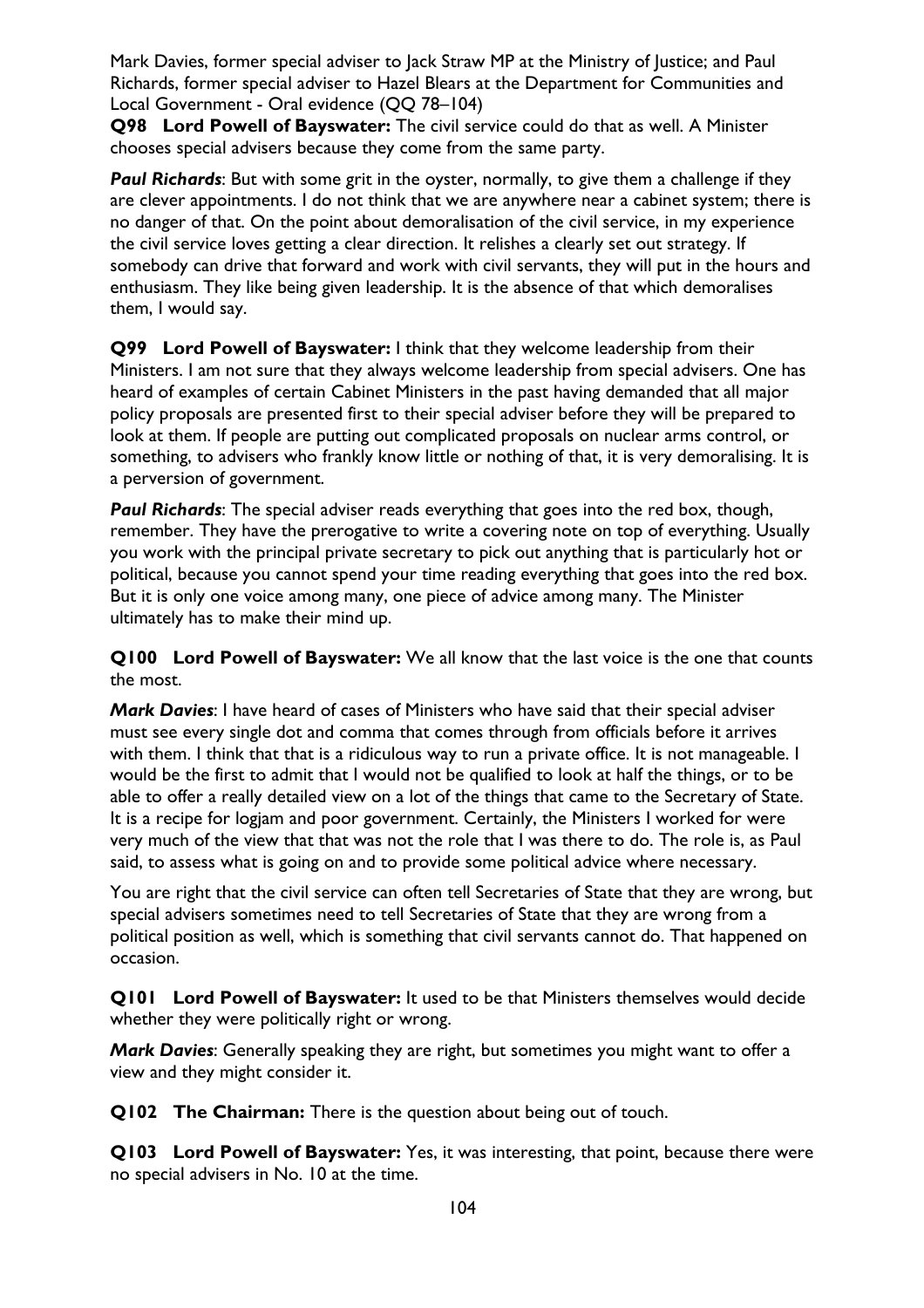**Q104 The Chairman:** I wondered whether you would rise to that.

That is very helpful. I thought it was extremely useful that you were here at the end of the previous former Secretary of States' evidence. We are most grateful to you. Thank you both very much.

*Mark Davies*: Thank you very much for the opportunity.

*Paul Richards*: Thank you.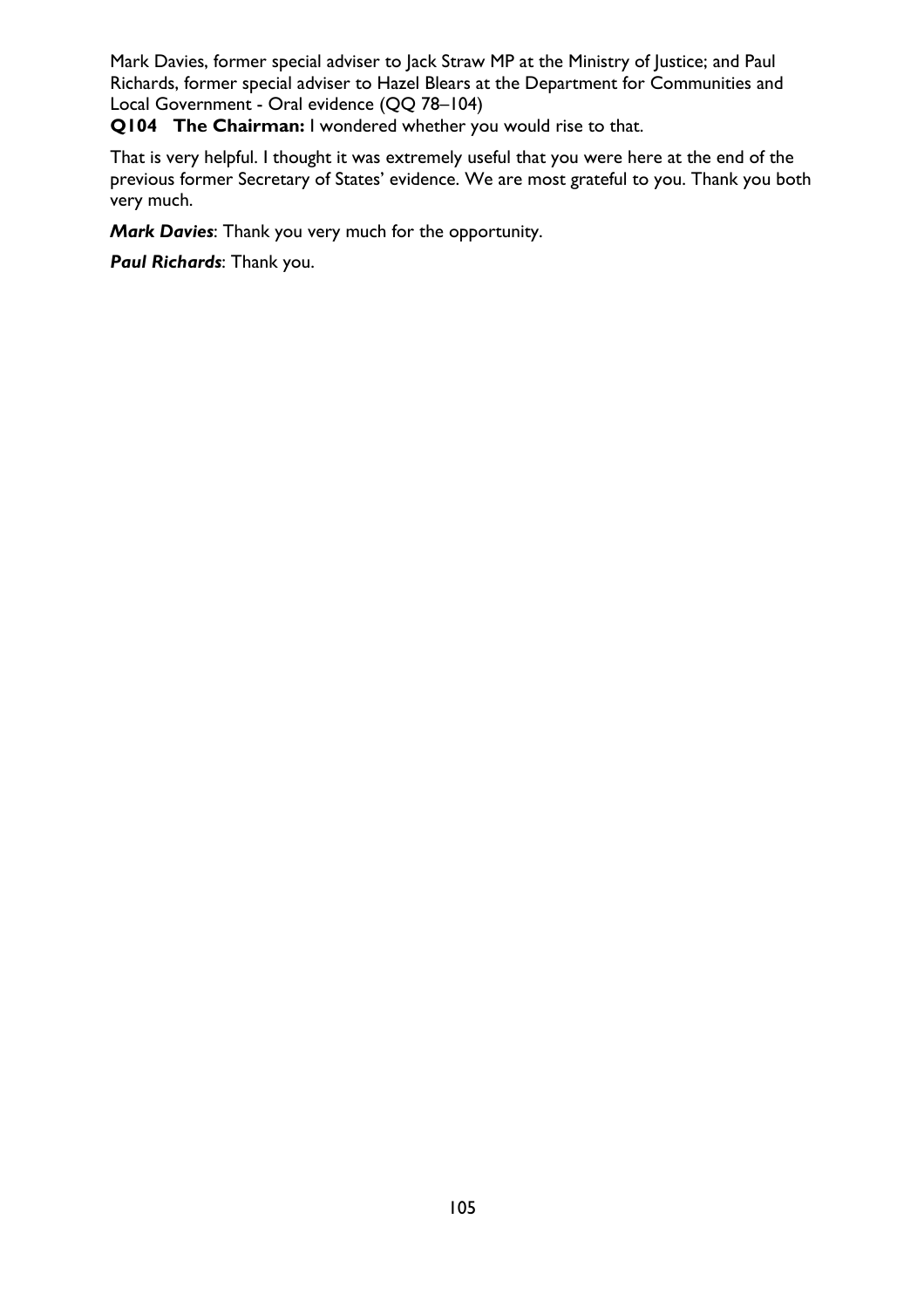## **Daniel Finkelstein, Christopher Hope and David Hencke – Oral evidence (QQ 156–183***)*

*Evidence Session No. 5 Heard in Public. Questions 156 - 183* 

## WEDNESDAY 4 JULY 2012

Members present

Baroness Jay of Paddington (Chairman) Lord Crickhowell Baroness Falkner of Margravine Lord Goldsmith Lord Hart of Chilton Lord Irvine of Lairg Lord Lexden Lord Powell of Bayswater Lord Shaw of Northstead  $\overline{\phantom{a}}$  , which is a set of the set of the set of the set of the set of the set of the set of the set of the set of the set of the set of the set of the set of the set of the set of the set of the set of the set of th

#### **Examination of Witnesses**

**Daniel Finkelstein**, Executive Editor and Chief Leader Writer, *The Times*, and former special adviser to John Major as Prime Minister; **Christopher Hope**, Senior Political Correspondent, *The Daily Telegraph*; and **David Hencke**, *Tribune*, and formerly of *The Guardian*.

**Q156 The Chairman:** Good morning, and thank you all for taking the time to come this morning. We are looking forward to this session, because we have had evidence from ex-Ministers, Members of Parliament, and chairs of Commons select committees, who, as you will know, are exercised about the accountability of civil servants and their role in achieving accountability to Parliament. We have had a great deal of evidence from different individuals telling us that they think the system, as it now stands, does not work very well, because the lines of ministerial accountability, as we have all been brought up to understand them, are not quite right in the context of 21st-century government; and also because the need for greater transparency in today's political world and the areas of complexity that governments are now dealing with make some of the distinctions which we have also been used to—like the distinction between policy and implementation—again somewhat more clouded.

If I may, I would like to ask whether you feel that there needs to be a review the whole area of civil service accountability. If so, who should take the lead in doing that? Do you have any marvellous ideas about how Parliament or, indeed, government should pursue this? Daniel Finkelstein, perhaps I could begin with you. May I just say, it would be very helpful, since this is being broadcast, if you could, for the record and for the broadcast, identify yourselves?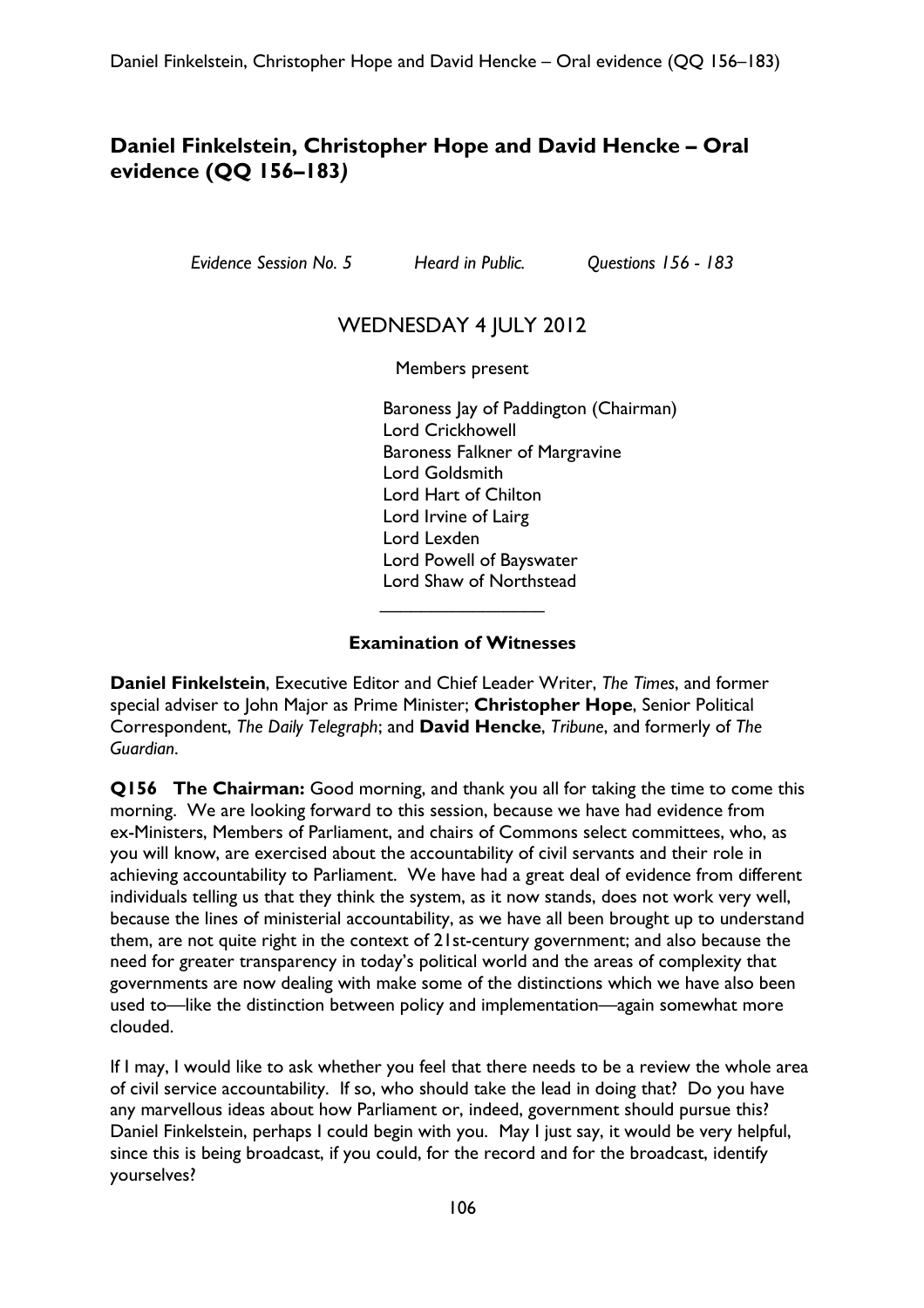*Daniel Finkelstein*: I am Daniel Finkelstein, Executive Editor of *The Times*. You are right to suggest that the system does not work as well as it could. That does not mean to say that everything does not work, but the distinction that has been made before your Committee between ministerial responsibility and ministerial accountability is a correct one. The answer could be of two kinds: one is to provide an evolutionary solution that increases accountability of officials to, for example, address the question of whether you have deep enough levels of accounting officer responsibility or accountability to Parliament of officialsso whether you should, for example, include the whole of the top 200 in the civil service and not just the top tier. That is one evolutionary solution.

I tend to believe—and this is controversial—that another part of this solution is to increase the political staffing in departments and increase the seniority. A real problem is that Ministers employ very junior special advisers, who have little experience before they get there and are employed in a deliberately junior role. Naturally, the response to that is to increase official control over special advisers, because there is a nervous feeling that those people are not capable of senior performance. I do not really understand why a Minister who only has one special adviser chooses someone so junior when they could choose someone more senior. That is a puzzle for me.

**Q157 The Chairman:** It is a slightly separate question, which we have touched on, about people viewing special advisers in very different contexts. They are either somebody who contributes expertise in policy or someone who is their sort of media relations person.

*Daniel Finkelstein*: I have a view of a move towards a chef de cabinet role. At the moment, a senior person would not accept a special adviser role, so you would have to change the nature of that role if you are going to get better quality people. I think there is a need to do that and a need to ensure that when Ministers take responsibility, it is reasonable to impose that responsibility upon them, because they have some role in bringing in a management group that can work with them. That is a more radical solution. I favour it because I worry about a sort of hybrid system, in which you have accountability of civil servants, but you gradually increase the Minister's ability to add them in. The Minister is not satisfied, because they have chosen somebody from a list prepared by someone else. The civil service is not satisfied because it reduces their independence of action, and you end up with a mess in the middle.

*David Hencke*: I am David Hencke, former Westminster Correspondent of *The Guardian*, now Westminster Correspondent for *Tribune*, via my lobby pass, but I actually earn my money—because we do not earn any money from *Tribune—*by working for an investigative news website called ExaroNews. I specialise in Whitehall issues there, and using the splendid Freedom of Information Act to find out quite a lot of information. My view on the subject is quite clear. I remember as a school kid being taught about the famous Crichel Down affair, when a Minister had to resign because of something he did not even know was going on in the Ministry of Defence over land sales. I think that you cannot possibly, in the modern world, have a system where Ministers know everything, civil servants are accountable to Ministers and they cannot really be called to account themselves.

I think an amazingly brave attempt is being made by Margaret Hodge, as chair of the Public Accounts Committee, within their remit, to go back over spending and looking at how things work, to bring civil servants to account. I am delighted that the civil service plan says that former civil servants—because I know from my coverage in Whitehall, they used to laugh and say, "Oh great, I've moved on now. My successor is going to have to handle this hot potato I have left, and that is really good." I think that committees should bring civil servants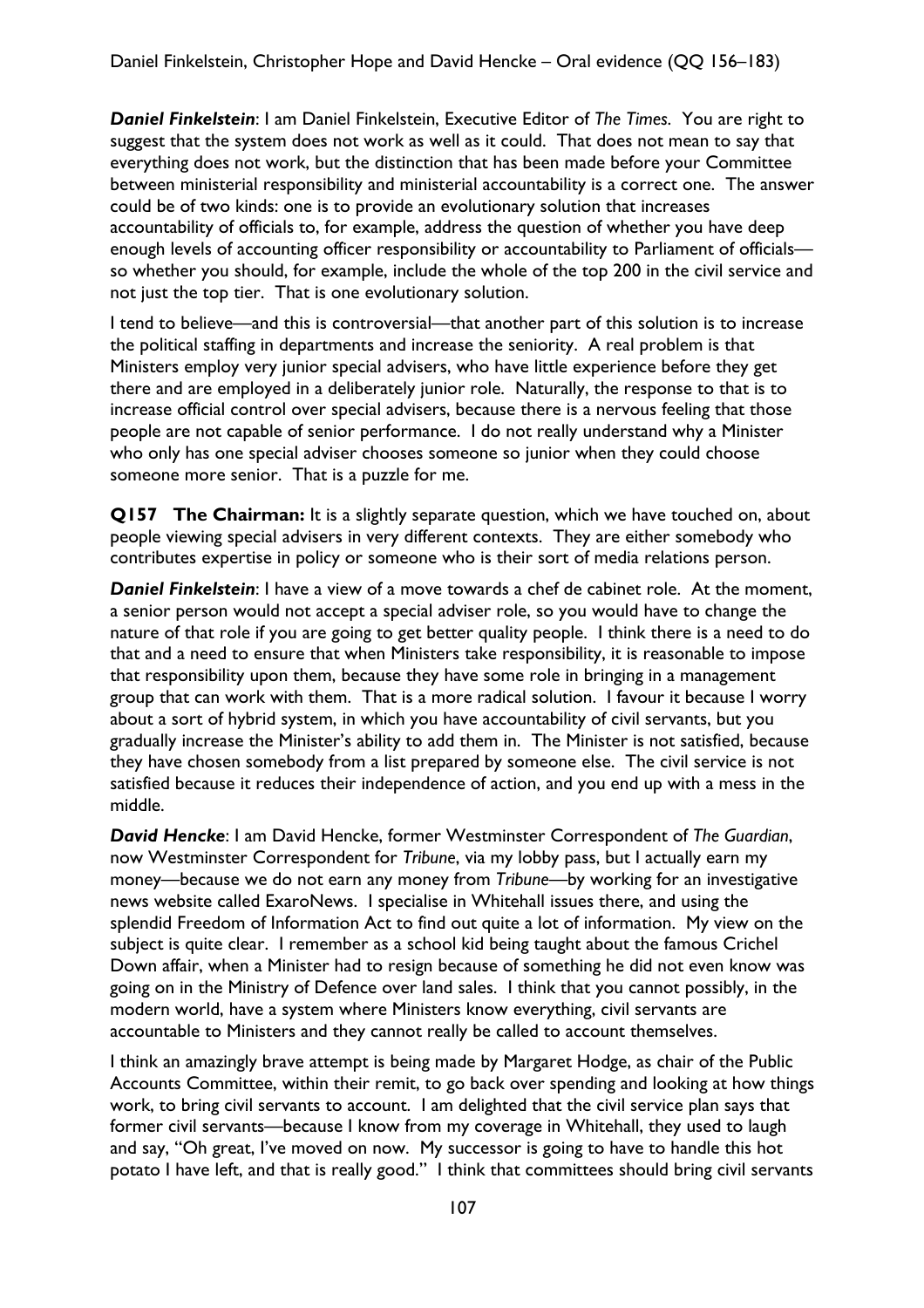to account. On the question of special advisers, I agree with Danny in the sense that that needs to be strengthened, but in a particular way. A lot of the special advisers I deal with are young guys who are brilliant for gossip; they are media-savvy and they know all this. I remember when David Clark started on the Freedom of Information Act, had a specialist special adviser, an academic who knew the subject well. They need people at that level, experienced people, who know their subject well, who can advise the Minister and also, to a certain extent, should be accountable to Parliament. I know that is a rather unusual situation, but I think they should be.

**Q158 The Chairman:** The distinction would be that they were political appointees and, therefore, the direct accountability would be more acceptable. Is that the point?

*David Hencke*: Yes, that is right. Also, the difference is you would have someone there who could be quizzed in detail about the subject, and what decisions were made. They should know. Also, given they have an input with the civil service staff, I think that would make a difference.

*Christopher Hope*: Christopher Hope, Senior Political Correspondent with *The Daily Telegraph*. I agree with everything that my colleagues have said today. I think this whole idea of accountability and responsibility is blurred when it comes to journalism. When we report on Parliament or whatever Ministers do, the buck stops with the Minister. Certainly it is up to them to know what happened and it is all about who knew what and where. Often, the big row and the annoyance among readers happens when no one is held to account.

David mentioned that former civil servants are now being called back. Well that's only just recently. Dame Helen Ghosh, who was the permanent secretary at the Home Office, was only called back to discuss rural payment figures after a battle, last November to the PAC, and that took a huge battle led by the redoubtable Margaret Hodge MP. I hope that there will be more of this. I think this is a rather academic discussion, which does not translate out into the real world. We have a white-collar readership; they work in companies. The buck stops with the CEO and that is the Minister. That is how everyone sees it. It is not enough to say, as Bob Diamond has said, that "I may not have known about it". He has gone.

**Q159 The Chairman:** We all recognise, I hope, the degree to which the real world impinges upon this. When you talk about accountability, very often you talk about blame; it is a mistake—who is blamed for the Rural Payments Agency, or whatever it might be.

**Christopher Hope:** That is right. That is an example of a long-term project that went wrong over a number of years. The average Minister is in office for 1.7 years. The average permanent secretary is there for four years, so it naturally outstrips. When you get to the point of allowing Ministers to appoint permanent secretaries, then you have to consider that they will be there for longer than the Minister. The Minister may have two years of happiness, and then he or she leaves and the Minister has a permanent secretary who he or she did not appoint, has no stake in and may distrust. There is an argument that all permanent secretaries should reapply for their jobs at the start of each Parliament. They have to reapply: "Do you want me, Minister, or not? I have institutional memory; I know what has happened; or you could start afresh?" If you politicise the senior civil service, you allow lots of expertise to walk out the door—for what reason, especially if you have long-term projects? Universal credit will not be finished until 2017, when a new Labour government might be in power. If you had a political civil servant leading that, he or she may have gone and have no memory of what happened under the coalition by 2016.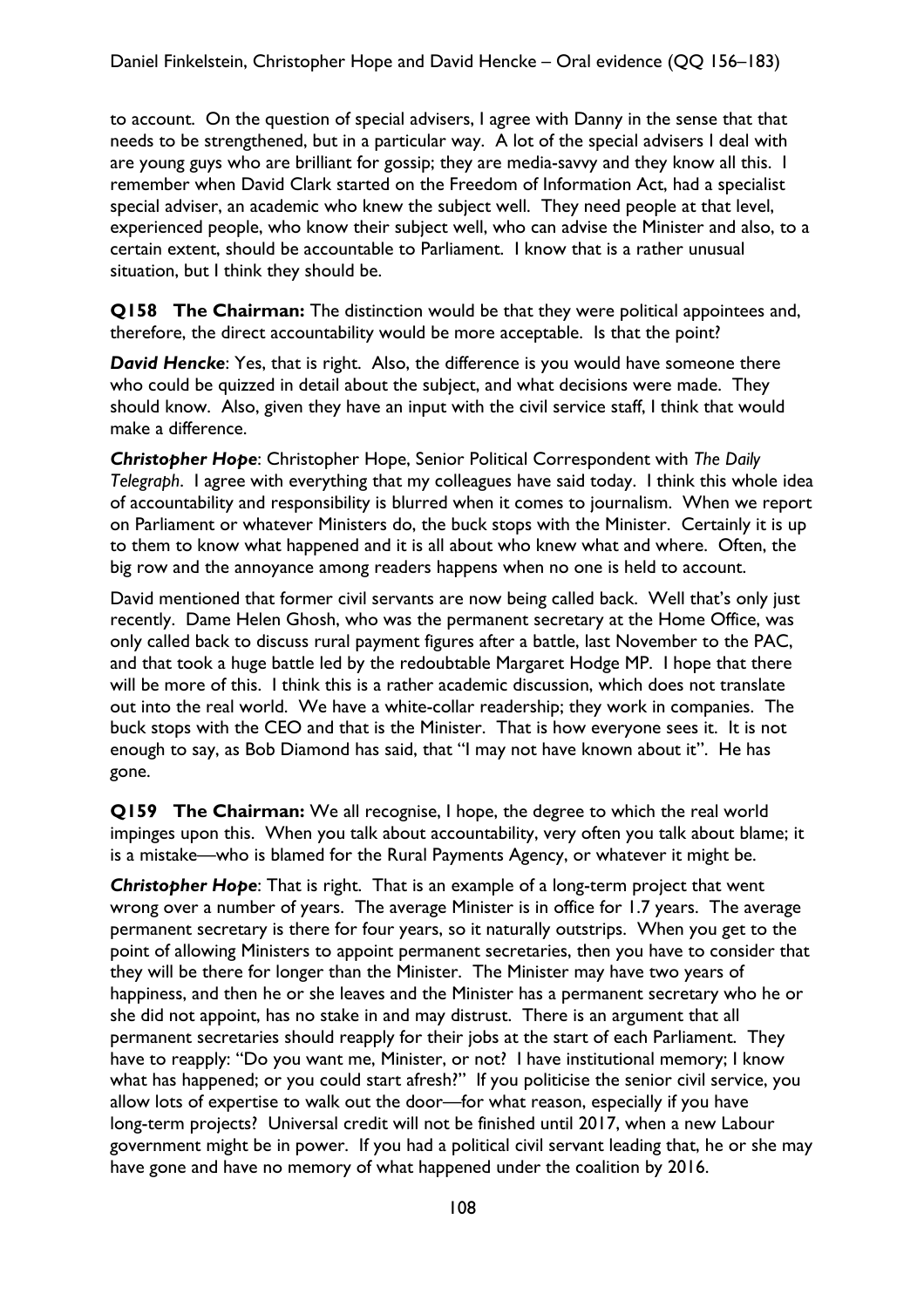**Q160 Lord Crickhowell:** It is rather curious that we have gone straight into special advisers, having decided we were going to put it at the tail end of our inquiry and not at the centre today. I was interested in the suggestion that we should have more technically proficient and effective special advisers, who knew the subject for which the Minister was responsible. I have a good deal of sympathy for that. I came in as a Secretary of State never having been a Minister before, and it would have been very useful to have had such a special adviser. David Howell—Lord Howell of Guildford—handed over responsibility as the first Minister for the civil service, and I think Kenneth Baker found it hugely important that Mark Schreiber, as he then was—Lord Marlesford—knew exactly what papers and so on had previously been held. I have a great deal of sympathy for the view and we have had evidence that too many special advisers are mere conduits to the press and the media, rather than doing the real role they should be doing.

Having said that, the implication has been that these political appointees should somehow be answerable for their actions. Surely because they are political appointees they, more than almost anyone else, are the responsibility of the Ministers. Therefore surely, though it would be great to have them in this role and great that they should perhaps come and give evidence, at the end of the day—and recent events have surely borne this out—the Minister has to be responsible for his special adviser.

*Daniel Finkelstein*: Although we are talking about special advisers, it would be much clearer to say that what I am calling for is people who may be chosen by the Minister, who may have a political background and whose role may even be executive. The reason is to increase the real-world sense that the Minister can be held responsible and accountable for the actions of the department, because they have picked the people who have carried out the policy. I do not think that will ever be completely the case, because I think you will always have, for example, the disks being lost in the Inland Revenue and who was responsible for it, but I do think that there is a case for such a move.

I think it is quite a big leap, and I doubt whether it will enjoy much political support, since even appointing quite junior special advisers is immensely controversial.

If we do not go down that route, there are advantages to our current system that it is important to preserve. What ought to be avoided is going halfway between the two, in which you end up semi-politicising the civil service. You lose the advantages of that constitutional distance. You give the Minister the opportunity to choose between two or three people. It is not satisfactory to them and you lose the advantages of the system, and I would not be in favour of that. I am quite conservative about the current system if you do not move towards a different model.

**Q161 Baroness Falkner of Margravine:** Why would you think that, if there has been a robust selection process, open competition and all that—well, close competition within the civil service—offering a Minister a choice of more than one would in any way politicise it? You have said, Mr Hope, a Minister only stays in position of 1.7 years or something, but surely, even so, there has to be a close personal working relationship. If there are candidates who are capable of doing the job, as you would expect for that senior position, assuming you are talking about permanent secretaries and people of that level, surely it would be sensible to put forward two or three different options to the Minister, and the Minister choosing, between almost equally qualified people, the one who best suits his requirements at the time. Why would that be political?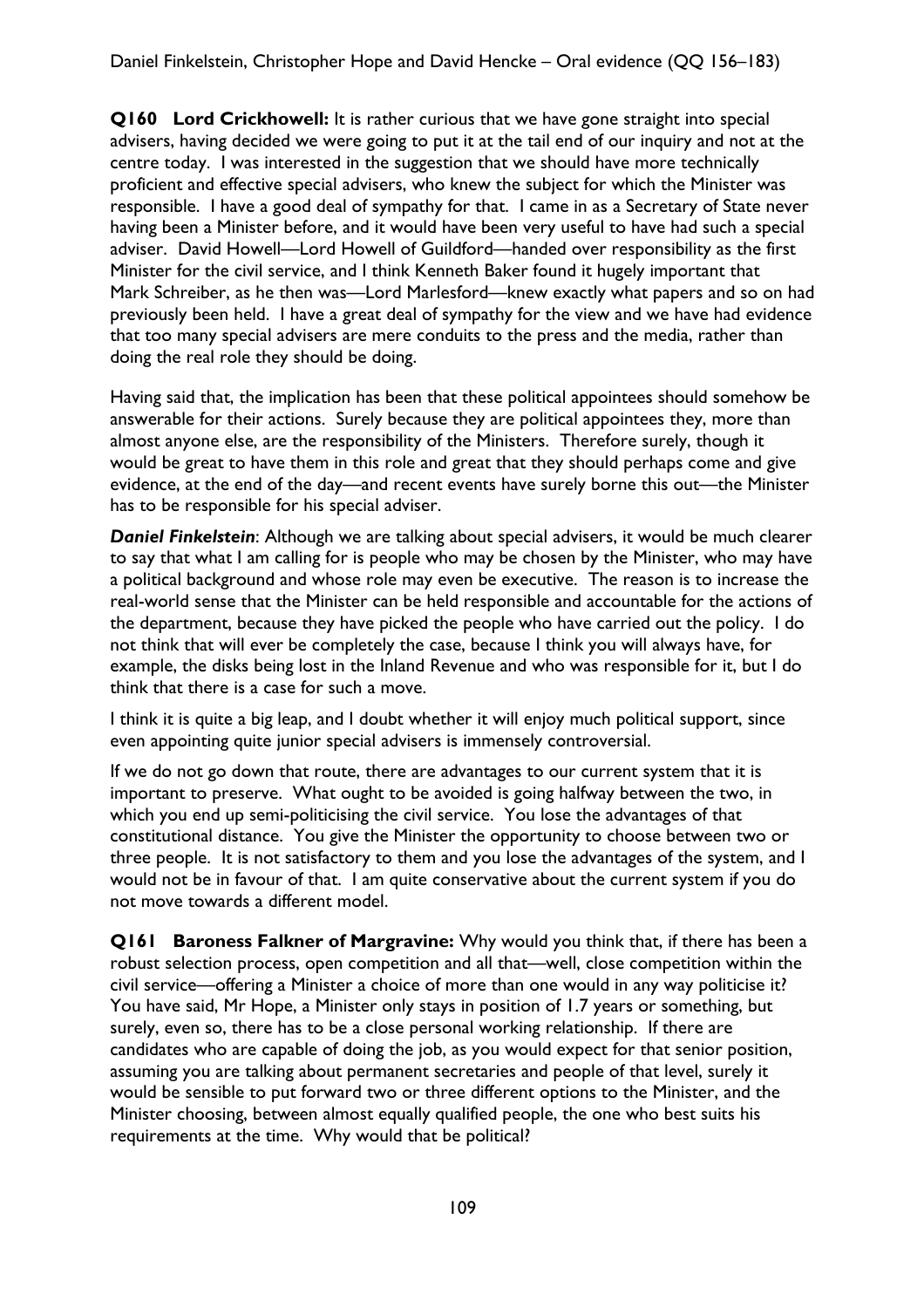*Daniel Finkelstein*: It is unusual, as is my understanding, for civil servants to choose a permanent secretary whom the Minister does not like. It is quite common, in an informal way, to ensure that that does not happen. I think it would be a mistake to make it formal, because it would mean you are retaining all the current system but the civil servants would begin playing to the Minister.

**Christopher Hope:** I think it is more that, if you go back to brass tacks, the reason special advisers exist is because the Minister feels powerless in the Whitehall machine. That person is there, literally, as the eyes and ears. Until the recent situation with Jeremy Hunt, you were not meant to be able to divide the two. It was basically that that person was an extension of the Minister. He was only there because the Minister has come into the government and had no apparent stake in the system of government; therefore, they want to try to put someone in there who can get their message out outside of the press office. I know a lot of Ministers have two spads—they call them "spads"—they have a policy spad and a press spad. There is somebody in there thinking of ideas outside the box. If you gave more weight to this role of spad, you are just putting a sticking plaster on the problem, which is that the Ministers do not have a stake in the civil service. This is an attempt to give that person an entry to the Whitehall machine. Every government coming in does not trust the civil service. There has been a huge churn in two years, has there not—certainly in the Department for Education for example?

*David Hencke*: The point you are making is that, if you get a permanent secretary appointed who just cannot work at all and the chemistry is not there—I am trying to think if I can remember of a case.

**Baroness Falkner of Margravine:** We have heard that from a witness.

*David Hencke*: I do not see it as an absolute. It depends whether the Minister's decision is final and, in weighing everything up, that would be wrong, but I cannot see why the Minister, particularly a Secretary of State, cannot have an input if they are three equally good or nearly equally good candidates. Certainly for a job of that level they normally are. There is not normally only one person in the world who can do it. I agree with you on that.

As to the role of special advisers, you get the impression that Ministers come in to a government department; they are, in one sense, at the mercy of the civil service machine very sophisticated, very clever people, who know how to put at the bottom of the red box the decision they do not want to know, for example. Therefore, we need someone to go through this and say, "You can look at this view and that view." They need some support; otherwise I think they must be rather lonely if they have only got their colleagues.

**Q162 Lord Powell of Bayswater:** I am puzzled by this picture of these poor helpless little Ministers in their departments. After all, these are guys who have stood for election three times, served on the back benches, whose only aspiration is to be running this country. When they get there—oh dear, they are all by themselves. It is not what happens in business; it is not what happens in the armed forces. People at the top want to exercise leadership. They believe they can. They want to be accountable. Are we to believe that Ministers feel they need to be less accountable and less responsible?

*Christopher Hope*: No. Surely in business you appoint your own team. If you are dropped in there as a new CEO, you then gradually clear out your top team and bring in people you want. It happens in most companies that you can think of.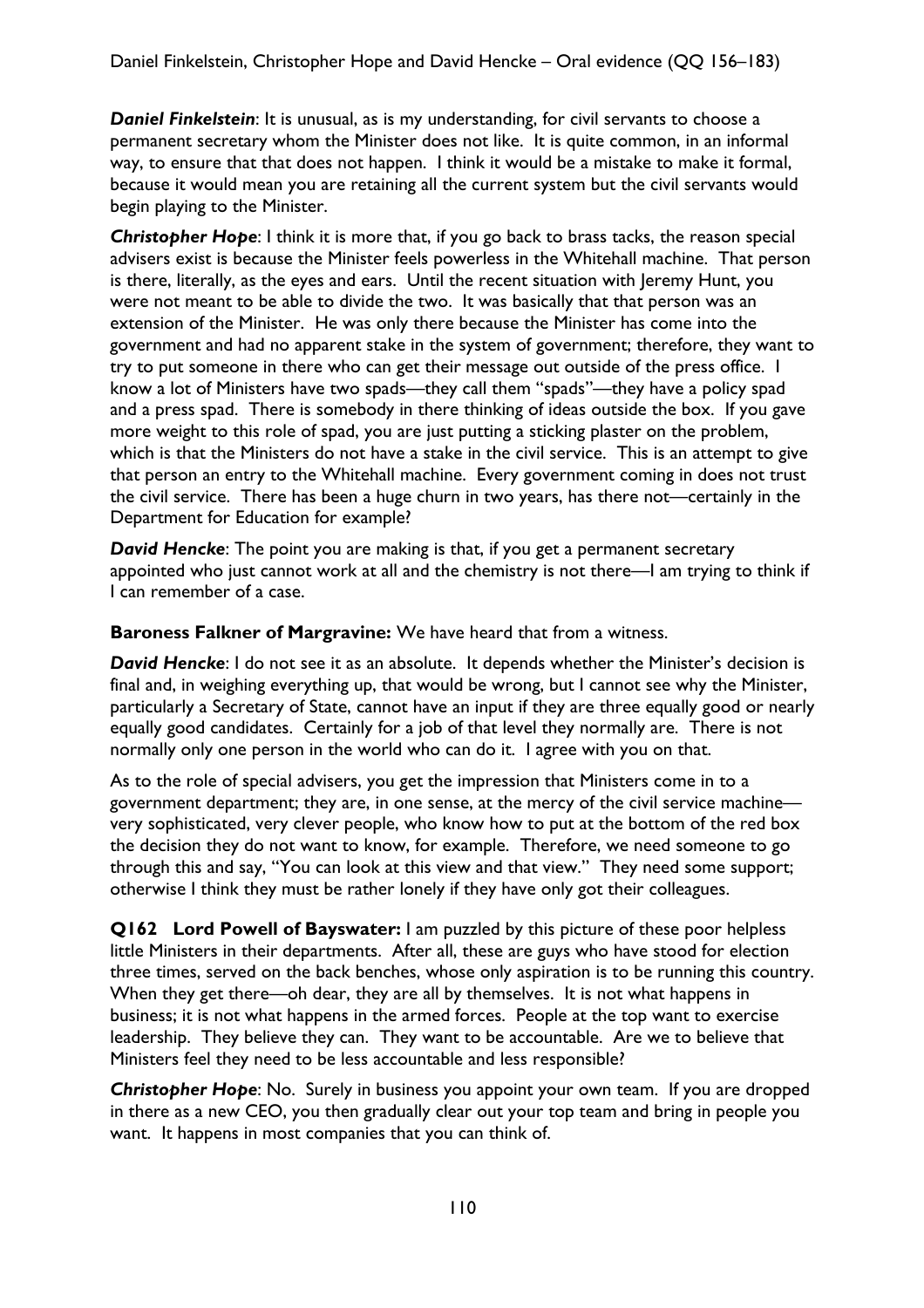**Q163 Lord Powell of Bayswater:** After 20 years in business, I do not think I agree with that at all. My second point is that Ministers also have a team. They have things called Ministers of State and parliamentary under-secretaries, who are consistently ignored in all these discussions. According to you, they have no role in political advice, no accountability and are there just as fifth, six or seventh wheels on the bicycle.

**Daniel Finkelstein:** Is that not your experience? That is evidently the relationship between lots of Secretaries of State and Ministers of State. Some of that is on the record and I have witnessed it myself. The point is that politics is chemistry rather than physics. If you are attempting to make this incredibly close definition, you are going to fail. In the end, the question of accountability and responsibility will be determined by who ends up having a little picture looking slightly disappointed, as they leave their house when something happens. We will not be able to determine that completely. The question is: how do we ensure that a Minister is supported in their decisions in such a way that we can not only hold them responsible, but it would be reasonable to do so? I can see why you would think that the Ministers of State would be the people who would be responsible, but often those people are put there precisely because they are not the political allies of the Minister and they have their own responsibilities in different areas. The political relationship of advice is not that strong, so I think that needs to be strengthened.

**Q164 Lord Powell of Bayswater:** I am more interested today in the accountability side than the political-adviser side, which we have been asked to steer clear of. I think it is a function of leadership to be accountable. If you have risen to be a Cabinet Minister, accountability is what you want to have. You will want to be the man who answers. That seems to me to be quite natural. To look at it from the other side for a moment, do you think it is possible that civil servants would also like to be more accountable? Most of our discussions have been on the basis that civil servants will run a mile rather than be accountable. That was not my experience. I think you will find quite a lot of civil servants would welcome the possibility of answering more often to parliamentary committees and being able to explain themselves. Do you think that is likely? Has that come up in any of your contacts?

*David Hencke*: Yes, it does. One of the interesting things was creating arm's-length agencies. I am thinking of one example that goes back a bit. I think it is the vehicle inspectorate, which sounds boring, but the civil servant in charge of that started a whole series of improvements on boring subjects, like lorry testing and other things, but you got the impression there was a drive there. Therefore, the civil servant would be delighted to come before a parliamentary committee and so on.

Where I think they might get worried is something like the Rural Payments Agency, which frankly was a disaster, financially, the whole computer system and everything else. They might not be so keen. I agree with you that the modern civil servant would probably welcome the chance to be examined by not only the Public Accounts Committee on the past, but also on the present developments, and should be free to put forward views and so on themselves. It is a much more adult way, because government is complicated. It stretches across a lot of areas. I have mentioned a boring little agency; that is just one of 500 or whatever it is. Basically the MPs or peers want to get to the nitty-gritty; they need someone there who is running it, can explain and can answer detailed questions, not a broad-brush thing where they cannot get anywhere.

**Christopher Hope**: I agree with David, chairman. It must be a controlled environment. You must not push out these junior officials and let them fend for themselves alone. You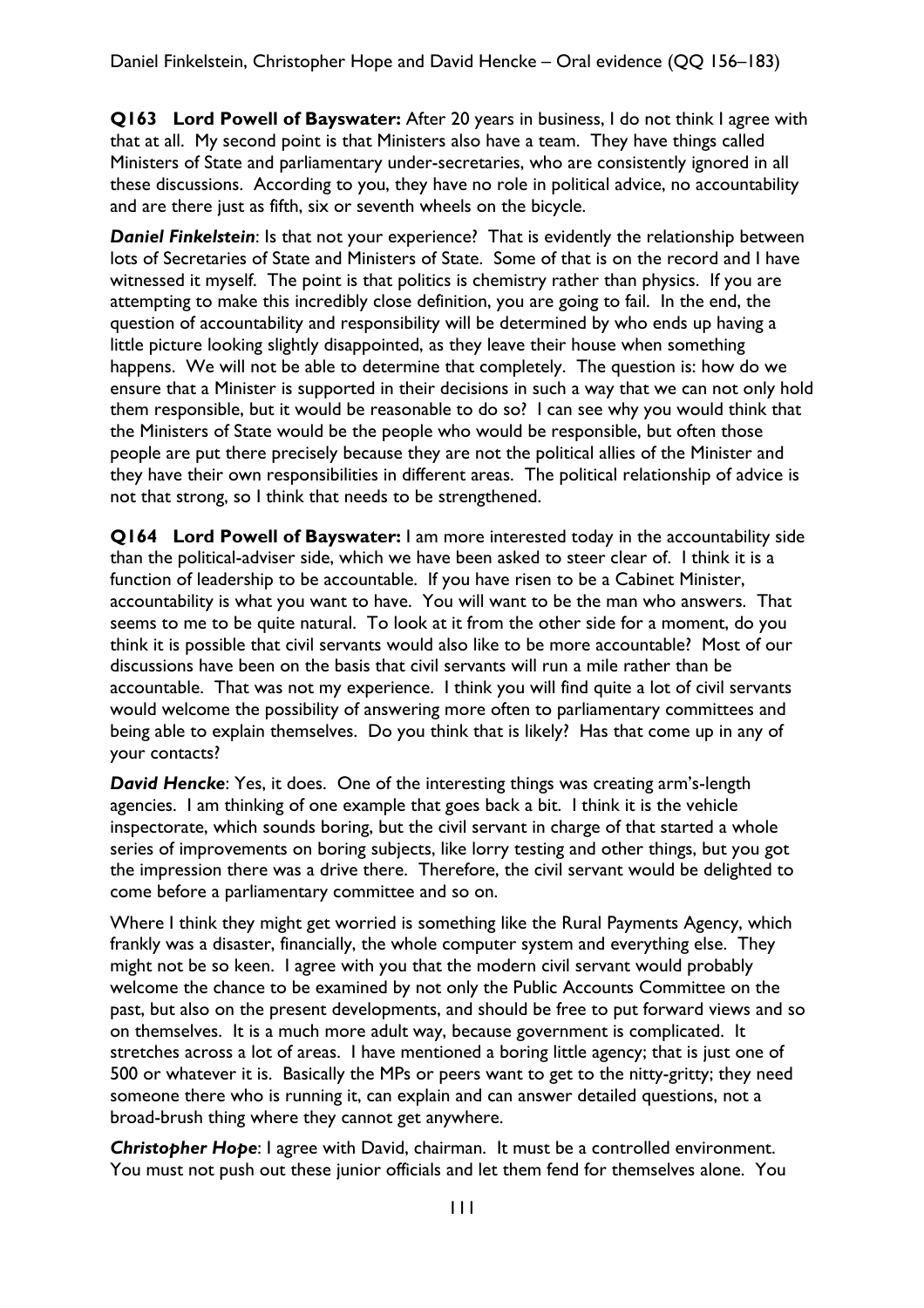would expect a permanent secretary to be with them as the senior officer in charge or the accounting officer, and they can refer back to them. You would also want, as a good employer, to equip these civil servants with the tools to take on a committee, which can be quite daunting if you have not trained for it or skilled up in it.

**Q165 Lord Powell of Bayswater:** What you are heading towards then, surely, is the concept that the existing conventions need to be adjusted. At the moment, as I understand it, government determines what civil servants should do and writes the rules for that. Parliament tries to establish precedents by hauling particular individuals before it and hoping to extend its remit. Do you think it is practicable to rewrite the conventions so that there is greater scope for civil servants to answer, without losing the basic political accountability of Ministers?

*Daniel Finkelstein*: Yes, I do. As I said in my initial answer, I think there is a case for expanding the group of people who could be called before Parliament. In reality, accountability and responsibility get shared between people, and you can hear evidence from both of them. I think it is wrong to expect that accountability from quite junior people to Parliament, simply because that is why you have senior people. You want to ensure that they are managing their staff. Of course, sometimes they are going to be called for something they were not directly involved in, but merely have an account of, but that is perfectly reasonable. I think it is too restrictive at the moment and that more people ought to be called upon. It is also a very important discipline on civil service behaviour, so the idea that they might be called before a select committee is important.

**Q166 Lord Shaw of Northstead:** Are we talking about special advisers as well as normal civil servants? How far do you feel that they will be tempted in appearing before committees to express views that perhaps they were not entitled to express?

*Daniel Finkelstein*: There is quite a big difference between a special adviser, especially one of the ones they have got at the moment, who are basically the people who do the political press work and some political advice to Ministers, and the sort of role that one might envisage outside people being able to provide, which would be different to the current special adviser model, which I think is quite devalued. In those circumstances, naturally they should be accountable as senior officials. I do not think you should call the special adviser to Parliament, because that is what you have the Secretary of State or the Ministers for. It is their job and those people are merely working for them.

**Christopher Hope:** Surely we are going further than this, because you are in the policy remit, are you not, with what you are talking about, but we are talking more about the operational application of policy on the ground. That is more interesting for what the electorate and what readers experience. This high policy world where the special adviser works is interesting, but just as interesting, and ignored at the moment, is the operational side of it, because only accounting officers are called. Why not have people involved in all parts of where government impacts on the electorate?

**Q167 Lord Irvine of Lairg:** Suppose there has been a major failure in the implementation of policy, which a select committee wants to inquire into. They have in front of them the senior civil servant, who has been responsible for the implementation of that policy. Should the select committee be able to question that civil servant critically and, if need be in its report, make findings of fact critical of the civil servant?

*David Hencke*: I have been following the row between Margaret Hodge and Gus O'Donnell, and this seems to be at the cutting edge of the argument you have raised,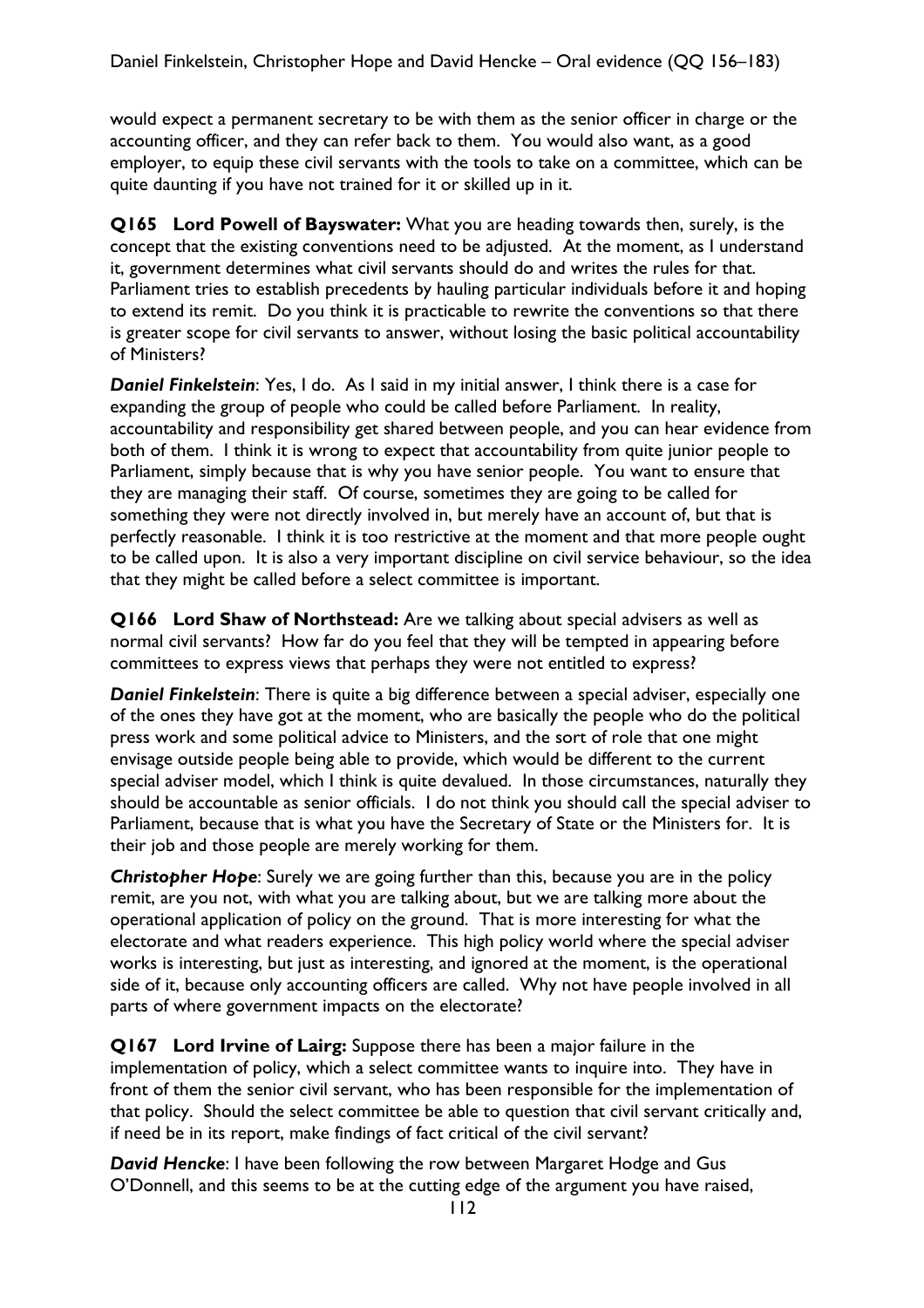because they seem to have been put into a situation where the accounting officer for the Revenue did not, shall we say, give an entirely truthful account of what had happened. They called someone else. I know it got rather dramatic, with people having to swear on the bible, but I thought it was right, because basically it turned out that the Committee appears to have been misled about what happened with the deal—I think it was Goldman Sachs or whatever the company was he was dealing with over tax affairs. I think that this should happen, because MPs have got to get to the bottom of this. Whitehall, or Ministers for that matter, should not use this cover to prevent them really being able to follow the story through, because what we are talking about is the Exchequer losing money that, as far as I can see, is rather important at this stage, for public spending reasons.

**Q168 Lord Irvine of Lairg:** You are agreeing with the question I put. Do your colleagues?

**Daniel Finkelstein**: I absolutely agree with it. I basically think government is too big not to have that. It is not sensible to think that, in an entire department, the only person who can be asked any questions or criticised for their behaviour is the person at the very top. On the other hand, I think there should be limits. I suggested the top 200 civil servants, so probably the first two tiers, but maybe it should be the first three. You obviously have to see how that works on arm's-length bodies as well. I think that, within that group, it is not only a human right, but it is very important.

**Christopher Hope**: I agree with all those comments. Currently, you only get the voices from below these top strata through unions, whistleblowers and stuff. There are ways of surely channelling that evidence and using it. It has much more power because it is front-line staff doing it. I do not see why that cannot happen, but I agree that you do not want to expose people.

**Q169 Lord Irvine of Lairg:** It may entail select committees being better resourced. In fairness to those who they are questioning, they have to follow a rather forensic style to get to the bottom of things. This of course could be much more time consuming.

*Christopher Hope*: Yes, definitely. They are not very well resourced. I am always trying to get more disclosure on websites and information sent in. As journalists, we can help them do their job and try to help push them forward into publishing more information on websites. I am not sure what the resourcing is for select committees. There is a clerk, is there not, and an adviser? That is it.

**David Hencke:** Can I add, on top of the civil servants, if we are moving more to contracting out the running of public services, alongside the civil servant should be the man from Capita, Serco or whatever new company is set up? Where something has gone wrong and they have been responsible for implementing it and running it, they should be accountable alongside. I would broaden it. Particularly with what looks like is going to happen in government in the next four years, if Parliament does not do that, these companies are not properly accountable. Unfortunately, the Freedom of Information Act does not apply and it ought to. I believe Lord Irvine originally wanted it to, and he was right on this. Therefore, they must be brought into the system, because they have ways of making it much more difficult for journalists or interested members of the public to find out what they are doing.

**Lord Lexden:** Lord Irvine has highlighted one extraordinarily important way in which the powers of select committees might be enhanced as regards civil servants. There will be other ways of developing the relationship between civil servants and select committees, too. How is the shape of the said relationships to be decided and do we need some basic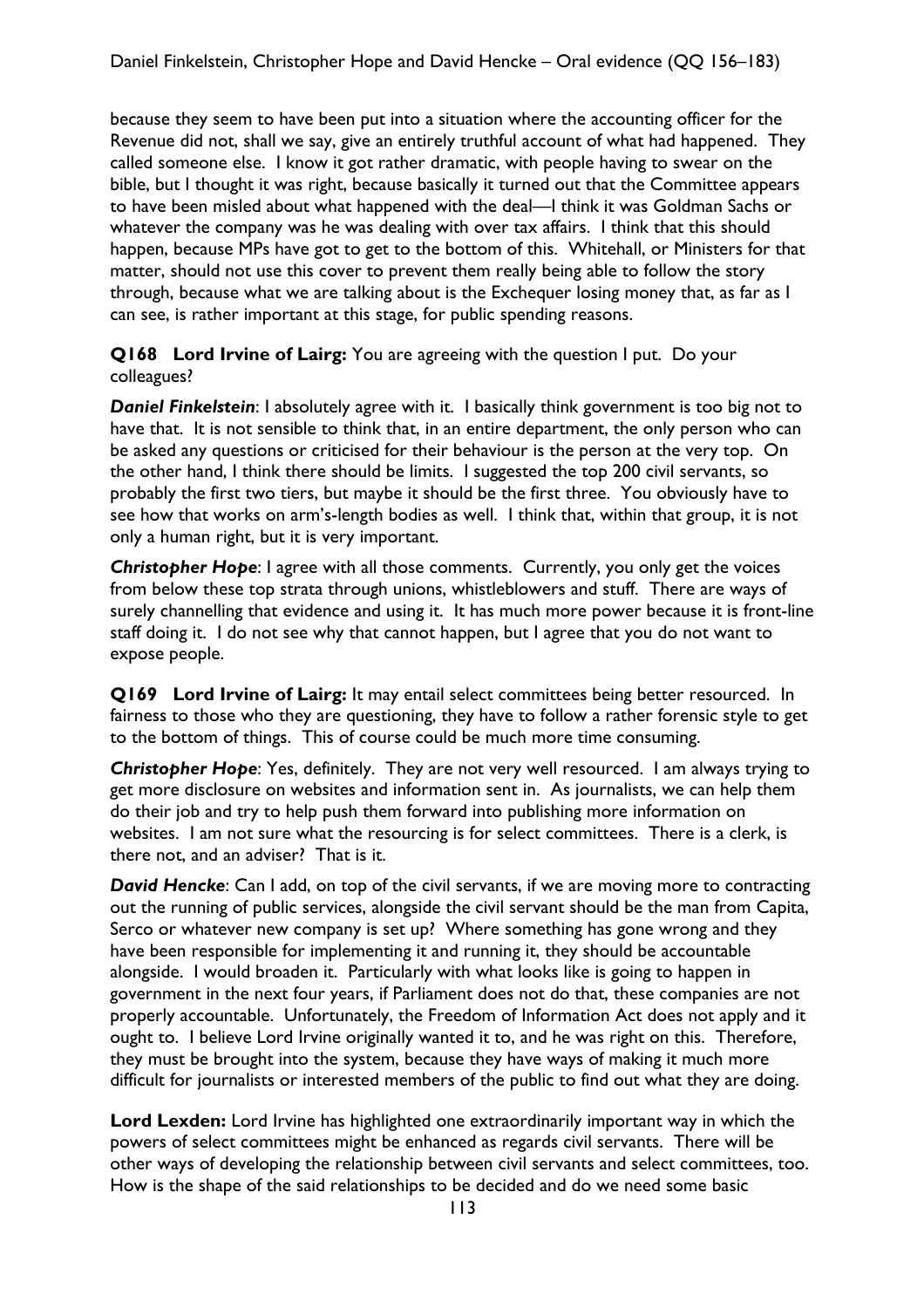principles? Do we need conventions? How sharply should it be defined and who would establish rules and conventions to allow this development of the role of select committees vis-à-vis civil servants to proceed?

**Q170 The Chairman:** This is the point at which we always get a certain pause. All recognise things that we would like to see happen and things that we do not think are appropriate happening. The question is: how is change delivered?

**Christopher Hope:** I was going to say the Civil Service Commission, but I do not think they are onboard with these changes. They are resisting calling other people who may not be permanent secretaries to select committees and offering up a shortlist for Ministers to choose from, so they are not necessarily there. I think the Speaker of the House of Commons is definitely up for it. He has done loads to promote Parliament since he came in. He could be good, but it is definitely a negotiation.

*David Hencke*: I think Parliament should initiate it. Parliament should decide what it wants to hear, draw up proposals and then it should get into talks with both Ministers, at the political end, and the civil service, at the top end—because they seem to have split the role of the civil service—and draw up a code. That might be the best thing. I am not too keen on a rigid law, which would end up in the courts with people arguing over the detail. All it would do is increase the money lawyers get over something like this, so I would quite like to see a code. Then you have to decide, and this is rather crucial because it is shown up in the special advisers' thing, where basically Gordon Brown seems to have left a little hole for the Prime Minister. The Prime Minister had to initiate, say, an inquiry into Jeremy Hunt and somehow it is missing in the code that was drawn up. It cannot be forced. You then have very carefully to define the code and how it should be implemented, and have someone go through it—a brilliant lawyer—to see that there are no loopholes. That is how, talking off the cuff, I would think you might do it.

**Daniel Finkelstein**: I thought it was a trick question: I did not know I was allowed to answer "Parliament". If I am, then that is my answer. Obviously select committees and Parliament, setting the roles and power of select committees, have to determine who is accountable to them. If you think, which is obviously the case, that the expanding role of select committees is an increasingly important form of accountability, simply because it allows more detail and more independence, then part of this is to do with how you run them, as to how you are going to answer this question. If I were practically looking for the pinch point to make this happen, I would look at how the rules for select committees were drawn up and how the powers of select committees were determined.

**Q171 The Chairman:** It was a long time ago. The Osmotherly rules, so called, were last revised in 2005; it does seem even 2005 was a slightly different era.

**Daniel Finkelstein:** I am saying that you can simply revise those in order to achieve this objective.

**Q172 Lord Crickhowell:** I am always a bit nervous about the distinction between policy and implementation. Ministers need to know that something can be implemented before they decide the policy. Having said that, it seems we are moving towards some clarification about what the change to the terms of engagement should be. The terms are already being changed by select committees. An example I have given in earlier sessions is that the Ministry of Defence, dealing with long-term procurement with huge complexity and so on, has started giving evidence to the Defence Select Committee with the senior civil servants and the procurement expert present, and the Minister, both coming in, where appropriate,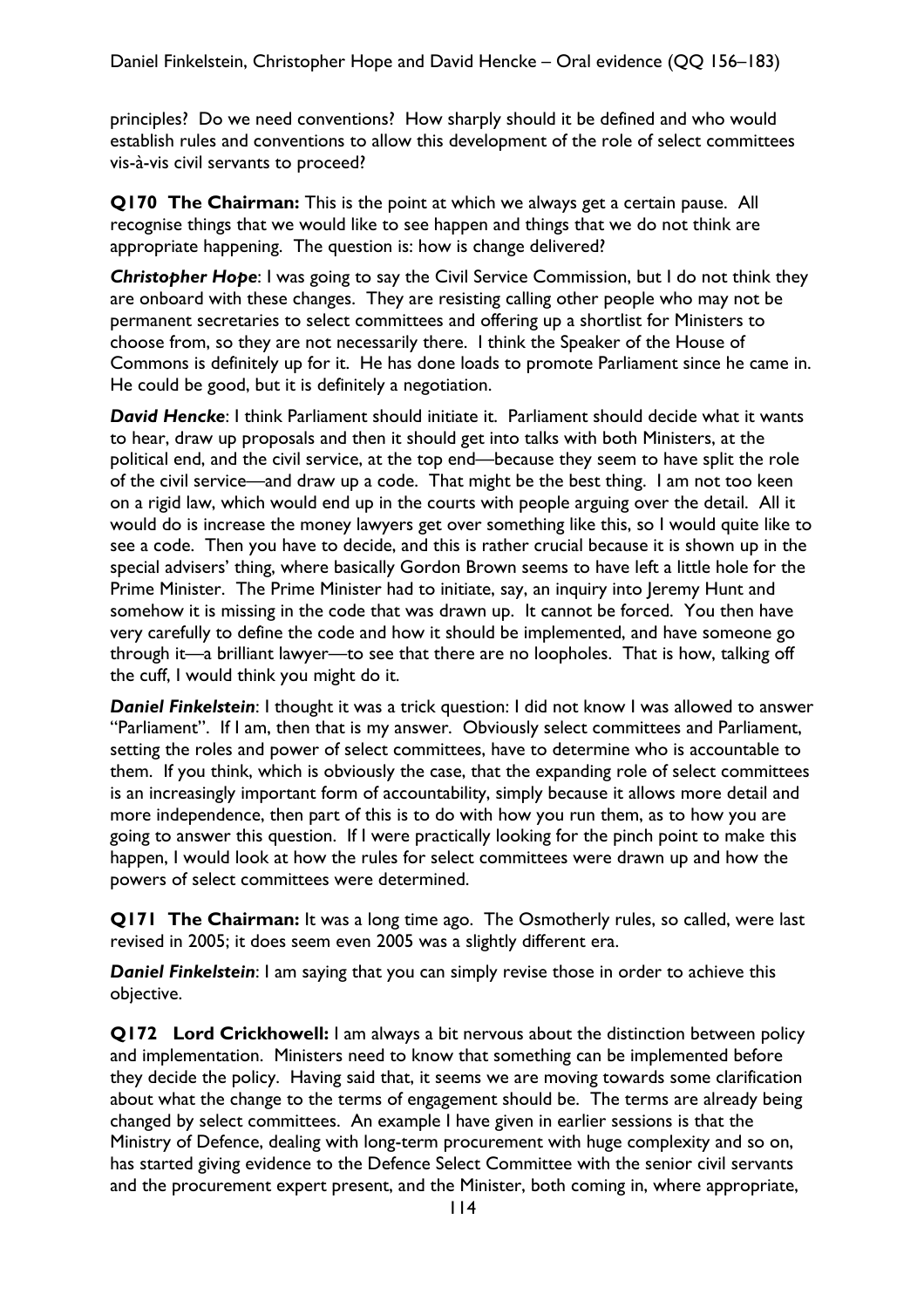*Christopher Hope*: I would say definitely. What the Public Accounts Committee does is when they have a hearing, they have several officials and the National Audit Office. You are sitting there going, "The only thing missing here is the Minister; then we would finally be apprised of what is going on." The Public Accounts Committee, I think, is a great model. If you add a Minister into that mix, you are there and you would have a feeling that we are getting to the heart of the problem. The PAC is the only committee that I can see that is going towards what you are offering up. If you add in a Minister, then you have the solution.

**Q173 Lord Crickhowell:** There was a Defence Committee meeting that I watched on television recently doing an inquiry in exactly this way, and I found it very impressive, because the civil servant, the procurement expert, was extremely expert; you had the long-term view being looked at; and the Minister, if he felt something needed to be said, came in and said it. That seemed to work rather well.

*Christopher Hope*: Good. It is rare, so more of that.

**Q174 Lord Irvine of Lairg:** Lord Lexden asked a general question. Do you not think that, for example, if any select committee indicated, through its clerk, that it rarely wanted to hear in depth from a particular civil servant about this or that, there is no doubt, in practice, that that civil servant would be fielded to the select committee to answer the questions it wanted? The only caution that I add, but I would like to hear your view, is whether you think, because the practice of select committees is developing, what we are doing is seeing pragmatic evolution in this area. Do you think we should leave it for a bit to see how practice grows, because you can try to systematise things too early? I just want your general view on that.

**Daniel Finkelstein:** I certainly think that is a possibility. I certainly think it is a possibility that, if you make rigid distinctions, for example between accountability and responsibility, and try to formalise those, you will end up making the situation worse rather than better. You will have your own view about how serious the problem is you are trying to solve, and whether or not it is amenable to simply waiting or whether or not there are some things you can do to push it along—small things, such as making clear that tiers of civil servants who have not generally appeared before you ought to appear. It may be that you are right that the best impact you can have is on opinion in Parliament, rather than on Parliament's formal rules, but that is a fine political judgment that you will probably be better at exercising than I would.

*David Hencke*: The direction of travel is quite clearly going this way, but I still think you probably need to give it a bit of a push. Particularly when governments have been in office for X years, the immediate zeal for reform, and we will agree with this—it did not happen and does not always happen but, when you are in opposition, you want massive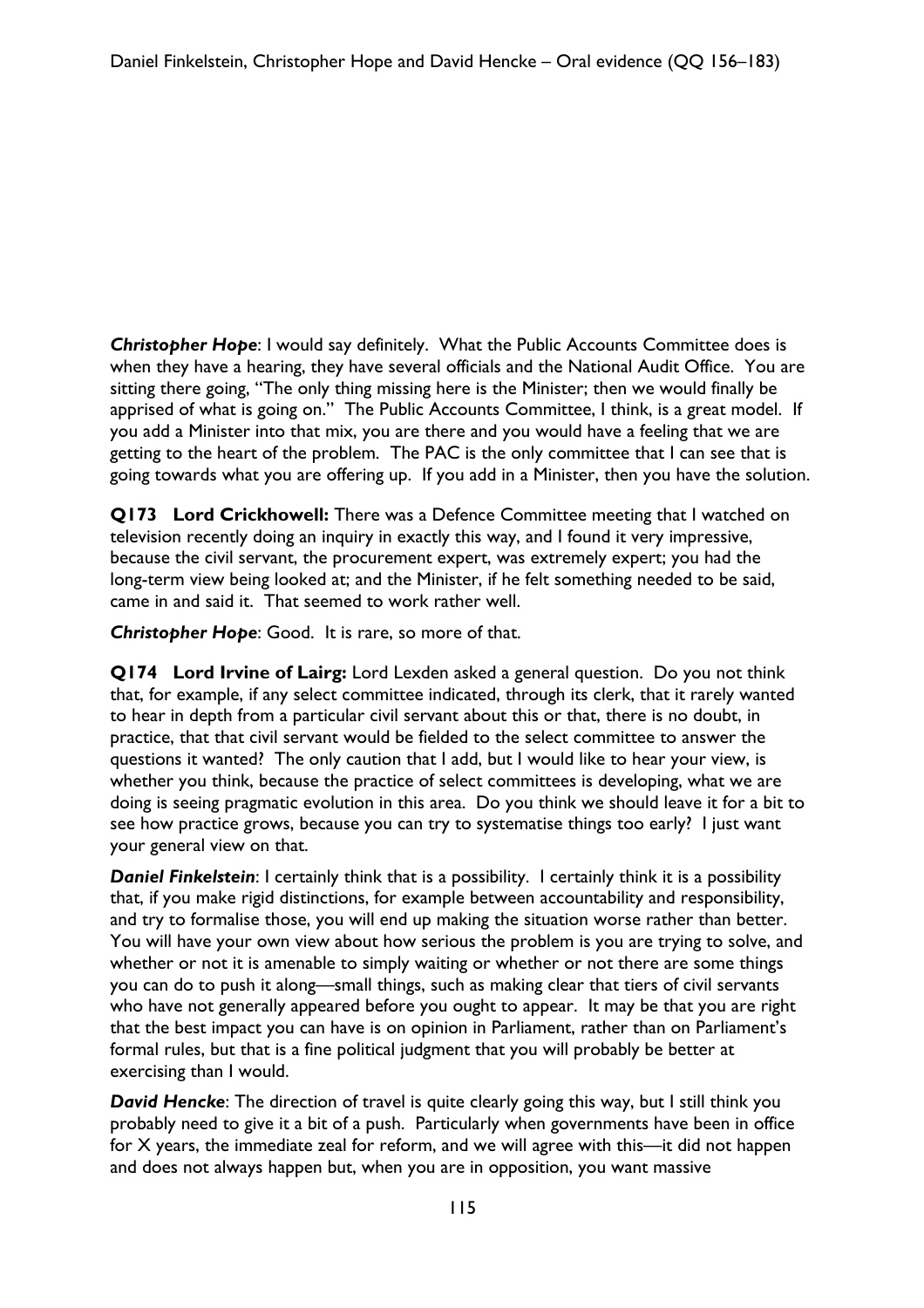accountability of Ministers, civil servants and everything. The moment you are in government, you think, "Oh, what a pain. This has gone wrong and I have to appear before them." If you left it to evolve, it might slowly run into the ground. I think you should set down a lot of principles about what you want doing.

### **Q175 The Chairman:** Principles rather than systems?

*David Hencke*: Yes, with an idea about how this may be developed. I also think one little thing has not been mentioned: committees are often short of resources. The best source, actually, and why the Public Accounts Committee is good is because there are 800 auditors in the National Audit Office who, in different departments, go over things. There has always been talk about other committees using it, but you get the impression there is a bit of jealously among the committees. I think that source should be used much more widely. I think, occasionally when there is an inquiry, there is no reason why they should not call the NAO auditor who has looked at this, as well as other people. I do not know that the NAO would like it very much, but I think it is a brilliant resource. It is very well researched. That should be taken into the equation.

**Q176 Lord Shaw of Northstead:** I think there is a lot of merit in that, because they obviously have a tremendous amount of experience and knowledge. We have heard about the developing practice of allowing civil servants to appear before committees. What about civil servants appearing before the press? What changes would that involve? Is it moving in that direction now or must it be restrained as before?

**Christopher Hope:** As a member of the press, I would applaud that. Do you mean in a controlled situation of a briefing? These things happen in the Home Office and other departments all the time.

**Q177 Lord Shaw of Northstead:** What I am saying is that civil servants are cross-questioned now in some committees and they reply fairly freely. Would the same freedom to reply apply when the press is seeking information from them? I hope not, I might add.

*Christopher Hope*: Given the hearings you are talking about are publicly available and we listen to them, the MPs or peers are proxies for what we would ask. We probably would not improve greatly on what they ask. As long as these hearings are in public, we are fully supportive. I do not see how you could reconstitute a different committee of the press to ask similar questions. You have press conferences, do you not, and you have briefings in departments? They are always off the record; we are told we cannot quote officials and we have to rely on the Minister for quoting. They try to hide in the shadows still on that point.

*Daniel Finkelstein*: No, I am not in favour of that. For example, in America the President's senior advisers appear on television programmes and give interviews, but they are politically chosen and they are presumably chosen partly for that ability. That is a different system and, if we were to move towards that system, I would be in favour of it, but you do not select people for that capacity. It is a professional ability to be able to talk to the press without mishap. You do not want to have the wrong people do that.

*David Hencke*: Already, there are meetings. If the National Audit Office has a complex report, they will give a really thorough press briefing with graphs and everything, and the auditor can be cross-questioned by the press on what the report means.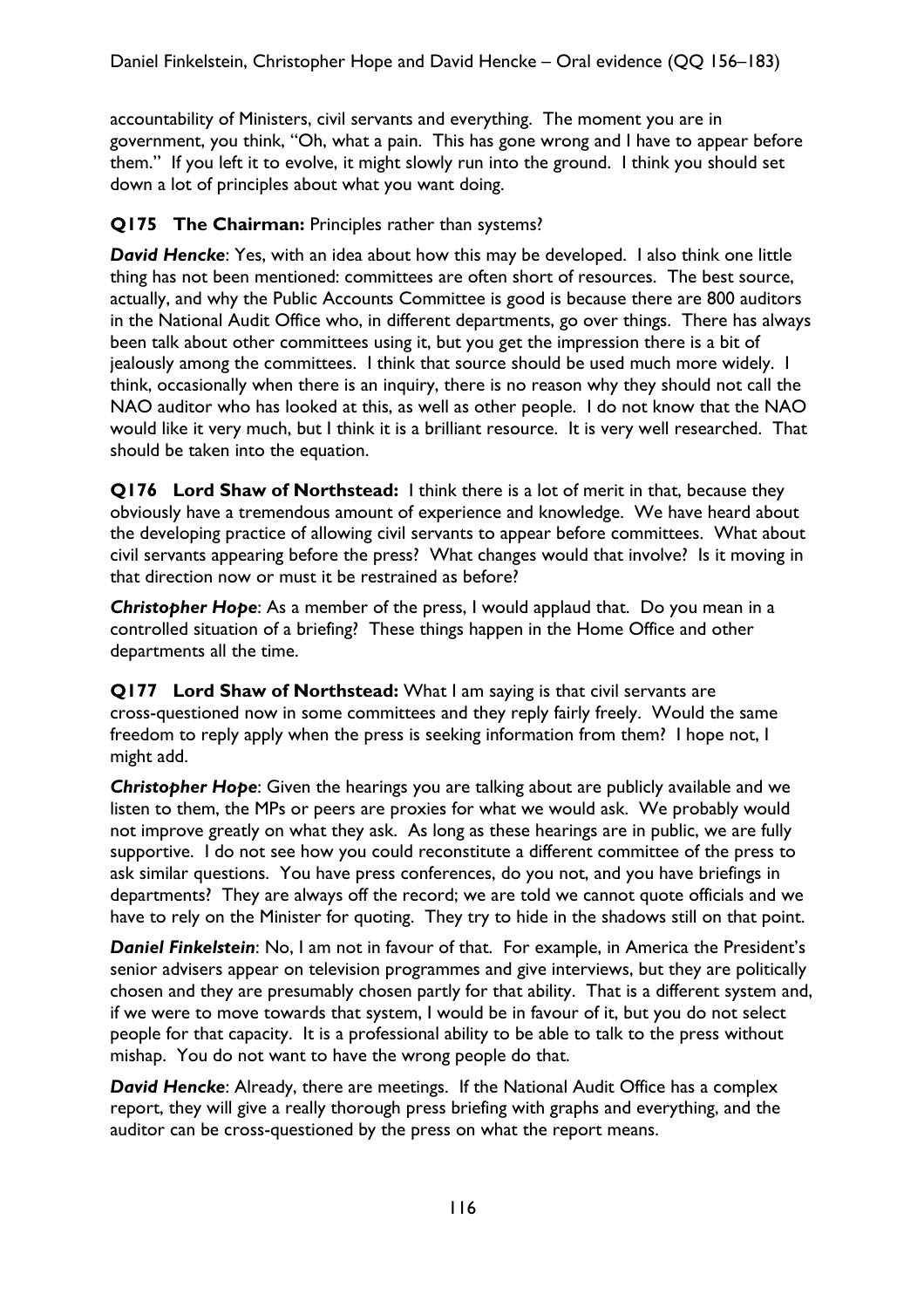**Q178 The Chairman:** You have been extremely helpful, particularly in indicating to us where we should be heading. I think that has been very helpful. Do any of you have anything you are longing to say which we failed to ask you?

**Christopher Hope**: There was one point I was going to raise, which is the issue of when an accounting officer asks for a direction on a policy, which I thought was quite interesting. It is a little-used Whitehall way of putting a brake on Ministers. It is not often used. With MG Rover in 2005 on the eve of the election, Patricia Hewitt wanted to push £100 million to the company, and Catherine Bell said, "If you do that, I will seek a direction, Minister, because it is on the eve of an election." Having the threat of doing that was quite a brake on Ministers. I wondered whether you can use these directions in other areas that are not about money—propriety, ethics or policy. It is not there at the moment. I wondered whether you should look at the use of these interesting nuclear options.

**Q179 The Chairman:** One of our academic witnesses has raised the specific concept of an ethical accounting officer.

*Christopher Hope*: It is away from money, but it is a nuclear button that is very rarely used. There was one use, I think with Charles Clarke and some form of local government shakeup in Norwich. They are very rarely used but they are very interesting. I think they are extreme.

**Q180 Lord Goldsmith:** You are right this is an important and interesting area. We have raised this and looked at it in a little detail in the last evidence session, but it is interesting that you support this as a possible mechanism.

*Christopher Hope*: It is moving forward; it is evolution, not revolution.

**Q181 Lord Irvine of Lairg:** It would have to be a backstop, would it not, because by the time a civil servant asks for a direction from a Cabinet Minister, then that signals quite a considerable breakdown in trust and confidence, does it not?

*Christopher Hope*: Yes, but there is no degree of that, is there? There is a threat and an application of it, and nothing before that. Also, it is confined to money, whereas in modern-day politics there are things outside that, where the civil service might have doubts about its use. It is not just a money issue any more.

**Q182 Baroness Falkner of Margravine:** Would expanding it beyond money and increasing the use of these directions really, to pick up Lord Irvine of Lairg's point, not indicate a breakdown in relationship and, if not going that far, would it not indicate a real politicisation of the relationship? The word "ethical", as in the evidence given to us previously, makes me very nervous because that is deeply subjective. I wonder what the other two might have to say about that.

*Daniel Finkelstein*: The first thing I would say is you cannot remove subjectivity from human relations. If you look at the evidence that was given by the permanent secretary at Culture, Media and Sport at the Leveson Inquiry, it was clearly taking a view of the ethical situation.

**Q183 Baroness Falkner of Margravine:** When you have a financial constraint, the parameters are quite clear. My alarm was about expanding the parameters. Where would you have parameters then?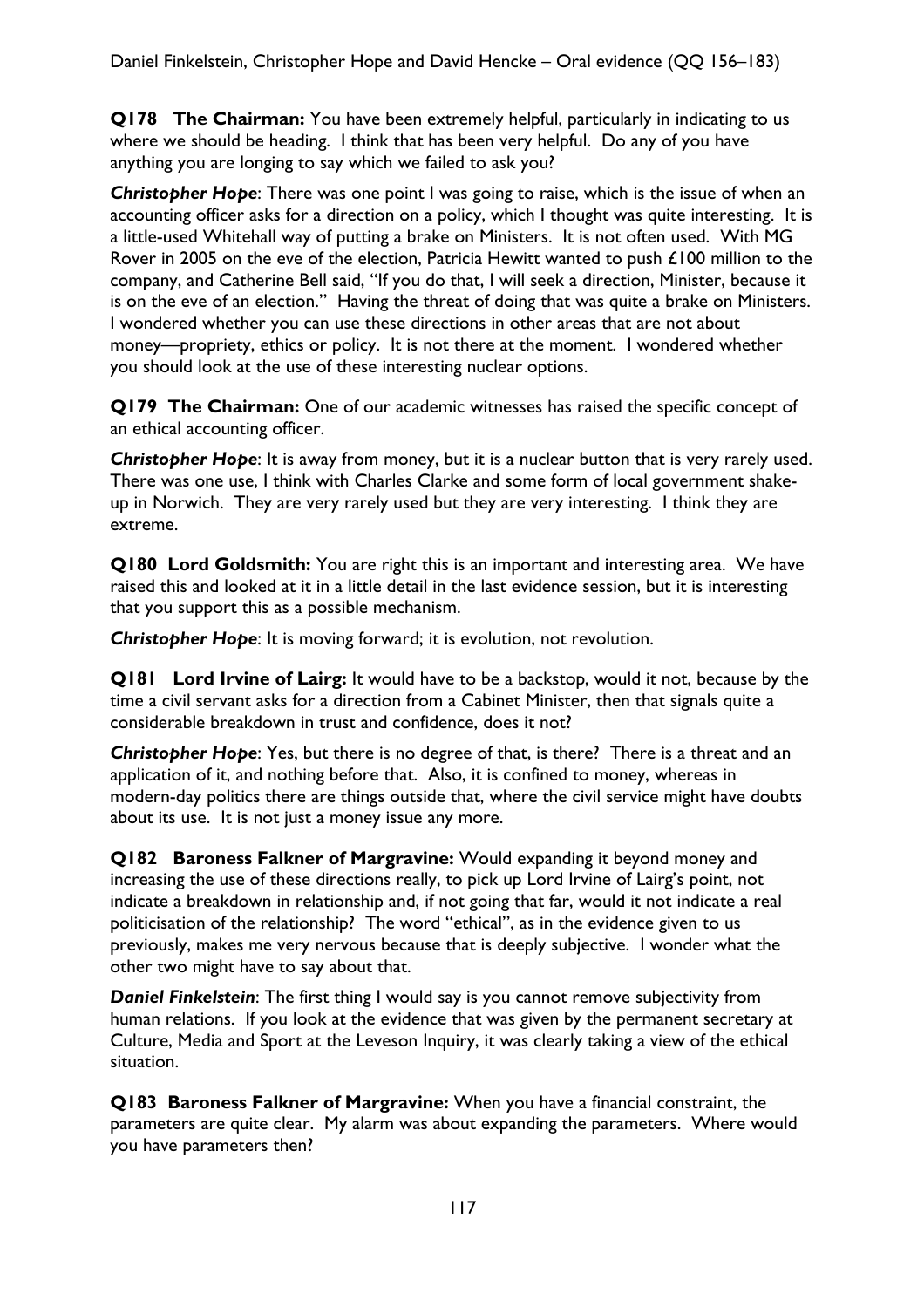*Daniel Finkelstein*: You are right in thinking that this is one model of how you would do it. This is one model in which the civil servants are effectively independent guardians of the long-term governance of Britain, with the Ministers being, in Robin Day's phrase, "here-today, gone-tomorrow politicians". I am a little bit uncomfortable with that. Other people are more comfortable with it, and usually most politics being autobiographical remains where they sit in this and which power they are going to exercise. Personally speaking, I am less keen on the civil service sitting in judgment on Ministers but if, under the current system, that is what we have got, this is quite a good mechanism.

Lord Hart of Chilton: It is a weapon to be used where constitutional propriety is a problem, and that was what happened in the Norwich case.

**The Chairman:** I am going to have to draw this to a close, but thank you for raising an extremely important issue, to which we will obviously come back. Thank you very much, all three of you, for being enormously helpful. I am very grateful to you all.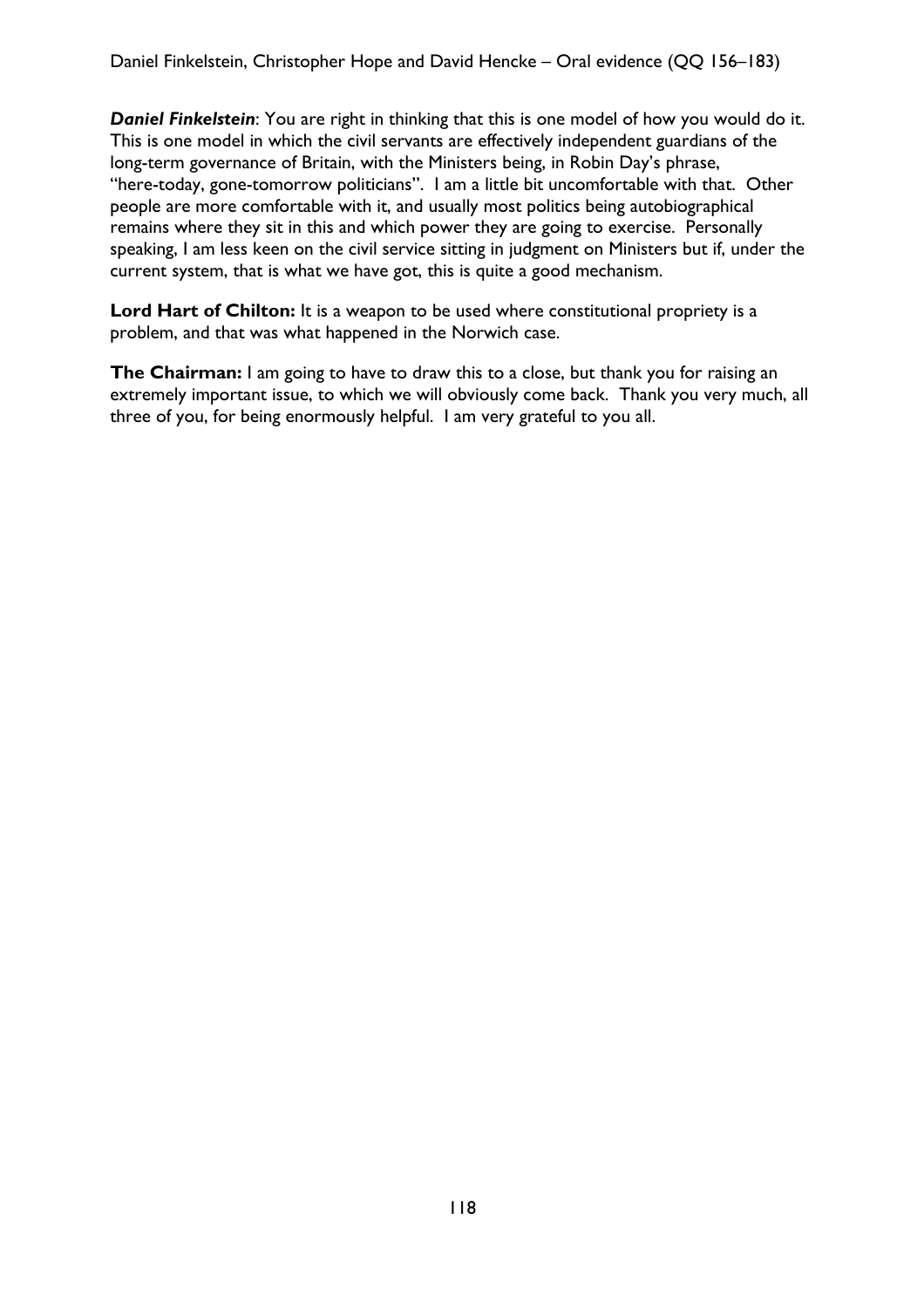Professor Matthew Flinders, Professor of Parliamentary Government & Governance and Dr Felicity Matthews, Lecturer in Governance and Public Policy, Department of Politics, University of Sheffield – Written evidence

# **Professor Matthew Flinders, Professor of Parliamentary Government & Governance and Dr Felicity Matthews, Lecturer in Governance and Public Policy, Department of Politics, University of Sheffield – Written evidence**

#### **Does the convention of individual ministerial responsibility remain the most appropriate and effective way of holding the government to account? If not what should replace it?**

- 1. The convention of individual ministerial responsibility was originally designed, as Walter Bagehot famously explained in *The English Constitution* (1867), as a buffer or regulator of contact between the House of Commons and the wider civil service. It was therefore designed as much as an *accountability shield* rather than an *accountability sword*. The question is now whether the convention has become so blunt and outdated that a new relationship between the House of Commons and the civil service, potentially with ministers playing a different and less central role, might be appropriate.
- 2. This line of reasoning flows into two secondary but inter-related issues (one practical and one political). First, what should replace ministerial responsibility and should this relate to the whole of the civil service or just specific component elements? Secondly, is it realistic to expect ministers to cede control of a mechanism that effectively allows them to control the flow of information between Whitehall and Westminster on which they will be held to account?
- 3. The latter question is one for parliamentarians and depends to a great extent on their willingness to shift the balance of power between the executive and legislature as it relates to the accountability of the civil service. The former question, however, is arguably easier to answer in the sense that the position of the chief executives and chairs of executive agencies has for some time been a source of disquiet. The explicit aim of giving these organizations a large amount of day-to-day autonomy from ministers has never sat comfortably with the convention of ministerial responsibility. As a result the convention has quietly mutated from *ministerial responsibility* to *ministerial accountability* in order to signify that although ministers are still expected to account to Parliament for their departments they are no longer personally responsible for the content of that account. $<sup>1</sup>$  $<sup>1</sup>$  $<sup>1</sup>$ </sup>
- 4. The obvious problem is that the distinction between *policy-making* (the preserve and responsibility of ministers) and *administration* (the responsibility of agency chief executives) is generally of little value in the real world and (even if it was of value) the minister's capacity to control the relationship between the chief executive and the relevant select committee arguably puts both Parliament and the civil service at something of a disadvantage when seeking to ascribe blame when things go wrong. The output of this situation is generally messy and complicated blame games between ministers and officials and the outcome is a perception amongst the public that

l

<span id="page-118-0"></span><sup>1</sup> See Flinders, M. 2008. *Delegated Governance and the British State.* Oxford: Oxford University Press.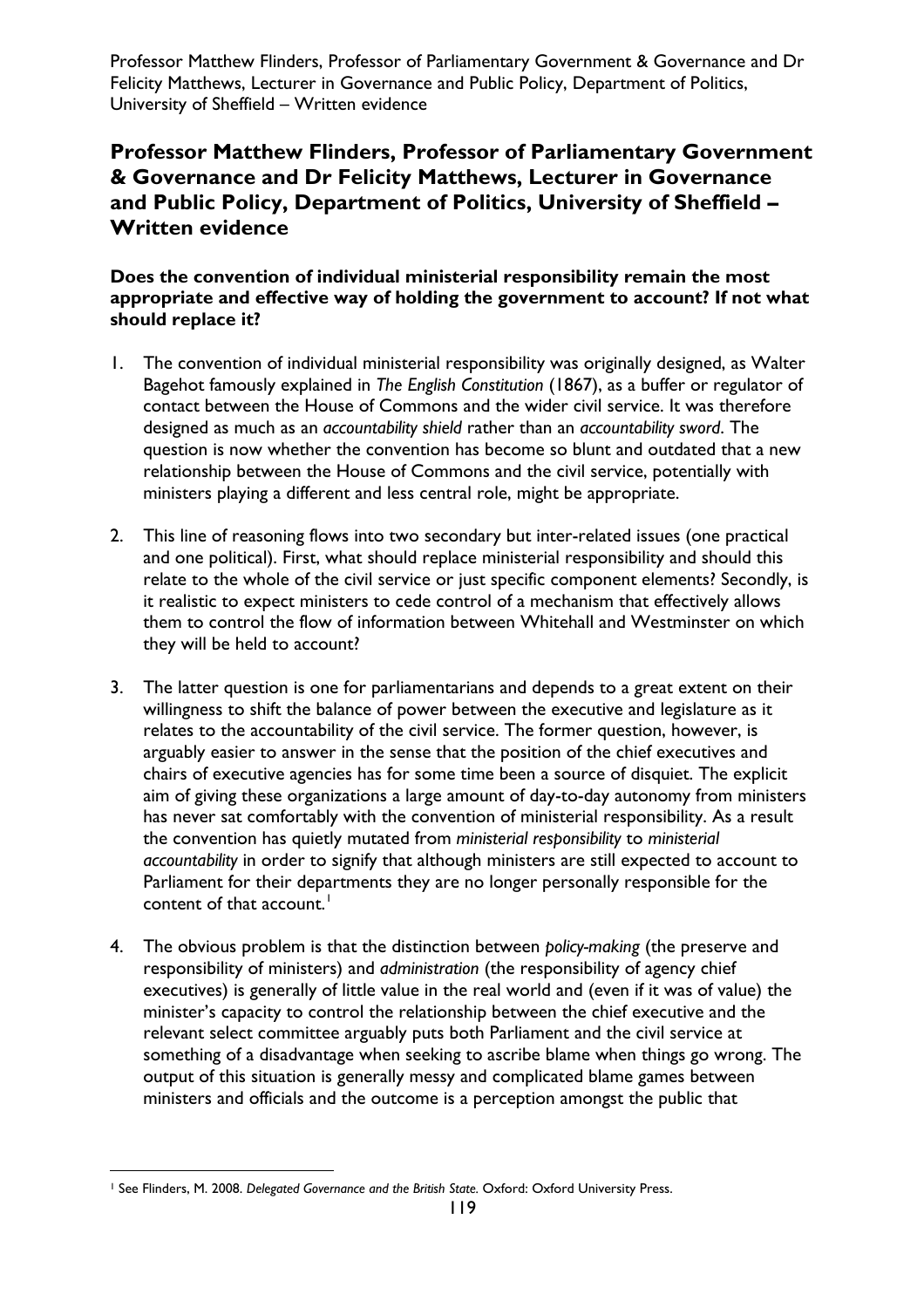Professor Matthew Flinders, Professor of Parliamentary Government & Governance and Dr Felicity Matthews, Lecturer in Governance and Public Policy, Department of Politics, University of Sheffield – Written evidence

politicians are not to be trusted. $2$ 

5. The introduction of some form of direct accountability relationship between some civil servants and select committees – possibly building on the role of Accounting Officers and Additional Accounting Officers – therefore provides a way of allowing the mechanisms of parliamentary accountability to keep pace with the transition from government to *governance* (the latter term indicating the massive increase in the number, role and powers of agencies, boards and commissions). Implementing such a measure, however, is not without risks. Steps would have to be taken to protect the (internal) relationship between ministers and agency chief executives and it would also be vital that MPs did not abuse the introduction of a more direct relationship with certain officials in order to undermine ministers or to engage in party political point scoring. Introducing a direct accountability relationship between Parliament and some parts of the civil service is not therefore a panacea for the challenges of modern democratic governance.

#### **What influence, if any, should ministers be able to exercise over civil service appointments?**

- 6. Since the Northcote-Trevelyan Report in the middle of the nineteenth century and the subsequent establishment of the Civil Service Commission the patronage capacity of ministers over civil servants has been tightly constrained. However, just as the relationship between Parliament and the civil service may have become outdated in a number of specific ways it is also possible to argue that the relationship between ministers and the senior civil service has also become outdated. Indeed, the recent decision to bring together of the roles of Commissioner for the Civil Service and Commissioner for Public Appointments into a single post-holder (currently Sir David Normington) possibly offers a useful 'window of opportunity'.
- 7. Ministers currently have limited and closely-regulated discretion in relation to the appointment of individuals to Chair a range of non-departmental public bodies, special health authorities, independent regulatory bodies and a range of other 'quangos'. Given the importance of close inter-personal relationships at the heart of government there may be some benefit in giving ministers a degree of limited discretion in relation to the most senior departmental appointments. This would retain an emphasis on merit and transparency and need not equate to a form of politicization but might more constructively be framed as facilitating the creation of high-trust low-cost relationships. It should also be noted that a 'new public service bargain' has been in existence for some time and our view of ministers having very limited powers in relation to civil service appointments could be interpreted as a residual and possibly unhelpful element of the 'old public service bargain' that was forged in the nineteenth century, limped through the twentieth century and may be completely unsuitable for the twenty-first century.

#### **Three Final thoughts**

l

<sup>2</sup> On blame games and blame avoidance strategies see Hood, C. 2011. *The Blame Game*. Princeton: Princeton University Press.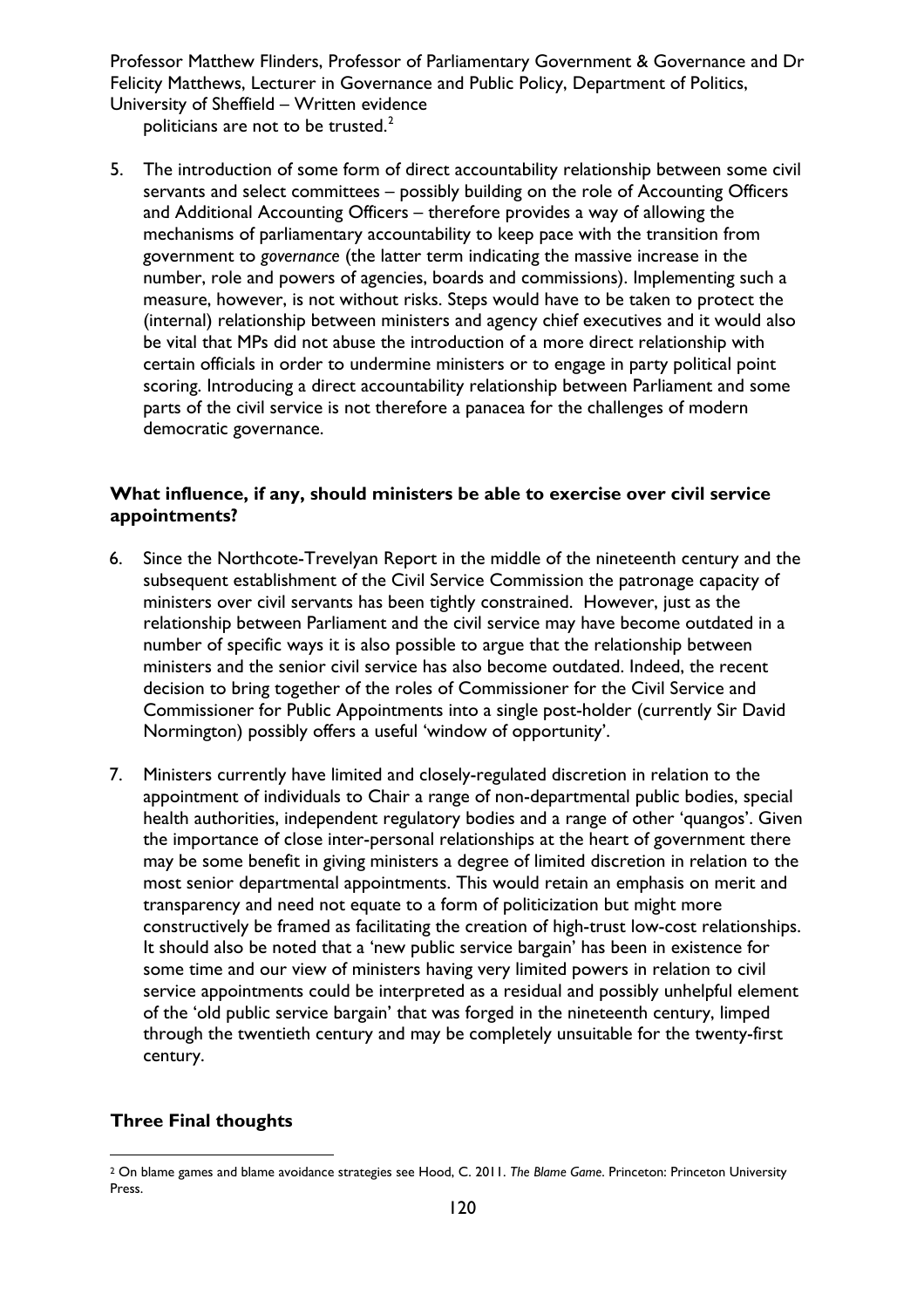Professor Matthew Flinders, Professor of Parliamentary Government & Governance and Dr Felicity Matthews, Lecturer in Governance and Public Policy, Department of Politics, University of Sheffield – Written evidence

- 8. The debate regarding the accountability of the civil service is not a question of 'more' or 'less' – as many observers seem to think – but of a more subtle emphasis on *proportionality*. By this we mean that too much accountability can be as problematic as too little and therefore any that any plans for reforms need to consider the inevitable 'integrity-efficiency' trade-off.
- 9. It is also important not to lose sight of *the politics of accountability*. It would be naive to think about reforming the mechanisms and processes through which civil servants are held to account without first acknowledging that this accountability takes place in a highly charged adversarial atmosphere. Accountability is generally of the 'gotcha' variety (rather than on a focus on, for example, lesson-learning) and, as a result, for most officials and ministers accountability means one thing – blame.
- 10. The bigger picture is not really about the accountability of the civil service but the accountability of the British state *in toto*. As the Institute for Government's *Read Before Burning* report of 2010 illustrated, the civil service forms a shrinking element of an increasingly confused and delegated bureaucratic structure. There is no rationale for why some public functions are placed in executive agencies in some cases (and are therefore formally part of the civil service) while similar functions are based within executive non-departmental public bodies in others (and therefore exist beyond the civil service and have a more direct relationship with Parliament). It is a great shame that the Coalition Government rejected recommendations to place all elements of the British state on a far clearer, simpler and more transparent basis.

June 2012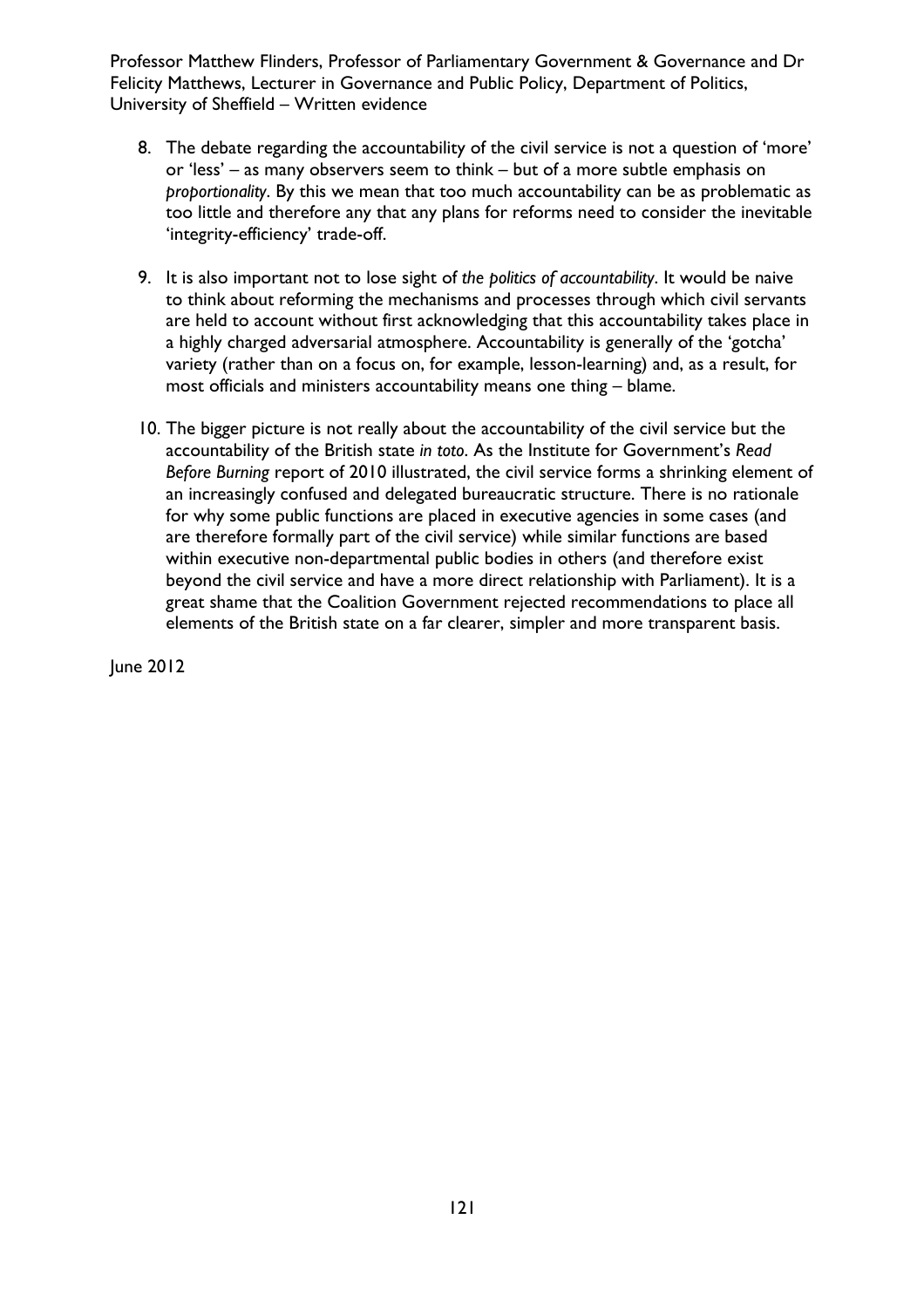# **Lord Fowler and Rt Hon David Blunkett MP - Oral evidence (QQ 48– 77)**

[Transcript to be found under Rt Hon David Blunkett MP](#page-37-0)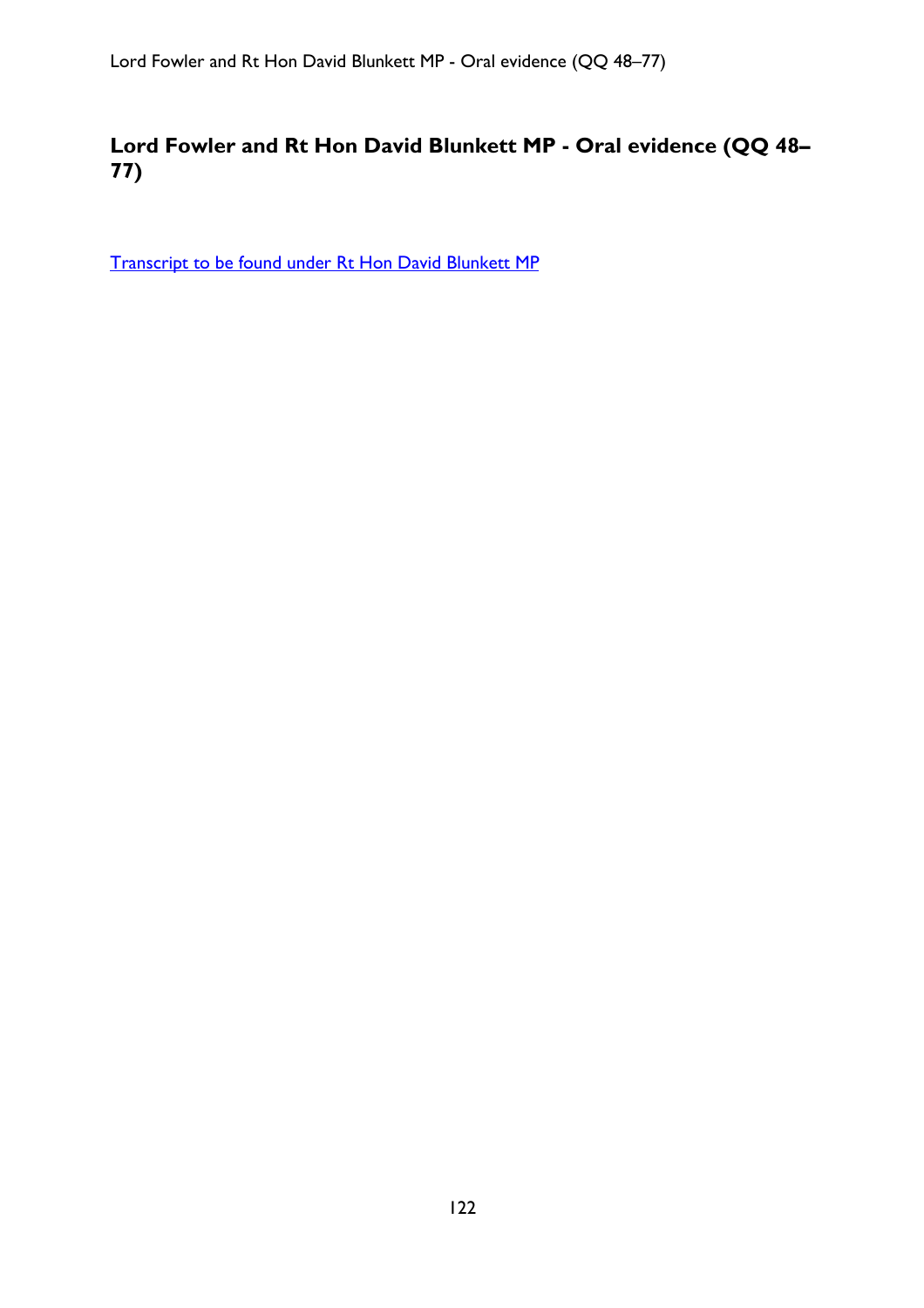Professor Lord Hennessy of Nympsfield, Attlee Professor of Contemporary British History, QMUL; Professor Colin Talbot, Professor of Government and Public Administration, Manchester Business School; and Dr Andrew Blick, Senior Research Fellow, Centre for Po

**Professor Lord Hennessy of Nympsfield, Attlee Professor of Contemporary British History, QMUL; Professor Colin Talbot, Professor of Government and Public Administration, Manchester Business School; and Dr Andrew Blick, Senior Research Fellow, Centre for Political and Constitutional Studies, King's College London - Oral evidence (QQ 130–155)** 

*Evidence Session No. 4. Heard in Public. Questions 130-155* 

## WEDNESDAY 27 JUNE 2012

Members present

Baroness Jay of Paddington (Chairman) Lord Crickhowell Baroness Falkner of Margravine Lord Goldsmith Lord Hart of Chilton Lord Irvine of Lairg Lord Lang of Monkton Lord Lexden Lord Pannick Lord Shaw of Northstead

#### **Examination of Witnesses**

 $\overline{\phantom{a}}$  , which is a set of the set of the set of the set of the set of the set of the set of the set of the set of the set of the set of the set of the set of the set of the set of the set of the set of the set of th

*Witnesses:* **Professor Lord Hennessy of Nympsfield**, Attlee Professor of Contemporary British History, QMUL; **Professor Colin Talbot**, Professor of Government and Public Administration, Manchester Business School; and **Dr Andrew Blick**, Senior Research Fellow, Centre for Political and Constitutional Studies, King's College London, gave evidence.

**Q130 The Chairman:** Good morning to our next three witnesses, who have all kindly been sitting in on the previous session. I suppose we could say, "Shall we continue?", but I think we should cover some of the earlier points we raised with the other witnesses. All three of you—Professor Talbot, Lord Hennessy and Dr Blick—came to our earlier seminar on this subject, so you have been part of our earlier discussion about this inquiry. As I said at the beginning of the last session, we have refocused somewhat—if not in a different direction, then we have tried to be disciplined about the areas that we can usefully cover and report on to the House of Lords.

Could I start where I started with them, by asking whether the concept of ministerial responsibility, as we have all been brought up to understand it, and the conventions that surround it, is fit for purpose given the present complexity and breadth of government? If it is not, how do we redefine those parts of accountability that include civil servants? Should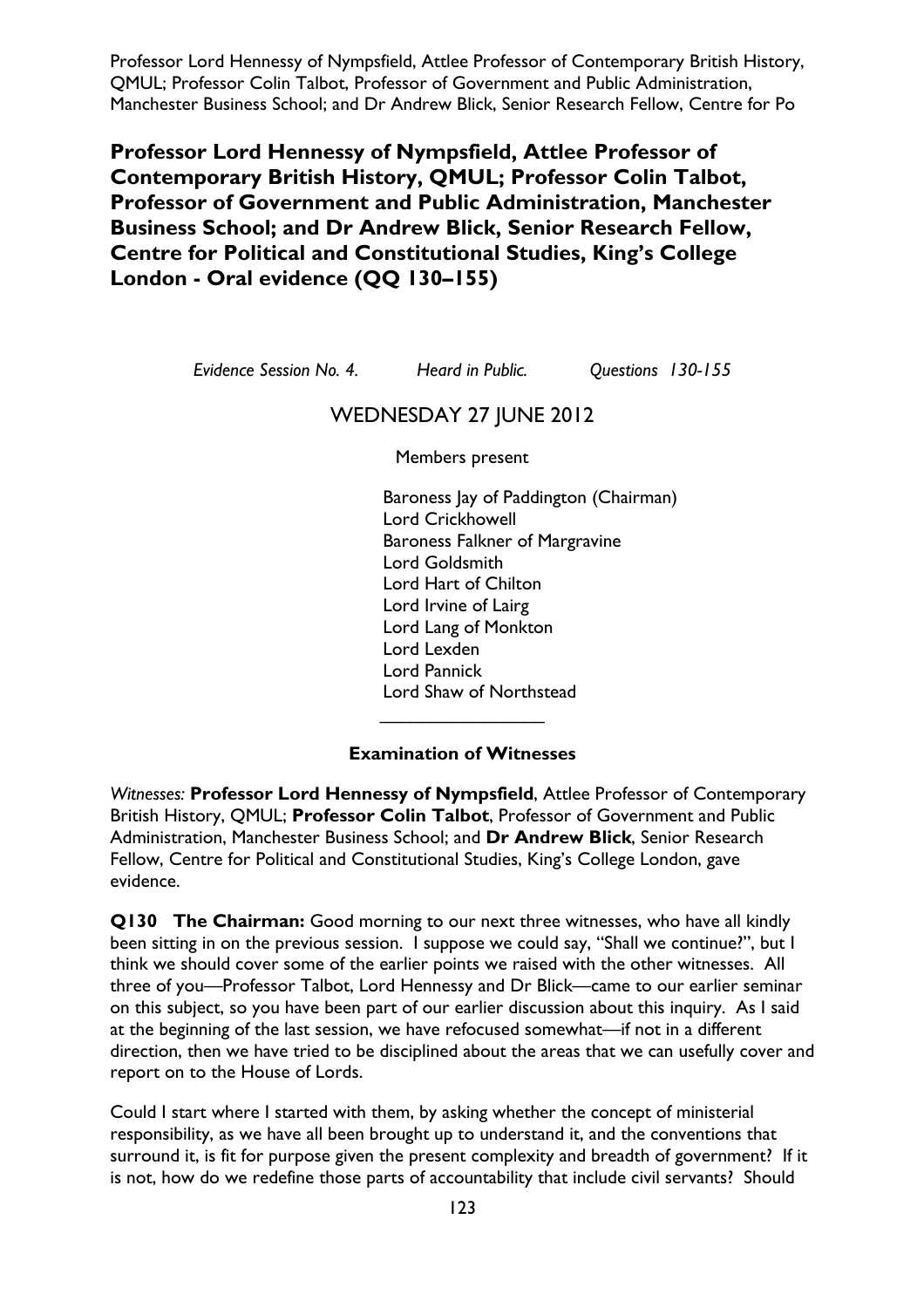Professor Lord Hennessy of Nympsfield, Attlee Professor of Contemporary British History, QMUL; Professor Colin Talbot, Professor of Government and Public Administration, Manchester Business School; and Dr Andrew Blick, Senior Research Fellow, Centre for Po we draw up explicit rules, conventions, statutory guidance or whatever for the accountability of civil servants?

**Professor Lord Hennessy:** I wish, Lady Jay, that your Committee had been in existence in about 1982, three years into the new, post-1979, select committee regime. Until now, we have never really faced up—you are obviously doing it—to the change in both tone and pitch in the moving parts of the governing marriage between permanent officials and transient Ministers. When the Osmotherly rules were first promulgated in May 1980 the Civil Service Department gave them to me happily, as they did not think that there would be any fuss about them. *The Times* ran them and we christened them the Osmotherly rules.

#### **Q131 The Chairman:** Who was Osmotherly?

*Professor Lord Hennessy*: Edward Osmotherly was the assistant secretary in the machinery of government division in the Civil Service Department. He is a lovely man. He has forgiven me now, although he did not for years, because he was one of those who did not want publicity. Indeed, the rules were drawn up by Sandy Russell, his predecessor, but they went out under his signature. So there is a little story within a story.

The Osmotherly rules were extraordinary because they did not face up to what Norman St John Stevas, who brought in the select committees, with Cabinet approval, said was a change in the relationship between Parliament and the executive. The Osmotherlys, in 60 paragraphs of "don'ts"—they were a work of genius and they were to apply indefinitely like Whitehall's papal bull—ruled out officials talking before select committees about interdepartmental exchanges on policy issues; civil service advice to Ministers; the level at which decisions were taken; and questions in the field of political controversy. So, if you took them literally, Sir Douglas Corridor—all the permanent secretaries were called Douglas in that era—could have given his name, rank and number before a committee like this, but nothing else. When you look at the latest edition of the Osmotherlys, the 2005 one, you see that it takes into account the Freedom of Information Act 2000 and some other changes. However, I do not think, from my memory, which is not as good as it once was, that anybody has faced up to this question, which we should have faced up to in the early 1980s, because the terms of trade changed. The old deal between Secretaries of State and Ministers, and officials—"you give us free and frank advice and we carry the can in public"—mutated. It mutated almost from day one, as some of you here will remember, as you were in the Commons on those select committees in that new regime. So, in a very British way, we are now catching up, in 2012, with the discussion that we should have had in 1982.

*Professor Talbot*: I simply add to that that there was another watershed in 1988, when the next steps agencies started to come into existence. We had this strange arrangement where the chief executives of next steps executive agencies are also accounting officers in their departments. For, say, the Prison Service, both the director-general and the then permanent secretary at the Home Office were the accounting officers, which created some interesting issues. It also led to the sort of crisis we had in the Derek Lewis affair, where there was a very clear conflict about who was accountable and who was responsible for the Prison Service. We had this arcane debate about Ministers being accountable but they were not responsible—the director-general was responsible and therefore he could be sacked, but the Minister was free to say, "It wasn't me, guv" to Parliament.

We have never really sorted that problem out since, and the provisions in the Constitutional Reform and Governance Act 2010 do not sort that out. As Peter has said, the introduction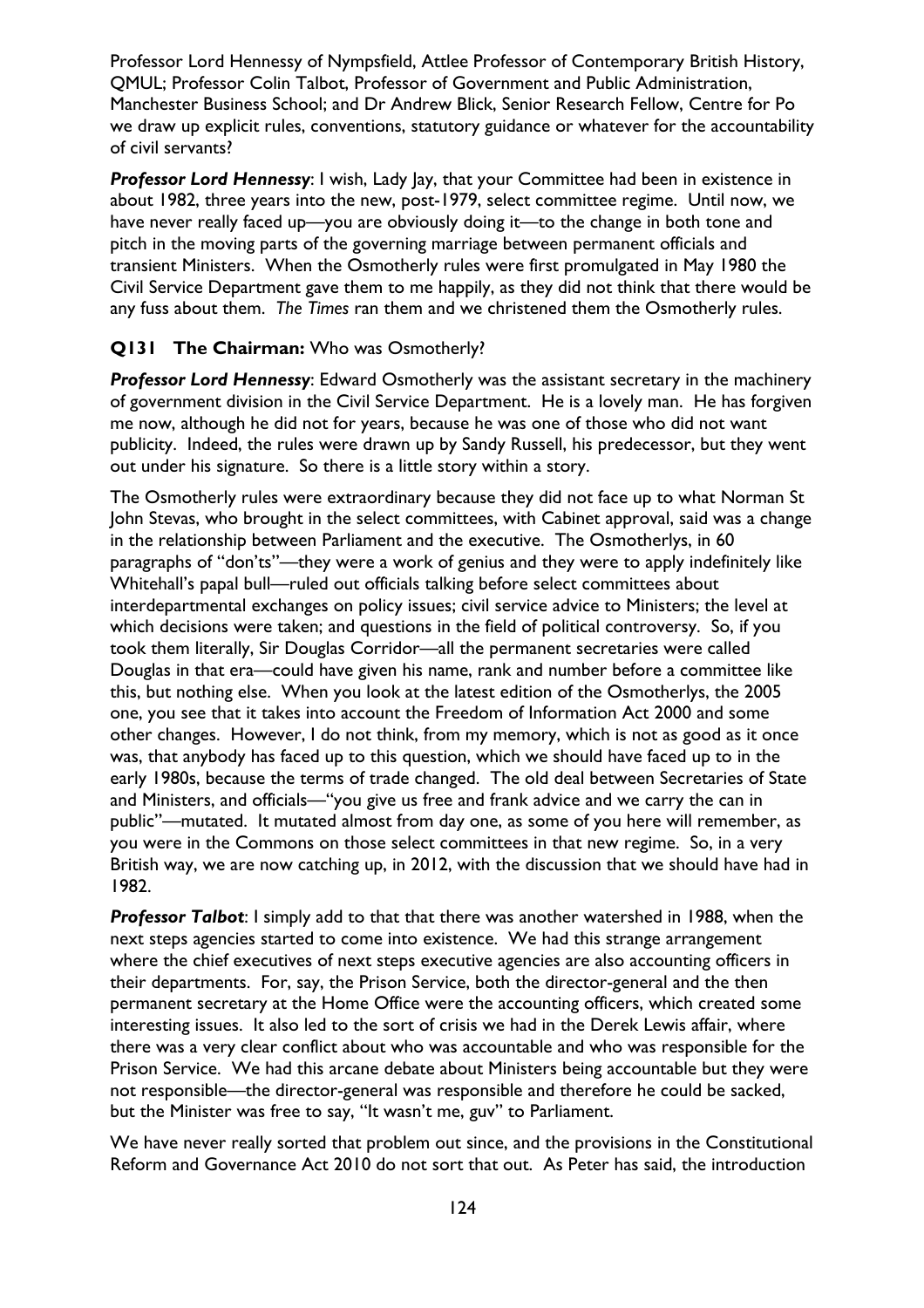Professor Lord Hennessy of Nympsfield, Attlee Professor of Contemporary British History, QMUL; Professor Colin Talbot, Professor of Government and Public Administration, Manchester Business School; and Dr Andrew Blick, Senior Research Fellow, Centre for Po of the select committee system opened that question up. It has moved on considerably since then. We now have in practice a situation where House of Commons select committees regularly call officials and question them about matters, some of which are the subject of political controversy. I could name several agency chief executives who have made statements to select committees directly contrary to Government policy, so clearly not obeying the Osmotherly rules. We have also had independent inquiries that have called, named, and in some case shamed, individual civil servants. Things have moved on considerably, but none of that has been recognised in the existing rules.

**Q132 The Chairman:** You say in your paper that a new basis for defining that accountability, whether it is arm's-length bodies, or whatever we now wish to call them, or the permanent civil service, is urgently needed. How would you suggest we achieve that?

*Professor Talbot*: I think, in the previous discussion that you were having, Peter Riddell was absolutely right. There needs to be considerable discussion between committees in the House of Lords, Parliament itself, the Cabinet Office and the Government, and that discussion needs also to involve bodies like the National Audit Office. Behind the scenes, the role of the NAO has been changing considerably, without any change in the rules about how it should operate. 20 years ago, the NAO basically only worked to the Public Accounts Committee. Now, it regularly assists other select committees in the other House, on a pretty consistent basis, and is involved in giving analytical support to a large number of other inquiries, so there has been quite a shift there. Again, it is not recorded anywhere and anyone outside the corridors of Westminster probably would not know it was happening.

**Q133 The Chairman:** Dr Blick, you suggested in your paper to us, for which I thank you, that it might be appropriate for Parliament to establish a civil service committee. What would you see as being the remit and the role of that, if it happened?

*Dr Blick:* The basis for the establishment of a civil service committee is the Constitutional Reform and Governance Act 2010, which creates a statutory basis for the civil service for the first time. That is an historic event, but the potential of it has not yet been realised. A civil service committee could be a way for Parliament to realise some of the potentials that are suggested by the fact that Parliament is now the source of the authority. It is no longer royal prerogative; it is Parliament. That should mean something and it is up to Parliament to take it upon itself to make sure that it does mean something. The kind of role that I would see that committee performing, if it were established, would be overseeing the principles that are underpinned by that Act. I am aware that there are other committees in Parliament, particularly the Commons Public Administration Select Committee, that have the civil service within their remit, but if you had a committee specifically looking at the powers created by that Act, how well they are operating, and how well the principles in that Act are being adhered to, that would be a distinct and valuable role for such a committee to perform.

**Q134 The Chairman:** That could, in turn, potentially develop new rules. We have heard several times this morning that the rules that are supposedly in place are simply not operational.

*Dr Blick:* Yes, it would be very useful. There is a mention in the CRAG Act of the idea that the Prime Minister promotes the conventions involving the relationship between the civil service and Parliament among civil servants. It would be quite useful for a statement to be made of what those rules actually are, in a single authoritative source. Such a committee, if it were established, could address itself to making this kind of statement. It could also look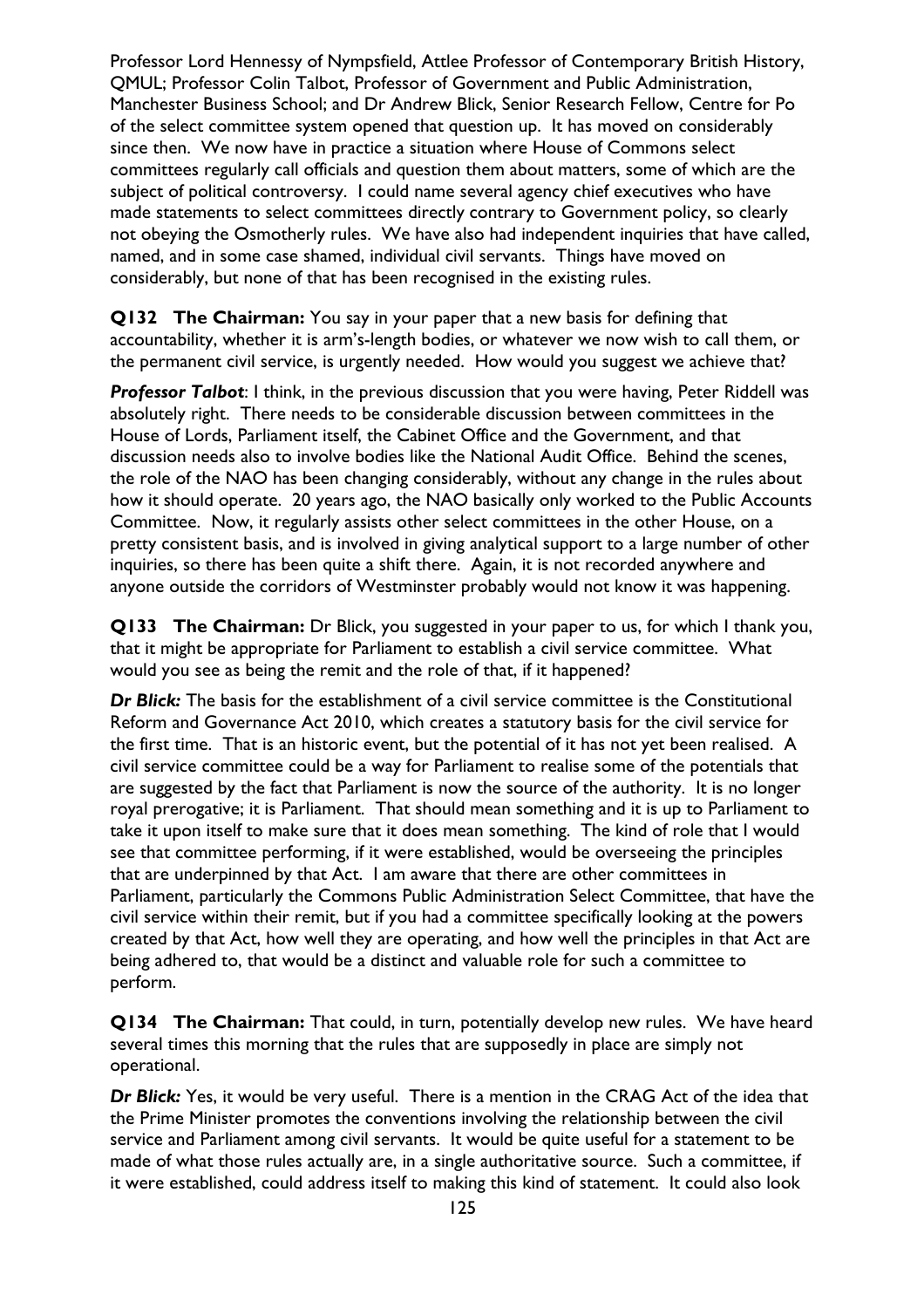Professor Lord Hennessy of Nympsfield, Attlee Professor of Contemporary British History, QMUL; Professor Colin Talbot, Professor of Government and Public Administration, Manchester Business School; and Dr Andrew Blick, Senior Research Fellow, Centre for Po at things like the Osmotherly rules and the text of various codes issued under the Act, perhaps in draft form if the Government were good enough to provide future editions in draft form. Those are the kinds of tasks that this committee, if it were established, could address itself to.

**Q135 Lord Lang of Monkton:** This Committee, almost 10 years ago, carried out an inquiry into the accountability of non-departmental public bodies and produced a very calibrated report, to which the Government said "thank you very much" and did nothing. What the Committee, at that stage, did not recognise was how new sources of power and activity within the constitution were emerging. We have mentioned select committees and NDPBs, and special advisers and others could be added. Is it possible to calibrate or grade measures of accountability and responsibility, perhaps using something like Professor Talbot's suggestion as part of the exercise, in a way that would stand the test of time as this process of constitutional change continues and diversifies?

*Professor Lord Hennessy*: That is a very interesting question. One of the problems, even for people like we three, who are very interested in this subject and professionally teach it, is keeping a grip on the geography of distribution function of the central state through these various agencies. Since the central state began to be hollowed out quite seriously in the early 1980s, it has been increasingly difficult to follow it, and with outsourcing it becomes nearly impossible. The National Audit Office has striven mightily to follow every taxpayer pound, which is the first order question. It may be impertinent of me to say this, but when you think about even all of us together here, it is very difficult to know the map that we carry in our mind of what the NDPB world means, and all the rest of it. That would be a first order requirement.

I think the test is the taxpayer-pound one. The notion of no supply without redress, on which Parliament was originally constructed and which is still the basis of its power today, I think—but I am romantic about these things—means that the money bit should be part of the cartography. Nobody has done that either. It is not for me to suggest it, but you might want to commission a piece of cartography like that, which shows functions, institutions and money. That would be a great service to every select committee, wouldn't it?

**Q136 Lord Lang of Monkton:** Yes it would, but perhaps Professor Talbot could deal with whether or not we can create a form of words that would stand the test of time, grading the degrees of accountability and responsibility to apply to those different bits of geography.

**Professor Talbot:** I will come on to that, but can I say something about Peter's point first? It is perfectly possible to produce the sort of cartography that Peter is talking about. It is done in most other OECD countries. I have just come back from Australia, where I was handed a single sheet of A4 that mapped out all of the major institutions of central Government, including all the arm's-length bodies and so on. They had a little laminated page. It was two sides and that was it. You could work out what was what in Australian government from that. Most other governments do something like that. We used to do it in some formats; we used to produce an annual report on NDPBs from the Cabinet Office, and one on executive agencies. These were important accountability mechanisms. It was a simple, easily accessible way of seeing what the landscape of these bodies was, what they were up to and how much money they were spending. It is almost impossible, even for experts like us, to find out that sort of information these days. It would be a full-time job.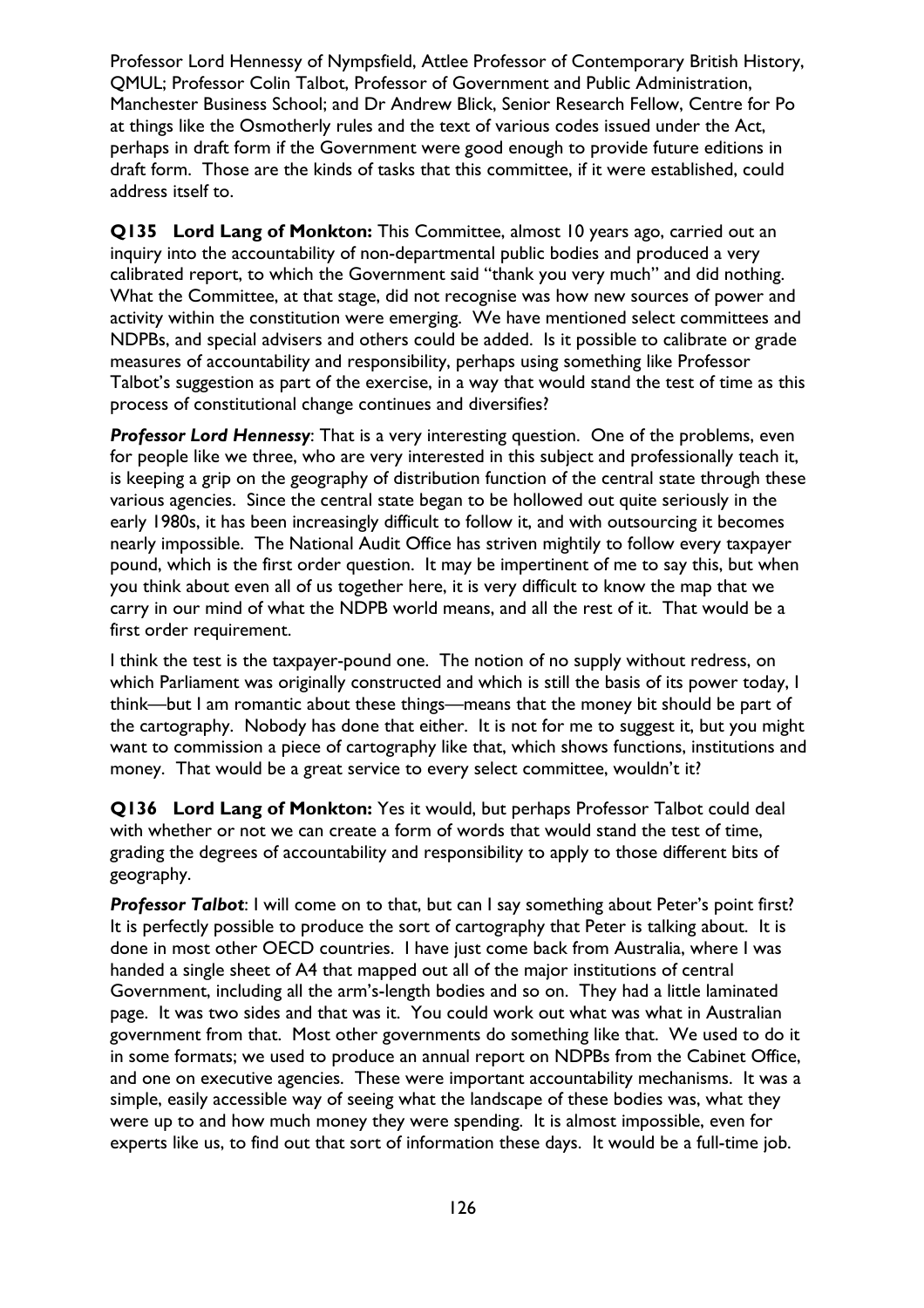Professor Lord Hennessy of Nympsfield, Attlee Professor of Contemporary British History, QMUL; Professor Colin Talbot, Professor of Government and Public Administration, Manchester Business School; and Dr Andrew Blick, Senior Research Fellow, Centre for Po **Q137 The Chairman:** Do you know why that practice ceased?

**Professor Talbot:** No. It is quite entertaining. If you look at the last annual report on next steps executive agencies, which I think was published in 2000, you will find a glowing introduction by the then Ministers involved in the Cabinet Office saying this was a wonderful transparency and accountability device. That was the last time that it appeared. You need to ask that question to people in the Cabinet Office and to former Ministers. Perhaps that is why it disappeared, because it was a bit too transparent.

Coming back to your substantive point, I think it is possible, certainly in broad terms, to set out more clearly the accountability roles. What I was trying to get at in my paper, although I would not hold it up as necessarily the model, was that the discussion around this has always tended to be, in very general terms, about accountability. What I was trying to say in the paper was that there are actually different types of accountability, and it ought to be possible to set those out more clearly, and be clear that, for some areas, like policy advice to Ministers, there is perhaps a case for saying that some of that information should not be in the public domain and/or civil servants should not be held accountable in quite the same way. However, in other roles, like their role as accounting officers or what I call chief executive roles, it is pretty clear that they ought to be held accountable for what they are doing. They are spending public money. The accounting officer role already effectively accepts that, and it could be extended considerably. I am very pleased to see that I anticipated the civil service reform plan because it proposes, in a very small way, the expansion of the senior responsible officer role. I think you could go an awful lot further than that in specifying in what ways and for what individual civil service managers are to be held to account.

Lord Crickhowell raised a point earlier about the complexity of public organisations. I completely accept that, but we pay these people a lot of money to be in charge. If it is that complex that they cannot manage it, why are we paying them such high wages to be managers? If they are going to take responsibility, they have to be held to account.

#### **Q138 The Chairman:** Dr Blick, did you want to add to that?

*Dr Blick:* There is a broader issue, which was alluded to earlier, that we have an overcentralised system of government in the UK. Many of the problems that we are talking about here partly arise from the fact that there is no manager who could properly manage an organisation on this scale, because it would be taking on too much. That is not an argument for small government; it is an argument for decentralised government. It is also probably beyond the remit of what we are looking at today.

**Q139 Lord Crickhowell:** Before I ask the question I was going to, I am absolutely clear that there should be management responsibility. All I am saying is that if you are going to be able to test it effectively, you have to have a good deal of information about the nature and detail of the arrangements, otherwise you will not get proof.

You began to answer the next question in your previous answer, when you drew distinctions between the various roles: the policy role and the chief executive role. You said very clearly that you thought civil servants should and could answer for the chief executive role, but you questioned whether that was right for the policy role, not just on the basis that if you were going to have frank advice given to Ministers, there should be confidentiality. However, one does ask the question: if, for example, a civil servant gives policy advice that turns out to be demonstrably wrong, who holds them to account for this error? I suppose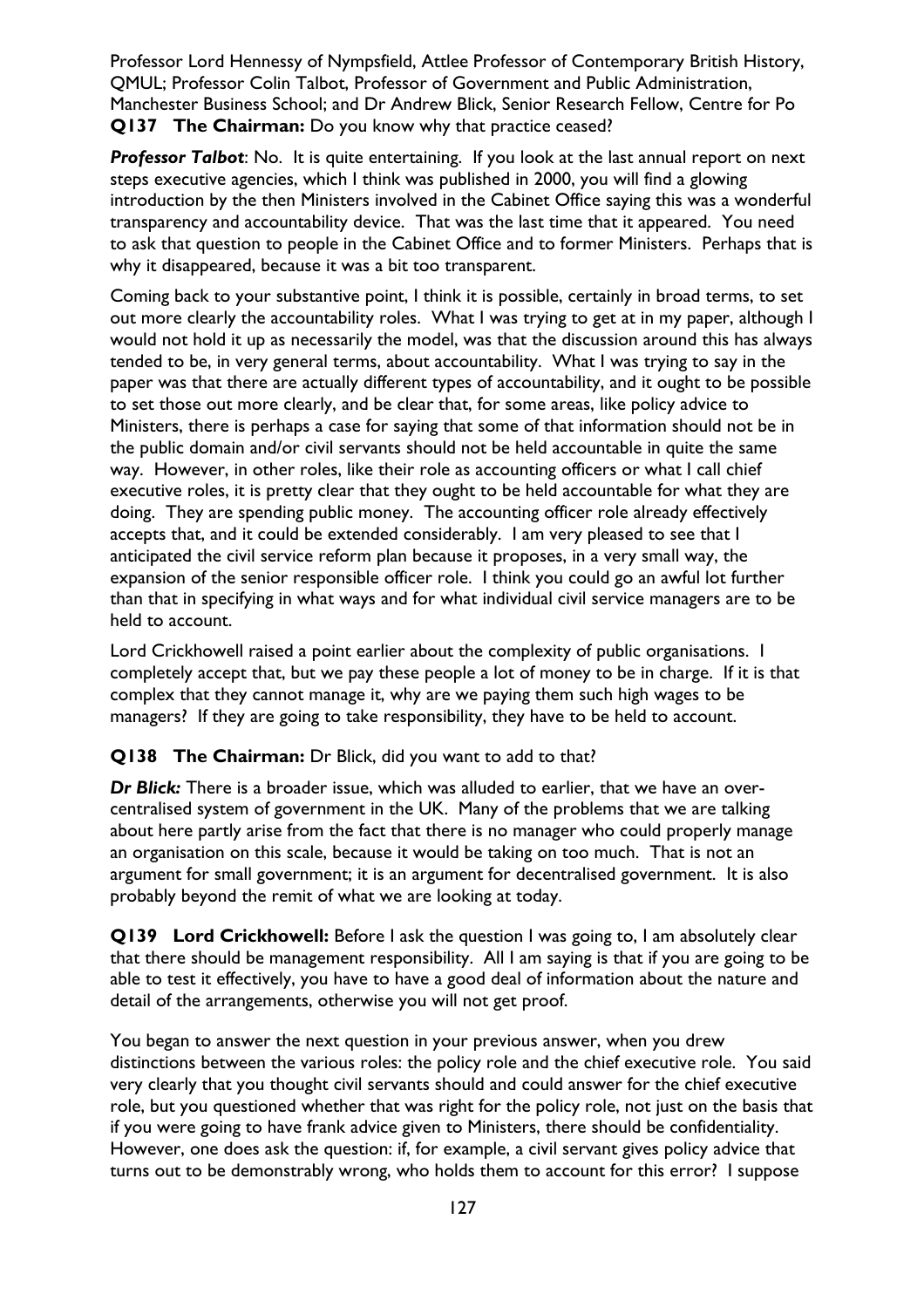Professor Lord Hennessy of Nympsfield, Attlee Professor of Contemporary British History, QMUL; Professor Colin Talbot, Professor of Government and Public Administration, Manchester Business School; and Dr Andrew Blick, Senior Research Fellow, Centre for Po we have had some recent examples cited. It is alleged that the Treasury reproduces a list of old projects at every Budget that it would like to get through, which then prove demonstrably wrong. We have had some obvious examples. Surely the answer is that, whether the policy advice was right or wrong, it is up to the Minister to make a judgment. The criticism that could be made of the Chancellor of the Exchequer over things like the "pasty tax" is that they have been served up before. The Minister has to be alert. If the advice was wrong, it surely cannot be the civil servant who is responsible at the end of the day; the Minister must answer why he accepted the advice.

*Professor Talbot*: This is one of these grey areas, where it is extremely difficult to define precisely what the roles and responsibilities are. What is clear is that where civil servants have given demonstrably wrong advice to Ministers and Ministers have no other way of knowing whether or not that is correct, then it is difficult to hold the politicians to account for taking wrong decisions when they have been given wrong information in the first place.

#### **Lord Crickhowell:** Wrong information.

*Professor Talbot*: There are certainly examples of that even within the current Government. We have had a series of policy mistakes, and I think there are one or two rather large ones on the horizon, where either Ministers are being given the wrong advice about what is possible or they are choosing to ignore the advice that they are given. One of the roles of Parliament is to discover which of those is the case.

Let me give an example. I confidently predict that the introduction of the new universal benefit scheme will not happen in October next year without serious mishaps. The Minister is still going on the radio, as he did yesterday, saying, "Oh yes, we are all on course. Everything is okay." Either the Minister is being given the wrong advice about that, or he is choosing to ignore it and go on the radio saying that everything will be okay. It seems to me that Parliament cannot hold Ministers or civil servants to account unless they get to the bottom of what is true. That presents a real difficulty in the area of policy advice. At the moment, what happens is that it is simply said: "That's policy advice; that's not for parliamentary scrutiny." So, it is a very difficult area. Perhaps Peter has some ideas on it.

**Professor Lord Hennessy:** I think, under our system, because the public requires it and has an instinct about it, the Secretary of State has to be the can-carrier in chief for everything in the end. It is the *Today* programme test. However, that does not get us very far. If you are given wrong information, that is very serious. But policy is a promiscuous business, in the benign sense of the word "promiscuous". One of the great reasons for having special advisers, particularly if they are selected because they know things rather than believe things—which are the special advisers I admire—you have alternative supplies of advice. Also, if you are in the intelligence world—in which I have always had an interest; the Joint Intelligence Committee produces its weekly red book, which it has just restored for Ministers, on the inner loop—it has to be caveated. You could not have a system of accountability in which you said to the Joint Intelligence Committee, "Why didn't you foresee this or that event?" In the politico-military areas, and indeed in the Foreign and Commonwealth Office, there is no system that you can apply to testing out policy advice in Whitehall. Also, section 35 of the Freedom of Information Act 2000 means that we cannot see the policy advice until 30 years have elapsed. Even by the standards of the House of Lords, with our long-term perspective, that is quite a while. That limit is going to come down to 20 years, which might make it easier. However, in terms of testing out the policy advice question—were Ministers given duff advice?—we cannot do it; we have not got the wherewithal. Our Cabinet Secretary colleagues in this House are determined that section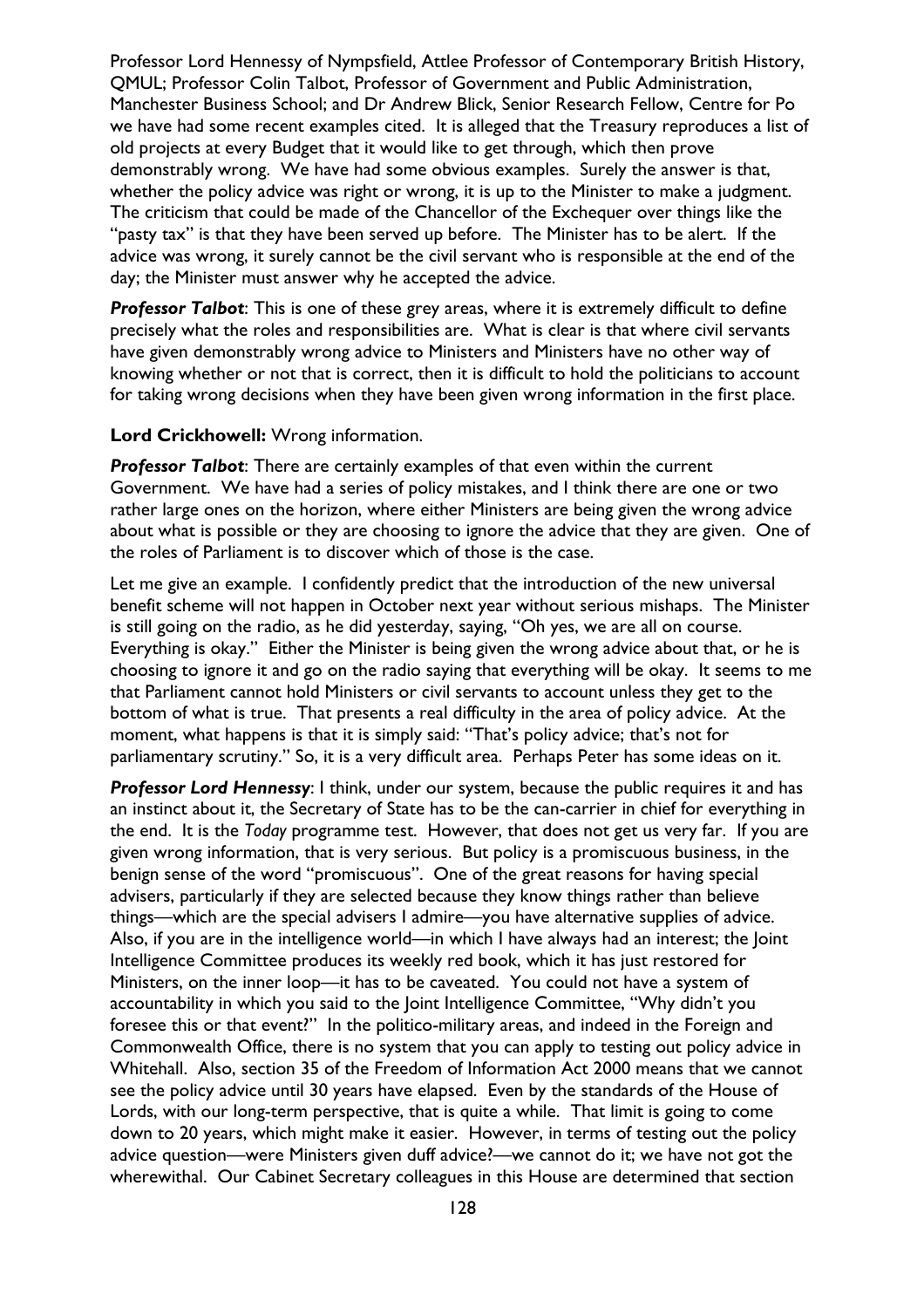Professor Lord Hennessy of Nympsfield, Attlee Professor of Contemporary British History, QMUL; Professor Colin Talbot, Professor of Government and Public Administration, Manchester Business School; and Dr Andrew Blick, Senior Research Fellow, Centre for Po 35 is stone clad—that it is a safe area for them in which to give policy advice. I can understand why they say that, because that is part of the deal.

On the policy advice bit, it is very problematic. It comes back to the Osmotherly rules, and also human nature. It is too much to expect Secretaries of State and permanent secretaries to collapse in front of select committees and say, "You want the truth, Lord Crickhowell? I've been itching to tell you all these years, and I'm so glad"—as they say to policemen at the crucial moment of the interrogation—"to get it off my chest, sir". It does not happen like that, does it? We are never going to be able to test out policy advice.

**Q140 Lord Irvine of Lairg:** I want to hark back to your earlier evidence, Lord Hennessy. You were telling us that there is no cartography of responsibilities across the place. You are not in a position to give instructions to the Cabinet Office, but we are in a position to ask the Cabinet Office for evidence and advice. Formulate for us a request to them for evidence, please, that would meet your concern.

*Professor Lord Hennessy:* The letter would open, "Dear Sir Jeremy Heywood, Could you possibly provide, for the benefit of this Committee and therefore Parliament, a cartography of the central state, both its traditional departmental structures, including departments based on statute, like the Ministry of Defence, and those based on the royal prerogative, like the rest of them, but also their penumbra of NDPBs, widely defined, and those institutions to whom, with Parliament's approval, they have devolved functions." Suggest they take it as far down the food chain as they possibly can. I am pretty sure that nobody has ever asked them.

### **Q141 Lord Irvine of Lairg:** So am I.

*Professor Lord Hennessy*: Just as, wearing another hat, declassified at the National Archives many years ago was a "functions of the Prime Minister" list, which was produced by the Cabinet Office in 1947. People even more nerdy than I, the Institute of Public Administration, asked the young William Armstrong in the Treasury Machinery of Government division—the Edward Osmotherly of his day—for help with a paper for a seminar in Geneva or Berne, comparing the British chief executive with the American President, the Fourth Republic President in France and so on. They had never written down what a Prime Minister was for. It gave me the idea of doing that periodically. I did the last one with my colleague Andrew here. Nobody has ever asked the question that the little boy asked when Queen Victoria drove across Blackfriars Bridge to open it: "Dad, what is that lady for?" We have an aversion to doing that in this country, because we do not like writing down anything that matters—at least not in this area—but it would be very good if you asked that question.

#### **Q142 The Chairman:** We wrote down the Freedom of Information Act.

*Professor Lord Hennessy*: Well, the Freedom of Information Act is a wonderful thing—

**The Chairman:** We won't go into that.

**Q143 Lord Pannick:** Lord Hennessy mentioned that there is no principle: "I want to get this off my chest, Lord Crickhowell." I just wonder whether you think it might be helpful for us to recommend that if Ministers reject advice from civil servants that their proposed course of conduct would be a breach of constitutional principle, there should be an obligation not just for that to be minuted but for it to be reported to Parliament.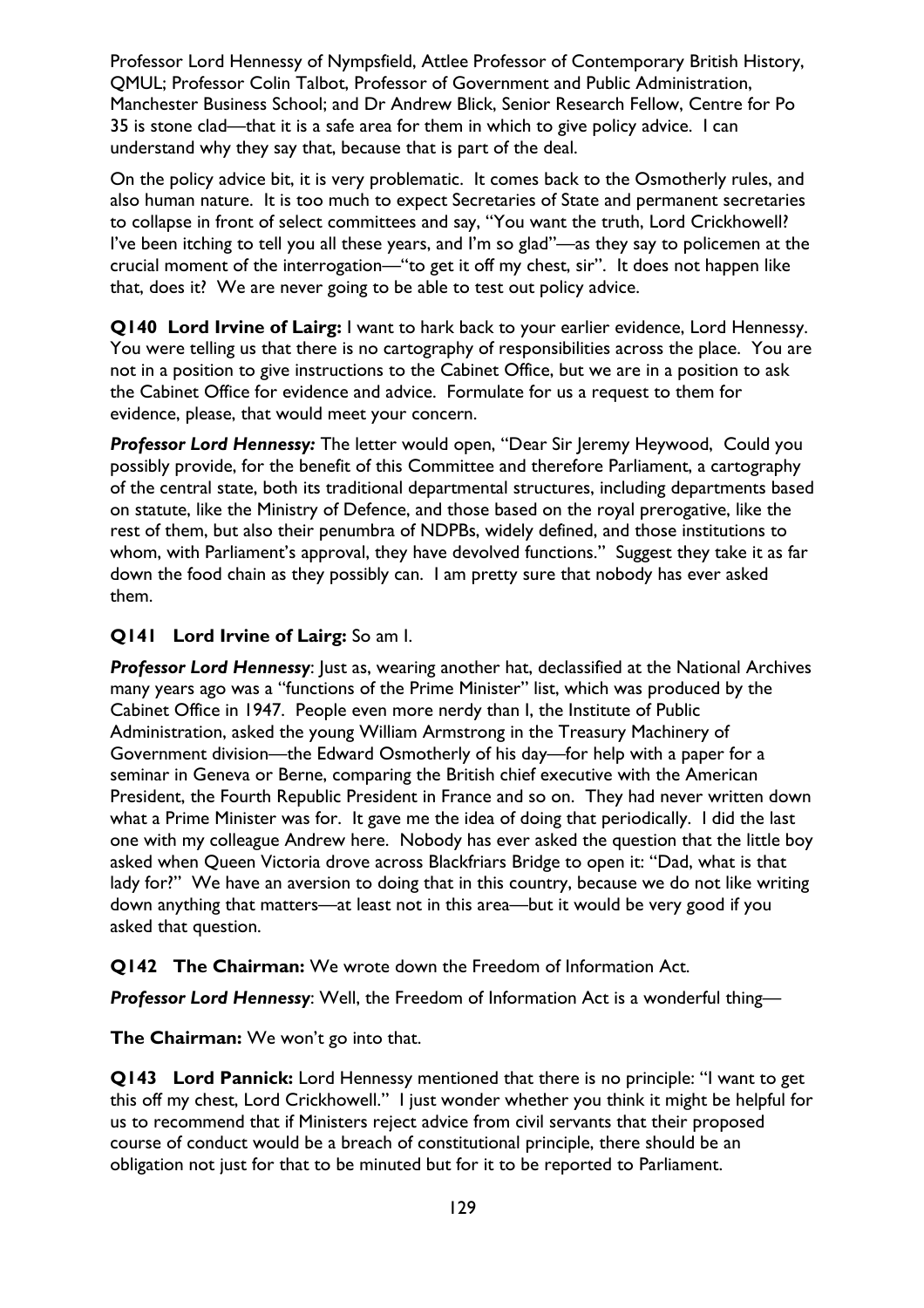Professor Lord Hennessy of Nympsfield, Attlee Professor of Contemporary British History, QMUL; Professor Colin Talbot, Professor of Government and Public Administration, Manchester Business School; and Dr Andrew Blick, Senior Research Fellow, Centre for Po *Professor Lord Hennessy*: That is very interesting. The Civil Service Code, and the Ministerial Code, if I remember them correctly, say that Ministers are free to accept or reject advice from the civil service, but they must take it seriously. If a permanent secretary thought that his or her people had been pushed to one side, either because it was outsourcing of policy or because it was "SpAdery on stilts", what redress do they have? I am very reluctant, as Peter Riddell and your previous witnesses were, to over-codify these relationships. There is a school of thought among older civil servants, whom I used to write about in *The Times* when I was young, that our need to write so much down, to put as much as we have had to in the code—the Ministerial Code existed for years as Questions of Procedure for Ministers, but the Civil Service Code was a very new thing in the mid-80s or even the 90s—shows that it is too late. The relationship has already broken down to some extent if you have to write it down. There is something in that. If you over-codify it, it can produce all sorts of suspicions and tensions.

The first order question is: why is the relationship so tricky? It has never been an easy governing marriage, ever since the  $19<sup>th</sup>$  century when it was invented by Northcote– Trevelyan and implemented by Gladstone, but it has been in a more shaky, jagged condition than I have ever know it in the last 10 or 20 years, for a variety of reasons, under governments of different complexions. Being a traditionalist, I am instinctively against overcodifying or over-specifying. These relationships are human ones, above all, and if they break down on a human level, there is no scrap of paper that can save them.

**Q144 Lord Goldsmith:** Let us descend for a moment from high principle to pragmatic solutions. I asked Miss Runswick earlier about a suggestion for ethical accounting officers. I see that there is a similar proposal, Dr Blick, in your paper, in relation to the possibility of extending the accounting officer principle "to cover normative standards beyond those of public accounting." I would like to ask all three of you the same question. What do you see as the benefits and the dangers of that?

*Dr Blick:* Before I answer that, I would like to add that I did put in a Freedom of Information request to the Prime Minister's office a few years ago, asking for all the statutory powers possessed by the Prime Minister. I assumed that they had a document lying around somewhere, and I hoped that they would provide it to me. They directed me to a database of statute law and recommended that I typed in the search string "Prime Minister" and saw what results I got. Maybe you will have more luck if you attempt that.

To come back to the idea of extending the accounting officer principle, if you are going to doing it—and I recommend it is worth looking at—it has to be done with a lot of caution, and it cannot be just things that a permanent secretary does not like the look of or does not feel like doing. It has to be very clearly delineated, as are the existing accounting officer principles of value for money, propriety, and other such limited areas. Things it could be useful for are perhaps those things that are in the Special Adviser Code and the Civil Service Code. If there are particular things that a permanent secretary—if that person is going to be the nominated officer—is asked to do or put in train that he or she is uncomfortable with because they relate to things in the codes, or the codes as they might, hopefully, be redrafted in the future, that would be the basis for that kind of activity.

Let me give you an example of how it may work in practice. Recent difficulties, or political controversies, surrounded what was or was not going on in the Department for Culture, Media and Sport, with the role of the special adviser in relation to a quasi-judicial role that was being carried out by the department, and the fact that a special adviser was given some kind of role that, seemingly, the permanent secretary knew about. Perhaps, if a permanent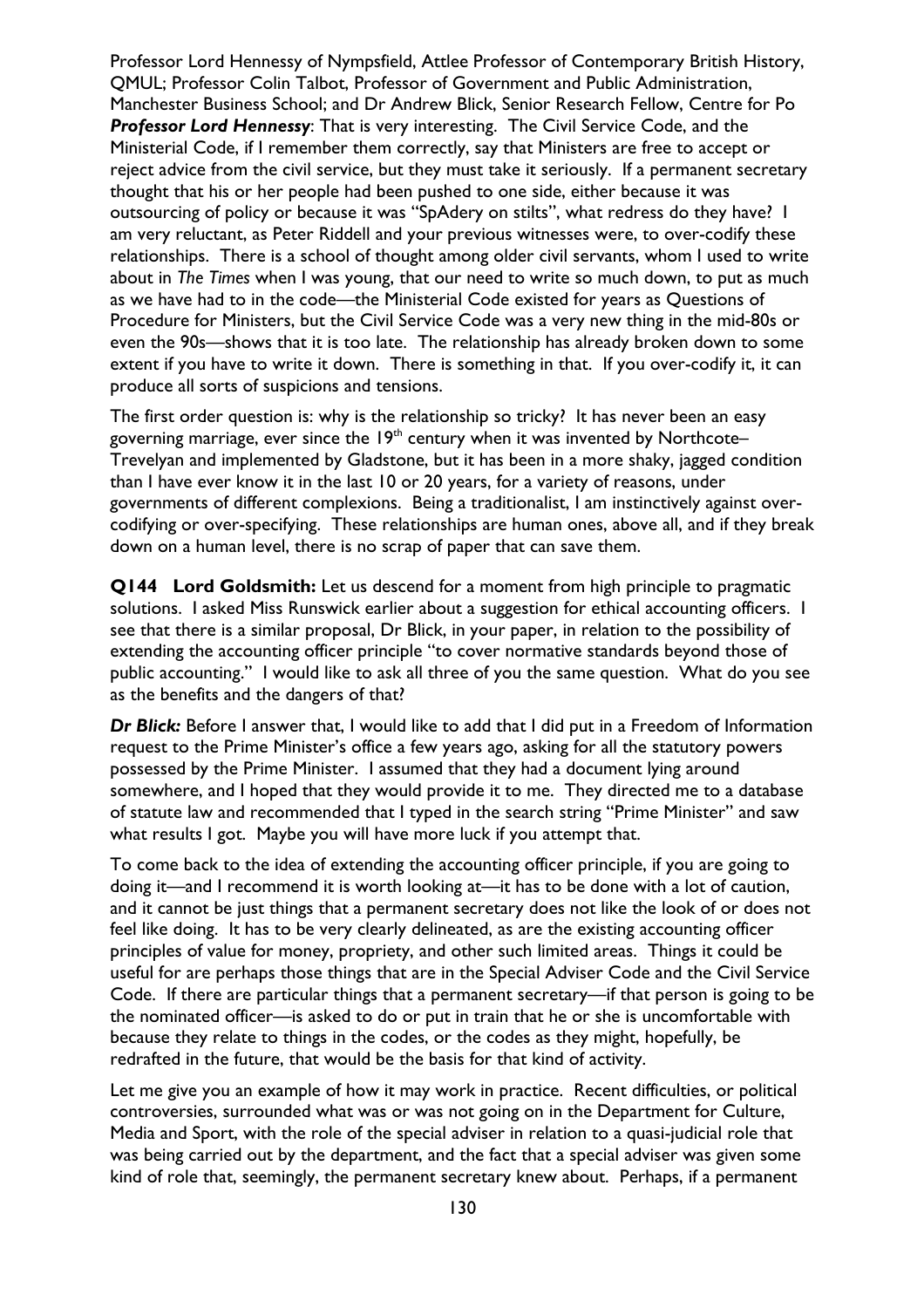Professor Lord Hennessy of Nympsfield, Attlee Professor of Contemporary British History, QMUL; Professor Colin Talbot, Professor of Government and Public Administration, Manchester Business School; and Dr Andrew Blick, Senior Research Fellow, Centre for Po secretary was uneasy about a role that was being give to a special adviser, that would be the kind of point at which a permanent secretary might require written instruction. That is an example of how it could potentially work in practice, if that helps.

*Professor Talbot*: Two recent examples are the Werritty affair in the Ministry of Defence, and the Adam Smith affair in DCMS. Both point to the issue of what I have called the conservator role of permanent secretaries, which is making sure that Ministers stick to the rules and are seen to be sticking to the rules, and raise serious questions about how these situations were able to develop—for the civil service, not just for Ministers. Ministers clearly did things that were, at best, questionable, but it is pretty clear that the permanent secretaries in both cases did not take action to stop these roles. Certainly, in the DCMS case, there seems to be evidence that the permanent secretary was perfectly comfortable with that situation developing. I agree with Peter's instinct of not over-codifying these things, but I think that we have gone beyond that, frankly. It does need to be codified now, to make clear that permanent secretaries are responsible for advising Ministers, when those sorts of situations are developing, that it should stop, and, if they cannot get the Minister to agree, then they bump it up the chain to the Head of the Civil Service or the Cabinet Secretary in order to get it stopped. Both of those situations could have been stopped if that had happened, and it did not.

**Q145 Lord Goldsmith:** Lord Hennessy, would you see that as breaking down what relationship of trust or confidence there is between senior civil servants and Ministers if, each time there is something that the civil servant is not that happy about, there is a demand for a written direction?

*Professor Lord Hennessy*: The way round it is to concentrate on the Civil Service Code and, indeed, the Special Adviser Code—to confine it to that area. I have not read the Civil Service Code for a while, but if I remember, the permanent secretary already has the duty, after the official with worries has gone up the line management hierarchy, to take it further up. I need to check but I am pretty sure they have that specific duty, and they have had since the code was published in 1996. You could confine it to that area, with an accounting officer for ethics as prescribed in the Civil Service Code, the Special Adviser Code and that bit of the Ministerial Code which says that Ministers will have due regard to advice and treat their officials properly. Indeed, it is interesting that, in our old friend the Cabinet Manual, the area of your inquiry is covered in one paragraph—5.6—with four subsidiary blobs. The Ministerial Code and the Civil Service Code are mentioned in that. It is interesting, isn't it, that in the Whitehall manual that we all live by now, and that you investigated, pretty well the whole area that you are concerned with is dealt with in just this tiny section in chapter 5. In a funny way, Lord Goldsmith, I would not be anxious about that because that would already make use of the codes that we have already agreed and Parliament has had a considerable say in, but I would not want it to go much beyond that.

**Q146 The Chairman:** I have one a brief point for Professor Talbot. As I understood it from your paper, you were suggesting that you wanted more parliamentary involvement in this particular axis, as it were.

*Professor Talbot*: When it comes to what Dr Blick calls extending the more normative roles of the accounting officer into what I would call the conservator role of making sure that things are done with due propriety, legality and constitutionality, in those sorts of roles it seems to me that it is unfair, unreasonable and unlikely that simply leaving it to Ministers, or eventually the Prime Minister, to be responsible is putting them in an impossible position.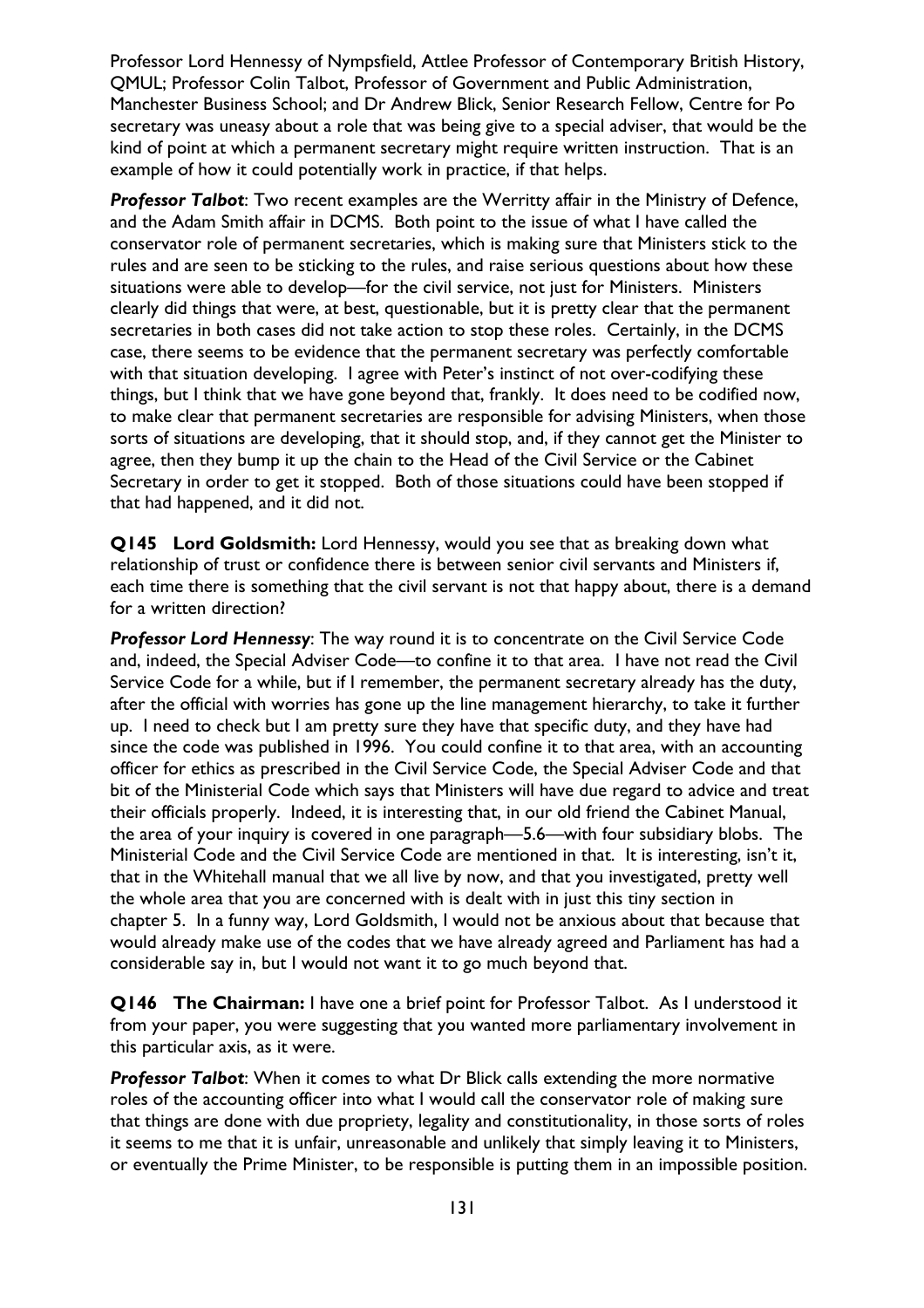Professor Lord Hennessy of Nympsfield, Attlee Professor of Contemporary British History, QMUL; Professor Colin Talbot, Professor of Government and Public Administration, Manchester Business School; and Dr Andrew Blick, Senior Research Fellow, Centre for Po They will have conflicting pressures on them—having to make judgments of whether or not somebody has broken the Ministerial Code, for example, puts the Prime Minister in an impossible position. There are clearly major political considerations in any situation like that, alongside the Prime Minister supposedly taking some sort of quasi-judicial role and adjudicating whether or not the Minister has breached the code. It seems to me that Parliament has to be involved in some way in doing that.

To come back to Dr Blick's earlier point about some sort of committee structure, my view is that it would be at least worth examining making such a committee a committee of both Houses, involving people from the Public Administration Committee and the Public Accounts Committee from the House of Commons and perhaps yourselves, or whoever else is appropriate, from the House of Lords. I think being a committee of both Houses would give that sort of committee much more authority. It is the sort of thing that would happen in most other jurisdictions, to be honest. There would be some sort of committee, which would be a whole of parliament committee, to look at these fundamental issues.

**The Chairman:** I am sorry, I interrupted you, Lord Goldsmith.

**Lord Goldsmith:** All I wanted to say was that I thought that Lord Hennessy's answer was very helpful, and that we ought to look further at the Civil Service Code in the way that he has suggested, so we can see just what the limits of this possible solution would be.

**Q147 Lord Lexden:** There have been one or two very brief references to experiences in other countries—we heard one just a moment ago. I wonder whether the triumvirate could draw our attention to lessons from foreign countries that might bear directly on what we are doing.

**Professor Lord Hennessy:** I have to confess to being terribly narrowly nationalistic about this, partly because we did it first with Northcote–Trevelyan. The Commonwealth countries—the old dominions, you might call them—are very much modelled on us. However, we have re-imported certain very valuable things from them over the years. The Indian civil service gave us Northcote–Trevelyan, so it was pioneered first in the ICS. Freedom of information was pioneered across New Zealand, Canada and Australia in a way that helped. I am not sure about human rights or able to talk about that, because my mentor on that is a member of this Committee.

I do not want to be unkind about New Zealand, but it is the size of a local authority. It is the square root of bugger all, really, compared to what Ministers in this country have to deal with, so I do not think it is much of a model. I have always thought—this is me in my psycho-dramatic mode, perhaps too much—that it is a sign of a loss of self-confidence if you have to keep looking abroad. Why can we not concentrate on our entrails? We have the resources to do so within this very room, and within this Parliament, in buckets. So, Lord Lexden, I am not keen on overseas examples. Let us just stick to what we know and who we know. It is hard enough.

**Q148 The Chairman:** We heard a very practical example from Australia about your map, with their double-sided A4.

*Professor Lord Hennessy*: Yes, indeed, that was very helpful. I take at least an eighth back of what I have just said.

**Professor Talbot:** I like looking at international examples, and I think that we can learn things from other places, both positive and negative. I will deal with the New Zealand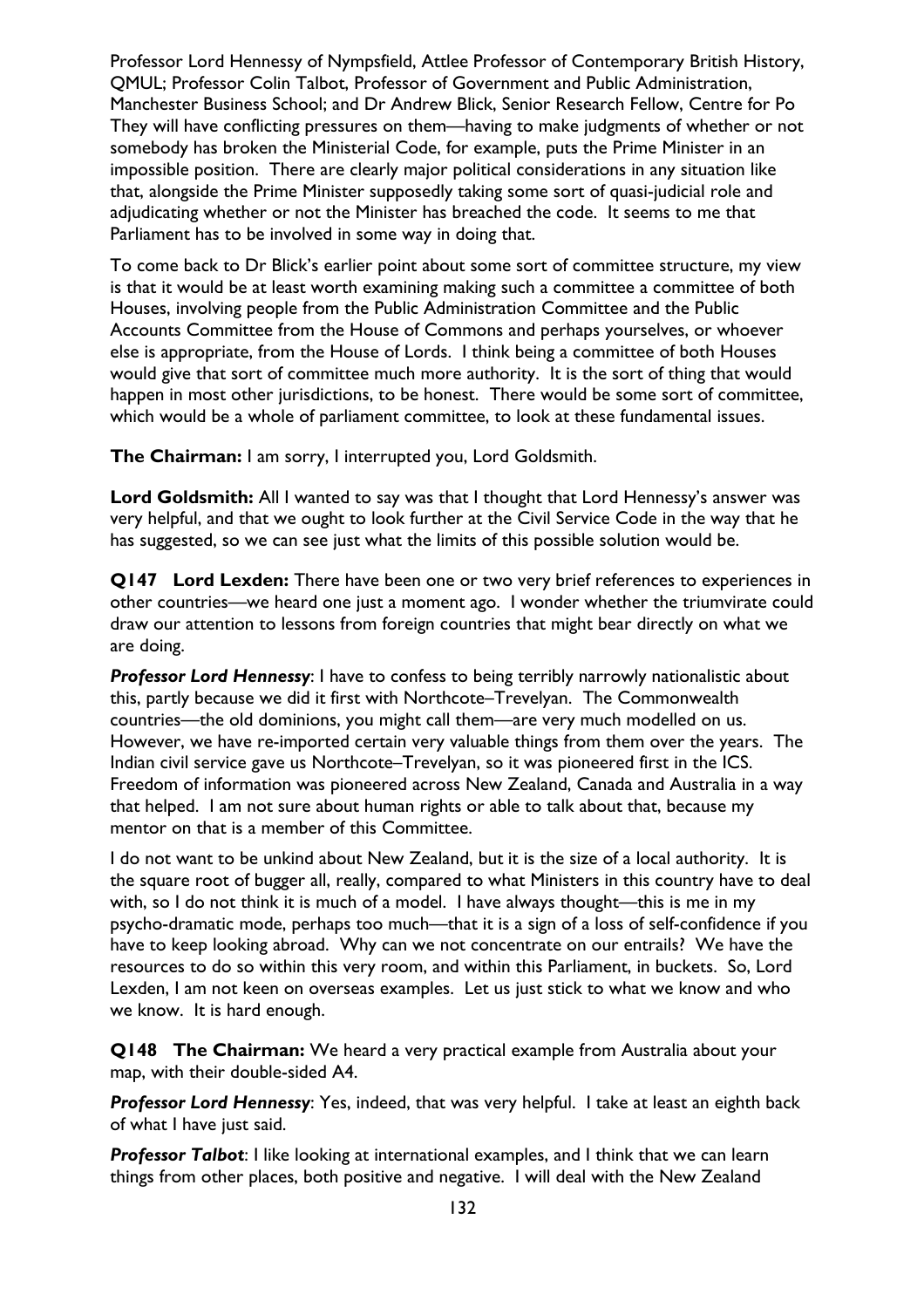Professor Lord Hennessy of Nympsfield, Attlee Professor of Contemporary British History, QMUL; Professor Colin Talbot, Professor of Government and Public Administration, Manchester Business School; and Dr Andrew Blick, Senior Research Fellow, Centre for Po example first. You may note that the civil service reform plan includes very positive statements about examining the contractual role that has been adopted between Ministers and the equivalent of permanent secretaries in New Zealand. The Government are seriously considering looking at that as a possible model. I have my doubts about that. There has been quite a lot of criticism within New Zealand and quite a lot of revision of the way that it works in practice.

Moving on to Australia, to which I have just been, I can think of two interesting examples, one positive and one negative. The first is that the way to resolve this ministerial accountability/permanent civil service accountability conundrum is basically to remove the permanent civil service from Ministers' offices. Ministers' offices in Australia are effectively staffed by about 400 SpAds, which creates a completely different dynamic, as you can imagine. Ministers are fully accountable for the people who work in ministerial centres, because they appoint them all. Personally, I do not think that that is the road we want to go down.

The other part of their system I found quite intriguing, and I suspect that your Lordships might, is that, although on paper the civil service has a very similar accountability relationship to Parliament as here, there is one very important way in which they are held very significantly to account. At the Budget every year, the Senate committees that look at each of the major policy areas hold a series of hearings on the Budget proposals for their policy areas, which are technically governed by something like the Osmotherly rules, in the sense that the Minister is supposed to turn up and go through all the detail of what is in the Budget. In practice, it is the officials who do it, and they spend a day or two at each of the scrutiny committees—I think that there are eight or nine of them, covering the main portfolio areas—and they are put through serious hoops as to why they are spending money in particular ways, whether it is effective, what evidence they have for evaluating the effectiveness of that expenditure, and so on. Although technically those committees cannot alter the decisions in the Budget, the impression I got from talking to parliamentarians and senior civil servants was that that has a very dramatic effect on the way civil servants formulate budgetary plans and implement and report on them. That is quite an interesting difference between our system, where Budget decisions are subjected to a very wide-ranging debate in the House of Commons and not much else, except retrospectively. That is an interesting one.

**Q149 The Chairman:** Dr Blick, do you have any reflections on examples from abroad?

*Dr Blick:* We are perhaps edging our way towards a continental, *cabinet*-style system in the way that Ministers are supported. When special advisers, as we understand them now, were first introduced in 1964, the popular idea was that they were getting things right on the continent. The French model in particular was looked at, where the inner ministerial team is a mixture of outsiders and permanent officials, but the permanent officials are handpicked by the Minister. The current Government thinking seems to move us closer and closer towards that model, where all the people around the Minister, be they permanent officials or special advisers, are people whom the Minister has actually picked. So 50 years on, we are getting there, which, given that it took about 150 years for a civil service Act to be introduced, is quite fast movement. Maybe we should slow down a bit. That could be where we are heading.

**Q150 Lord Crickhowell:** That leads me rather neatly to the specific question I wanted to ask about special advisers. I think it was Lord Hennessey who spoke earlier about the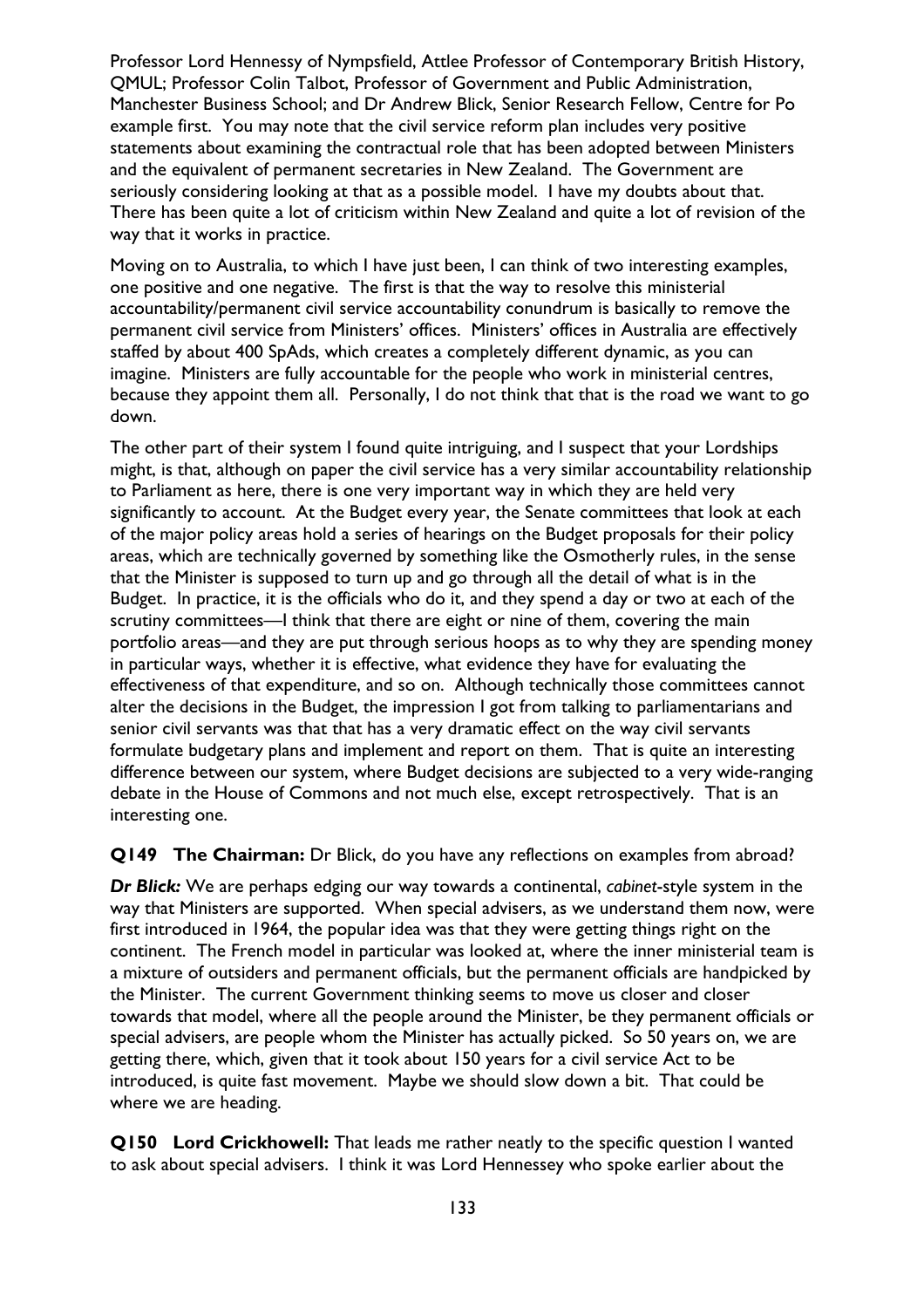Professor Lord Hennessy of Nympsfield, Attlee Professor of Contemporary British History, QMUL; Professor Colin Talbot, Professor of Government and Public Administration, Manchester Business School; and Dr Andrew Blick, Senior Research Fellow, Centre for Po

**Professor Lord Hennessy:** I would strongly urge that you consider two categories of special adviser. The first, and the ones that really matter—if I were Secretary of State, a job to which I have never aspired, this is what I would have gone for—are those who really know something, can help test out what the machine is producing and what the think tanks are producing, and have the background and the self-confidence to do that. I do not want to be unkind to the British political class, but it has often been a mystery to me why they want the other sort, in their early 20s, to be the bag-carriers and so on. The one quality that the political class is not short of is political prejudice, and there is no need to bring in young men and women with political science degrees to reinforce your existing prejudices. It has always been a mystery to me. I suggest that you go for two categories of special adviser—those who know and those who believe. If we have to cull the 85, which is far too many, those who believe should be ruthlessly culled.

**The Chairman:** Thank you very much. We are moving beyond our scheduled time, and you have been very generous with your time and your thoughts. Are there any members of the Committee who feel they have not had the opportunity to raise a specific point that they were particularly keen to raise?

**Q151 Baroness Falkner of Margravine:** As you have invited me, I will ask a quick question. Professor Blick, you talked about the current reforms, whereby a list of names is to be submitted to the Minister in terms the appointment of permanent secretaries. Do you believe that would unnecessarily politicise the relationship?

*Dr Blick:* I think that would be a very likely consequence, because you would have people who were clearly handpicked by a particular Minister as permanent secretary. What happens if there is a change at the top, as there tends to be, and a new Secretary of State comes in, and this person is seen as being very closely linked to the previous Minister? I think you have then got a problem. Historically speaking, we can see that things can go badly wrong when a permanent civil servant is seen as too closely associated with a particular politician. I am thinking, for example, of Sir Horace Wilson and Neville Chamberlain—a not very happy precedent—but also, moving on, William Armstrong and Edward Heath. It can be a real problem if a permanent, supposedly impartial civil servant is seen as being a particular Minister's woman or man, and I think that will happen now. I am not saying that should not happen, but I am saying we need to realise that, within the context of our existing system, it will create problems.

**Professor Lord Hennessy**: I agree with that. I am worried about creeping politicisation. The criterion will, no doubt, be that the Civil Service Commission approves that they are impartial and so on, but it is the impression given. The danger will be those senior officials brought in on a temporary contract. That is where the temptation will lie. The great gift of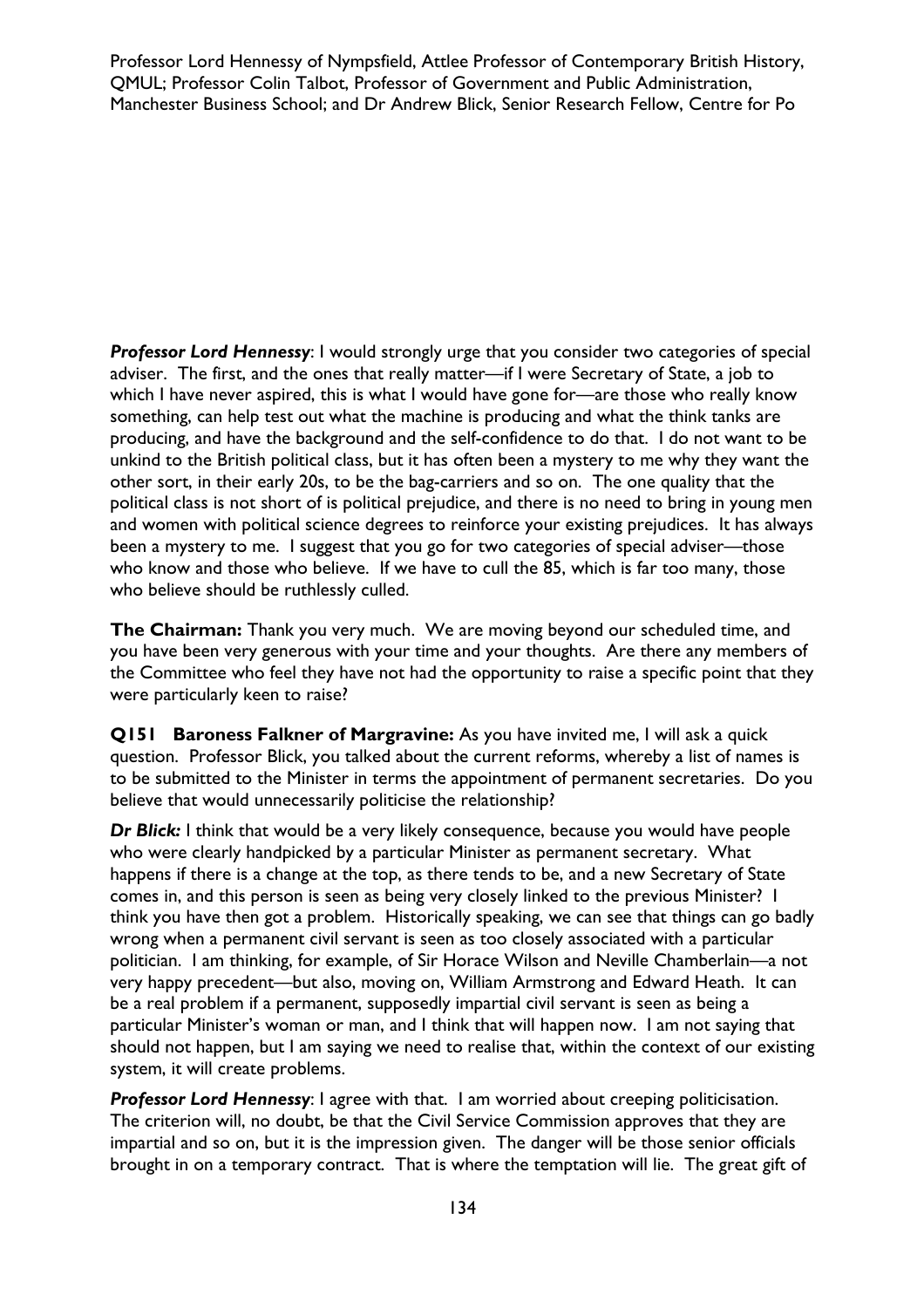Professor Lord Hennessy of Nympsfield, Attlee Professor of Contemporary British History, QMUL; Professor Colin Talbot, Professor of Government and Public Administration, Manchester Business School; and Dr Andrew Blick, Senior Research Fellow, Centre for Po the 19<sup>th</sup> century to the 20<sup>th</sup>, and it has survived into the 21<sup>st</sup>, is that we have a notion of career Crown service, so that you increase the chances of people speaking truth unto power, of telling Secretaries of State what they need to know rather than what they wish to hear. I have always noticed in the past, in the archives as well as talking to people as a journalist, that self-confident Secretaries of State would have it no other way. But there is this danger of creeping politicisation.

There always has, as Peter Riddell was explaining, been an element of compatibility-testing, sort of discreet good chap—of both sexes—conversations round the edges about whether people will be able to live with each other, which is a very sensible way of doing it. However, I am worried about that bit in the civil service reform plan, because it could be the beginning of the gradual undoing of Northcote–Trevelyan. Once we lose a sense of shock about that possibility, we will have gone through a valve through which we cannot return. It is like a clean water supply—you take no notice of it until it is contaminated, by which time it is too late.

**Q152 Baroness Falkner of Margravine:** Selecting from a shortlist of three would not seem to me to be so controversial.

*Professor Lord Hennessy*: It is more the temporary ones that they were talking about, rather than the permanent secretary ones, so there is an element there. William Armstrong, who I was full of admiration for and knew quite well, never recovered from that. He said to me once—I can say this because it was many years ago now and he is long gone—"I always lived in fear that I would be seen as another Horace Wilson and that is how I fear history will remember me." It was very sad.

**Q153 The Chairman:** Those two examples are very interesting.

*Professor Talbot*: I agree with the previous two witnesses. We have to remember that the average lifespan of a Minister in the British Government is about 15 months. The civil service plan suggests, from my reading of it, that several of the top positions, including possibly the permanent secretary, will effectively become temporary and go with the Minister. We already have a problem at the top of the senior civil service. You can see this in hearings of select committees in the other place. If you revisit any decision that was taken at the top of a ministry more than about two and a half to three years ago, you very rarely get the same official coming back to answer for what happened. I think there is a very real danger of that situation becoming far worse.

Coming back to the issue about the normative role of civil servants, I greatly fear not just politicisation, but the undermining of the role of the civil service in being able to say on occasion, when it is necessary, "No Minister, that is not legal, proper or the correct way of doing things." If these people are appointed by, and beholdened to, the individual Minister, it is going to make it extremely difficult for them to turn round and say, "No, Minister" when it is appropriate, and I think that that could potentially undermine the conservator role of the civil service considerably.

**Q154 Lord Shaw of Northstead:** In the discussions that we have had today, it is amazing that the National Audit Office has now been mentioned and has never been mentioned before. Would the witnesses feel that it would be to our advantage if we had a representative from the NAO come to give evidence before us?

*Professor Lord Hennessy*: That is an interesting point.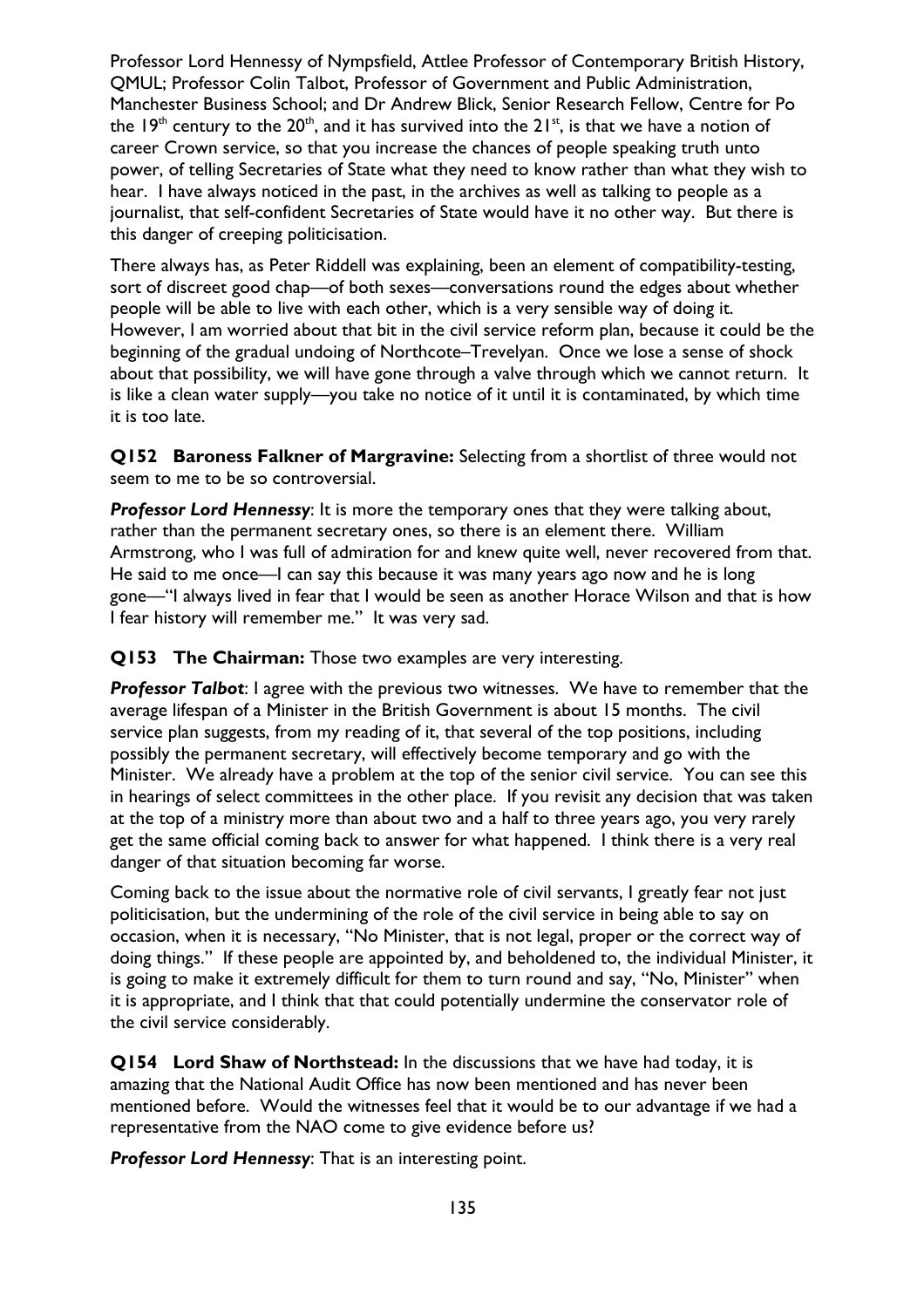Professor Lord Hennessy of Nympsfield, Attlee Professor of Contemporary British History, QMUL; Professor Colin Talbot, Professor of Government and Public Administration, Manchester Business School; and Dr Andrew Blick, Senior Research Fellow, Centre for Po **Professor Talbot:** I would certainly urge you to ask the Comptroller and Auditor-General to come to talk to you. The role of the NAO is evolving. It may be doing so incrementally, but it is evolving. As I said earlier, it used to work only to the PAC, but it now does work for most of the select committees in the other place, and its value for money studies, with which you may be familiar—the 50 to 60 studies that it does outside the normal financial audit—cover a whole range of policy issues. My sense is that, since Amyas Morse took over as Comptroller and Auditor-General, it is being more consistently aggressive in pursuing issues in those studies than they were under the previous Comptroller and Auditor-General. I think that it would be worth talking to the NAO. It obviously plays an extremely important role in supporting parliamentary scrutiny of the civil service.

*Professor Lord Hennessy*: And in keeping the system clean and decent. It is very interesting, historically, that you raise that, Lord Shaw. Gladstone had a scissors approach to reform. One side was the Northcote–Trevelyan recruitment on the basis of merit and the other was the Exchequer and Audit Departments Act 1866, which was to make sure that money that was voted for by Parliament was spent only on the purposes so outlined by Parliament. He saw it in those terms.

In terms of the accounting officer system being the model for an extension into the ethics area, that would be excellent. There are a few former Comptrollers and Auditors-General, and former chairmen of the PAC, around. They were symbiotically linked in Gladstone's mind, but it had not occurred to me until you suggested it.

**Q155 The Chairman:** On the other hand, you did mention at the beginning, Lord Hennessy, that following the taxpayer pound was, in a sense, the key to unlocking a great deal of this.

*Professor Lord Hennessy*: It is, absolutely.

**The Chairman:** Thank you all very much. Do any of you feel that something we should have addressed has been ignored? If so, please say so.

*Professor Lord Hennessy:* I don't think so.

**The Chairman:** Thank you very much indeed, and thank you again for your background papers, which will continue to be useful to us as we examine other witnesses. It was very nice to see you all.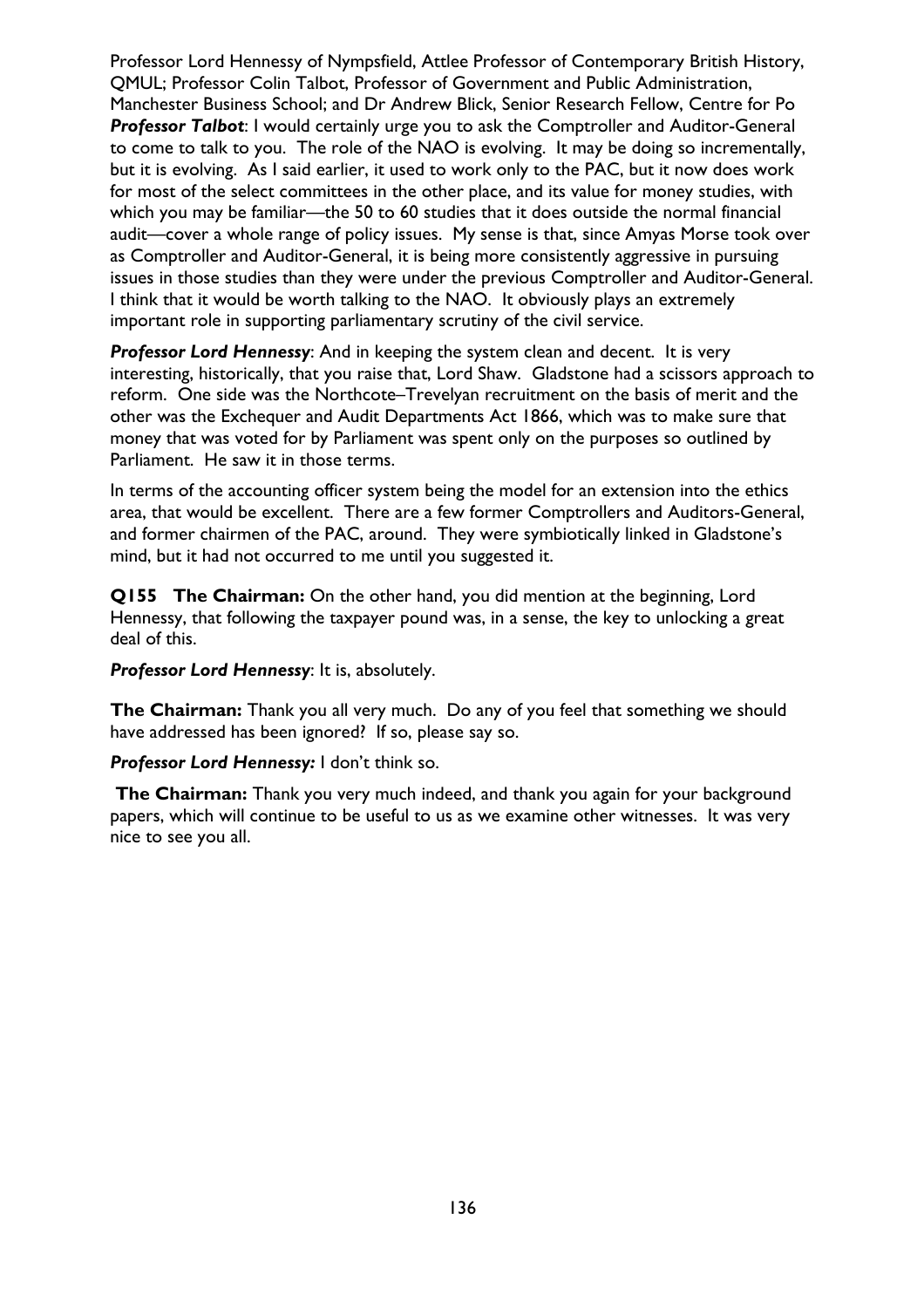# **David Hencke, Daniel Finkelstein and Christopher Hope – Oral Evidence (QQ 156–211***)*

[Transcript to be found under Daniel Finkelstein](#page-105-0)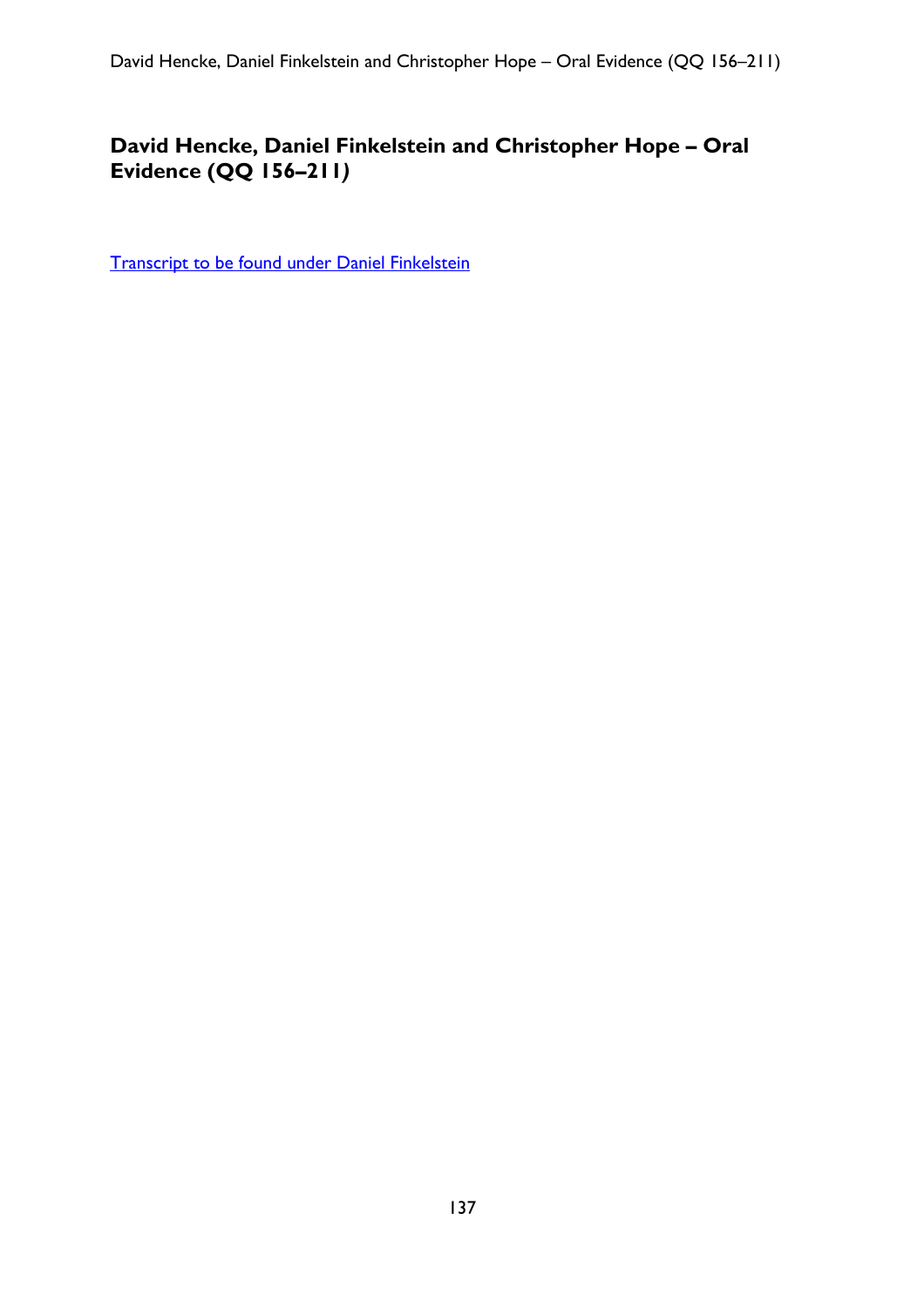## **Sir Jeremy Heywood CB CVO, Cabinet Secretary, and Sir Bob Kerslake, Head of the Home Civil Service – Oral evidence (QQ 312– 338)**

*Evidence Session No. 7 Heard in Public. Questions 312 - 338* 

## WEDNESDAY 18 JULY 2012

Members present

Baroness Jay of Paddington (Chairman) Lord Crickhowell Baroness Falkner of Margravine Lord Lexden Lord Pannick Lord Powell of Bayswater Lord Shaw of Northstead

#### **Examination of Witness**

 $\overline{\phantom{a}}$  , which is a set of the set of the set of the set of the set of the set of the set of the set of the set of the set of the set of the set of the set of the set of the set of the set of the set of the set of th

**Sir Jeremy Heywood CB CVO**, Cabinet Secretary, and **Sir Bob Kerslake**, Head of the Home Civil Service.

**Q312 The Chairman:** Sir Jeremy and Sir Bob, thank you very much for coming and for your time. As you were observing the previous discussion, or at least part of it, I am sure you will recognise the way in which the Committee is beginning to formulate some of its own questions, which it wants to pursue in our report. This is the last day of our oral evidence, so you are in a position to write some conclusions for us, if you wish to do so. I should mention, from an organisational point of view, that all these sessions are being broadcast so, if you would be kind enough at the beginning of what you say to identify yourselves, that is useful for the broadcasters.

Maybe I can start almost at the point where we finished with Lord Butler. If we assume that the conventions of ministerial accountability, as we have understood them, continue to exist, is there a worthwhile difference in accountability and responsibility as concepts, when we are looking at the civil service in its relationship with Ministers and Parliament? Several ex-Ministers and also some of the academics who have given us evidence have been clear in their evidence that they see a strong distinction between responsibility and accountability, and that this, in itself, affects the organisation of the civil service and is relevant to the Government's own proposals that have been made in the last few weeks. Sir Bob, do you want to start?

*Sir Bob Kerslake*: Yes, I will do. Bob Kerslake, Head of the Civil Service. I can see the line of argument that makes this distinction and there is some value in it, in particular being clear on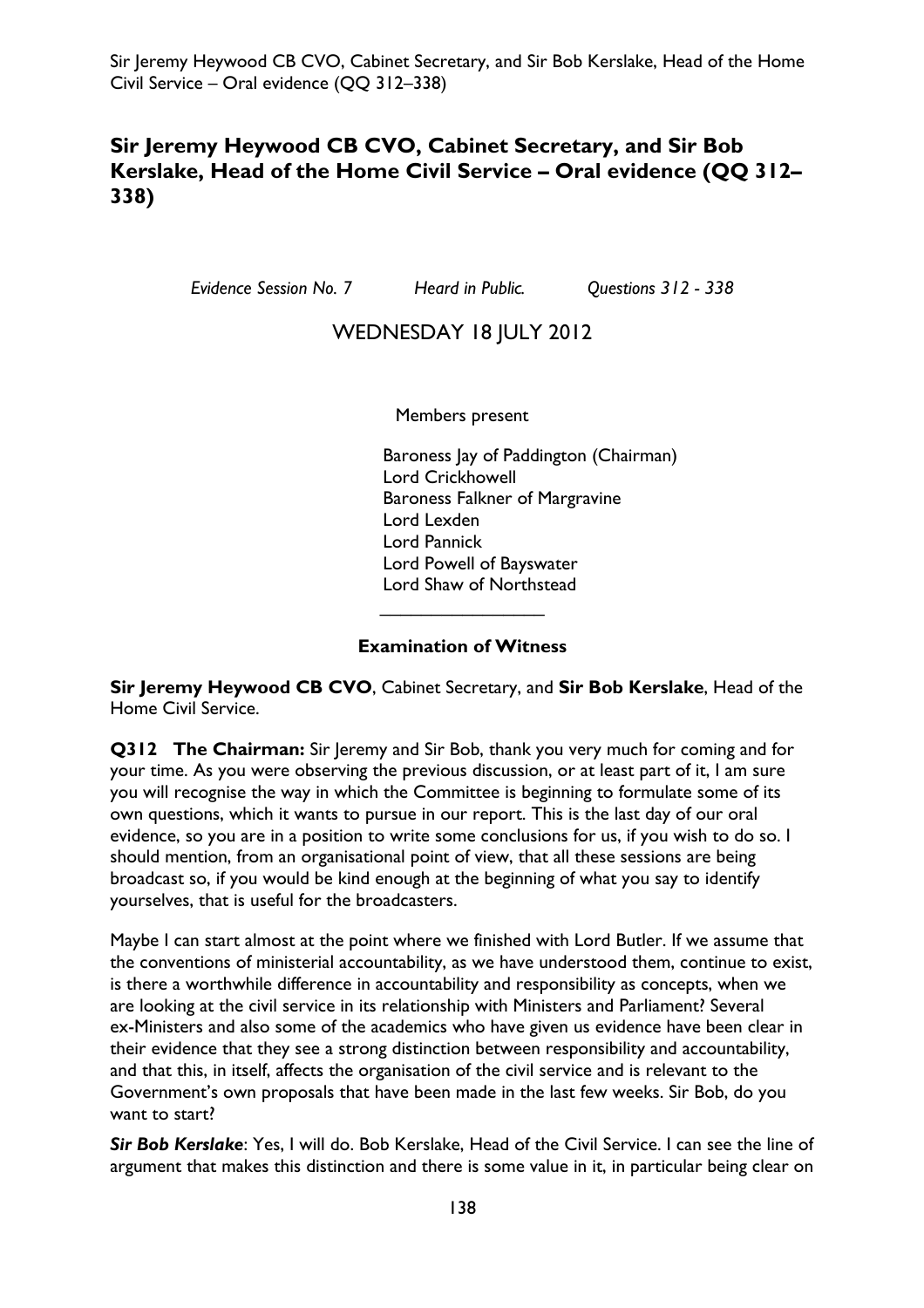the accountability of Ministers for the whole of their department's activities, but nevertheless recognising that there is a whole set of activity for which officials are, on a day-to-day basis, responsible. There is some value in that distinction, but we have to be careful not to push it too far. In one sense, you have to ask the common-sense test: would the public see that clarity of difference? I am not entirely sure they would, so there is some value in the way we have our conversation, but we have not got to see it as such a sharp distinction in reality.

**Q313 The Chairman:** As was said in the previous sessions, it is quite difficult, I imagine, in practical management terms to distinguish those things for which the individual civil servant could be said to be responsible, within a departmental brief.

*Sir Bob Kerslake*: Yes, I think that is true, but actually, in the way in which we manage the Civil service, we try to give people very clear sets of tasks and accountabilities through the performance management process. That is a process whereby civil servants are responsible through the line to their permanent secretary, and their permanent secretary is responsible to the Minister, and the Minister is responsible to Parliament. I would not want to suggest that the complexity means you can hide away from responsibility—quite the opposite. Indeed through the plan, we are sharpening the way in which performance management works and sharpening the responsibility of individual civil servants through this process. We think that is quite important, but we cannot and would not want to suggest that you can readily disentangle the issues around policy and implementation, in the clean lines that are sometimes suggested.

**Q314 The Chairman:** If we take the solution proposed and the way in which it would work with clearer lines of responsibility and demarcation of actual projects, to put it that way, how far up the chain would that degree of responsibility go in your proposals? Would this end up with that person being responsible, through the Minister, to Parliament? How would it work?

*Sir Bob Kerslake*: We are clear that civil servants should remain responsible to Ministers and, ultimately, Ministers to Parliament, which again does not mean to say that officials will not come to select committees. They do now. In fact, I have been at a PAC meeting with colleagues from my department at the time, DCLG. This happens now. It is not suggesting in any way that they should be hidden away from select committees, but ultimately there has to be clarity that permanent secretaries are accountable to Ministers for the effective running of their department. That should not be moved away from.

**Sir Jeremy Heywood:** Jeremy Heywood, Cabinet Secretary. The only thing I would add is that I think there is one area where there is a very clear carve-out, as it were, which is the accounting officer, which is tried and tested, and works very well in practice. Rather than trying to invent some new border line between implementation and policy, or delivery and policy, or whatever, I would much rather stick with the tried-and-tested "this is the accounting officer" set of responsibilities, where historically and traditionally the permanent secretary has been directly accountable to Parliament and it is all clearly laid out. In the rest of the role of government and the functions of government, clearly the Minister is accountable to Parliament and the civil servants are accountable to Ministers. I think we will probably come back later to policy and implementation; I have some views on that, but let us see how you want to use the time.

**Q315 Lord Shaw of Northstead:** You said earlier that you were looking for ways to sharpen the service—I think was the expression that you used. To what extent does the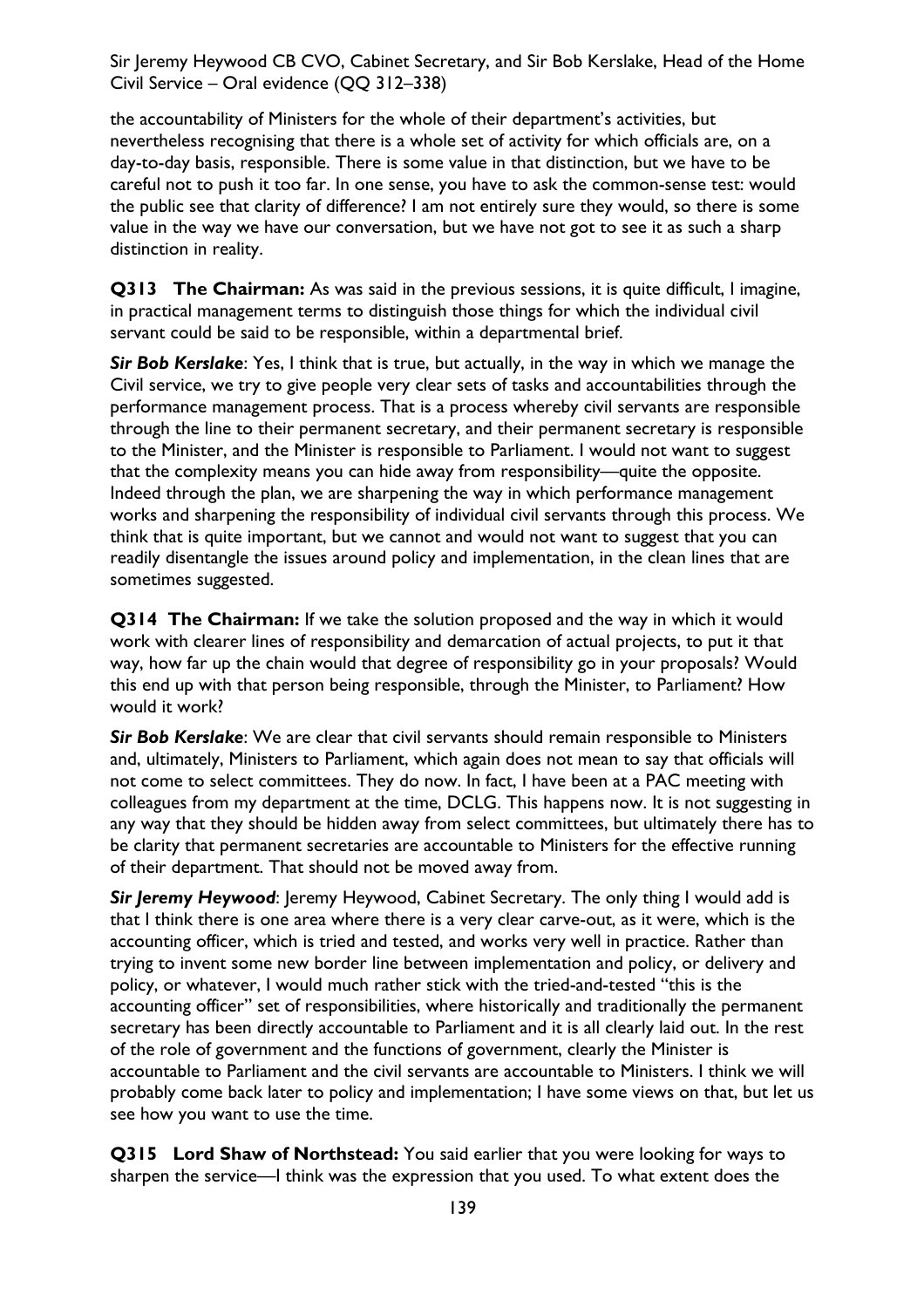home civil service act as a constitutional check on the actions of Ministers? In other words, can they resist what he is trying to do? Can he object strongly? If he does, if he is called to a committee, how far dare he disclose the fact that he has objected or tried to do this, that or the other? Must he keep silent on that or is he allowed to reveal it?

**Sir Bob Kerslake**: I saw the question in the list and to describe it as a "constitutional check" is perhaps not the way I would describe it, but there are clearly roles for permanent secretaries. Obviously there is the issue of the accounting officer role. Jeremy has alluded to that, and that clearly gives permanent secretaries responsibilities and indeed a particular one of seeking a direction if they are not happy with the way in which a Minister wants to go. I should say in relation to the accounting officer role that that does not just cover value for money; it also covers propriety in relation to a project, the feasibility of the project and legality as well. Those are all covered within the accounting officer responsibilities.

Beyond that, if they believe there is an issue with a Minister breaching the Ministerial Code, you clearly would expect a permanent secretary to raise that with the Minister and, if they were not satisfied with the outcome, ultimately raise it with either Jeremy or myself. I think there is quite a lot of clarity about the roles of permanent secretaries already within the system. Some of that may be more visible than others. Clearly a ministerial direction is highly visible. Advice on concern about a breach of the Ministerial Code is less likely to be visible, but I think those processes and safeguards already exist.

**Q316 Lord Shaw of Northstead:** The difficulty arises that civil servants now are appearing before committees and, incidentally, before the press a lot more than they used to. If a policy comes up for criticism, the Minister of course, one accepts, is responsible, but if the civil servant is questioned on it and questioned as to whether he agreed with it, whether he gave contrary advice, tried to persuade the Minister and so on, how far is it his duty to disclose that fact to a committee?

*Sir Bob Kerslake*: I think the rules are clear and the process is clear that they would not disclose that advice that they had given to Ministers in reaching their decisions. Provided Ministers have been given advice and they have taken their decision properly, that is the way the system works and I think it should stay that way: we act on behalf of Ministers and our role is to defend the policy that Ministers have agreed. What I was trying to say was, if that strayed into issues around propriety, value for money or breaches of the Code, then there are clear arrangements already in place for that to be challenged by the permanent secretary.

*Sir Jeremy Heywood*: I would not particularly use the words "constitutional constraint", because that implies in some senses a sort of higher authority, which the civil service is the custodian of. Clearly Bob has talked about propriety and value for money. These things we are custodians of, under the accounting officer duties and so on. We see it as our obligation to draw attention to a potential breach of the law—European Union law, the ECHR and UK law—although those cases would be extremely rare, because Ministers would not, in the normal course of events, be actively seeking to break the law.

There are other conventions that are not statutory and not really constitutional. For example, one of my roles is to act as the fair arbiter with the previous government, in relation to previous government papers, for example. To create that firebreak between current Ministers and previous Ministers from a different party, you have to have somebody umpiring those sorts of disputes. You have conventions that you are protecting; you have the law of the land that you are drawing attention to; and you have propriety and those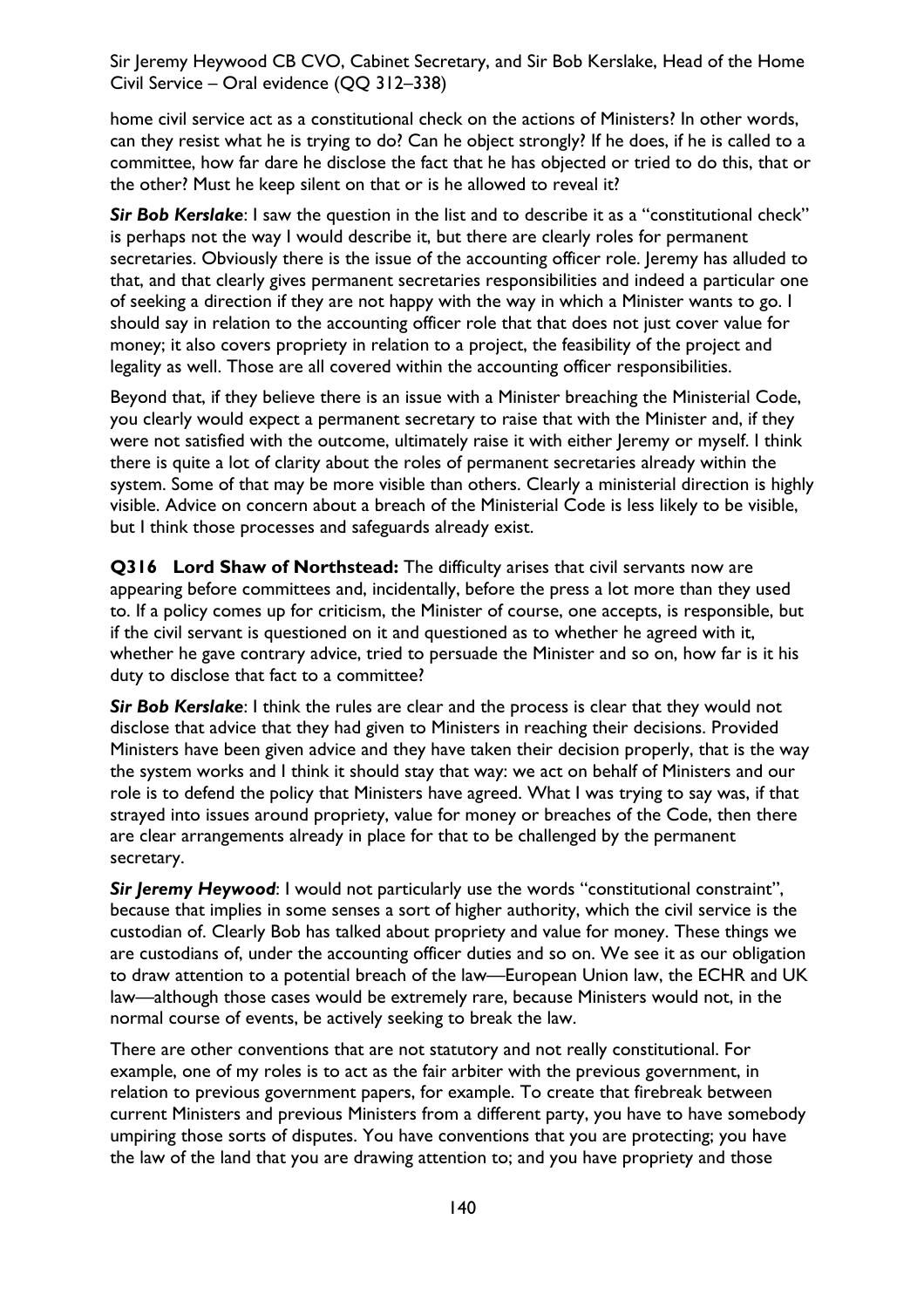sorts of issues. I do not think that constitutes a constitutional role. You certainly, as Bob says, would not be articulating that in public, because our job is to provide advice in private.

**Q317 Lord Pannick:** If a select committee is seeking to identify what has happened in relation to a particular project and why it happened, is the select committee not entitled to ask the civil servant what advice was given to the Minister, so the select committee can do its job?

*Sir Jeremy Heywood*: Obviously the select committee can ask what it likes.

**Q318 Lord Pannick:** Should the civil servant not have a duty to assist?

*Sir Jeremy Heywood*: No, our obligation is to support our Ministers, to provide confidential advice to Ministers and not to break that confidentiality.

**Q319 Lord Pannick:** Do you accept the Minister would have a duty to tell the select committee what advice he or she was given, if it is relevant to the select committee seeking to identify what happened and why?

**Sir Jeremy Heywood:** I think that would be up to Ministers to decide in a particular case but, in general, Ministers prefer to maintain the confidentiality of their relationship with their civil service advisers. That is the way the British government has worked over many decades and it is, as far as Ministers are concerned, I believe, the model they want to stick to.

**Q320 Lord Pannick:** Why should confidentiality take priority over the select committee seeking to identify what has happened, which may have important lessons for the future?

*Sir Bob Kerslake*: Select committees can ask for the underpinning evidence that led to decisions. They can obviously see things like the impact analysis that would have been done on the courses of action, so there is quite a lot of transparent information about decisions. The thing that is kept confidential, and I think is rightly and properly kept confidential, is the advice that is given at the point of decision by the Minister from the civil servant. That is a pretty clear-cut principle that really would make the functioning of government very difficult if it was not upheld.

**Q321 Lord Crickhowell:** I have two questions. I want to return to the question I put to Lord Butler, but first, and it arises from a report I saw in the press, which may have been wholly incorrect, you, Sir Jeremy, actually presided over a meeting of Cabinet Ministers, which would have been inconceivable at the time when I was in Cabinet. It prompts the question of, when you have the kind of coalition arrangement that we have now, does this involve any change in the relationship of senior civil servants, and particularly the Cabinet Secretary, with Ministers that is different from a more normal position?

*Sir Jeremy Heywood*: On the first question, I certainly do not chair meetings of Cabinet Ministers or any other Ministers for that matter, certainly not in formal Cabinet committees or anything like that. I may and do attend meetings with Ministers, but I would not be in the chair if a Minister was present. I do not know what that story was about at all.

On the coalition question and the broader issue, I do not think it fundamentally changes the role of the Cabinet Secretary or officials. I think one of your previous witnesses made the obvious point, in a way, that all governments in some sense are a coalition of either different departments or different factions within parties. The coalition is two different parties, and that sometimes is the main issue that is dividing Ministers in the room; but often it is the Treasury versus the rest or three departments with one view and two departments with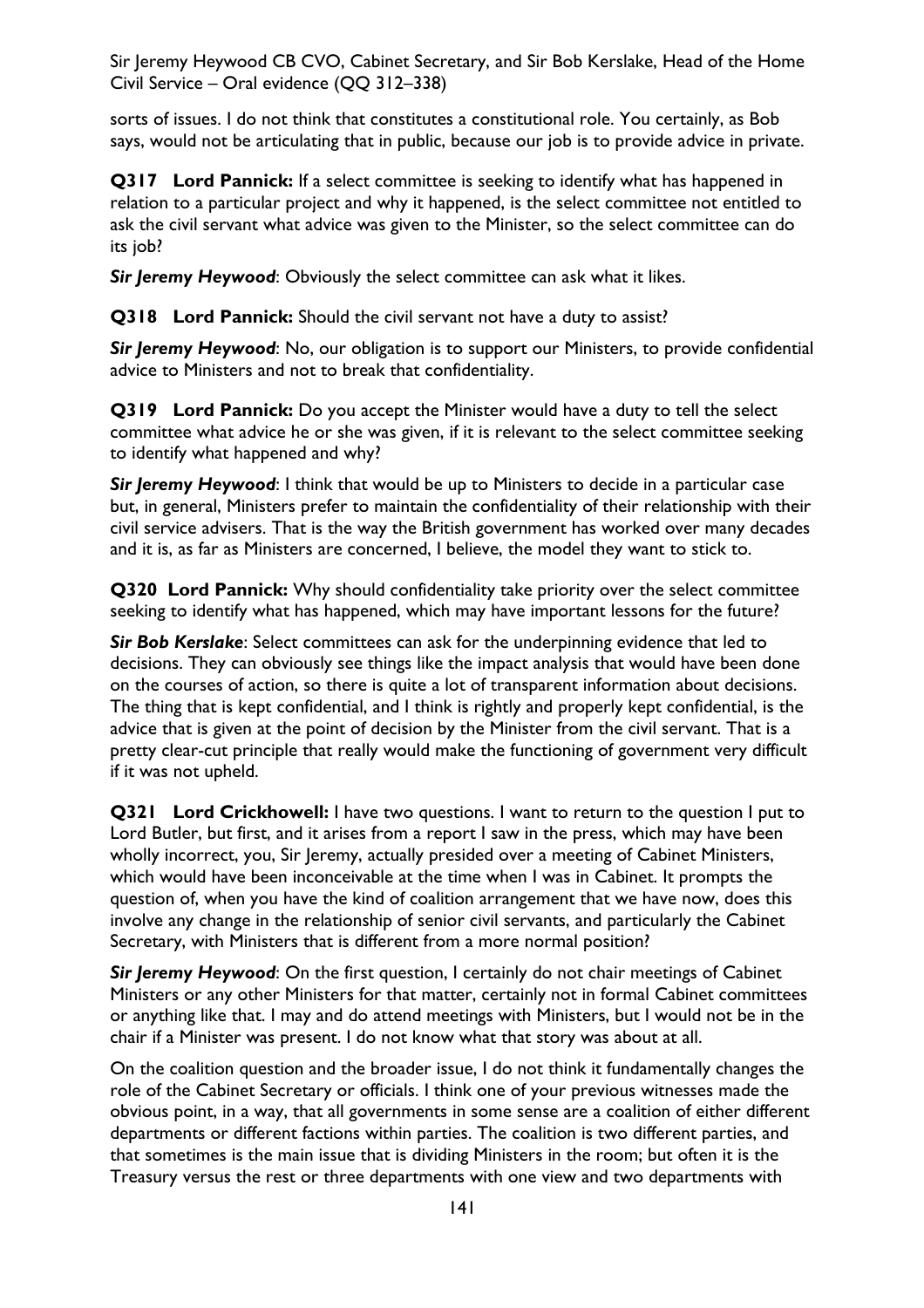another. For all of these issues, whether they are in formal Cabinet committees or in offline meetings you, as a civil servant, are trying to ensure that the evidence is there for people to make a rational decision and that any disputes of fact are resolved. You are trying effectively to codify what has been agreed and, occasionally, you play a personal role in trying to find compromise language or think laterally about how an agreement can be reached—but it is not that different, frankly, in a coalition than in any other sort of government.

**Q322 Lord Crickhowell:** I think the same Minister also commented that the government of which I was a Minister, presided over by Margaret Thatcher, could hardly have been described as a coalition in exactly the same terms. There is a coalition agreement and, therefore, one could see that this involves you or other civil servants perhaps in some role that would not have existed before. That is really what I am questioning on.

**Sir Jeremy Heywood:** The coalition agreement is a very interesting document. At the time it was put together, I and a number of other civil servants around did not quite understand the significance of what was being agreed. That document was agreed really within the space of about a week, behind closed doors with a few civil servants taking notes and so on, but fundamentally between the Ministers of the two parties. The wording that was used in that coalition agreement, cobbled together—probably not the right phrase—but put together very elegantly at the time, in the space of a week, has become a sort of sacred text. That is the default position. If no other agreement can be reached on an issue, it defaults to the exact wording of the coalition agreement.

Instead of having the two manifestos that were agreed and written before an election, we have got a post-election joint manifesto, in a sense, of what the two parties want to try and agree. That also is very helpful for Bob and myself to understand what we have to implement, because each department knows essentially what the Government are trying to achieve over the five years. We know it is five years or we think we know it is five years. We know we have the coalition agreement with all its clauses, so effectively that is the job of work ahead of us, other than to respond to events. I find it very helpful. I do not know whether you want to comment, Bob, but generally speaking it has been a helpful document for us.

*Sir Bob Kerslake*: I think it gives a great deal of clarity about what the tasks and priorities are for departments. I add one other point: the very nature of a coalition requires issues to be more widely and more comprehensively discussed and analysed, because you have to reach agreement. Of course, the way in which this coalition works, you have both parties within each department. I think, if there is any change, it actually increases the extent by which issues require a wider sense of discussion between Ministers before a conclusion is reached.

**Q323 Lord Crickhowell:** That is a very helpful answer, if I may say so. Can I go back to the question? As I say, there is a sense from the civil service witnesses that we have had that the Osmotherly rules are all marvellous in their present form, but the critics that have been quoted—Peter Hennessy and Peter Riddell and many others—feel that the world has moved on. Certainly the select committee chairs who appeared before us are not happy with the present arrangements. Can you give us your thoughts about how the issue is to be taken forward? Indeed, the Government in their response to this Committee said they are considering this issue.

What is the best way forward, so that we have a generally acceptable set of conventions and rules which would form a sound basis, not just for the civil servants and Ministers, but also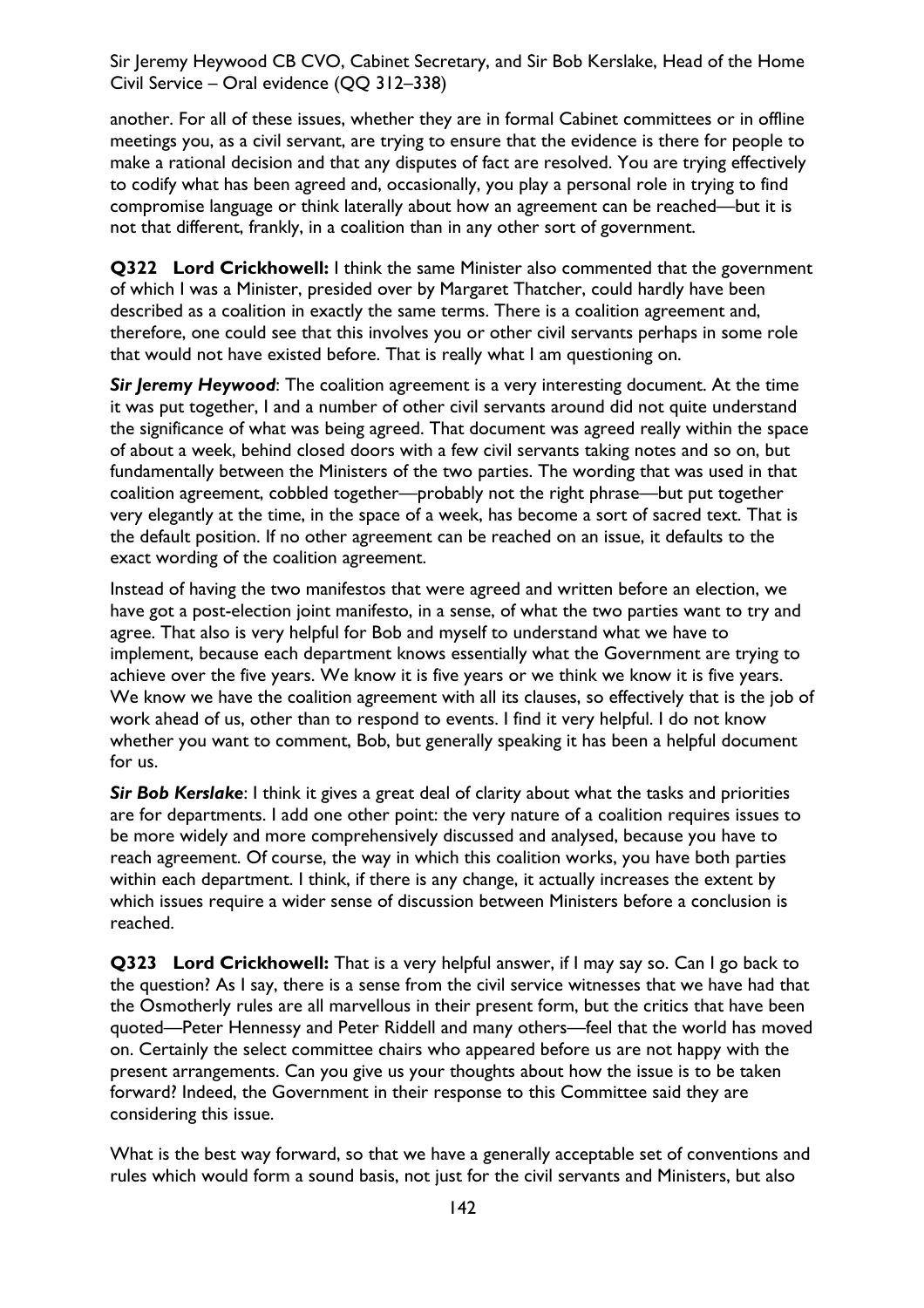for select committees? Have you any proposals or ideas about the best way of arriving at consensus? I said rather sharply to Peter Riddell that you asked for a consensus, but you are very careful not to say exactly what it should be. We have been probing at this for some time. Your practical experience in an issue that the Government say they are now considering would be very helpful.

*Sir Bob Kerslake*: The starting point is that we think the core model of Ministers accountable to Parliament, and civil servants independent, impartial and accountable to Ministers, has stood the test of time. There is no proposal from the Government to change that model. Beyond that though, *The Civil Service Reform Plan* sets out some very specific practical changes that would, we think, sharpen accountability. We propose to move to implementation of those proposals. The plan also says that we are very much aware of this Committee's inquiry and of other discussions. We would be very interested to see what comes out of that process. There is an opportunity to look again, if there are things that we have not covered in the plan so far.

**Q324 The Chairman:** When you say the things that this Committee recommends, thank you, but one of the points that we have made, and it was made by Lord Crickhowell in discussion with our previous witnesses, is that this suggests that there is a wider discussion of whatever may emerge from your plan, or indeed our proposals, than simply the civil service, the executive, creating a new framework or suggestions for its own activities? Do you see a role for a wider dialogue with Parliament or whoever on this?

*Sir Bob Kerslake*: I think there is already a wider dialogue, whether we like it or not in fact. The Institute for Government has done a lot of work on this.

**The Chairman:** I was thinking of something slightly more formal.

*Sir Bob Kerslake*: We have not suggested that there should be a formal process. I think we are more interested to hear what comes out of what is already underway. We have said that we will review the Osmotherly rules, and that process is going to be started soon from the Cabinet Office.

I would make two points. One is what you observe when you read the various evidence you have had. People are saying that a change is needed, but there is no consistent view about what change is needed. The second point is we need to be very clear about what problem we are trying to solve and what consequences flow from trying to solve that problem. When I read this, some of these issues are about managerial performance and effective operation of the civil service, which is one issue, and some of them are genuinely about the model of accountability.

**Sir Jeremy Heywood:** Can I say that I am slightly surprised that the Osmotherly rules are getting so much attention? I agree with Robin Butler: I think they are pretty close to a work of perfection. I am sure we can take on board comments that people have, if they are made into specific suggestions, as it were, and we would be very open to those. The only thing wrong with them, in my mind, apart from a bit of updating, is the word "rules". They are basically just guidance to civil servants about how to help select committees.

I am sure you have your own rules that we have not approved either, about how to investigate civil servants and Ministers. You have got your guidance; we have got our guidance. As I understand it, these rules or guidance were drawn up in consultation with or with some input from parliamentarians last time around, and we would be more than pleased to do that again. We do not have a specific process in mind. One should not get them out of proportion; they are guidance for civil servants as to how to be as helpful as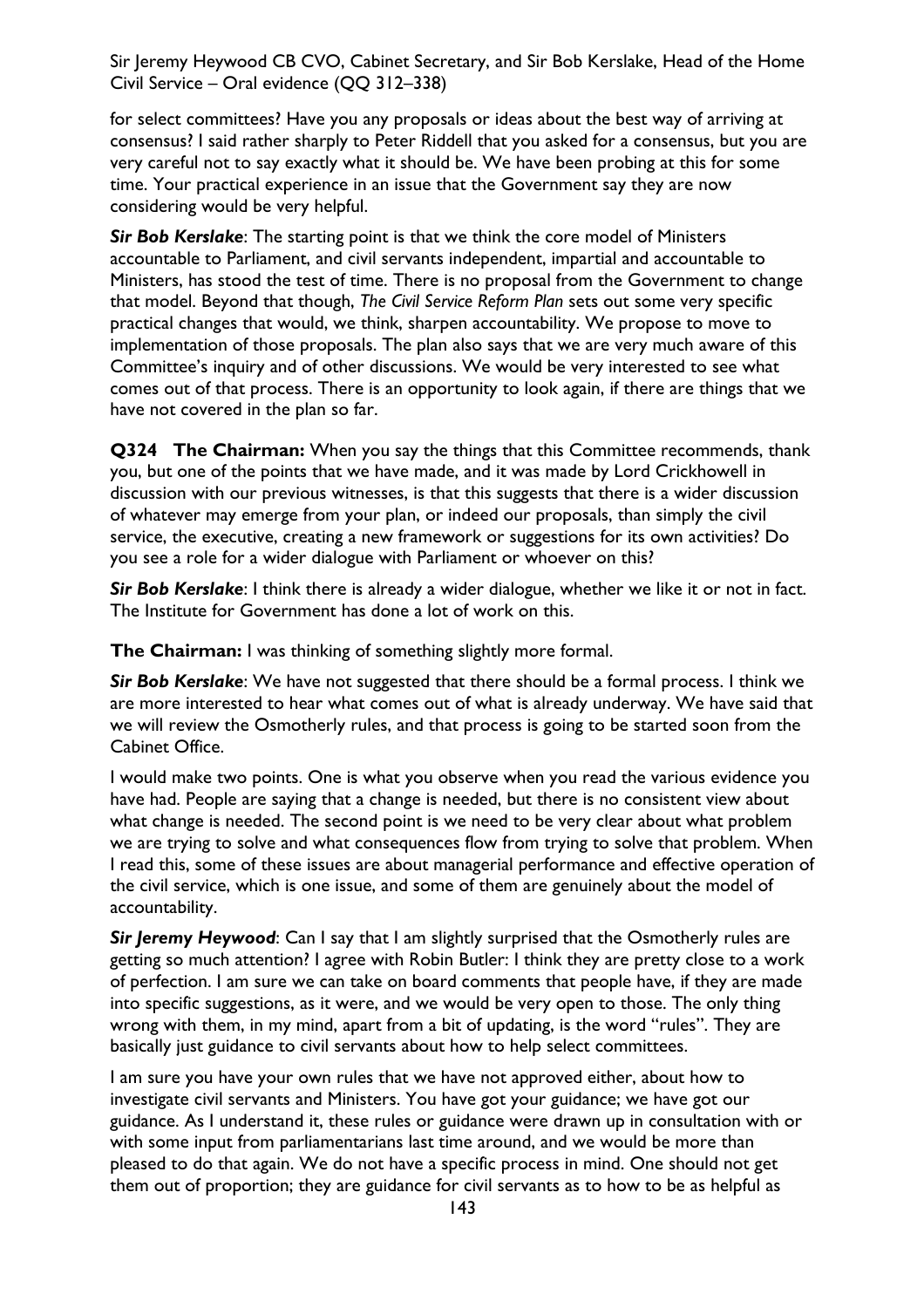possible to select committees, consistent with the constitutional principle that Ministers are accountable to Parliament. If you are not going to change that, you are not going to fundamentally change these rules, in my view. I just put that on the record as my view on the Osmotherly rules.

**Q325 Lord Powell of Bayswater:** This builds on your point, chairman. I think this inquiry is at risk of becoming really rather boring. We spend our time with this very calibrated system, arcane distinctions between responsibility and accountability, and the Osmotherly rules. Only the British civil service could have nurtured an Osmotherly all those years to produce him at just the right moment to come up with these rules.

**The Chairman:** There is even some suggestion they should change the name, which we totally resisted.

**Lord Powell of Bayswater:** The reality is surely the disconnect from the reality, which is that there is a bit of a bloody battle starting again between Parliament and the executive, where Parliament wants to cut back the powers of the executive to get more for itself, and seize the select committee system and the ability to force civil servants to disgorge more as a way of attracting notoriety and perhaps increased power.

The sorts of questions that arise from that are: are civil servants going to get too exposed? Perhaps civil servants should be more exposed. Perhaps they would like to be more exposed. I know a lot of civil servants who would welcome the ability to speak more freely to parliamentary committees, because they think they can probably explain better than Ministers can and have greater knowledge. At the moment, we seem to be heading for a no-score draw in this whole debate. It would be nice to think that somebody was thinking about how the system could change a bit. I notice there should have been a question mark at the end of that last sentence, but you probably got the intent.

**The Chairman:** I think what you mean to ask is, do you agree?

*Sir Jeremy Heywood*: The first thing I would say in response to that is I do not think there is a huge pitch battle going on between Parliament and the civil service or the executive. Obviously there was one quite controversial hearing, which Gus and Margaret Hodge corresponded about, but there were some pretty unusual circumstances around that, where legal professional privilege and taxpayer confidentiality clashed with the fundamental principle to be as co-operative and open as possible with select committees.

I do not think that should be taken as indicative of the overall relationship here. Most civil servants take select committee appearances extremely seriously. They spend hours preparing for them. It is one of the most important parts of their annual calendar—hopefully not more than annual, but the more the merrier sometimes. From my perspective, the question, as well as all of the issues you have focused on, is how that accountability process can be tweaked. Does it need to be tweaked to encourage better behaviour, the better performance of the civil service or government generally?

Some of the issues that I would be quite interested in your thoughts on, over time, are: whether the current department-by-department approach reinforces departmental silos, as opposed to encouraging cross-departmental working; whether it is true, as people often allege, that the select committee process, particularly the PAC, encourages risk aversion on the part of Government or the civil service; whether it focuses too much on short-term interesting political issues as opposed to long-term horizon scanning or the strategic issues facing the country.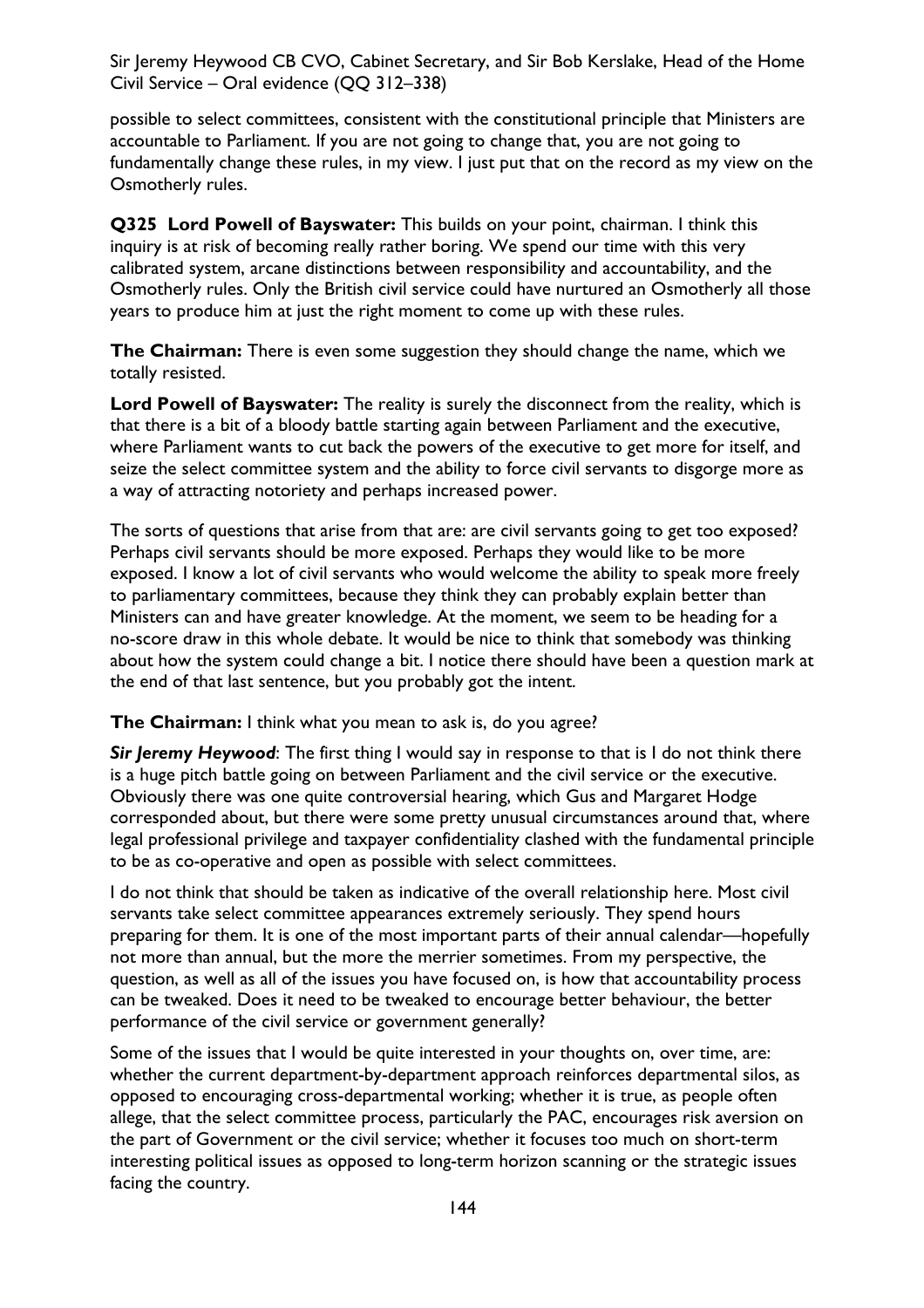I think an interesting question, alongside all the other ones you have been debating, is whether or not the way in which the select committee process works and the interaction between the executive and select committees reinforce some bad habits, and probably is a missed opportunity to encourage some different sorts of behaviour. I think there are some wider questions there, as well as all the ones you have been talking about.

*Sir Bob Kerslake*: Could I add a few quick points? First, I personally have been at either the Public Accounts Committee or the Public Administration Select Committee more than half a dozen times since January. That feels quite a generous level of accountability. The second point is I do not think the civil servants either shy away from or seek the limelight. They can and should be comfortable with a world that wants more transparency. We should live with that and accept it as part of the deal for being a senior civil servant.

The third point is that the best and most successful select committees I have been at are where they are able to shine a light on, challenge and test a major issue of government policy or implementation. As Jeremy says, sometimes you feel that the way they work, the conventions they work to, get in the way of elucidating the issues and the problems. It is a particularly adversarial style that naturally leads to a defensive response. I welcome the fact that the chair has tried alternative models of making the PAC work more effectively. I do not think this is about some fundamental overhaul of the system, nor do I think we have anything to fear from a more assertive Parliament wanting to get to the bottom of issues, but if we do not get the boundaries and the behaviours right, we could very quickly run into difficulties.

**Lord Powell of Bayswater:** The frustrations from the parliamentary point of view are that it is, as you rightly say, an adversarial system. They believe in use of the adversarial system, but civil servants are cast as non-combatants. There is nothing worse, if you are adversarial, than finding yourself up against a non-combatant.

**The Chairman:** I thought you might also, Lord Powell, quote Lord O'Donnell saying that the intention perhaps was to change this inquiry into one into the operation of select committees, rather than the operation of civil servants.

**Q326 Baroness Falkner of Margravine:** On that theme, *The Civil Service Reform Plan* proposes quite significant roles for non-executive directors. I will quote you one paragraph, which says "including taking responsibility with relevant senior officials for advising on the implementation of Departmental priorities and objectives". In light of that statement and the whole role of non-executives, would you see that they too could appear before select committees and be accountable, in that sense, for the direction of the relevant department, at a strategic and operational level?

*Sir Bob Kerslake*: I would need to be careful about that, because they are there as expert advisers to Ministers and permanent secretaries. It is a very positive development, by the way, and they bring genuine expertise and advice to the board, but ultimately the decisions have to be taken by Ministers, on the advice of civil servants. Holding a non-executive to account for the rightness or otherwise of a decision would be, for me, a step too far.

**Q327 Baroness Falkner of Margravine:** In the private sector that is what their role is. You were both here, I think, for Lord Butler of Brockwell's description of the more flexible system that used to exist in terms of the ministerial role in appointing permanent secretaries and his conclusion that, despite the fact that rigidity was built into the system, he could not see that a change where a Minister had more significant involvement might be the answer.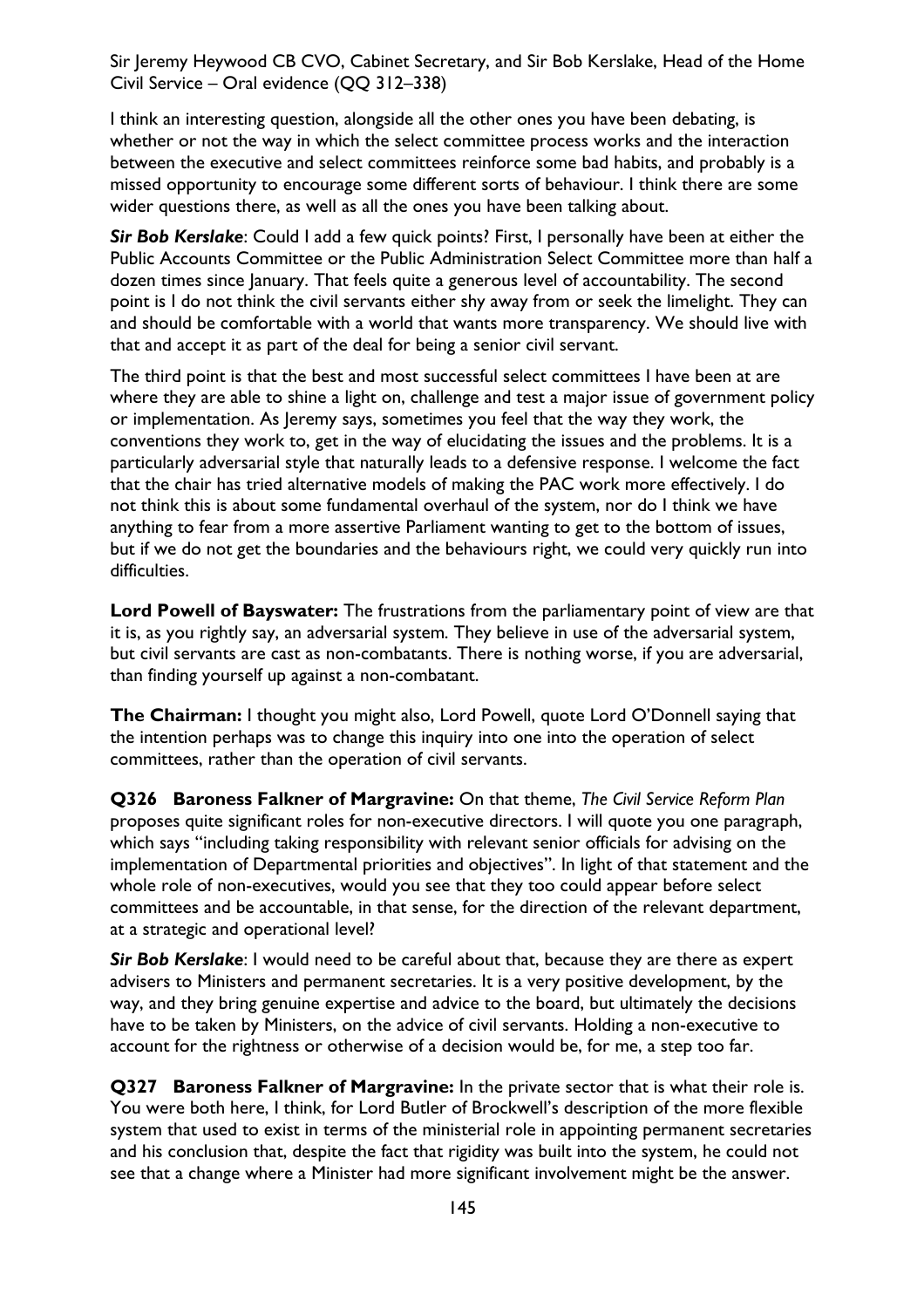*Sir Bob Kerslake*: I hesitate to disagree with a predecessor, but I think the current system is quite flexible and responsive to the issues and interests of Ministers. Having been through two recruitment processes since becoming Head of the Civil Service, it is very clear to me that the Civil Service Commission takes huge care in engaging Ministers right from the beginning of the process, from the forming of the job description to the longlist to the shortlist to the panel. Nobody gets appointed to a permanent secretary role without the approval of the Minister. In fact, if the Minister is not happy, it does not require a complete re-running of the process. It is possible for it to go back to the panel and for them to deliberate on the issues.

There is a huge amount of common ground about a system that works in a robust and fair way, which is essential when you are looking to bring new people into roles and bring them in from outside. The only point of debate here is whether or not you should be given a preferred candidate to approve or a choice of candidates, from a list that has been scrutinised and regarded as above the line and, therefore, appointable. This is the point of difference: it is very clear that Ministers seek to have that choice.

### **Q328 Baroness Falkner of Margravine:** Would you agree with that?

*Sir Bob Kerslake*: My view is that Ministers have wanted to move forward on this. I absolutely understand their arguments. Our role now is to work with Ministers and the Commission and find a resolution to what are clearly different positions. That is where I stand at this stage.

**Q329 Baroness Falkner of Margravine:** Sir David Normington's letter in *The Times* set out this process much as you have described it. He says, "Ministers can help set the key skills required for the job; meet candidates on the short list and give their views on those candidates to the panel." As you have said, they can exercise a veto. It seems to me that if that is what happens then there is quite a lot of ministerial involvement. In that case, I find it difficult to see the objections to one further step down the road, which would pre-empt the Minister exercising a veto by having perhaps a hierarchically ordered list. In other words in the panel's judgment one would be the best, two would be the next best and so on. It would, in my mind, build some flexibility into the system where we have a lack of diversity at senior level across protected categories. It would allow more flexibility into the system, whereby women, ethnic minorities and other plurality could be built into those senior positions.

*Sir Bob Kerslake*: Clearly, the view of the Prime Minister and the Minister for the Cabinet Office is that this would be a logical development from where we are now, and that is the conversation we need to have with the Commission. In the same letter, Sir David sets out very clearly why the Commission has a differing view, and that is the conversation we need to have. I am not sure, per se, that this issue relates to gaining a more diverse civil service, because I think that is much more about how you develop the shortlists and how you attract people from a wide range of backgrounds to apply for jobs. I think that is the thing that ultimately influences how we have diversity.

**Baroness Falkner of Margravine:** It could be a spin-off though.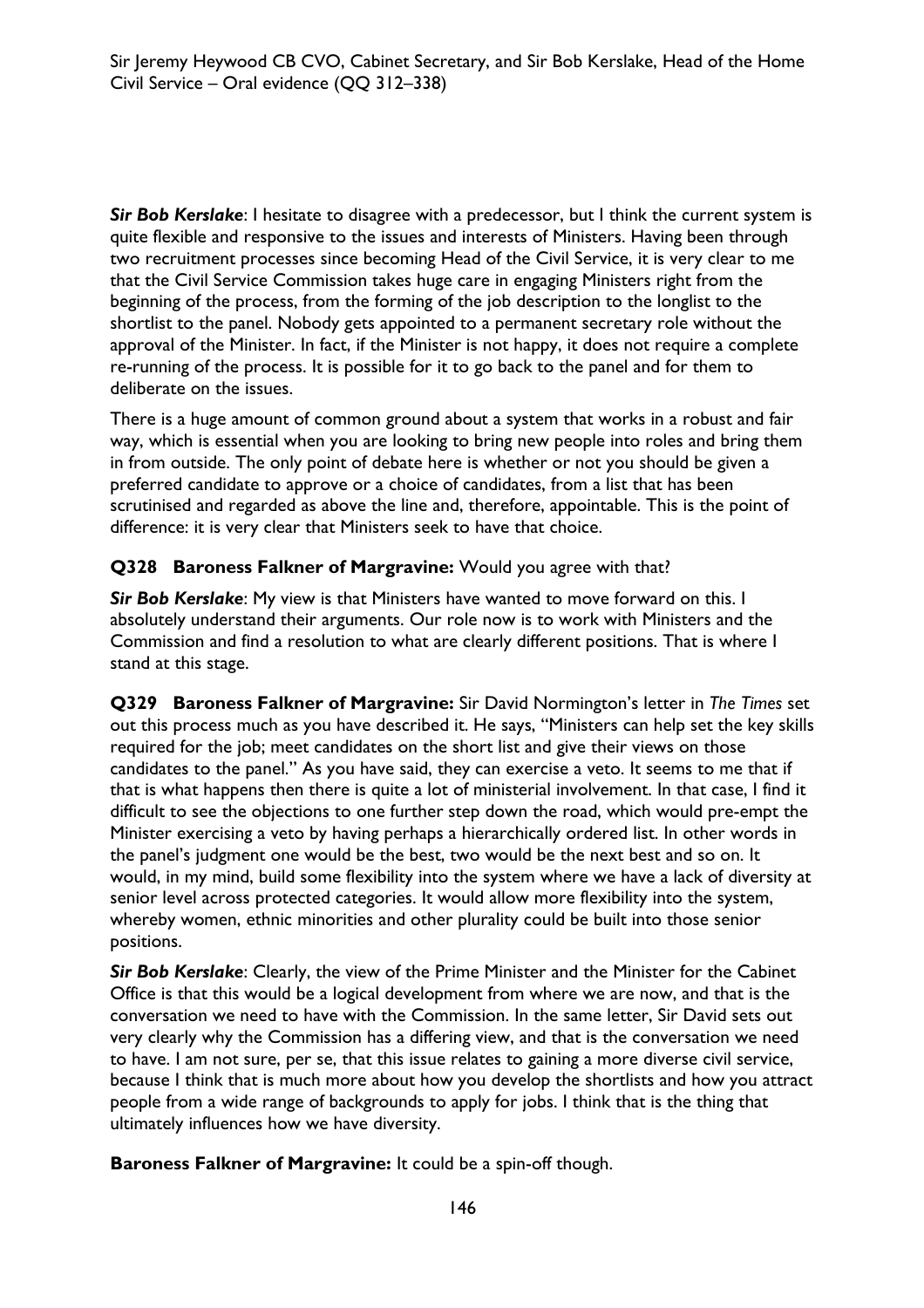**Sir Bob Kerslake**: It could potentially be one, but my view is that that is where the task is greatest. The conversation needs to be had. We are already underway with it and we will see what comes out of it.

**Q330 The Chairman:** You said, Sir Jeremy, earlier that you had some points you wanted to make about this troubled distinction between policy and implementation, and the effect that that may have on our understanding of accountability. Would you like to tell us?

**Sir Jeremy Heywood:** Very briefly, I always slightly recoil when I see policy put in one box and implementation put in the other, because it is just not like that. Some of the worst problems we have had are because policy has not been properly informed by implementability. Often the blockage on implementation is a policy design failure. I also think it is a complete myth to think that Ministers are not involved in implementation and should not be involved in implementation. Often, Ministers are very deeply involved in implementation and should be. They play a very important role.

Bob and I sit through Cabinet meetings—I do not want to breach Cabinet confidentiality obviously—but quite a number of our Cabinet meetings these days are about what the blockages are to the implementation of agreed priorities, with the Prime Minister basically telling his colleagues he wants them to be closely involved in identifying blockages and so on. Some of the myths around this, which are that Ministers decide policy and the civil servants go off and implement, and ne'er the twain shall meet, are a caricature, which are out of date and wrong. I would not want anybody to think that that is a useful guide to the way government works these days.

**Q331 The Chairman:** I think we understand that it is an unclear boundary. Do you think there are implications we can draw out, however merged it is, about the different forms of accountability and responsibility, which we talked about earlier?

*Sir Jeremy Heywood*: Given the complexity of trying to draw the line in a different way, I think the right place to go back to is where we are, which is the accounting officer/Minister distinction, as it were. That is the clear-cut distinction that has stood the test of time, remains very workable, is clearly understood and is a very good basis for the future. Trying to draw the line in a different place gets you into very difficult terrain.

*Sir Bob Kerslake*: The reform plan makes one new development or innovation, which is that the accounting officer signs off the implementation plan. That is ultimately going to be quite a significant development.

**Q332 The Chairman:** Can you develop that a little? Significant in what way?

*Sir Bob Kerslake*: What it will do is make it absolutely clear, at the commencement of a project, that the accounting officer has done all the appropriate due diligence and testing with non-executives and others to know, at that point, the project is deliverable; in other words, the policy that was developed and announced can actually be brought into being. There is often a gap between that first stage and the second, and it would give select committees a clear benchmark, a clear point of reference, at the point projects start.

**Q333 The Chairman:** The accounting officer would then be both responsible and accountable.

*Sir Bob Kerslake*: Yes.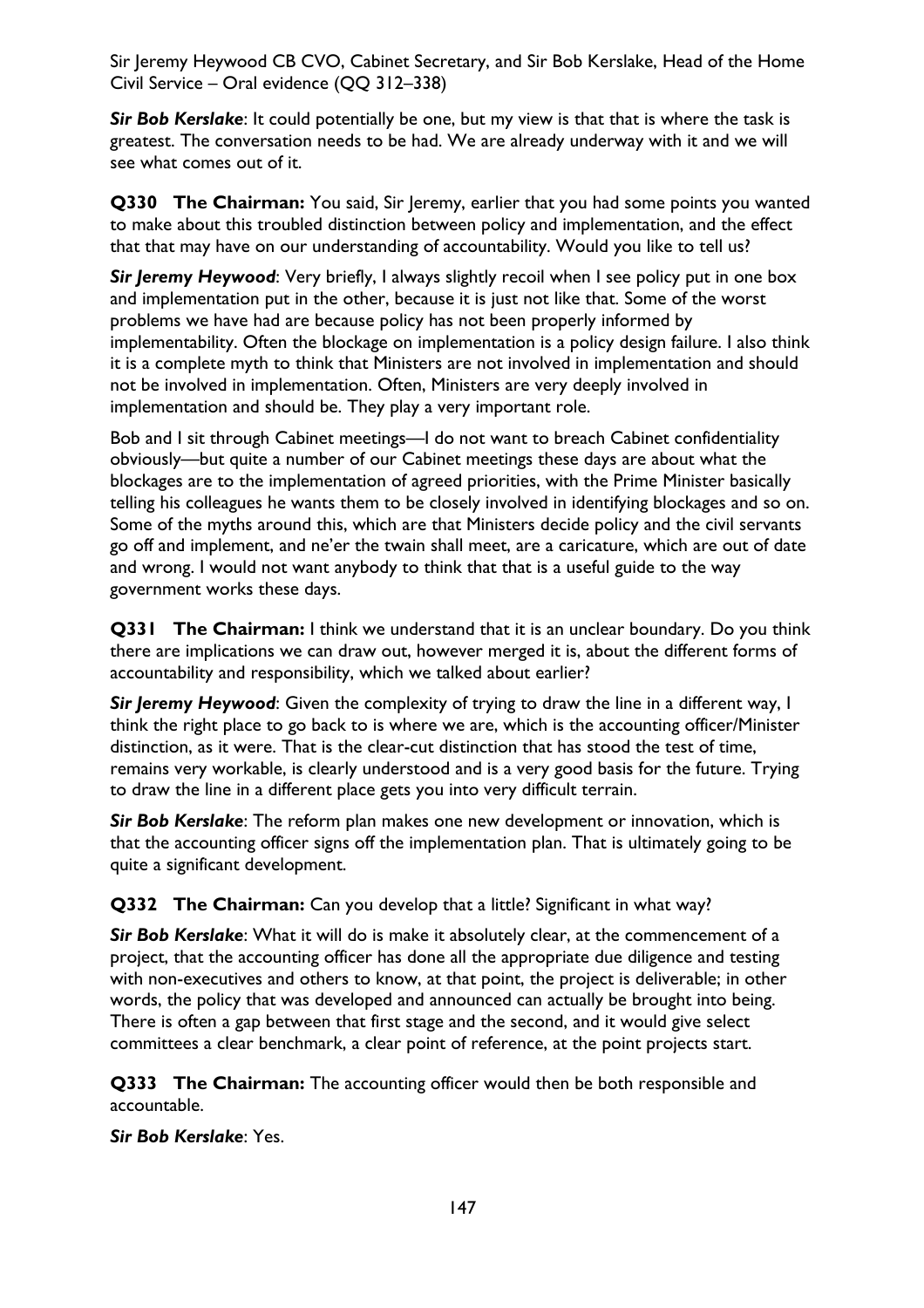**Q334 Lord Crickhowell:** I entirely agree with what Sir Jeremy said. It is a point I made several times in putting questions. There is this idea that you can pin the whole thing on these very broad responsibilities placed on the accounting officer. Contracts now are lengthy, large and very complicated. I speak as a former chairman of a large quango but also, rather more painfully, as the chairman of an IT service company that undertook a failed IT contract at the heart of government. That experience leads me to think that we are now in a world in which the Government increasingly are employing consultants to advise them on implementation and policymaking, and sometimes consultants to advise on the advice that they have received from the first lot of consultants.

There is reluctance perhaps from some civil servants to commit themselves to the actual project until they are certain that every conceivable risk has been eliminated, and then they employ outside consultants to do jobs. Would it not be desirable for select committees, in looking at these big projects, to also be able to have before them some of these major players in the game, as well as simply the accounting officer or one or other very senior civil servant to get the complete picture?

*Sir Bob Kerslake*: Actually, they can and do now invite people. Again, the example I cited was going to the Public Accounts Committee, which was on FiReControl. The project manager for FiReControl came along and was questioned by the Committee. I think Lord Butler made a good point: it is not often used, but perfectly possible to bring people along to explain and present on projects. Where I think the issue arises is that you can seek information; you can seek input from those officers, but you should not pin the whole of the responsibility on them. Ultimately, the accounting officer must take responsibility for how things are done in their department and for ensuring that there are proper systems that enable things to be delivered effectively with the right resources. You cannot resile from that responsibility as an accounting officer, and I would not be comfortable with any system that led to that happening.

**Q335 Lord Crickhowell:** Fine, but the desirability of being able and, perhaps in many cases, insisting on getting the wider picture avoids what has sometimes been the case in the past: that the accounting officer seems to think his principal role is to prevent blame falling on his department. You would at least have the whole picture before you or the possibility of the whole picture, rather than the picture that the head of the department may wish to present to the select committee, which may not be the complete truth.

**Sir Bob Kerslake:** As I say, the select committee has the right to invite others to its meetings.

**Sir Jeremy Heywood:** I will make two points on that. First, that may have been the position in the past, when you had a consultant advising on a consultant's work, and so on. As I am sure the Minister for the Cabinet Office is about to tell you, we do not have consultants anymore, so we are not wasting money on that sort of multiple banking.

Secondly, it is a fair point that in the past sometimes the projects have gone badly wrong because we have not spent enough time up front scoping the project, de-risking it and understanding the risks in it; actually, we have plunged too rapidly into it. Part of our reforms are to put a stop there and make the accounting officer responsible for looking at whether or not this is an implementable project, whether we know enough about it before we embark on it and spend an awful lot of money on a project we do not know enough about. You may have had a bad experience but there is some sense in spending a lot of time up front before you plunge in.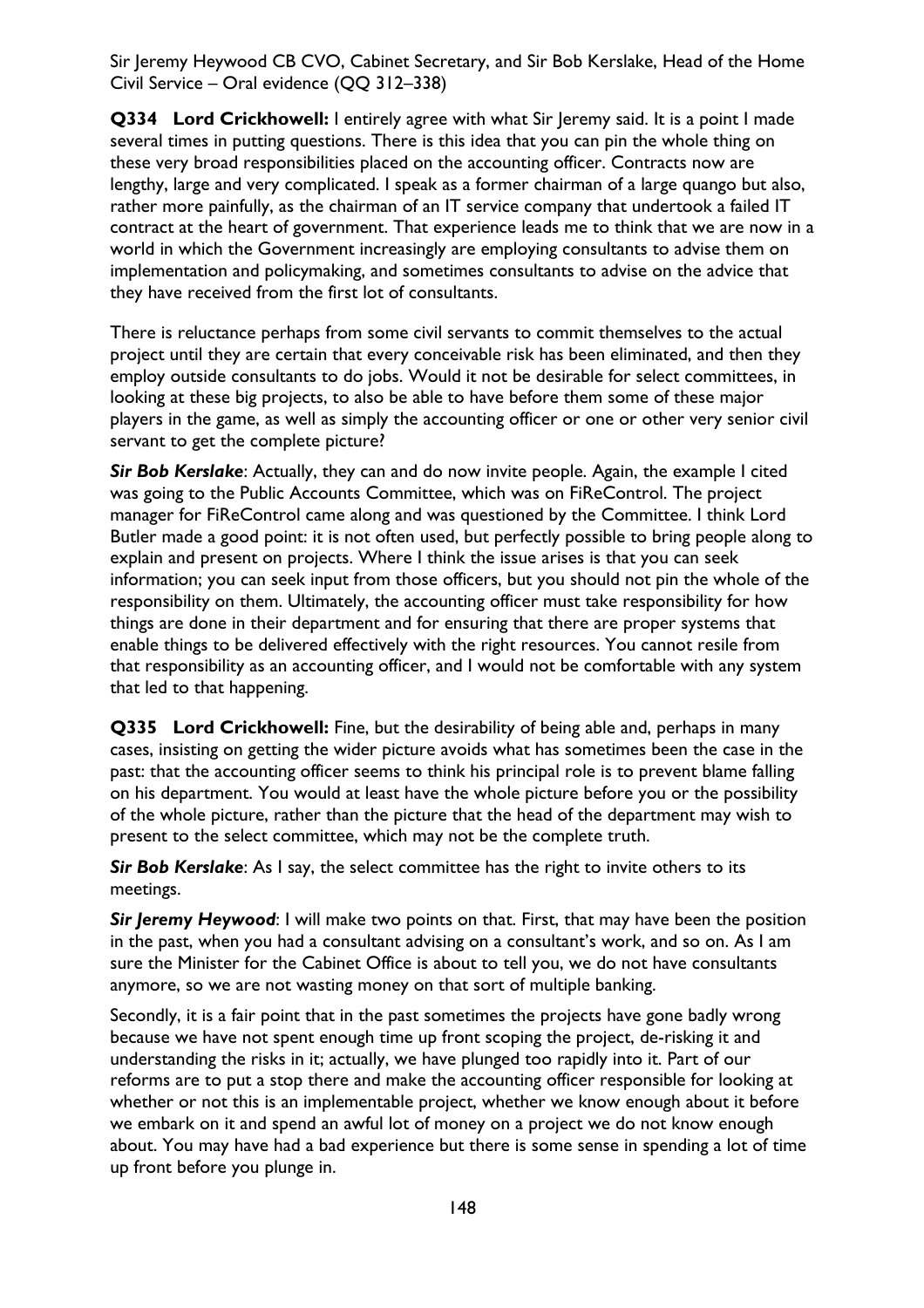**Q336 The Chairman:** This would presumably mean that you would agree to or welcome the Government's proposal to have what they describe as a very limited number of short-term appointments by Ministers for particular executive and implementation roles.

*Sir Jeremy Heywood*: Definitely. We already have some examples of those sorts of people, and usually when a Minister and a permanent secretary find there is a gap in the department, they have a joint incentive quickly to work out whether there is anybody internal who can fill that role and, if not, get someone in from outside. Sometimes time will allow that to be a full competition, but sometimes it certainly will not. We have plenty of good experience of people coming in from outside, with the approval of the Civil Service Commission to avoid any sort of suggestion of politicisation. We have brought people in from outside who have got the right skills, can be brought on board quickly and then can make a real difference to the competence of the department.

**Q337 The Chairman:** You do not see any potential problems with them being looked at as super-special advisers, with all the problems that can occur in management relationships in the civil service then.

*Sir Bob Kerslake*: Clearly within the plan it says that whoever is brought in works within the management line of the civil service. It is also clear, as Jeremy says, that for senior appointments coming through this route they will be approved by the Commission. I think there are very good safeguards that allow us both to bring in people quickly when they are needed in expert areas—this already happens—and to have safeguards against the sort of thing you were talking about.

**Q338 The Chairman:** You have both been extremely helpful. Thank you very much for being so precise in taking us through these points. Sir Jeremy, do you have points that you feel frustrated we have not asked you about?

*Sir Jeremy Heywood*: No, I think I made all my points.

**The Chairman:** Sir Bob?

*Sir Bob Kerslake*: I am very happy, thank you very much.

**The Chairman:** Thank you both very much for your time.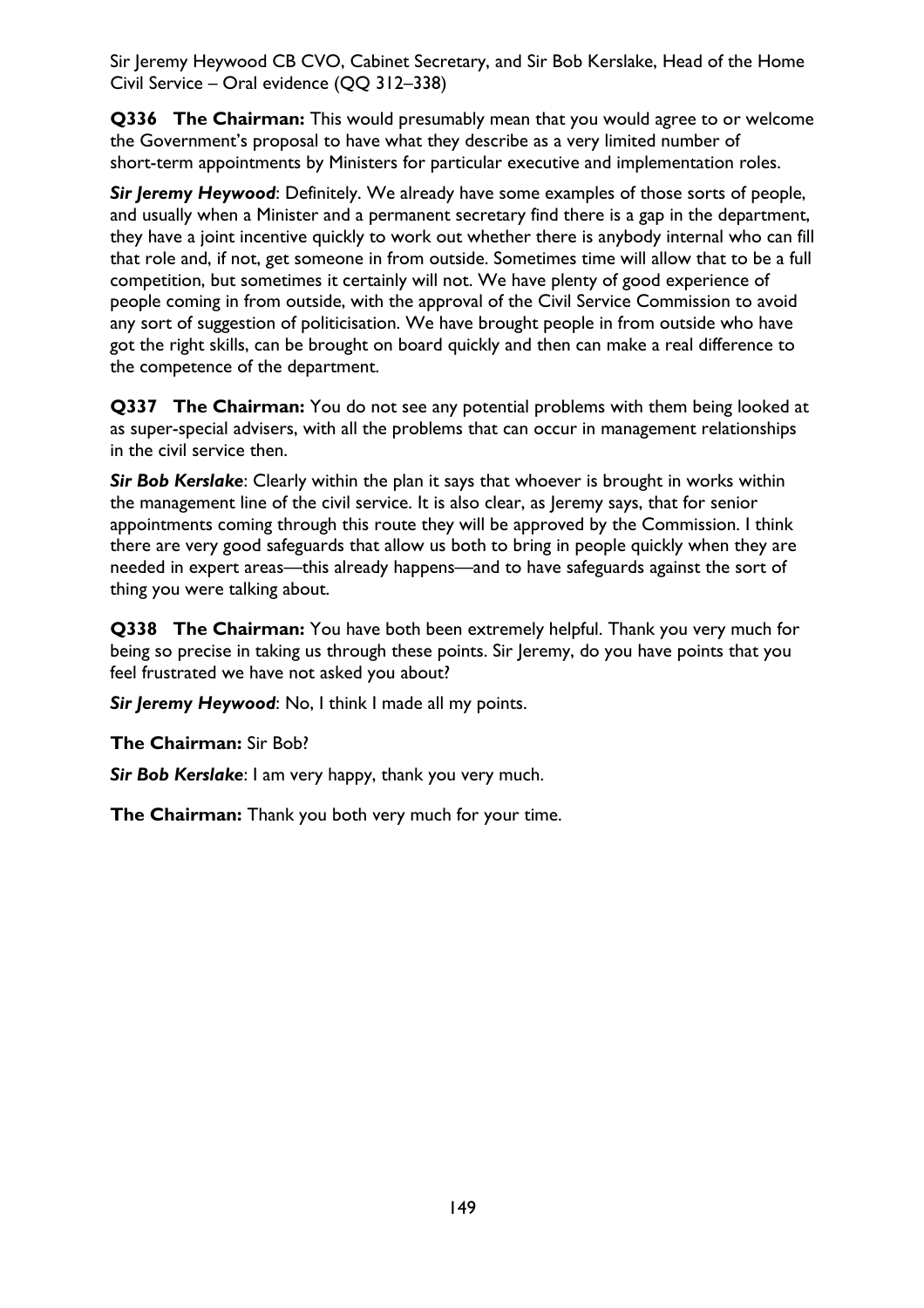# **HMRC; Office of Fair Trading; and Valuation Office Agency - Oral evidence (QQ 184–211)**

*Evidence Session No. 5 Heard in Public. Questions 184 - 211* 

## WEDNESDAY 4 JULY 2012

Members present

Baroness Jay of Paddington (Chairman) Lord Crickhowell Baroness Falkner of Margravine Lord Goldsmith Lord Hart of Chilton Lord Irvine of Lairg Lord Lexden Lord Powell of Bayswater Lord Shaw of Northstead  $\overline{\phantom{a}}$  , which is a set of the set of the set of the set of the set of the set of the set of the set of the set of the set of the set of the set of the set of the set of the set of the set of the set of the set of th

#### **Examination of Witnesses**

**Philip Collins**, chairman, Office of Fair Trading; **Mike Clasper CBE**, non-executive chairman, HMRC; and **Penny Ciniewicz**, chief executive, Valuation Office Agency.

**Q184 The Chairman:** We are very grateful to all three of you for coming.

As you will have heard from our other three witnesses, this is a broad inquiry, but we are trying to focus it in the way we began to at the very end of that last session. We hope that you will be able to help us with the question about the experience in what one could generally term arm's-length bodies, although we realise that all three of you come under different systems of governance and from a background of different types of accountability. One issue that has arisen in discussions we had with academic witnesses is that there are lessons to be learned for the broader civil service from the way in which some of the arm's-length bodies have conducted their accountability relationships, both with their sponsoring Minister or indirectly with Parliament. We would be very grateful for your reflections on that, as well as some of the other questions.

If I may start broadly with the question that I realise, of course, is different for all three of you, in terms of your own systems—perhaps you would be kind enough to just explain how those work for the record—and whether you think those systems are appropriate and satisfactory for the work that you now do. Perhaps you could identify yourself for the record.

**Philip Collins:** Good morning. I am Philip Collins; I am the chairman of the Office of Fair Trading. The Office of Fair Trading has a fairly conventional corporate governance structure. It has a board and an executive committee. The board consists of a majority of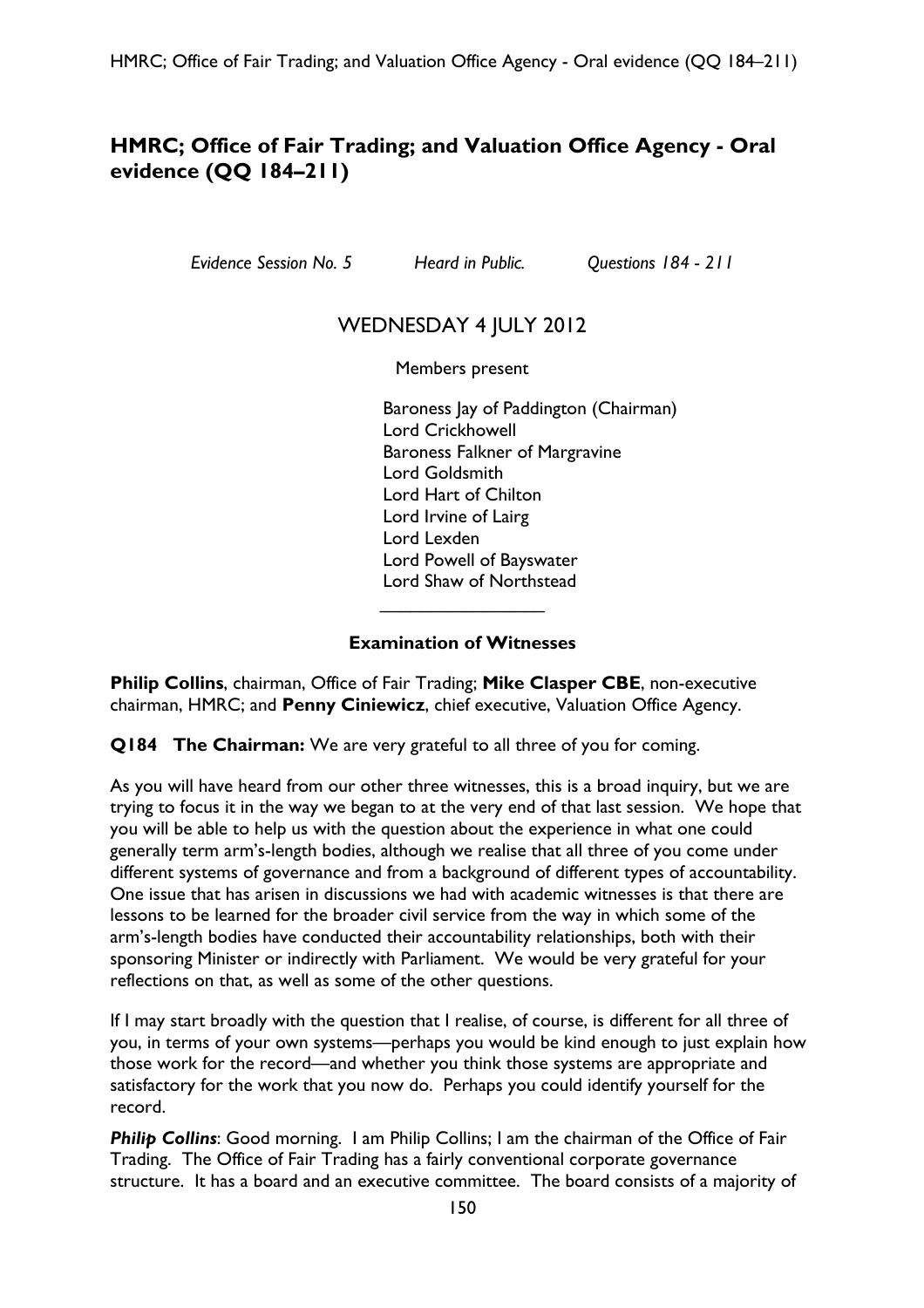non-executives, who are appointed by the Secretary of State. Some of them can be civil servants. Non-executives are not civil servants, nor am I as the chairman, nor is my chief executive. We have a board and we have an executive. The executive consists of typically between six and eight members, depending on time to time. Between three and four of those typically sit on the board, so there is a majority of non-executives.

In terms of accountability, we feel intensely accountable to a wide range of people. Clearly the OFT was established by statute, so it is accountable to Parliament. We regularly appear before parliamentary committees, both the Public Accounts Committee and the Business, Innovation and Skills Committee. We also regularly appear before other committees, giving evidence in relation to matters that they are considering, whether it is because of the work we are doing or their interest, for instance, in issues of consumer protection, credit or the way that markets work. In addition to formal accountability to Parliament, we are accountable to the courts. We are subject to the jurisdiction of the High Court, judicial review and in relation to our competition work to the Competition Appeal Tribunal.

Looking more broadly, we have a statutory obligation to produce an annual plan, and we hope to consult on that in advance of producing it. We have a cycle that starts in the autumn, which sets out what we think we should do over the next year, and then we consult on it before finalising it. We are required by statute to publish that plan before the start of the next financial year. At the end of the financial year, we have to produce an annual report, which summarises what we have done, essentially giving an account of ourselves. In addition to that, as you know, this Government has required all Government departments to produce a four-year plan under the SR10 regime. We produce that and it is constantly under review.

In addition, I think different terms have been used in this Committee and this Committee's previous work on regulators, which talked about accountability, responsibility and scrutiny. We face extensive scrutiny, not only from a wide range of stakeholder groups, consumer groups, voluntary groups, business groups and so on, but also from the media. A core principle of the way we operate is to have a high level of transparency and consult extensively on the projects we are undertaking.

Last but not least is the fact that we have accountability to the Treasury for our spending. We have a budget. My chief executive is the accounting officer, and our accounts are scrutinised by the National Audit Office. The NAO also carries out fairly regular reviews of our work in terms of value for money. That is our structure. In terms of how it works, and you have made the point that each arm's-length body is slightly different, I would argue that it is an extremely effective body, provided, first, that you have a good group of non-executives—building that is not something you can do overnight—and, secondly, you have a strong, effective relationship between the chairman and the chief executive. Those points were both made in the earlier sessions in a slightly different context.

### **Q185 The Chairman:** How are the non-executives appointed?

**Philip Collins:** They are appointed by a process under the office of the Commissioner for Public Appointments. I have done three recruitment rounds; we use headhunters. On the last one, we had over 130 applicants.

**Q186 The Chairman:** So it is similar to a private sector body.

**Philip Collins:** It is very similar to a private sector body, and you are looking for a diverse range of skills.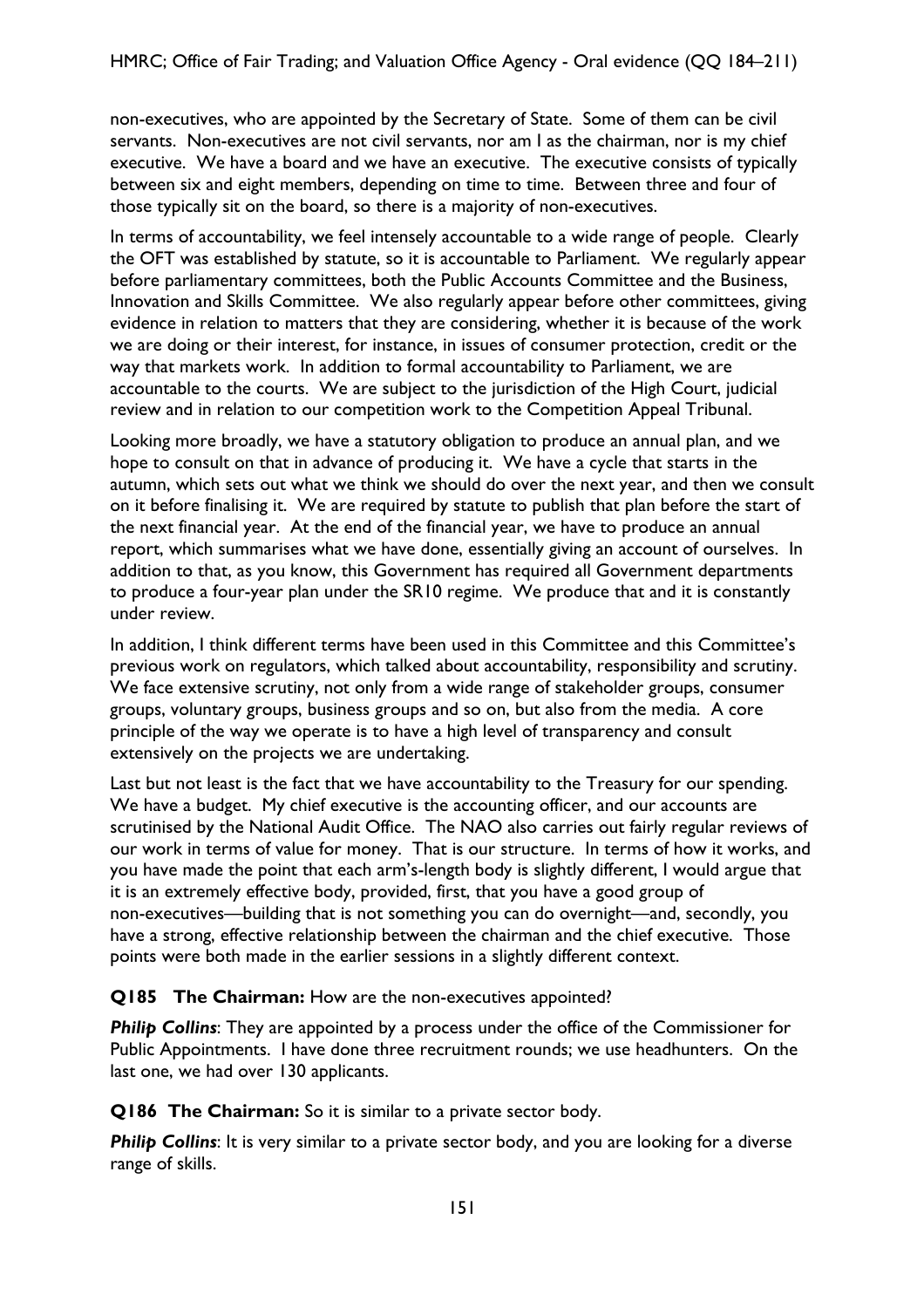**Q187 The Chairman:** Penny Ciniewicz, there is obviously a difference in your agency; perhaps you could describe it for us.

**Penny Ciniewicz**: I am Penny Ciniewicz. I am the chief executive of the Valuation Office Agency. The agency is an executive agency of Her Majesty's Revenue and Customs. We are civil servants. I am an additional accounting officer appointed by the Treasury with the chief executive of HMRC as our principal accounting officer. In that role I am accountable to Parliament, in particular to the PAC and have similar responsibilities and accountabilities in terms of publishing an annual report and accounts, and scrutiny by the NAO. In addition, a lot of my accountabilities are captured in a framework document. Ministerial accountability for our work comes through the Treasury. As an agency of HMRC, the Chancellor has delegated that accountability to the Exchequer Secretary, as he does for HMRC. The framework document sets out clearly where my accountabilities and ministerial accountabilities lie. I am clearly accountable for the operations and day-to-day management of the agency. The chief executive of HMRC, as my line manager, also has a role in strategic oversight and in advising the Minister on our operations.

We are slightly different, as many agencies are from each other, in the sense that we have a lot of different clients, so we have a lot of statutory responsibilities, which are carried out for a number of different departments. We have several different clients that fund us, and obviously the Ministers in those departments have accountability for the policy and the legislative framework that we work within. We have service-level agreements with those clients for our operational delivery. We are held to account over those levels of services that we provide through that process.

**Q188 The Chairman:** I do not know if you were here when we were discussing in the previous session the question that has come up quite often about how ministerial responsibility tends to be exclusively focused on a Secretary of State. Your relationship with the Exchequer Secretary to the Treasury is the equivalent of that. Is that right?

**Penny Ciniewicz**: It is, I guess, yes. It would be the equivalent of that.

**Q189 The Chairman:** Some of the evidence we have heard that somehow junior ministerial teams are not embraced in the concepts of ministerial accountability does not play a role there.

**Penny Ciniewicz:** Certainly not in our context, no.

### **Q190 The Chairman:** Mr Clasper?

*Mike Clasper*: It is different again, of course. I am the non-executive chairman of HMRC. The accounting officer situation is very similar to a normal department, in that the accounting officer, which is the chief executive and permanent secretary of HMRC, is accountable to Parliament for spending the money wisely. On policy matters and so on we are also accountable to Treasury Ministers. In most other matters, it is the Exchequer Secretary to the Treasury, but on some of the Customs and Excise matters it is the Economic Secretary to the Treasury. There is a part of HMRC's activity that is performed by the tax commissioners, in the case of individuals' tax affairs and the tax affairs of companies, where the accountability does not directly go through Ministers. There is this separation which, if we have time later, is a wise separation between policy development, and execution and administration.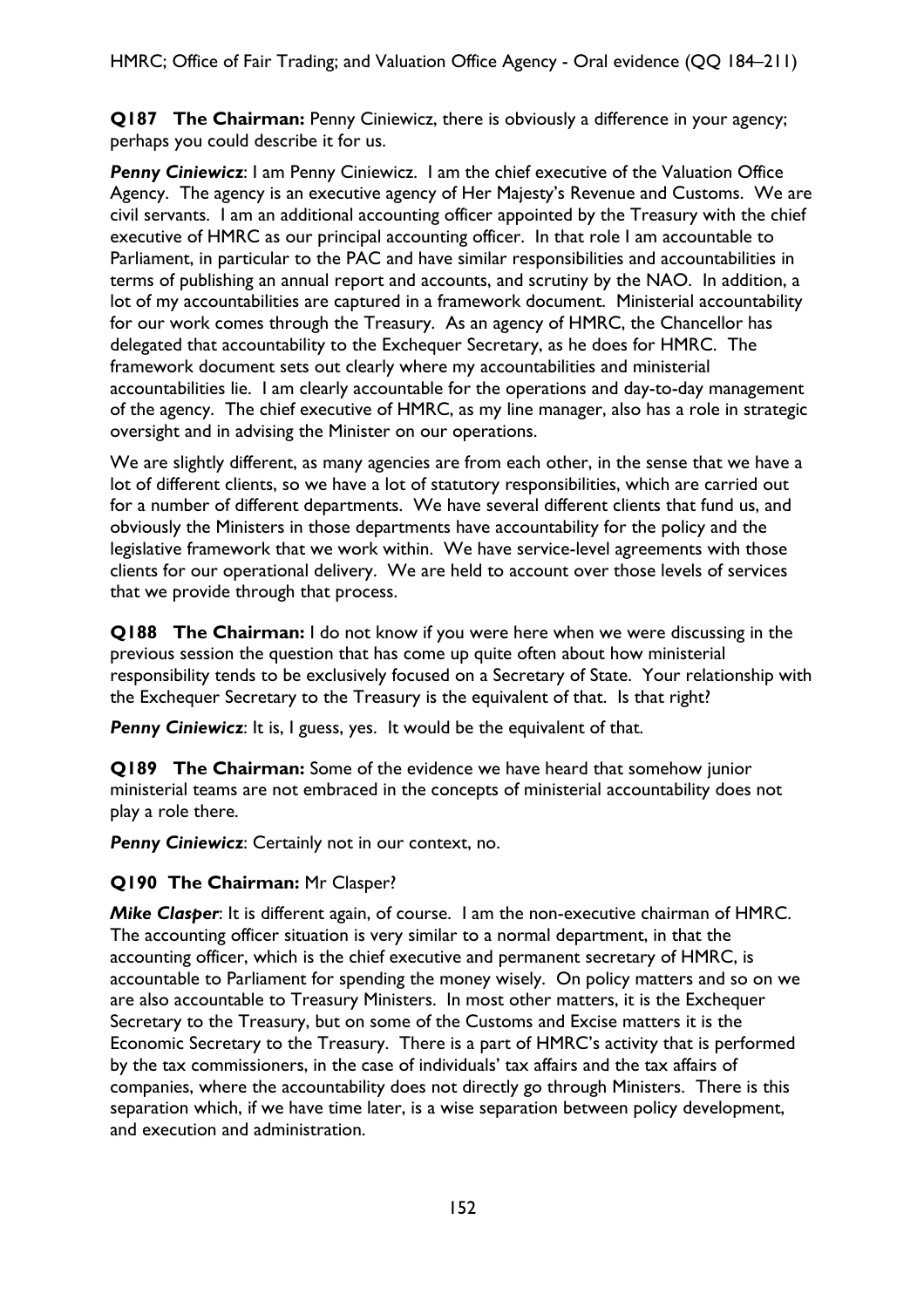**Q191 The Chairman:** Please develop that, because that is something that we find an endless question of discussion—whether that distinction is a real one. It applies differently in different circumstances.

*Mike Clasper*: I am probably leaping ahead to some of the later questions, if that is okay. The important thing is that the Minister and the board of HMRC that I chair perform a similar role in challenging the executive. We get a remit from the Chancellor, which defines the objectives we are expected to meet, and we get voted funds and non-voted funds, and so on, as the resources to achieve those objectives. The XST is involved in the development of the strategy. He is involved in challenging the department to perform better against those objectives. In a sense, from my corporate background, that is very similar to what you would expect a board of a plc to do: to develop the strategy and to challenge on the performance against the strategy. The execution, as I think it should be, is left to the accounting officer and the civil servants, 65,000 of them, who report to the accounting officer.

The important distinction, though, is that, in an individual tax situation, the commissioners of HMRC, of which the accounting officer is one, are charged with interpreting the policy and the law in that particular case as to what is the right tax due and then to collect that tax. Again, I have got some global business experience; that separation is quite important, because it means that the actual affairs of individuals and companies are not politicised through the tax system. I think it is a wise separation, but it is a difference, versus most Government departments.

**Q192 The Chairman:** It is specific to your experience.

*Mike Clasper*: It is extremely specific, as I understand it, to HMRC.

**Q193 Lord Goldsmith:** There are some statutory constraints on HMRC, which I think may not apply to other agencies—for example, the statutory obligations to confidentiality, which would be one of the things that limit what can be done. In the light of what you have said about your board, could I ask Mr Collins to say something about how the board of OFT operates? You may have some similar issues to HMRC, in terms of individual decisions that are being made in a different area, such as enforcement decisions—and I am getting into things that are happening today. To what extent does the board exercise any role in relation to challenging those decisions, understanding those decisions or, indeed, being involved in the making of those decisions?

**Philip Collins:** The board's role is largely strategic and policy, as is set out in our rules and procedures. The board does not get involved in individual decisions about infringements of competition law. It does get involved in decisions about whether or not to refer matters to the Competition Commission, and the reason for that is, to some extent, historic but it is also because there was a feeling at the time, when that provision was introduced, that a reference to the Competition Commission was a very big decision, in terms of expenditure of public money and burdens on business, given that there is no infringement of the law. That was a matter that should be kept by the board.

The situation at the moment, in relation to individual decisions, to some extent has some parallels with HMRC, as those decisions are delegated to individuals within the organisation. They are subject to overall scrutiny by the executive committee. The processes are subject to overall scrutiny by the board. We have just finished a consultation on a review of those processes. Our intention is, subject to reviewing the consultation, which only closed about 10 days ago, to introduce a separate decision-making committee within the organisation to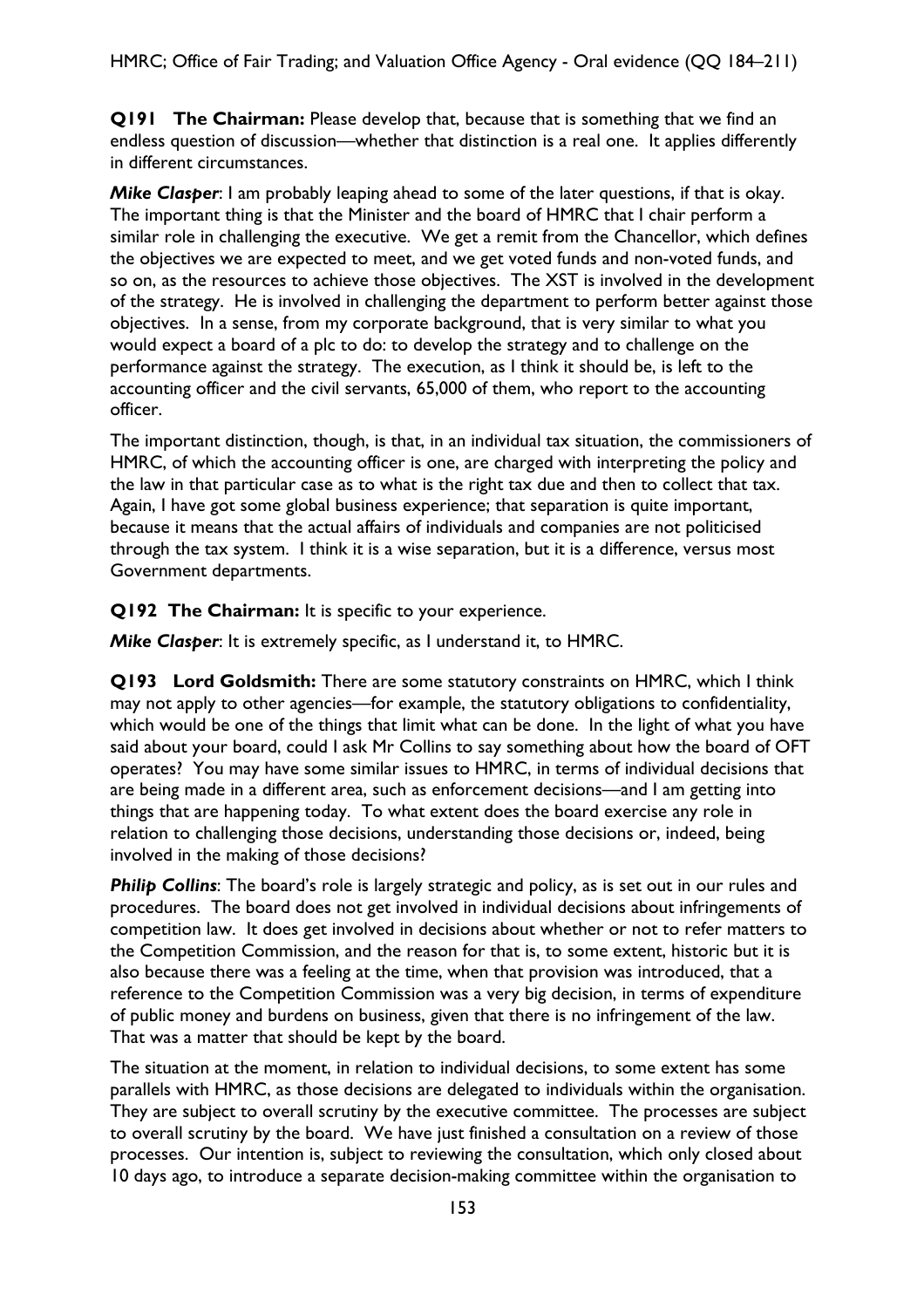deal with individual cases. That would still be accountable to the board, but it would be responsible for taking individual decisions. It would also involve a separation of the investigation function from the decision-making function, so the board would have continued overall oversight of the processes, but the decisions on individual cases would be taken by the decisions committee, and not by individuals, as at present.

**Q194 Lord Goldsmith:** If an issue arose in which Parliament or a select committee was interested, which to some extent crossed that barrier between policy and an individual case, who would you see as, as it were, accountable or at least answerable—we have drawn that distinction—to explain what has taken place to that select committee?

**Philip Collins:** If it concerns the quality of what is going on within the organisation, it is a matter for the board and it is probably either for me or my accounting officer. We talk about "cases"; it is a fairly general term. There are situations where we are, for instance, looking at markets and deciding whether or not to make a reference to the Competition Commission or whether or not to take enforcement action. Quite often, those studies result in recommendations to government or they result in the possibility of enforcement action by us. Quite often, that is in parallel with work that is going on, for instance, by a select committee.

The typical position then is we will try to nominate the person who is most appropriate to appear before that committee to give the organisation's view as to why, for instance, the actions that we are taking or not taking are appropriate. We have done that, for instance recently, in relation to debt management. We have done it in relation to other issues, from milk prices to pig farming, for instance. Our position—and it goes back to some extent to the point that was raised earlier in the discussion with the journalists—is that we would seek to put forward the person who was best qualified, in our view, to express a view on behalf of the organisation to the select committee.

**Q195 Lord Crickhowell:** I thought on hearing Mr Collins' description of the Office of Fair Trading that it was going to be almost exactly the same in structure and so on as the National Rivers Authority, which I chaired for eight years and which is now absorbed into the Environment Agency. Then I realised it is another sort of body, because it is dealing with individual cases, enforcement action and so on. The NRA was dealing with much broader issues, and very often expressed its opinions about things in public. The board was involved in those policy decisions, right up to the detail of them. That sometimes meant that we were expressing views that were not necessarily popular with the then Secretary of State. All the Secretaries of State on the whole responded very positively and well, and I had very good relations with them. Many of them were former colleagues. What I wanted to ask, in the case of the Office of Fair Trading and the others, is to elaborate a little on your relationships with the Secretary of State or the Minister responsible, and how often you are involved in discussions with them. At the end of the day, where does the responsibility fall in that relationship?

**Philip Collins:** Shall I answer first, and I will deal with it at two levels? First of all, I will deal with the general. We have two lines of responsibility, because BIS is responsible for policy and the Treasury is responsible for funding. We meet the Commercial Secretary to the Treasury on a fairly regular basis. We also meet either the Secretary of State or the Minister responsible for competition and consumer affairs. The last time you looked at this, in 2004, you came to the conclusion there was no conflict between independence and accountability, and that has certainly been my experience. We have an extremely positive relationship with our Ministers, in the sense that they know the value of having an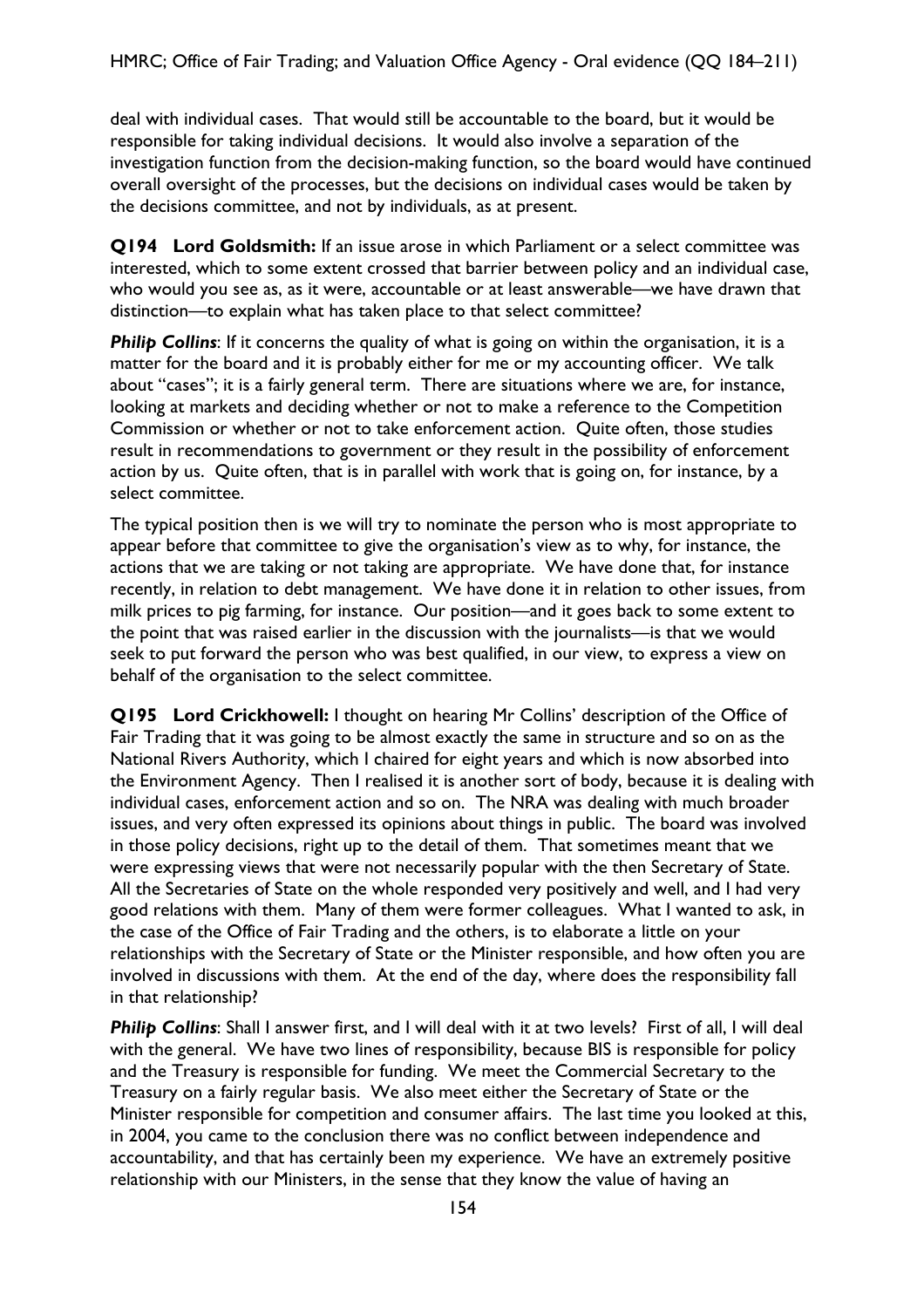independent agency, which is governed by a board that has a majority of non-executives. They see the value of the work that we are doing. We have regular meetings; we see the Ministers roughly once a quarter to brief them on what we are doing and to deal with any questions they have got. We have ad hoc meetings. We have a statutory annual plan meeting with the Secretary of State to discuss our plan for the coming year and to get his input on that.

To be specific, where you have a particular project that involves either your own ministry in this case, BIS—or, as is often the case now, a variety of other ministries, the key for us has been the development of strong engagement with those ministries about the issues, in advance of doing the work. We recognise that our work is only part of a bigger issue, so it is trying to work out what our contribution can be to the policy debate about whether something should or should not happen. We make it clear that the policy choices, if there is a trade-off, are for others and not us, but we try to use our skill, expertise and experience to explain the way in which markets can work better, if certain things are done, or markets may work better if a certain action is taken. For instance, in relation to our recent work on dentistry, we had extensive consultation with the Department of Health in advance of that. Essentially our recommendation was about the renegotiation of the contracts with dentists, so we had extensive consultation with the Department of Health to make sure that what we were proposing to do would be complementary to what they were doing. The experience has generally been positive.

**The Chairman:** If the other two of you want to be comment, it would be helpful.

**Q196 Lord Crickhowell:** Situations are different again.

*Mike Clasper*: The situation is different, although I think both the executive and the relevant Minister view the independent advice that they get from the non-executives as very helpful. I see the Minister fairly regularly; when the department is discussing operational strategies with the Minister, then I think I have attended almost every meeting. He has often asked for one or two of the non-executives to be involved. He has used the non-executive to provide some level of assurance against the very large transformation programme that we are going through in HMRC, and we use the independent non-executives to also provide guidance to some of the sub-committees that report to the accounting officer, rather than report directly to the board. I think we are engaged with the Minister, and he uses us as a means of providing assurance and independent opinion. Obviously we are not in a position to make a public statement that decides tax policy should be over here when the Chancellor wants it to be over here, but that is the different nature of HMRC.

**Penny Ciniewicz**: We are very much part of the policy-delivery continuum. We work very closely with the policy-makers and decision-makers in our client departments, on a number of different levels. We provide updates all the time on how policy is working in practice and issues that may arise. I regularly meet our Minister, the XST, and I keep him briefed on the operational aspects of our performance. We have, for instance, seconded a senior surveyor into one of our policy client's teams to help them in policy-making. It is a kind of joint enterprise, I would say.

**Q197 Lord Crickhowell:** Having got the responsibility, and therefore the relationship with Ministers, in terms of your relations to Parliament, no difficulties or conflicts arise; you give evidence to select committees that might differ. It is conceivable in some cases that your views might differ from the views that are being expressed or are the views of Ministers.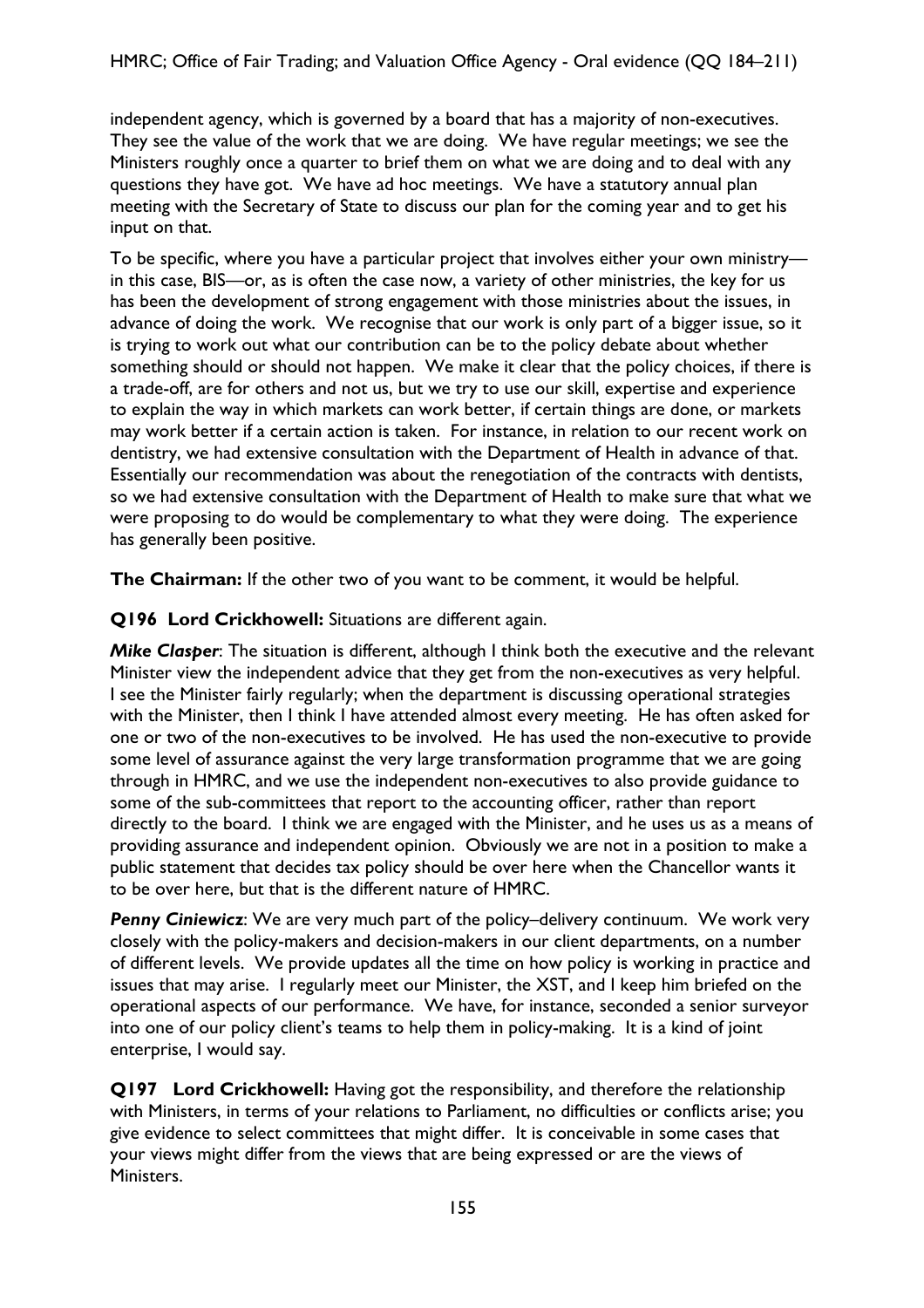**Penny Ciniewicz**: My responsibility to Parliament is twofold: as an accounting officer; but also my framework document is clear that I can be called to appear before select committees that want to examine the affairs of the agency. It is also clear, however, that the Minister is ultimately accountable to Parliament. I do that in support of his accountability. I do not find a particular conflict in that. I have not found a conflict in that, in practice.

**Q198 Lord Crickhowell:** I am seeking to explore, because it is parliamentary control we are concerned with over the public sector and the civil service. That is what this inquiry is about. Any other comments on the relationships between Parliament and these different bodies?

*Mike Clasper*: The brief is accountability, but the definition of the word "accountability" is expanding into areas of ethical behaviour and responsibility. This is part of the brief. I would say, from my limited experience, that the frameworks around accountability to Parliament are very strong. It is wholly appropriate that the accounting officer has to account to Parliament for the wise spending of the money to achieve the outcomes that the Minister has set. If I can comment on what I heard earlier, I think it is a very good idea to have a professional body like the National Audit Office providing, if you like, the professional scrutiny of value for money and so on. The Treasury Select Committee, which I have been before, can challenge us on whether we are administering it well and so on. I think the framework is extremely good.

The application, though, is something that should be considered. It is very important that the application of that framework is targeted to improve the capability and capacity of the civil sector and the public sector at large to deliver better outcomes for less money. It is an obvious but vital thing to say in the current environment. The application of this scrutiny should be targeted at that objective: improving the capacity and capability of the civil service. I am a little worried that the climate is one of a presumption of incompetence and a presumption full of mistakes. My experience is that you have a lot of people trying to do a really strong job. They make mistakes; they make judgments that are wrong, but it is very important that the processes do not make people stand back from judgments and decisions. In an environment in which you need to innovate in order to produce better results it is vital that people are comfortable about making decisions that carry some risk. The more the application of this scrutiny drives you to be risk-averse, the more that should be counter the core objectives of the framework.

**Q199 Lord Powell of Bayswater:** As far as you are all concerned, the system works pretty well; it works as it was supposed to when independent agencies were established. But it is clearly not working so well from the point of view of the regular civil service and regular ministries, as you will have heard this morning and must know from your experience. Are there particular aspects of the way in which you exercise your accountability that you think are relevant to other parts of the civil service in how they should be made accountable and how they should deliver accountability; not so much the accounting officer, which is distinct and clear, and we all understand that, but in other areas? How can they get the right balance between what the Minister has to be accountable for and what probably civil servants should be made more accountable for? Do you have views and ideas on that, looking at you particularly, Ms Ciniewicz? As a civil servant in the past, do you have a view?

**Penny Ciniewicz**: Yes, and I have worked in policy departments as well as in operational delivery. I do not feel that my position is particularly different in the role I am in now, compared to when I worked in a policy department. My sense of accountability for what I do and my sense of accountability to Ministers for what I do, in delivering the outcomes that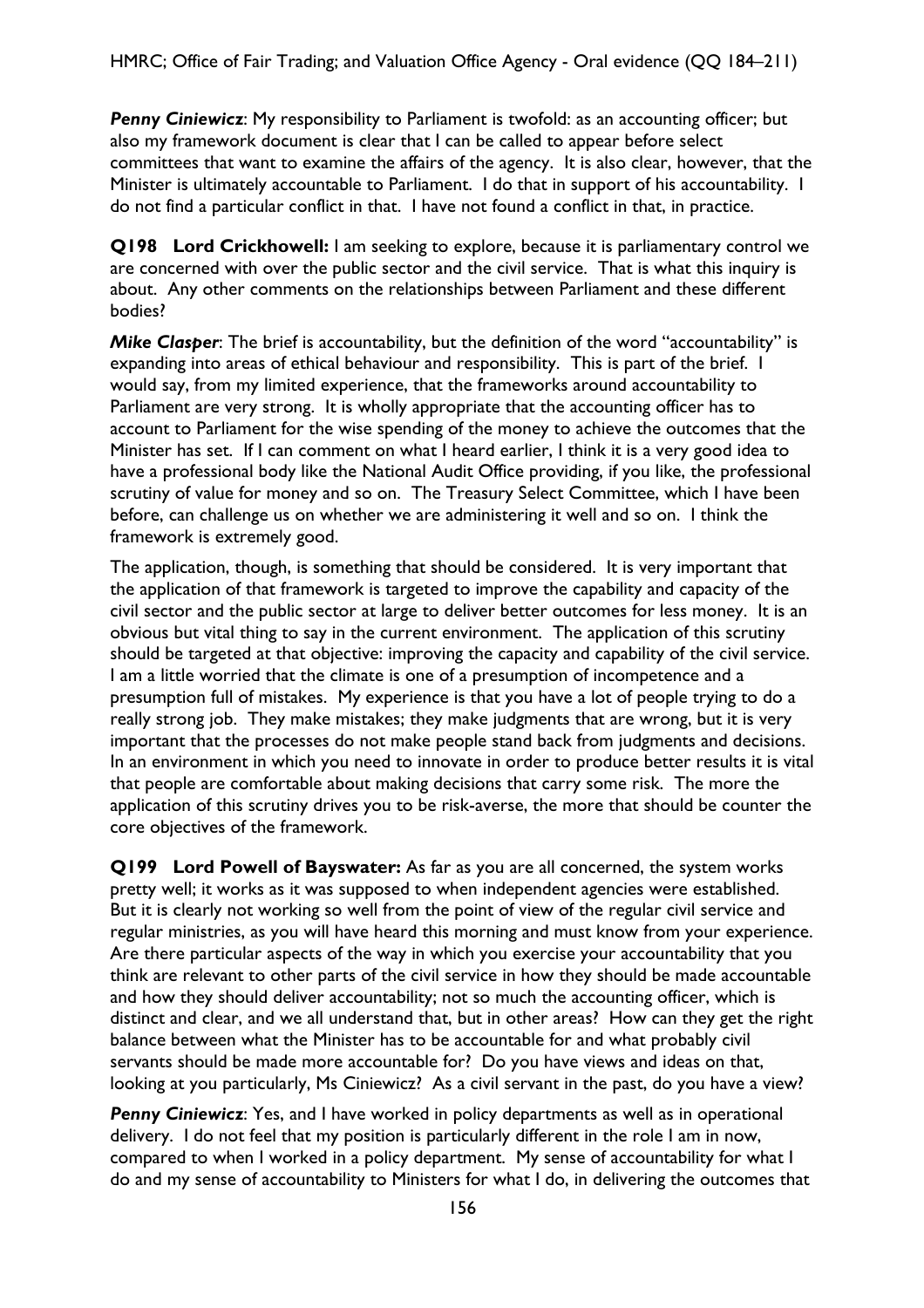Ministers need and the country needs, transfers quite readily between policy and operational delivery.

**Q200 Lord Powell of Bayswater:** With Parliament, it must be a bit different surely. Looking at one or two of your previous jobs, were you actually called much to give evidence to select committees?

**Penny Ciniewicz**: No, but then I was probably in more junior roles. In principle, it is a very similar sense of keeping your Minister informed, understanding what the issues are that your Minister is going to be interested in, which affect his or her accountability. Those things are very similar. It is just that in policy departments practically, because they are accountable for the policy and the legislation, more decisions are taken by them personally perhaps or with advice from Ministers, whereas in an executive agency I am taking more decisions on a day-to-day basis.

**Q201 Lord Powell of Bayswater:** There was a mention of the framework documents, which I think you all probably have, in one form or another. Should all permanent secretaries or all directors-general have framework documents that would guide their activities and be a basis for Parliament to question them?

**Philip Collins:** I cannot be sure, but I think all departments were required to produce business plans as part of the coalition agreement. Whether they have all been updated, I am not sure. Whether they have been scrutinised, I do not know, but others may know.

**Q202 The Chairman:** It is not quite the same as a framework document, is it?

### *Philip Collins*: No.

*Mike Clasper*: I feel that we get a very clear remit from the Chancellor of what outcomes are expected of us. We publish each year a business plan that outlines how we are going to achieve those things. I think—I would say this anyway from what I have been doing for the last four years—that there is a strengthening of the capability of the civil service to deliver those outcomes, through having a strong critical friend from the non-executives. Some of the reforms that have been put in place in strengthening, if you like, that critical-friend role for the non-executives have been in the right direction because, to some extent, and I think Philip would agree, they are moving in the direction that some of the power of the very successful arm's-length bodies have, from having an independent board, often with an independent chairman. I think they are in the right direction. I struggle with whether the scrutiny will make the system work better. I struggle with that.

**Q203 Lord Powell of Bayswater:** I think you are right; you have put your finger on the problem that our whole political system is adversarial in its nature. A lot of the time select committees are not actually struggling to find truth and justice; they are looking for a hapless victim whom they can attack to make the Government look stupid. That of course is part of the problem that we are wrestling with.

*Mike Clasper*: I am not sure I should confirm that, but I have sympathy for the view.

**Q204 Baroness Falkner of Margravine:** Given that, on the whole, all three of you seem entirely comfortable with your accountability roles to select committees, would you encourage an enhancement of select committee scrutiny through pre-appointment hearings for people at your level, or your chief executives?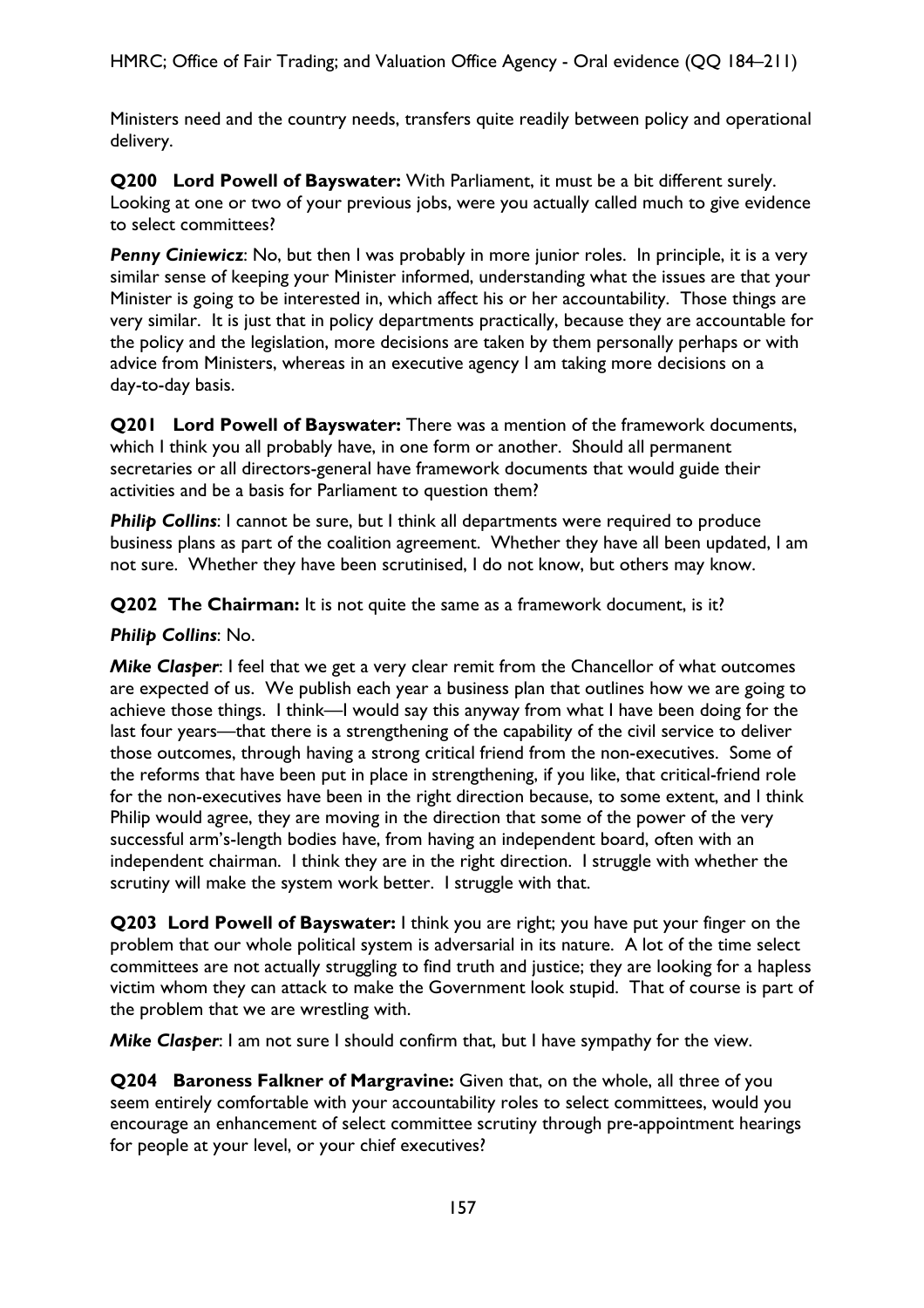**Philip Collins:** We already have—I did not go through that process but the rule was introduced after I was appointed, and my successor will go through that process.

### **Q205 Baroness Falkner of Margravine:** What are your views on it?

**Philip Collins:** My views are that it is a useful process to go through and it is valuable. There is a risk, though, that there could ultimately be distortions in appointments. Where, for instance, you put both the chairman and the chief executive through the process, if the Minister has had a choice of candidates, you could potentially get some conflicts between who the chairman thinks he can work with as chief executive, and who the chief executive thinks he can work with as chairman. You may end up with an outcome that is not optimal. When I was recruiting my two chief executives, I was extremely careful to make sure that, of the candidates available, the person who I recommended to the Secretary of State, after consulting him, was somebody who I felt was going to fit the organisation and fit the board; that is fit the whole board.

*Mike Clasper*: I am a little nervous. The current selection of non-executives and my successor, who has just been recently announced, has been done extremely professionally. Headhunters are used. We had an excellent panel, which I was not on, which is appropriate good governance for the selection of my successor. There was a shortlist, and then the Minister, in line with the new approach, had a chance to look at the candidates and conclude that that was a wise decision. I do not know what political scrutiny of the appointment would add to what, at the moment, seems like a very professional process, but I think it carries a risk of politicisation. If one looks at the US situation, some key roles are not appointed for months and months, because you cannot get through the hearing.

**Philip Collins:** My opposite number in the US, the Attorney-General for Antitrust, has just stood down and there is a vacancy that will not be filled now, probably until the spring of next year, after the election. You have a temporary appointment that is not satisfactory. There have been some situations, and there is one in relation to one of the economic regulators, where the process has not worked and that has led to a long vacuum, with the present incumbent having to stay in post, which is not good.

**Q206 Baroness Falkner of Margravine:** Taking you to the situation of Mr Les Ebdon, a recent case where the select committee does the pre-appointment scrutiny and the Secretary of State takes a different decision from the recommendation of the select committee. What are your views on where that situation happens and how detrimental it is or how relaxed you are about it?

**Philip Collins:** I would not want to comment on the individual situation, which I do not know much about—I have read about it—but I think it is detrimental to the system. If you have gone through the public appointments process, which Mike has described and which I have been through on several occasions, I think it is a very good process. You need to be extremely careful you do not create considerable uncertainty and also potential disincentives for good people to apply.

**Q207 Baroness Falkner of Margravine:** Following that line of reasoning, would it therefore be better not for the select committee to have that role at all, if there is a veto that could be exercised by the Secretary of State?

### *Philip Collins*: Possibly.

*Mike Clasper*: A crucial point, as Philip has said, is that the more that things like you have just described—which I do not know the details of—occur, the discouragement for good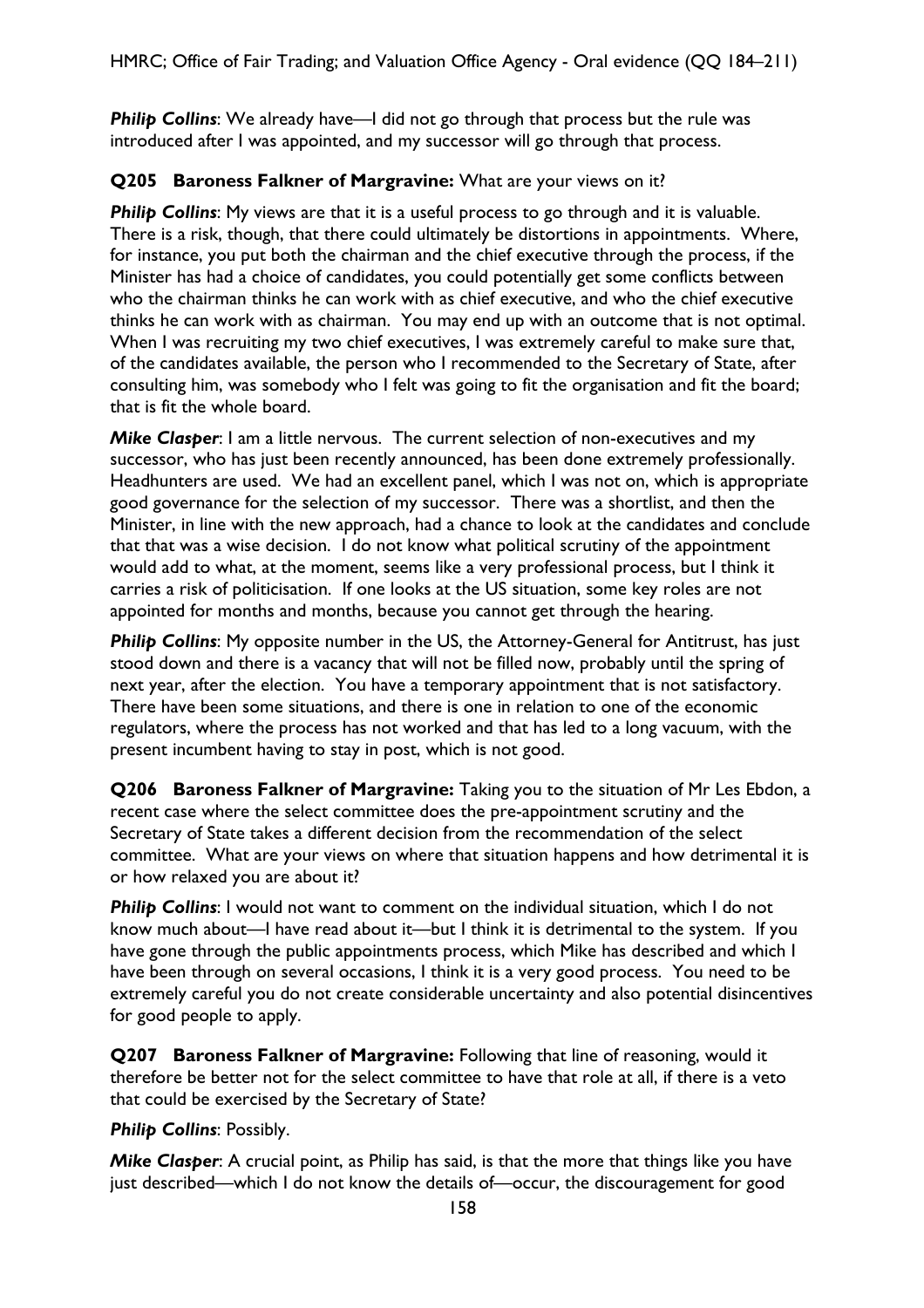candidates to enter public service has to be significant. Were that whole process to occur to the next non-executive chairman of HMRC, then I think quite a lot of valuable candidates would say, "I can do other things with my life."

**Penny Ciniewicz**: I am a civil servant appointed under the civil service processes. The only thing I would observe is that quite a lot of chief executives of arm's-length bodies will be in the civil service at levels beneath which the civil service commissioners would get involved in the process of appointment. That is something to take into account, if that is being considered.

**Q208 The Chairman:** One of the broad points—I am perhaps speaking from complete ignorance—from looking at the paper that Francis Maude produced, which we all keep referring to as a white paper, but I believe does not have that status, is you have all described different forms of accountability within your organisations. As Lord Powell said a few minutes ago, you seem to be reasonably happy with them in the context of your own work. How do you think they apply, individually or collectively, to what is now proposed? Do you see read-across and say, "Ah, what they are trying to do is to replicate my organisation," or "his organisation" or "her organisation". Do you think there are lessons that could be specifically applied to those proposals?

*Mike Clasper*: I am not sure.

**Q209 The Chairman:** They are talking much more broadly of what sounds like more devolved to specialised agencies, to organisations that may have private sector advice, etc, in the delivery of the kinds of services that would normally, in a previous era, if you want to put it that way, have been exclusively done by the civil service in the conventional sense.

*Mike Clasper*: The problem within tax administration is the nature of what we were discussing about the confidentiality of personal tax affairs and so on. The delivery of the vast majority of the activities of HMRC will stay contained within HMRC.

**Q210 The Chairman:** I am sorry; I am perhaps not being clear. I am really saying that, given that you seem to be satisfied with the ways in which you deliver accountability and the services that you do, is this something that we should just generally accept as a way of delivering services, rather than having the rather hybrid situation that we are now developing?

*Mike Clasper*: I think there is value in a hybrid system, in the sense that you look at certain activities, which is what HMRC is actually doing, and decide whether they would be better served by doing them outside of the civil service or inside the civil service, but I would be wary of saying that the prime reason for doing that is some form of change in accountability, because the accountability will always end up back with the accounting officer and the Minister to Parliament. Put it this way: the accounting officer and I are very conscious that, when we go out to a debt collection agency that we think will do a better job in a particular area of activity for HMRC, there is no sense in which we do not feel that, eventually, we will accountable, through the mechanisms we have just talked about, to Parliament. Yes, it should be hybrid, but I do not think it is fundamentally changing the accountability of the senior civil service and Ministers.

**Philip Collins:** I agree with that from our point of view. We are a relatively small Government department—roughly 600 people—and the core thing for me is to retain their specialist skills and expertise, and the knowledge in the organisation, so they can be effectively deployed. Going back to the point that Mike made, it is doing ever more with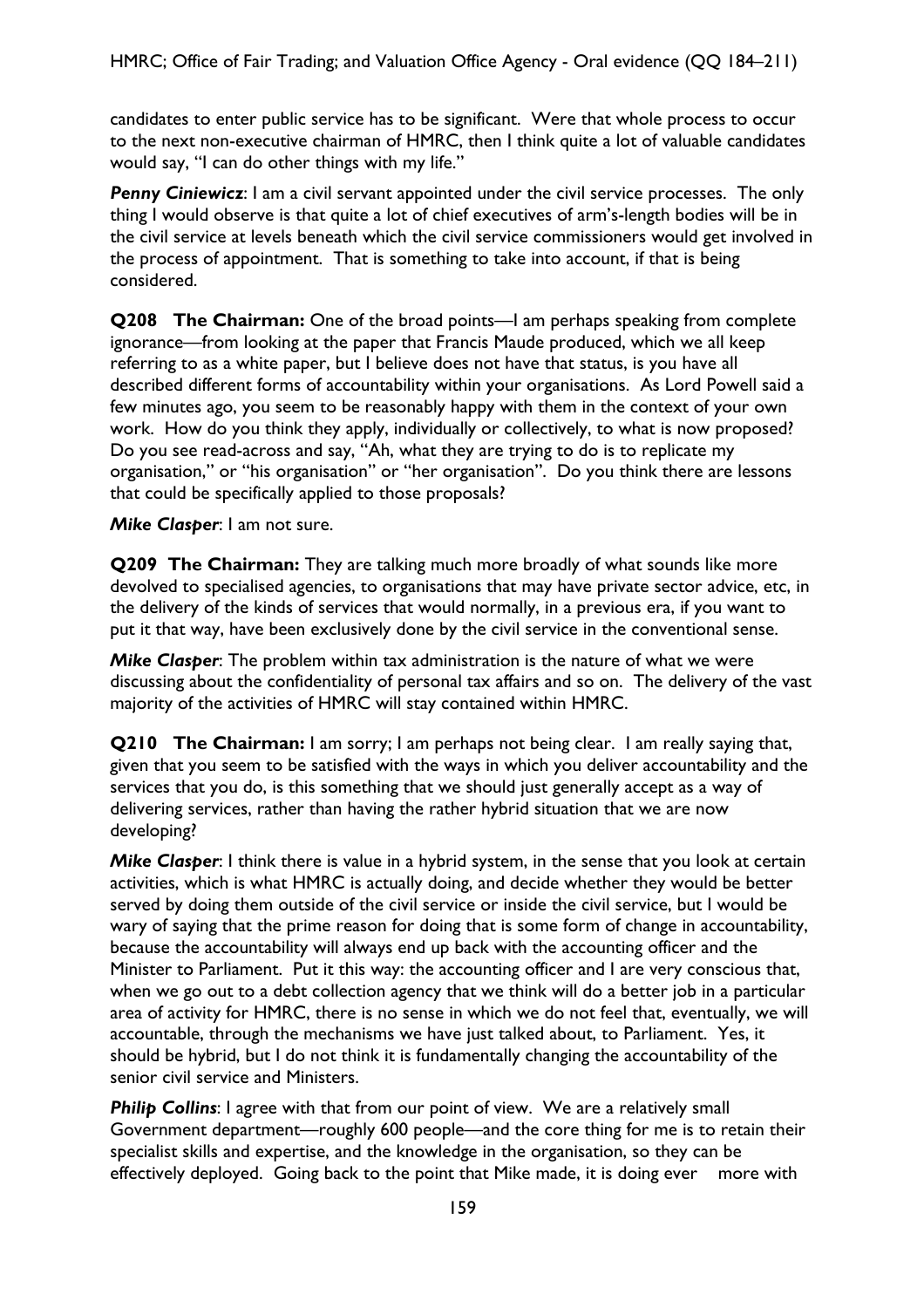less and making some quite difficult choices about what you do and do not do. There is a constant pressure to do lots of things, and it is very important to have a rational basis for deciding not to do things, as well as the things you choose to do, and to do them well.

We contract out a number of things, particularly some economic research. We contract out things like some of the surveys, but the vast majority of the work is done in-house and is done to a pretty high standard by some highly qualified people. One of the concerns I have about the future in terms of the civil service is the ability to retain and recruit qualified people, who would be potentially capable of earning a great deal more in the private sector, if they chose to, but many of whom stay with the organisation because they strongly believe in the work that they are doing for the economy and for consumers. That is a big challenge in terms of the broader programme for civil service reform.

**Penny Ciniewicz**: From my perspective, it is about what the organisation is there to deliver and how best it can be delivered. That is the test. Organisations in the public sector often have very complex responsibilities and accountabilities, and you need to get under the skin of those delivery accountabilities and be very clear, if you are making a change, why you are making a change, what the risks are and how those risks are going to be managed, or if they are going to be accepted. There needs to be a close examination of the different aspects of that delivery model to make sure that it is made on the best information you have available, and a rational decision is made.

**Q211 The Chairman:** None of you think that you have, as it were, discovered the alchemy that will solve the problems in your different ways and different accountabilities.

#### *Penny Ciniewicz*: Probably not.

The Chairman: We are very grateful to you. I must say particularly from my own perspective, which may largely be one of ignorance, you have clarified an enormous number of the details of these accountabilities within your organisations. That is very helpful to what we are thinking about. Many thanks to you all for coming and taking the time to help us. Thank you.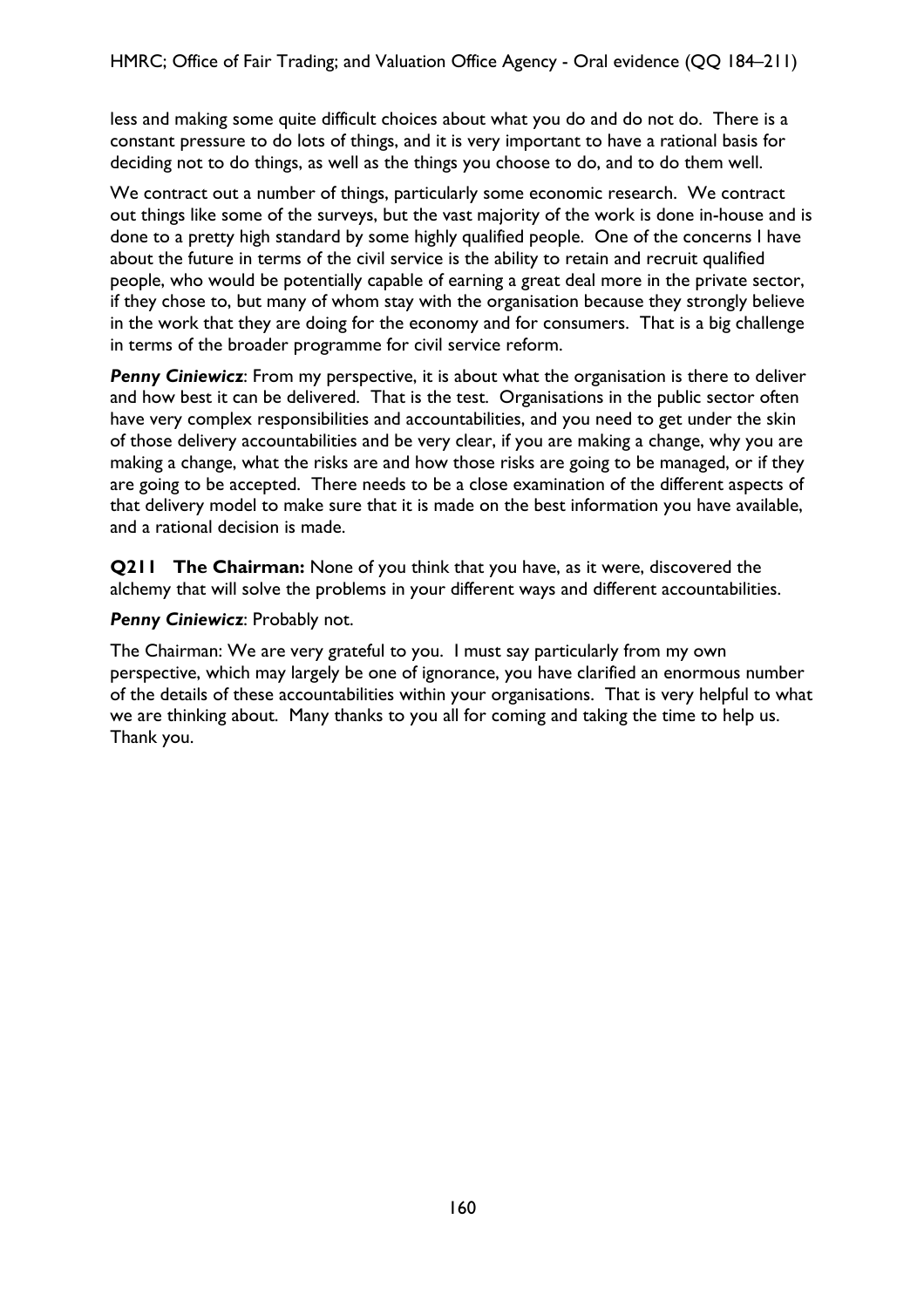Rt Hon Margaret Hodge MP, Rt Hon Sir Alan Beith MP and Bernard Jenkin MP - Oral evidence (QQ 1–26)

# **Rt Hon Margaret Hodge MP, Rt Hon Sir Alan Beith MP and Bernard Jenkin MP - Oral evidence (QQ 1–26)**

[Transcript to be found under Rt Hon Sir Alan Beith MP](#page-8-0)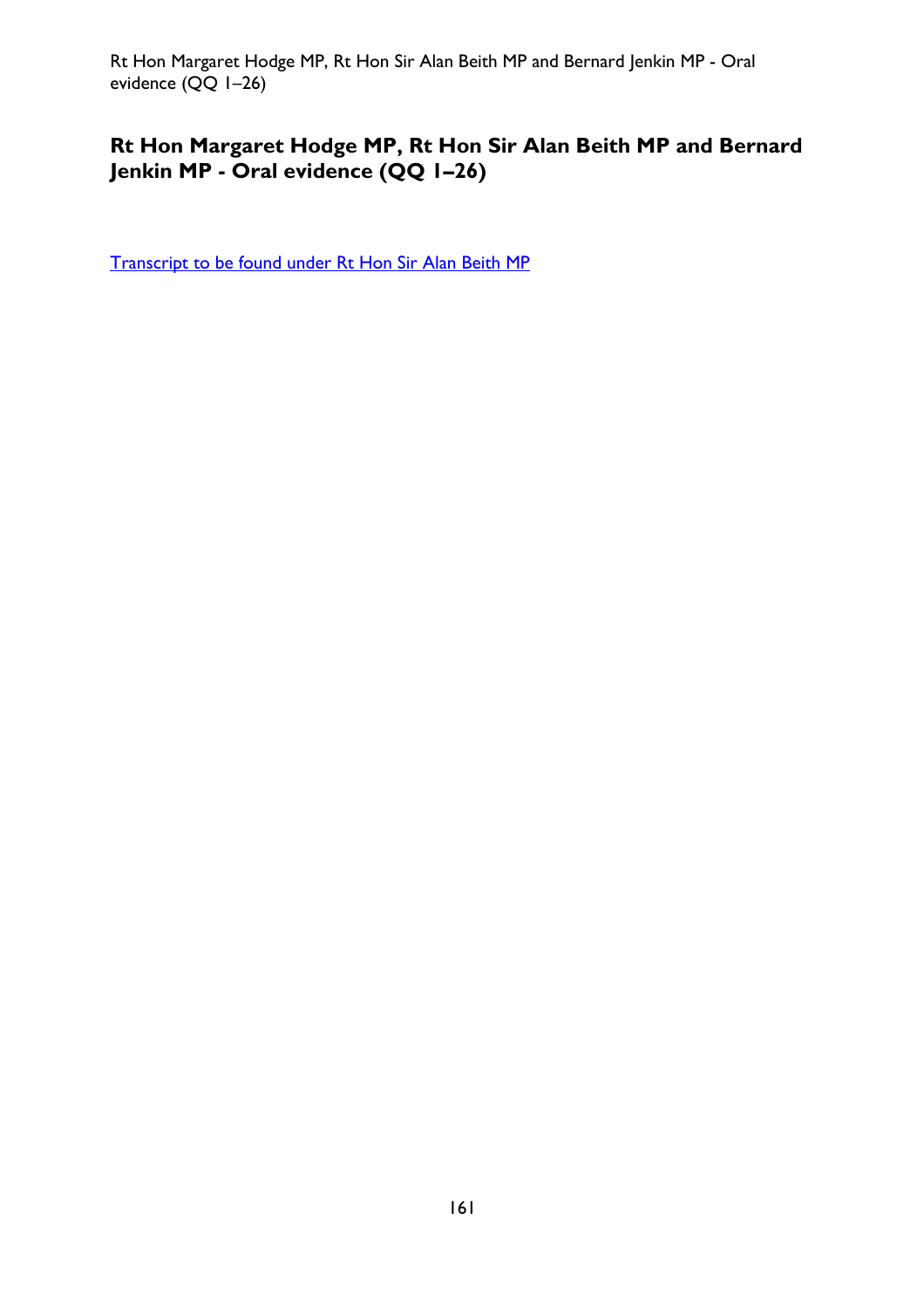# **Christopher Hope, Daniel Finkelstein and David Hencke – Oral Evidence (QQ 156–211***)*

[Transcript to be found under Daniel Finkelstein](#page-105-0)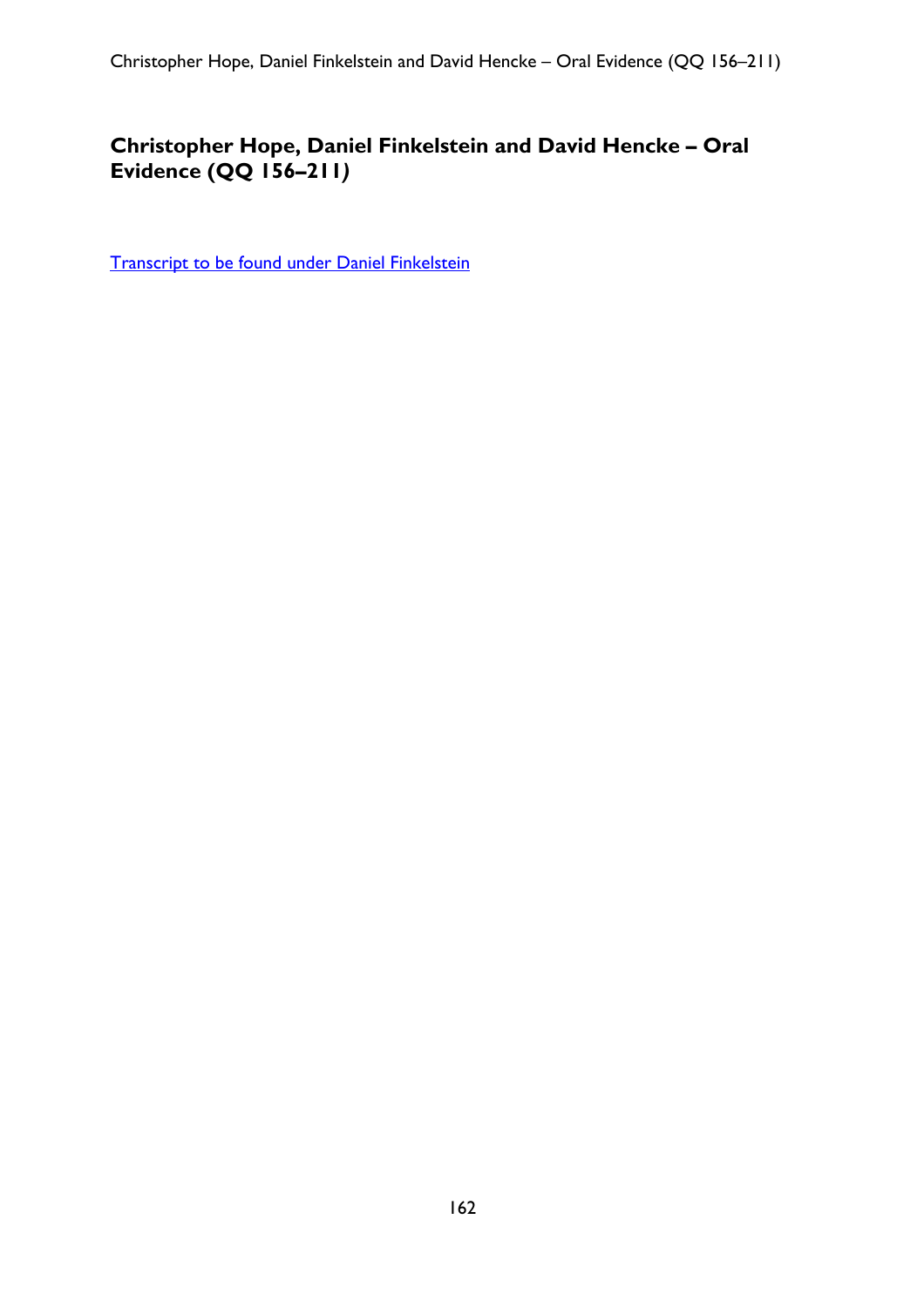Rt Hon Lord Howard of Lympne CH QC and Rt Hon Charles Clarke - Oral evidence (QQ 27–47)

# **Rt Hon Lord Howard of Lympne CH QC and Rt Hon Charles Clarke - Oral evidence (QQ 27–47)**

[Transcript to be found under Rt Hon Charles Clarke](#page-57-0)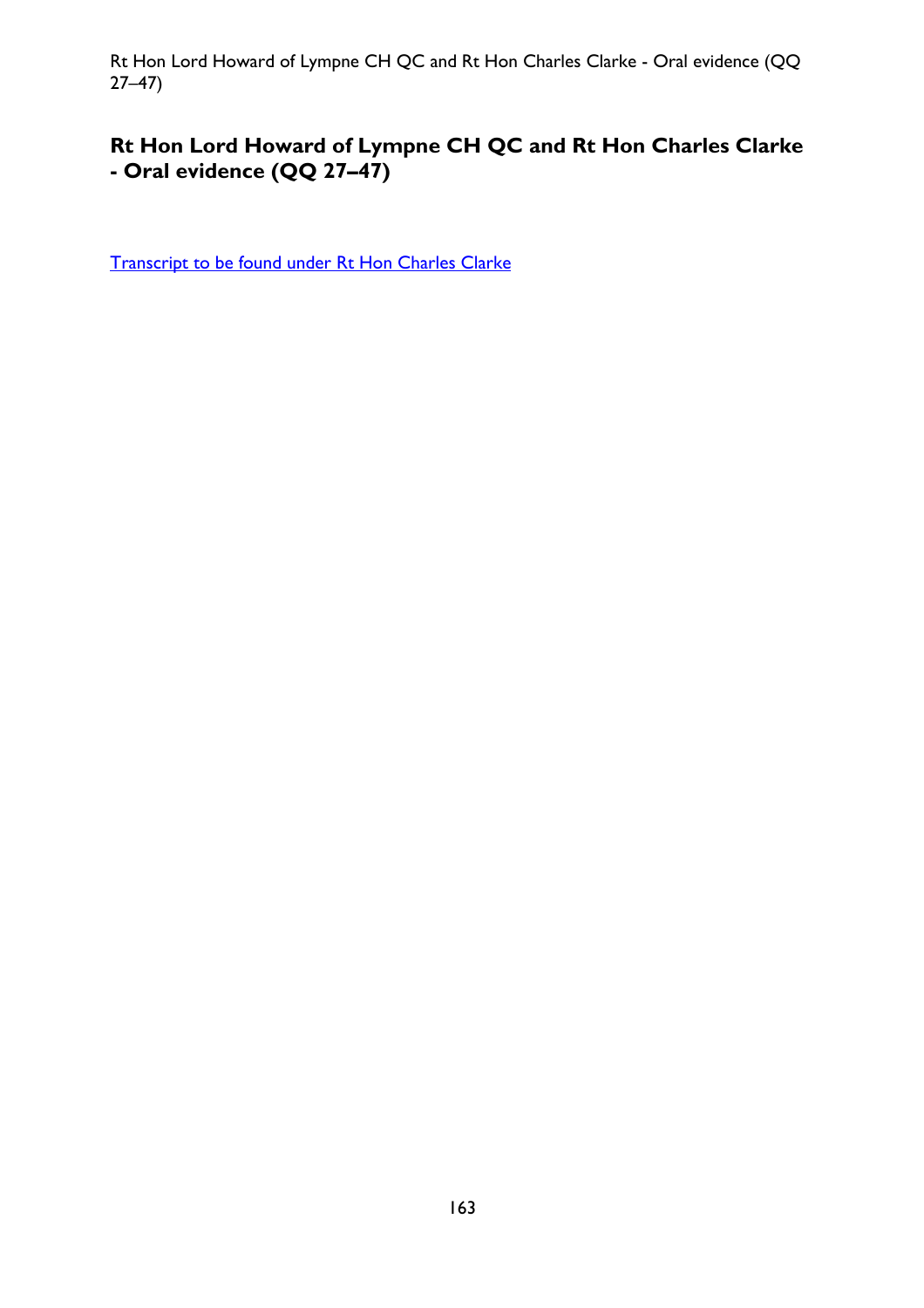# **Institute for Government, Reform, Unlock Democracy - Oral evidence (QQ 105–129)**

*Evidence Session No. 4. Heard in Public. Questions 105-129* 

## WEDNESDAY 27 JUNE 2012

Members present

Baroness Jay of Paddington (Chairman) Lord Crickhowell Baroness Falkner of Margravine Lord Goldsmith Lord Hart of Chilton Lord Irvine of Lairg Lord Lang of Monkton Lord Lexden Lord Pannick Lord Shaw of Northstead  $\overline{\phantom{a}}$  , which is a set of the set of the set of the set of the set of the set of the set of the set of the set of the set of the set of the set of the set of the set of the set of the set of the set of the set of th

#### **Examination of Witnesses**

*Witnesses:* **Andrew Haldenby**, Director, Reform; **Alexandra Runswick**, Unlock Democracy; and **Rt Hon. Peter Riddell CBE**, Institute for Government, gave evidence.

**Q105 The Chairman:** Good morning, and thank you very much for coming to give evidence. Mr Haldenby and Mr Riddell came to an earlier seminar that we had on this subject, before we began our formal hearings. However, as you will realise, there are new members of the Committee who have joined us and our thinking, and the way in which we are proceeding in this inquiry, have altered slightly since we first met in March, so we are grateful to you for returning and also, to all three of you, for providing us with background papers on your positions.

Perhaps I can address this first of all to Peter Riddell. Do you consider that the existing conventions of ministerial responsibility are, in the fashionable phrase, fit for purpose? If we are going to give civil servants more direct accountability, will that involve a changing view of the Civil Service Code and matters like the Osmotherly rules, which govern civil servants giving evidence to select committees?

**Peter Riddell:** The point I would make is they already have changed. It is not a question of whether they should; it is a question of whether they have. You can trace it back to the reforms setting up the departmental select committee system in the Commons in 1979, with more civil servants appearing, as well as to the clear changes that we have observed in the past two years, not least the election of chairs of Commons committees. That has brought about very important behavioural change and made committees more independent-minded and demanding of civil servants appearing before them. That has changed, along with, as I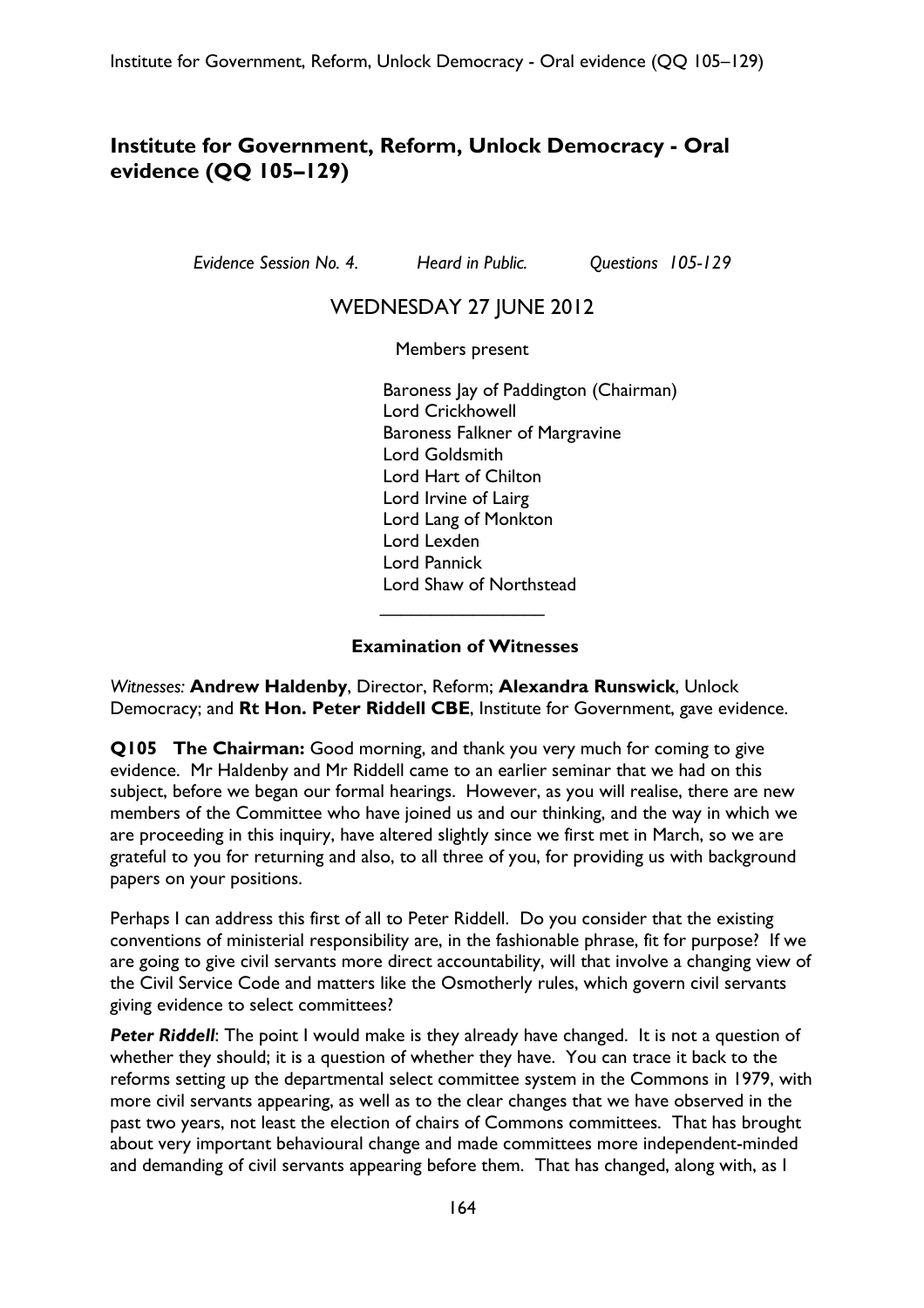said in my evidence—and this is something fundamental—the whole set of changes in the late 1980s, with the creation of next steps agencies and more devolution of responsibility to varying degrees of arm's-length bodies. The taxonomy is complicated. All that has challenged those conventions.

There is a danger of getting too obsessed by the distinction between ministerial accountability and ministerial responsibility. It was very evident in the session that you had with Michael Howard and Charles Clarke that you can dance round on that and get very confused and not get anything very practical as a result. Yes, it has changed, and the current conventions need to be reviewed.

*Alexandra Runswick*: I agree that ministerial accountability is still the right basis for accountability in our governmental system, but—to use that phrase—no, I do not think it is currently fit for purpose. I think there are ways in which it needs to be strengthened. First, there are some structural factors that make effective ministerial accountability quite challenging in the UK. I realise that these are beyond the remit of this Committee, but these are things like the incredibly centralised nature of UK governance, which means that individual Ministers can be responsible for enormous amounts of work in very large departments, and how you effectively manage that is very challenging. Specifically, there are challenges to what we mean by accountability. I do not think that that is always very clear, and different Ministers have interpreted it differently. We saw that, for example, with Theresa May and Brodie Clark. I am not taking a view on whether or not that was the appropriate interpretation but there have been different interpretations and, certainly from a public point of view, there needs to be more understanding of what we mean by ministerial accountability. Is it purely resigning—which would be an exceptionally narrow definition or is it more about identifying and fixing the problems and taking things forward? I also think there needs to be more independence in terms of investigating breaches of the Ministerial Code, because if we remain with ministerial accountability as the basis of our system, then the Ministerial Code is essential, but also it is important to know when something will or will not be investigated. I do not think at the moment that there is any clarity in that.

**Q106 The Chairman:** I should make it clear that last session this Committee, in relation to the Health and Social Care Bill, took a clear-cut and perhaps slightly didactic view of ministerial responsibility and accountability, and therefore, in a sense, this Committee does not feel confused about that. However, we recognise that this is something that is constantly for debate.

*Andrew Haldenby*: At the risk of disagreeing with the Committee, I do not think that the convention of individual ministerial responsibility is fit for purpose and others who might take that view would include Ministers in the previous Labour Government.

**Q107 The Chairman:** We did not say it was not fit for purpose; we said you could define it.

*Andrew Haldenby*: I am sorry. I agree that it can be defined, but I do not think it is fit for purpose. Others who would take that view include Ministers in the previous Labour Government, such as David Blunkett, Caroline Flint and Liam Byrne; and, reportedly, in this Government, the Home Secretary and the Education Secretary, but also some current civil servants who were kind enough to come to the meetings that we organised. The point that they all make is that it does not provide enough accountability for performance in the civil service itself.

**Q108 The Chairman:** Accountability for performance?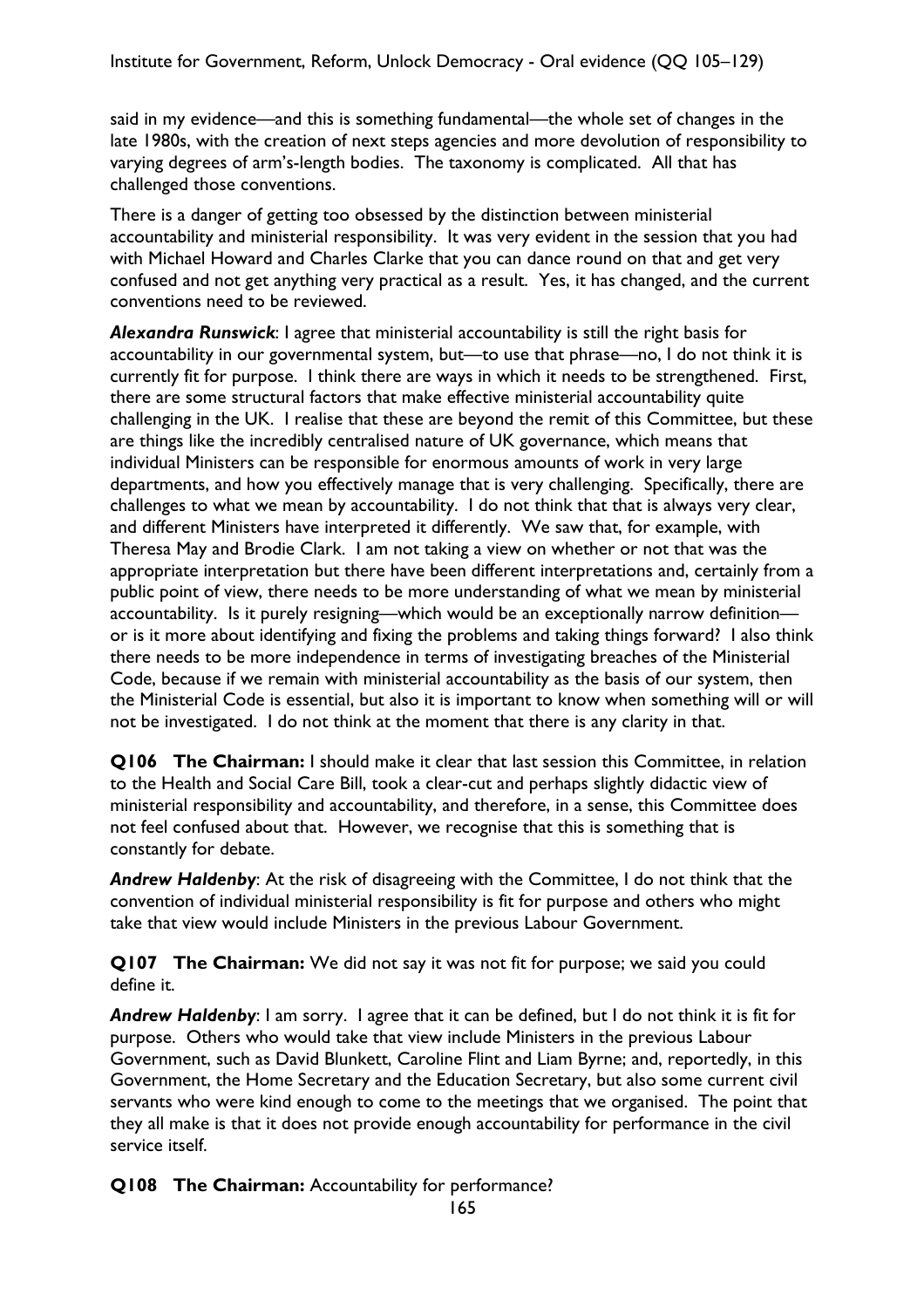*Andrew Haldenby*: Yes, within the civil service. Broad worries about performance in the civil service and Whitehall were identified in the capability reviews in the last Government. Let me give a couple of anecdotes. In this Government, in the Cabinet Office, there is one team that is supposed to be delivering the Open Public Services agenda, which is the Government's key public services policy. Last November, there were 10 members in the team; today there are 10 members in the team, but they are 10 different people. There has been a complete change in the personnel. There are other examples that one could mention. Equally, I think this Government has been surprised by some of the employment arrangements in Whitehall. In particular, it is quite common for Ministers to find it difficult to get things done on a Friday because there is a very rigidly-applied flexitime system, by which officials work their 10 days over a fortnight in nine days, and do not come in every other Friday. I mention these two examples, which suggest that, without strong accountability, any organisation will start to work in its own interests, rather than in the interests of its mission. What all these people feel, and what I feel, is that there is an absence of accountability of performance. It is this overall idea that Ministers, not civil servants, are responsible for their performance that clearly is part of that.

On the Osmotherly rules, as Peter said, there has clearly been a trend towards giving select committees the ability to call civil servants and ask them questions. To me, that does not imply that civil servants should be accountable to Parliament. Select committees should be able to call people—maybe anybody—from throughout society, but that does not mean that all those witnesses should be accountable to Parliament.

**Q109 Lord Crickhowell:** Ever since Lord Howard of Lympne confronted us with the difference between accountability and responsibility, it has become rather the centre of our inquiry. I therefore read Peter Riddell's paper with particular interest. You address the matter very thoroughly, except in paragraph 8. Incidentally, earlier you talked about dancing around this question, but I do not think that we can just dance around it; we have to get to the core of it. In paragraph 8, you say that the "terms of engagement" need to be revised. In the margin I wrote, "But what?", because you do not say. Then in paragraph 9, where you talk about responsibility and blame, you say "the current model should be revised to focus on this central aspect of accountability". As a Committee, we are going to have to address, rather more specifically than just dancing around a subject, what we think should be done. Therefore, it would be very helpful if you would now answer the questions you only partially answered in your paper.

**Peter Riddell:** I did not want to give all the answers in my paper. That is my defence, anyway. There are two points there. One is that I think the essence of accountability is answerability. It is offering explanation and remedy. That is the crucial point. Alexandra rightly raised the issue of always demanding resignation, which I think is a futile pursuit. In the extreme, yes, resignation is the answer, but having the executioner's axe there all the time demeans the subject and works away from it. The core remains that the Minister gets up, even if—and this goes back to the Michael Howard discussion—he cannot clearly be held blameworthy or responsible for whatever happened in his department, and offers the explanation. However, in parallel, you have the accounting officer role, which we may want to explore later because it is a fluid area where things are changing rapidly. Committees should be able to talk to individual civil servants, in parallel with the Minister offering an explanation on the floor of the House or to a committee about the details of what happened.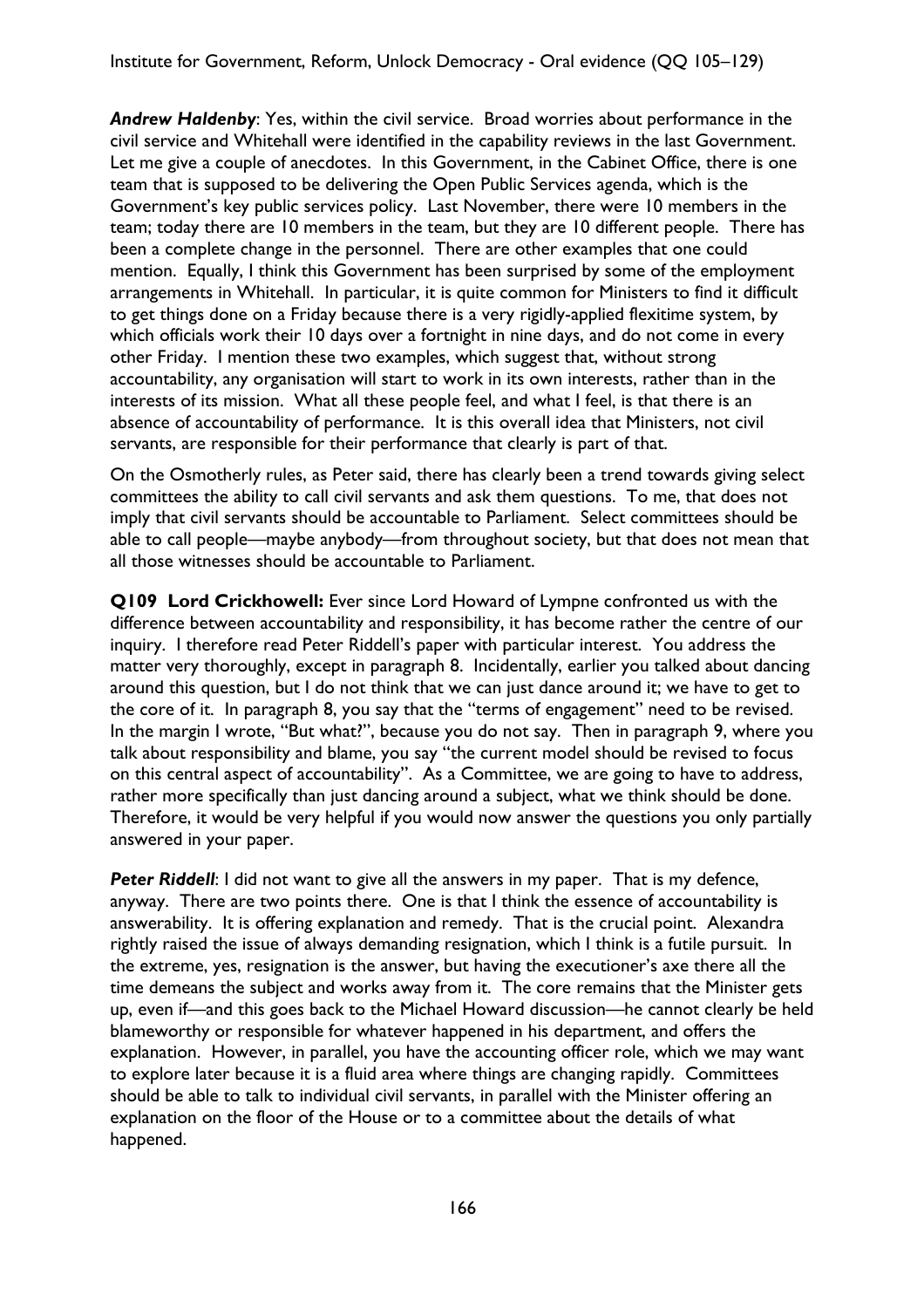Taking up Andrew's point, I think you have to look at it in two dimensions: the parliamentary one and the internal one. One thing that everyone recognises is that it is not just Ministers who have been moved too frequently in the past—although less often in the past two years—but also civil servants. In the civil service reform plan, there is an interesting argument that the people in charge of projects—they use the horrible term "senior responsible officer"—should be there for much longer and, in terms of major projects, which the Government now identify through their Major Projects Authority, Parliament should know which official is responsible for a big project. This is clearly true with the Olympics, for example: the Culture, Media and Sport Committee in the Commons can identify an official that they can talk to in parallel with the Minister. There are various other aspects of it. This is a recognition of reality. I do not think there is a magic bullet.

I do not think—and this is where Andrew and I might disagree—that you can easily separate policy and implementation. They are always intertwined. You can pick out examples, the classic one being the Bank of England, which you were debating yesterday in the Financial Services Bill. However, there are not many other examples where the Minister and the officials are not intertwined. You have to recognise that and have parallel lines of accountability for it. There are very specific things that you can do to improve it.

**Q110 Lord Crickhowell:** We will come back to the other bodies, but I have a question on one point arising from what you said. In an earlier session, I pointed to a recent example in the Ministry of Defence, where the official—a very capable official—now in charge of procurement had sat with the Minister, answering questions together, each prepared to comment, the Minister only coming in if he wanted to add something, but with both of them answering for their respective responsibilities. That seemed rather a sensible approach. Would you agree that we should have more of that?

**Peter Riddell:** Absolutely. There is another way that I would change it. The Public Accounts Committee has traditionally taken the permanent secretary as the accounting officer. One thing that Margaret Hodge has done is had some Ministers, particularly Francis Maude, along to the Committee. I think that is thoroughly desirable, because most accounting decisions involve a Minister as well as a civil servant. The classic example is the big row about regional fire offices. Despite what your colleague, Lord Prescott, says, anyone analysing it knows that it was a mixture of ministerial and official mistakes that cost us as taxpayers £500 million. To identify it as one or the other is complete nonsense. Therefore, the two should appear together, both in front of ordinary select committees and the PAC.

**Q111 Lord Lang of Monkton:** We spend a lot of time talking about the linguistics accountability, responsibility, answerability, transparency and so on. Isn't the problem really—and I think Peter Riddell was touching on this—that there has been huge mission creep and that the old distinction between the civil service and the executive is being seriously blurred by the constitutional change that has taken place gradually? Is it the case that we will never get to a clear solution by changing the linguistics and that, rather, it is the structures that need to be defined more clearly? Have you any thoughts on that? I would be interested in the views of all three of you.

**Andrew Haldenby:** I strongly agree with that. I think that the principle of ministerial appointment of senior civil servants, particularly permanent secretaries, would be that kind of structural change. One thing that was interesting about the Government's civil service reform plan, announced last week, was that Francis Maude rejected the idea that there was a structural problem. He said that the structure of Whitehall is fine, and it is just the habits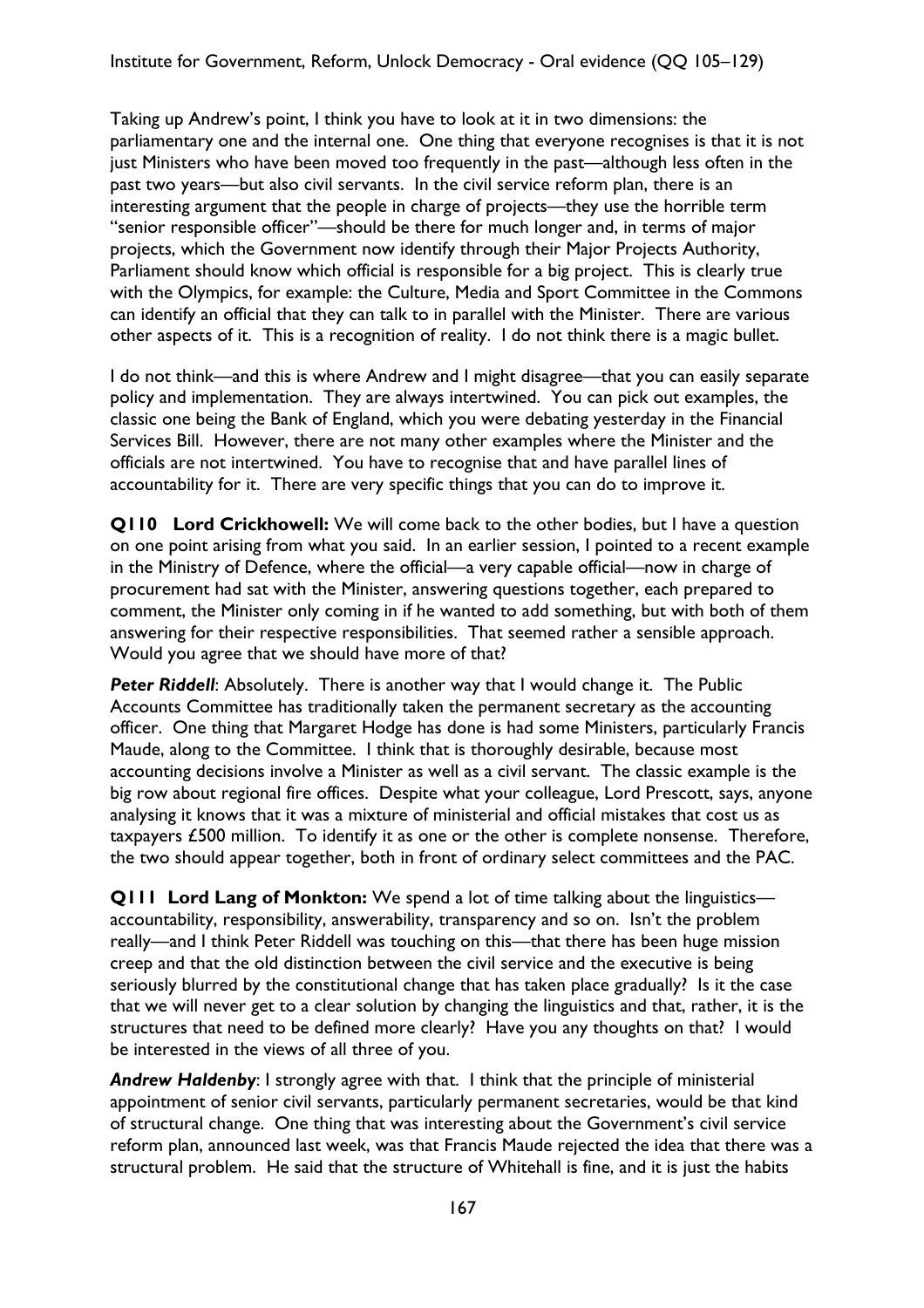and culture and so on that have to change. That was surprising to me, because in other areas of the public services, the Government are rightly arguing that structures have to be changed to make people accountable, with, for example, new commissioners to commission policing, and new kinds of schools to provide greater freedom for head teachers. I think the right way to look at the problem is as a structural one, encapsulated in the doctrine of ministerial responsibility.

*Alexandra Runswick*: It is probably not surprising that, as somebody who campaigns for constitutional reform, I think that clarity and structure is a good thing. However, I do not think it is the only thing that matters. We have increasingly complex notions of accountability that have not been thought through, not just in terms of the civil service but also in terms of policy. For example, under both the last Government and this one, in terms of academies and free schools, you have schools that are independent of the local authority but are accountable to the Secretary of State, but it is not clear what that accountability means. So there are bigger issues around being clear about the different kinds of accountability mechanisms we need for different relationships that are not just about the structure but also about defining the words. However, I agree that we want clarity in the structure.

**Peter Riddell:** Yes, it is constitutional, but it is also heavily administrative and managerial. Some of the challenges are within Whitehall itself. Naturally, this Committee's focus is on the relationship between Whitehall and Westminster, but a lot of it is ensuring there is clear responsibility, as well as accountability, for the running of projects. One of the crucial issues—and this is addressed in the civil service reform plan—is the attempt to ensure that there is greater clarity about who is running a big project. The real frustrations for Ministers are when you have a constant turnover of officials doing big projects, particularly when you are talking about big IT projects, which will on average last the time of three Secretaries of State, and officials will often also change a lot. Getting that right is as important as clarifying the relationship between Whitehall and Westminster. If someone is clearly responsible for running a big project for several years, and the incentive structure is there and they do not always seek to get promoted out of the job, that is as important as what we are talking about.

### **Q112 Lord Lang of Monkton:** Do you think all that can be recodified?

**Peter Riddell:** I think that it is more to do with practice than codes. The classic example at the moment is universal credit. It is one of the biggest changes to Work and Pensions for a very long time. The director-general responsible for that would, I hope, be in post for four or five years, and will be questioned by the Work and Pensions Select Committee and the new Public Service Provision Committee in this House—alongside, as Lord Crickhowell rightly says, the varying Secretaries of State. I am saying that ministerial accountability-plus is the answer. It is very specific. The core is the political but you have to look at the administrative as well.

**Q113 The Chairman:** That then gives the focus of that responsibility, in practice, to the civil servant.

**Peter Riddell:** It is a recognition in the management of the project, but it is also not attempting to believe that you can always have separation. You can have separation in some areas, but in many cases it is bound to be blurred. You cannot clearly distinguish: "there is the Minister, and there is the civil servant." After all, if you are to have a successful policy, you have to implement it correctly. I would argue that, for too long, Ministers have not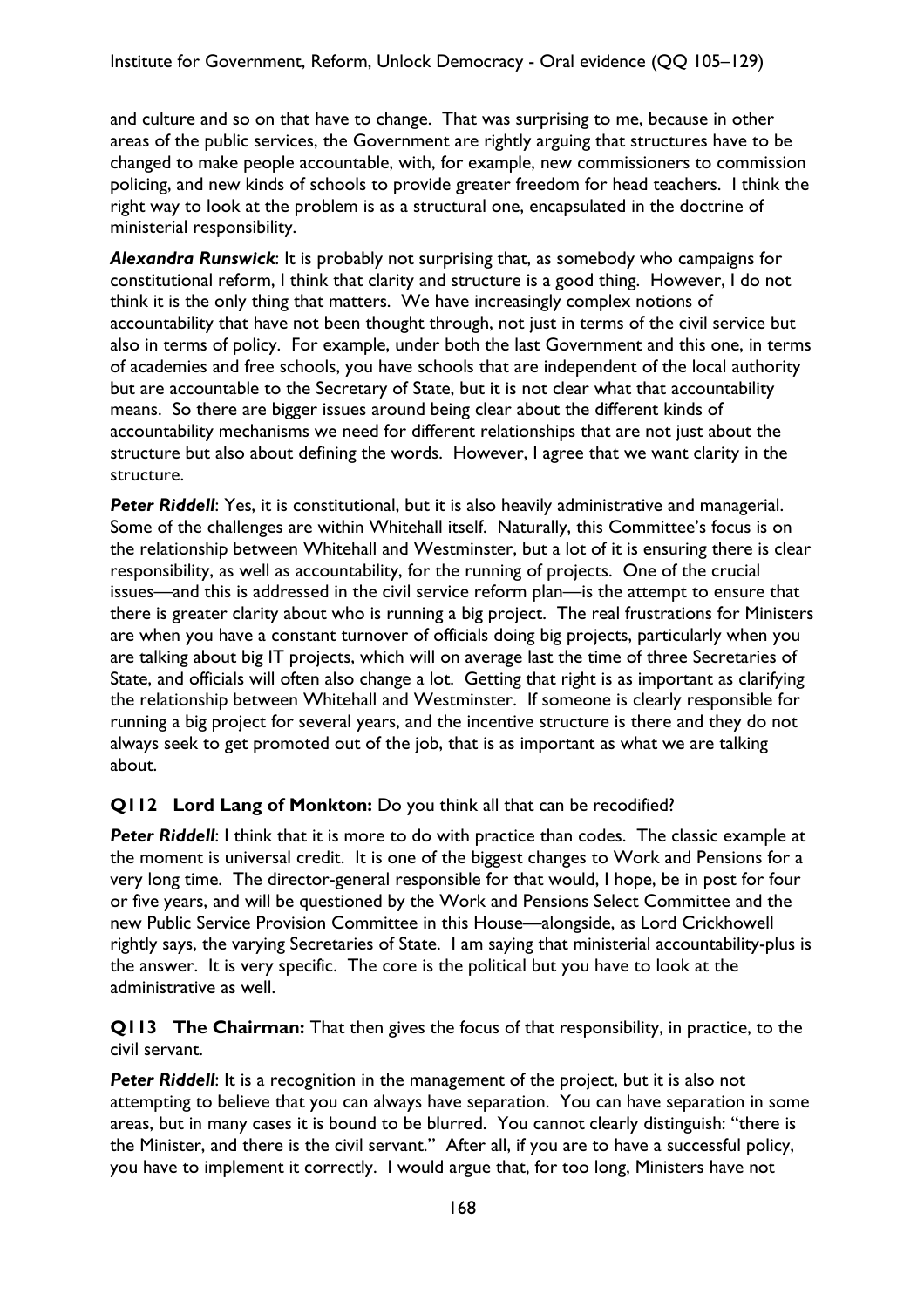been interested in how it is going to work out. The classic example is tax credits. If Gordon Brown and Dawn Primarolo had paid more attention to the implementation of that policy, it would have been a lot cheaper for the rest of us.

*Andrew Haldenby*: I disagree with Peter. In Government, there is inevitably a blurring between policy and implementation, political and official. However, at least in terms of performance, that blurring must be fought because as soon as people feel that they are not accountable, their performance will drop. While I agree with Peter on his core philosophical point, I think the requirement is still to react to that by clarifying the accountability.

**Q114 Baroness Falkner of Margravine:** I have a question on that point first, Mr Riddell. If you want the DG responsible at Work and Pensions to be there for four or five years, should there not be a contractual relationship, as is the case in New Zealand?

**Peter Riddell:** The New Zealand model is one of those wonderful things that one talks about, but New Zealand is an awfully long way away. It is rather like when people talked about the Swedish education model. Everyone was very in favour of it until they talked to the Swedes and they said, "Hold on, we have already amended it". One of my colleagues was in New Zealand for two months last year, and came back saying, "Well, it is not quite so simple."

The contractual element is, I think, very interesting. For some projects, it is probably justified. The Olympics is an interesting one. We shall have to see how successful it is, but putting the buildings up has been successful, leaving aside what happens in the next two months. There are cases where that can happen, but you always have to recognise that politicians—and there are plenty of ex-Secretaries of State round this table—are not going to be able to say, "Okay, that's fine, that's implementation." That is not the way the world works. They know that they will have to be on the *Today* programme or whatever. I would guard against over-legalistic and formal situations.

**Q115 Baroness Falkner of Margravine:** That brings me to my next question, which is about the role of Ministers in the appointment of permanent secretaries. I know that Mr Haldenby agrees with that, but I wonder whether we could hear from the others as well. Also, since the Government propose that, would all three of you address whether, if that happens, you believe that the civil service will be politicised, so to speak?

*Peter Riddell*: My view is that, first, it is not quite as radical as it is portrayed. The key point is whether the candidates presented to the Secretary of State are above the line, under the conventional process of interviews. That is the key thing. Often in appointments you will have two or three above the line and a selection is made. To say that a Secretary of State has to have a veto, which they do—I am looking at the evidence that you got from Sir David Normington, the First Civil Service Commissioner, where he points out that effectively there is a veto now—I cannot see a problem. I have talked to several Secretaries of State about this, and in practice it has happened that they have effectively been given two or three candidates.

The more interesting thing, as already happens now, is whether the Secretary of State should be involved in defining criteria—whether we want an outsider, what kind of experience we want, and all that stuff. However, provided that people go above the line on the conventional criteria, which are non-political, I do not see a problem. One aspect that has not been touched on enough is the role of non-executive directors. That is a new factor under this Government. The suggestion is that the lead non-executive director for a department would be on the selection board, which I think changes it quite significantly.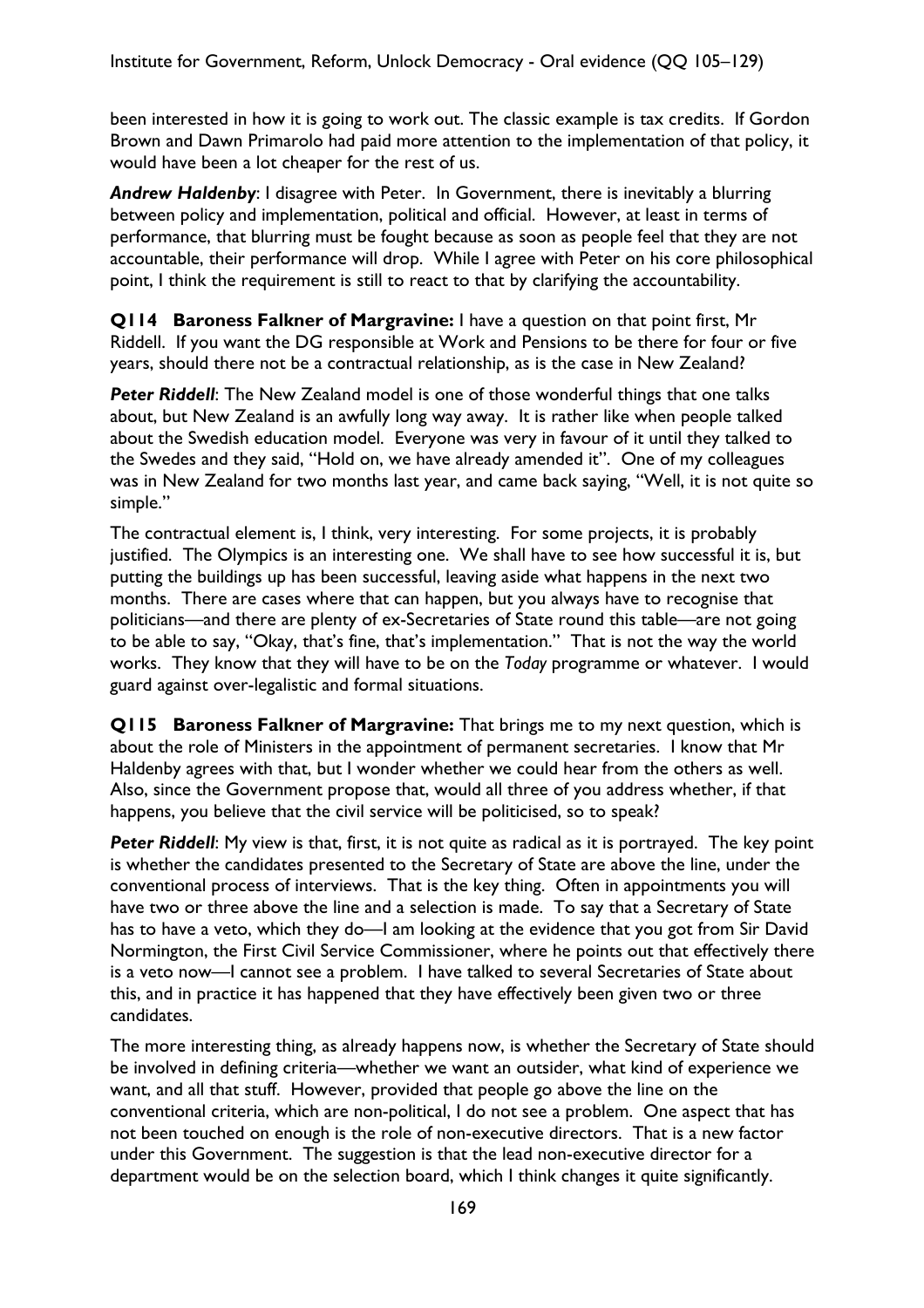*Alexandra Runswick*: I agree with Peter. I think that a more interesting role for a Minister to take is in defining the role—what they want the person to be doing and the skills that are needed in the area. Ministers can be involved in appointing some senior civil servants, although I would want to be careful about how it is done. My understanding of the New Zealand model, given that we have already raised it today, is that they are given only the opportunity to veto. There is a candidate, the Minister can say no and they will be given another candidate, but they are not given a shortlist that they then pick the candidate from. That might be one way to make sure that there is not that increased politicisation. However, I think they can have some role in the process, yes.

*Andrew Haldenby*: On your first question on the New Zealand model and the length of appointment for projects and so on, a previous Prime Minister, Tony Blair, made a speech in November 2004 which contained his considered thoughts on civil service reform after having had experience. One of his key recommendations was an end to tenure in senior posts—so fixed-term contracts for senior civil servants. That is important to mention.

On the point of permanent secretaries, what this Committee has discovered through its previous hearings is that there is an unofficial right of veto—I think that was Charles Clarke's phrase. That is not the same as a policy of ability to appoint; at the very least it is a sort of blurred way of appointment. That is why, reportedly, Secretaries of State in this Government, such as those for Education and in the Home Office, have been highly frustrated. If the reports are true, they would like to have a more active ability to change the permanent secretary.

**Q116 Baroness Falkner of Margravine:** And you do not think that that would politicise the process.

*Andrew Haldenby*: Let us get this straight. If, at the moment, Secretaries of State have an informal veto and an ability to influence—if you are going to put it in those terms—that is politicised. Our previous research on civil service appointments indicated that since the 1980s, particularly starting in the Treasury, Secretaries of State and Ministers took more of a role in that influence. So, if you like, politicisation started some time ago and is now a part of the system. We should be relatively relaxed about that. The question is competence: are Secretaries of State able to have a permanent secretary who they are confident in, who is competent and whom they have the ability to change, where necessary?

**Peter Riddell:** I have one qualification to what Andrew said. The key is that, among the choices with which they are presented, all meet the criterion of being non-political. Of course, every choice made by a Minister is a political choice. I do not regard that as the significant thing. The significant thing is: do any of the candidates presented come in a political category? There is another suggestion in the civil service reform plan about the ability to bring in temporary civil servants. My greater worry is the number of special advisers—which currently stands at about 85. That issue has been evaded by the previous Government and the current Government—although it is complicated because of the coalition—but it is one that has to be faced. You can discuss something in a cabinet system, with an explicit mix, but at present there is a danger of evasion. In practice, people who would not serve another government, which is the criterion, are appointed as temporary civil servants, and that has to be watched. I am not saying it is wrong but, if you are going to do it, make it explicit.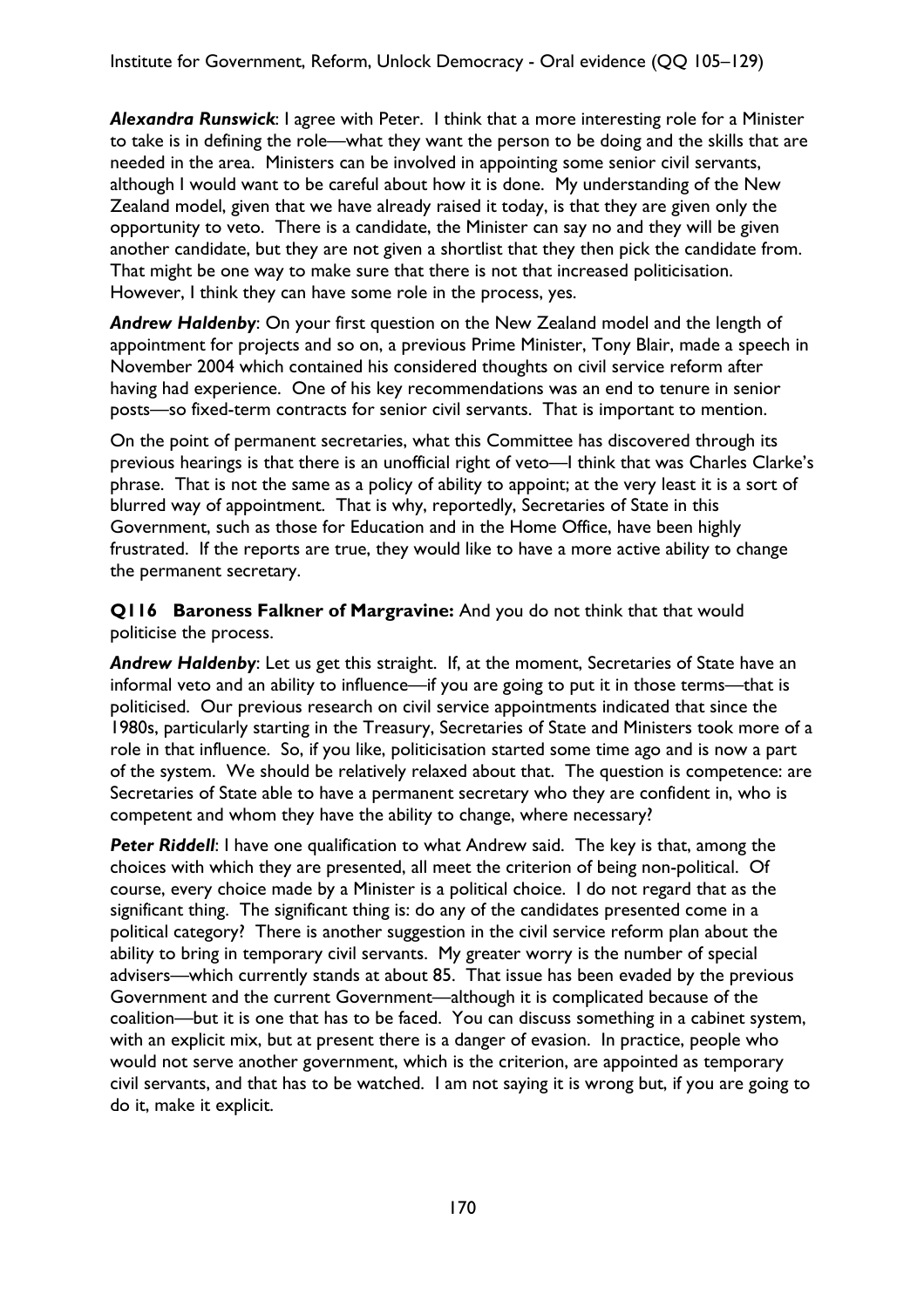**Q117 Lord Lexden:** Could I take our triumvirate briefly back to the reform plan announced last week, in particular to two features of it—the establishment of departmental boards and a "robust cross-Government management information system"? Do you see these as purely improvements in the structure of the administration, or do they have wider constitutional implications for accountability to Parliament?

**Peter Riddell:** I think that they have. We at the Institute of Government have been very involved in these discussions, particularly in the management of information, because we have produced a report on it and I am glad to see that a number of the proposals in the report are in the civil service reform plan. If you had Francis Maude here, he would say that this is absolutely what Ministers should be involved in. The whole idea of departmental boards was to involve Secretaries of State in understanding, and getting external advice from high-quality private sector people on administration. It is too early to reach a judgment. In some cases, it seems to have worked and in some cases not. It is to ensure that there is another political channel in the running of departments. As I mentioned earlier when discussing the appointment of permanent secretaries, I think that non-executive directors should be involved. To go back to Lord Crickhowell's example, when you have a senior official in front of a committee, you should also have the lead non-executive director, because they are a central part of that process. I do think that that changes it fundamentally.

On management of information, it is partly the case that you take the horse to water, but will the Minister be interested? Some will be; some will not be. We have a lot of dealings with your distinguished colleague and a regular speaker, Lord Heseltine. I know that he excited Lord Crickhowell and other members of the Thatcher cabinet with his views on the subject. Not many Secretaries of State are like that. The ideas are fine, but I do not see that many Secretaries of State being very interested. Some are interested; some are not. But it is very important for accountability.

**The Chairman:** I think that we should move on to what one could broadly call external questions of accountability at official level and also to the points that you raised in passing about accounting officers. Perhaps we can develop that a bit.

**Q118 Lord Goldsmith:** I wanted to pick up on something that you put forward, Miss Runswick, with the aim of getting a little bit of elaboration, and also the views of the others before us. Unlock Democracy has suggested that you could give consideration to a broadening of the accounting officer approach by having what you termed an "ethical accounting officer" with the possibility of seeking written directions from Ministers not just on accounting issues, but on issues of propriety and ethics, and therefore create a more formal system for putting the Minister, to some extent, on the spot in relation to those issues. Just elaborate a little more on why you see this as a desirable aim. I look to see what Peter Riddell and Andrew Haldenby have to say about it as well.

*Alexandra Runswick*: The first thing I would say is that we recognise that the accounting officer principle is not perfect, and that there may need to be work done on it. I know that Margaret Hodge has raised the issue, in evidence to you, that ministerial directions are not used enough, even where they are possible. In a sense it is about being able to have some kind of whistleblowing mechanism. That is not the correct terminology but we wanted to make sure that there were ways in which senior civil servants could raise concerns about things that they believed needed extra scrutiny so that Parliament, if it wanted to, could have debates, or a select committee could challenge them, but in keeping with the ministerial accountability principle. It was about extending that from purely an accounting principle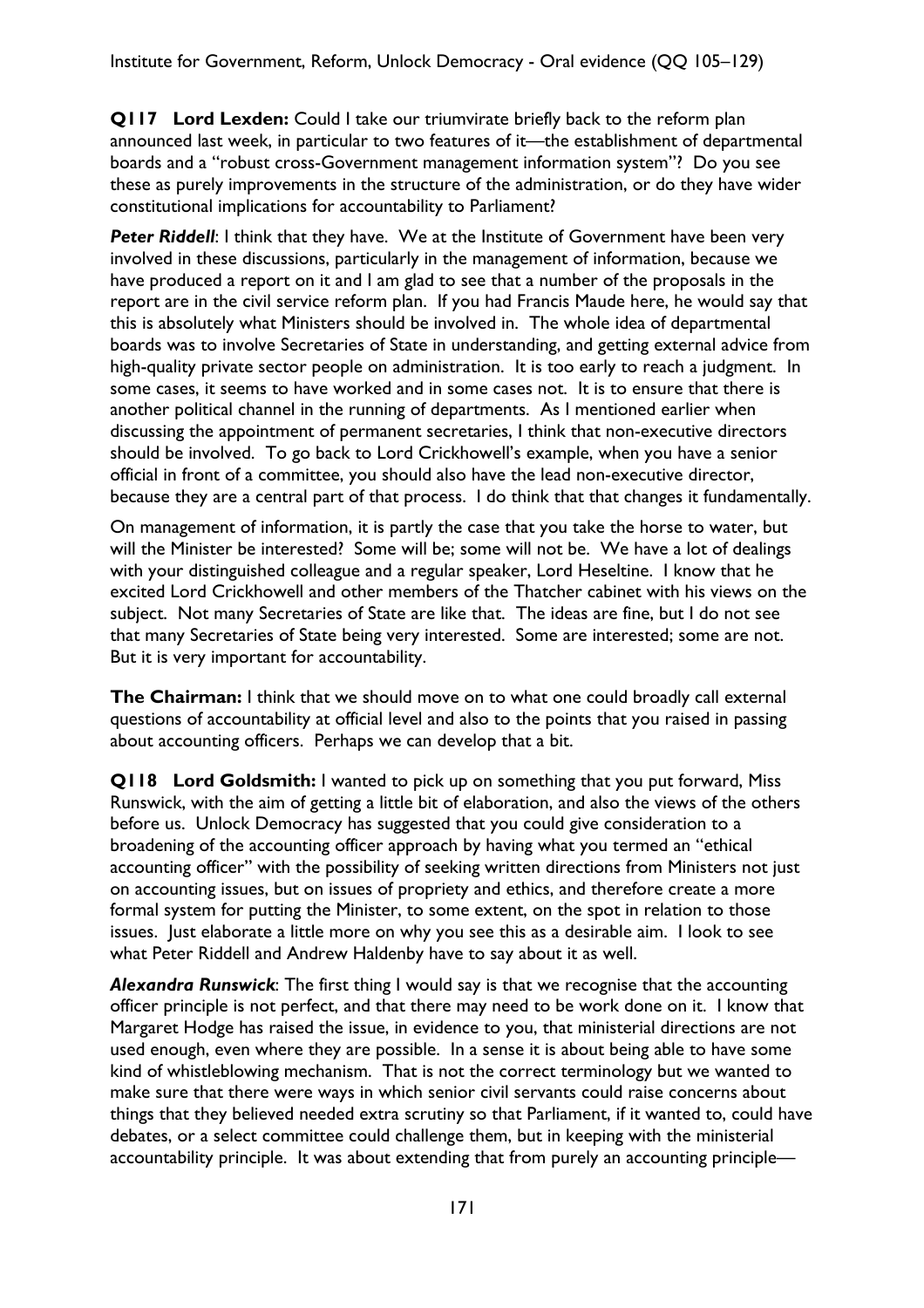from the use of public funds principle—to other issues about whether or not something is being done appropriately, or whether or not it is right to be doing it.

**Q119 Lord Goldsmith:** There is an analogy with the ability of civil servants to go the office of the Attorney General when there are issues about legality and, to some extent, constitutional propriety. Have you looked at whether that is a patchwork that has been useful?

*Alexandra Runswick:* We come at it very much from a public understanding of Parliament and governance point of view, so we are very interested in public elements of scrutiny. There may well be elements in terms of those channels that can be strengthened, but in terms of the public being aware of issues, and Parliament as their representatives being able to scrutinise them, that was why we were particularly interested in extending the accounting officer principle.

**Peter Riddell:** That is a very interesting issue. It has already been extended from straight value-for-money to feasibility. The Treasury did that a couple of years ago. At the Institute of Government, we have advocated extending it to the policy-making process. It could be used if a permanent secretary felt that a policy-making process had been totally inadequate, and you could get into the ethical areas that Alexandra described. There is one bit of caution—and I have discussed this with a number of permanent secretaries—about using more ministerial directions. They are always used a bit more before a general election, while everyone protects their backs, but we can leave that aside; that is life. Another issue is whether you would overformalise the relationship between the permanent secretary and the Secretary of State. Some permanent secretaries have been worried that their relationship is an informal one of trust and it might be undermined if it was overformalised—if there was a feeling, in the back of the mind, that the red card of the ministerial direction would be produced. That model—to mix metaphors again—is the kind of nuclear option that you would be very reluctant to use.

One person who would be interesting and you might want to talk to on that subject is Sir Tim Lankester, who did it most famously 20 years ago over the Pergau Dam and who is producing a book on the subject, which should be interesting. It can be extended, but you have to be very careful about it, because there are losses from overformalising the process. It may result in Secretaries of State relying rather more on their special advisers rather than civil servants. It may result in a kind of curious politicisation, as the civil service becomes defensive and politicians become defensive as well. It needs to be properly debated. It can be extended, but one has to be careful about it.

*Andrew Haldenby*: I do not know if it is the right answer to the question, but in terms of accounting in that sense and who should be responsible in Whitehall for the value for money of a particular project, it seems to me essential that there is a clear accountability and there should be personal accountability, not just at the top of the Whitehall hierarchy but at the different levels going down. If that means individual civil servants having to come forward to give an account of their ability to achieve value for money, then that seems perfectly sensible. Margaret Hodge has raised concerns that, as public services open up and become more decentralised, it feels like there are lots of accounting officers around and they become more difficult to keep tabs on. Broadly speaking, that is right. The people running schools should be responsible for getting value out of their budget, and the same is true for hospitals and so on.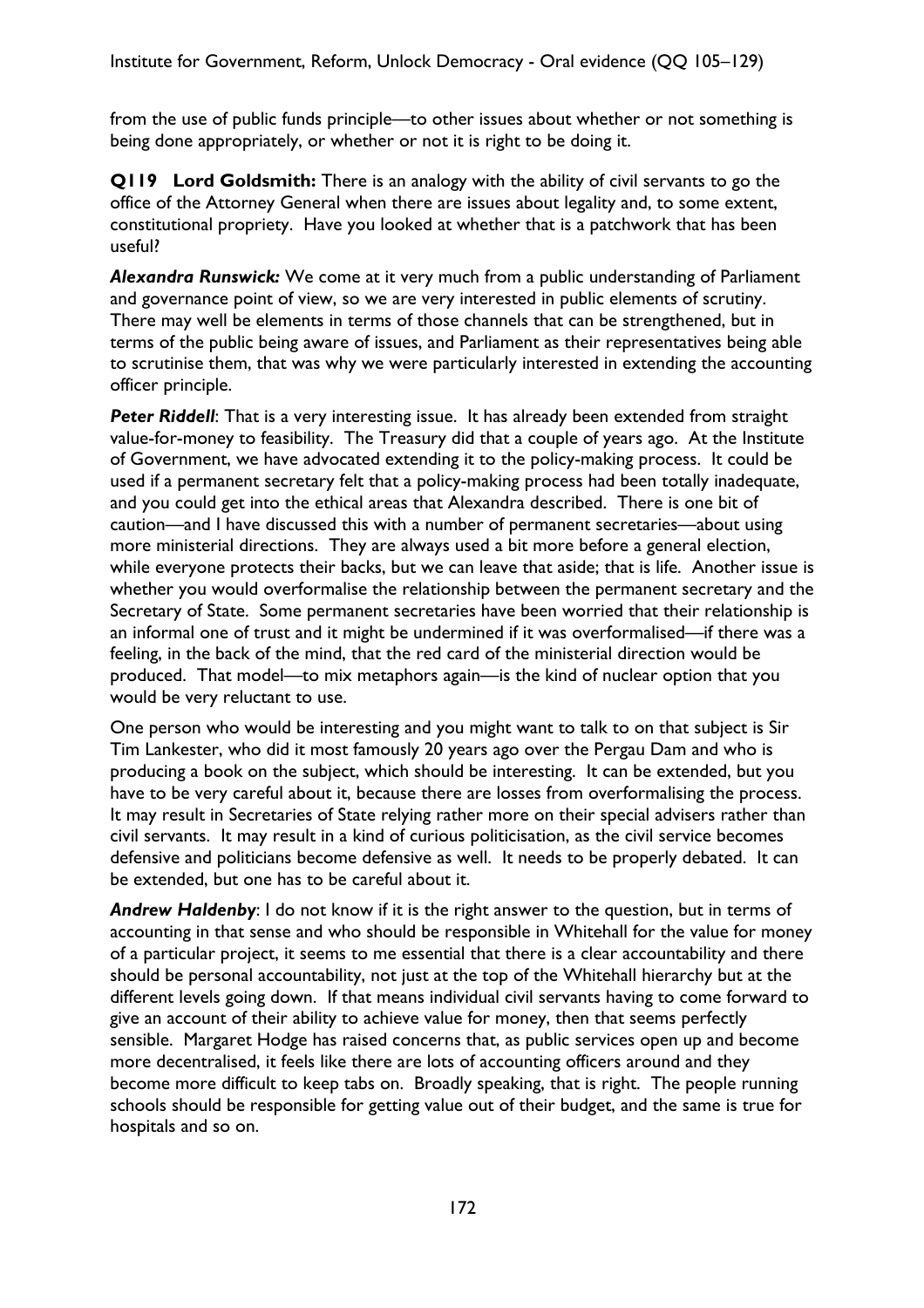**The Chairman:** Lord Hart, did you want to develop that in terms of different roles and functions?

**Q120 Lord Hart of Chilton:** We have seen a paper—and I do not know whether you have seen it—from Professor Talbot, who splits the roles of civil servants into four broad categories: the counsellor, who gives policy advice to the Minister; the chief executive running the ministry; the collaborator, where there is cross-departmental and public service co-ordination; and the conservator, which we have just touched on, protecting the due process of the legal and constitutional position of the Secretary of State, and holding to the Ministerial Code. I wonder whether you have a view as to whether those broad categories are correct, and whether you see, as he says, that there is a different level of accountability depending upon which of those functions you are fulfilling as a civil servant.

**Peter Riddell:** There are different levels of accountability. It is quite interesting to look at the evidence given at the Leveson Inquiry by Jonathan Stephens, who is permanent secretary at DCMS. At the beginning, he listed the various levels of accountability and different roles that he has. It is fascinating and complicated. It is not in Professor Talbot's terminology but it is not dissimilar. I thoroughly recommend that the Committee look at that, as his definition of there being multiple roles is very interesting. Everyone in public life has multiple roles, and it is particularly complicated for a permanent secretary.

The interesting point on the conservator role, and what lies behind Lord Goldsmith's question, is that it has broadened out from propriety into efficiency and effectiveness. That is where we get into a much more complicated area. You have to recognise that there are multiple accountabilities. Some of the looser ones—again, the civil service reform paper is rather interesting on that—are to the top of the civil service. That tends to be ignored as well. The legal relationship is with the permanent secretary. His bosses, in many respects, are the Head of the Home Civil Service and the Cabinet Secretary. I know that it is slightly more complicated now with the dual leadership, but it does not really alter the point. The accountabilities lie there, too, because they are the people who decide the pay rises, performance and so on.

### **Q121 The Chairman:** Andrew Haldenby, do you have a comment on that?

**Andrew Haldenby:** Just a thought, although perhaps I am repeating myself. Permanent secretaries have to be accountable and if they are able to carve out an area of their role where they say, "Terribly sorry, I am really accountable to myself on this", then that would not be satisfactory. Perhaps it comes under the heading of one of the other questions the Committee is considering, which is whether the civil service should act as a constitutional check on Ministers. This talk of propriety makes me think of that. I am no constitutional expert, certainly compared to members of this Committee, but it seems to me that that really should be the role of Parliament, and the civil service should be accountable to the Queen and Parliament, via the Government, for delivering the Government's agenda.

**Q122 The Chairman:** We come back to the general role of Parliament in this. You have just mentioned it, Mr Haldenby, but we have not specifically talked about the statutory requirements of civil servants under the new legislation, or indeed things like the Civil Service Code, which has various headings under which civil servants are supposed to operate. Would any of you suggest amending that to include accountability of some kind?

**Peter Riddell:** There is an interesting point about the civil service provisions of the Constitutional Reform and Governance Act 2010—this is a point that your next witness, Andrew Blick, makes in his submission, and I agree with him. It is potentially important but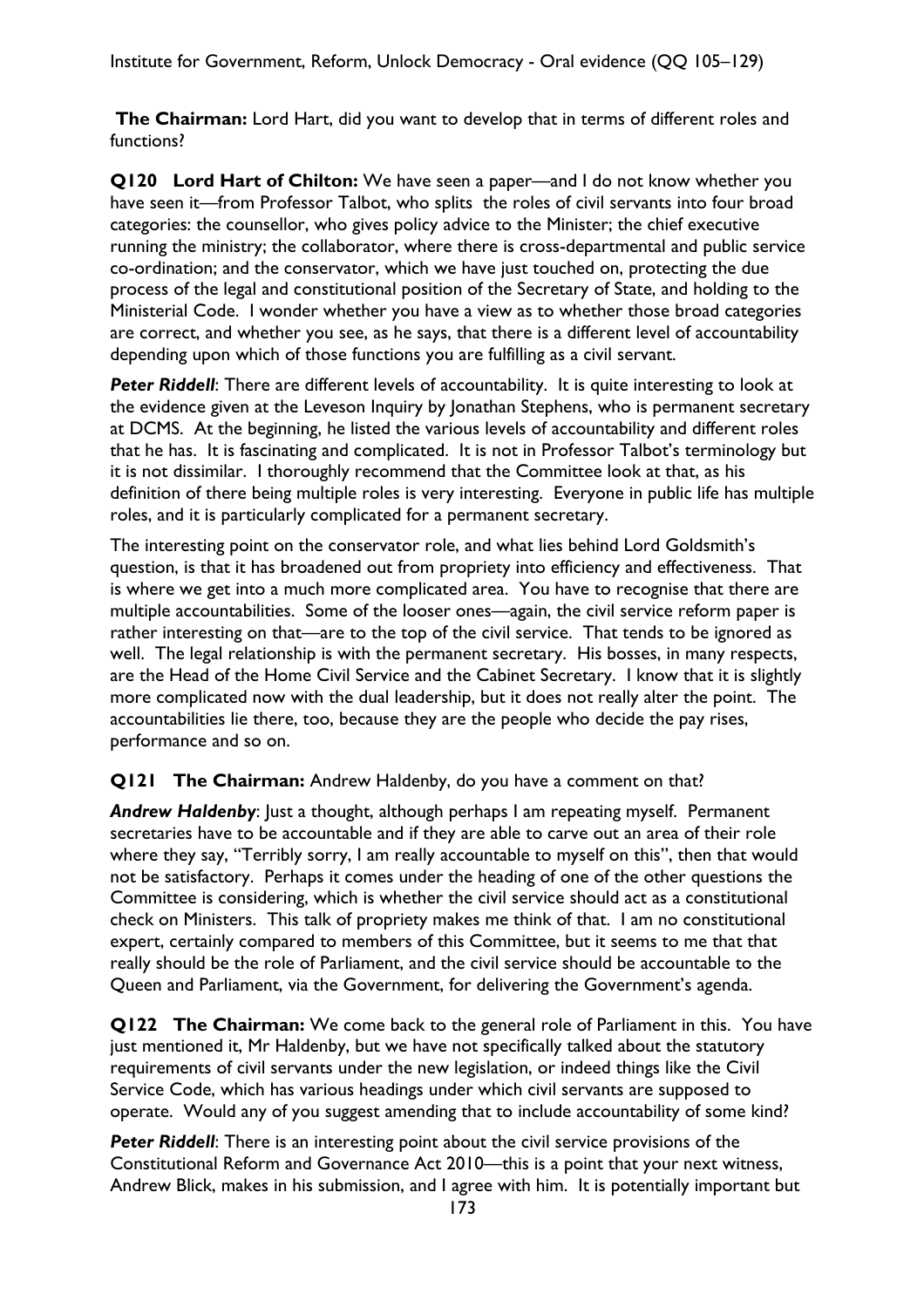completely untested, as indeed it was always intended. It provides a framework but it does not go much beyond that. It does not help us to answer many of the questions that you have been asking for the last 45 minutes. It provides *in extremis—*and this goes back to the point about ministerial directions—but it is not helpful on a day-to-day basis. There is a provision in it, which I think Lord Norton of Louth got inserted in the middle of the night, about responsibilities to Parliament. Again, nobody has really explored that. It is far from clear that civil servants are given proper training and explanation about their responsibilities to Parliament as a whole, but that is a different matter. It is untested, and what I find interesting is how rarely it is ever referred to in conversations I have had with senior civil servants. It just does not come up. It is there in the background. If something went wildly wrong, I am sure that people would run to it, but not in an operational sense.

**The Chairman:** The other two of you are nodding on that one. Lord Pannick, did you want to come back on that general point?

**Q123 Lord Pannick:** Peter Riddell, you describe in your note the accountability of civil servants to Parliament as the "most fraught" area. You suggest that Parliament and Whitehall need to discuss new rules for appearances by civil servants in Parliament. Do the three of you think that one can articulate the basic principles that should be the foundation of those rules? Is that possible? Are they there already?

**Peter Riddell:** The problem is that the Osmotherly rules are an internal Whitehall document that have never been accepted, debated or endorsed by Parliament. Because of the changes that we have been talking about, much of it looks out of date and needs revision. Indeed, what is interesting is that the civil service reform plan already suggests this fundamental change: moving from the current accounting officer as the embodiment of all accounting officers and the position being accountable, to the person, having accepted that position, being accountable. Margaret Hodge has been summoning previous accounting officers, who were responsible for projects, to the PAC, rather than the permanent secretary who has only been there a few months. That is already a change. What we are saying is that we need a new description of an evolving relationship. That is what Lord Crickhowell talked about when Bernard Gray appeared alongside the Defence Secretary in front of the select committee. All that is a change from what was envisaged 30 years ago under the Osmotherly rules. The only way to do that is to have discussions.

I know that both Margaret Hodge and Bernard Jenkin in the Commons are getting that debate going. Previously, the image has been—and it is certainly true of the clerks in both Houses—that they have nothing to do with the civil service, apart from formal witnesses. I know that the previous Clerk of the Commons had never met the Cabinet Secretary or the Head of the Civil Service—although they were one person before December. That was extraordinary. You have to start talking to try to work out a reformulation—although it will not be perfect—rather than being at opposite ends, as is happening now. There are things like the change in accounting officer and the idea of having responsible officers for big projects and them being expected to appear. I would prefer it not in codes but in a redefinition of working practice. There are a number of ways forward that are happening and that can be done, such as civil servants appearing alongside Secretaries of State. All that can happen.

**Q124 Lord Crickhowell:** I am sure that it is very desirable that there should be a senior civil servant—a permanent secretary—who comes and answers and is responsible for the project. However, in practice, project management is more complicated than that. I am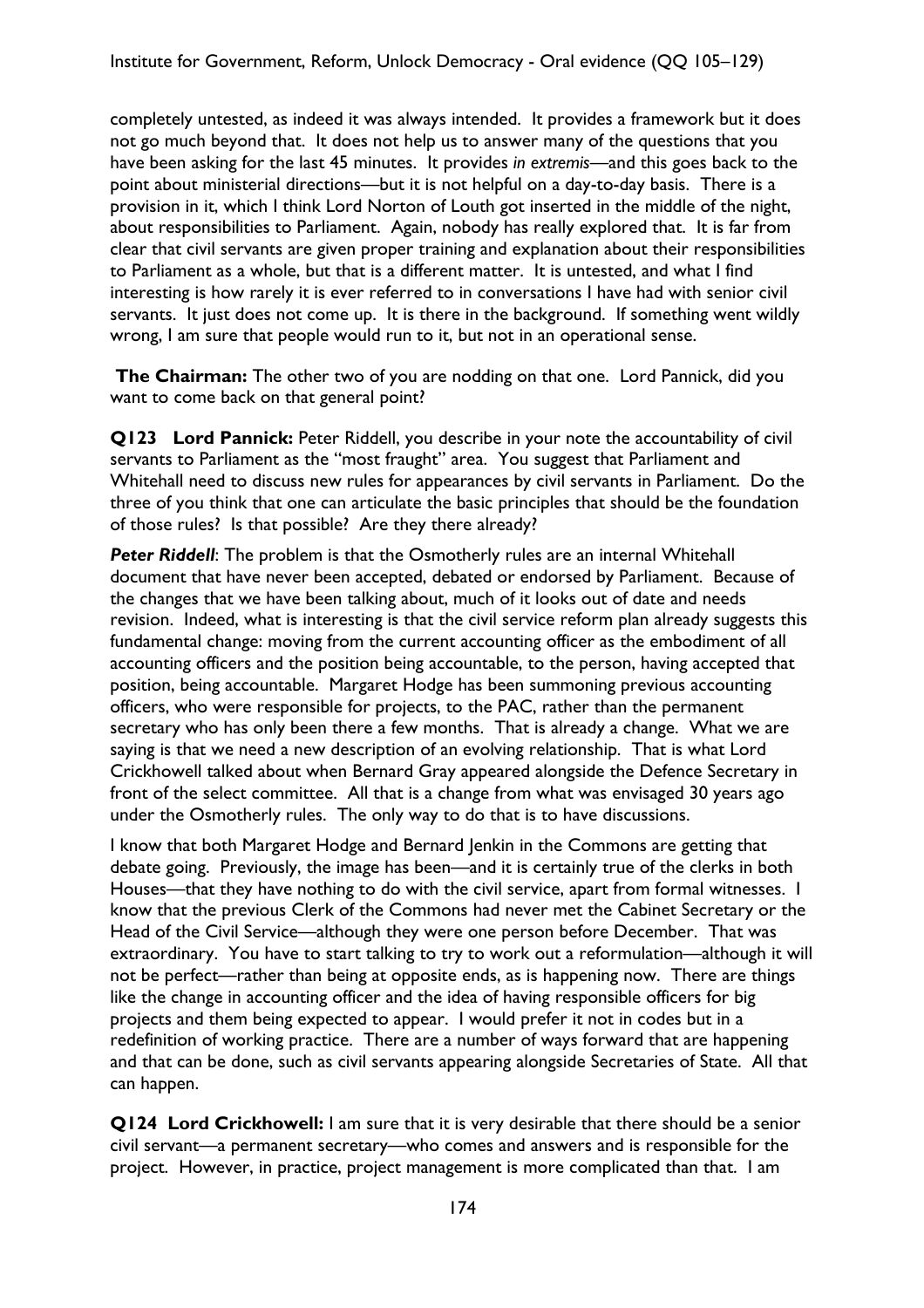scarred. I was chairman of a quango and I have also been chairman of a private sector company doing an extremely complicated IT contract at the centre of government. The relationships are very complicated, because the Government may employ contractors to manage their projects, then go out and do business with a firm like mine and there has got to be a relationship. My experience is that the difficulty in both these cases is that the permanent secretary who appears and answers has a perhaps natural inclination to want, above all, to make sure that the civil service and his department emerge unscathed, and therefore you do not always get the truth. If we are going to have an effective system, you have to have a clear picture given to parliamentary committees about who is involved in the project and know exactly what the complications are, otherwise you will not get the true story. That is what happened in the case of the project I was supposed to be involved in; the story never came out.

**Peter Riddell:** There is potential progress there with the identification of, to use this horrible acronym, SROs as the people managing projects. If they are in post for longer, and if they are identified to the relevant select committee, there is potential progress there. I gave the example of universal credit. Another example is the health reforms. There is an identifiable person that the Health Select Committee can go to as these develop over the next few years.

**Q125 Lord Irvine of Lairg:** Do you think that it would be useful if we were to recommend that there should be a strong presumption within civil service practice that a senior civil servant should lead the implementation of a major project from beginning to end, since otherwise there is bound to be insufficient accountability when major failures occur?

## *Peter Riddell*: Yes.

*Andrew Haldenby*: Yes, but it begs the question: why does this not happen routinely? Why do Whitehall departments not have an ambition to achieve that?

**Q126 Lord Irvine of Lairg:** My question was whether it would be useful if we made a recommendation.

*Andrew Haldenby*: I am so sorry. Yes, it would be.

**Peter Riddell:** It would also go with the grain. I think things are moving in that direction. It would be very useful for the Committee to recommend that.

**Q127 The Chairman:** Alexandra Runswick, would you agree with that?

*Alexandra Runswick*: Yes, I completely agree with that.

**Q128 The Chairman:** Sorry, we will come back to you. Andrew Haldenby has something to add on a different question.

*Andrew Haldenby*: It is just the question of why this does not happen already. It takes me back to the wider issue of trying to sharpen up accountability and performance in Whitehall. I cannot resist mentioning, since we were talking about the civil service reform plan, that one of the key ideas in it is that Whitehall will identify the bottom 10% of performers, and put them on probation. If they do not improve, then out they go. In a speech in 2004 Tony Blair said, "Conversely those who, relative to their peers, are in the lowest 20% of comparative performance will have to address the causes … and will be moved out if they can't meet the demands of the job."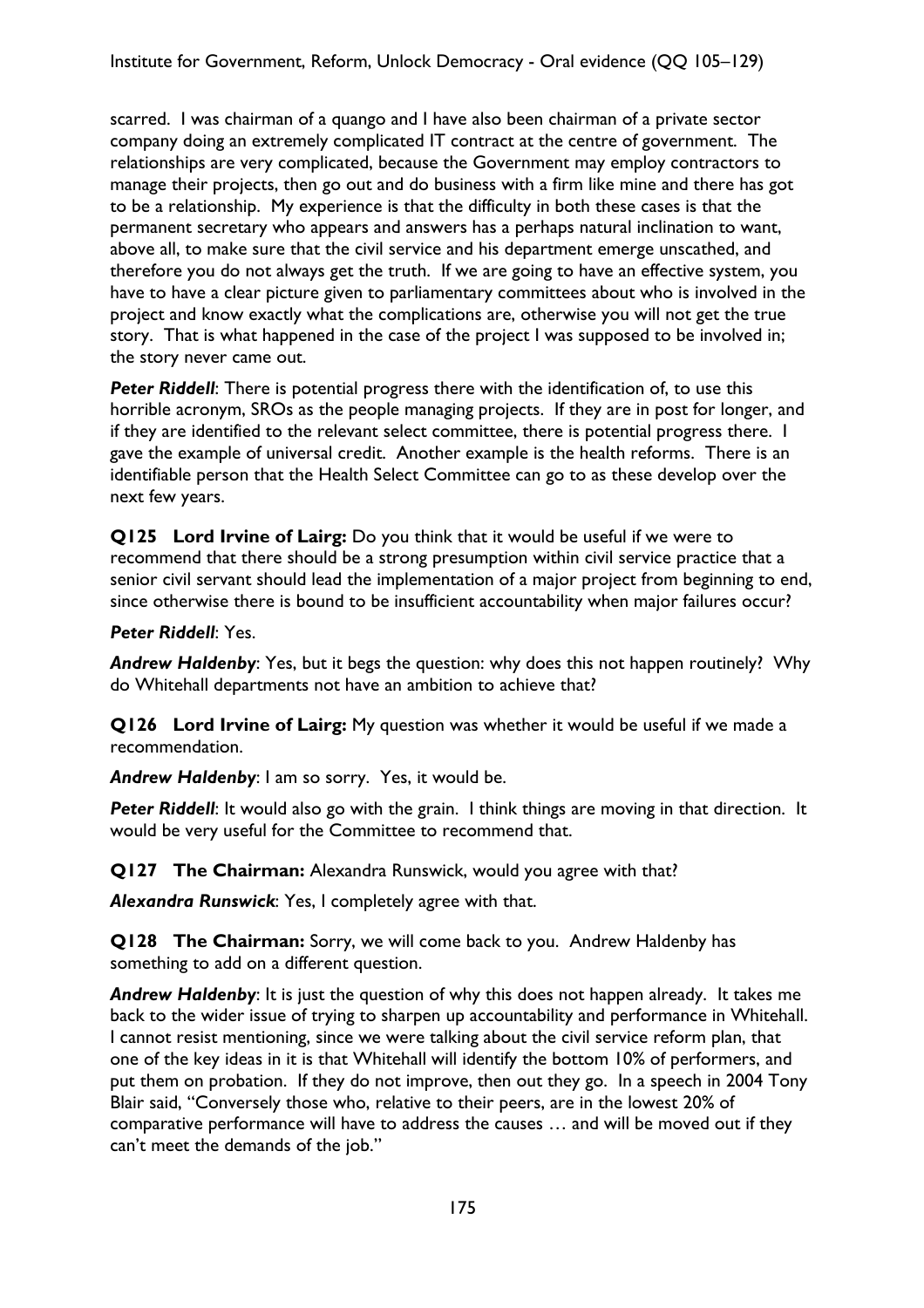**Q129 The Chairman:** We are looking for a steer from you as to whether a prod from us would make a difference.

*Andrew Haldenby*: Prod away, please.

**The Chairman:** Thank you, all three of you, very much indeed. It has been very interesting. You have been kind enough to address all of the issues we wanted to address and more. Thank you all very much. We look forward to continuing the dialogue.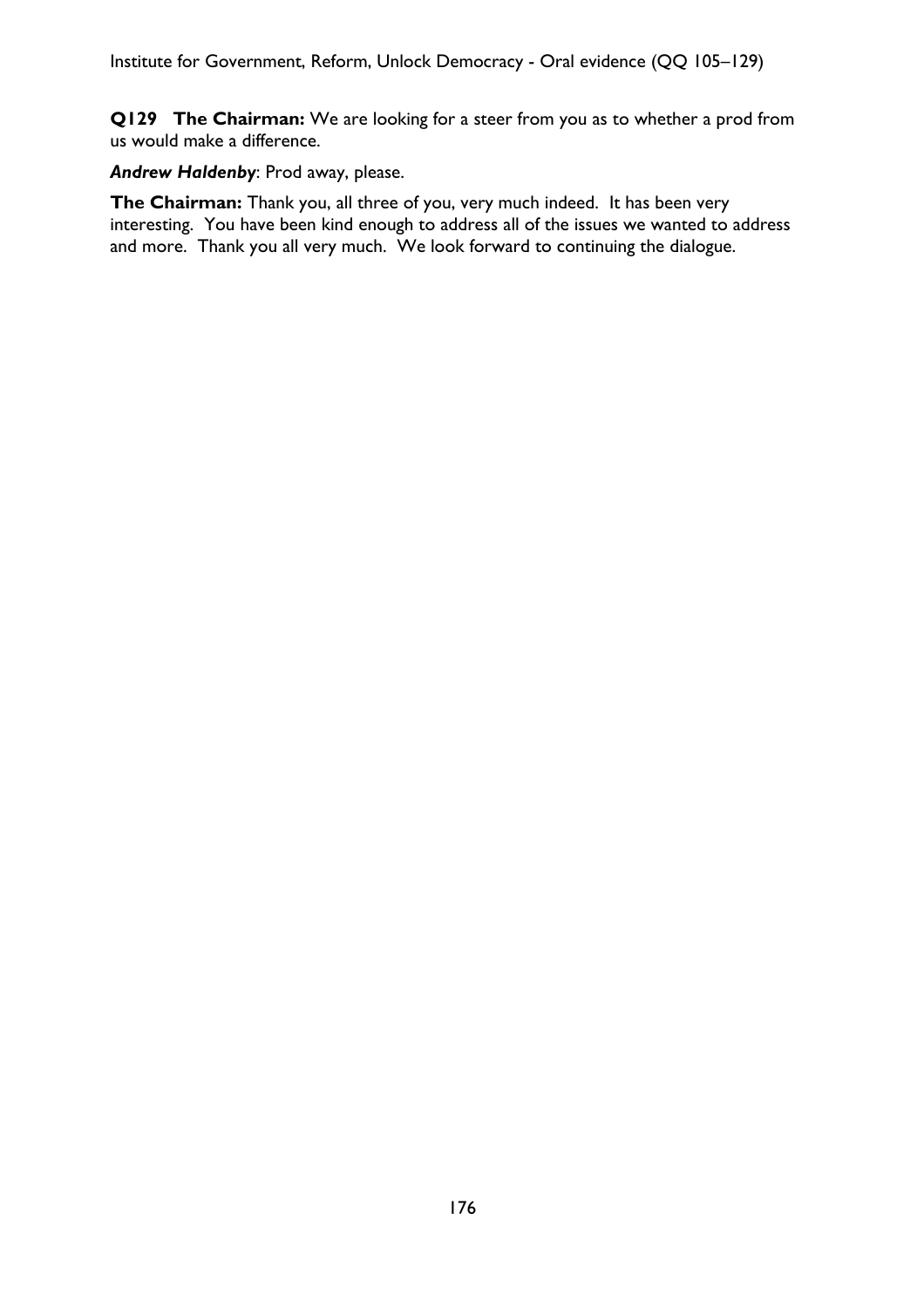## **Institute for Government – Written evidence**

- 1. The Institute for Government is about to launch a mayor research project on accountability, covering relations between ministers and civil servants, and with Parliament. We have already held preliminary discussions with senior ministers, Permanent Secretaries and chairs of select committees involved in the debate. However, because we are only at the start of the project, the views that follow are necessarily tentative and should be regarded as personal, rather than, yet, a collective view of the Institute for Government.
- 2. This an elusive subject, not least because the word accountability is too broad to be useful on its own. There is widespread view—particularly amongst parliamentarians and former senior civil servants—that the existing conventions are not working satisfactorily.
- 3. Before responding to your specific questions, it might be helpful to outline some background on why previously understandings on accountability are not working. The long-standing convention is that ministers are individually accountable to Parliament for any actions by their department, whether or not they personally authorised or were aware of them. This defines accountability as answerability: essentially explaining what has happened and what is being done to remedy any errors and to prevent them recurring. On that view, civil servants are accountable through ministers to Parliament. But that has existed alongside the separate accountability of Permanent Secretaries to Parliament, and, in particular, the Public Accounts Committee, in their role as accounting officers for both the probity of expenditure and value for money, and feasibility.
- 4. The central question is the link between accountability and responsibility. The tensions between the two have increased over the past 25 to 30 years. This is both because of the increasing devolution of managerial responsibility to officials and semiindependent agencies of various kinds and because of the increasing complexity of multi-year projects, often covering the periods in post of several ministers and officials . Senior ministers have expressed interest in the New Zealand model of commissioning where there is a contractual relationship between ministers setting outcomes and heads of departments, appointed for terms of 3 to 5 years at a time, accountable for delivering them. There is now more than two decades of experience and this model has attracted a good deal of interest from commentators in the UK. There is no clear evidence that this model is better, in view of increased scepticism about the policy/management split. The New Zealand background is anyway very different with a more distinct civil service under the umbrella of the State Services Commission. Any move in that direction in the UK would require an improved performance management system within departments that would set out what it was trying to achieve.
- 5. A move away from pure ministerial responsibility in the UK has worked where an institution can clearly be seen as both responsible and accountable for a policy. The classic example is the Bank of England's Monetary Policy Committee over the setting of interest rates. Since 1997, it has been accepted by Parliament, the media and the public that the Governor of the Bank and members of the MPC are the right people to ask about monetary policy and interest rates, and not the Chancellor of the Exchequer. But there are relatively few such clearcut examples, where responsibility for actions stops at the head of the agency/arms length body rather than goes up to a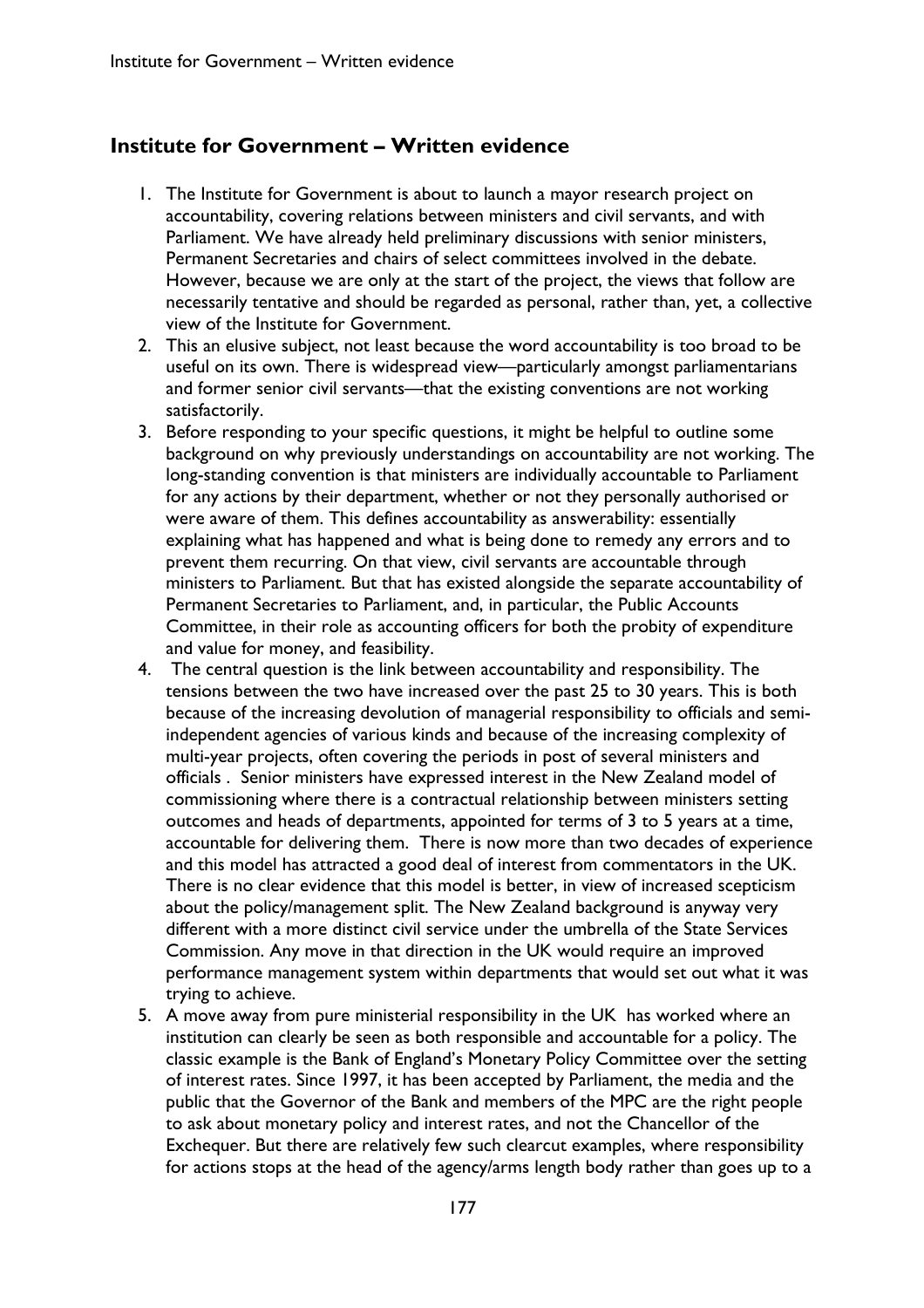minister. In many cases even of executive agencies, the lines are blurred, because ministers are still expected to account publicly—whether on the Today programme or in Parliament—for actions and errors. Within departments, attempts to separate policy ( ministers) from implementation ( officials) seldom hold up in practice because there is no such division. Ministers rightly take an interest in implementation and most policies, whether successful or unsuccessful, bear the mark of both ministers and civil servants. Good policymaking, as the Institute for Government has argued frequently, depends on close attention to feasibility and implementation. Much of what is subsequently labelled as bad policy, is because insufficient attention was paid to the practical steps of delivery and implementation. Ministers are inevitably involved after the basic policy decision has been taken.

- 6. Yet ministers are frustrated, and more, by being held to account about programmes for which they have little direct responsibility: for instance, huge IT projects started by their predecessors ( often two or three before). The turnover of civil servants, recently as, if not more, rapid than that of senior ministers, means that, in managerial terms, it is hard to hold individual officials to account for the running of such projects.
- 7. Against this background of the blurring of lines of accountability, Parliament and its committees have found it hard to establish who is responsible. Select committees, and particularly, the Public Accounts Committee, have become more demanding in following this trail in seeking to question individual civil servants rather than just accept the current Permanent Secretary as the institutional spokesman for a department. There are welcome signs of movement here from the Government that former Permanent Secretaries/Accounting Officers will be allowed to be questioned on major projects. Civil servants are in a complicated position since their traditional constitutional obligation is solely to speak on behalf of ministers. The Osmotherly rules, an internal Cabinet Office guide, never endorsed by Parliament, are no longer a sufficient guide.
- 8. My overall conclusion is that Parliament, the civil service and ministers need new terms of engagement. There are no simple solutions whether in moving to a more contractual basis for employing Permanent Secretaries to distinguish implementation more from policymaking, or more formal, legal procedures of within departments such as extending the system of ministerial directions. The risk is of losing the flexibility of advice that is an advantage of the present system. **Overview**
- 9. In answer to questions 1 and 2, the convention of individual ministerial responsibility is necessary, but no longer sufficient. It should be interpreted as essentially about answerability to Parliament, not specific responsibility or blame for actions. Blame, let alone ministerial resignation, is always a highly subjective political matter, depending on the circumstances of the time, political and media attitudes towards a minister in trouble and the view of the Prime Minister of the day. These cannot be codified. The current model should be revised to focus on this central aspect of accountability of explanation and remedy as discussed above.
- 10. I am sceptical of the need for, and value of, amending the civil servants' and special advisers' codes except as I discuss later. Accountability of civil servants to ministers
- 11. On question 5, as stated above in paragraph 4, the expansion of government activity, and the increasingly fractured nature of the state, has undermined traditional views of ministerial accountability for civil servants. This is part of a broader debate about ministerial relations to agencies and arms length bodies. As the Institute for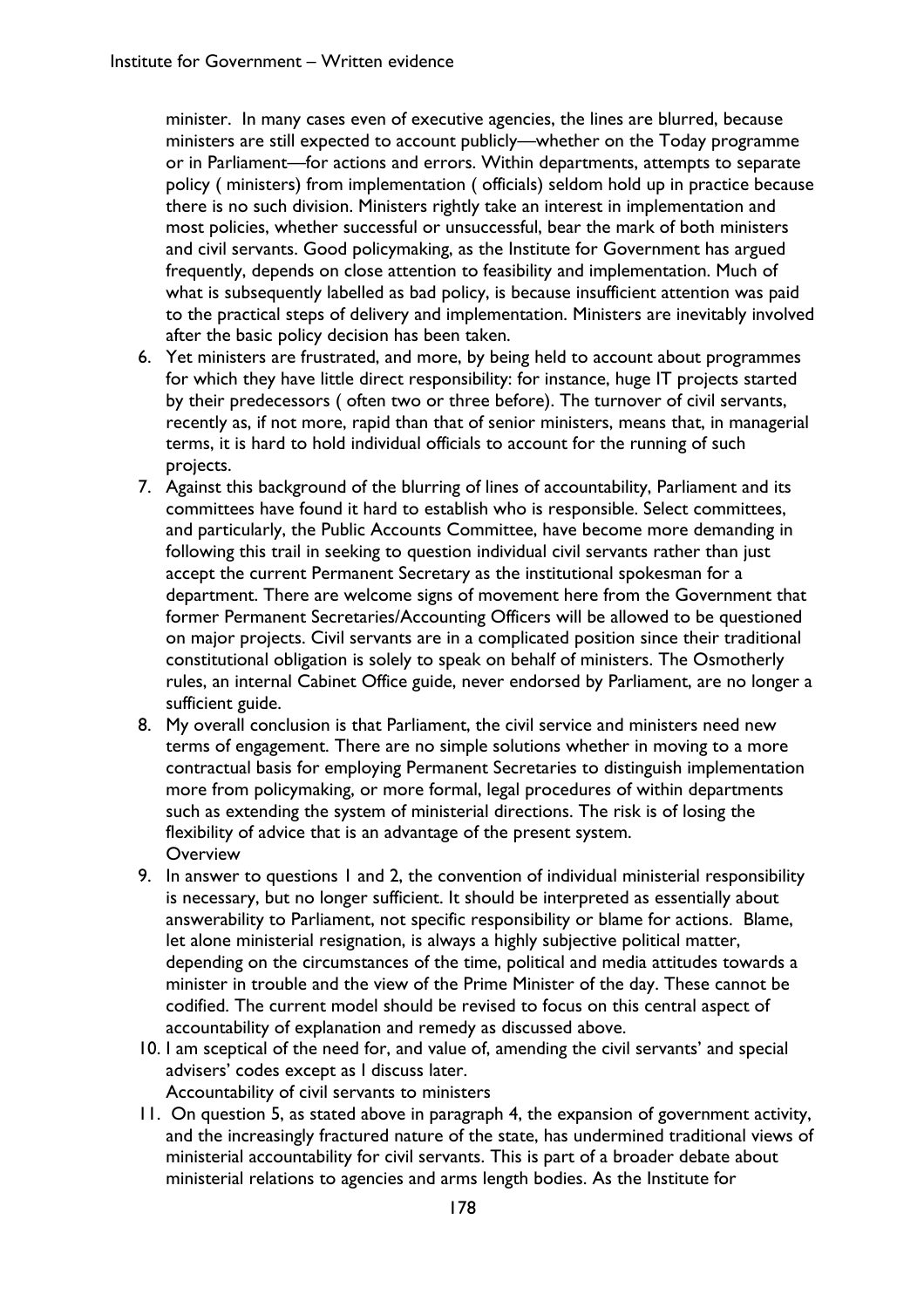Government argued in its report on ALBs, 'Read Before Burning', there needs to be a much clearer taxonomy of these bodies and their accountabilities—to the benefit both of the ALBs and of ministers.

- 12. On question 6, ministers should be consulted, as now, over the job specification for their Permanent Secretary, affecting the search for candidates, but they should also, with the Prime Minister, have a veto over a nomination. Secretaries of State could not pick whom they want on personal or political grounds but they could stop someone they do not want. The Government has now suggested that Secretaries of State, along with lead non-executive directors, should be involved more in the appointment of Permanent Secretaries. With the caveat noted above, there is nothing inherently wrong in this but it needs to be considered along with questions about whether Permanent Secretaries should be on fixed term contracts and how, and who, should review their performance. The point about non-executive directors underlines how they have now become part of the accountability picture.
- 13. On questions 7 and 8, there is, and should be, both an informal and a formal check. Informally, civil servants should feel free to discuss with ministers whether there are better/cheaper/more effective ways of achieving their objectives. Far from the caricature of civil servants being obstructive to politicians, a greater danger, particularly just after general elections, is of civil servants being insufficiently challenging, not over ends, but over means. Civil servants want to win the trust of incoming ministers and are therefore reluctant to challenge them for fear of being thought hostile and obstructive. The formal checks are legal and financial: to ensure that ministers remain within the law, a constant problem with the rise of judicial review, and are spending money properly, the accounting office role. The latter covers value for money and feasibility. Permanent Secretaries are entitled to seek a ministerial direction if they believe there is irregularity, impropriety or poor value for money. Permanent Secretaries have been reluctant to seek such directions ( though there tend to be a few before general elections as a protective measure) because they are reluctant to over-formalise relations with ministers and undermine the mutual trust which is central to the relationship. However, if there is an increasing focus by Parliament on the individual actions of civil servants, as opposed to their accountability through ministers, more Permanent Secretaries may seek such directions. This is an important area worth exploring.

Accountability of civil servants to Parliament

- 14. This is the most fraught area where existing conventions are most strained. On question 9, it is appropriate to hold accounting officers directly accountable to Parliament. Otherwise, it is a matter of not holding civil servants accountable in the sense of responsibility of blame, but requiring them to explain what happened. This is a very tricky area. Can ministers prevent particular civil servants appearing before select committees? How can civil servants avoid being asked their view on ministerial policies? There are risks not only of politicisation, in the sense of appearing to favour one party, but also, more seriously, of making officials more risk averse. Policy advice by officials should remain protected, but officials should be under a specific obligation to explain implementation.
- 15. Both Parliament and Whitehall need to discuss new rules for appearances by civil servants. These should be fresh understandings guiding the behaviour both of civil servants and of select committees, which would naturally have to be approved by ministers. Initially, it would be best to have a concordat on this issue, and only then to consider whether to have formal rules approved by Parliament.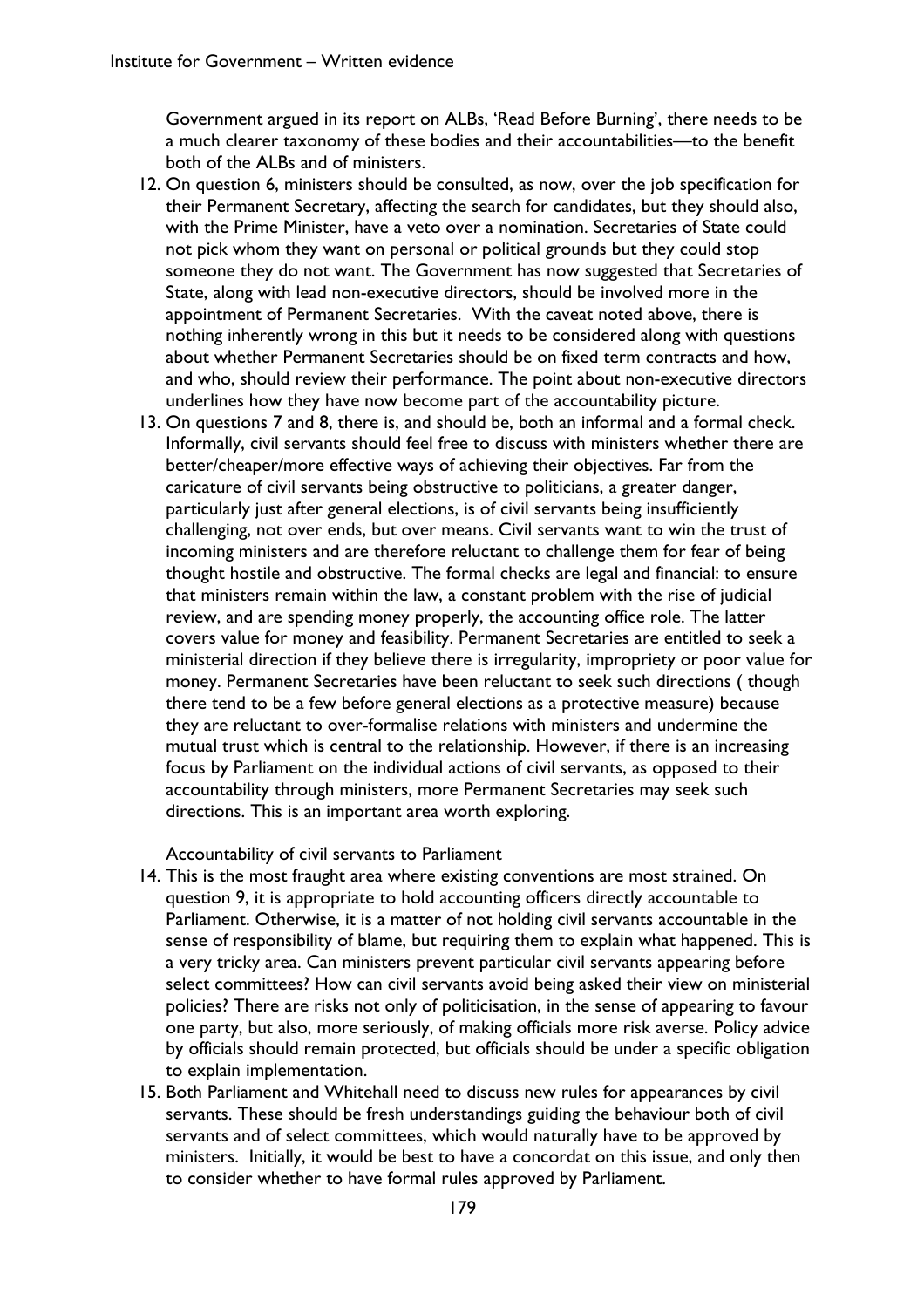- 16. On question 12, Parliament should not be formally involved in the appointment of civil servants as opposed to the current strong advisory role in appointments to a limited range of public bodies. This would blur the accountability of Permanent Secretaries to Secretaries of State and would increase the risk of politicisation. Also, it might blunt select committees if they were part of the appointment process. However, there is a case for informal consultation with the chairs of select committees whenever a Permanent Secretary vacancy occurs about the criteria for selection of candidates. Moreover, Permanent Secretaries should appear before the relevant select committee as soon as possible after appointment. Accountability of non-ministerial departments
- 17. On question 14, there are clearly weaknesses here. Ministers should be fully accountable for policy affecting such departments, while the official head should be separately accountable for management and performance. On question 15, there is no clear line, as argued above. Operational independence does not remove the need for accountability, both managerially and politically.
- 18. On question 16, I do not have sufficient detailed knowledge. Accountability of special advisers
- 19. The influence of special advisers varies enormously depending on he character and approach of both the appointing minister and the adviser. In theory, the role is to provide advice and to be a political link, to outside interests, party supporters including MPs and to the media: to do what civil servants cannot do. That is a valuable role. The practice has at times been less satisfactory as advisers have acted as attack dogs for ministers against other ministers and occasionally against civil servants.
- 20. On question 18, messy. Special advisers operate in an accountability limbo, in theory governed by their code but, in practice, by what their minister is willing to approve. All Permanent Secretaries can do is provide some private advice to ministers and special advisers. They have no disciplinary power when the adviser is appointed by a minister. As recent events have shown, advisers both need to be clearer on what is appropriate and inappropriate in their roles. This could be helped by induction and training, which is largely non-existent now. Above all, ministers need to be made more aware that they will be personally held to account for the actions of their special advisers, including answering questions in Parliament .
- 21. On question 19, the key line of accountability to Parliament should be via ministers, rather than by advisers themselves. However, temporary or contract civil servants should be held accountable to Parliament like other officials. International perspectives
- 22. The forthcoming Institute for Government study will be addressing this question. My impression is that in most cases, civil servants are held more directly accountable in other Westminster-style parliaments, such as Australia and New Zealand, than in the UK, but that is a tentative conclusion at this stage.

19 June 2012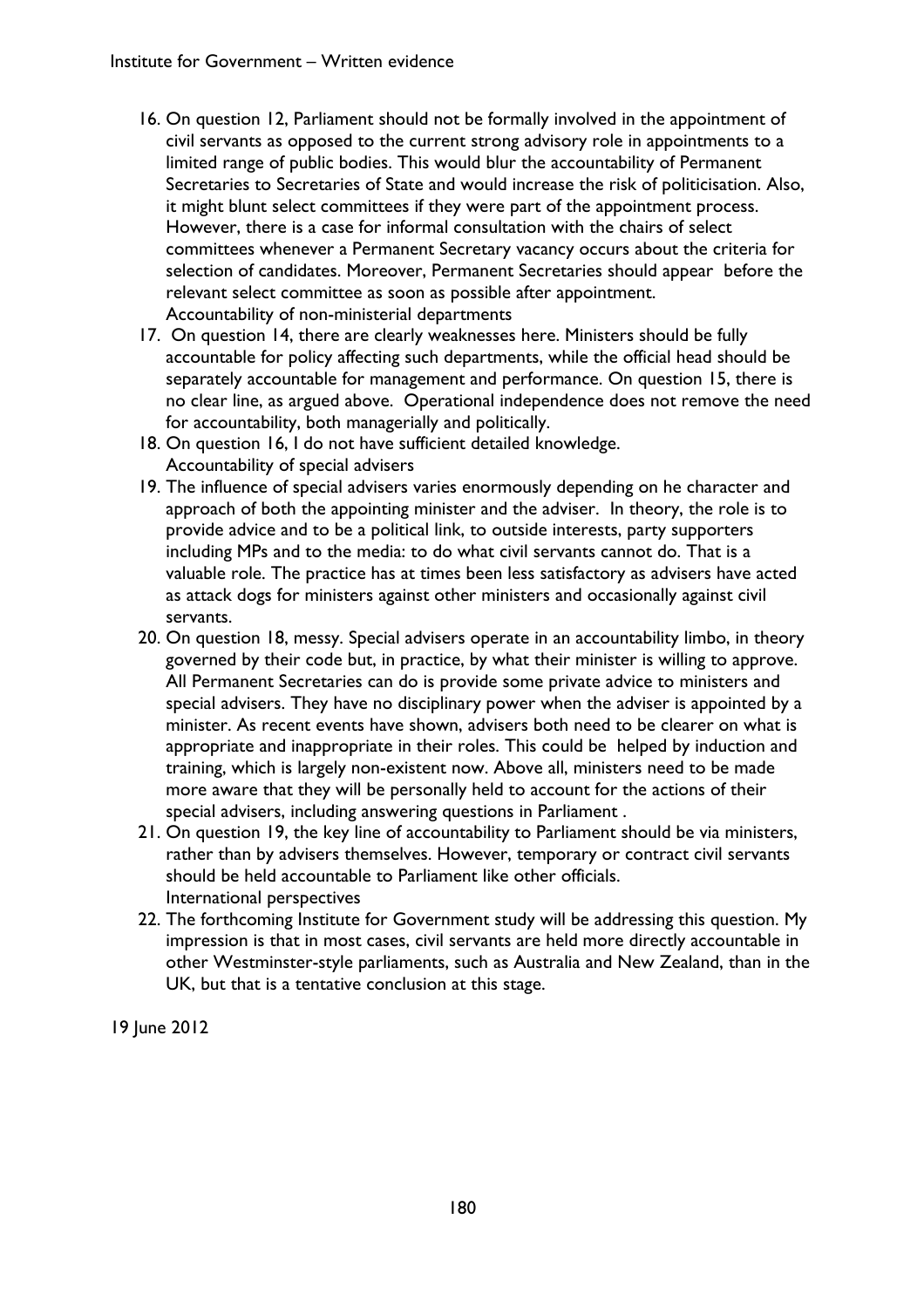Bernard Jenkin MP, Rt Hon Sir Alan Beith MP and Rt Hon Margaret Hodge MP - Oral evidence (QQ 1–26)

## **Bernard Jenkin MP, Rt Hon Sir Alan Beith MP and Rt Hon Margaret Hodge MP - Oral evidence (QQ 1–26)**

[Transcript to be found under Rt Hon Sir Alan Beith MP](#page-8-0)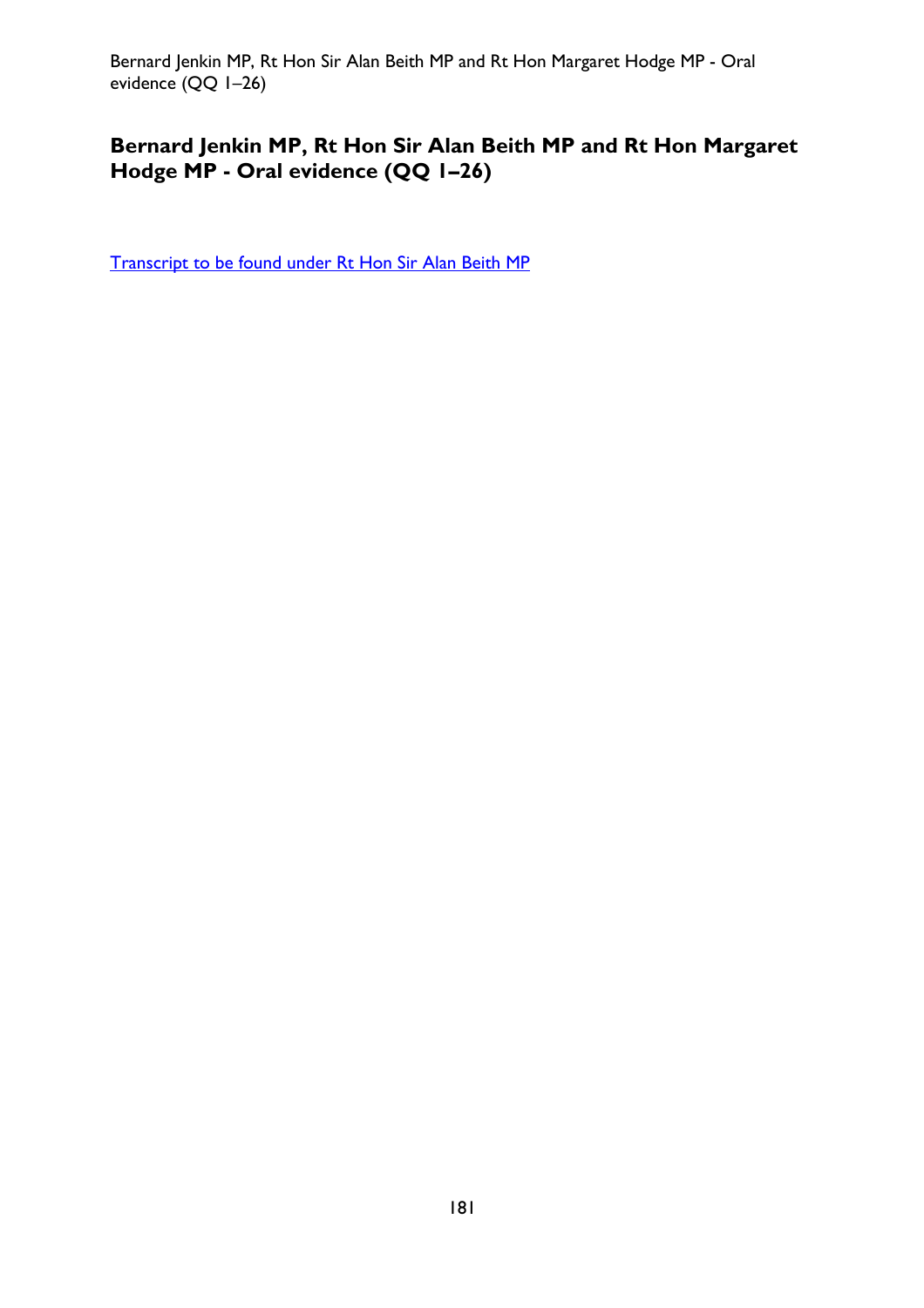Sir Bob Kerslake, Head of the Home Civil Service, and Sir Jeremy Heywood CB CVO, Cabinet Secretary – Oral evidence (QQ 312–338)

## **Sir Bob Kerslake, Head of the Home Civil Service, and Sir Jeremy Heywood CB CVO, Cabinet Secretary – Oral evidence (QQ 312–338)**

[Transcript to be found under Sir Jeremy Heywood CB CVO](#page-137-0)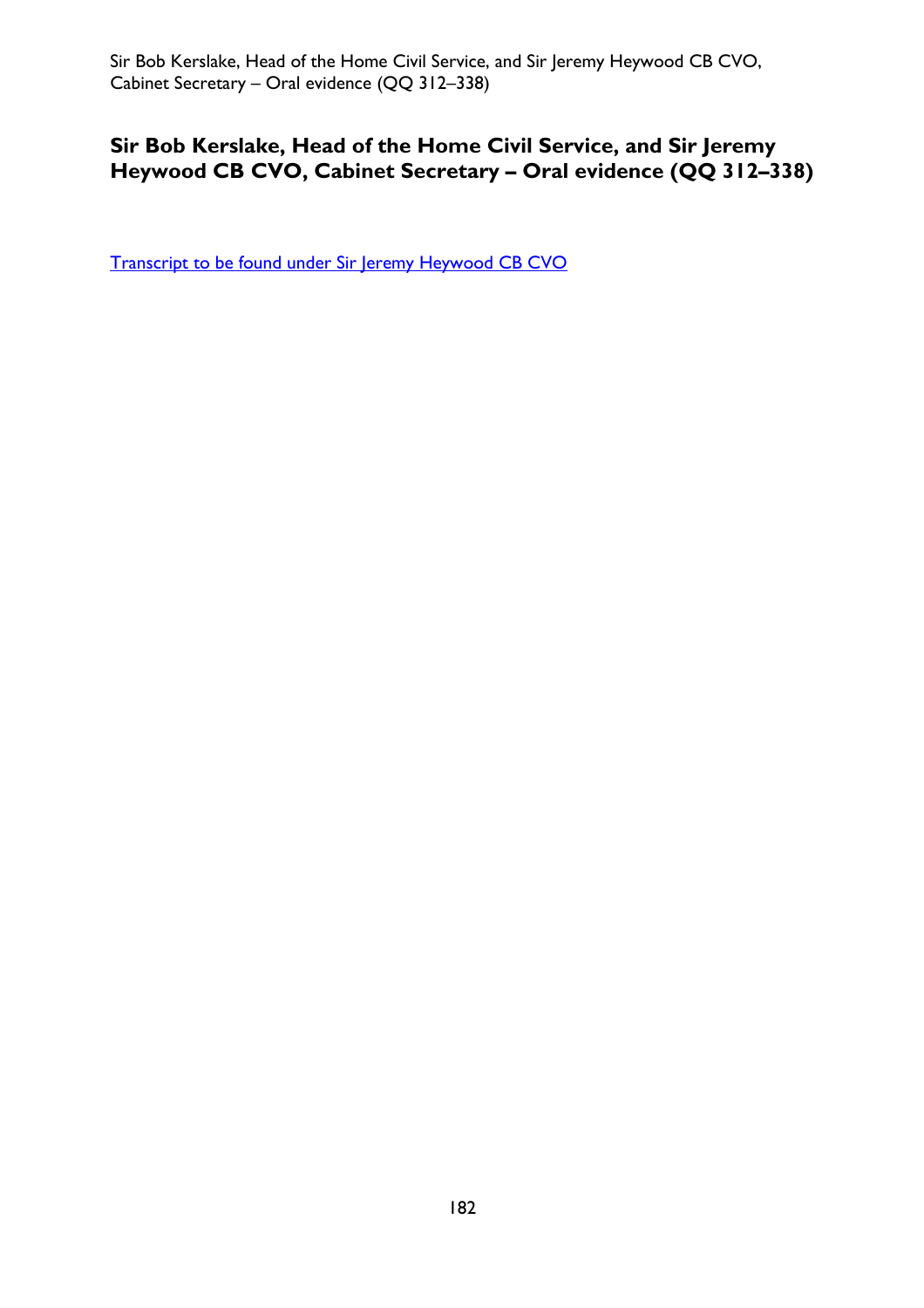Dr Felicity Matthews, Lecturer in Governance and Public Policy and Professor Matthew Flinders, Professor of Parliamentary Government & Governance, Department of Politics, University of Sheffield – Written evidence

**Dr Felicity Matthews, Lecturer in Governance and Public Policy and Professor Matthew Flinders, Professor of Parliamentary Government & Governance, Department of Politics, University of Sheffield – Written evidence** 

Submission to be found under Professor Matthew Flinders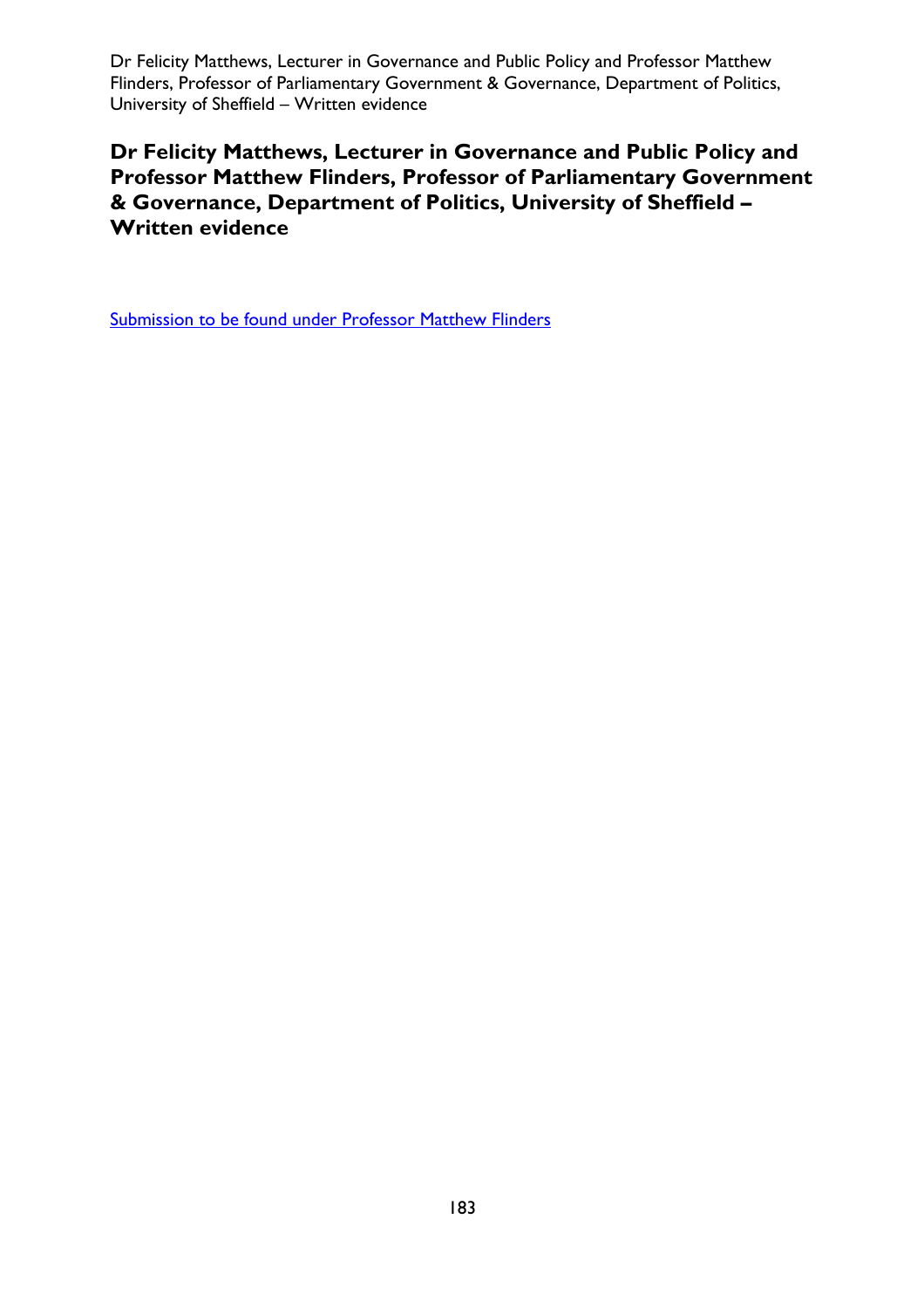## **Dame Julie Mellor DBE, UK Parliamentary Ombudsman and Health Service Ombudsman for England – Written evidence**

### 1. INTRODUCTION

I am grateful for the opportunity to make a written submission to the Committee so early in my term of office as Parliamentary Ombudsman (I took up the position from Ann Abraham in January this year).

This opportunity is especially timely since I am currently conducting a significant reappraisal of the office's strategy and considering options for new ways of working that can enhance the role played by the Ombudsman in empowering citizens, supporting Parliament and in improving public services.

Since my comments are specific to the role of the Parliamentary Ombudsman and its potential contribution to the overarching theme of executive accountability, I am taking up your invitation to submit 'other views' rather than reply directly to the consultation questions.

#### 2. THE OMBUDSMAN AS A CHECK ON MINISTERIAL RESPONSIBILITY

As Margaret Hodge remarked in a recent speech on 'Accountability in Today's Public Services' (Policy Exchange, 15 March 2012), 'Both the Freedom of Information Act and the role of the Ombudsman have helped to open up the civil service to public account and so alter the conventional principle of ministerial responsibility'.

I fully endorse that perspective and its implicit reinforcement of the principle behind the founding legislation of my office in 1967, namely, that the Ombudsman should be very much 'Parliament's Ombudsman' and its mission to 'humanise the state bureaucracy' on behalf of citizens. There is in other words, beyond individual dispute resolution, a desire to contribute to the improvement of public services in the round.

#### 3. SOME EXAMPLES

By way of illustration, I would point, for example, to reports published by my predecessor on matters such as tax credits, Equitable Life, occupational pensions, and healthcare for the elderly as instances of that broader ambition being realised in practice.

More specifically, I would cite the response by the Public Administration Select Committee (then chaired by Tony Wright MP) to my report on the Rural Payments Agency's administration of the 2005 Single Payment Scheme *(Cold Comfort,* 15 December 2009).

On that occasion, PASC was able to require the attendance of the relevant Permanent Secretary to explain the Department's reasons for refusing to accept the Ombudsman's recommendation. The Committee session was successful not only in eliciting such an explanation but in achieving a change of heart on the part of the Department.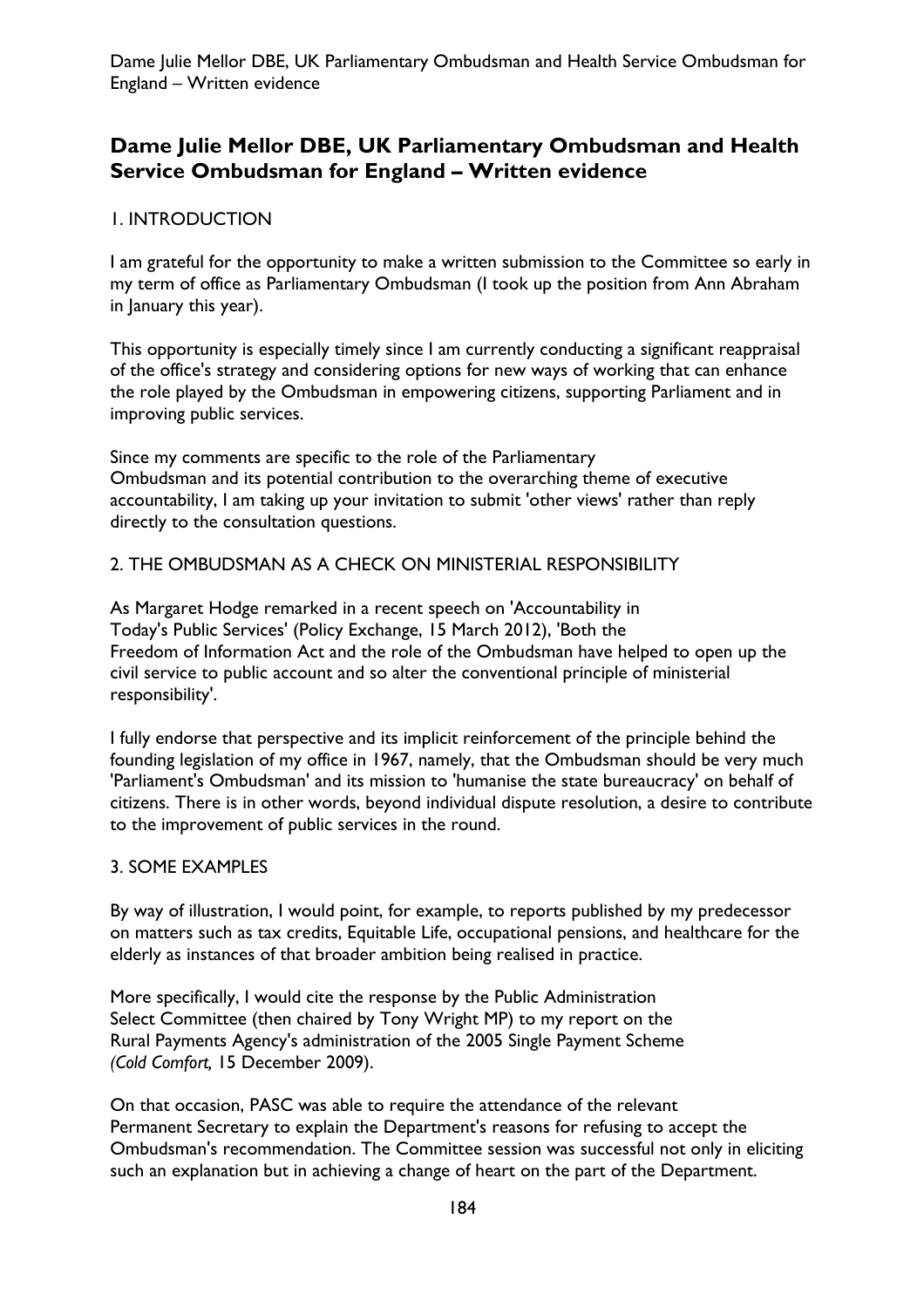Dame Julie Mellor DBE, UK Parliamentary Ombudsman and Health Service Ombudsman for England – Written evidence

It is therefore certainly the case, as indicated by Margaret Hodge, that the role of the Ombudsman already serves (and has done so since 1967) as a real, albeit insufficiently acknowledged, modification of the principle of Ministerial Responsibility.

In the case of departmental maladministration, I can reasonably expect to hold to account a department for its failings by addressing my practical concerns to the Permanent Secretary (and, in principle, to more junior officials) and to solicit the support of PASC, and other select committees, in that task. Whilst it is not my regular practice to 'name and shame' individual civil servants, the focus of my attention is very much on 'civil service accountability' as exercised by officials rather than ministers.

My remit, incidentally, also extends to non-ministerial departments: HMRC, for example, is one of my office's regular 'customers'. The Ombudsman is, in effect, already an instrument for the indirect accountability of civil servants to Parliament.

#### 4. A BROADER CONSTITUTIONAL REMIT

More generally, such activity is part of a broader constitutional remit that identifies the Ombudsman as a central feature of what some commentators have described as 'the fourth integrity branch of the constitution'. That 'fourth branch' comprises various 'unelected accountability mechanisms', including regulators, inspectorates, ethics and standards agencies, as well as ombudsmen, and has become a visible sign of heightened Parliamentary scrutiny.

4.2 In the past, the understandable focus on individual dispute resolution has perhaps obscured that wider function. As I embark upon my tenure of office, I am, however, very keen to shine a light on my constitutional role by engaging not just with PASC but with other select committees, in both Houses, as well as more directly with individual MPs and Peers.

### 5. CONCLUSIONS AND ISSUES FOR FUTURE CONSIDERATION

In short, and in direct response to your call for evidence, I submit that the current model of individual ministerial responsibility is no longer the most appropriate and effective means of holding the government to account. The very existence of the Parliamentary Ombudsman since 1967 has in fact cast doubt on its propriety but has been little recognised. The Ombudsman is in other words a largely untapped parliamentary resource for holding the executive to account, specifically at the administrative level.

I would be very pleased to explore further with the Committee the role that the Ombudsman already plays, and could play more expansively in the future, in working as an accountability mechanism of this sort and in serving as a resource to Parliament.

Further exploration would, no doubt, cover the following broad issues:

- The modification to the principle of Ministerial Responsibility already afforded by the existence of the Parliamentary Ombudsman (since 1967) and the implications for the interpretation of the principle more generally
- The scope within the existing legislative framework for the Ombudsman to hold civil servants to account even more effectively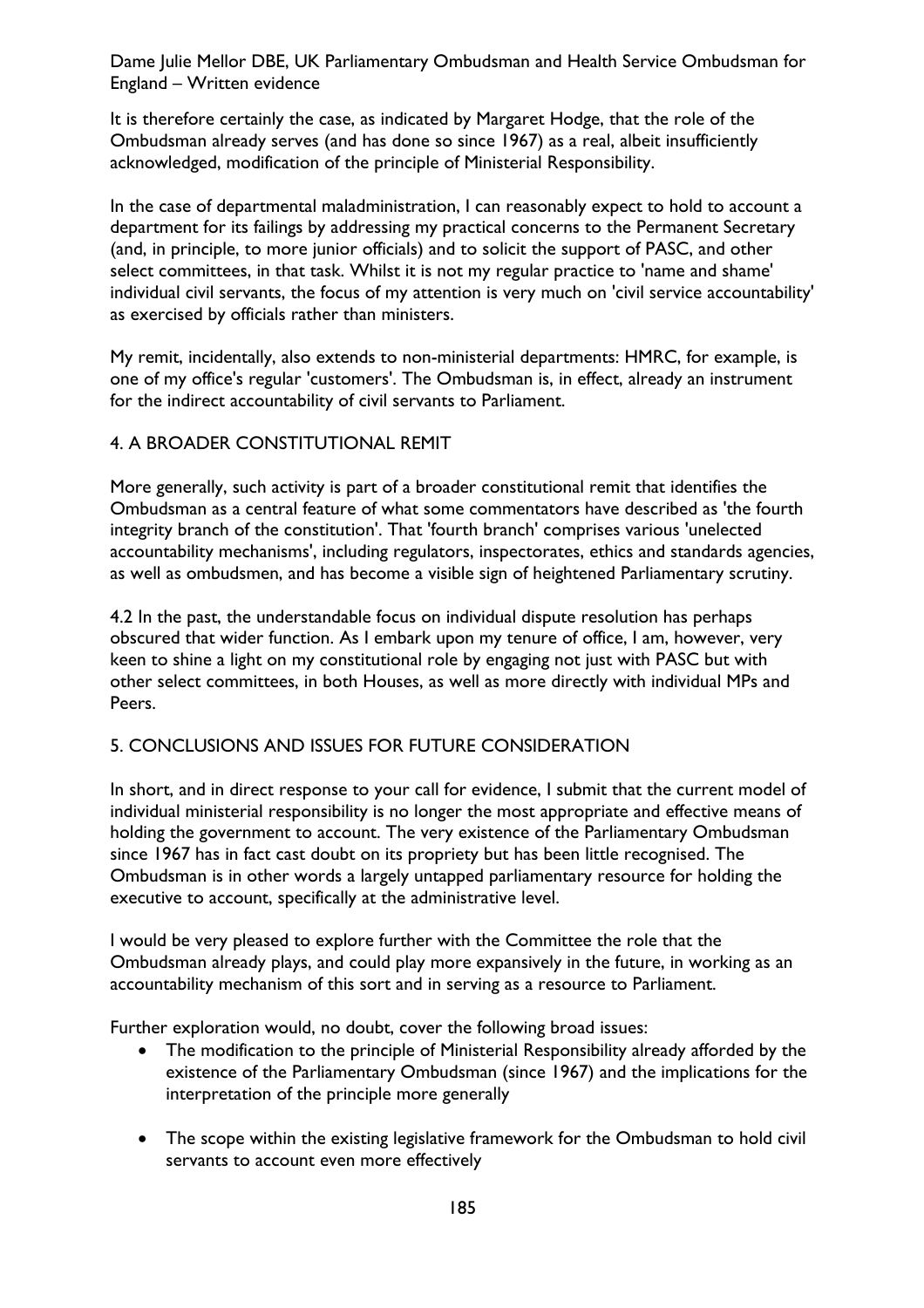Dame Julie Mellor DBE, UK Parliamentary Ombudsman and Health Service Ombudsman for England – Written evidence

• The options for refining the Ombudsman's remit to enable heightened Scrutiny.

It could also, I suggest, usefully entail consideration of:

- The ability of an adverse Ombudsman report to trigger a hearing before a select committee (and in due course trigger a debate on the floor of the House of Commons)
- The possibility of the Ombudsman establishing formal channels of communication with the House of Lords, especially in the context of constitutional reform of the second chamber
- The ability of the Ombudsman to initiate investigations without the need for a specific and individual complaint
- The ability of the Ombudsman to receive complaints directly from citizens instead of by MP referral only, as at present

I trust that these matters are of interest to the Committee and salient to its current inquiry. If so, I look forward to hearing from you further.

8 June 2012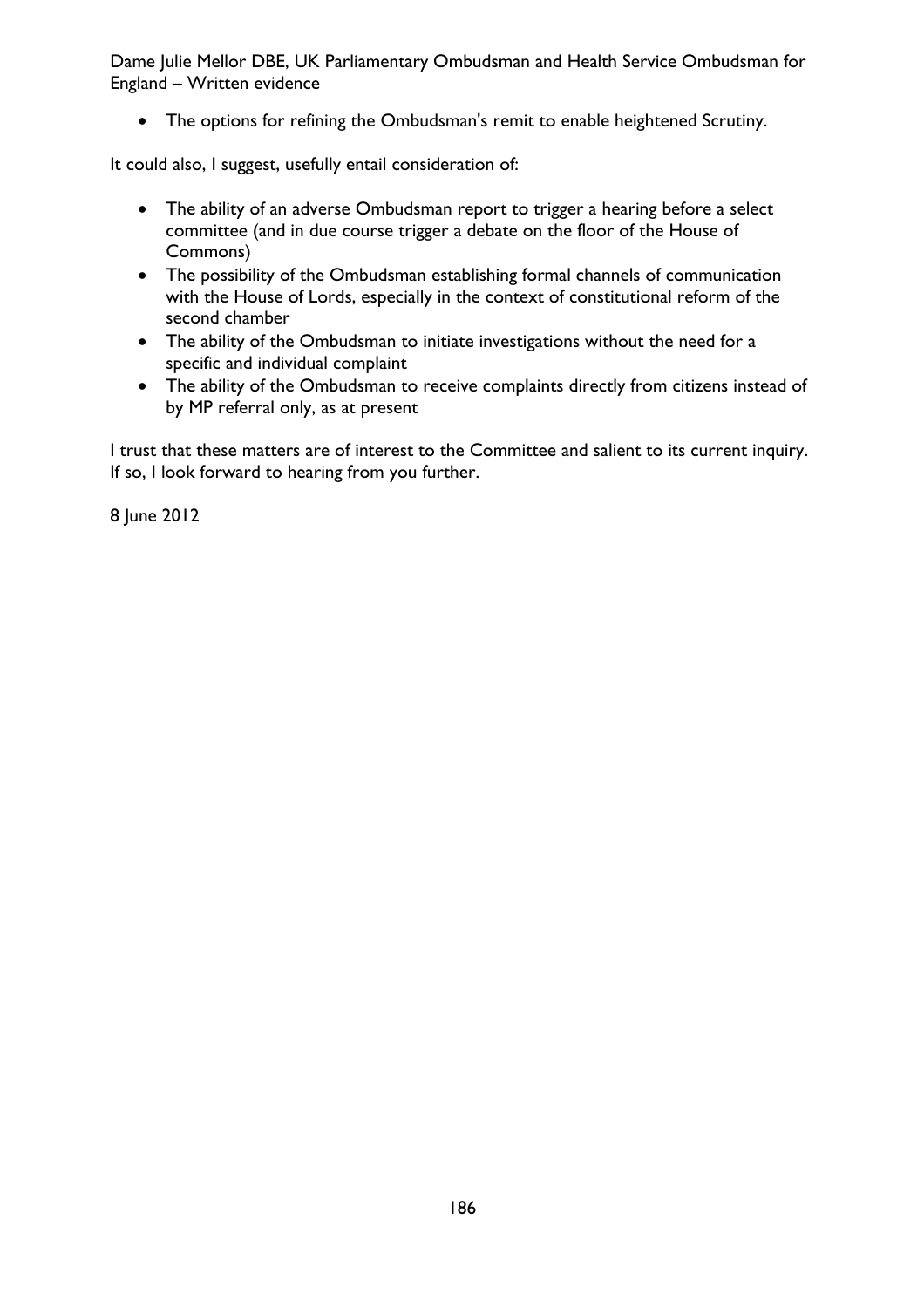## **Lord O'Donnell GCB – Oral evidence (QQ 277–295)**

*Evidence Session No.6 Heard in Public. Questions 277 – 295* 

## WEDNESDAY 11 JULY 2012

Members present

Baroness Jay of Paddington (Chairman) Lord Crickhowell Baroness Falkner of Margravine Lord Hart of Chilton Lord Irvine of Lairg Lord Lexden Lord Powell of Bayswater Lord Shaw of Northstead

### **Examination of Witness**

### **Lord O'Donnell GCB**.

**The Chairman:** I apologise, Lord O'Donnell, that we have been overrunning slightly. I hope we are not causing you problems in terms of your own schedule.

*Lord O'Donnell:* Not yet, but I do have a proposal as to how I can short-circuit your work, which is to basically say, in answer to all the questions, I agree with Lord Wilson and Lord Turnbull. I almost certainly would have agreed with Lord Armstrong if I had listened to him as well. I have other things that I think are important but, as far as those questions are concerned, you can take as read that I agree with everything they said.

**The Chairman:** In that case, I shall move straight to Lord Powell, who I know had some specific points he wanted to put to you, Lord O'Donnell.

**Q277 Lord Powell of Bayswater:** Lord O'Donnell himself is the guilty party for provoking this whole discussion about civil servants and accountability to Parliament. After all, it was his explicit inflammatory letter to the chair of the Public Accounts Committee that started this whole debate and got it in the newspapers. Here we are, on this Committee, spending days and days asking all these questions. Why exactly did you think what the chair of the Public Accounts Committee was proposing was so dangerous?

Lord O'Donnell: Because I strongly agree with the Osmotherly rules and I think the system that we have has worked extremely well. I think there are enormous things we need to do to improve accountability, but they are none of those.

**Lord Powell of Bayswater:** My next question is: what are the things you would like to do to improve accountability?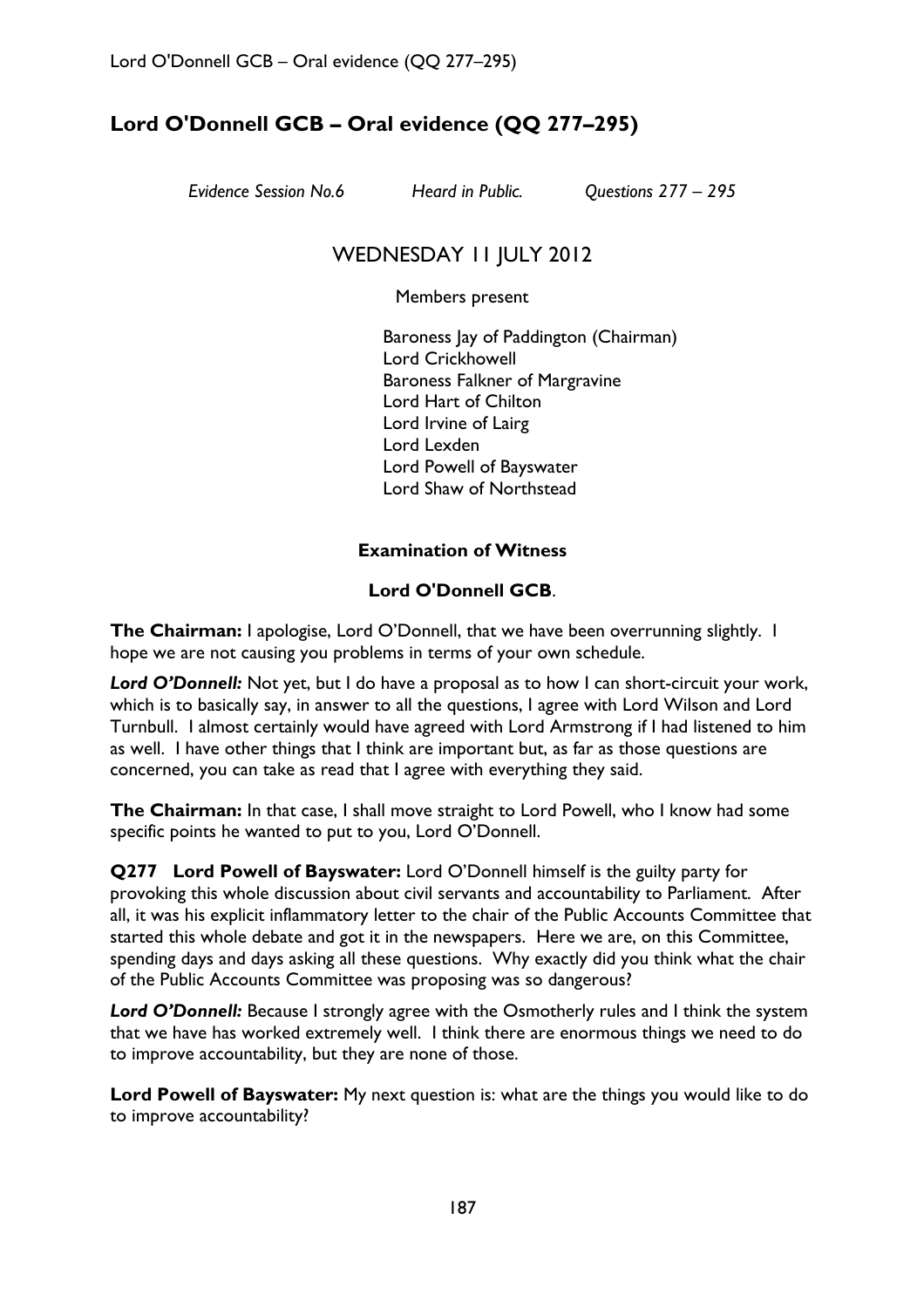**Q278 The Chairman:** First of all, we have to distinguish between accountability and responsibility, do we not? Or do you, Lord O'Donnell, simply agree with what has been said before?

Lord O'Donnell: Yes, I agree with what has been said before. Let us get on with it. It comes back to what you said about the *Civil Service Reform Plan*. The Government's programme of reform—the aim of making managers accountable for performance within a clear framework of objectives and resources, distinguishing the roles of policy formulation and service delivery, and introducing, where you can, contracts that define standards of performance and responsibility for meeting them—is all sensible stuff. That is not from the non-white paper that has just been out. That was from the 1991 document. Let us be absolutely clear about this: those principles have been there a long time and they work. That is what we need to get out.

Defining the clarity of outcomes is what is really important. If you want to be accountable, accountable for what? If you are looking at the accountability side of it, look at both ends of it. Civil servants are incredibly accountable. I have appeared before many select committees. It was at about the rate of one a month, sometimes with Ministers beside me. I was very happy to do that. I think it is crucially important. The bit that we really need to think about is: so what about the select committees? What is their outcome? What is their success measure? Why does a select committee look at a certain set of questions? I have been sitting in the Treasury dealing with multi-billion-pound decisions that were never the subject of any accountability. I really think we need to think about whether they are given the right expert advice. What are their objectives? Do they have a set of objectives? Can we hold them to account on those objectives? Are there some success measures? Who should do that? There is a massive set of issues there that would really improve accountability. This point about trying to sharpen up accountabilities is very important. I mentioned this to you in our earlier session. We have an issue here about the black and white. There are some things for which you could absolutely say "ministerial responsibility". You have got some clear distinctions and I gave you the MPC example.

The truth is that there is a lot that is in the middle. I could write a book about this and I would probably call it *Fifty Shades of Grey* if it had not already been done. Those are the complex bits, and there we are in the world of shared accountabilities. That is where it gets difficult, but that is where we are. I would like to think that we might be able to explore the question that was put about arm's-length bodies and the like. As a civil servant, you would dearly love to be able to be in charge, accountable and responsible for something. Quite often, unfortunately, you are not put in that situation; your objectives are changed halfway through and all the rest of it. I think we might be able to get further if we started to think about these agencies. Do we want to push them to be rather more independent and to have a situation, again using the analogy of the MPC, where the Minister sets up the agency framework, the objectives and their resources and accounts, as I have described there, and then says, "Right, I am going to expect you to account for this in front of select committees"? That would be fantastic and I think that would give us real genuine accountability and responsibility.

**Q279 The Chairman:** The extension of the concept of the arm's-length body—we have talked to several of them with very different forms of governance—is really one of the themes of the non-white paper. Do you find that something that you would accept?

Lord O'Donnell: All I am after is clarity. I will come back to it; the MPC is a model of clarity on this. Some of the arm's-length bodies are not very clear; they are not at all clear.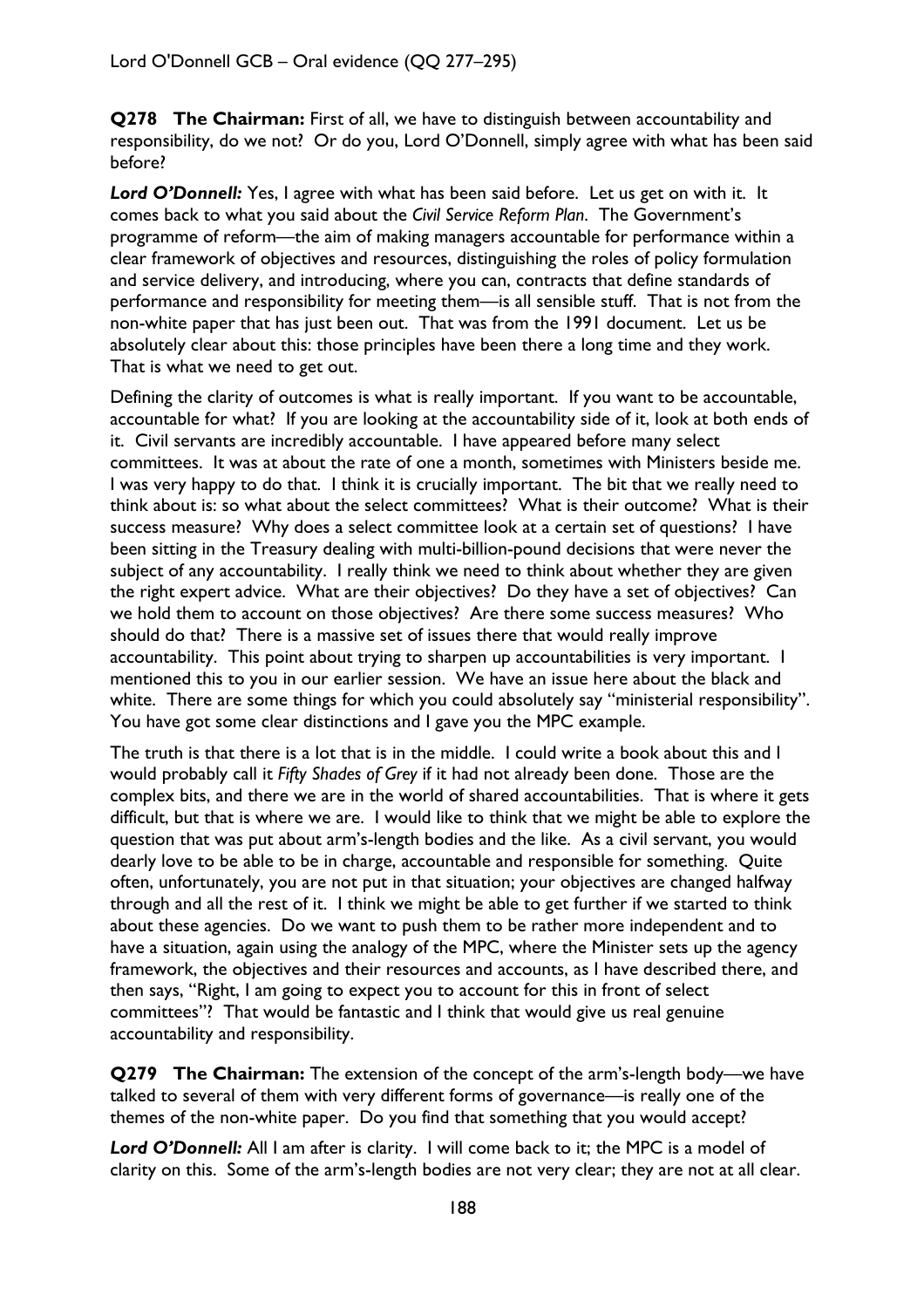**The Chairman:** They can be quite difficult to understand.

*Lord O'Donnell:* Absolutely. I would say, if you really want to improve accountability, the civil servants' bit is tiny. The really important bit is: can you define and be clear about who is accountable for what, in the way you set up the agency?

**Q280 Baroness Falkner of Margravine:** Would you do that on an ad hoc basis depending on the agency? As our chairman has said, we took evidence from different ones that had completely different modi operandi.

*Lord O'Donnell:* Indeed. We have got a bit of a hotchpotch here.

**Q281 Baroness Falkner of Margravine:** So the framework document would be the place where you would give a very clear steer that the chief executive, or the chairman, executive chairman or whatever is accountable?

Lord O'Donnell: That is for Ministers to decide, as to how far they want to go in that. I am not trying to take the authority away from them. If Ministers say, "Actually, I really care about this; I really care about how it is done, because the 'how' is going to be incredibly political, so I want to keep complete control of this", I think you need to question if you really want an arm's-length body at all. Why not keep it in-house? The Minister should be prepared to say, "Look, what I am really interested in is an outcome; I want to achieve X number of medals in the Olympics. I am going to set up a body and say, 'Get out there and do it.'"

**Q282 Lord Powell of Bayswater:** The corollary of that is that then the heads of those agencies are indeed accountable to Parliament. That includes their fate. They are not necessarily subject then to civil service disciplinary bodies and so on. If they have apparently failed, a select committee is quite justified in demanding their heads.

*Lord O'Donnell:* You have to understand that they would be appointed by a proper procedure and accountable to a Minister, but it would be perfectly proper for a select committee to say, "Look, Minister, you have made this person accountable, responsible and given them the power. They have failed. In our view, they should take the consequences of that." That is the other side of it. Of course, there is an interesting question, if you are going to do that and get people to accept that kind of process, about what you are going to do about remuneration. Frankly, in a world where you are in that sort of situation, the private sector, as Lord Turnbull said, would clearly reward you appropriately for that, because you are taking quite a big risk.

**Q283 Lord Crickhowell:** I understand exactly what you are saying in connection with arm's-length bodies, and it is relatively easy to do.

*Lord O'Donnell:* But we have not done it.

**Q284 Lord Crickhowell:** Coming back into the centre of government, how on earth do you do it? You have a department; it has got some project. Increasingly nowadays, it calls in a consultant and then panics about the advice that is received from the consultant, and calls in another consultant and probably a third consultant. Eventually, with a bit of luck, the project gets underway. That is literally what is happening in some departments. I have agonised reports from people trying to give advice to departments.

*Lord O'Donnell:* You must not tell Francis Maude, because he thinks he has stopped consultants coming in.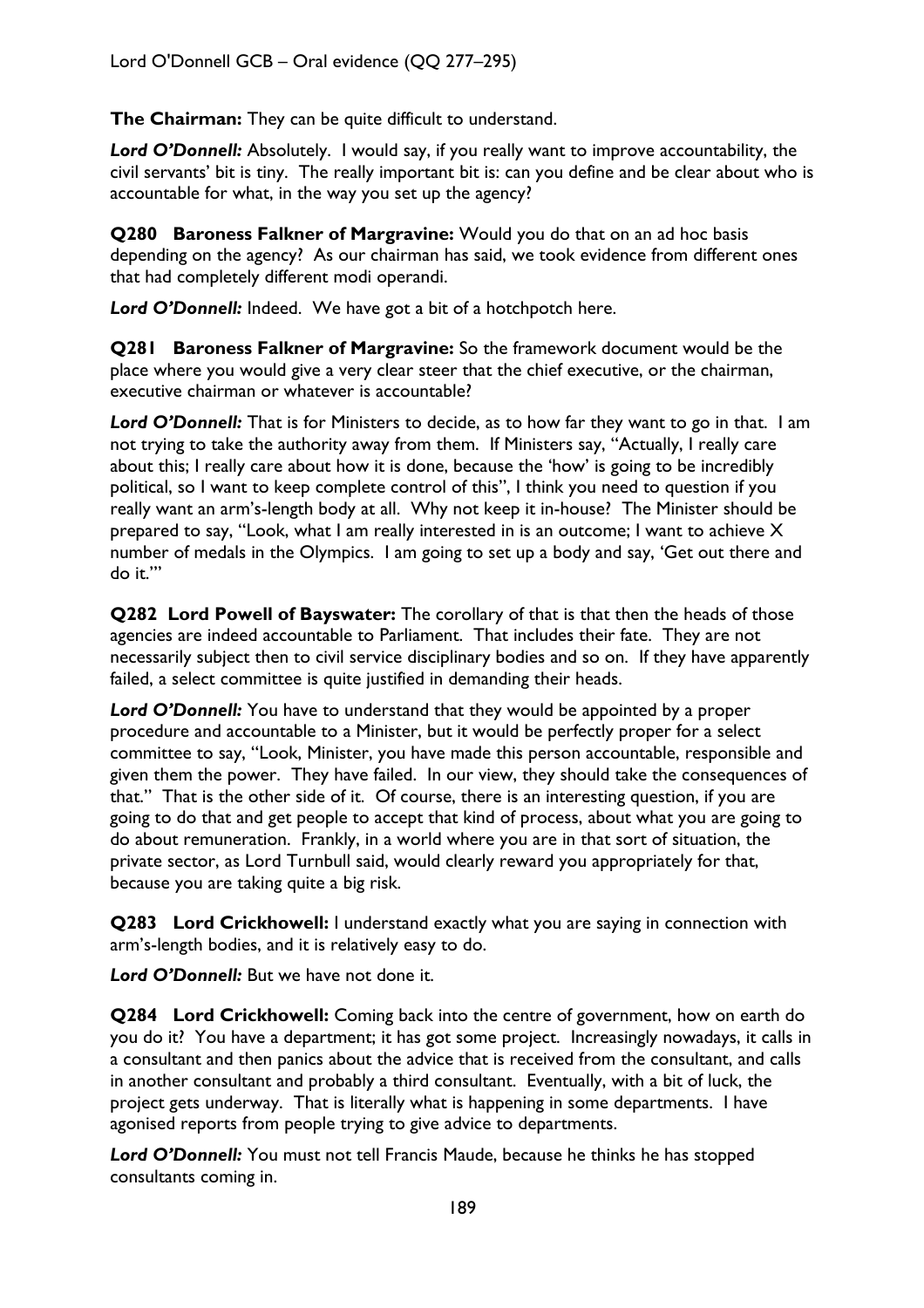**Lord Crickhowell:** You can do it for arm's-length bodies, but how do you do it in the departments themselves?

Lord O'Donnell: If it is a project within a department, all of the work I have seen on projects suggests that we should do more of the work upfront before we start the project. All of the lessons on failed projects have been because we have rushed into them. I think there should be some work pre-planning. All of the work that has been done on defence procurement has suggested that a bit of money upfront makes a lot of sense. It may well be that you need to use outside resources for that, so possibly there is a role for consultants there. Personally, I am quite anti their use in general, certainly when it becomes a permanent thing rather than a temporary thing, but if there is a skill set they have that we do not have, let us use it. That is right but, if you are talking about the accountability of a project that is going to have a multi-year life and go through many Ministers and possibly many officials, then the accountability systems we have are probably the best we can do.

**Q285 Lord Crickhowell:** You talk about clarity; a select committee can look at an arm'slength body, and you have its clear objectives set, but how is it going to look at the department? It is not going to have these clear objectives that you say are so desirable. It is not going to know what they are.

**Lord O'Donnell:** I would like to think that departments should have quite good clear objectives. What would stop you having clear objectives?

**Lord Crickhowell:** I am probing as to how we would achieve this objective.

*Lord O'Donnell:* We have tried, on various occasions, to sort these things out by trying to get people to be absolutely clear about what it is they are trying to achieve.

Lord Crickhowell: And to say so publicly so that a select committee can examine them on it.

**Lord O'Donnell:** Absolute clarity is my No. 1 of the 10 commandments I gave in this lecture—strategic clarity about outcomes, not about inputs. What are you trying to achieve? Then try, as far as possible, to accept from your civil servants evidence about the best possible ways of achieving that. Your civil servants will, I hope, look outside at all the possible sources of evidence and bring them together, impartially, to present to the Minister the best possible evidence-based piece of advice on what he should do.

**Q286 The Chairman:** If you are thinking about the terms of engagement for the individual civil servant, as you responded to Lord Powell when he asked you about the other end of the process and dismissing someone, you mentioned the potential impact on remuneration, and we heard earlier from Lord Turnbull and, to some extent, from Lord Wilson about that. The problem with that kind of thing, and imposing what one might call a private-sector dimension on the civil service, would be disturbing the balance of all of the things that have developed from Northcote–Trevelyan, which are enshrined now in the statute. Do you agree? How do you see these things integrating with the non-politicised long-term employment of civil servants and so on?

**Lord O'Donnell:** What I am thinking of is this area where we are talking about agencies, where we are very clear about outcomes and the sort of people who are there. You are saying, "Please deliver us a successful Olympics," for example, and everything associated with that. That sort of contract works there. When you are talking about a permanent secretary, it is very different, because the permanent secretary is there to give advice on a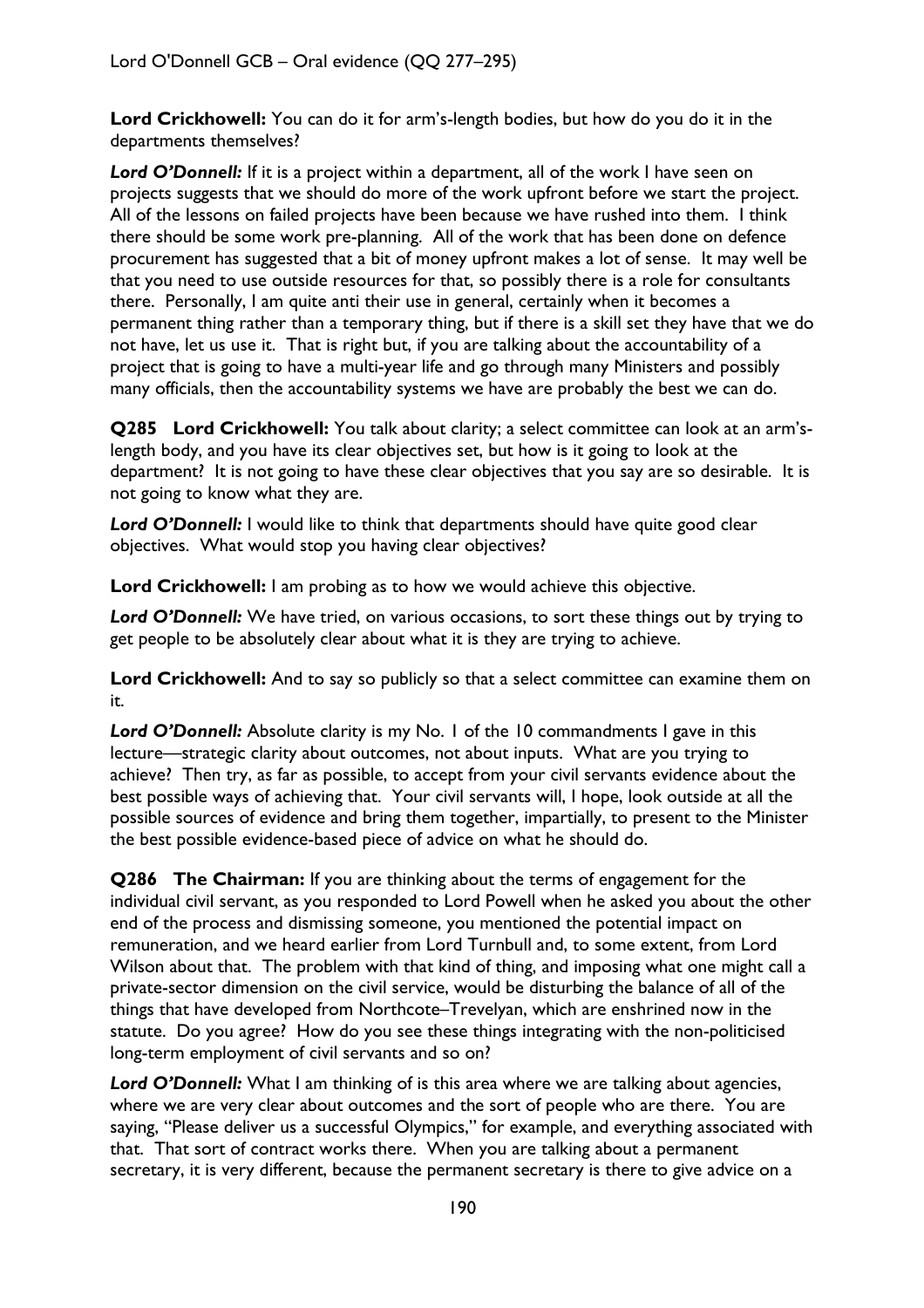whole range of things. The outcomes, alas, are not as clear cut as one would like. In this case, I would very much agree with what Lords Wilson and Turnbull said. Particularly, I am a very strong believer in the appointment process.

I strongly agree with what Sir David Normington said in his letter, but I would pick up on what Andrew Turnbull said: I think that is a really important point about the other end, of sacking permanent secretaries. It is really important we have some process around that and that Ministers do not just say, "I do not like this person because they have been telling me that all the things I want to do are illegal and stopping me doing those things. I would like someone who says 'Yes, Minister' more often." There is an important point for Prime Ministers in particular. You should possibly ask them about this. Prime Ministers in particular have often said to me, "We need someone strong to go along with that Secretary of State to make sure that it works."

**Q287 Baroness Falkner of Margravine:** It almost sounds, from what we have heard this morning, as if this is a well founded concern, without naming instances, but does it happen very frequently? It seems to me quite remarkable that you would get that kind of breakdown in relationship. Certainly in the evidence we took from Ministers, I think there was only one mention ever of that happening, from very experienced Cabinet Ministers, who had served across a range of departments.

Lord O'Donnell: It can happen. It is always difficult, but it is a very important and can be quite a tough relationship. If you are a permanent secretary and you have to say things that the Minister does not like, sometimes they can take that rather personally and hold it against you. Similarly, if you are a Minister and you feel that your permanent secretary is not helping you deliver your programme, you can think, "I would be much more successful if only I had somebody else as my permanent secretary." These things do happen.

**Q288 Baroness Falkner of Margravine:** It seems that you are echoing what I think Lord Turnbull's concern was: that the appointment process proposed in this new paper—of potentially a couple of names going forward to the Secretary of State—is not so much of an issue, but the interference, once a person is in place and possibly with a change of Minister and a new Minister coming along, and then a breakdown in the relationship, is the greater problem there.

Lord O'Donnell: No, I think both are very important problems. I think you are reading into the paper something that is not in the paper. The paper itself does not say there will be a list from which a Minister will choose, if I remember rightly, having seen various drafts of it. I do not think it is there. There was certainly a briefing that this is what was intended, but it is not in the paper. Personally, I have gone on record as saying before now that I think the idea of giving Ministers a list is not a good one, for all the reasons that are laid out in David Normington's letter. Ministers are involved in this a lot. When you are the Cabinet Secretary, you are not going to appoint someone as permanent secretary about whom the Secretary of State says, "Look, I just cannot work with that person." That would be a failure on all parts if you ended up there. It does not happen. We manage the process well now. The system can handle this. The bit that is not mentioned in the paper, as Andrew Turnbull said, which is an issue, is the other end of the scale.

**Q289 The Chairman:** The paper says, "Allowing secretaries of state to have greater influence in the appointment of". It is "greater influence". It does not specify.

*Lord O'Donnell:* I think if you ask Secretaries of State what influence they have at the moment, those who have not been through an appointments process would not know.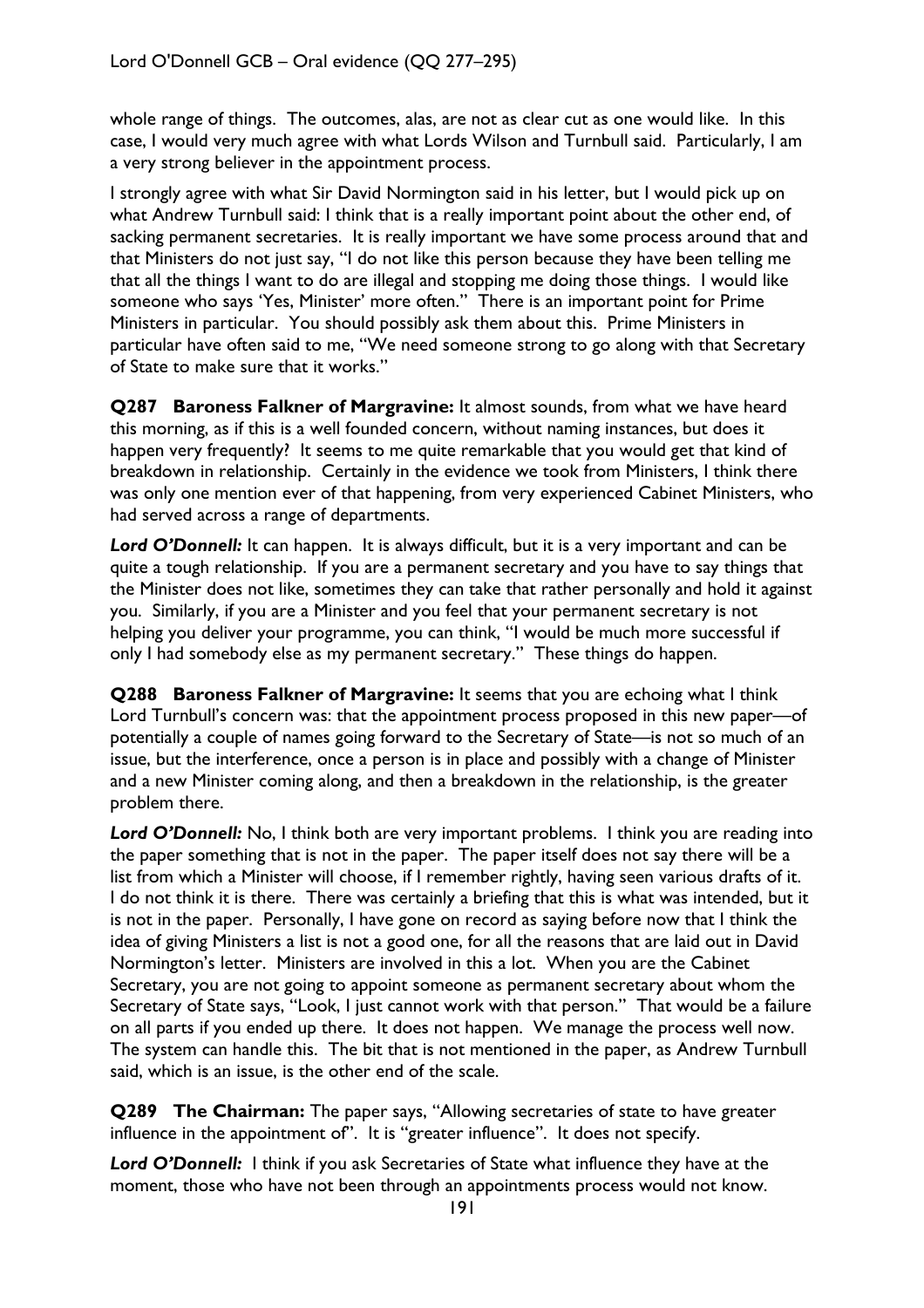**Q290 The Chairman:** If you were advising us about, as it were, the top line of what we should say in response to all of the concerns that Lord Powell rightly identified—which perhaps you have focused most clearly on in the last few months, at least in the public awareness—what would you think would be the most sensible thing to say?

Lord O'Donnell: The most important thing you can do is say, "Let's think about how we improve the accountability system by looking at select committees and what they do. Let's be clear with the select committees what their objectives are, how they are going to be measured against them, who is going to do it"—the quis custodiet question. Wouldn't that be fantastic?

**Q291 The Chairman:** That is essentially more about resourcing them than challenging their role.

Lord O'Donnell: No, there is no need to change their resources. Just say: "What is your objective? Let us be clear about objectives. What are your success measures?" Let us have somebody then look at them and say, "I hope your objective in this process would be to improve accountability." That is the thing that would make the most difference to accountability. We have a system. We have changed it. We have just had elected chairs, which I happen to think has improved it, but it will be hard to get evidence for that. In terms of why they select certain subjects and not others, a cynic would say that it is all to do with the public profile of those on the committees—surely not.

**The Chairman:** Not at this end of the corridor.

Lord O'Donnell: Not at this end of the corridor, exactly, but could we not get a bit further and say, "Here are some really big issues that have never been looked at by select committees. Why is that?" I have had some fantastic select committees, where the relationship has been really good and where I think they have really made an improvement. I have had some where, frankly, they never really got on to the important stuff.

**Q292 Lord Lexden:** How do we ensure that they examine those things that ought to be examined? Ought there to be some form of code of practice for select committees? Senior civil servants perhaps would then be usefully associated with the process of developing such a code, so as to help to direct select committees to the areas that really matter.

**Lord O'Donnell:** I would say, because there will be questions about conflicts of interest if you have the civil service there, that we have the Institute for Government, the Constitution Unit at University College London, and lots of academics out there. Let us use these resources to think about how we could do this, then put it to Parliament and let Parliament have a serious look at it and hopefully do something. That would make a real difference.

**The Chairman:** Thank you very much. That is a great advantage, and Lord Lexden wants to follow that.

**Q293 Lord Lexden:** I have one more question on responsibility when things go wrong. We have heard your views on the issue of select committees mentioning names and the difficulties that that would arouse. Would it be appropriate for select committees, having in a report quite clearly identified, after discussion with civil servants and the Minister, that a series of mistakes may have occurred, not to seek to name names but to have thereafter a very clear statement from the department as to what has been done to try to ensure that such mistakes never occur again? The process goes one further stage than the inquiry, but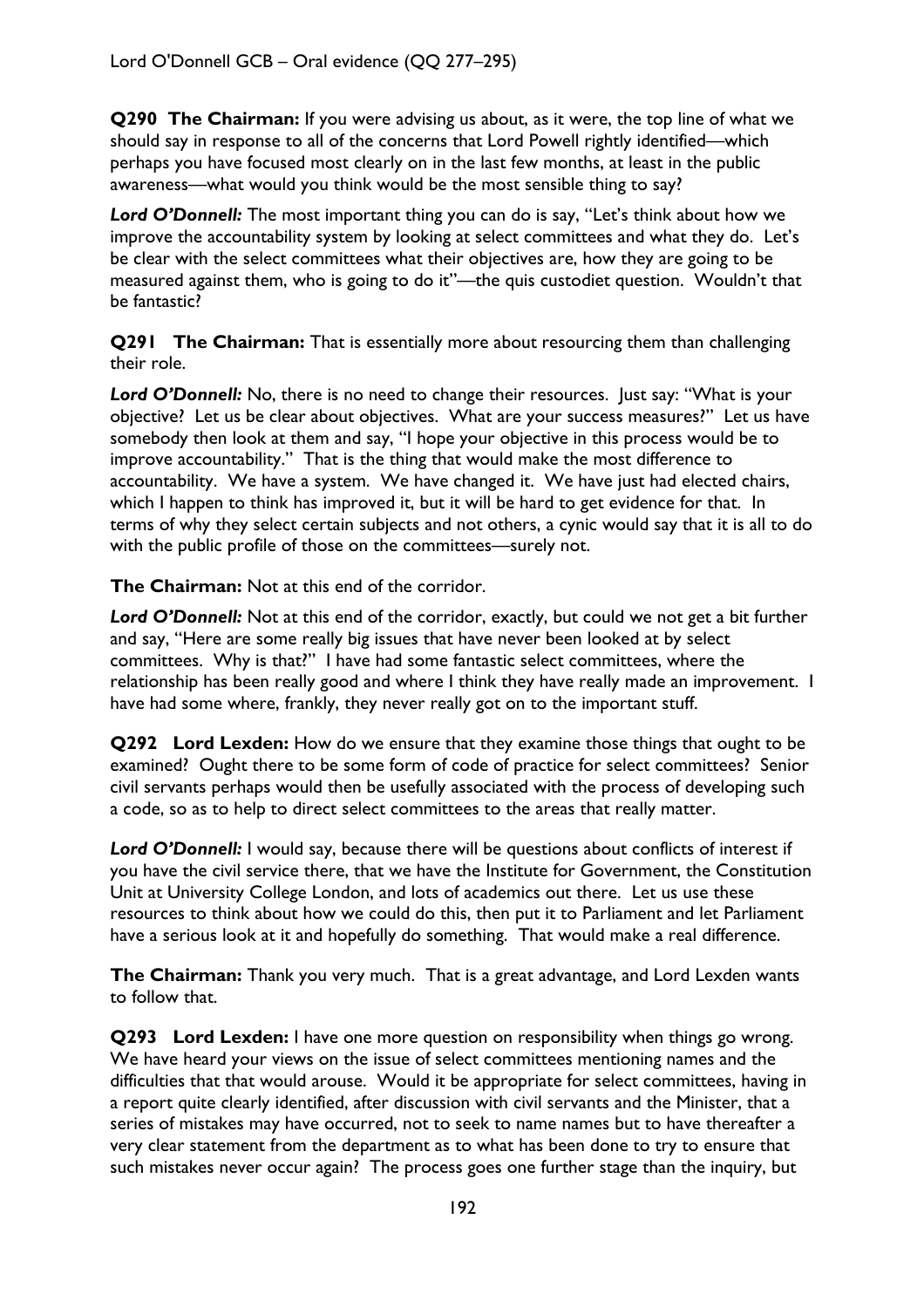without the committee being in any way involved in the disciplinary action that an individual department might want to make.

Lord O'Donnell: At the moment, departments respond to select committee reports and in their responses are supposed to, and in general do, say precisely how they are going to respond to this. It creates another problem though. You are forever fighting the last war on those fronts. For example, should select committees always be backward-looking? Should they always be ex post? Should they think about ex ante? Should select committees be thinking about the next set of crises and sorting out a situation so that we are robust and ready? I am thinking now about the financial sector, for example. Sitting through the Financial Services Bill, I thought that some of the things we are trying to do and some of the amendments we are putting down are all about solving the problems that emerged out of the last war, not about getting a robust situation for whatever the next problem will be. That is again one of the areas where you could say to select committees, "Do you see your role as just digging over the past or do you see your role as saying, 'Actually, we are not sure that you have the capability to manage future crises'?"

**Q294 The Chairman:** It is both, surely.

Lord O'Donnell: If that is true, they do not do much of the latter.

**Q295 The Chairman:** Thank you very much. You said at the beginning that you had some very clear things you wanted to say to us. You have said some of them very clearly. Were there others that you have not?

Lord O'Donnell: No, I think that is it. I have got off my chest the things I wanted to say. I think it really matters. If we are going to improve accountability, we need to be absolutely clear about outcomes and who is dealing with them. The accountability process itself is the issue here. If you just look at the civil service part, I do not think you are going to make massive strides forward. What you need to do is look at select committees' resources, the way they do their business and the way they decide what to do.

**The Chairman:** Thank you very much. Thank you all very much. I am grateful to you all for taking the opportunity to come and both listen and contribute. Thank you very much, Lord Turnbull and Lord Wilson, for staying. Lord O'Donnell, thank you for your thoughts in the last session.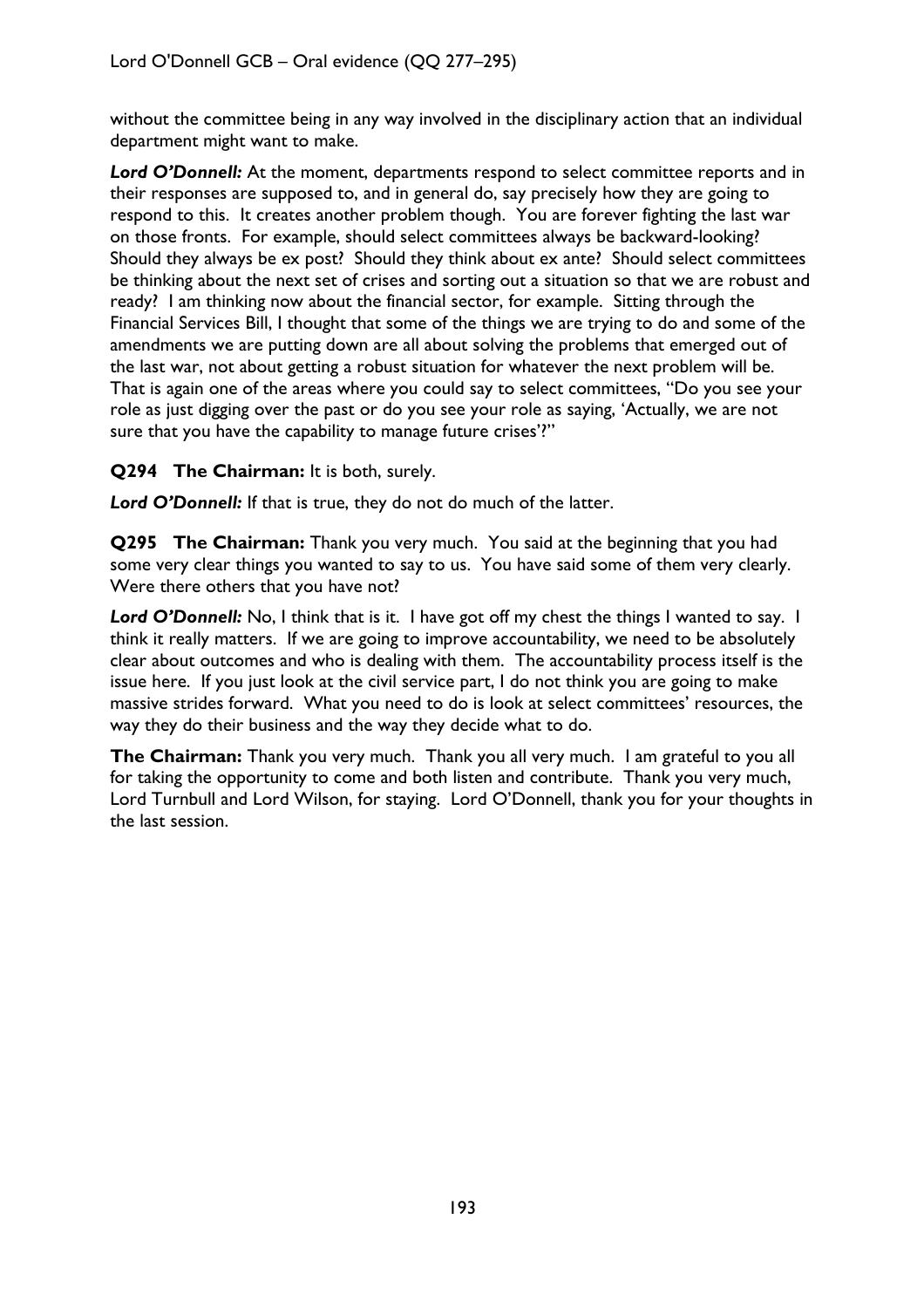# **Office of Fair Trading; HMRC; and Valuation Office Agency - Oral evidence (QQ 184–211)**

[Transcript to be found under HMRC](#page-149-0)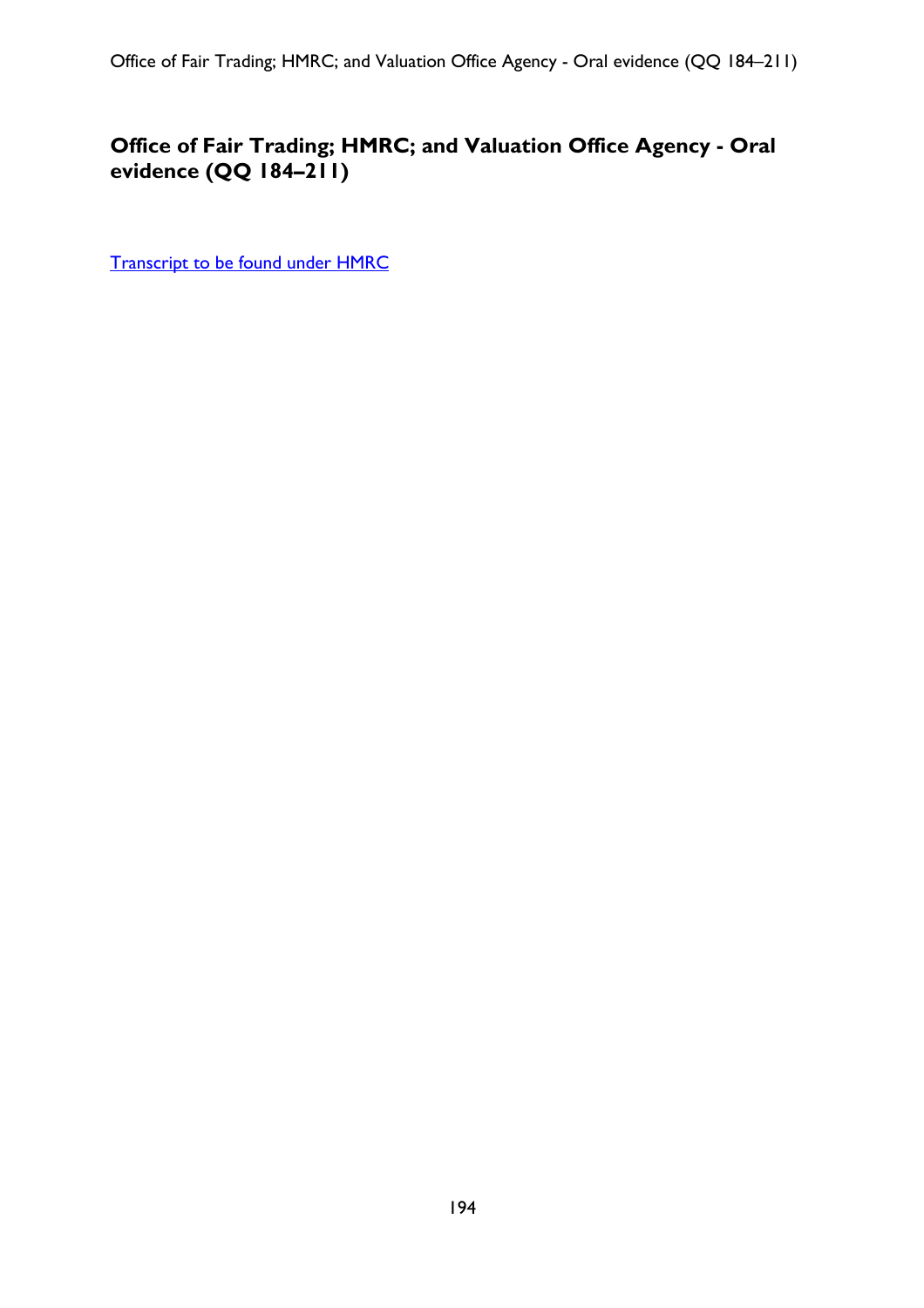## **David Penman, General Secretary, First Division Association - Oral evidence (QQ 212–238)**

*Evidence Session No.6 Heard in Public. Questions 212 - 238* 

### WEDNESDAY II JULY 2012

Members present

Baroness Jay of Paddington (Chairman) Lord Crickhowell Baroness Falkner of Margravine Lord Hart of Chilton Lord Irvine of Lairg Lord Lexden Lord Powell of Bayswater Lord Shaw of Northstead

#### **Examination of Witness**

 $\overline{\phantom{a}}$  , which is a set of the set of the set of the set of the set of the set of the set of the set of the set of the set of the set of the set of the set of the set of the set of the set of the set of the set of th

**David Penman**, General Secretary, First Division Association.

**Q212 The Chairman:** Good morning, Mr Penman. Thank you very much for coming. I realise you are fairly new in your present post, although you obviously have considerable experience within the First Division Association. I am sorry if we are intruding on your time when you are getting your feet under the table of the association. May I mention that this Committee hearing is being broadcast? If, when you first speak, you could give your name and title, that would be helpful from the point of view of the broadcast.

As you know, we have been conducting this inquiry for a couple of months now, since the new session of Parliament started, and this is our penultimate evidence session. We have reached the point where we need to start thinking about solutions to some of the problems that we have heard about. We have come to a general view, from a wide range of witnesses from different places, that there are questions to be asked about the operation of what one could generally call executive accountability in 2012, and whether the conventional and traditional methods of that accountability are working, particularly in relation to civil service accountability in the wider political environment. I would like to start by asking you what your view of the present situation is, and then we will move rapidly on to ask you about potential changes.

*David Penman*: My name is David Penman and I am the newly elected General Secretary of the FDA. The FDA is a union that represents senior managers and professionals in the public sector, the majority of whom work in the civil service, but we also have members who are senior managers in the NHS. We interact with our members, either collectively or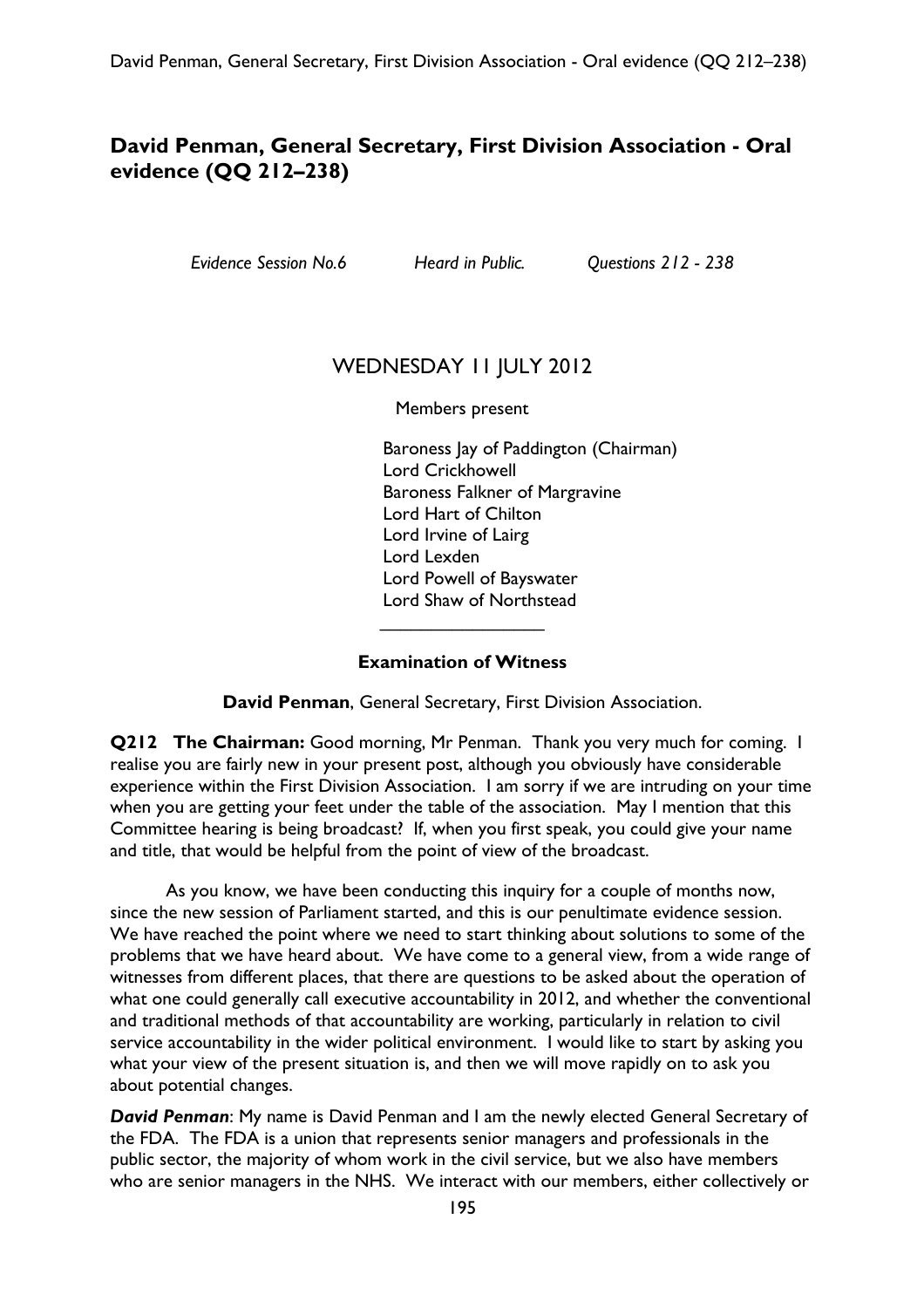individually, on issues or concerns that they have in the workplace as civil servants in their relationships with other managers, other civil servants, politicians and Parliament.

Our general view is that individual civil servants have concerns about the operation of those issues around accountability.

### **Q213** The Chairman: Is this something they bring to the FDA?

*David Penman*: It is. Our more senior members are more generally the ones who find themselves under a level of scrutiny or may have concerns about the role they play in giving evidence to select committees. There is a degree of concern about the operation of certain committees and the tone and nature of the scrutiny they are under. I would suspect that whether parliamentarians would agree with whether they should be uncomfortable or not it is time to review and have a look at those processes and procedures to see whether they can be improved so that there is confidence on all sides.

**Q214 The Chairman:** One of the things that have been drawn to our attention is what some people regard as the inadequacy of the Osmotherly rules on civil servants' appearances before select committees. What do your members say to you about those? Is this a live issue within the association?

*David Penman*: It is not particularly a live issue. I think civil servants would probably have a fonder view of the Osmotherly rules than some parliamentarians. They are there as a guide to civil servants about the evidence they give. It requires them to play a proactive and informative role in the evidence they give to select committees. It makes it clear what that role is in delivering evidence on behalf of the Minister and the Government rather than as individuals, which to some degree gives them some rules of the game and some protection. Looking at some of the evidence from others who have come to this Committee, it seems quite clear that there is a degree of dispute about the Osmotherly rules and whether they are adequate or not. What surprised me was that, in effect, they were not an agreed set of rules. I was trying to find out what happened in Scotland in relation to similar rules and processes and, as I understand it, whilst there is greater consensus about it, they have again not necessarily been agreed by Parliament. However, rather than it being an executive order for civil servants, some attempt was made to reach an agreement so that it was not a convenient tool for beating civil servants with.

**Q215 The Chairman:** If you wanted to look for greater consensus and a revision of the rules in general, whose responsibility would you see that as primarily being?

*David Penman*: That is a difficult question. Who would represent the interests of the civil service in negotiating with Parliament in the interests of Parliament? Perhaps a wider review allowing a number of stakeholders, including us, in representing the role of individual civil servants, and other unions, would be the way forward. It may be too ambitious to try to seek an agreement, but there should at least be some attempt at if there is going to be some revision, so that all sides feel some comfort in the rules of the game when giving evidence.

**Q216 Lord Lexden:** Could you give us an indication of what you would like to see in the revised rules from a civil service point of view?

*David Penman*: We have not encountered any requests from our members specifically about changing the Osmotherly rules, and I do not think the pressure for change is necessarily coming from civil servants as a result of that. There is no direct change that we as a union are seeking in relation to those rules. From the debate that is taking place, you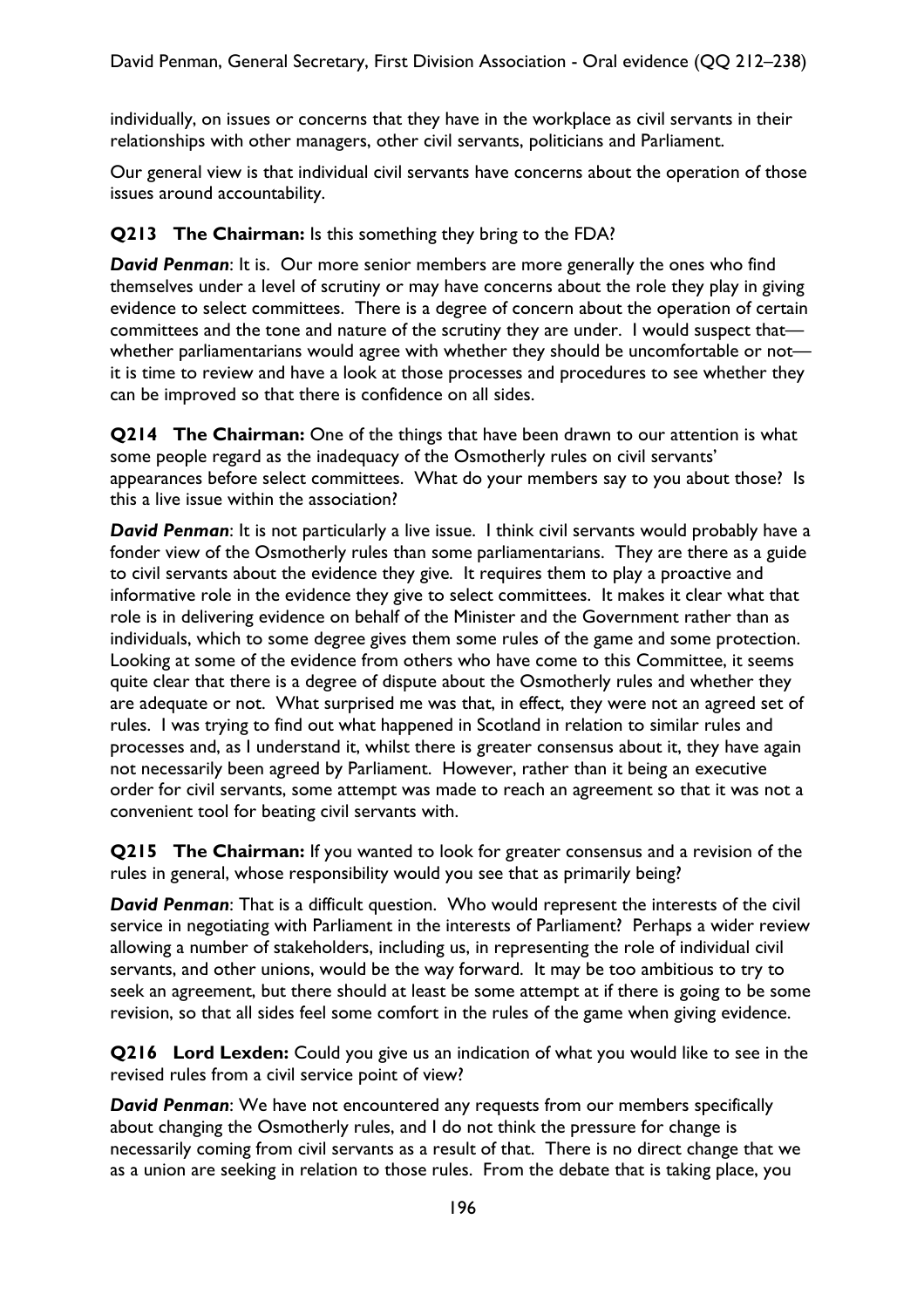can see that pressure is coming from elsewhere and from select committees, rather than from civil servants. The issues are the operation of those rules and the conduct of select committees, rather than the rules themselves.

**Q217 Lord Lexden:** In their current form, the rules are so tight and restrictive that, if they were implemented literally, civil servants would not say anything, or nothing of great interest. It is because they are applied flexibly in practice that we get somewhere.

*David Penman*: That may well be the case, but there is no clamour for change from civil servants for the Osmotherly rules to be revised and changed. Therefore, it is for those who wish to change them, or feel they are too inflexible, to propose those changes. As with any set of rules, it is about the operation of them as well as the detail.

**Q218 Lord Powell of Bayswater:** I should declare an interest; I was once a member of the FDA a long time ago. The Government are obviously aware of the parliamentary clamour for some changes in the practice and accountability of civil servants, and must be giving it quite a bit of thought. Have you seen any sign of them consulting the FDA, or would you expect them to want to consult the FDA on this subject?

*David Penman*: There is no sign, but of course we would expect it. As the union that represents the most senior civil servants in the land, we take pride in the fact that, as a trade union and professional association, we represent the interests of the civil service, as part of our founding principles, as well as individual civil servants. So the operation of a good, effective and efficient Government is something that we have always tried to play a constructive role in. If there are changes around those issues, individual members will have individual concerns, which we would want to represent, and we as a union will look to take a pragmatic view about what seems best in the civil service and in the greater public interest.

**Q219 Lord Powell of Bayswater:** Your cast of mind on this seems to be principally about concerns. Do you think that quite a lot of senior civil servants might welcome the opportunity to appear more often and themselves explain things to select committees, on the ground that they can possibly do it more effectively than Ministers?

*David Penman*: My experience of our members is that they recognise that they play a pivotal and important role in the delivery of public services. There is a degree of accountability and transparency that goes with that role. I do not have the sense from our members, as some politicians have tried to portray it, that their role is simply to try to obfuscate and obscure the evidence trail of their ineptitude. Actually they are very committed to what they do, and in many cases they are probably best placed to provide the information that select committees need. The question is about how select committees sometimes conduct themselves. In effect, they are going into a hostile environment. It is not about trying to find the evidence and trying to find what makes for better government, but about trying to pin blame on individuals. That creates an atmosphere of defensiveness from civil servants. In that environment they do not have the opportunity to defend themselves in the way that others do. Perhaps that is one of the things that lead to that more defensive nature.

**Q220 Lord Powell of Bayswater:** Is that not just an aspect of the confrontational nature of our political and government system?

*David Penman*: It is, but we are talking here about the role of select committees and how individuals give evidence. Inevitably, politicians are driven by politics as well as public interest, and where those things conflict and politicians conduct themselves based more on a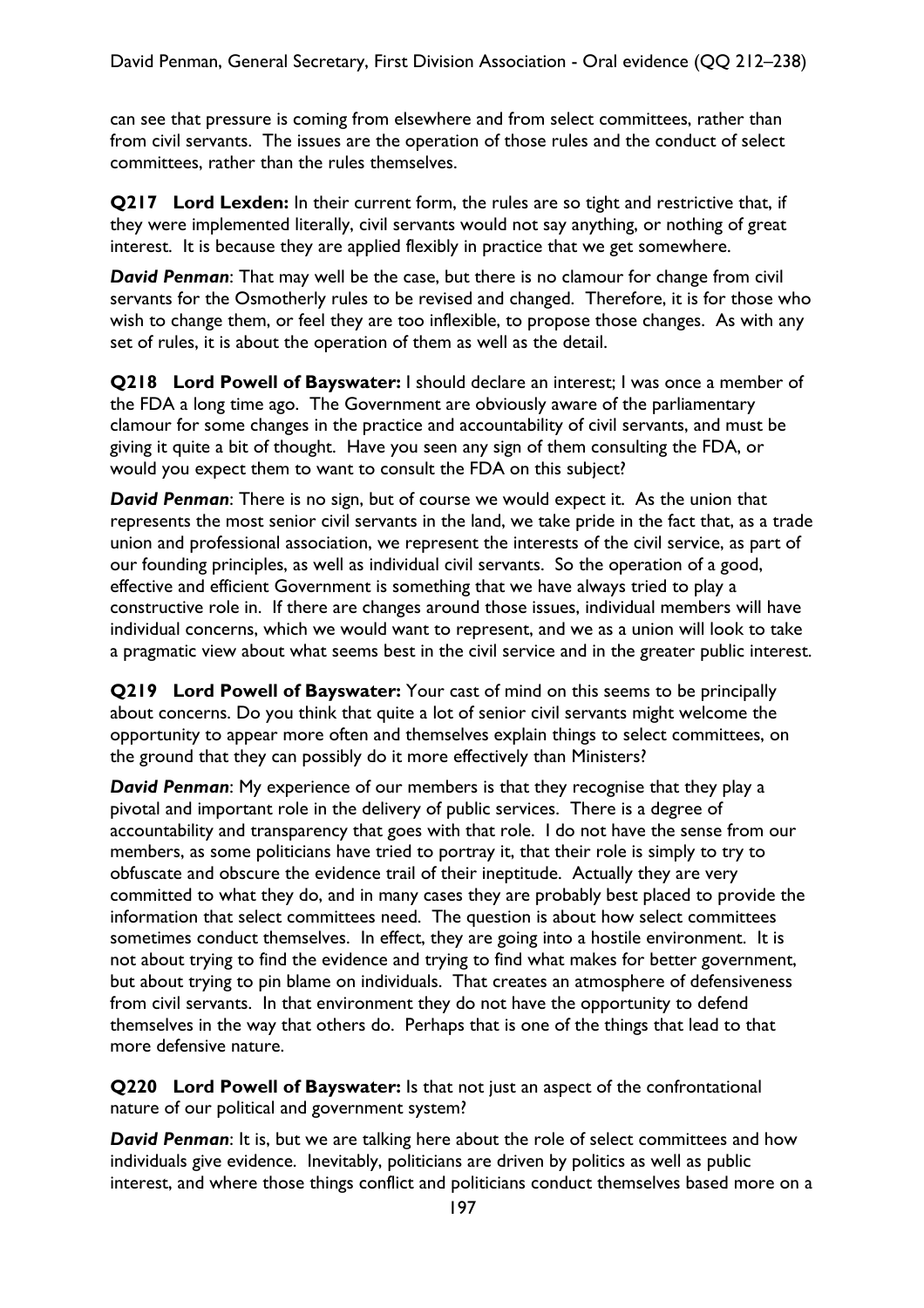political interest rather than the public interest, you get those potential conflicts. So there is maybe an inevitability in relation to that. That is why we need rules of the game that civil servants can take some comfort from.

**Q221 Lord Powell of Bayswater:** I hope that they will not present themselves as too much of a protected species. They should recognise that sometimes things have to change.

*David Penman*: I do not recognise terms like that among our members and what the most senior civil servants do. I do not think that is how they view themselves. Those are easy accusations to make from outside the civil service and are quite often backed up by very little evidence.

**Q222 Lord Crickhowell:** You say that there has been no pressure from civil servants to change the rules, and you have spoken about the increasing demands of select committees. We are now dealing with a world in which projects are very long term, involve huge sums of money, go over successive administrations, and where there are changes in the civil servants who are handling them. Therefore, the demand is going to be insistent and irresistible for Parliament to call forth to give evidence officials who have been involved at a senior level in the implementation of projects, including former civil servants. I have recently seen a rather good case of the Ministry of Defence having the very capable official dealing with projects giving evidence, with the permanent secretary and the Minister all sitting together. In this world, which seems to me inevitable, when the pressure mounts will there be demand for changes in the rules? You have so far said there are no demands, but what safeguards in this changing situation—which will continue to change—do you think your officials will want?

*David Penman*: That is a very interesting point. There has been some discussion in the evidence I have seen about seeking evidence further down the food chain, rather than the permanent secretary appearing before a select committee. You will have a number of more junior civil servants than the permanent secretary, although still very senior civil servants, appearing before a select committee in a way that would not have been the case in the past. Again, I do not sense any resistance from our senior members to that level of scrutiny through attending select committees and giving evidence, or feeling that is simply the role of the permanent secretary. That is particularly true when, as was pointed out, they are probably the ones best placed to give evidence as they are closest to the issues at hand and are the experts and professionals in the fields they are there to give evidence about. I do not think there is any resistance about that, and generally speaking civil servants feel that the rules in place now are rules that are sufficient to safeguard their conduct and the concerns they would have about giving evidence.

This is about the conduct of some select committees in always seeking to pin blame and to try to find an individual who is responsible because that makes for good politics. That is more the concern, rather than the rules. I hope that there would not be a clamour, as a result of this greater scrutiny, to change the rules to become more defensive. I do not think that would be positive for anyone. We as a union say that you should operate the current rules better rather than seek to create a more defensive set of rules to protect civil servants.

**Q223 Lord Irvine of Lairg:** Suppose, for example, that a select committee, having conducted a thorough inquiry, came to the view that there had been a significant failure in the execution of a particular policy and that a particular civil servant was to blame. Would you object to a select committee saying so in its report?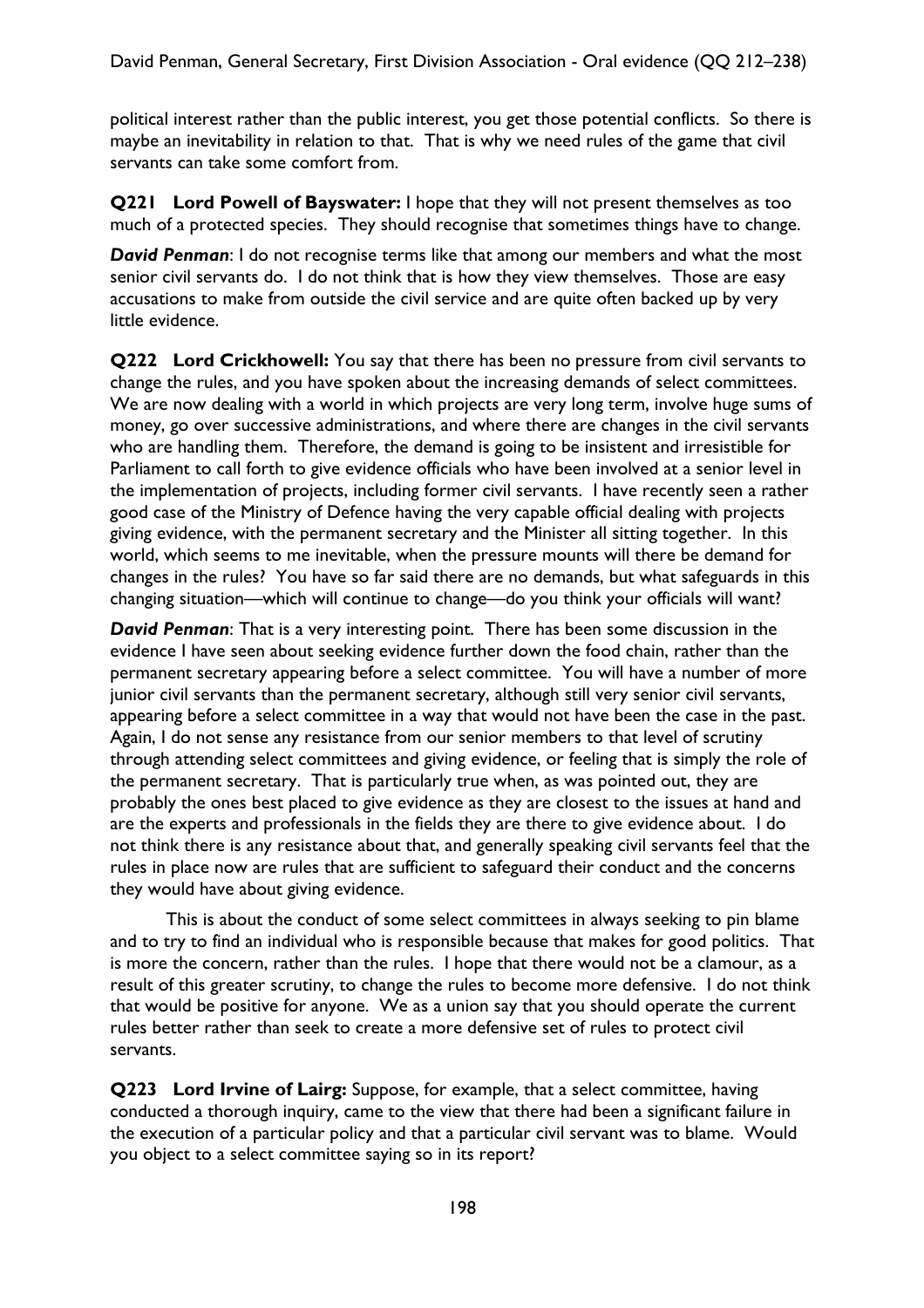*David Penman*: There is a question regarding the degree to which civil servants are publically held to account and hung out to dry by a select committee, which prejudices a process that any other employee in the country would expect to be fair and just. The question is whether that is possible following the public criticism of a select committee.

**Q224 Lord Irvine of Lairg:** It is your view on this that I am seeking.

*David Penman*: If a select committee felt that there were such significant issues in the conduct of an individual, it would be appropriate for that issue to be dealt with by the civil service and the employer in a way that was fair and just to all. Clearly there would be a significant piece of evidence around that in the conclusions of the select committee.

**Q225 Lord Irvine of Lairg:** The employer would be the relevant department of state.

*David Penman*: Absolutely.

**Q226 Lord Irvine of Lairg:** The senior civil servant would very much be an emanation of that department of state.

*David Penman*: The conclusion is that politicians do not trust the civil service to deal with performance issues or a matter of discipline and properly investigate it. In effect, a select committee will have an opinion about the conduct of an individual. It will not have a firm conclusion about the alternative view or the alternative evidence that will have been considered. That would be appropriate for an internal disciplinary process, where the civil servant had the rights associated with that to represent their views, and the employer would have to come to a conclusion either way. There seems to be an assumption that the select committee would always be right that that conduct was reprehensible.

**Lord Irvine of Lairg:** I certainly do not make that assumption.

*David Penman*: So therefore, effectively, as judge and jury it just passes down its sentence.

**Q227 Lord Irvine of Lairg:** Is the effect of your evidence now that you say a select committee should abstain from saying—even if it feels it right to say it—that there has been a significant failure in the execution of policy for which a particular civil servant is responsible? Are you saying that it should abstain from saying that?

*David Penman*: There are two issues I would raise. One is whether a select committee is a suitable instrument for making that sort of judgment.

#### **Q228 Lord Irvine of Lairg:** What is your view on that?

*David Penman*: I think that, given the nature of select committee hearings, and the inability on many occasions for individual civil servants to represent issues and evidence about advice they gave to Ministers and the context, rather than represent the Government's view, you would not normally say that a select committee hears balanced evidence and is able to make a judgment one way or the other. There may, of course, be exceptions. We are dealing with some of the most complex issues here, usually around major projects and major issues that governments are dealing with. There may be times when select committees feel that there are matters of such concern from evidence that they have heard that they need to refer that to the department, and that might have implications for individuals. However, if you are an individual civil servant in those circumstances and you have not had the opportunity to put forward your side of the story, is it fair that, publicly to some degree, criticism is made of you without an ability to represent your interests, or that there are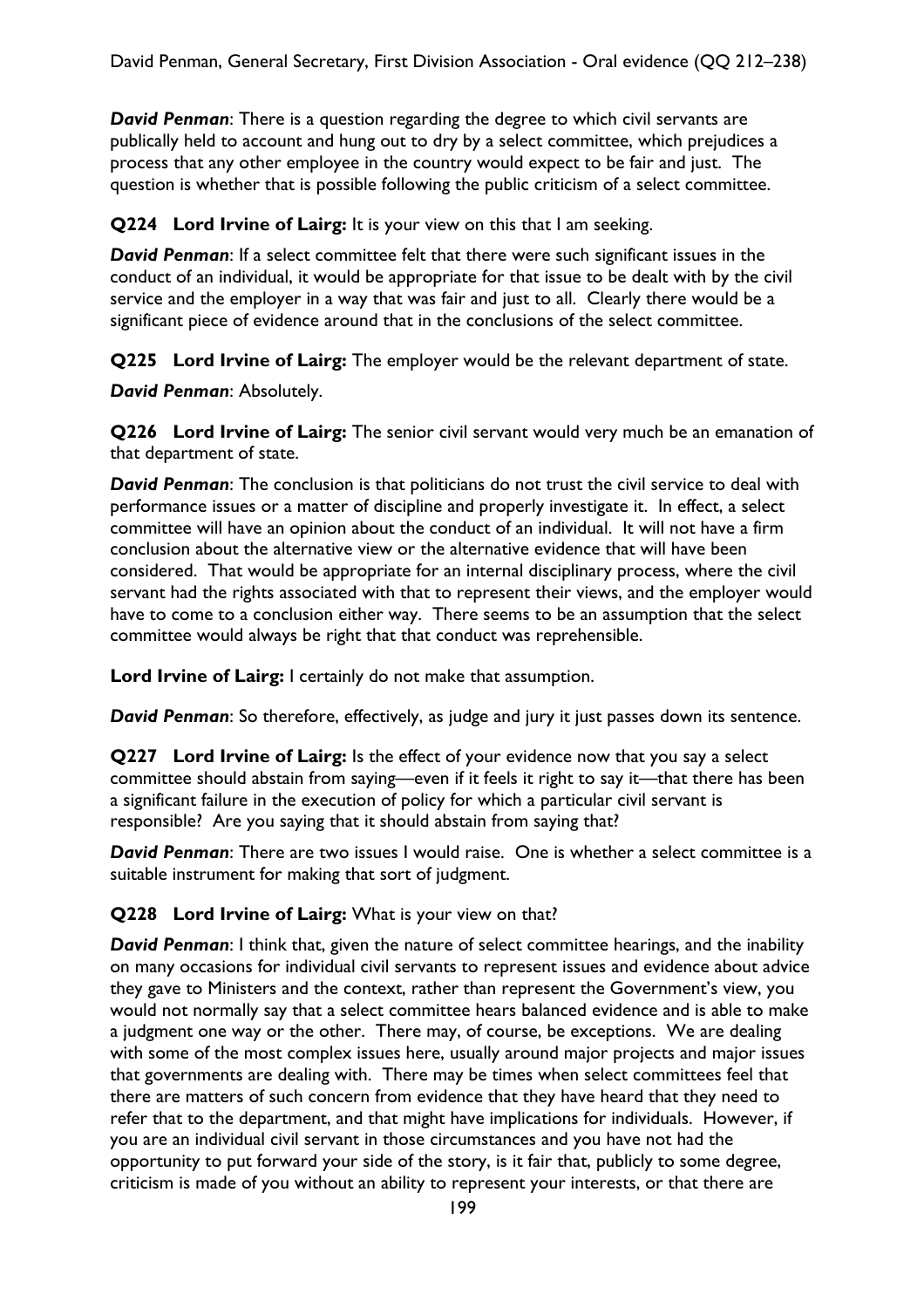criticisms made without hearing the full facts? It is not the purpose of select committees to judge the conduct of individual civil servants and it is not necessarily the correct environment to do so. That does not mean there would never be occasions where concerns could be raised, and those concerns should be taken forward by the civil service.

**Q229 Lord Irvine of Lairg:** But not by the select committee via its report? I think your answer there was a long yes: that select committees should abstain from finding that there have been significant failings for which an individual civil servant is responsible in the execution of a particular policy.

*David Penman*: I think a long yes is probably a good way to describe my answer.

**Q230 The Chairman:** Some witnesses we have spoken to have suggested that a way of getting around this is to extend the concept of the accounting officer, so that there is a broader role further down the civil service hierarchy, or different types of responsibility. That would enable the person in that post to understand that part of their role is public accountability. Do you think that is a possible way of developing this sense of greater responsibility?

*David Penman*: I do not think it is about people avoiding responsibility.

**Q231 The Chairman:** I am talking about public responsibility.

*David Penman*: Individuals, whether they are accounting officers or whether there is a broader definition of accounting officers—the most senior level of the civil service recognise that is part of the role. The question is: is a select committee the appropriate forum for judging the conduct of individual civil servants? I do not think it is. They may have concerns. They may say there are issues that need further investigation. There needs to be an appropriate investigation where all sides, including the individual civil servant, can, in private, be held to account and defend their actions so that a determination can be made about whether there is an issue there and what the appropriate sanction should be. That is not a select committee hearing.

**The Chairman:** I am asking you a broader question about changing roles within the civil service, but Baroness Falkner has a question.

**Q232 Baroness Falkner of Margravine:** I may have misheard but you seem to be almost avoiding the word "accountability". You keep saying that civil servants have to be open to scrutiny. In what circumstances would you believe that a senior civil servant should be accountable and that a select committee is the appropriate setting for that, or do you think they should not be accountable at all? There is also the issue of a distinction between policy and implementation. Would you draw a line there? I am slightly concerned at what I see as your reluctance to concede that accountability.

*David Penman*: To my mind there is no question about accountability. The question is: accountability to whom? A civil servant has to be accountable for their actions, their performance and their conduct. Are they accountable to Parliament, to a select committee, to the government of the day or to the Minister? What are the appropriate means for scrutinising that accountability and, in the context of this discussion, making a judgment about an individual's conduct? It is not about avoiding accountability; it is about asking, "Where is the appropriate place for that accountability to be tested?" That is the issue and that is the concern.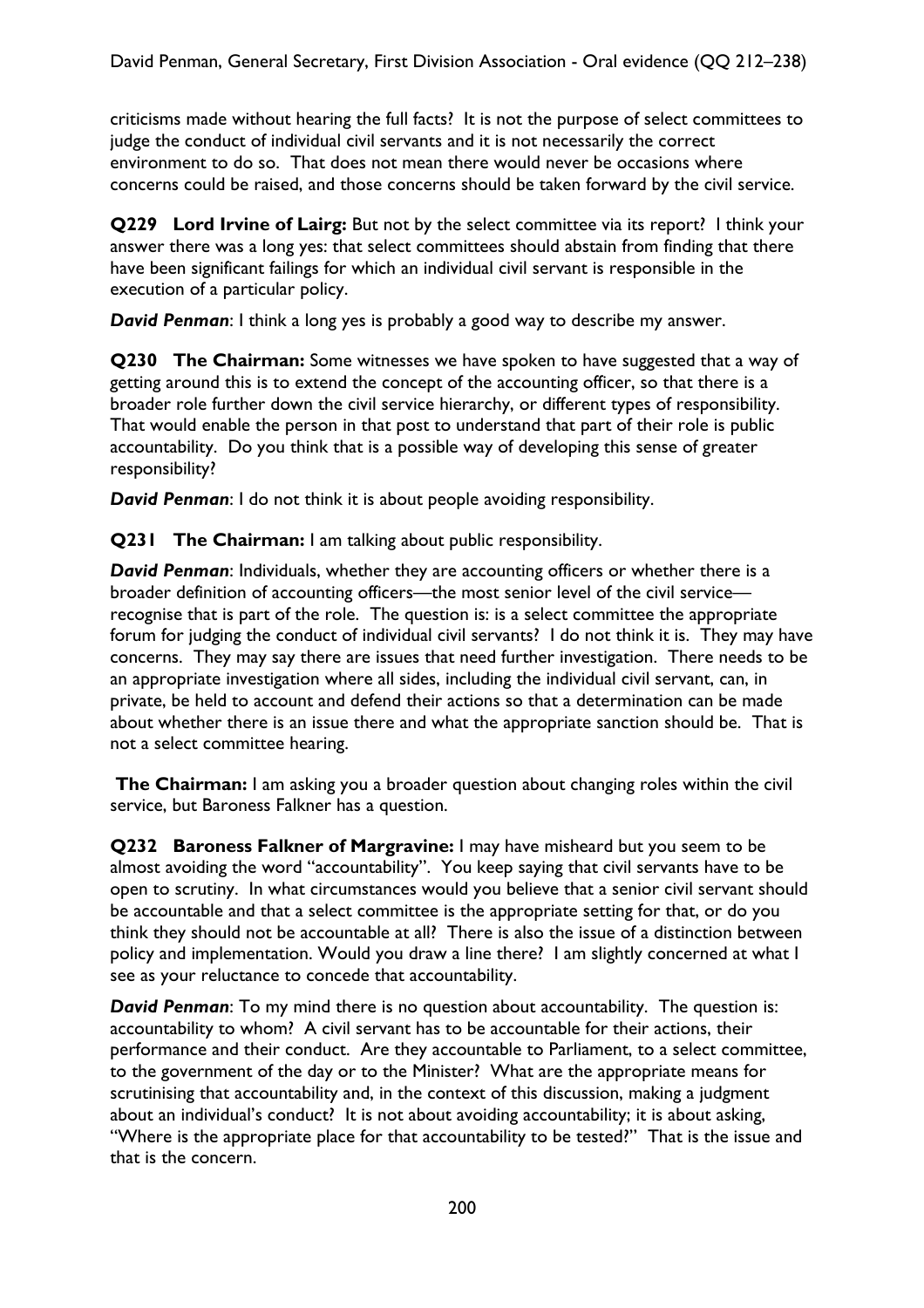**Q233 Baroness Falkner of Margravine:** If you do not believe that a select committee would be the appropriate forum to criticise and name a civil servant, do you believe a select committee would nevertheless be well within its role to ask for example the departmental board, where one exists, to investigate and institute disciplinary actions against the individual?

*David Penman*: Absolutely. All civil servants are looking for is fairness. They are looking to be treated in the same way as every other employee in the land is treated. If there is an issue about their conduct or performance, that should be investigated in a way that is fair to all—the employer and the employee. That is the point: is a select committee the appropriate forum to do that? I would say it is not. Clearly, there are departmental procedures. We would not be in the business of being a trade union if it were the case that, as some suggest, no civil servant was ever held to account, there was never such a thing as a disciplinary process, no one was ever sacked and nothing was ever done about performance. That is what we do every day for hundreds, if not thousands, of our members. So those issues are constantly alive in departments, and that is the appropriate place for it to be dealt with.

### **Q234 Lord Hart of Chilton:** How is the public interest served in all that?

**David Penman:** In the civil service, you task civil servants and civil service managers with implementing the Government's policy and running public services. Where that does not happen, and there are issues around the conduct or performance of individual civil servants, you task civil service managers with dealing with that. That is what happens on a daily basis. Why does it require a level of scrutiny that no other part of the public sector, in many cases, or the private sector has? There is this public arena where we expect civil servants to be scrutinised in a way in which we would not expect others to be.

**Q235 Lord Hart of Chilton:** The public purse is expending large sums of money on various projects. On your basis of how an investigation should take place, where is the transparency on behalf of the public to get to the bottom of what sometimes goes very badly wrong?

*David Penman*: The public elect a government. Parliament holds that government to account. The select committee process is part of that accountability in how a government conduct their business, implement their policies and do things right or do things wrong. That is part of that process. What we are talking about is the clamour for naming and shaming individuals because it suits political interests rather than good government interests. That is where there is a degree of resistance. Are you saying that every select committee conducts itself simply for the public interest and the expenditure of every pound of taxpayers' money, rather than, at times, for individual political interest? Clearly that is not the case because it is a political environment. That is the point: that it is therefore not necessarily the appropriate place to make these judgments.

**Q236 The Chairman:** One of the things you mentioned at the beginning was that the Government have not been in consultation with you about some of these broader issues, which we have now developed in conversation. Have you been in continuous consultation on what we are all calling the white paper—although we know it is not a white paper—that Mr Maude issued a few weeks ago?

*David Penman*: Yes, we were in dialogue with the Government prior to the publication of the *Civil Service Reform Plan*, and there is a clear commitment from the Government to have further consultation and dialogue about that with us. We are currently considering as a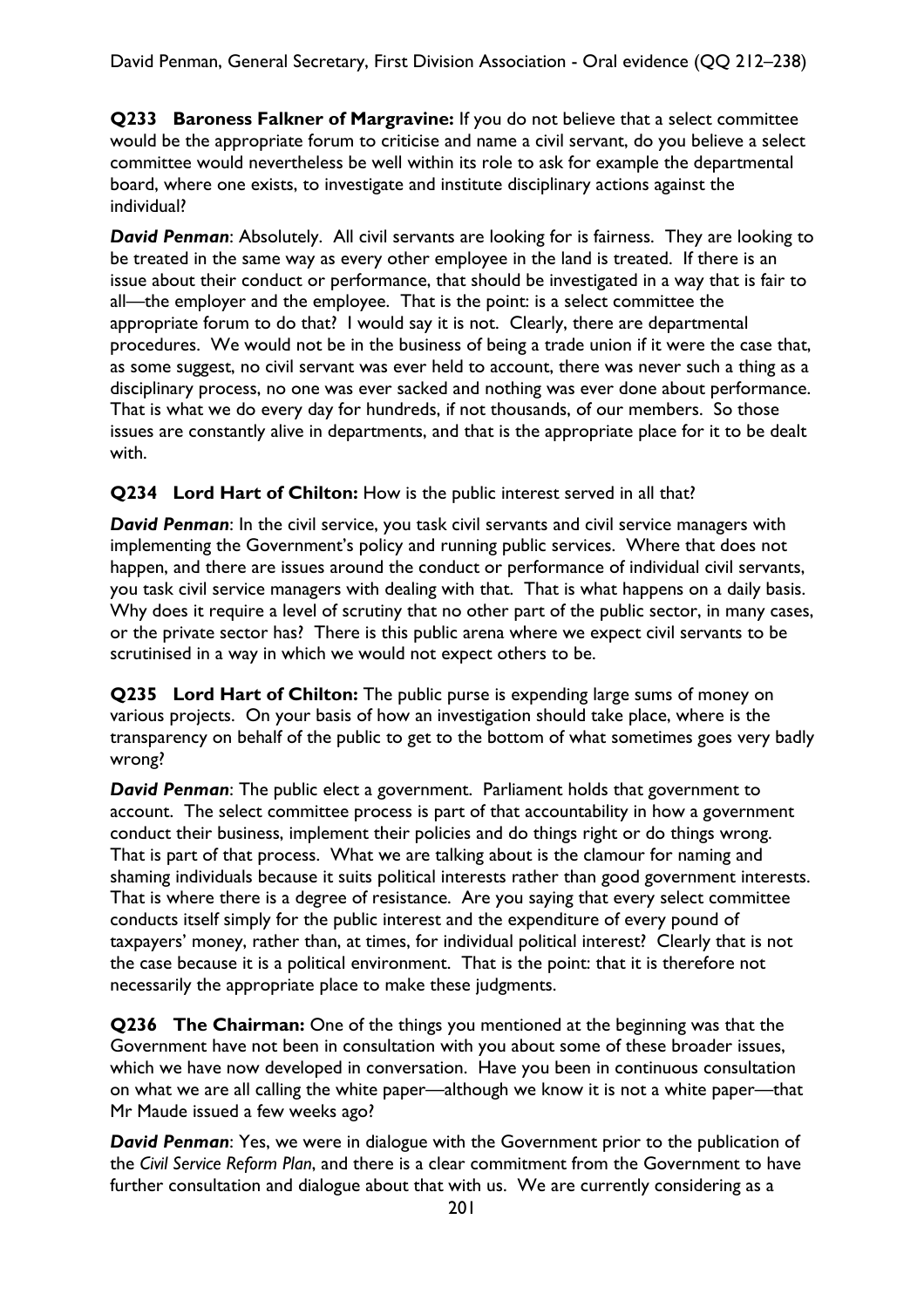union a more detailed response to the reform plan. There will be areas of the reform plan where we have a greater interest than others, and there will be further opportunities on issues around senior civil servants.

**Q237 The Chairman:** Perhaps you would be kind enough to let us see that when you formulate it. Arising out of that, I have one last question. One of the things we have discussed with other witnesses has been the greater degree of what one would broadly call politicisation suggested under that paper. From your evidence, I would think that would be abhorrent to you.

*David Penman*: There are a number of concerns. Ministerial involvement in the selection of permanent secretaries is one of the principal issues that have been raised. We would share some of the concerns the Civil Service Commission has about that. There is already a process where Ministers have an involvement in the process for the selection of permanent secretaries, the criteria for the candidates and, ultimately, a veto on that. So the idea that the Government have put forward, that in effect there would be an approved list that a Minister would then select from, is something we have some concerns about in relation to that creeping politicisation. Someone else who gave evidence here spoke about the lifespan of a Minister being around 15 months on average. There is an issue when a permanent secretary, who is a permanent civil servant, is very closely associated with an individual politician. Our experience, and I am sure it is the same for many around the table, has been that you can have Ministers in the same government who loathe each other and end up as successors. The idea of the permanent secretary being closely associated with one politician leads to some significant dangers. In saying that, clearly we await more detail around what the Government propose. I know the Civil Service Commission are very interested in this and are raising issues with it. We will wait to see what the outcome of that process is, but yes, we have a number of concerns.

**Q238 The Chairman:** Thank you very much. As I said, we would be very grateful if you could let us have your considered response to the paper when it is complete. Thank you very much, Mr Penman.

*David Penman*: Thank you very much for your time.

**The Chairman:** Thank you for your time. You have been very helpful. Good luck in your new post.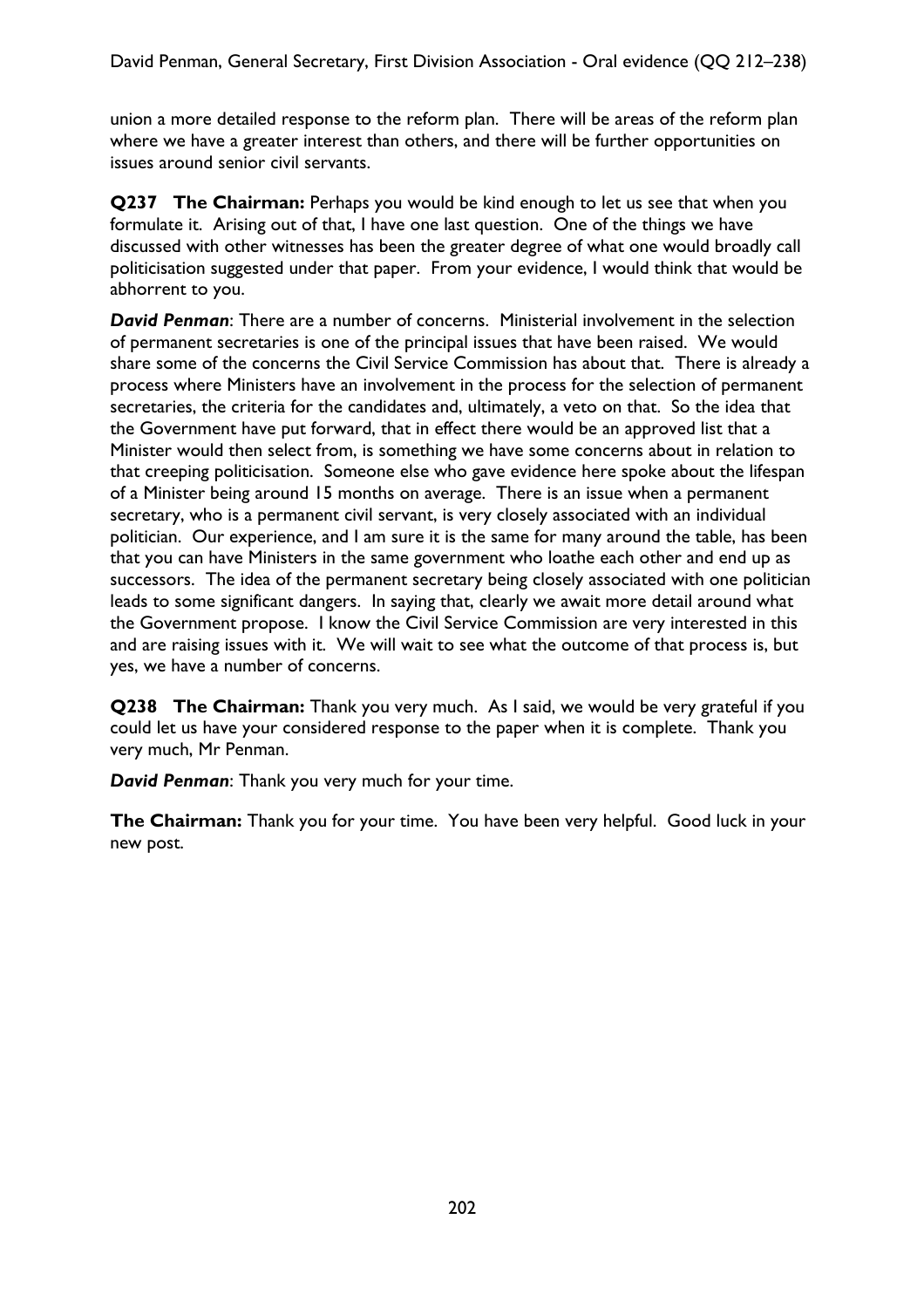## **Reform, Institute for Government and Unlock Democracy – Oral evidence (QQ105-129)**

[Transcript to be found under Institute for Government](#page-163-0)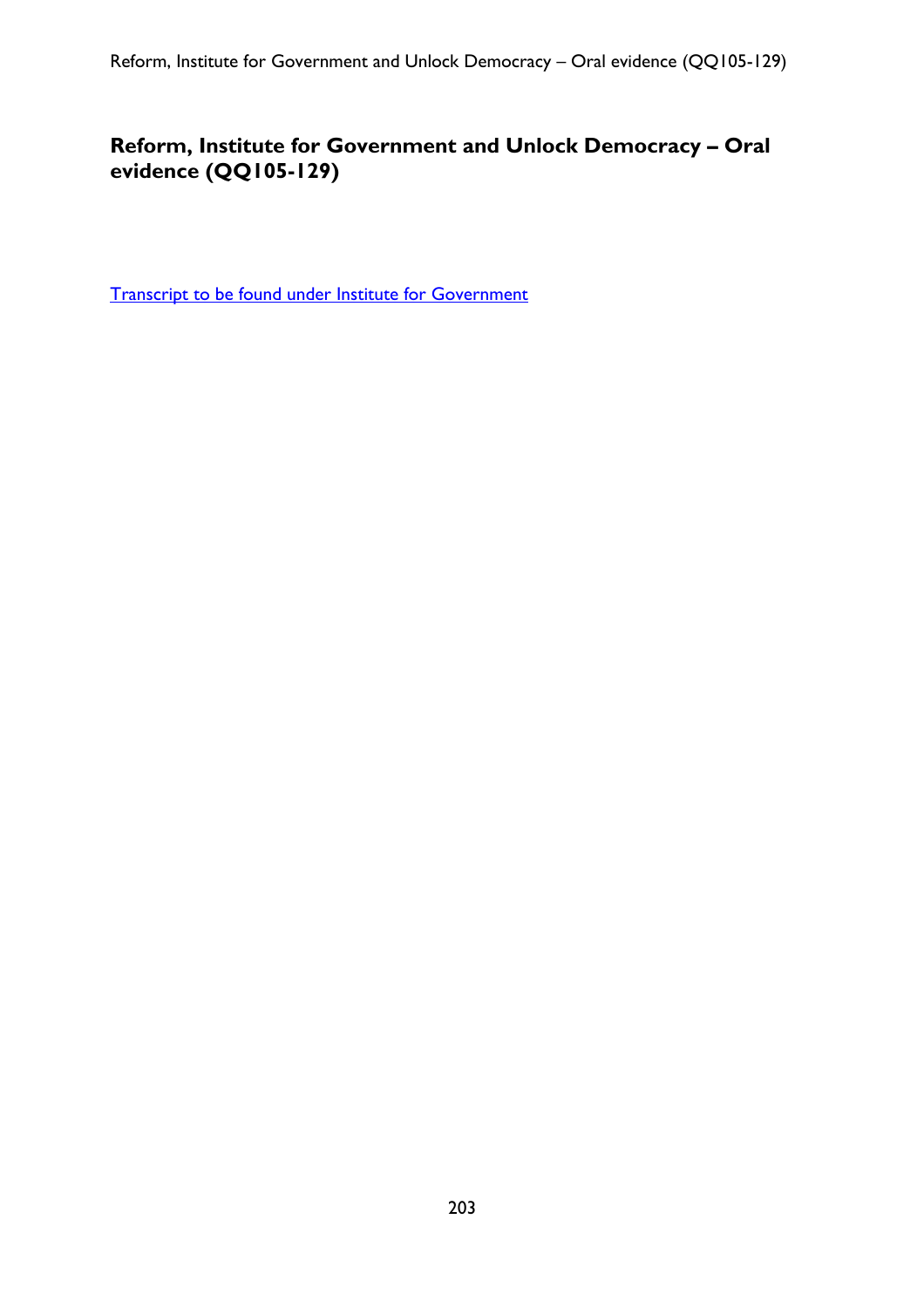Paul Richards, former special adviser to Hazel Blears at the Department for Communities and Local Government; and Mark Davies, former special adviser to Jack Straw MP at the Ministry of Justice - Oral evidence (QQ 78–104)

**Paul Richards, former special adviser to Hazel Blears at the Department for Communities and Local Government; and Mark Davies, former special adviser to Jack Straw MP at the Ministry of Justice - Oral evidence (QQ 78–104)** 

[Transcript to be found under Mark Davies, former special adviser to Jack Straw MP at the](#page-94-0)  [Ministry of Justice](#page-94-0)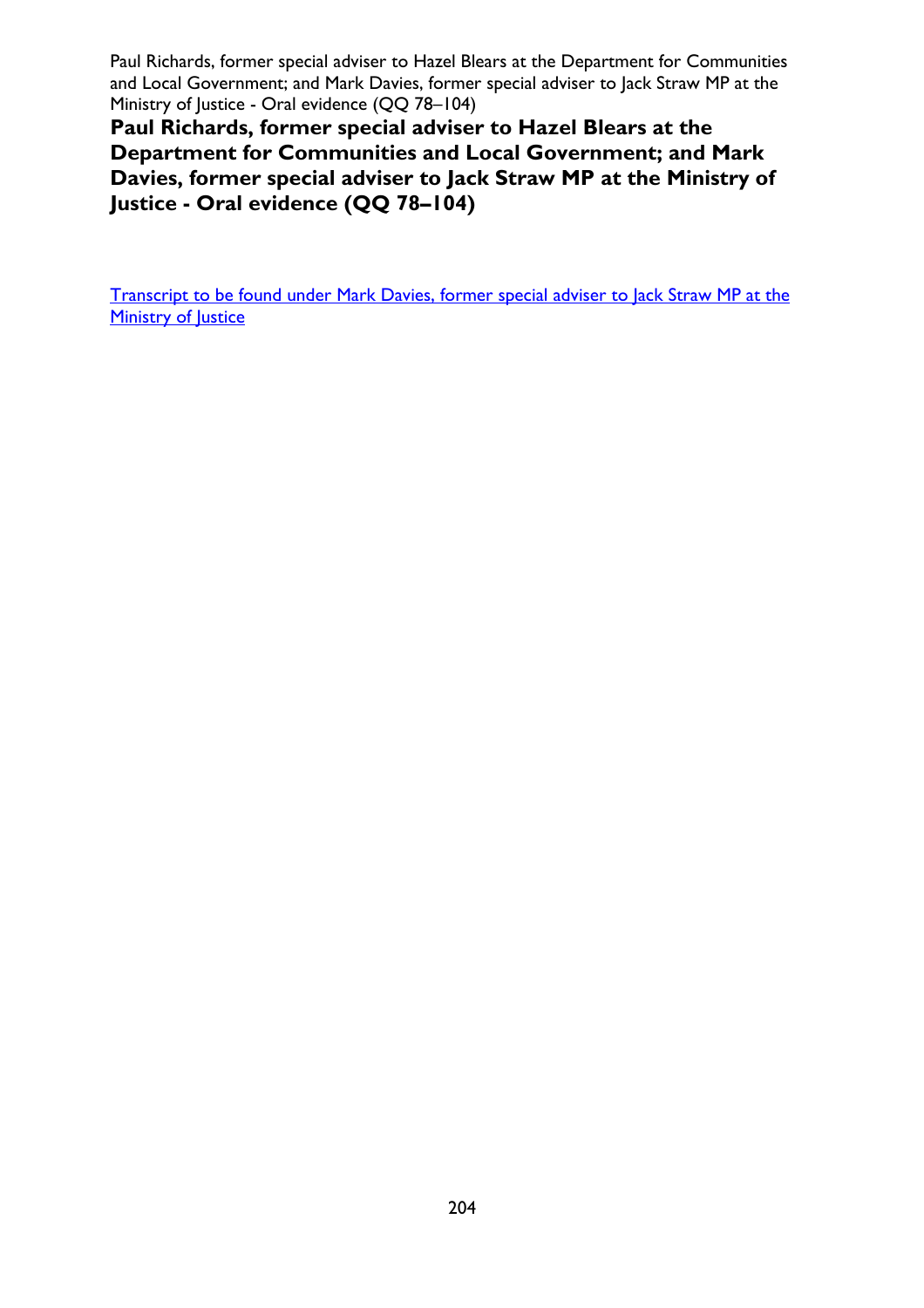Professor Colin Talbot, Professor of Government and Public Administration, Manchester Business School; Dr Andrew Blick, Senior Research Fellow, Centre for Political and Constitutional Studies, King's College London; and Professor Lord Hennessy of Nympsfiel

**Professor Colin Talbot, Professor of Government and Public Administration, Manchester Business School; Dr Andrew Blick, Senior Research Fellow, Centre for Political and Constitutional Studies, King's College London; and Professor Lord Hennessy of Nympsfield, Attlee Professor of Contemporary British History, QMUL - Oral evidence (QQ 130–155)** 

[Transcript to be found under Professor Lord Hennessy of Nympsfield, Attlee Professor of](#page-122-0)  [Contemporary British History, QMUL](#page-122-0)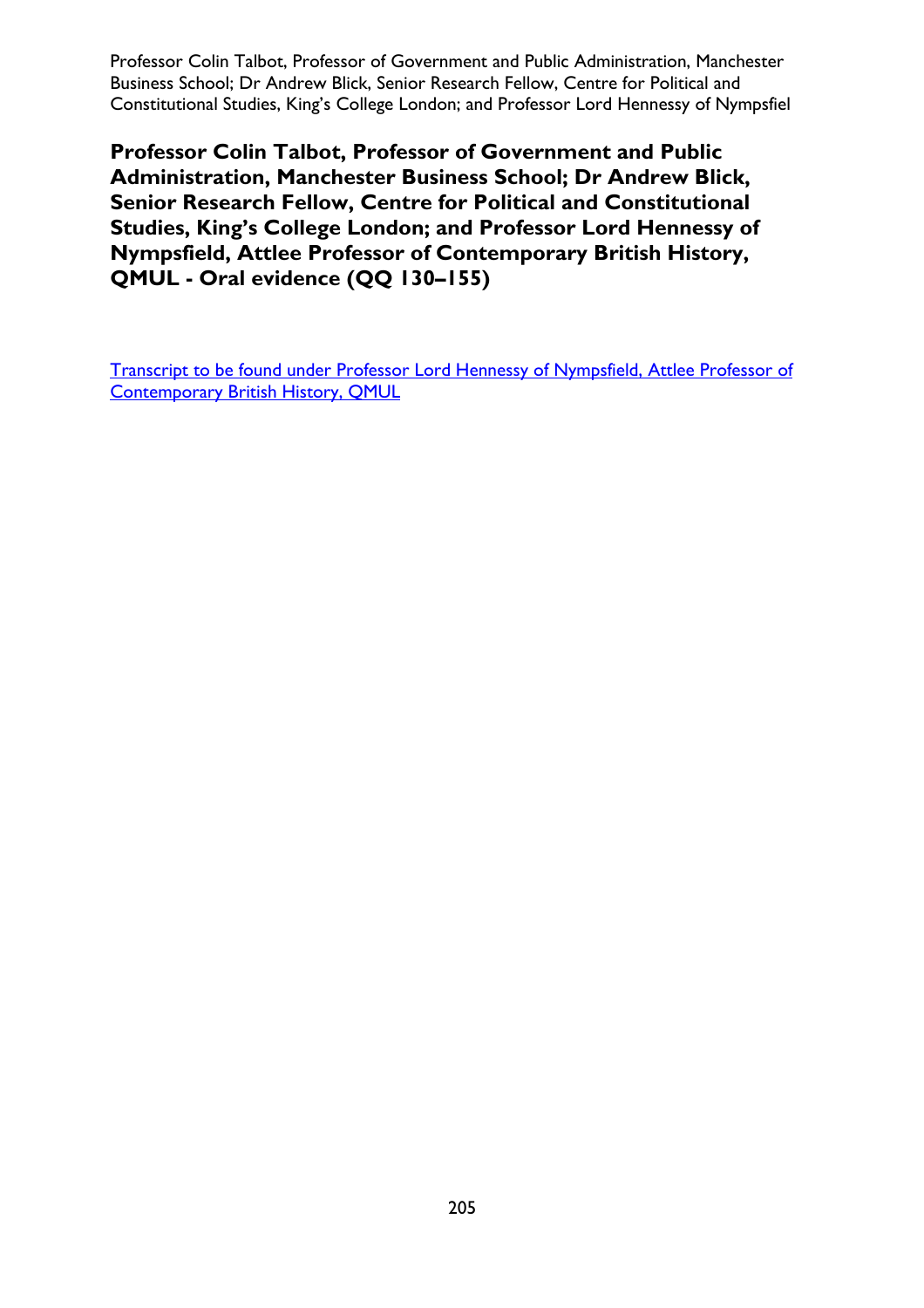### **Colin Talbot, Professor of Government and Public Administration, University of Manchester – Written evidence**

This brief paper will explore some of the issues surrounding the accountability, or otherwise, of Civil Servants to Parliament in the UK and other Westminster systems.

At the heart of any relationship between an elected government and a 'permanent', politically neutral, civil service lies a paradox. One the one hand the Civil Service is expected to be 'partisan' to the extent that it must respond to the wishes of its democratically elected political masters, but on the other hand it is expected to be 'neutral' in the sense of not favouring any party or government.

This latter requirement goes beyond mere political-neutrality about who governs, because the Civil Service in its core functions – things like tax collection, benefits distribution, law enforcement, etc – must, in a democracy, be seen to be politically neutral in how it carries out its duties. This is vital for what political scientists have called "losers consent" – the necessary cooperation of the electorate that did not vote for the government in power to abide by laws, regulations, taxes and other requirements passed by the representatives of ruling party or parties.

Thus any democratic civil service has to combine, somehow, these requirements of partisan responsiveness to the (majority) government of the day and universalist, non-partisan, neutrality in the day-to-day execution of government functions.

Different jurisdictions also draw the boundary between partisan, political, appointees and neutral, permanent, officials in very different places. In the UK and other 'Westminster' governments that boundary is at a relatively high level. Only a relatively small number of political appointees (Ministers), who must be members of the Parliament, preside over a large 'permanent' Civil Service. Each Secretary of State has a corresponding 'Permanent' Secretary who is a Civil Servant. This contrasts strongly with countries like the USA where a very large number of executive appointments are not politically neutral, but come and go with each new Administration.

In recent years – especially since the late 1980s – the effective accountability of individual civil servants to Parliament and to quasi-judicial and other inquiries has expanded and mutated enormously. The expanding number of Accounting Officers, inquiries like the Scott Inquiry into Arms to Iraq, and many Select Committee hearings that have seen increasing numbers of civil servants called as witnesses, have all eroded the simplistic notions of only Ministers being accountable to Parliament.

The current rules – such as the Armstrong doctrine and the Osmotherly rules, are not 'fit for purpose' in dealing with these new realities. A new basis for defining civil servant and civil service accountability to Parliament is urgently needed.

In this brief paper I attempt to elucidate some of the issues by recognising the complex and sometimes contradictory roles which senior civil servants are expected to perform. I have used a specific way of trying to define these competing roles as a lens to tease out some of the complex accountability issues (see figure 1).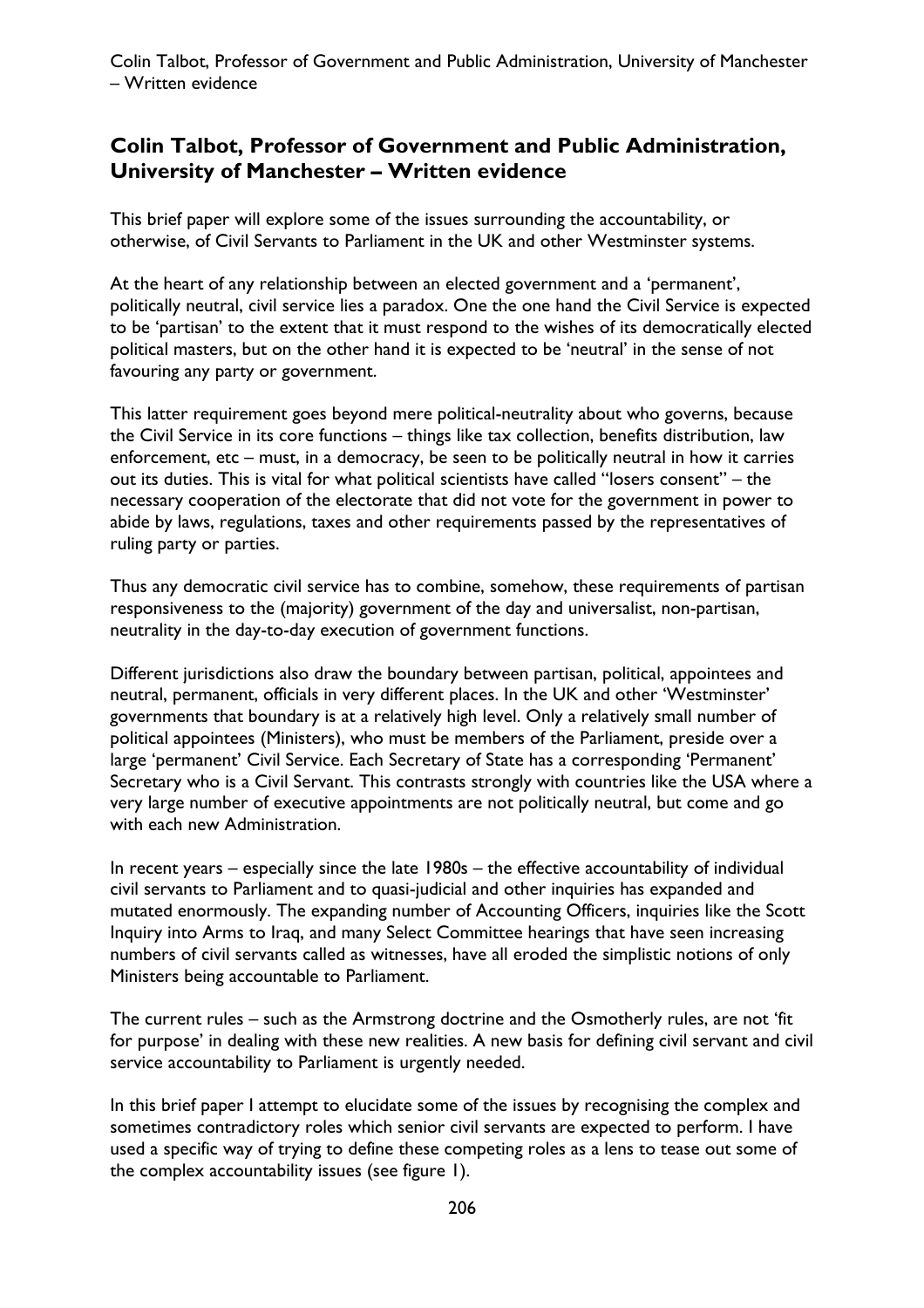| <b>Senior Civil</b> | <b>Main function</b>  | <b>Accountability &amp; Issues</b>                  |
|---------------------|-----------------------|-----------------------------------------------------|
| Servants'           |                       |                                                     |
| <b>Role</b>         |                       |                                                     |
|                     |                       |                                                     |
| <b>Counsellor</b>   | Policy advice to      | This is the role that is usually cited as the basis |
|                     | <b>Ministers</b>      | for confidentiality between Ministers and Civil     |
|                     |                       | Servants and for accountability of only             |
|                     |                       | Ministers, and not Civil Servants, to               |
|                     |                       | Parliament. Issues about how Ministers hold         |
|                     |                       | Civil Servants to account?                          |
| <b>Chief</b>        | Running the Ministry, | This is essentially, but not entirely, captured in  |
| <b>Executive</b>    | Agency, etc           | the 'Accounting Officer' role where Civil           |
|                     |                       | Servants are more explicitly accountable to         |
|                     |                       | Parliament.                                         |
| <b>Collaborator</b> | Cross-departmental    | This role is not well captured by existing          |
|                     | and public service    | accountability arrangements as it falls outside     |
|                     | coordination.         | the traditional Ministry-Select Committee           |
|                     |                       | silo's, although it may be sometimes addressed      |
|                     |                       | by the PAC and PASC as cross-department             |
|                     |                       | Committees?                                         |
| Conservator         | Protecting due        | This is the role that is least clear in             |
|                     | process, legal and    | accountability terms. When Civil Servants           |
|                     | constitutional norms, | have to say "no, Minister" to whom are they         |
|                     | if necessary against  | accountable for such judgements? Clearly not        |
|                     | Ministers (e.g.       | Ministers and not currently Parliament either.      |
|                     | Ministerial Code).    |                                                     |
|                     |                       |                                                     |

**Figure 1 Senior Civil Servants Competing Roles** 

Adapted from [\(Talbot, 2010\)](#page-209-0).

#### THE COUNSELLOR ROLE

The giving of policy-advice to Ministers, and acting as policy 'gatekeepers', is the role that is most often cited as the need for a basis of trust and secrecy between Ministers and Mandarins and why only Ministers and not Mandarins should be held to account for policydecisions.

There is clearly merit in this argument but it is not unproblematic.

Firstly, it requires civil servants to negotiate a very fine line between what is 'policy' advice and what is 'political' advice. In recent years we have seen a growth in the use of special advisers to try to separate out these tow types of advice more clearly, but as specialist advisers give both policy and political advice to ministers this is not a definitive solution.

In Australian commonwealth government this has led, since the 1970s, to a vast increase in the numbers of 'special adviser' type roles so that now virtually all Ministerial offices are staffed by political appointees (some 400+ of them compared to about 70 SPADS in Whitehall). And of course in American government political appointments have spread into this and the other executive roles on a vast scale. There however seems little appetite for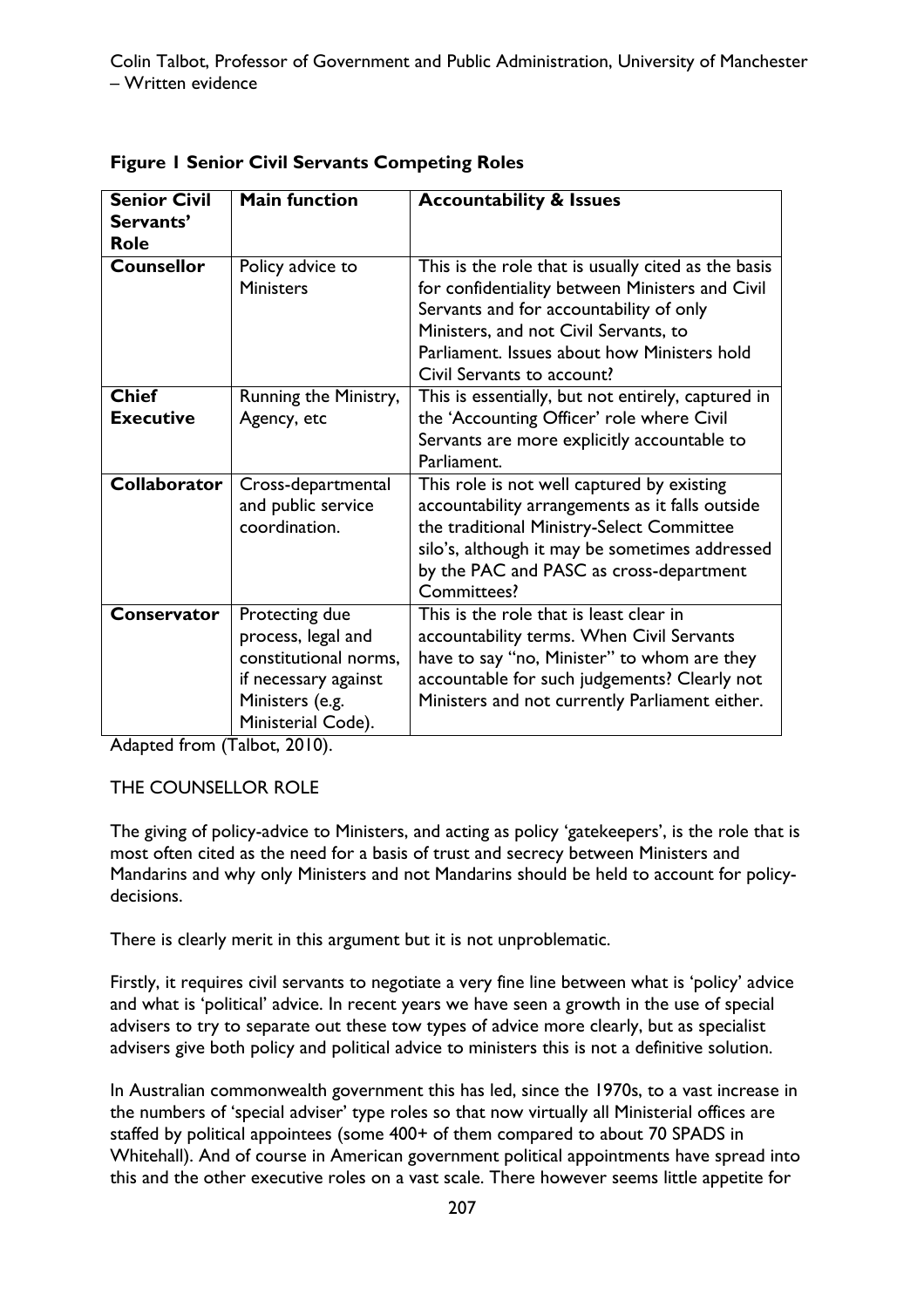such developments in the UK, and if anything in recent years the role of SPADs has been slightly rolled back.

The question to be asked here is: to whom are civil servants, when acting as policy-advisers, to be held accountable? If, for example, a civil servant gives policy advice that turns out to be demonstrably wrong, who holds them to account for this error? Is this an internal management issue for the civil service, or can and should Ministers be involved? This poses the most acute question of whether civil servants are in any real sense accountable to Ministers, or indeed if they can be without becoming politicised? And for the civil service itself, the question has to be asked if it has adequate mechanisms for holding 'its own' to account if they mislead, misinform or fail Ministers in their policy-advice role?

#### THE CHIEF EXECUTIVE ROLE

 $\overline{a}$ 

Civil servants do not however simply give policy-advice to Ministers, they are also responsible for implementing Ministerial decisions. In the narrower sense they are responsible for managing "their" part of a department.

Accountability in this role, at least at the top, has long been recognised as different from that of the Counsellor, policy-adviser, role through the mechanism of the 'Accounting Officer' (AO) designation. Through the AO designation, senior civil servants can be held directly accountable to Parliament, especially through the Public Accounts Committee (PAC) but also increasingly through other select committees as well.

Since the late 1980s AO numbers have expanded significantly as a result of the 'Next Steps' reforms creating 'executive agencies'. Agency chief executives were usually designated as AOs, expanding the numbers of AOs from a couple of dozen to nearer a couple of hundred by the mid-1990s.

It is worth recalling how 'Next Steps', and the subsequent expansion of AO numbers, came about. The pre-cursor to 'Next Steps' was the efficiency scrutinies of the early 1980s and 'Financial Management Initiative' (FMI). Both of these ran into severe problems, mainly around the issue of managerial accountability – i.e. there was very little clear management accountability within the civil services.

The creation of 'Next Steps' agencies was seen as a structural way of achieving much clearer managerial responsibility by creating a clear 'chief executive' role, the holder of which could be held to much more clearly to account by Ministers

Making Agency CEOs directly accountable to Ministers proved itself somewhat problematic (e.g. the Derek Lewis affair or the  $MOD^3$  $MOD^3$ ) but this does not, in my view, negate the obvious advantages of having a mechanism to designate clear 'chief executive' roles and responsibilities, including the AO role.

The development of the Canadian federal government's 'Management Accountability Framework' (MAF) $<sup>4</sup>$  $<sup>4</sup>$  $<sup>4</sup>$  offers an alternative route to similar objectives.</sup>

<span id="page-207-0"></span><sup>&</sup>lt;sup>3</sup> In the case of the Ministry of Defence where Agency CEOs were usually accountable to another civil servant in MOD, simply because MOD had at one point some 50 agencies making it impractical to report direct to Ministers.

<span id="page-207-1"></span><sup>4</sup> The current author confesses to having played a minor role in helping the Canadian Treasury Board Secretariat develop MAF back in the late 1990s).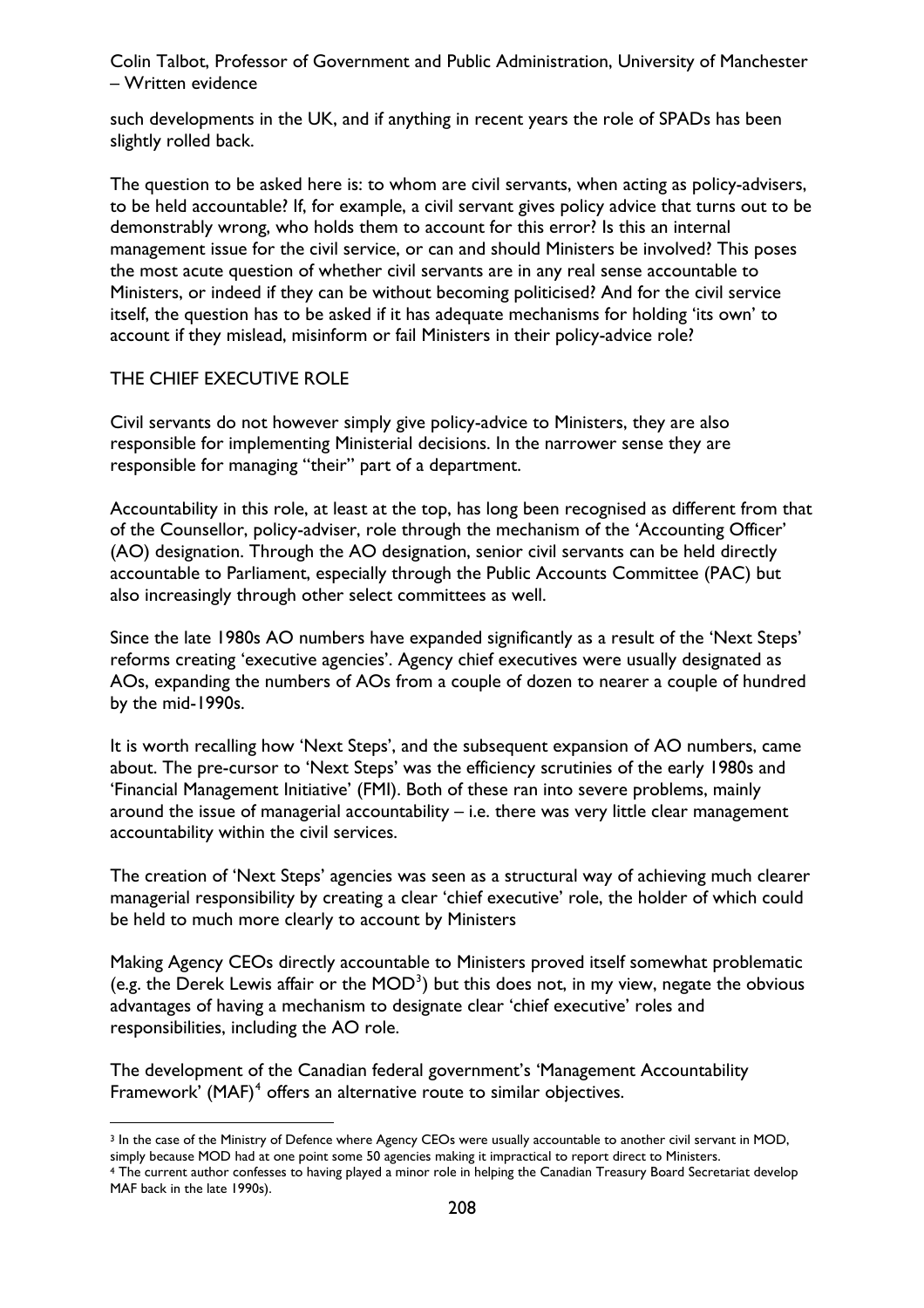Designation of Executive Agency CEOs as AOs offers a possible way forward for making senior civil servants more accountable to Parliament for their 'chief executive' roles.

One possibility which would be to build on existing practices, such as the designation of Agency CEOs as AOs (remember many Agency CEOs were at relatively low levels in the civil service hierarchy, but still responsible for millions of pounds of tax-payers money), or the designation of 'responsible officers' under project management systems like PRINCE. This could be extended by:

- 1. Widening and clarifying the 'Accounting Officer' role and making all AOs accountable to Parliament on their own account (i.e. outside of the Osmotherly framework).
- 2. Extending the number of AOs roles to cover all, or most, executive groups inside the civil service.

This would then enable Parliamentary committees to play a much more active and clearer role in holding the civil service to account in the execution of Ministerial or Parliamentary decisions.

### THE COLLABORATOR ROLE

The issue of improving coordination within Whitehall, between Whitehall and the rest of the public sector, and between Whitehall and other actors in society such as not-for-profits and businesses, has come increasingly to the fore in recent years. The general consensus has been that an increasingly wide set of 'wicked issues' (those that fall between or across traditional policy boundaries) require more 'joined-up government' or 'governance'.

During my recent trip to Australia, during which I spoke at meetings involving dozens of senior commonwealth civil servants, the question I was most frequently asked was about Britain's experience with 'joined-up government' and this issue has come to the fore in many other countries too.

Our accountability mechanisms however assume only a vertical chain of accountability through Ministries to Ministers to Parliament (most often in the form of 'departmental' select committees). Whilst there is some holding to account through 'cross-cutting' Committees such as the Public Accounts and Public Administration select committees in the Commons and your Lords own committee in this place, mostly accountability flows through existing 'silos'.

If the 'chief executive' role (discussed above) were clarified in the way suggested then this could include a clear duty to collaborate. This in turn would allow for designated civil servants to be held to account for executing such a duty.

This does of course overlap somewhat with the 'Counsellor', policy-advisor, role and Ministerial responsibility and probably requires as big, or bigger, change in the attitude of Parliament as is does from the executive part of government. It would, for example, require many more joint enquiries between parliamentary committees into areas where execution and implementation issues spread across traditional boundaries.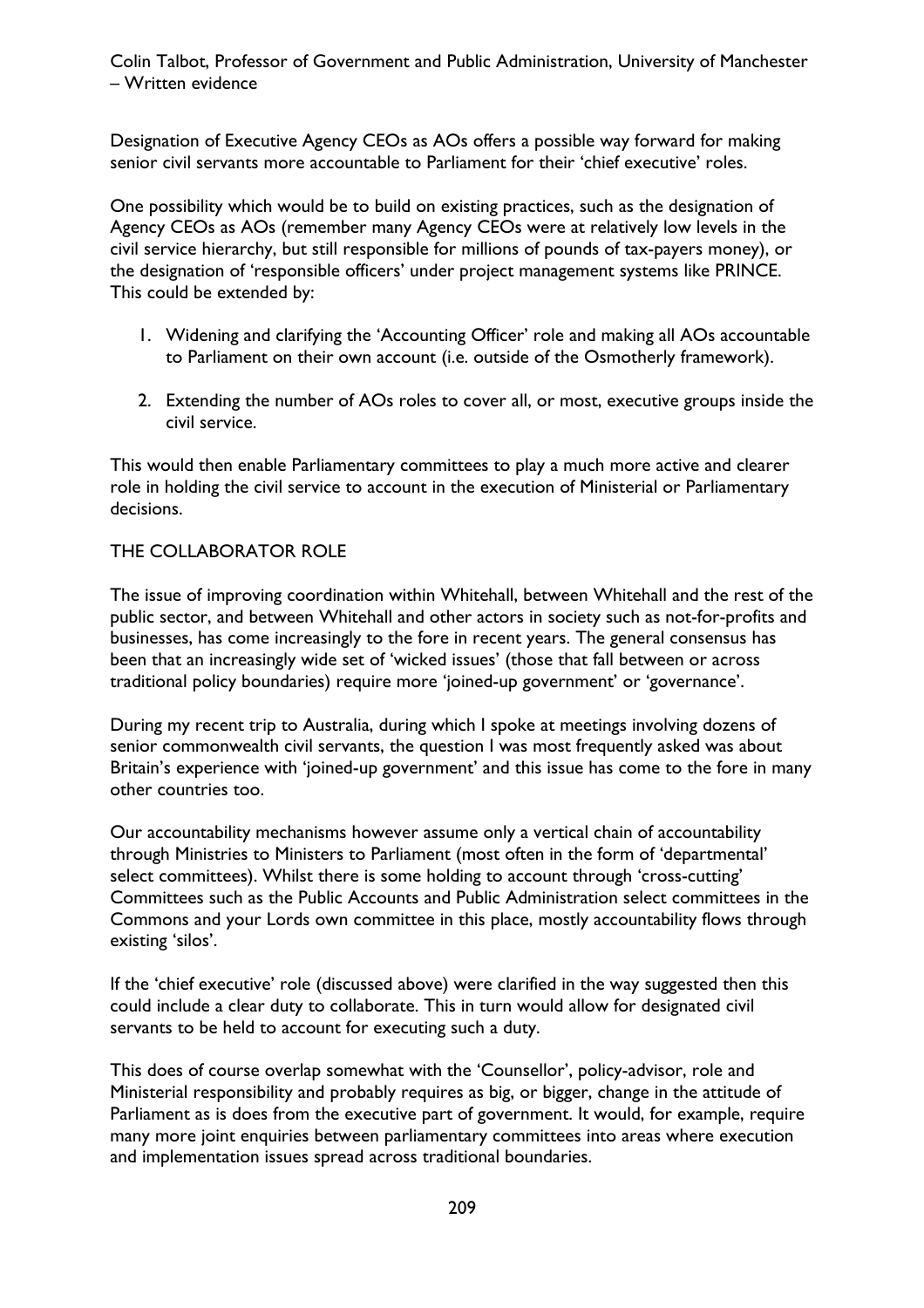### <span id="page-209-0"></span>THE CONSERVATOR ROLE

This is the role of civil servants, especially the Head of the Civil Service and Permanent Secretaries, most clearly cannot be held to account by Ministers.

The simplest and most obvious way in which this role is displayed is in the role of played by the Head of the Civil Service in adjudicating on whether or not the Ministerial Code has been breached. But there are many other ways, some trivial and some substantial, in which senior civil servants are expected to uphold due process, legal and constitutional principles sometimes against the wishes of Ministers or other elected politicians.

Although Britain has a relatively good record in this regard there is no room to be sanguine. The recent issues exposed at the Leveson Inquiry include some serious questions about when civil servants should have played a more active role in preventing practices or actions that could have given rise to the appearance, at the very least, of dubious processes, bias, etc.

There seems to be a very strong case for Parliament, in particular, taking a much more active scrutiny role into the discharge of the 'Conservator' role by civil servants. In order to take this as far outside of party politics as possible, one possibility would be for the HoC Public Administration Select Committee and the HoL Constitution Committee to jointly carry out a separate and specific inquiry into this issue with a view to establishing a more permanent scrutiny arrangement.

This is also a case where there is absolutely an argument where the usual 'Osmotherly' rules could not and should not apply to civil servants giving evidence in Parliament, as the rules would negate the entire point of such evidence.

#### **CONCLUSION**

This short paper has demonstrated that the issues of civil service accountability to Parliament have already mutated way beyond the old frameworks for defining these relationships such as the Armstrong doctrine and the Osthmotherly rules. If they ever captured the richness of the relationships, they certainly do not any longer. Civil servant accountability to Parliament has already spread well beyond the limits of these customary practices and now needs to be put on a new footing. Modern government is too large, complex and important to be left to a set of out-of-date rules to govern its accountability.

Manchester, 30 May 2012

#### References

TALBOT, C. 2010. Central Government Reform and Leadership. *In:* BROOKES, S. & GRINT, K. (eds.) *The New Public leadership Challenge.* Basingstoke: Palgrave Macmillan.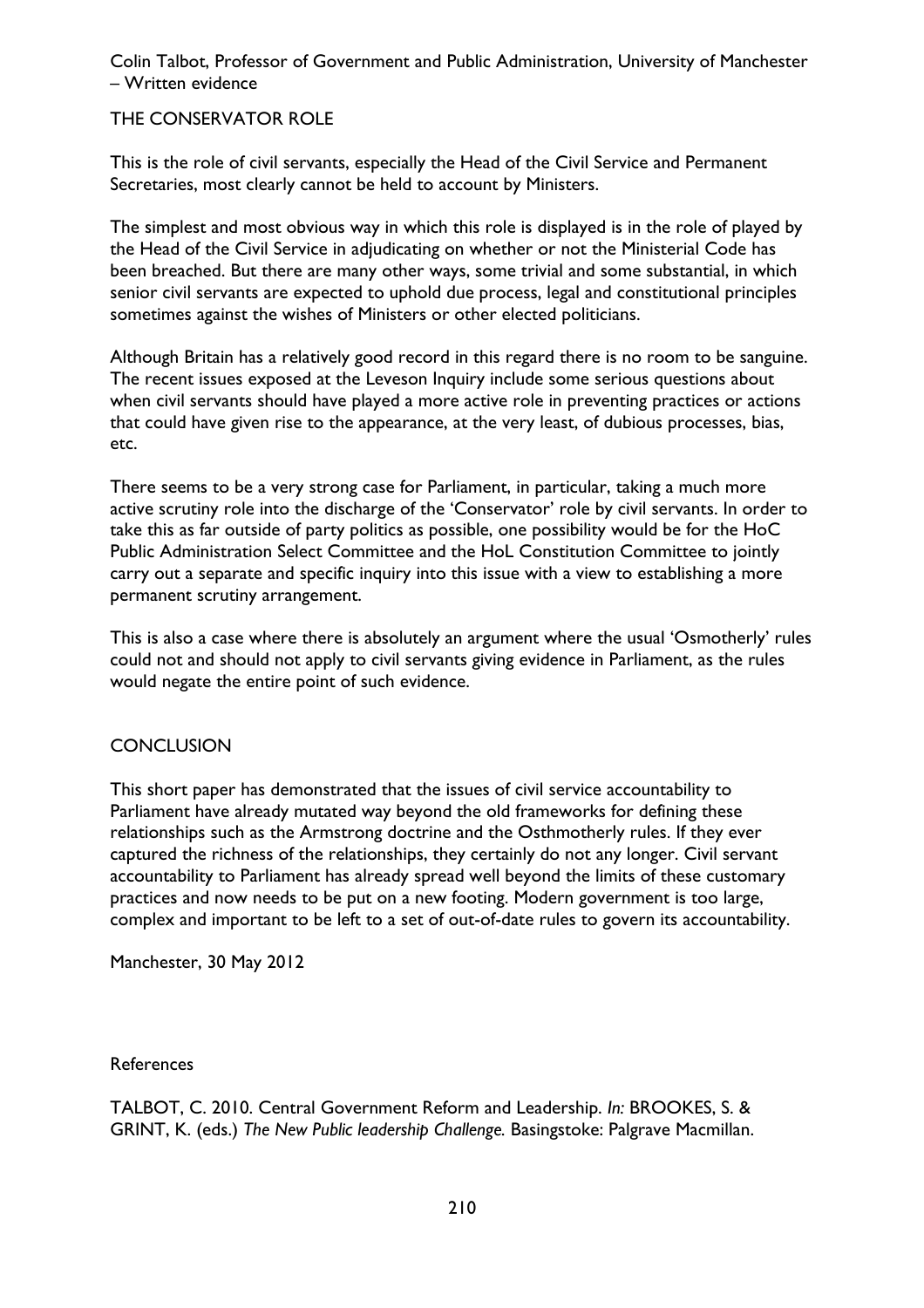### **Lord Turnbull KCB CVO – Oral evidence (QQ 264–276)**

*Evidence Session No.6 Heard in Public. Questions 264 - 276* 

### WEDNESDAY II JULY 2012

Members present

Baroness Jay of Paddington (Chairman) Lord Crickhowell Baroness Falkner of Margravine Lord Hart of Chilton Lord Irvine of Lairg Lord Lexden Lord Powell of Bayswater Lord Shaw of Northstead

### **Examination of Witness**

#### **Lord Turnbull KCB CVO.**

**The Chairman:** Lord Turnbull, you very kindly came into the previous session, so you know the general areas that we are interested in. I explained at the beginning of the previous session that we are now on the penultimate meeting of the Committee on evidence, so we are hoping to reach some conclusions reasonably rapidly. We have heard a great deal from many sources, some of which you may or may not agree with, about things that people feel, from different perspectives, are not necessarily working as well as they might be, in what we have described as the conventional systems. We very much hope that our witnesses this morning, who have enormous experience in this area, will be offering us some thoughts about ways forward, as well as reflections on what has happened in their experience. If I may, I will ask Lord Crickhowell to begin.

**Q264 Lord Crickhowell:** In our first few sessions, we spent a good deal of time on the difference between accountability and responsibility. I would like to start there, because quite clearly this is an area that select committees are increasingly pursuing; we have got long-term huge projects, extending over very long periods, and the desire to have before them senior civil servants, not just the permanent secretary who is responsible. I declare an interest, because one time I was involved as the chairman of a company that undertook a contract as an outside consultant on a project. You have many outside consultancies involved in these complex projects. Clearly they are going to be examined very closely. Pressure is coming on, more and more, to ask questions of the civil servants who are managing the projects. Would you comment on the way it is going and any safeguards you think are necessary, or any guidance you would like this Committee to give on the subject?

*Lord Turnbull*: There is a clear distinction made between accountability and responsibility. One can see situations where a Minister is accountable but not responsible. I would say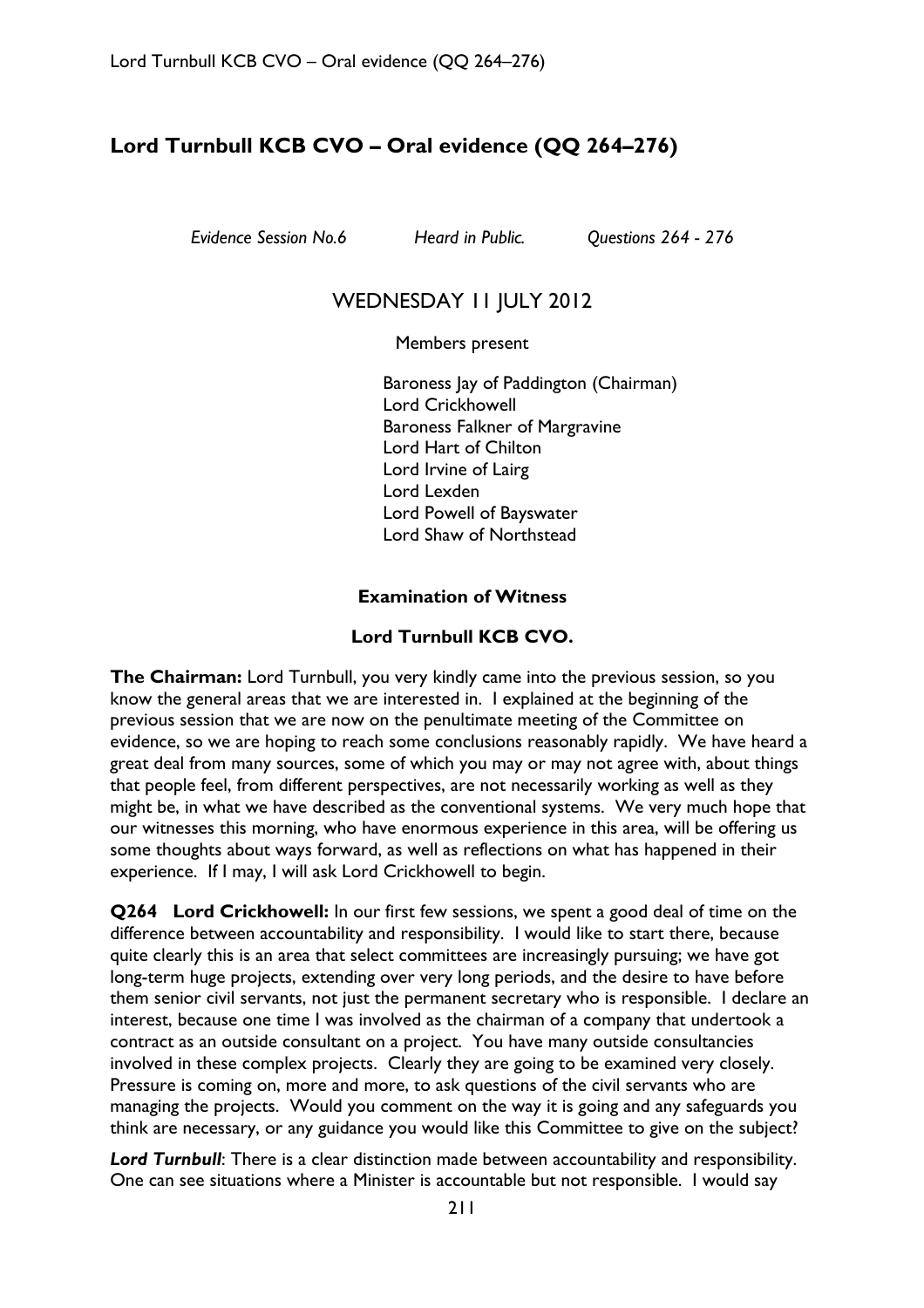exactly the same applies to the senior officials in the department. If you are the permanent secretary at the Ministry of Defence, there are things going on every day that you hardly ever know about until something goes wrong. The time lags mean that a lot of these projects will have their genesis in the work of others. I suspect that this search for identifiable responsibility is the search for the Higgs boson, and possibly will be less successful.

There is a suggestion, for example, that an accounting officer could be recalled from the grave to give evidence. That works on the assumption that he must have been responsible at the time, so we need to know from him. The way that system actually works is that you have one person, and it is the person whose bad luck it is to be the accounting officer at the time, who has a responsibility, in any particular case, to get to know what happened in that case and to give an account of it. More important is what follows from it. You interrogate your staff on what happened and what went wrong, and then you come up with responses: how do we ensure this does not happen again? That is where the improvement in performance comes from, and a previous accounting officer can contribute nothing to that, because they are out of the department. I would stick with that piece of accountability that, except in a special case where you want to establish the history, it is the accounting officer of the day who gives the account and takes responsibility for the follow-up work.

In appearance before other committees, I, like Lord Wilson, think the idea of trying to pin blame on people is pretty unproductive and is very difficult to do. The last thing we want is a series of people coming along and saying, "I was responsible for this project between 1998 and 2001 and, quite frankly, when I handed it on it was in great shape." Then someone comes along and says, "Actually, when I got it, all sorts of things were beginning to go wrong." I think you will find that a pretty unproductive way of trying to get to the root of what went wrong and then doing something about it.

**Q265 Lord Crickhowell:** Should it be the accounting officer, the permanent secretary, who, as you have rightly said, may not be aware of much of what is going on in that particular project? Should it not be the senior civil servant, the procurement director or whatever he may be called, who is actually responsible for managing the project and who, without seeking to find blame, is likely to be able to give the kind of detailed explanations about the project that will lead to improvements in future? That is very unlikely to come from the accounting officer, who may see it as his principal job to defend the department and obscure what actually happened.

**Lord Turnbull:** I always made it my rule with PAC that you have to work out exactly what you think did not go well and concede it fulsomely and early, and then defend what you think should be defended. If you are going to invite the next level down, a director in a department, they may be in exactly the same position as the permanent secretary. They may have come recently into the job and be the person currently in charge but be part of a collective line of responsibility. It is quite often the case that the person you would then get is not actually someone you could say is responsible for the project. I do not think you will ever find that person in the case of big things that went wrong.

If you take poll tax, all sorts of people over 10 years were involved in that project. It turned out to be a disaster but, at each stage, each person thought that they had handed it on in a reasonable shape. You will not find, in the things that really matter, a single identifiable person. It betrays a wrong view of how you make improvements. It is a sort of Voltairean view of "pour encourager les autres"; you punish certain people or shame them, as opposed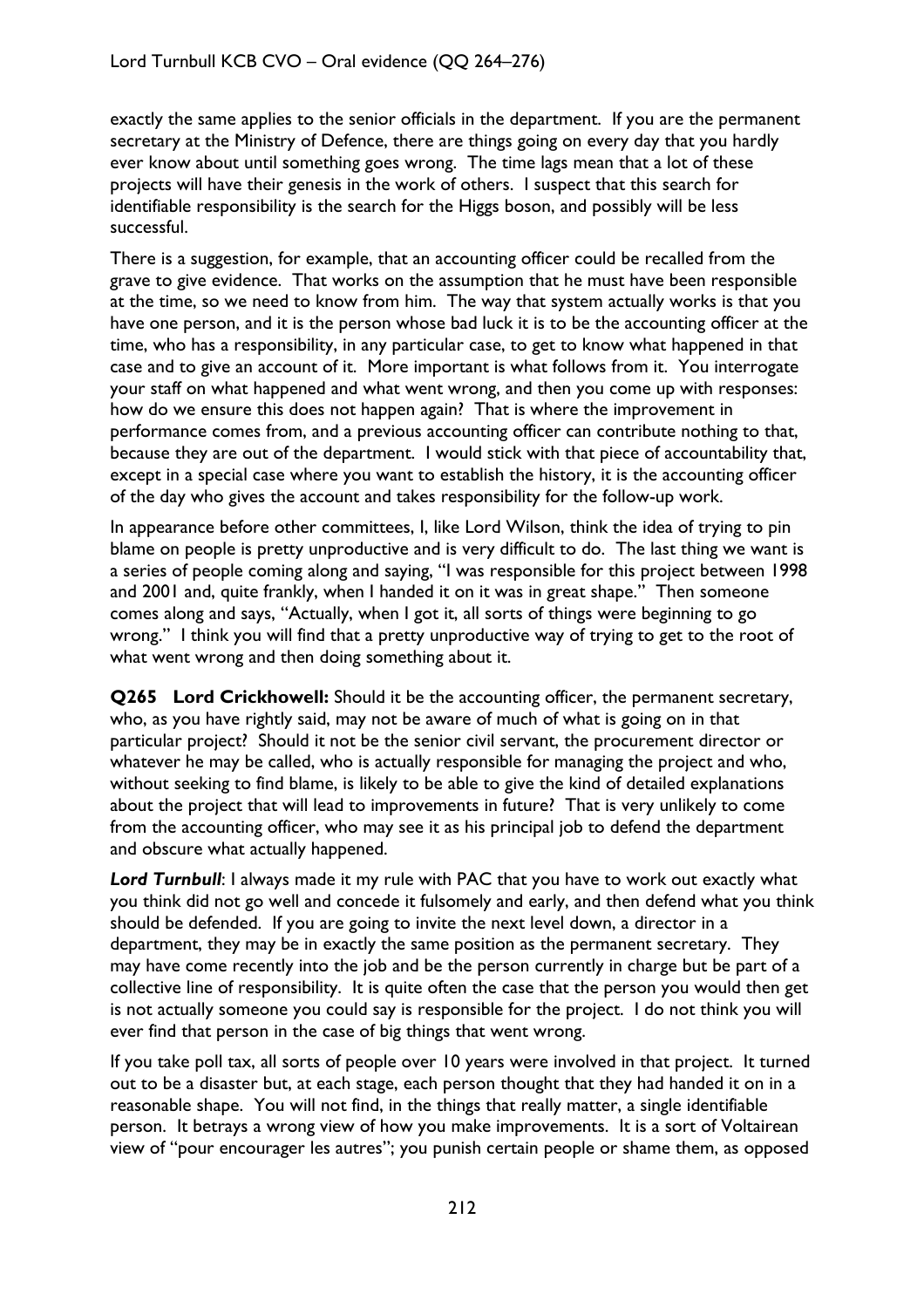to a system that is directed at how we deal with this problem and making sure it does not recur.

**Q266 Lord Crickhowell:** Are you saying that, when a select committee says it wants to see the previous senior civil servants who were involved in a project and would like to ask questions, they should not be allowed to have those people before them?

**Lord Turnbull:** I think it would be a pretty unproductive exercise if someone who has retired is called back five years later on why the "Astute" submarine contract overran; he is not working in the department and does not have the same access to officials. Asking them to cease to do whatever they are doing, which may be looking after their garden, and then come back and re-immerse themselves I do not think is a very productive way of trying to get to the bottom of what went wrong in particular policies and projects.

**Q267 Lord Irvine of Lairg:** As I have been listening to the evidence, it has struck me that there is a potential tension between accepted principles. For example, Lord Wilson told us—and I do not question it—robustly that it would be improper for a select committee to ask a civil servant what advice he had given to the Minister. You would all accept that when a civil servant gives evidence to a select committee he has to give truthful answers to the questions put. Suppose that a civil servant has in fact advised strongly against the adoption of a particular policy. Now we are told that he cannot be asked about the advice that he gave. Surely the civil servant would be in a practically impossible position in giving truthful answers to a select committee's questions about how the policy had gone wrong. Surely there is a tension between the principles here, and we really have to face up to it.

*Lord Turnbull*: There is a tension, and Richard Wilson's answer to it was: do not ask that kind of question.

**Q268 Lord Irvine of Lairg:** I am accepting that. Part of the premise of my question is that it is true to say—it is valid to say—that a civil servant must not disclose the advice he gave to the Minister, and indeed the corollary, as Richard Wilson put it, is that it would be improper for the select committee to ask the civil servant what advice he had given to the Minister. My point is different. Since there is a growing practice of senior civil servants giving evidence to select committees, what I am asking you to focus on is if there is a tension, even an incompatibility, within the rules. If the civil servant had advised strongly against the adoption of a particular policy, and a select committee, quite rightly, is asking the civil servant why the policy failed in certain respects, is the civil servant not really in an impossible position?

*Lord Turnbull*: You are absolutely right there is a tension. We have conflicting objectives, but we have resolved them in a particular way. We could have resolved them by saying the civil servant can say what advice he gave at the time, but we then look at the disadvantages of that. What you will find in this whole area is the point that Richard Wilson has made. The whole thing is an interlocking system and, if you disturb one element of it, you put another element of it out of kilter. You can see that with House of Lords reform even. You cannot simply go to another jurisdiction and say, "Let's take that little bit of their system and put it into our system." For instance on the appointment of officials, the Americans allow, in effect, the Minister to appoint senior officials—but there is a whole apparatus of checks, balances and approvals, so you cannot simply take that little bit out of it. If you want a system in which officials can say, "I advised against this", or, even worse, "He did not even bother to consult me", you then have to look all the way down the chain at what other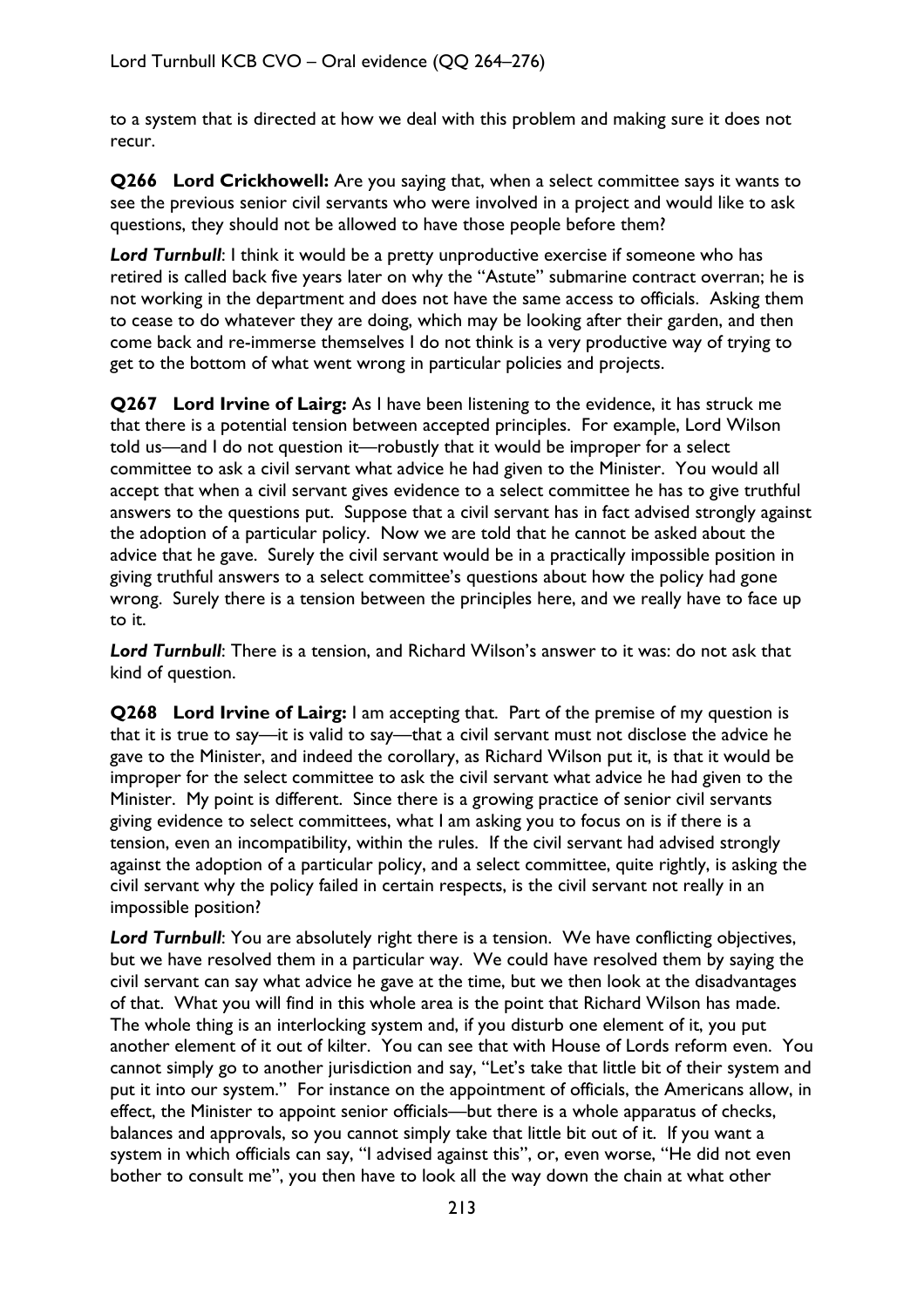things that would dislodge and destabilise. It would destabilise a great many parts of the system. Unless you can come up with something that answers all the subsequent questions, you do not really have an answer.

**Q269 Lord Irvine of Lairg:** Is the flaw in that answer not that, inevitably, the civil servant is drawn into giving partial and not wholly truthful evidence to a select committee?

*Lord Turnbull*: The answer is he does not really answer the question. However, we do have one exception to this, and that is when something goes seriously wrong—like the death of Dr David Kelly—we then set up a judicial inquiry. You could say that is what has happened with Leveson at the moment. When that happens, we accept that the advice that is given is revealed much more fully. We keep that style of working to very special cases, such as Lord Butler's inquiry on the failures of intelligence. If it were the generality, I think it would mean that the Minister would cease to see himself as working as part of a team in a department, but would have someone who can speak openly against him. You would not get any kind of unity, sense of purpose or loyalty. Both for Ministers and officials, it would be a very unpleasant atmosphere in which to work.

**Q270 Lord Powell of Bayswater:** It would be fair to say, Lord Turnbull, that so far today—we may be startled by Lord O'Donnell yet—we have heard a pretty solid defence of the present system governing relations between civil servants and Parliament as being about as good as you can get. It should not be changed in any significant way. On the other hand, there seems to be a growing frustration that, somehow, civil servants are in a sense less answerable for what they do than anyone else in life, whether it is in business, the academic world and so on. Do you think really we can persist with complete immobility on this, or do you think there needs to be some change in the rules that would still preserve the vital principles that civil servants are not controlled by Parliament or by select committees, yet enable them to speak more freely before them, and be criticised, as they have often been in the past, while keeping any action very firmly within government, within disciplinary bodies and within the civil service itself?

**Lord Turnbull:** I do not think civil servants are these anonymous, shadowy people that they used to be. My predecessor way back, Burke Trend, was hardly ever seen in public or before Parliament. These days, quite a lot of civil servants are quite well known and they appear quite often before select committees. From time to time, as the Permanent Secretary of HMRC has found, they can be given a pretty rough ride. It is still within this framework, which I remind you was validated only two years ago, almost to the day. We have clauses on the civil service enshrined in legislation for the first time—this two-tier accountability. I do not think it is the case that officials are simply getting away with it and under no public pressure whatsoever.

**Q271 Lord Crickhowell:** There is this firm rule about not revealing advice. I recently served on the Science and Technology Committee, and we have done a rather effective inquiry into the nuclear research programme in the department. There, the department's scientific adviser, and indeed the Government's chief scientific adviser, gave clear and specific answers to the questions about the advice that they were giving and what they believed to be right, which was in stark contrast to the rest of the departmental advice that was submitted to the inquiry and indeed the views of the then Secretary of State. The Science and Technology Committee looked to the chief scientific adviser to tell them what his genuine belief about the scientific position was. That must be right, but clearly we are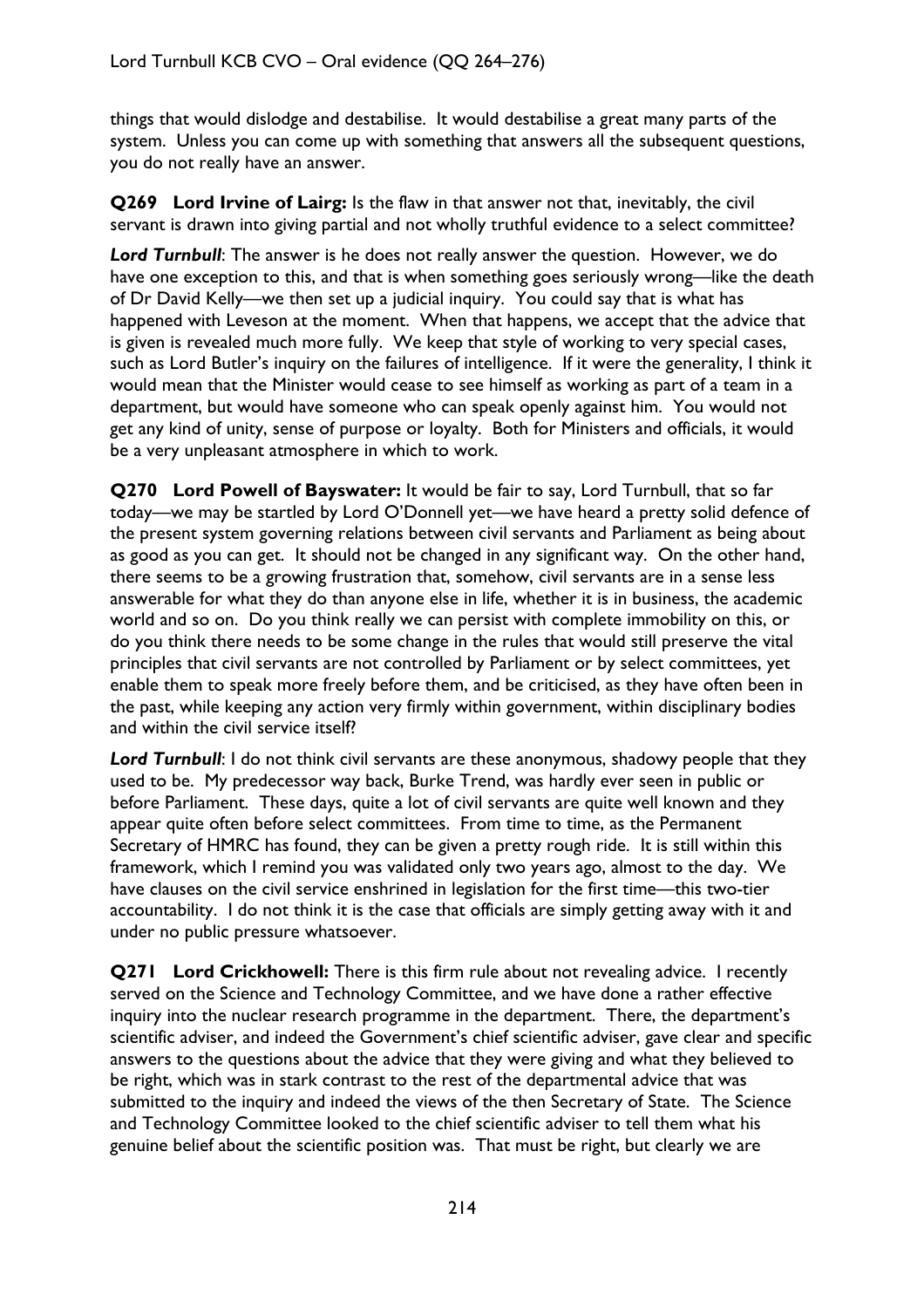breaching the absolute rule in that situation, where the advice is not becoming public. Where do you draw the line?

*Lord Turnbull*: If you get to a case like the UK Border Agency—this is a highly political issue, far more political than nuclear policy—I think it would have been very difficult for the Minister, if the Minister and the director of the UK Border Agency were, effectively, slugging it out in front of select committees: "I told her this and she didn't listen to me." You can have that world where a lot of the information is passed, but you have to ask yourself whether it works when the political heat is really on. My suspicion is that it does not.

**Q272 Lord Crickhowell:** You have to draw a rather delicate judgmental line, rather than a rigid rule.

*Lord Turnbull*: Yes, but it is what the British system requires continuously. Indeed, a lot of people say that one of its merits is that it is capable of making those distinctions.

**Q273 Lord Lexden:** Could I raise another obvious point relating to the interlocking character of the processes by which we are governed? Policy and implementation: are there circumstances where a division can be made between a policy decision and the actions that follow to implement, with civil servants being mainly responsible or answerable for the latter and Ministers obviously for the former; or is the process really a united one that flows together, so cannot be separated in those cases? If that is so, would there be merit, do you think, in our recommending that, to an increasing extent, it might be in the public interest for select committees to hear from Ministers and senior civil servants together, rather than separately?

*Lord Turnbull*: The latter. I spend a lot of my time now in the corporate world, and the corporate world has a completely different model—the model of the unitary board. Non-executive directors, in some sense on behalf of the shareholders, are holding the executives to account but, as directors of that company, they are jointly responsible for its actions. The messages that come out of that company are messages from the company. They are not from one set of directors versus another. Now, we have never managed to import that into our system. We have tried, in a sense, the opposite, particularly with agencies, where you say, "Here is something where there is a policy framework and you get on and deal with it."

Something that is politically uncontroversial, like the Maritime and Coastguard Agency, has a framework in which they operate and, by and large, it is nothing to do with Ministers. If one of their rescue operations goes wrong, that would be an operational matter, but this distinction does not always last because one of the issues is resources. If one of the cases is, "Well, why did you not get to the scene of this case as quickly as you would otherwise have done?" "It is because the resourcing was cut and we cut the number of coastguard stations."

This distinction between policy and implementation works for the most part, day to day, but when it does not work is when the controversial issue arises. A Minister can preside over a series of administrative disasters in the department, like losing confidential records of customers. If that goes on, the reputation of that Minister will be such that people will think, "This Minister is not getting a grip of it." In the end the distinction of "that was just operations" can eventually get up to the doorstep of the Minister. Where that line is drawn is difficult. You can be sure that when you really want to make the distinction is when the case becomes controversial.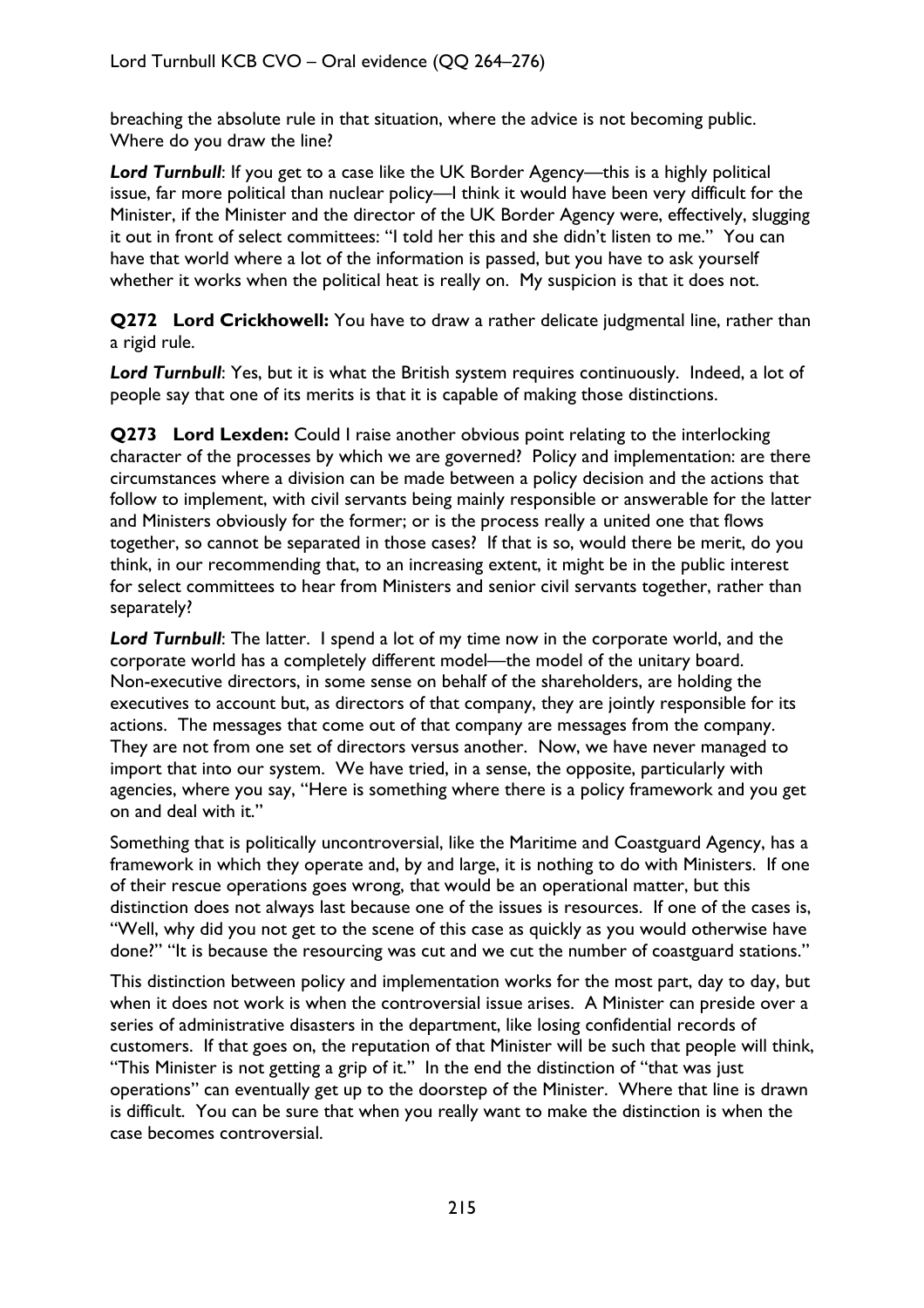**Q274 Lord Lexden:** I have a further point. Would there be merit in the public interest of Ministers and senior civil servants increasingly appearing before select committees together, rather than separately?

*Lord Turnbull*: I think I have done that actually.

**The Chairman:** We have had examples of it, yes.

*Lord Turnbull*: The Chancellor of the Exchequer goes and gives evidence to the Treasury Select Committee. He takes the top brass of the Treasury with him and, if the question is too difficult, he passes it down the line.

**Q275 The Chairman:** But you welcome that. You would welcome that more generally.

*Lord Turnbull*: I did not find any problem with that at all.

**Q276 The Chairman:** I know that we have rather galloped through these various points, but you heard the ones that we were most concerned about from the previous session. Was there anything that we left out that you felt we should say?

*Lord Turnbull*: I think there is one distinction that we need to deal with. This is this question of what role Ministers have in the appointment of permanent secretaries. Where this is most difficult is at the other end; it is with dismissal. I think it is a good thing that you say, "Here are various candidates." It is rare that someone is, on all counts, superior. You can have people who are innovative but a bit inexperienced, and the opposite. There may be a legitimate choice. When it comes to saying, "I do not want this permanent secretary any more", I do not think that should simply be a pure ministerial choice, because there are all sorts of ramifications from that, particularly if he says, "I do not want this person. How about so-and-so, who was my private secretary 10 years ago? I really like them." If the relationship has completely broken down, it may be necessary to move someone on, but the Prime Minister should absolutely retain control of that situation, and not allow people to be dismissed who were doing the job perfectly well but who just happened not to be a close mate of the Minister from a previous life.

**The Chairman:** Thank you very much, Lord Turnbull. It has been enormously interesting. Thank you for your time.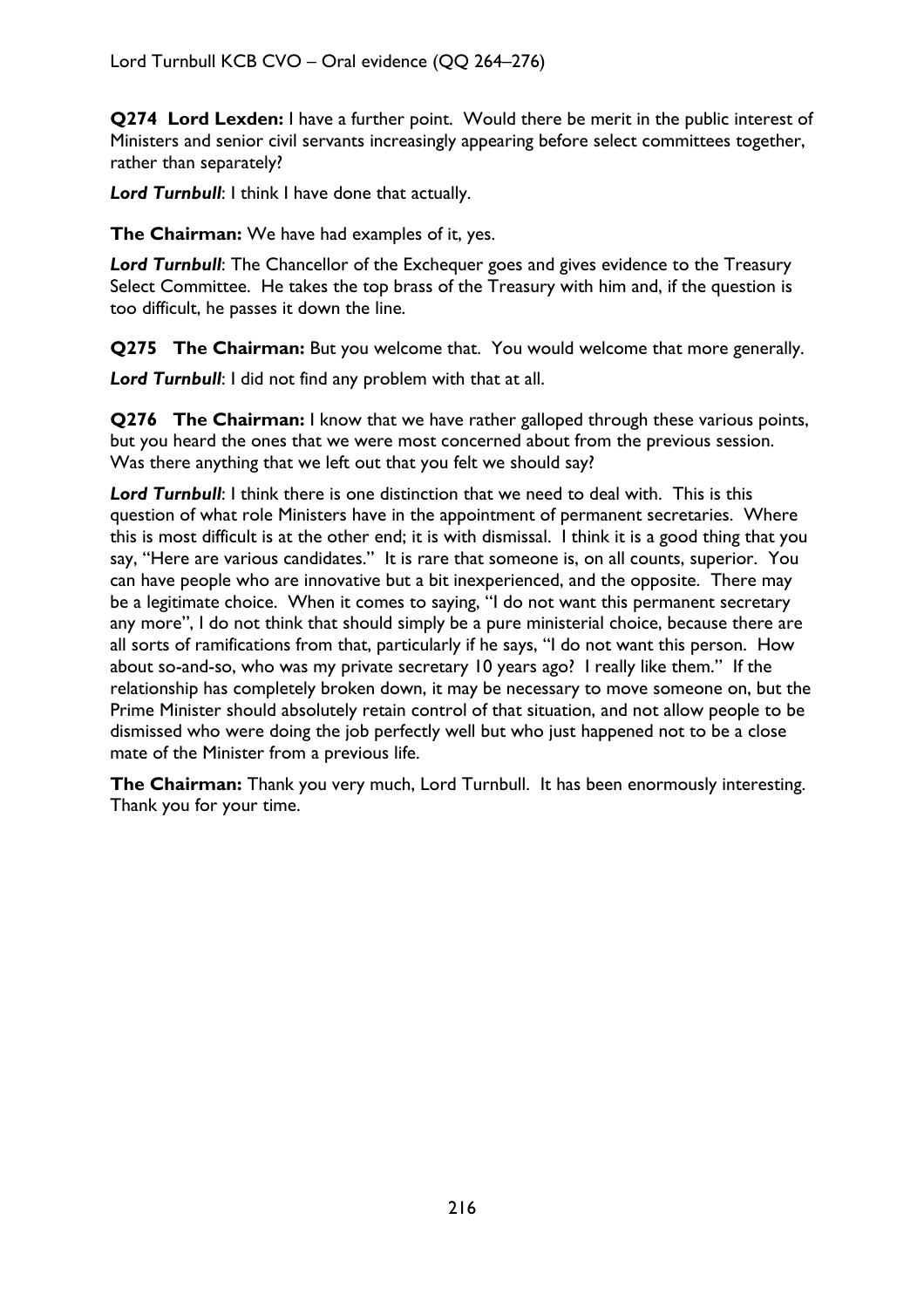# **United Kingdom Supreme Court - Written evidence**

I am writing in relation to the above Inquiry which I see is considering the constitutional position of the civil service following the introduction of the Constitutional Reform and Governance Act 2010.

The Committee is obviously focussing on the relationship between "conventional" civil servants and Ministers and Parliament. However, I thought it worth pointing out that there is another, much smaller category of civil servants of which I and my colleagues form a part: civil servants who work directly for members of the judiciary. This point was made by Lord Bach at Second Reading of the Constitutional Reform and Governance Bill (as it then was), when he said on 24 March 2010:

"Clause 7(2) provides that the Civil Service and Diplomatic Service codes must require civil servants who serve an Administration, mentioned in Clause 7(3), to carry out their duties for the assistance of the Administration as it is duly constituted, whatever its political complexion. The Administrations in question are Her Majesty's Government and the devolved Administrations in Scotland and Wales. This does not affect civil servants who are on loan to or directly employed by bodies such as the Supreme Court, the Scottish Court Service or arm's-length bodies, whose duty is to serve the organisation they are seconded to or employed by, and not the aforementioned Administrations."

Indeed so for as my own position is concerned, the Constitutional Reform Act 2005 makes clear at Section 48(4) that the Chief Executive has to act under the direction of the President of the Court, although I may not act inconsistently with the standards of behaviour required of a civil servant, or with my responsibilities as Accounting Officer.

In addition, the Explanatory Notes to the Constitutional Reform Act make clear that, although the officers and staff of the Supreme Court are civil servants, they are responsible and accountable to the Chief Executive.

August 2012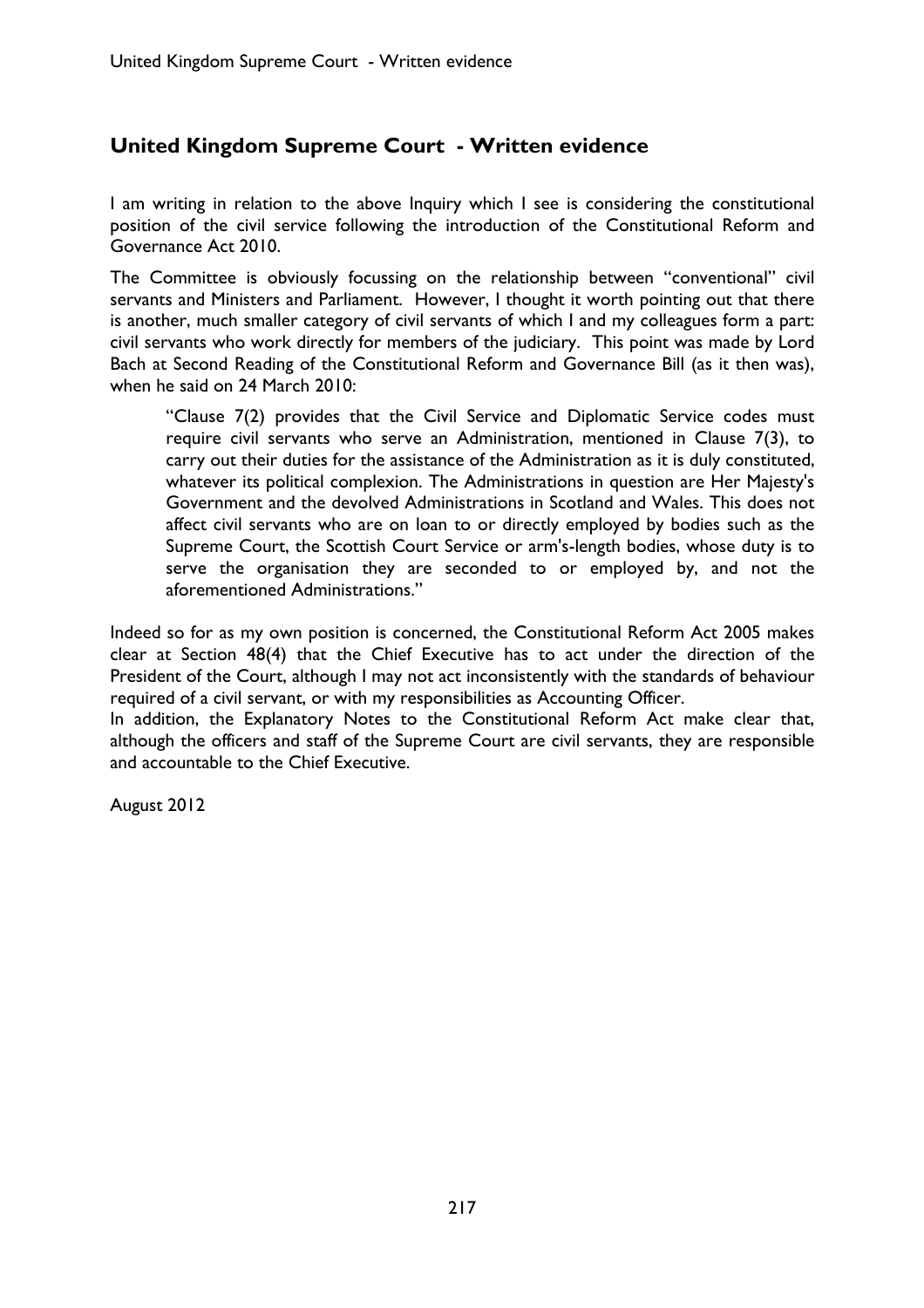# **Unlock Democracy, Institute for Government and Reform – Oral evidence (QQ105-129)**

[Transcript to be found under Institute for Government](#page-163-0)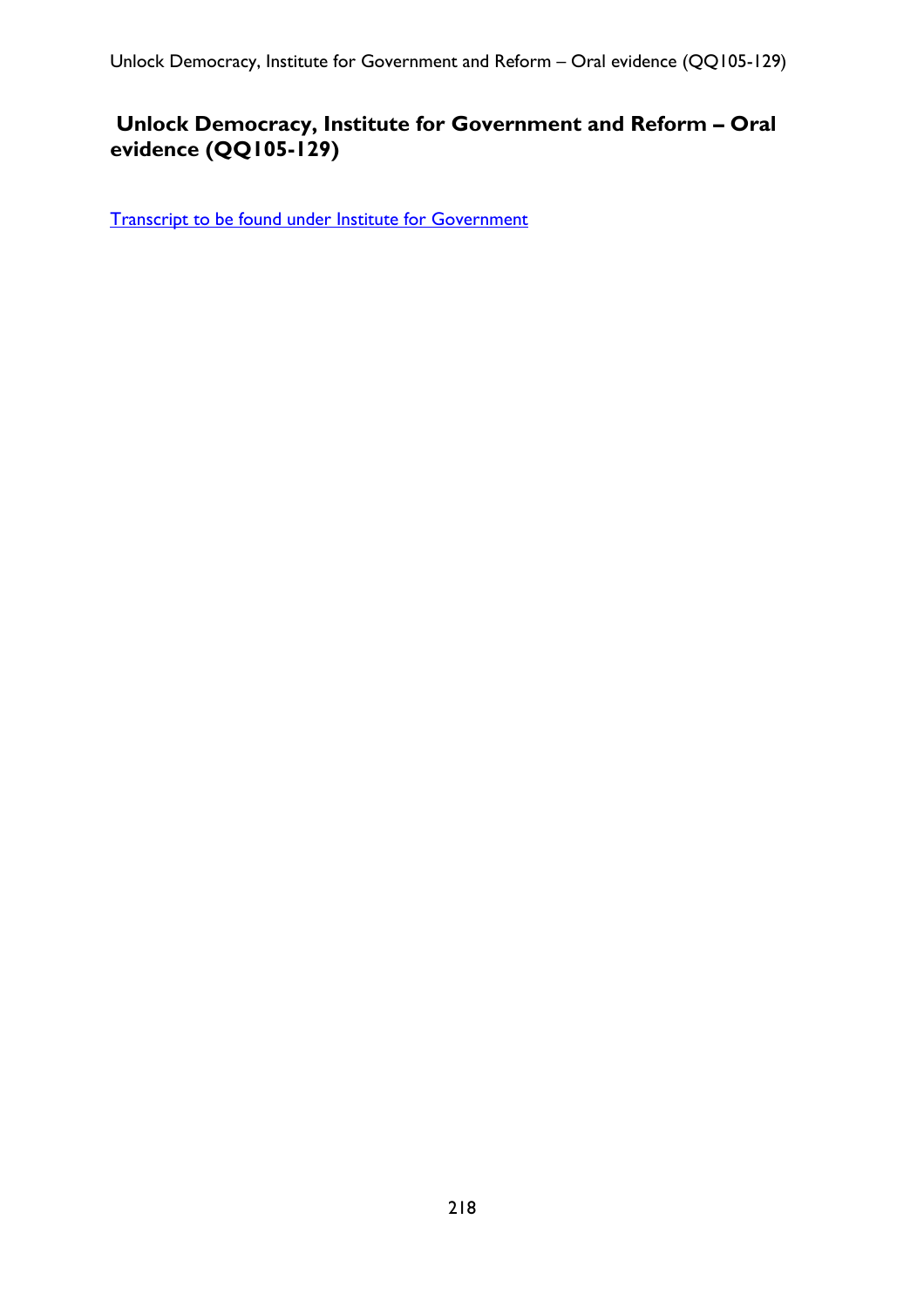# **Unlock Democracy's – Written evidence**

## **About Us**

Unlock Democracy is the UK's leading campaign for democracy, rights and freedoms. A grassroots movement, we are owned and run by our members. In particular, we campaign for fair, open and honest elections, stronger parliament and accountable government, and a written constitution. We want to bring power closer to the people and create a culture of informed political interest and responsibility.

### **Executive Summary**

- 1. Unlock Democracy campaigns for open and transparent government. We believe that for voters to be able to hold the government to account they have to be able to know what the government can and can't do in their name and also who is responsible for making which decisions.
- 2. Unlock Democracy believes that while we retain our current system of governance whereby the executive is formed from the legislature, maintaining the convention of direct ministerial accountability is necessary and appropriate.
- 3. However we believe that there are a number of structural and practical impediments to effectively holding the government to account. The structural impediments include the over-centralised nature of the UK state and lack of independence of both the Ministerial Code and the Independent Adviser on the Ministerial Code. We are also concerned that there is little if any shared understanding of when a civil servant is accountable for a mistake and when a Minister should resign. This has been interpreted differently by individual Ministers. We do not take a view on which interpretation is correct but think it is important that there is clarity.
- 4. Unlock Democracy recommends that ministerial accountability be strengthened in 3 ways. Firstly, the enforcement mechanisms for the Ministerial Code should be strengthened. The Independent Adviser should be able to initiate investigations on her or his own account and the independence of the post could also be guaranteed through making the holder an officer of Parliament. Secondly, the 'accounting officer principle' should be extended to permit direct accountability to Parliament for a limited group of additional public servants. Thirdly, we believe that there needs to be additional clarity that, while Ministers are responsible for policy and its outcomes, civil servants are responsible for the implementation of policy decisions. As such, we believe it is essential that they are free to give honest factual information about the projects they are involved with, rather than being required to take the departmental line.
- 5. While we do not believe that Ministers should be involved in the appointment process for civil servants, Unlock Democracy supports the use of pre-appointment hearings for special advisers and some senior civil servants.

### **Overview**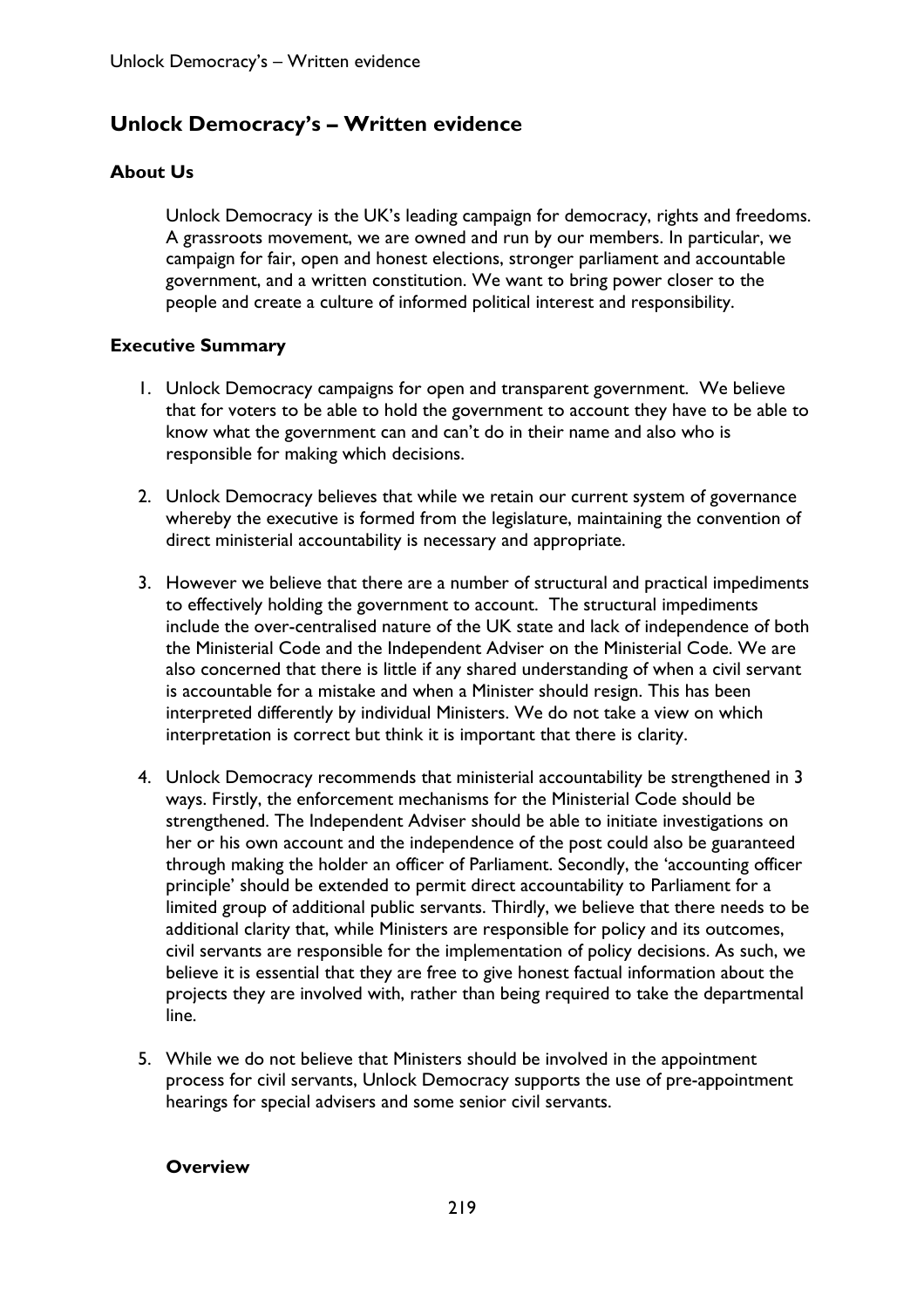*Does the convention of individual ministerial responsibility remain the most appropriate and effective means of holding the government to account?* 

- 6. While the UK retains a parliamentary system, with governments not directly elected but deriving their legitimacy from their possession of the confidence of the House of Commons, something similar to the basic convention of ministerial responsibility will be necessary. It ensures – in theory at least – that there is a line of accountability from government to electors, via the House of Commons. Unlock Democracy believes that the problems arise not so much from the convention itself but from the significant obstacles to making it a reality, though some modifications to the actual convention are also desirable.
- 7. Unlock Democracy believes there are a number of structural challenges to the effective operation of ministerial accountability in the UK. A key problem is the overcentralised nature of UK government. Because so much activity is controlled from the centre, individual ministers are theoretically responsible for much more than it is possible in practice for any one person to oversee; and for overstretched Westminster MPs to make accountable. The introduction of arm's-length executive agencies from the late 1980s can also be seen partly as prompted by the problems of over-centralisation. This process has in turn created further difficulties for ensuring ministerial accountability. It is now generally accepted that ministers cannot reasonably be held personally responsible for everything that takes place in their names. However, where precisely the line should be drawn is not clear. This confusion can in effect enable ministers to evade parliamentary accountability.
- 8. Another challenge to effective accountability, in the context of an over-centralised state, is the multi-faceted role that we expect MPs to perform. They are constituency representatives, they scrutinise legislation and hold the government of the day to account. The over-centralised nature of UK governance means that MPs are dealing with a range of constituency matters that should be dealt with at a local level – in effect making them super-councillors. Unlock Democracy is concerned that this means the accountability and scrutiny roles that we need MPs to perform suffers and this is likely to be worse when the number of MPs is reduced in 2015.
- 9. The fact that we do not have any separation between the executive and the legislature also gives the executive too much influence and can make accountability more complex. However, we recognise that a solution to these problems, though desirable, is beyond the remit of the present inquiry.
- 10. Unlock Democracy believes that the lack of independence for the Ministerial Code further undermines effective ministerial accountability. The Ministerial Code is drawn up (in collaboration with the Cabinet Secretary) by the Prime Minister, who is also responsible for deciding whether it has been compiled within particular cases and if it has not, what action should be taken. The Independent Adviser on Ministerial Interests is responsible for investigating alleged breaches of the Code but can only do so subject to the authorisation of the Prime Minister. Therefore a basic mechanism for ensuring ministerial accountability to Parliament is defective. Recent examples of this systemic weakness include the decision of the present Prime Minister not to order investigations by the Adviser over the role of Adam Werritty as an informal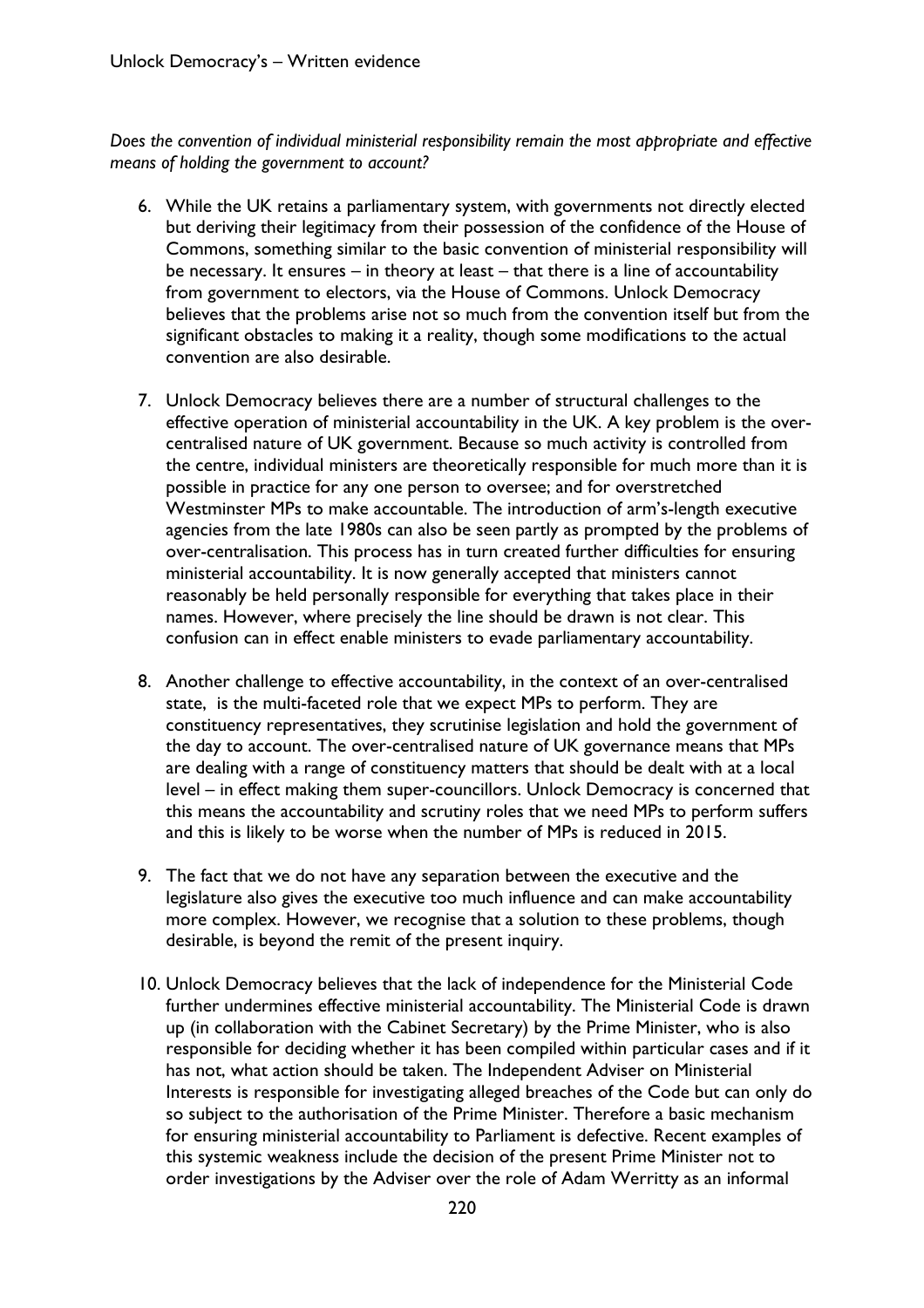adviser to Liam Fox when the latter was Secretary of State for Defence; and connections between the office of Jeremy Hunt, the Culture Secretary, and News Corp. In contrast to this, Baroness Warsi was almost immediately referred to the Independent Adviser when allegations were made about her use of parliamentary expenses. It is not immediately obvious why this case merited referral when the others did not. For accountability to be meaningful there has to be openness and transparency about how decisions are taken.

11. In addition to the structural challenges to effective ministerial accountability, there are also challenges in practice, as different ministers interpret the convention different ways. The recent case of the Home Secretary and Brodie Clark is a good example of this. One interpretation of Ministerial accountability is that Mrs May should have resigned as the Secretary of State for the mistakes that were made in her department; she took a different view and Brodie Clark, the Head of the Border Agency, who she argued was responsible for the errors, was instead asked to resign. Unlock Democracy takes no view as to whether this was the correct course of action, our concern is the lack of clarity and how this impacts on the governance of the UK.

### *If the current model of individual ministerial responsibility is no longer appropriate, what should replace it?*

- 12. Unlock Democracy believes that the current model requires amending in three areas.
- 13. First, certain modifications could help ensure that the present model works more effectively. They include a strengthening of enforcement mechanisms for the Ministerial Code, making the Independent Adviser able to initiate investigations on her or his own account and possibly guaranteeing the independence of the post through making the holder an officer of Parliament.
- 14. Second, some changes which break to some extent with the existing system might be desirable. A change fitting into this category would be an extension of the 'accounting officer principle' to permit direct accountability to Parliament for a limited group of additional public servants.
- 15. Third and more substantively, we believe that there needs to be additional clarity about who is responsible for what. As outlined above, we believe that ministerial accountability remains the correct model for the UK at present but that the practice of government has outstripped the conventions in a way that makes it possible for accountability to be evaded. While ministers must remain responsible for policy decisions, we do not think that it is practicable for them to be accountable for implementation of policy. Ministers are often in post for relatively short periods of time and may not be an expert in the work of the department. They may also be managing a department that employs tens of thousands of people around the country, they cannot be expected to be involved in each and every decision and indeed, it would create a dangerous and crippling culture of administration if they were. Therefore, we think it is appropriate that senior civil servants should be held accountable to Parliament for decisions around implementation, as long as there are effective mechanisms for them to raise concerns.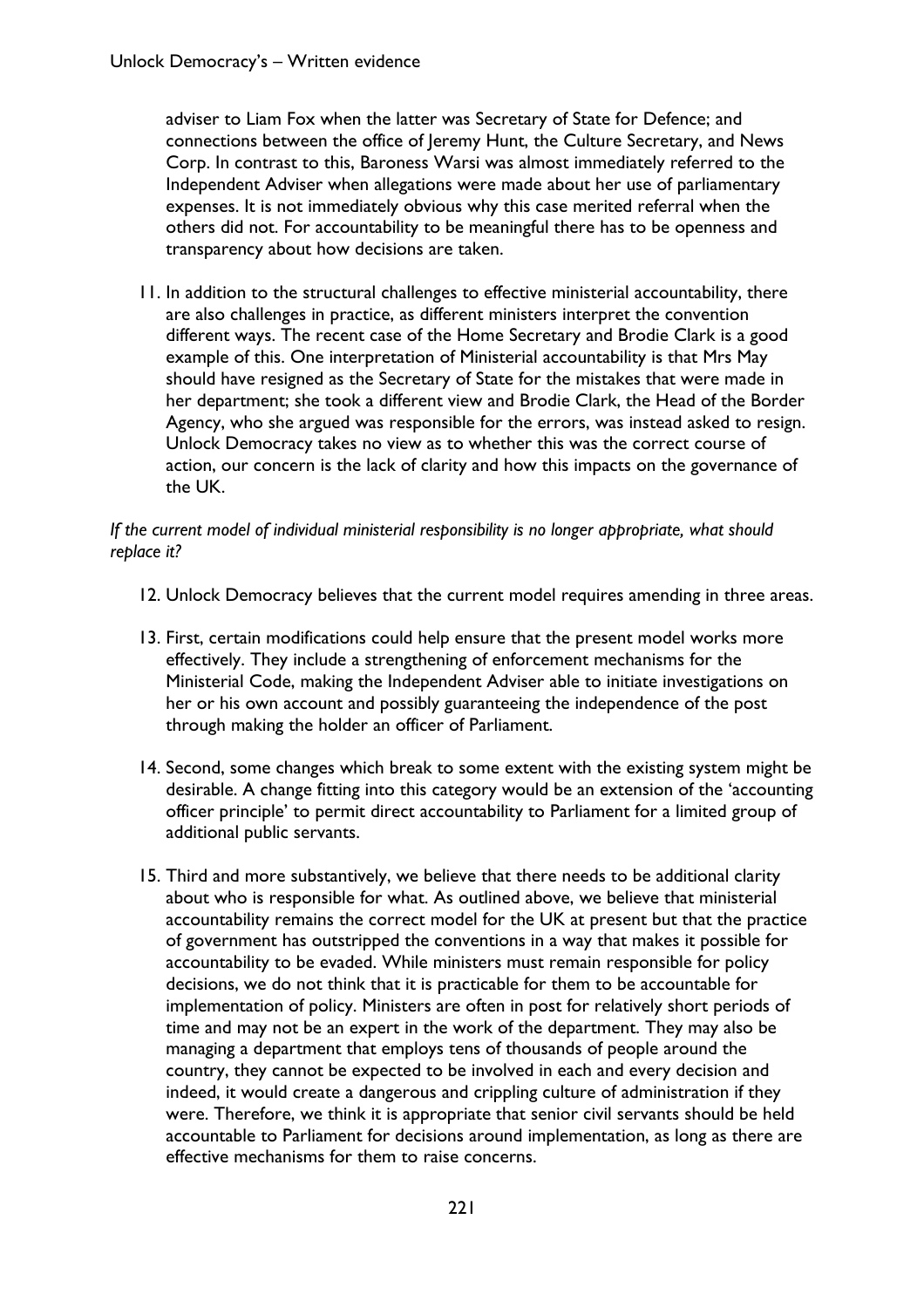16. We discuss changes falling in these categories in various answers below.

*Do the civil servants' and special advisers' codes of conduct require amendment?* 

- 17. Unlock Democracy believes that certain amendments to the Special Adviser Code of Conduct seem necessary.
- 18. A particular flaw in the Special Adviser Code of Conduct is that it exempts special advisers from the 'general requirement that civil servants should be appointed on merit and behave with impartiality and objectivity so that they may retain the confidence of future governments of a different political complexion'. While special advisers do not need to 'retain the confidence of future governments of a different political complexion', it does not follow that they should not be required to be impartial or objective while acting in a public role. The Code should be amended accordingly.
- 19. There is also a need for a more detailed review of the types of activities in which special advisers should *not* be permitted to become involved, following the revelation that Adam Smith, special adviser at the Department for Culture, Media and Sport, was acting as a link with News Corp in relation to a quasi-judicial function being performed by his Department. A party political appointment should not be involved in such activity; and full consideration should be given to other similarly problematic conduct that could arise.
- 20. Finally, as suggested in the Committee consultation paper, there is a contradiction between the statement in the Special Adviser Code of Conduct that they must not 'exercise any power in relation to the management of any part of the Civil Service' (which Section 8 of the Constitutional Reform and Governance Act 2010 requires be included in the Code) and the description of the functions they may carry out, some of which clearly seem to have the characteristics of management. For instance, the Code states that special advisers may 'convey to officials Ministers views and work priorities…request officials to prepare and provide information and data…hold meetings with officials to discuss the advice being put to Ministers'. The Code should be reviewed to ensure that it does not describe as appropriate tasks which risk contradicting the part of the Code the inclusion of which is required under primary legislation.

*To what extent should the content of the civil servants' and special advisers' codes of conduct be set down in statute? If so, how might CRAG be amended to achieve this?* 

21. The Constitutional Reform and Governance Act 2010 is a significant piece of constitutional legislation. It did not ultimately cover all the issues that it might have done (for instance, placing the Royal Prerogative war powers on a statutory footing); and it is not perfect in those issues it does cover (for example, the provision for parliamentary oversight of treaty-making is not as strong as it might have been). However, it contains some important provisions, not least through creating a statutory basis for the Civil Service for the first time. Any changes to legislation should only be carried out if necessary, rather than for their own sake. This principle should apply even more to legislation which is clearly constitutional in nature. It would be undesirable to create a precedent for constant interference with such Acts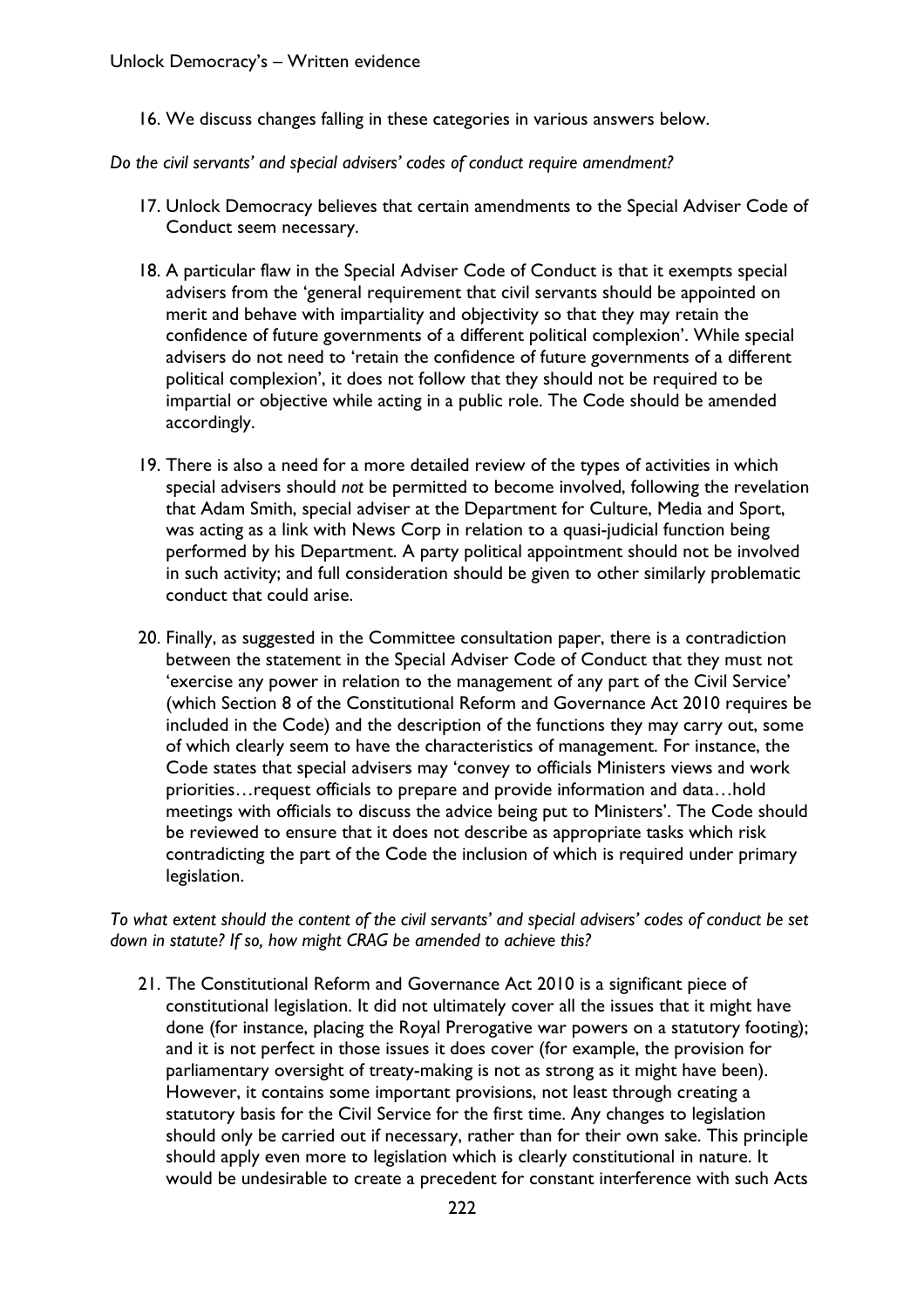- 22. For this reason, we are reluctant to recommend alterations to the Act if desirable changes can be achieved by other means. Moreover, the Act already requires in sections 5-8 that Civil Service, Diplomatic Service and Special Adviser Codes be issued; and makes certain stipulations about their contents.
- 23. However, it would be useful if the government developed a practice of presenting draft editions of the Civil Service and Special Adviser Codes, which the Act requires should be issued, before Parliament. These texts could then be considered by parliamentary committees, and possibly debated and voted on in plenary.

#### **The accountability of civil servants to ministers**

*To what extent has the expansion of government activity, and the increasingly fractured nature of the state, weakened the ability of ministers to account for their civil servants?* 

- 24. The expansion of government activity and the fractured nature of the state has undermined the effectiveness of ministerial accountability. When the independent Civil Service was created there were 28 civil servants in the Home Department; there are now tens of thousands. Too often, new structures are created with too little thought being given to how accountability will work in practice. For example, Academies and Free Schools have quite deliberately been created in a way that makes them independent of Local Authorities, they are accountable to the governors and ultimately to the Secretary of State. How meaningful can that accountability be? It would be entirely inappropriate for the Secretary of State to be involved in the day to day decisions of schools, but at the same time how can they be held accountable for the decisions that are made? This is not only an issue in Education policy, but it does provide an interesting example of how the definition and practice of accountability in UK governance have not kept pace with each other.
- 25. There is a particular challenge to accountability when public services are contracted out to private providers, which is increasingly common. There is a real tension between contractual accountability, i.e. that between the organisation operating the service and government and democratic accountability. The current doctrine of Ministerial Accountability is based on the principle of democratic accountability, but as more public service functions are outsourced at both a local and national level, this is in effect being replaced by contractual accountability.

*What, if any, influence should ministers be able to exercise over home civil service appointments? What are the constitutional benefits and risks of allowing such influence? Are there any particular civil service posts to which special considerations apply?* 

26. Unlock Democracy does not believe that ministers should be involved in the appointment process for civil servants. Special advisers are appointed by the individual minister to give them political advice and support, therefore it is entirely appropriate that the relevant minister is involved in their recruitment. One of the underlying principles of the Civil Service is that it is a permanent administration, able to work for governments of different political persuasions. We would not want to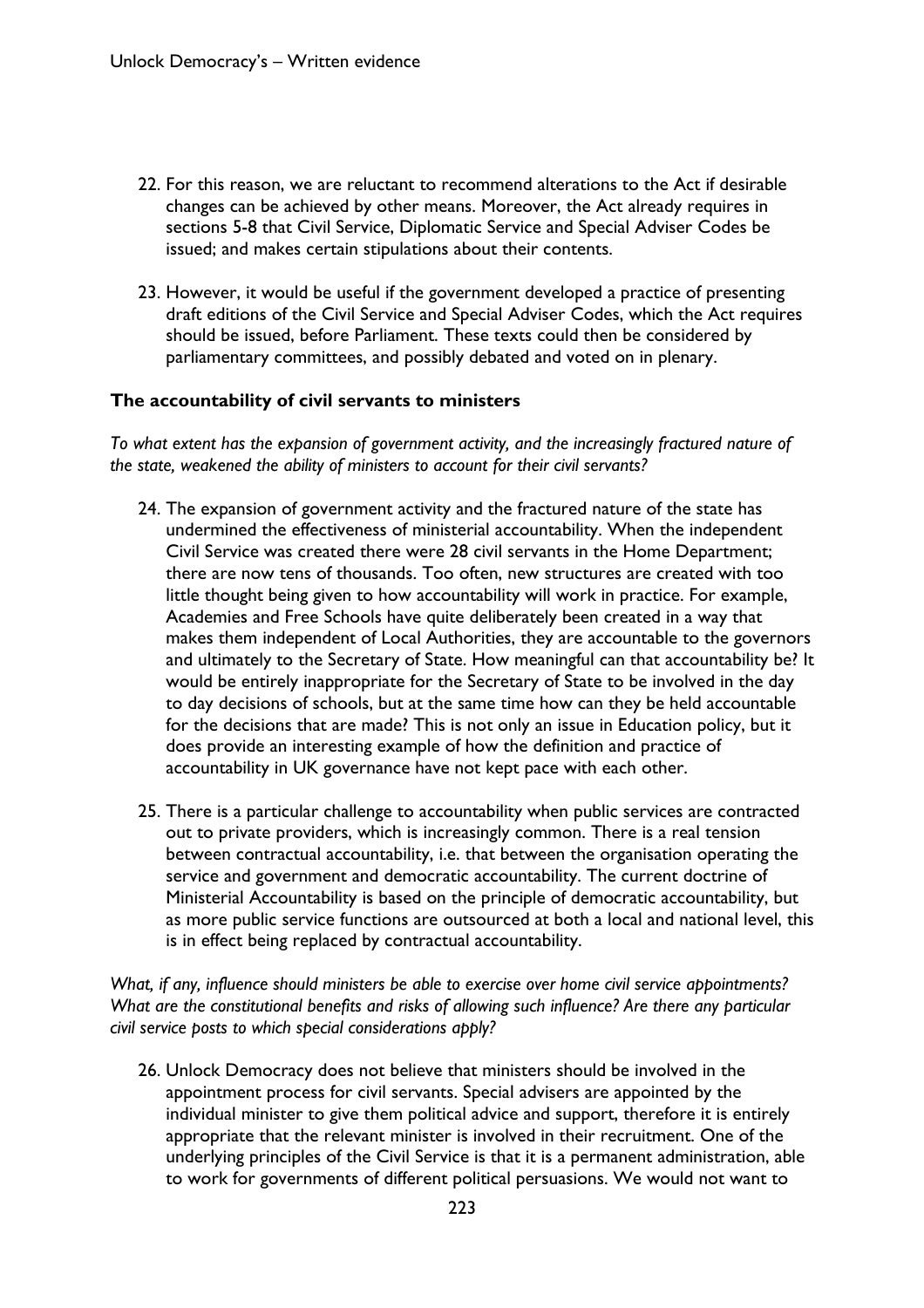*To what extent does the home civil service act as a constitutional check on the actions of ministers? How does this check operate? Is a constitutional check on ministers by civil servants appropriate?* 

- 27. Unlock Democracy does not believe that the Civil Service acts as a constitutional check on the actions of ministers. Constitutional convention stipulates that (as paragraph 5.2 of the Ministerial Code puts it): 'Ministers have a duty to give fair consideration and due weight to informed and impartial advice from civil servants'. Civil servants are in turn required to provide honest views to ministers. However, ultimately they are required to act upon ministerial decisions loyally once taken. In this sense, the idea of civil servants as a constitutional check upon ministers is limited to the provision of advice, not any kind of independent power, though accounting officers are a slightly different case, as discussed below.
- 28. If civil servants are to provide a constitutional check upon ministers, it should be in ways which are clearly defined to the public, themselves and in some way democratically accountable. It would not be appropriate for civil servants to take it upon themselves surreptitiously to frustrate ministers – indeed such action is specifically prohibited by the Civil Service Code.
- 29. One way in which the Civil Service could have its role as a constitutional check appropriately expanded would be through an adaptation and extension of the accounting officer principle. At present, the departmental Accounting Officer, if he or she has concerns about a proposed course of action involving the use of public money, is permitted to require the minister formally to give him or her a direction to implement a decision.
- 30. The formal direction is communicated to the Comptroller and Auditor General, who normally brings it to the attention of the Public Accounts Committee in the House of Commons. This in effect allows the civil servant to act as a whistle blower if they believe that public money is being inappropriately used. One example of the way this can work is when, in February 2010, Peter Housden wrote to John Denham MP as Secretary of State for Communities and Local Government about the decision to make Norwich a unitary authority $5$ . This letter was then the subject of an Opposition Day debate in the House of Commons<sup>[6](#page-223-1)</sup>. Although Labour MPs were whipped and the motion was defeated, it did at least allow for additional scrutiny of the issue. The challenges are that few such letters of direction are issued and that they can only be used for concerns about public expenditure. There have been high profile public procurement projects, which have been very costly to the public purse where letters of direction arguable should have been issued.
- 31. Consideration should be given to the possibility of creating some kind of 'ethical accounting officer', charged with ensuring adherence to certain standards of conduct beyond the public accounts sphere. This officer could similarly require the issue of directions for actions which he or she believed did not comply with defined ethical

 $\overline{a}$ 

<span id="page-223-0"></span><sup>&</sup>lt;sup>5</sup> A copy of the letter can be found here <u><http://iaindale.blogspot.co.uk/2010/02/exclusive-denham-indemnifies-his-perm.html> 6 The Opposition Day debate that the letter prompted can be watched here</u>

<span id="page-223-1"></span>[http://news.bbc.co.uk/democracylive/hi/house\\_of\\_commons/newsid\\_8555000/8555606.stm](http://news.bbc.co.uk/democracylive/hi/house_of_commons/newsid_8555000/8555606.stm)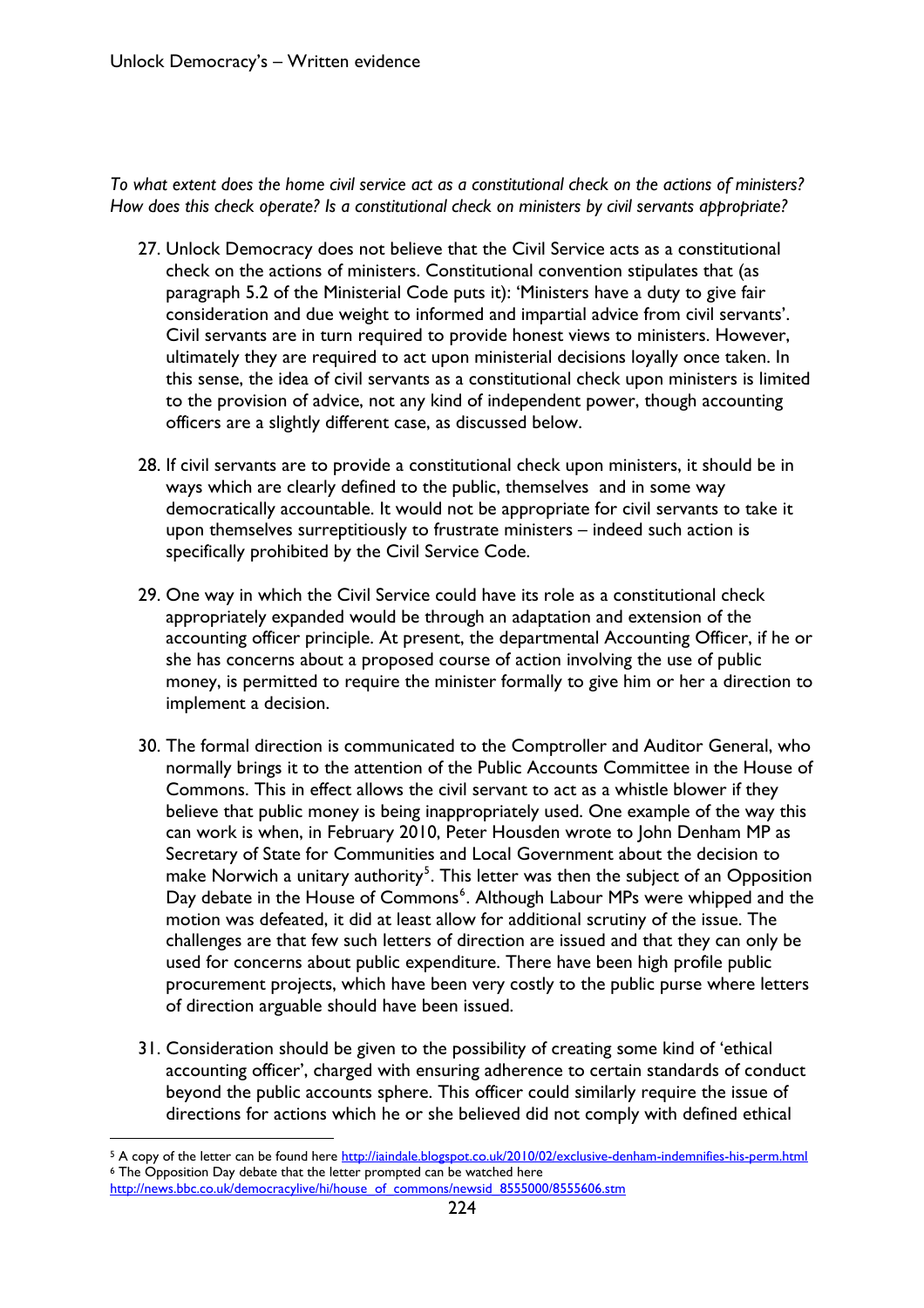standards; and could report to a parliamentary committee on overall departmental ethical issues.

#### **The accountability of civil servants to Parliament**

*In what circumstances, if any, is it appropriate for civil servants to be held directly accountable to Parliament?* 

- 32. Unlock Democracy believes that senior civil servants should be accountable to Parliament for the implementation of government decisions, particularly large scale projects that may take many years and have been overseen by a number of different ministers. We also see no reason why a civil servant who has been heavily involved in a significant initiative and then moves post, should not still be questioned by Parliament about the work they did in their previous role.
- 33. At present, accounting officers answer directly to the Public Accounts Committee. This procedure is appropriate and as we suggest, could be extended to cover a newly created 'ethical accounting officer'. Unlock Democracy also believes that guidance for civil servants appearing before select committees should be changed to reflect that they should provide factual information on the implementation of government policy – we do not think it is appropriate that they are given a departmental line to take. It has been suggested that civil servants are often more forthcoming in private sessions with committees and that this would one way of resolving this issue. However, we believe that it is essential both that this information is made available to Parliament when it requests it and that the public is able to see this process.

Would direct accountability risk the politicisation of the home civil service?

34. If the extensions of direct accountability we propose were introduced, they would not risk politicisation of the Civil Service, provided they were contained within specifically defined areas. Our proposal for special advisers does not engage politicisation issues in this way, since special advisers are by definition already politicised.

*If so, is civil service politicisation always and necessarily something to be avoided? In what circumstances should it be permitted, and what would be the benefits of politicisation?* 

35. A politicised administration service is perhaps in some respects more honest. Affiliations are open and transparent and decisions can be assessed on that basis. Although independence is an important principle for the Civil Service and not something that Unlock Democracy is seeking to change; we do need to recognise that independence is not the same as being without values. There is a power that comes from longevity. Civil servants are often in post for longer than the minister, they have institutional memory and expertise. It is possible for departments, like any organisation, to develop cultures and views which it may be difficult for a new minister who is getting to grips with a new policy brief, to challenge. However, as mentioned above, we would not want to move to a system whereby the administration of government changes en masse as the political affiliation of the government changes which is the outcome if the administration is politicised.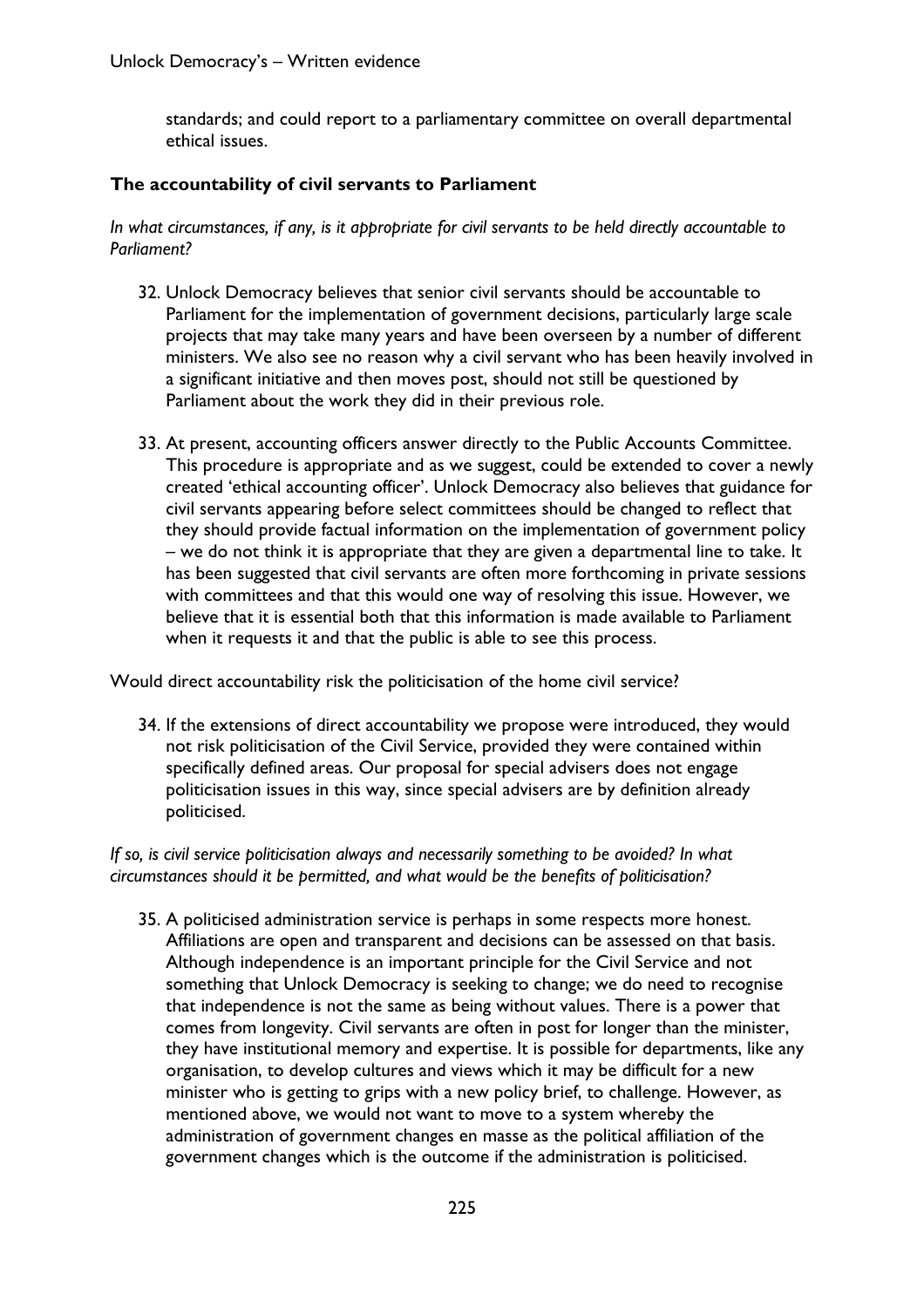36. As we suggest, special advisers are by definition 'politicised'. Despite the problems that have been associated with them, they perform a valuable role, partly because they protect career officials from being asked to undertake inappropriate duties. However, an extension of the principle of politicisation beyond special advisers would not be desirable, unless perhaps as part of a more wide-ranging overhaul of the structure of the UK constitution.

#### *Where civil servants should be held directly accountable to Parliament, is there a case for (enhanced) parliamentary involvement in their appointment?*

37. Unlock Democracy believes that there is a good case for extending the practice of pre-appointment hearings by parliamentary committees to include special advisers and some senior civil servants. Under such a process, decisions over appointments would continue to rest outside Parliament, but parliamentary committees could meet with special advisers and some senior civil servants prior to taking up their posts to discuss their roles. This practice could act as a deterrent to the abuse of special adviser appointments, and hopefully help encourage better conduct by special advisers when in office. It would also recognise the significance and influence of those at the top of the Civil Service to the governance of the UK.

*Is there a case for redrafting the Osmotherly Rules? If so, what, if any, involvement should Parliament have in the process?* 

38. The Osmotherly rules have never been approved by Parliament. We find this arrangement curious since they determine the manner in which officials may provide parliamentary committees with evidence. Therefore, rather than proposing specific alterations to these rules, we believe that future editions of the Osmotherly rules should be considered in draft by Parliament, which could make its own recommendations about content as it saw fit, and perhaps also choose whether or not to accept the rules when they were re-issued.

### **The accountability of special advisers**

 *What is the level of influence exercised by special advisers, both in theory and in real terms?* 

39. The chief source of the influence of special advisers is their personal closeness to the appointing minister who has chosen to employ them. It is this position which can provide them with immense de facto power over the way in which a department operates. As already noted, the quasi-management functions which their Code appears to permit them means that, given backing from the minister, they can effectively give instructions to permanent officials, perhaps a problematic arrangement given that they are not bound by the same impartiality rules as career civil servants.

*What are the current accountability mechanisms for special advisers, and are these appropriate to the level of influence they possess?* 

40. It is appropriate that ministers should be directly accountable for the actions carried out on their behalf by their special advisers. However, there has developed a worrying tendency for ministers seemingly to use special advisers to carry out certain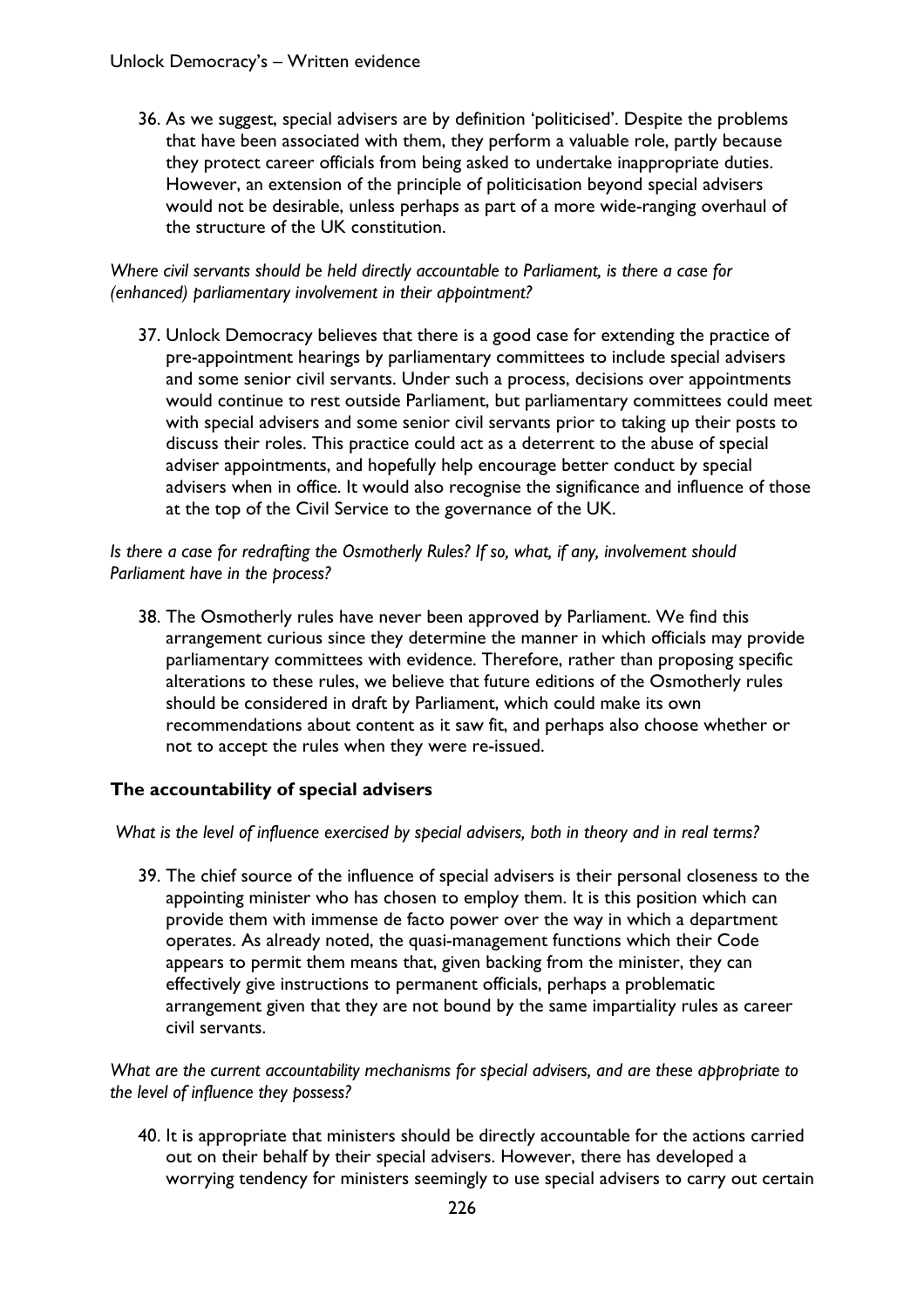illicit activities and then deny that they were aware they were taking place when their adviser is exposed. However, it is the role of informal advisers who have no official role at all which is a greater worry, since they are not subject to any kind of formal regulation.

*Is there a case for increasing the accountability of special advisers to Parliament? How should any such accountability mechanism operate in practice?* 

41. As proposed above, pre-appointment hearings seems an appropriate measure at this stage.

## **20 June 2012**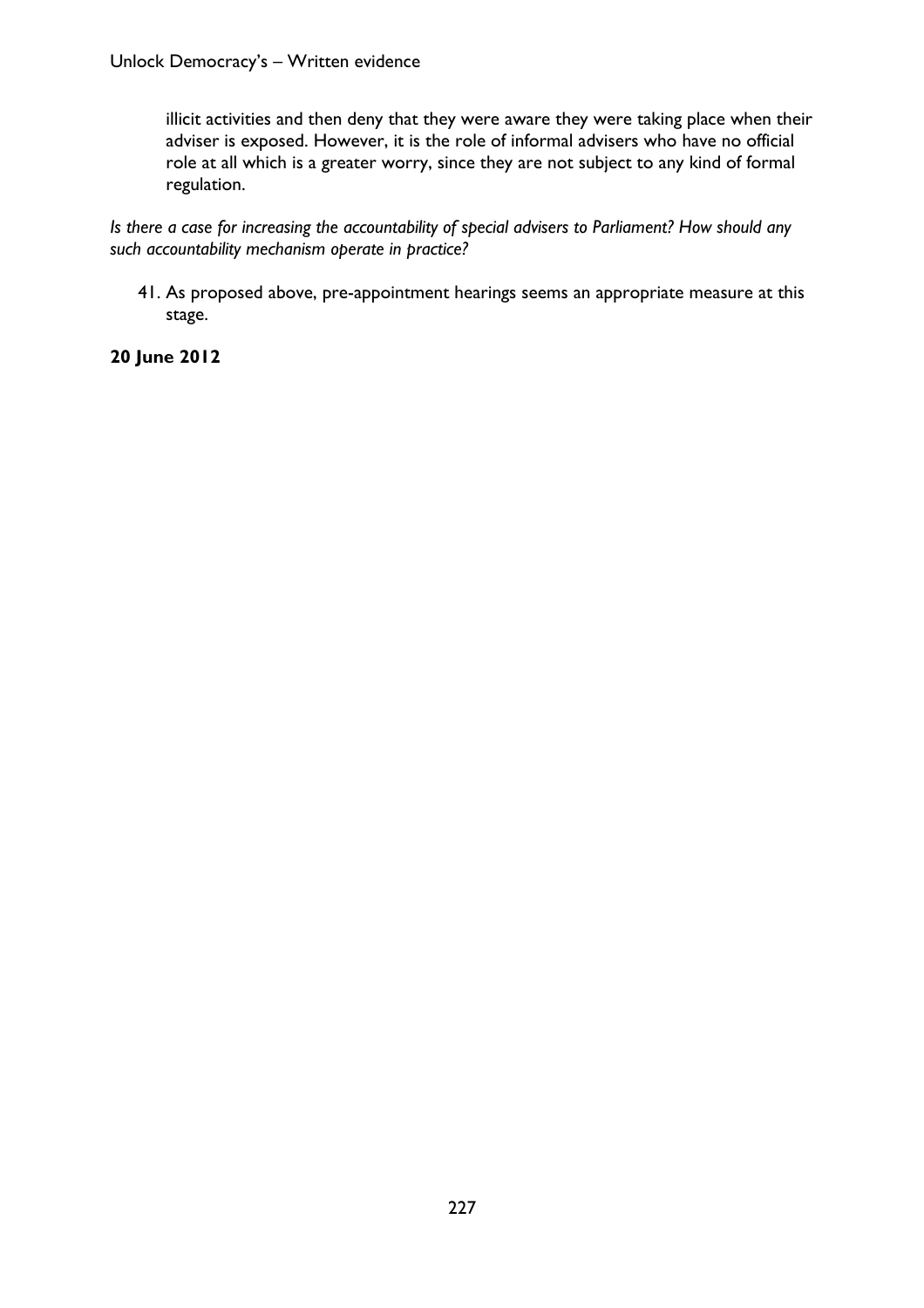# **Valuation Office Agency; HMRC; and Office of Fair Trading - Oral evidence (QQ 184–211)**

[Transcript to be found under HMRC](#page-149-0)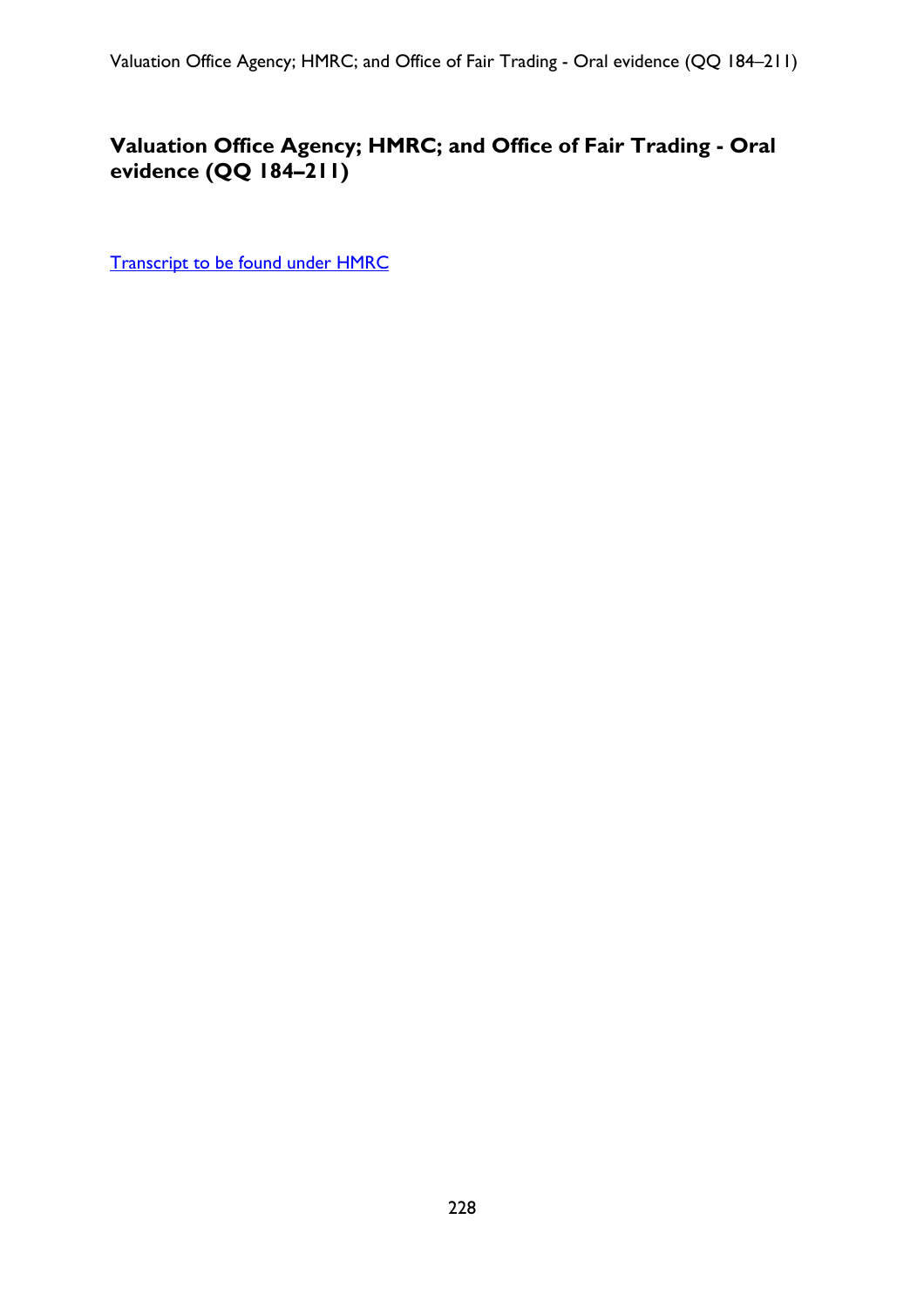# **Lord Wilson of Dinton GCB – Oral evidence (QQ 250–263)**

*Evidence Session No.6 Heard in Public. Questions 250 - 263* 

# WEDNESDAY II JULY 2012

Members present

Baroness Jay of Paddington (Chairman) Lord Crickhowell Baroness Falkner of Margravine Lord Hart of Chilton Lord Irvine of Lairg Lord Lexden Lord Powell of Bayswater Lord Shaw of Northstead

## **Examination of Witness**

## **Lord Wilson of Dinton GCB**.

**Q250 The Chairman:** Good morning, Lord Wilson, and thank you very much for coming. I know you have kindly been sitting and listening to the previous two witnesses, who have given us very useful and valuable evidence this morning. I am sure you understand the context of these rather short sessions: we are trying to reach some conclusions on ways forward now we have reached the penultimate session of our evidence taking in this inquiry. I am sure you have picked up the strands of concern that we have, and perhaps there are ones that you want to raise that we have not mentioned, in which case please start off by mentioning those. Then I will invite Lord Shaw to address some of our questions.

*Lord Wilson of Dinton*: Thank you, chairman. I am Richard Wilson, Lord Wilson of Dinton. I was the Permanent Secretary of the Department of the Environment from 1992 to 1994, the Permanent Secretary of the Home Office from 1994 to 1997, and Cabinet Secretary from 1998 to 2002. It is 10 years since I was in the civil service, so I am 10 years out of date. I have nothing I want to say immediately, so why don't you ask me your questions?

**The Chairman:** In that case I will ask Lord Shaw to raise some of our points.

**Q251 Lord Shaw of Northstead:** To what extent does the home civil service act as a constitutional check on the actions of Ministers?

*Lord Wilson of Dinton*: It is the duty of civil servants to advise and to give their best advice, whatever the circumstances. If they think the Minister is behaving in an unconstitutional manner, it is their job to make very clear what they believe the constitutional position is. I assume we are talking about situations where constitutional propriety is involved. If it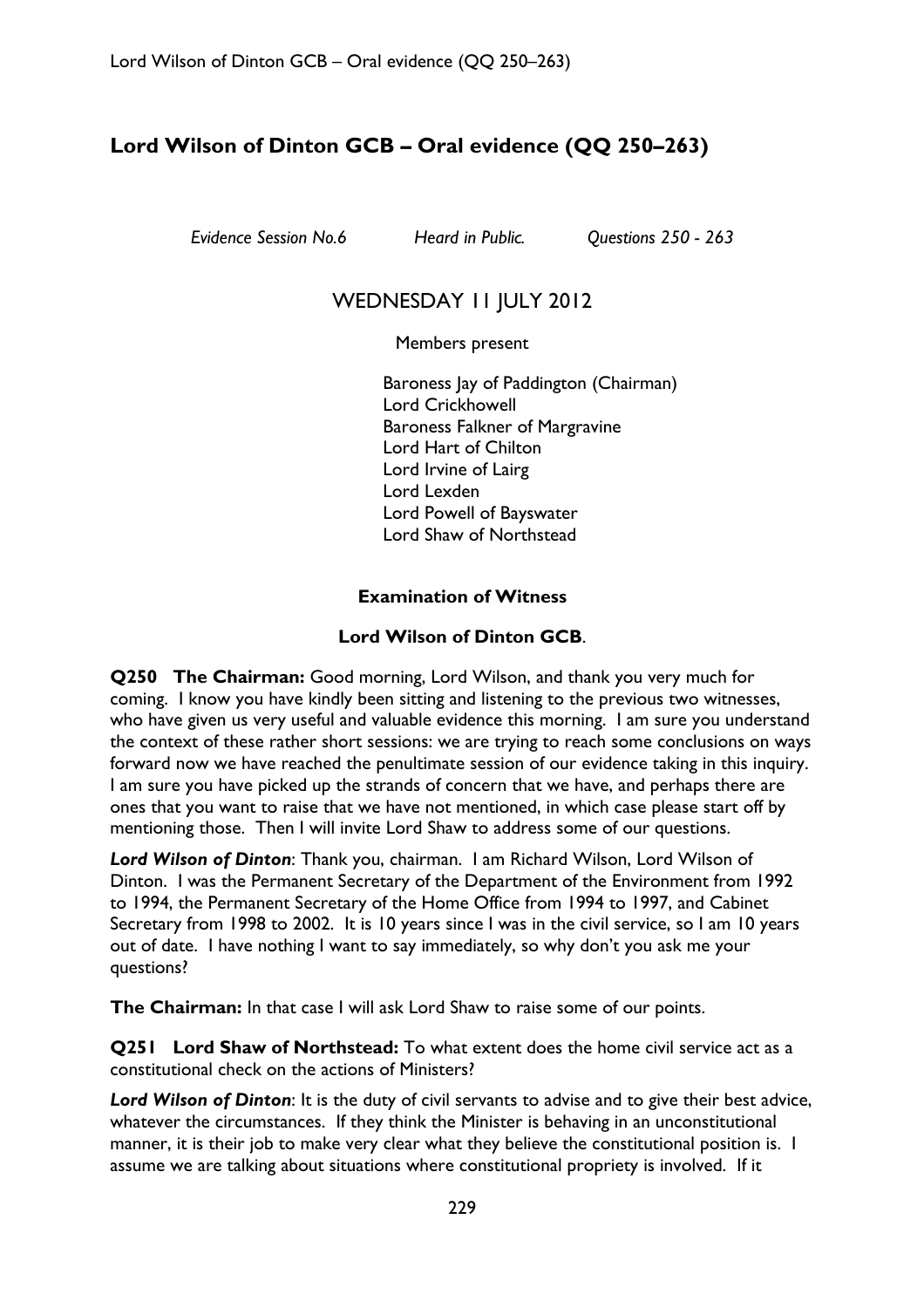happens in a department and they do not get an answer that they think is the proper answer or that is defensible, it is their job to go to the head of the civil service, who would take it up with the Prime Minister if necessary. To that extent it is their job to provide their best advice on their understanding of the constitution. If a Minister, in the end, rejects the advice, and if the Prime Minister rejects the advice and insists on going ahead, then in grey areas it is the job of Ministers to decide where the line should be, and there is a limit to how far the civil service can enforce the constitution, except through the ultimate, nuclear deterrent of resigning.

**Q252 Lord Shaw of Northstead:** This gets me to select committees, where civil servants appear more and more often. Some of the questioning is very probing and sometimes very partisan. One has to accept that. If a policy is open for question, is the civil servant—if probed about the question—forced to reply if asked whether they advised against it or what qualifications they advised as a caution against the policy being discussed? Is he forced to reply, "I warned the Minister this would happen", or something like that? How is he to respond to a committee?

*Lord Wilson of Dinton*: It is improper for a select committee to ask a civil servant what advice they gave.

## **Q253 Lord Shaw of Northstead:** Is this a rule?

*Lord Wilson of Dinton*: I think we are getting into constitutional territory, yes—a constitutional principle. Earlier you asked the FDA what safeguards it would want, and Lord Powell said that we should not be too terrified. What one has to do is define that area of constitutional relationship that one needs to protect and try to say where the red lines are that should not be crossed. One of the red lines is that the advice that civil servants give to Ministers is given in private and should remain private. The national interest and the general public interest is that civil servants should give their best advice to Ministers without worrying that they are going to be drawn into the political arena. We could have a political or politicised civil service, but I do not think it should happen by accident or by an individual select committee trying to bully someone into doing what they should not do.

**Q254 Lord Shaw of Northstead:** Is this not one of the most important subjects in the discussion we are having? The development of select committees is ongoing and questioning of this sort is becoming more prevalent.

*Lord Wilson of Dinton*: We write an awful lot down, but because we do not write everything down and have a proper written constitution, a great deal of how we run things still depends on understandings. There is a kind of understanding, or has been, between Parliament and the executive about the role of civil servants and the basis on which civil servants do their jobs. Now, if that were to break down, we would have to have a discussion about it, but it is not the only important question.

Another important question that you are looking at is the Northcote–Trevelyan principle of appointing people on merit, which comes up in relation to the recruitment of permanent secretaries. That is equally another bit of bedrock. The disclosure of policy advice is a bit of bedrock. The principle in the Osmotherly rules that discipline is a matter for handling within a department—it is not a matter for select committees—is another bit of bedrock. The fact that civil servants come before select committees and answer on behalf of their Minister, not of themselves, is another part of this bedrock. It is about the relationship between the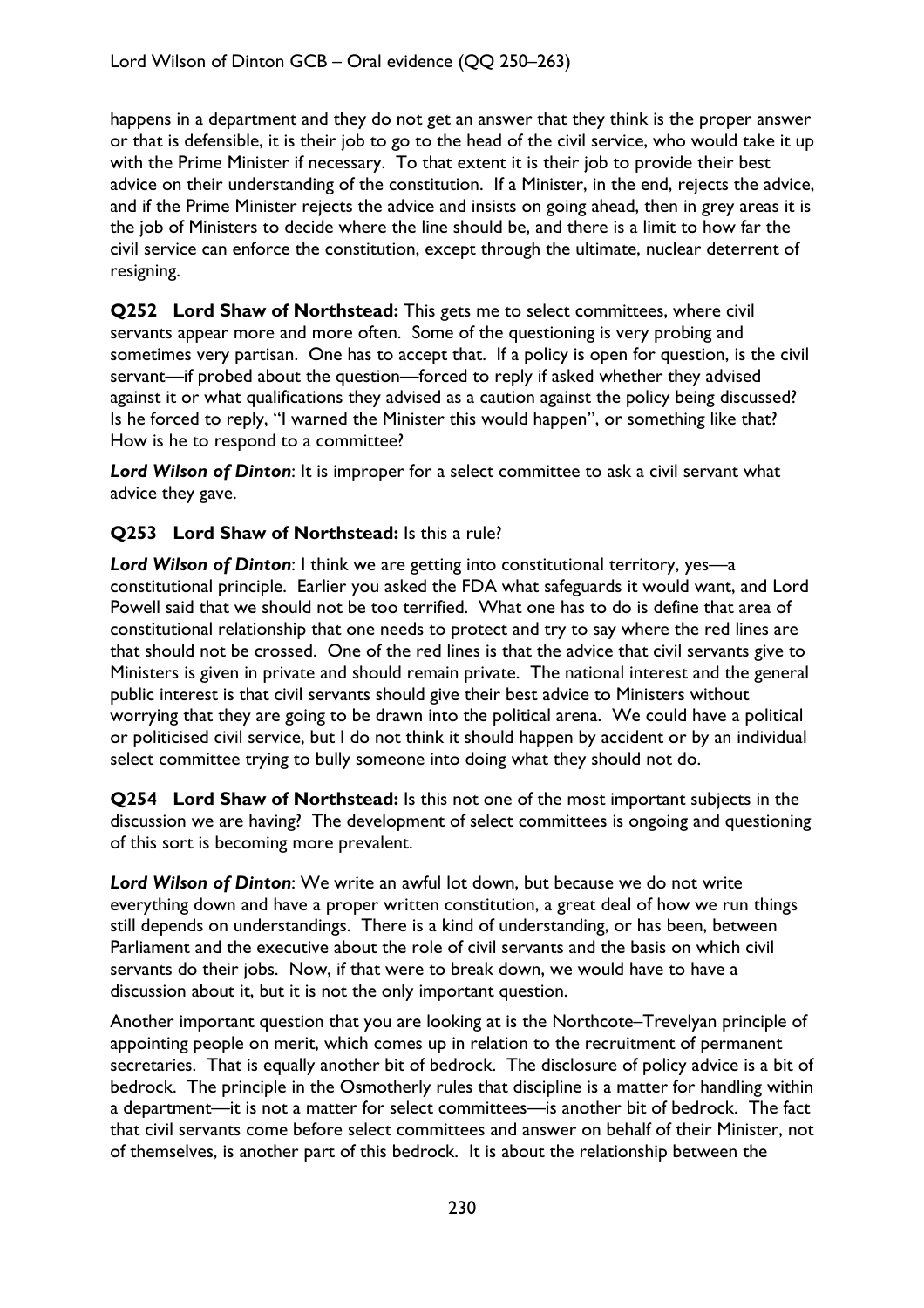Government and the civil service, who is accountable and how the accountability works. It is all tied up together. It is very difficult to take bits of it out and not alter the rest.

**Q255 Lord Shaw of Northstead:** As this practice develops, the interest and the pressure for information from the press will become greater. Assuming that he has given evidence before a select committee, what has he to endure in terms of attention from the press?

*Lord Wilson of Dinton*: You are quite right: the media are not a fair tribunal; they are primarily in the business of entertainment. What they want is something that creates a headline. That again is not something that the civil servants should be party to or drawn into. At the end of this road that you are describing, there lies a problem, which is that, if Ministers feel that civil servants appearing in public, being broadcast, with the media watching, are going to be freed of the constitutional restraints on their appearance and able to say what they personally think or what actually happened behind the scenes, then Ministers are going to want people in those positions who are politically attuned them. What you are describing is a path that leads to a very politicised civil service and political appointments. You could run such a system; goodness knows, the United States has a system of patronage. It is not a system that I think is in the general public interest, on the whole, so I would be against it, but we need to be clear where the kinds of developments you are describing are leading.

**Q256 The Chairman:** So what should we do to, as it were, steer it back? If you are saying that we should not slip and slide into this, because of our unwritten constitution, how do we protect those things that you have described as being valuable?

*Lord Wilson of Dinton*: If the basic constitutional understanding is breaking down, this Committee is a noble and admirable attempt to try to shore up the slithering, but there is a limit to how far one select committee can do it. The old-fashioned answer would be a Royal Commission. It is not a stupid idea because you do need to have a proper review of all these different ingredients and not just piecemeal attempts.

**Q257 The Chairman:** The Government have come forward with a fairly substantial paper. What is your view of some of those recommendations, particularly on the role of accountability and responsibility?

*Lord Wilson of Dinton*: This is this document called the *Civil Service Reform Plan*.

**The Chairman:** Yes; we are all trying not to call it a white paper, because we are told it is not.

*Lord Wilson of Dinton*: I called it a "document". The bit that obviously particularly attracts the eye is the reference to the role of Ministers in the recruitment of permanent secretaries. Parliament, only two years ago, passed an Act that finally implemented the Northcote– Trevelyan report. I think it would be odd to start trying to undo it. There has always been a tension in politics between patronage and merit; it is an old battle. Disraeli hated the Northcote–Trevelyan report and invented the job of First Civil Service Commissioner for a friend of his who needed money. Merit ultimately has won, but the patronage virus is never dead and constantly needs to be beaten back.

I think that the letter that Sir David Normington has put on the website of the Civil Service Commission is a very good one. I support it. It leans over backwards to make very clear the active role that Ministers can have in the process of recruiting someone, but makes it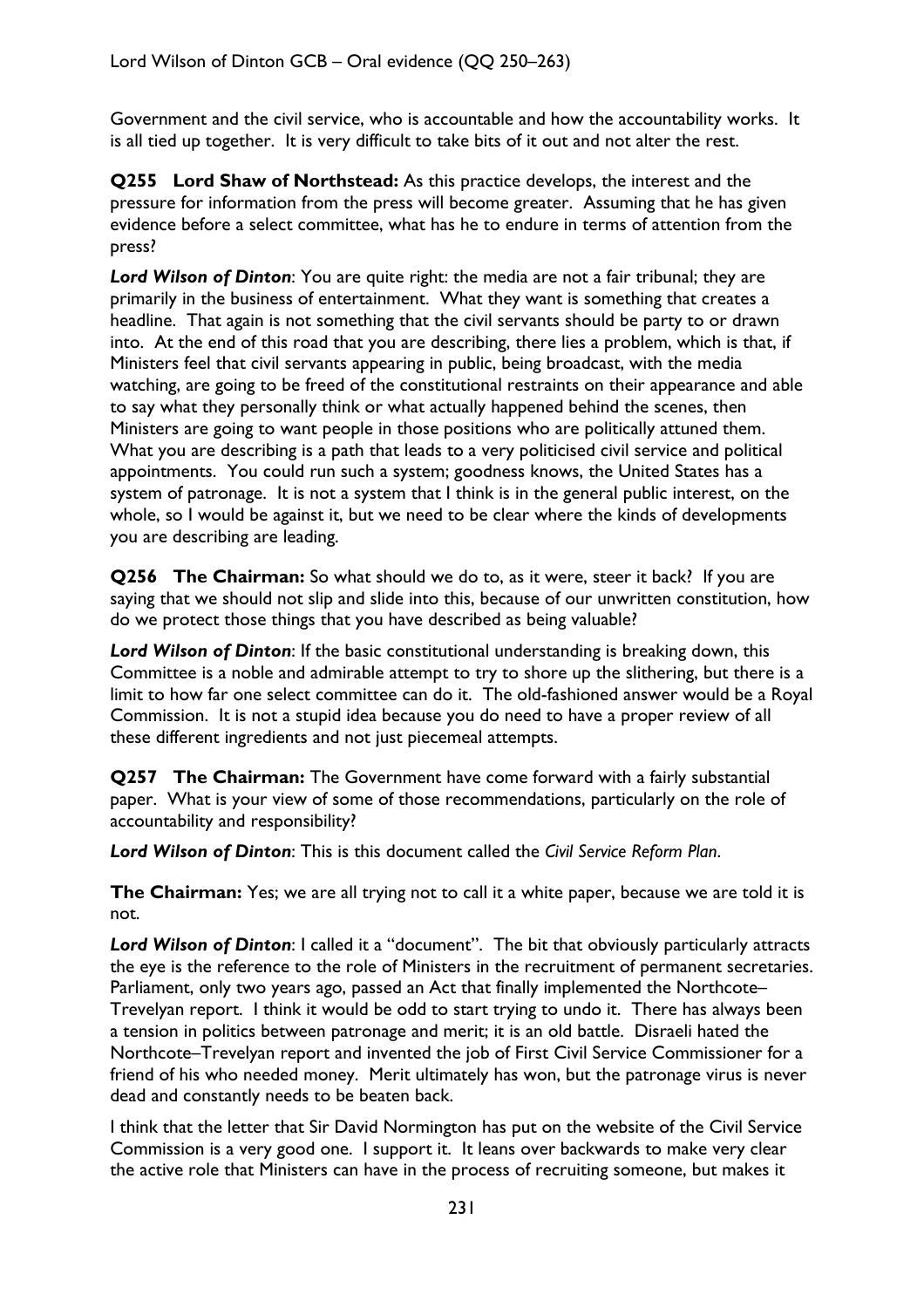clear that, in the end, patronage is not the system that we have. You could have a system of patronage; we could go back to the days of *Little Dorrit* and all the corruption and things that are not in the interest of taxpayers that come from that route. You could say that the Americans have a better system, but I do not think we have done that. Until you have the argument, properly explain and defend it, and have it approved—I think you should have a referendum on it—we should stick with what we have.

**Q258 Lord Crickhowell:** You said that one of the red lines was the accountability of civil servants to Ministers. That takes us rather neatly back to the questions that were asked in the previous session, which you sat in on, about the difference between accountability and responsibility, and the fact that a Minister may be accountable and answer, but for a project that perhaps was started years before under a different administration. The project has been managed by civil servants, who may well appear increasingly before select committees. We have had questioning about who would be responsible for discipline, and so on. There is a developing situation here, because select committees are increasingly demanding to see how the whole project is managed. Very senior civil servants will appear before it. It may be that it is quite right that they should not be individually blamed, but their responsibility may become very clear as a result of the questioning. What would your principles be in establishing this kind of relationship, where the Minister is accountable in the sense of reporting but cannot be responsible for what has happened in a long-term project.

*Lord Wilson of Dinton*: Ministers are accountable to Parliament in the sense that they are liable to give an account. That in no way entails personal responsibility. Whether they survive is a matter of whether they retain the confidence of their backbenchers and of the Prime Minister. See that article by Dr Finer in 1956. Civil servants are accountable to Ministers but, on behalf of Ministers, may give evidence.

The boundary where politics and management meet is a really difficult area. As a permanent secretary, that is probably one of the biggest headaches and the most difficult parts of the job that I experienced. We have very big projects. We have areas that are very sensitive and politically but also managerially important. What is in the best interests of politics is not always in the best interests of management. What, in management terms, may be the right thing to do may, in political terms, be controversial. Trying to reconcile those interests contains the seeds of great unfairness to civil servants, who do what the Ministers want, for the reason that the Minister is in charge, but you cannot necessarily in public explain that what the Minister wanted was actually not, in his or her own view, the best thing to do or, in management terms, the best thing to do but, in political terms, may have been the right thing to do.

You are dealing with a situation that is quite complex. The objectives of politics are quite often multiple. In the private sector, it is so nice to have such a simple world to work in compared with the world of politics. The idea that civil servants should be responsible personally on the basis of a select committee hearing is, I think, offensive to any concept of fairness. Someone said there is a clamour to change the Osmotherly rules. I re-read them. I think they are very good. Have you read them? I expect you could probably all quote it by heart. Paragraphs 73 onwards about the personal responsibility of civil servants seem to be remarkably good. I think it is fair. I think it recognises the basis on which the executive and Parliament should treat public servants. I do not know what is wrong with it.

**Q259 Baroness Falkner of Margravine:** Lord Wilson, you draw a very clear distinction between management and responsibility. Do you not think that, when you have a plethora of arm's-length bodies, non-departmental public bodies, agencies, executive agencies and so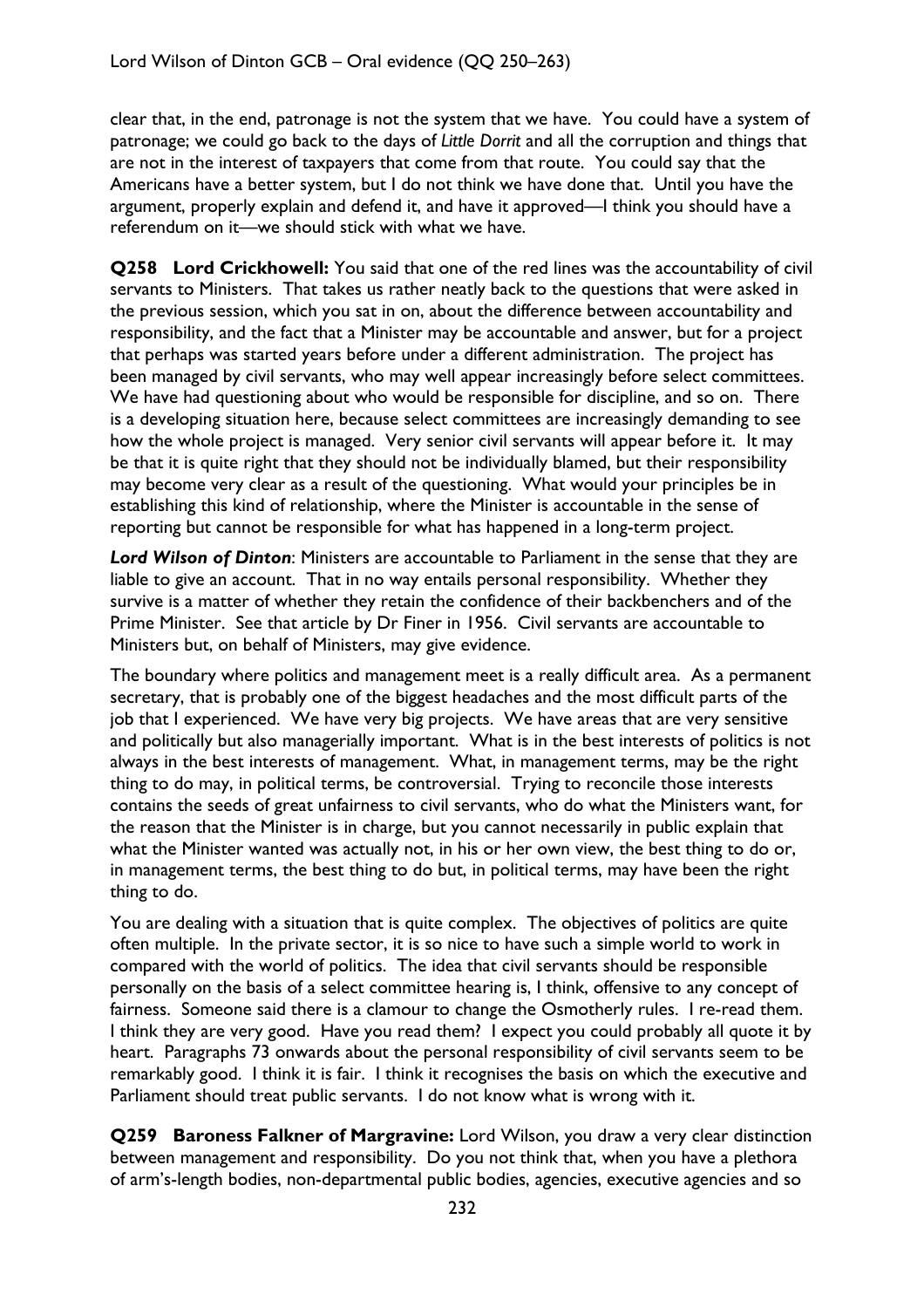on, the public expect, in the interest of transparency, the Minister to be accountable but also to be responsible for the functioning of those bodies. Alongside that, you referred to politicisation. Would you not accept that, in terms of your comment about the new proposals and shortlists going to the Minister, which you did not seem to agree was a useful convention that is being developed to have clearer lines—I see the offering-up to a Minister of a list of several names as—

*Lord Wilson of Dinton*: No, I did not say that. I am sorry, but the record will show I did not say that.

**Q260 Baroness Falkner of Margravine:** I did not actually say what you said. I was going to ask you a question about that. I see that as a positive step in making the Minister more responsible for what happens in the department. Why do you believe that that would so politicise the process? There are two different things here.

*Lord Wilson of Dinton*: Two different questions. First, as to the public holding Ministers responsible, I agree. I think the public is probably fairer than this implies, but certainly the media have a way of wanting to make Ministers personally responsible for failings in their departments. I think it is most unfair. I have often thought that Ministers being held up as personally responsible for things that they could not conceivably be responsible for is most unfair. I am extremely grateful that there is a string of people who are still prepared to come forward to be Ministers, despite such an obvious objection to it as a career. When undergraduates ask me about going into politics, I simply say Mr Punch's advice to a young man about to get married: "Don't." They still, nobly, want to do it and I am grateful for that. That is the only answer I can give on that.

As to permanent secretaries, this is Disraeli's argument. He wanted people around him he was comfortable with. That is the system that Dickens and everyone criticised, which Ministers would like to have. The fact is that actually the public's interest is in continuity. Ministers may not, as is no doubt regrettable from their point of view, always last that long in a job. You have to have someone in the post who is best fitted, with all their skills, background and experience, to do the job and to provide continuity. All sorts of things flow from continuity, such as the ability for a government to come into power on a Friday, when they have been elected on a Thursday, and for the system of government to go on. If you want a system that allows continuity and allows the best person for the job, rather than political favouritism and patronage—if I may use pejorative language the other way—I think the Northcote–Trevelyan approach of selection on merit is the right one and the First Civil Service Commissioner is absolutely right.

**Q261 Baroness Falkner of Margravine:** Are you aware that Peter Riddell has suggested that this new proposal would be fine, as long as the Civil Service Commission would approve the shortlist as being sufficiently non-political?

*Lord Wilson of Dinton*: The answer to your question is no, I was not aware of that.

**Q262 Baroness Falkner of Margravine:** What would your view of the proposal be?

*Lord Wilson of Dinton*: The system that is described in David Normington's letter, in which the Minister is given every chance to meet people, consulted and his views are taken into account is the right one but, in the end, the external recruitment of permanent secretaries should be a matter for decision by an independent body with the wider perspective that I was giving to you earlier.